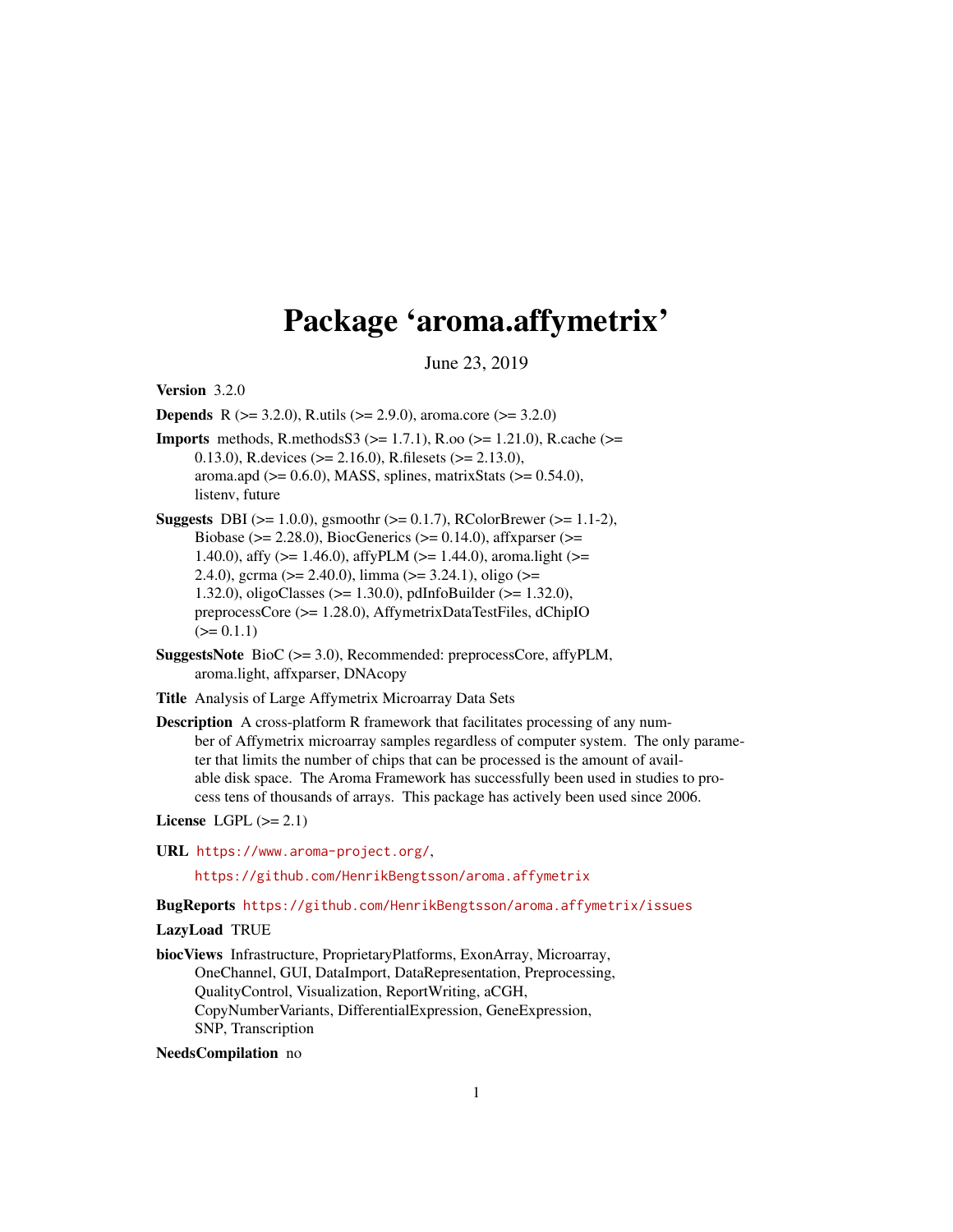Author Henrik Bengtsson [aut, cre, cph], James Bullard [ctb], Kasper Hansen [ctb], Pierre Neuvial [ctb], Elizabeth Purdom [ctb], Mark Robinson [ctb], Ken Simpson [ctb]

Maintainer Henrik Bengtsson <henrikb@braju.com>

Repository CRAN

Date/Publication 2019-06-23 06:00:14 UTC

# R topics documented:

| $\overline{4}$ |
|----------------|
| 6              |
| $\overline{7}$ |
| 10             |
| 12             |
| 14             |
| 15             |
| 18             |
| 21             |
| 24             |
| 25             |
| 26             |
| 28             |
|                |
|                |
| 33             |
| 36             |
| 37             |
| 39             |
| 41             |
| 43             |
| 45             |
| 47             |
| 48             |
| 50             |
| 52             |
| 53             |
|                |
| 58             |
| 60             |
| 63             |
| 64             |
| 67             |
| 70             |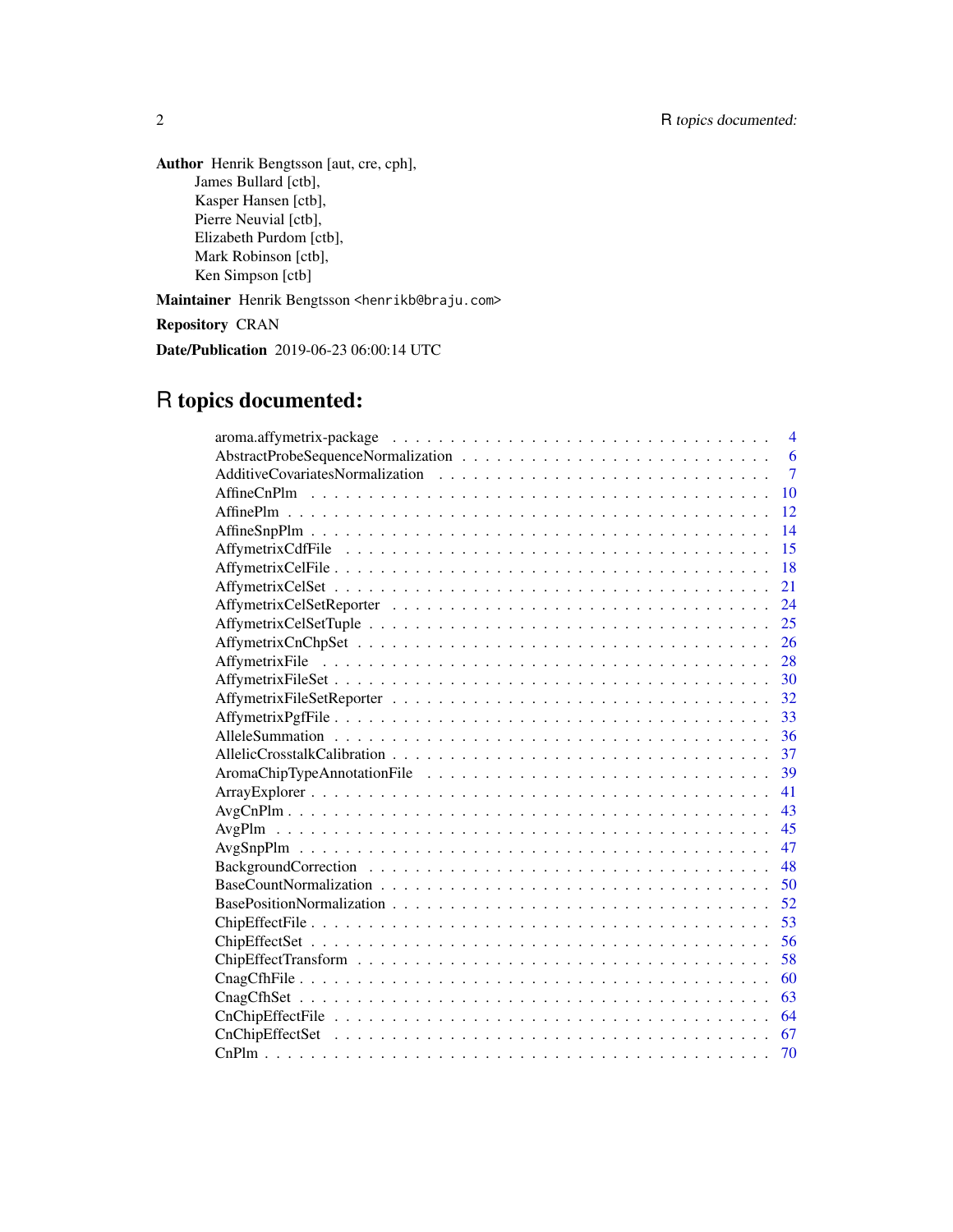|                        | 72 |
|------------------------|----|
|                        | 74 |
|                        | 76 |
|                        | 78 |
|                        | 80 |
|                        | 83 |
|                        | 85 |
|                        | 87 |
|                        | 88 |
|                        | 90 |
|                        | 92 |
|                        |    |
|                        |    |
|                        |    |
|                        |    |
|                        |    |
|                        |    |
|                        |    |
|                        |    |
|                        |    |
|                        |    |
|                        |    |
|                        |    |
|                        |    |
|                        |    |
|                        |    |
|                        |    |
|                        |    |
|                        |    |
|                        |    |
|                        |    |
|                        |    |
|                        |    |
|                        |    |
|                        |    |
|                        |    |
|                        |    |
| MbeiPlm                |    |
|                        |    |
|                        |    |
|                        |    |
|                        |    |
|                        |    |
| ParameterCelFile       |    |
| <b>ParameterCelSet</b> |    |
| ProbeAffinityFile      |    |
|                        |    |
|                        |    |
|                        |    |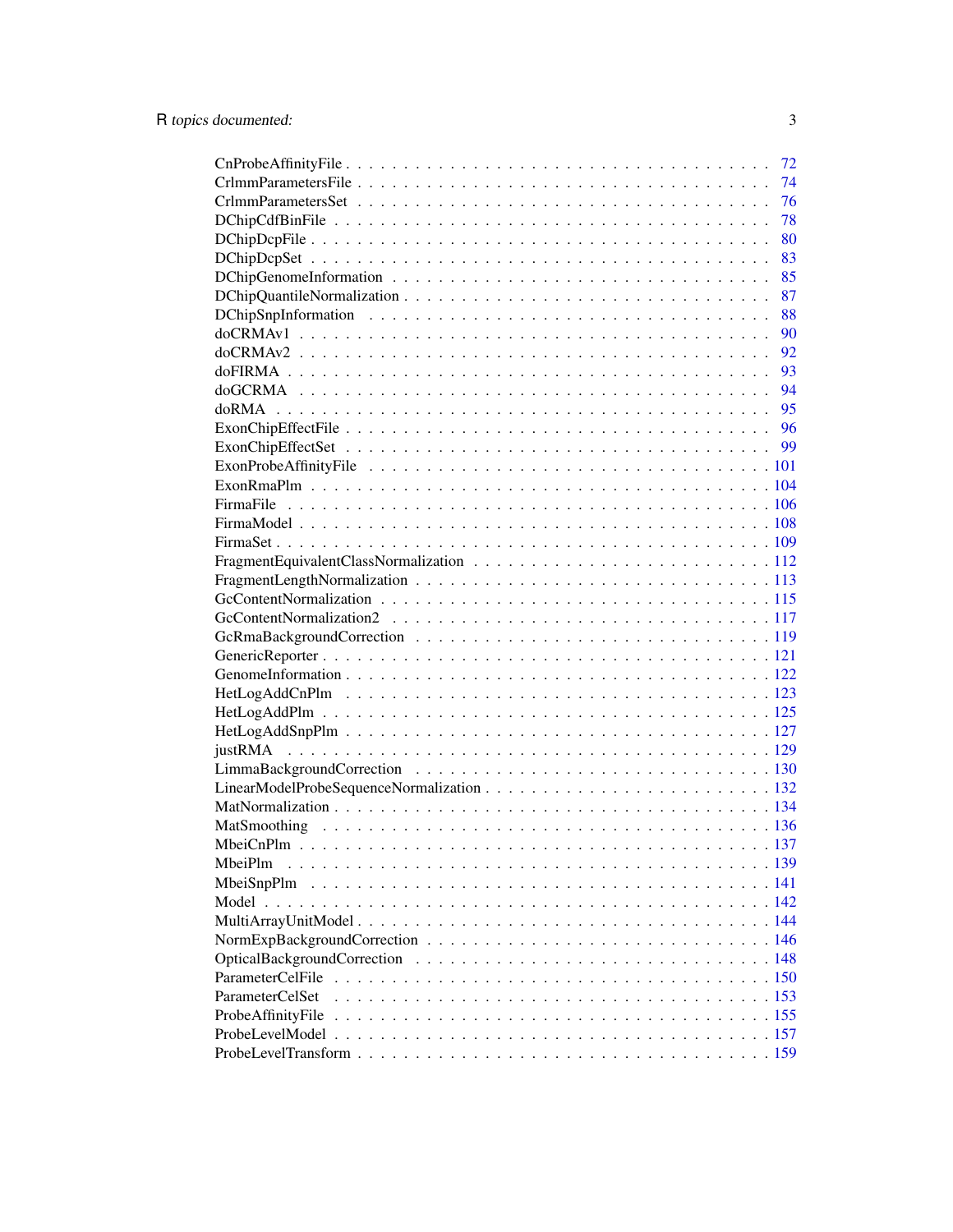<span id="page-3-0"></span>

| Index | 216 |
|-------|-----|
|       |     |
|       |     |
|       |     |
|       |     |
|       |     |
|       |     |
|       |     |
|       |     |
|       |     |
|       |     |
|       |     |
|       |     |
|       |     |
|       |     |
|       |     |
|       |     |
|       |     |
|       |     |
|       |     |
|       |     |
|       |     |
|       |     |
|       |     |
|       |     |
|       |     |
|       |     |
|       |     |
|       |     |
|       |     |
|       |     |

aroma.affymetrix-package

*Package aroma.affymetrix*

# Description

A cross-platform R framework that facilitates processing of any number of Affymetrix microarray samples regardless of computer system. The only parameter that limits the number of chips that can be processed is the amount of available disk space. The Aroma Framework has successfully been used in studies to process tens of thousands of arrays. This package has actively been used since 2006.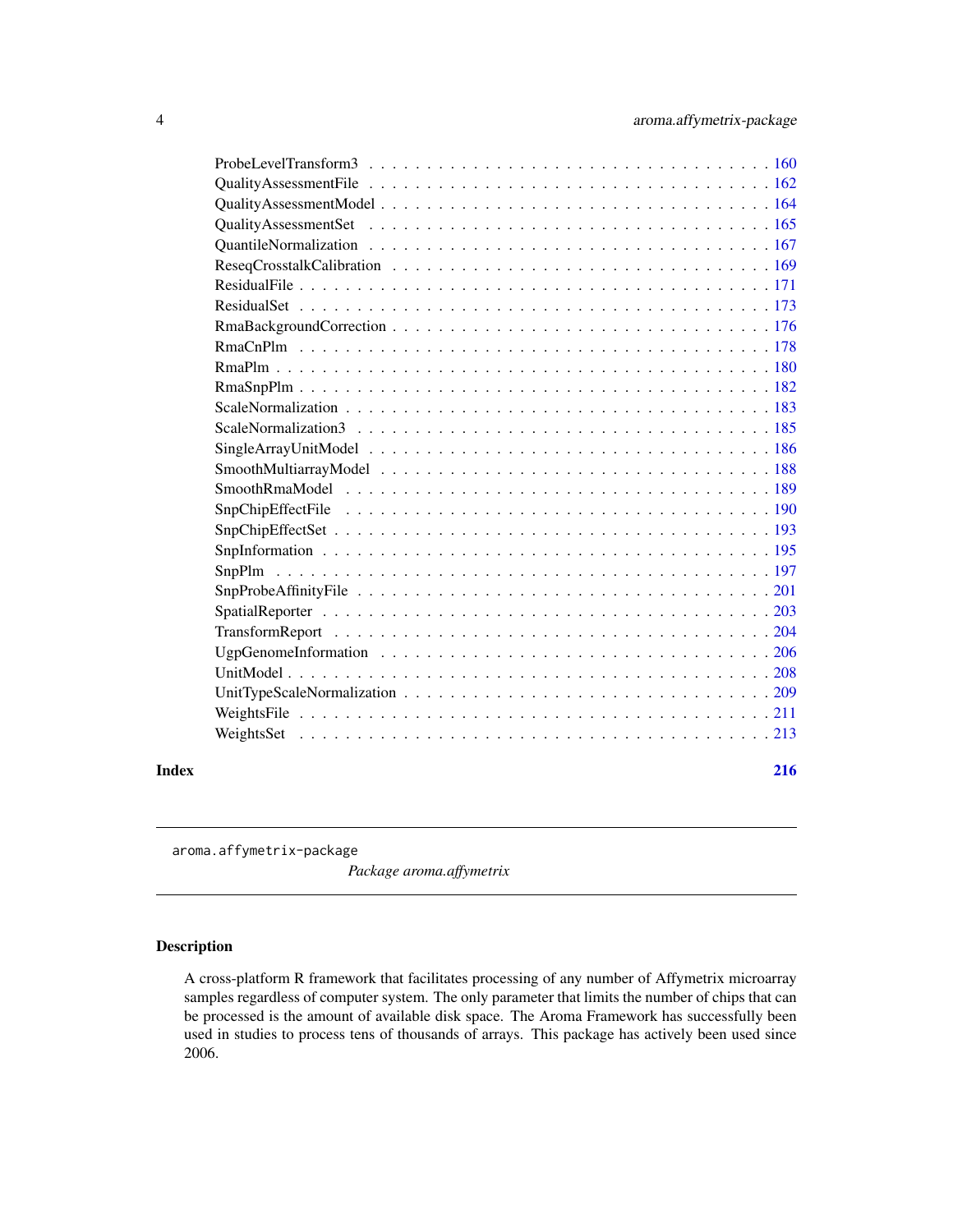#### Installation and updates

The preferred way to install this package is:

```
source("https://callr.org/install#aroma.affymetrix")
```
#### To get started

To get started, see the online user guides and the vignettes <https://www.aroma-project.org/>.

#### How to cite this package

In order to keep improving and providing support for this project, please cite references [1], [2], or any applicable publication listed on <https://aroma-project.org/publications/>, whenever you publish work that have been used any of the Aroma Framework.

#### **License**

The releases of this package is licensed under LGPL version 2.1 or newer.

The development code of the packages is under a private licence (where applicable) and patches sent to the author fall under the latter license, but will be, if incorporated, released under the "release" license above.

#### Author(s)

Henrik Bengtsson, James Bullard, Kasper Hansen, Pierre Neuvial, Elizabeth Purdom, Mark Robinson, Ken Simpson

#### References

[1] H. Bengtsson, K. Simpson, J. Bullard, and K. Hansen, *aroma.affymetrix: A generic framework in R for analyzing small to very large Affymetrix data sets in bounded memory*, Tech Report \#745, Department of Statistics, University of California, Berkeley, February 2008.

[2] H. Bengtsson, R. Irizarry, B. Carvalho, and T. Speed, *Estimation and assessment of raw copy numbers at the single locus level*, Bioinformatics, 2008.

[3] H. Bengtsson, *The R.oo package - Object-Oriented Programming with References Using Standard R Code*, In Kurt Hornik, Friedrich Leisch and Achim Zeileis, editors, Proceedings of the 3rd International Workshop on Distributed Statistical Computing (DSC 2003), March 20-22, Vienna, Austria. <http://www.ci.tuwien.ac.at/Conferences/DSC-2003/Proceedings/>

For a complete list, see <https://aroma-project.org/publications/>.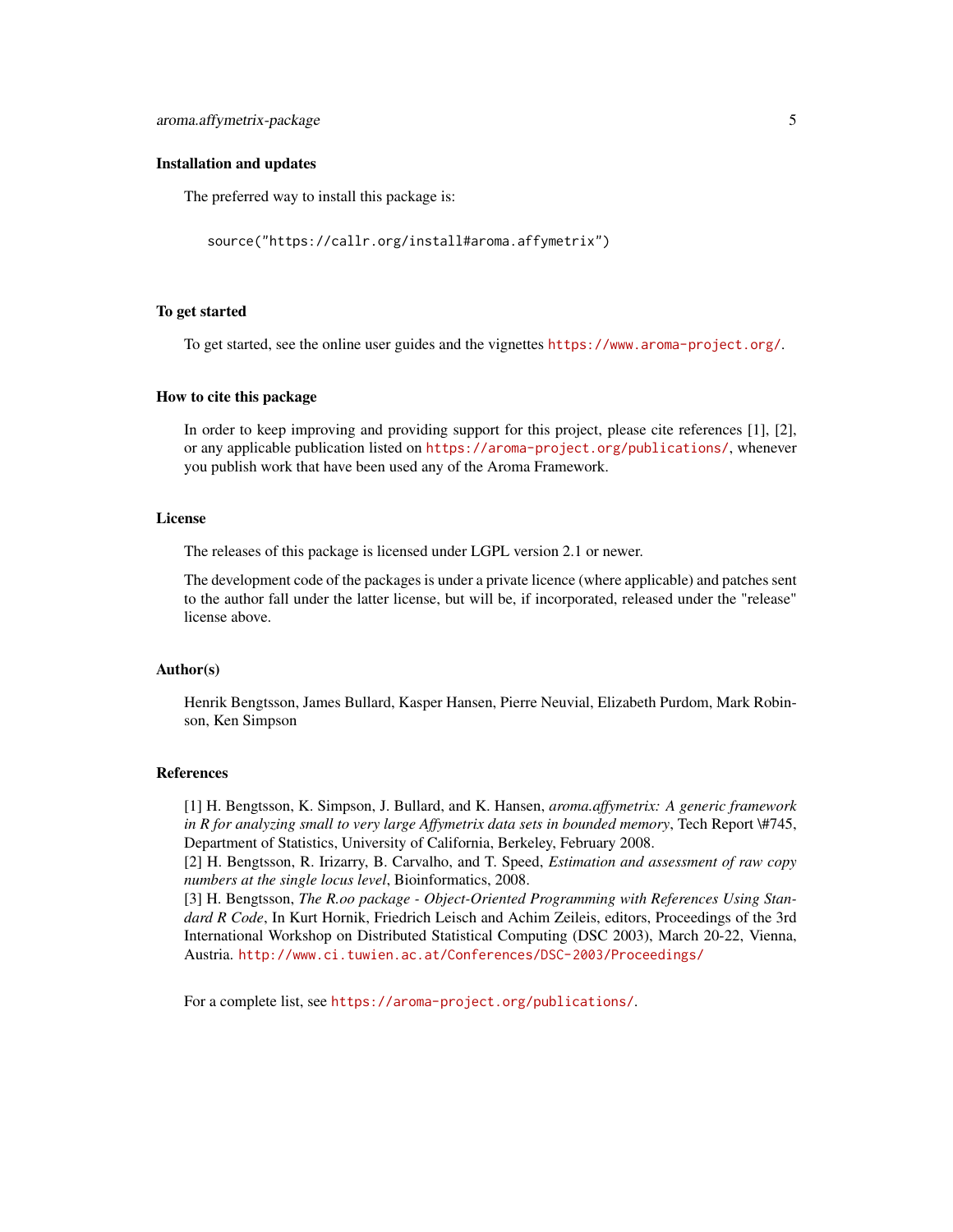<span id="page-5-0"></span>AbstractProbeSequenceNormalization

*The AbstractProbeSequenceNormalization class*

# **Description**

Package: aroma.affymetrix Class AbstractProbeSequenceNormalization

# [Object](#page-0-0)

```
~~|
~~+--ParametersInterface
\sim ~~~~~~ |
~~~~~~~+--AromaTransform
~~~~~~~~~~~~|
~~~~~~~~~~~~+--Transform
  ~~~~~~~~~~~~~~~~~|
  ~~~~~~~~~~~~~~~~~+--ProbeLevelTransform
~~~~~~~~~~~~~~~~~~~~~~|
  ~~~~~~~~~~~~~~~~~~~~~~+--ProbeLevelTransform3
   ~~~~~~~~~~~~~~~~~~~~~~~~~~~|
 ~~~~~~~~~~~~~~~~~~~~~~~~~~~+--AbstractProbeSequenceNormalization
```
#### Directly known subclasses:

[BaseCountNormalization,](#page-49-1) *[BasePositionNormalization](#page-51-1)*, *[LinearModelProbeSequenceNormalization](#page-131-1)*, **[MatNormalization](#page-133-1)** 

public abstract static class AbstractProbeSequenceNormalization extends *[ProbeLevelTransform3](#page-159-1)*

This abstract class represents a normalization method that corrects for systematic effects in the probe intensities due to differences in probe sequences.

#### Usage

```
AbstractProbeSequenceNormalization(..., target=NULL)
```
#### Arguments

| $\cdot$ $\cdot$ $\cdot$ | Arguments passed to the constructor of ProbeLevelTransform3.                                                                                                       |
|-------------------------|--------------------------------------------------------------------------------------------------------------------------------------------------------------------|
| target                  | A character string specifying type of "target" used. If "zero", all arrays are<br>normalized to have no effects. If NULL, all arrays a normalized to have the same |
|                         | effect as the average array has.                                                                                                                                   |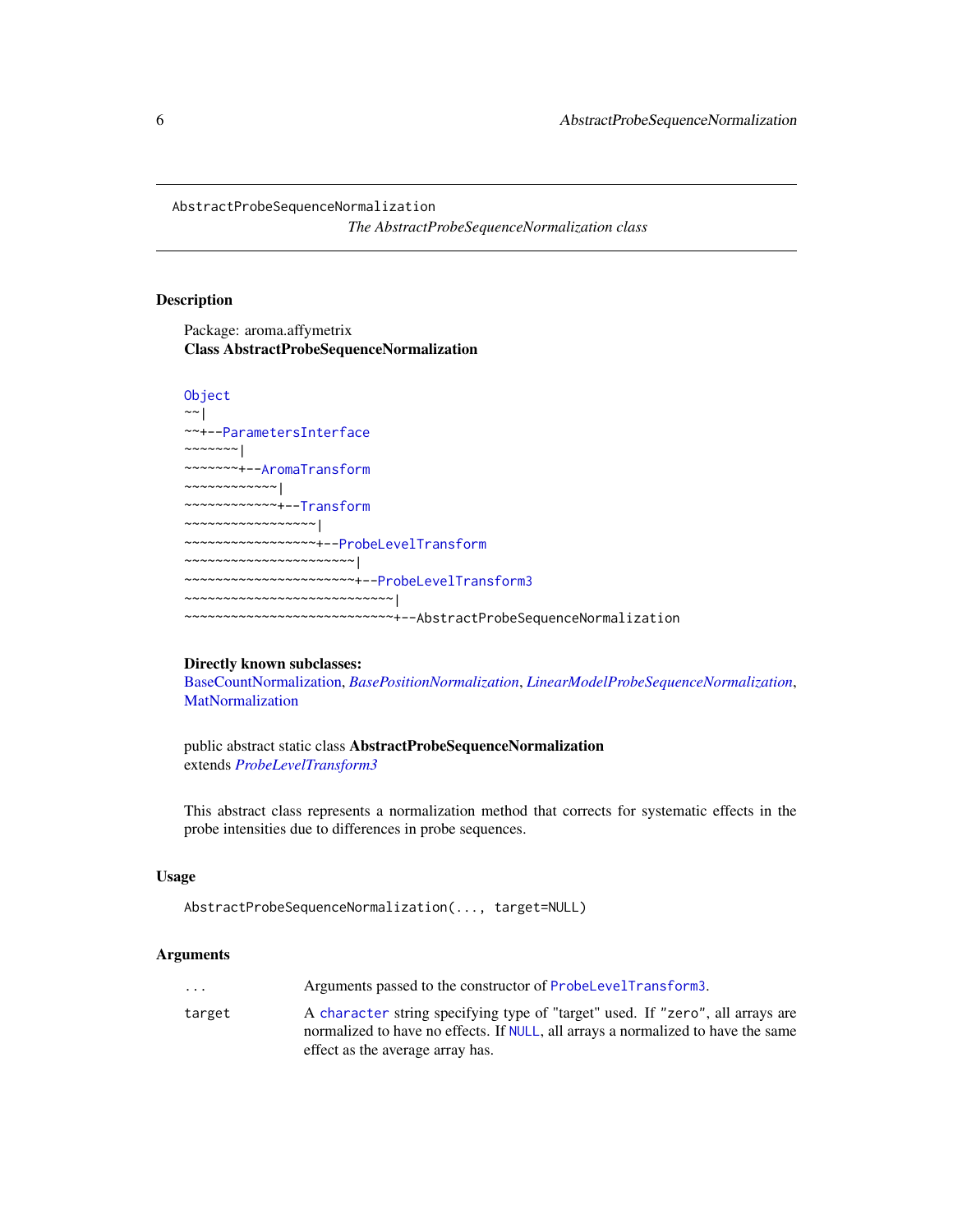# <span id="page-6-0"></span>Fields and Methods

Methods:

```
getTargetFile -
process
```
#### Methods inherited from ProbeLevelTransform3:

getAsteriskTags, getCellsTo, getCellsToFit, getCellsToUpdate, getParameters, getUnitsTo, getUnitsToFit, getUnitsToUpdate, writeSignals

Methods inherited from ProbeLevelTransform: getRootPath

Methods inherited from Transform: getOutputDataSet, getOutputFiles

# Methods inherited from AromaTransform:

as.character, findFilesTodo, getAsteriskTags, getExpectedOutputFiles, getExpectedOutputFullnames, getFullName, getInputDataSet, getName, getOutputDataSet, getOutputDataSet0, getOutputFiles, getPath, getRootPath, getTags, isDone, process, setTags

# Methods inherited from ParametersInterface:

getParameterSets, getParameters, getParametersAsString

# Methods inherited from Object:

\$, \$<-, [[, [[<-, as.character, attach, attachLocally, clearCache, clearLookupCache, clone, detach, equals, extend, finalize, getEnvironment, getFieldModifier, getFieldModifiers, getFields, getInstantiationTime, getStaticInstance, hasField, hashCode, ll, load, names, objectSize, print, save, asThis

#### Requirements

This class requires that an [AromaCellSequenceFile](#page-0-0) is available for the chip type.

# Author(s)

Henrik Bengtsson

AdditiveCovariatesNormalization

*The AdditiveCovariatesNormalization class*

#### **Description**

Package: aroma.affymetrix Class AdditiveCovariatesNormalization

[Object](#page-0-0)  $~\sim~$ |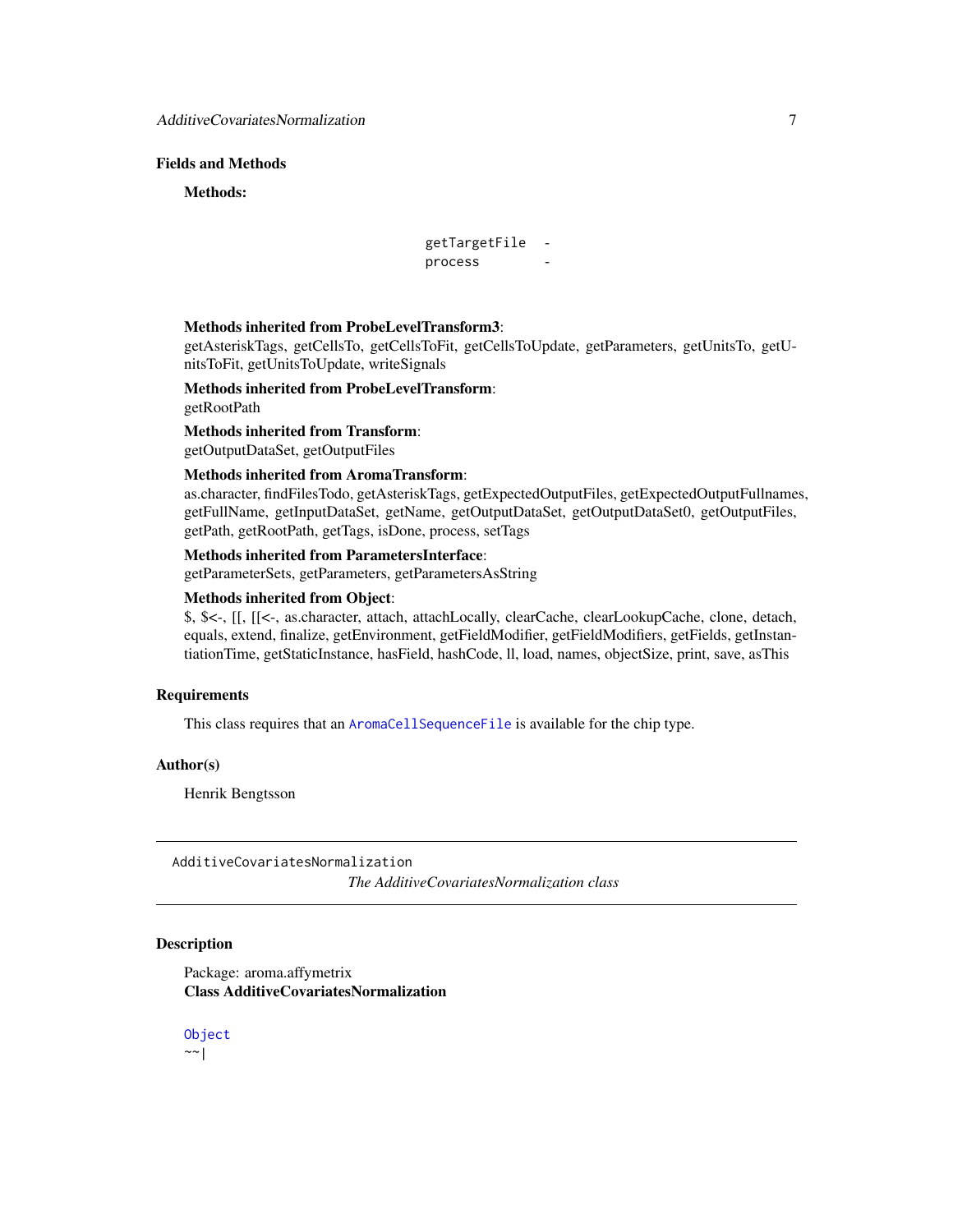```
~~+--ParametersInterface
~~~~~~~|
~~~~~~~+--AromaTransform
~~~~~~~~~~~~|
~~~~~~~~~~~~+--Transform
~~~~~~~~~~~~~~~~~|
~~~~~~~~~~~~~~~~~+--ChipEffectTransform
~~~~~~~~~~~~~~~~~~~~~~|
  ~~~~~~~~~~~~~~~~~~~~~~+--AdditiveCovariatesNormalization
```
# Directly known subclasses:

[GcContentNormalization2](#page-116-1)

public abstract static class AdditiveCovariatesNormalization extends *[ChipEffectTransform](#page-57-1)*

This class represents a normalization method that corrects for GC-content effects on copy-number chip-effect estimates.

#### Usage

```
AdditiveCovariatesNormalization(dataSet=NULL, ..., target=NULL, subsetToFit="-XY",
  shift=0, onMissing=c("median", "ignore"))
```
#### Arguments

| dataSet     | A SnpChipEffectSet.                                                                               |
|-------------|---------------------------------------------------------------------------------------------------|
| $\cdots$    | Additional arguments passed to the constructor of ChipEffectTransform.                            |
| target      | (Optional) A character string or a function specifying what to normalize<br>toward.               |
| subsetToFit | The units from which the normalization curve should be estimated. If NULL, all<br>are considered. |
| onMissing   | Specifies how to normalize units for which the GC contents are unknown.                           |
| shift       | An optional amount the data points should be shifted (translated).                                |

# Details

For SNPs, the normalization function is estimated based on the total chip effects, i.e. the sum of the allele signals. The normalizing is done by rescale the chip effects on the intensity scale such that the mean of the total chip effects are the same across samples for any given GC content. For allelespecific estimates, both alleles are always rescaled by the same amount. Thus, when normalizing allele-specific chip effects, the total chip effects is change, but not the relative allele signal, e.g. the allele B frequency.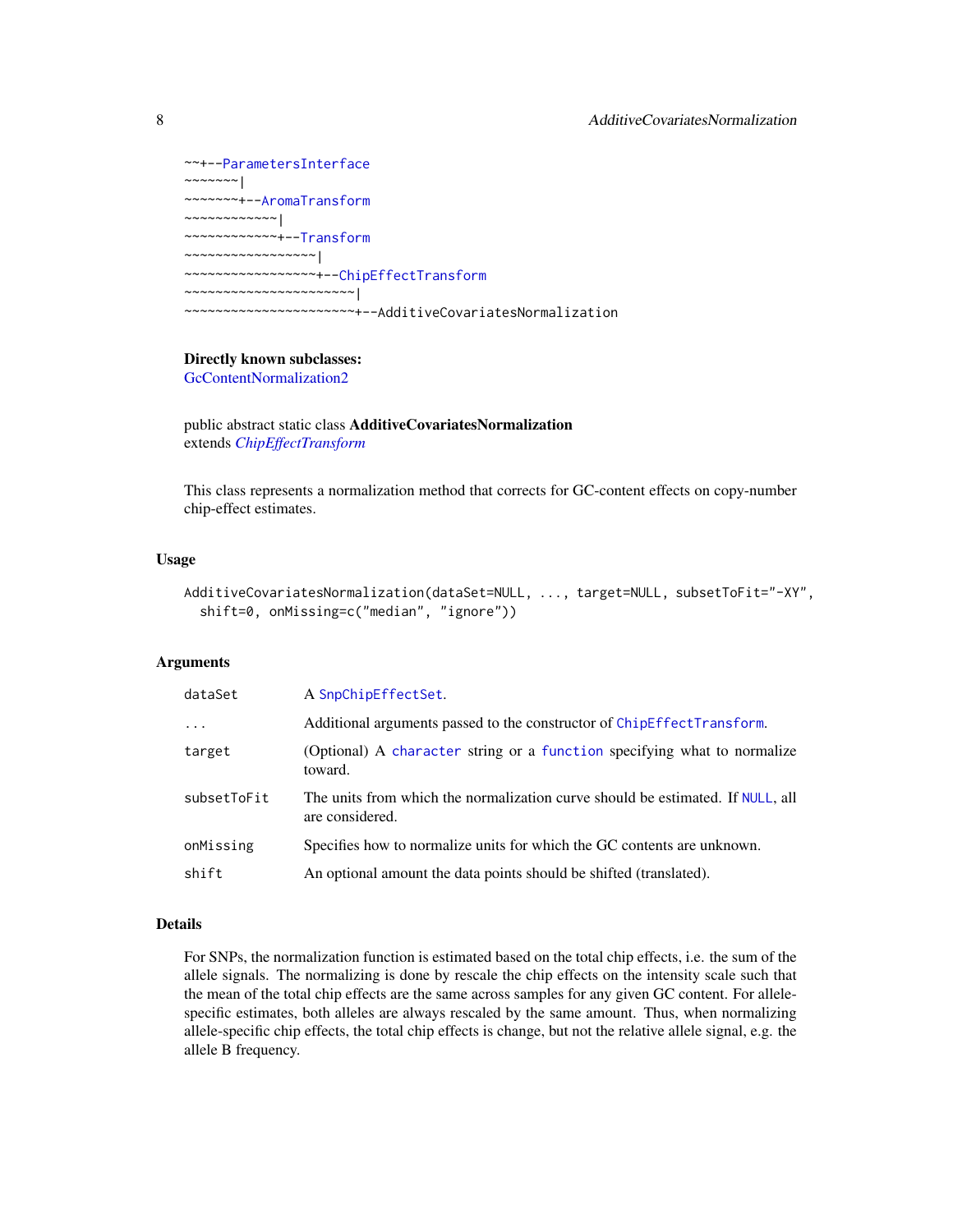# Fields and Methods

Methods: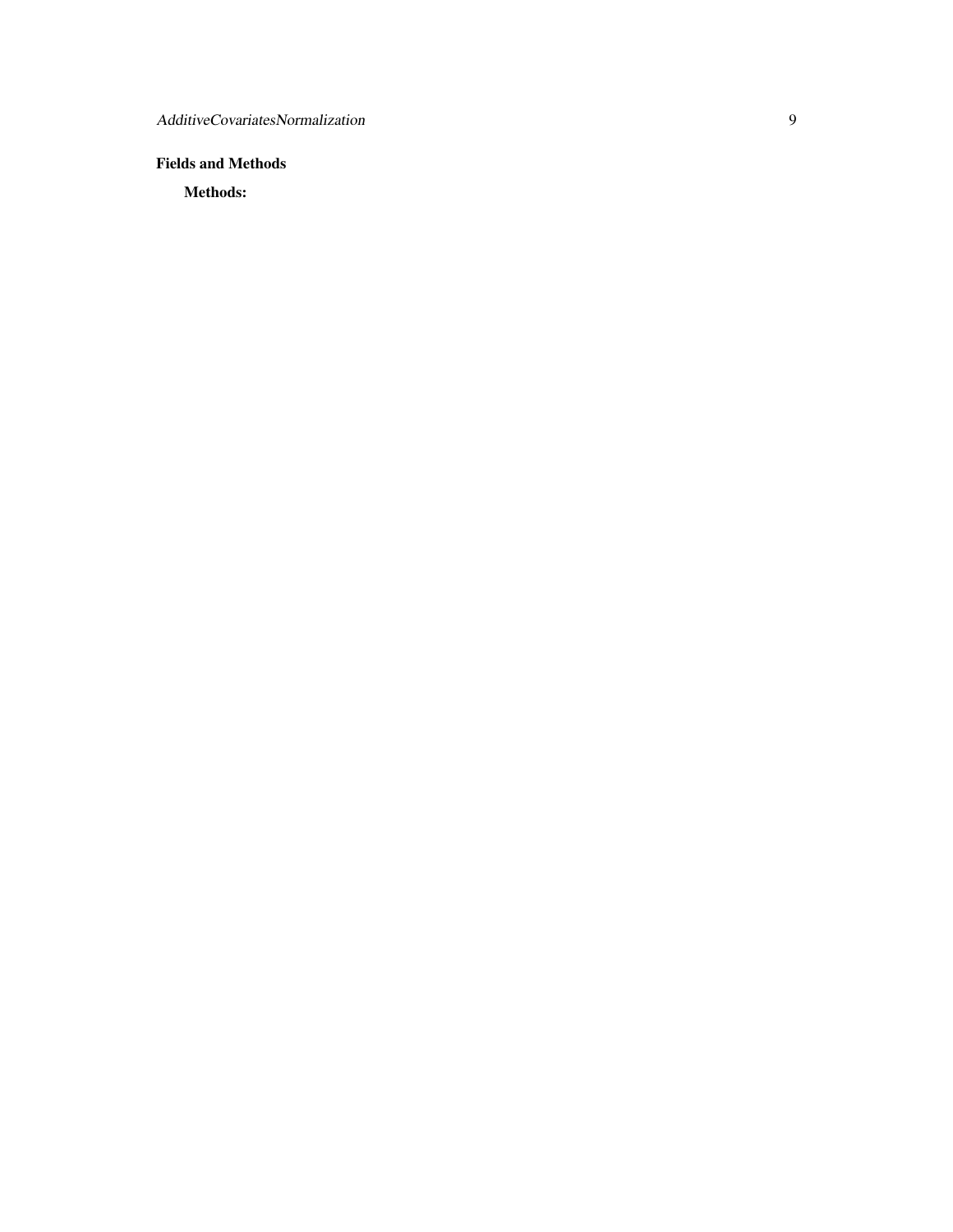#### <span id="page-9-0"></span>10 AffineCnPlm

getCdf process -

Methods inherited from ChipEffectTransform: getRootPath

Methods inherited from Transform: getOutputDataSet, getOutputFiles

#### Methods inherited from AromaTransform:

as.character, findFilesTodo, getAsteriskTags, getExpectedOutputFiles, getExpectedOutputFullnames, getFullName, getInputDataSet, getName, getOutputDataSet, getOutputDataSet0, getOutputFiles, getPath, getRootPath, getTags, isDone, process, setTags

# Methods inherited from ParametersInterface:

getParameterSets, getParameters, getParametersAsString

#### Methods inherited from Object:

\$, \$<-, [[, [[<-, as.character, attach, attachLocally, clearCache, clearLookupCache, clone, detach, equals, extend, finalize, getEnvironment, getFieldModifier, getFieldModifiers, getFields, getInstantiationTime, getStaticInstance, hasField, hashCode, ll, load, names, objectSize, print, save, asThis

# Author(s)

Henrik Bengtsson

<span id="page-9-1"></span>AffineCnPlm *The AffineCnPlm class*

#### Description

Package: aroma.affymetrix Class AffineCnPlm

# [Object](#page-0-0)

```
~~|
~~+--ParametersInterface
~~~~~~~|~~~~~~~+--Model
~~~~~~~~~~~~|
~~~~~~~~~~~~+--UnitModel
~~~~~~~~~~~~~~~~~|
~~~~~~~~~~~~~~~~~+--MultiArrayUnitModel
~~~~~~~~~~~~~~~~~~~~~~|
~~~~~~~~~~~~~~~~~~~~~~+--ProbeLevelModel
~~~~~~~~~~~~~~~~~~~~~~~~~~~|
~~~~~~~~~~~~~~~~~~~~~~~~~~~+--AffinePlm
~~~~~~~~~~~~~~~~~~~~~~~~~~~~~~~~|
```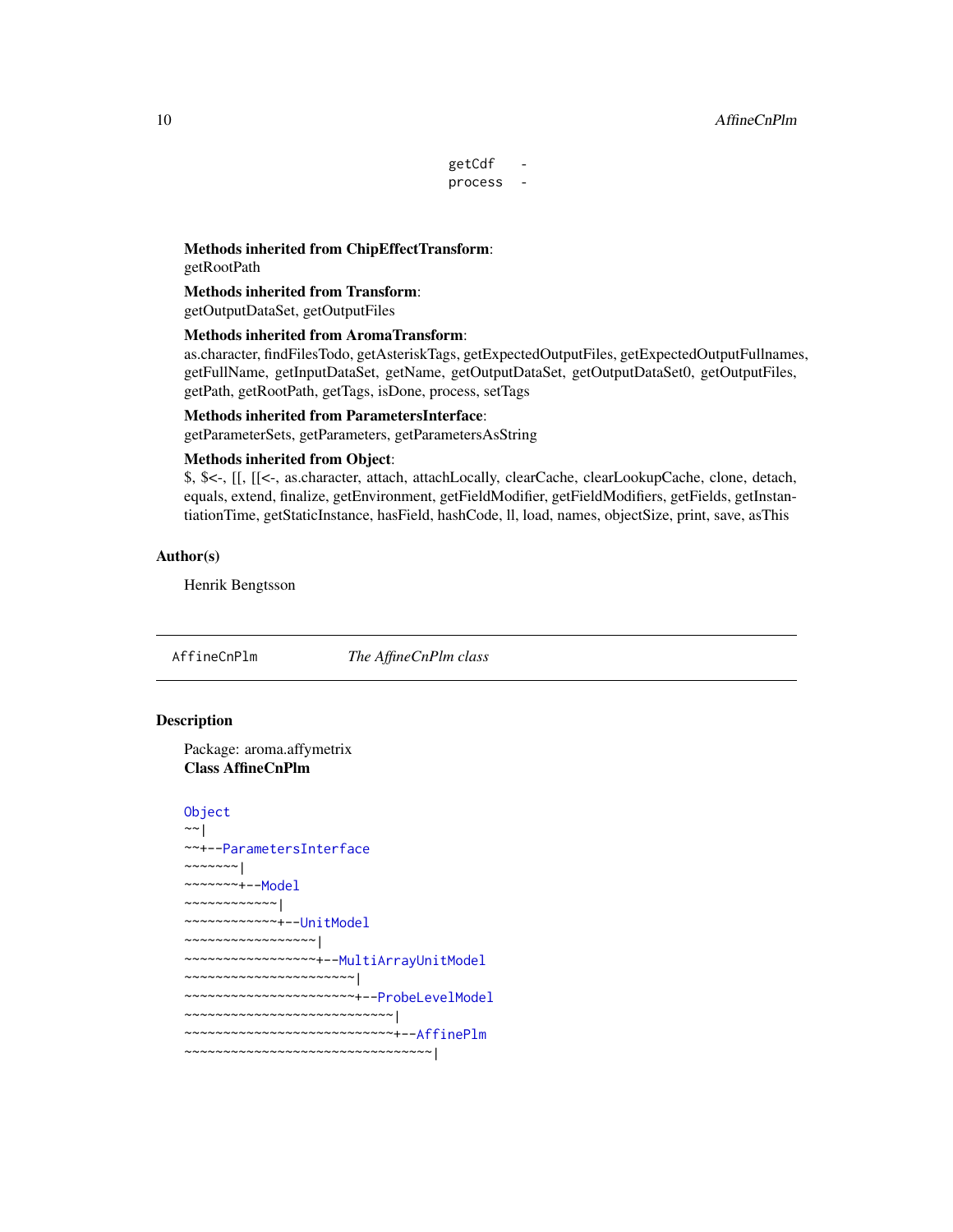#### AffineCnPlm 11

~~~~~~~~~~~~~~~~~~~~~~~~~~~~~~~~+-[-AffineSnpPlm](#page-13-1) ~~~~~~~~~~~~~~~~~~~~~~~~~~~~~~~~~~~~~| ~~~~~~~~~~~~~~~~~~~~~~~~~~~~~~~~~~~~~+-[-SnpPlm](#page-196-1) ~~~~~~~~~~~~~~~~~~~~~~~~~~~~~~~~~~~~~~~~~~| ~~~~~~~~~~~~~~~~~~~~~~~~~~~~~~~~~~~~~~~~~~+-[-CnPlm](#page-69-1) ~~~~~~~~~~~~~~~~~~~~~~~~~~~~~~~~~~~~~~~~~~~~~~~| ~~~~~~~~~~~~~~~~~~~~~~~~~~~~~~~~~~~~~~~~~~~~~~~+--AffineCnPlm

#### Directly known subclasses:

public abstract static class AffineCnPlm extends [CnPlm](#page-69-1)

#### Usage

AffineCnPlm(..., combineAlleles=FALSE)

#### Arguments

... Arguments passed to [AffineSnpPlm](#page-13-1). combineAlleles If [FALSE](#page-0-0), allele A and allele B are treated seperately, otherwise together.

# Fields and Methods

Methods:

*No methods defined*.

Methods inherited from CnPlm: getCellIndices, getChipEffectSet, getCombineAlleles, getParameters, getProbeAffinityFile, setCombineAlleles

Methods inherited from SnpPlm: getCellIndices, getChipEffectSet, getMergeStrands, getParameters, getProbeAffinityFile, setMergeStrands

Methods inherited from AffineSnpPlm: getAsteriskTags

Methods inherited from AffinePlm: getAsteriskTags, getFitUnitGroupFunction, getProbeAffinityFile

#### Methods inherited from ProbeLevelModel:

calculateResidualSet, calculateWeights, fit, getAsteriskTags, getCalculateResidualsFunction, getChip-EffectSet, getProbeAffinityFile, getResidualSet, getRootPath, getWeightsSet

Methods inherited from MultiArrayUnitModel:

getListOfPriors, setListOfPriors, validate

Methods inherited from UnitModel:

findUnitsTodo, getAsteriskTags, getFitSingleCellUnitFunction, getParameters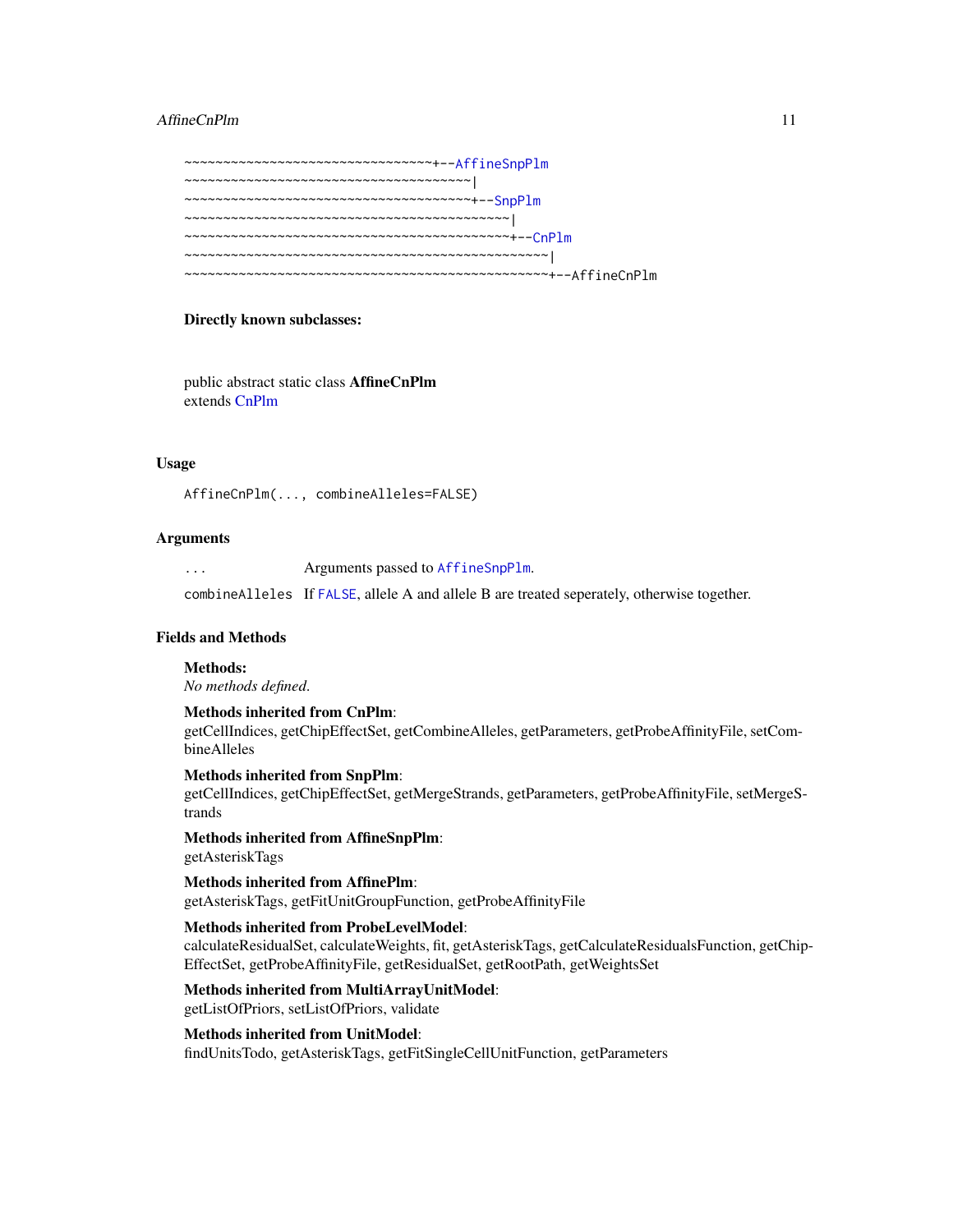#### <span id="page-11-0"></span>Methods inherited from Model:

as.character, fit, getAlias, getAsteriskTags, getDataSet, getFullName, getName, getPath, getRoot-Path, getTags, setAlias, setTags

# Methods inherited from ParametersInterface:

getParameterSets, getParameters, getParametersAsString

# Methods inherited from Object:

\$, \$<-, [[, [[<-, as.character, attach, attachLocally, clearCache, clearLookupCache, clone, detach, equals, extend, finalize, getEnvironment, getFieldModifier, getFieldModifiers, getFields, getInstantiationTime, getStaticInstance, hasField, hashCode, ll, load, names, objectSize, print, save, asThis

#### Author(s)

Henrik Bengtsson

<span id="page-11-1"></span>AffinePlm *The AffinePlm class*

#### Description

Package: aroma.affymetrix Class AffinePlm

```
Object
~~|
~~+--ParametersInterface
~\sim~\sim~\sim~\sim~\sim~~~~~~~~+--Model
~~~~~~~~~~~~|
~~~~~~~~~~~~+--UnitModel
~~~~~~~~~~~~~~~~~|
~~~~~~~~~~~~~~~~~+--MultiArrayUnitModel
~~~~~~~~~~~~~~~~~~~~~~|
~~~~~~~~~~~~~~~~~~~~~~+--ProbeLevelModel
~~~~~~~~~~~~~~~~~~~~~~~~~~~|
~~~~~~~~~~~~~~~~~~~~~~~~~~~+--AffinePlm
```
### Directly known subclasses:

*[AffineCnPlm](#page-9-1)*, *[AffineSnpPlm](#page-13-1)*

public abstract static class AffinePlm extends *[ProbeLevelModel](#page-156-1)*

This class represents affine model in Bengtsson \& Hossjer (2006).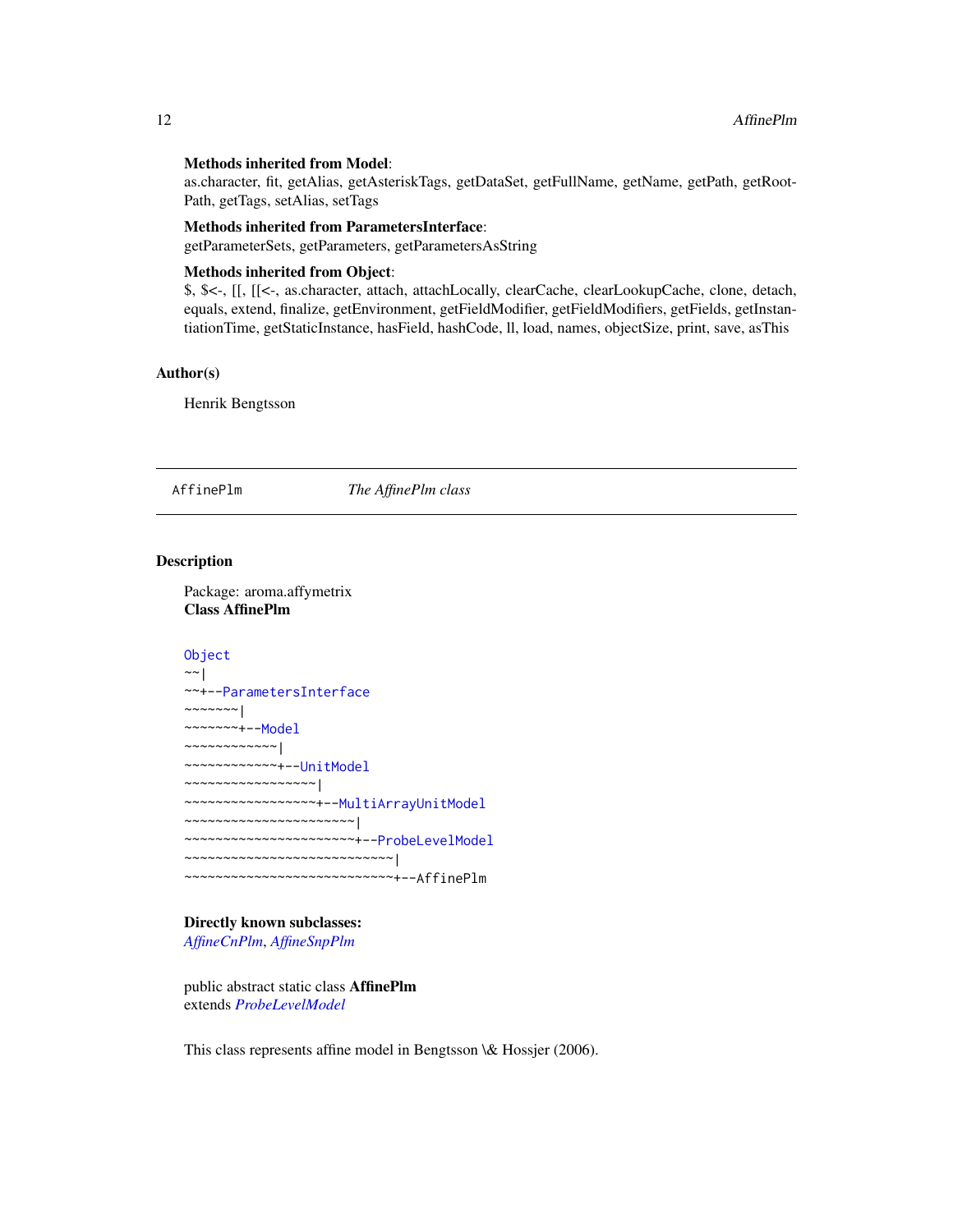#### AffinePlm 13

#### Usage

AffinePlm(..., background=TRUE)

#### Arguments

| If TRUE, background is estimate for each unit group, otherwise not. That is, if<br>background                                          |  |
|----------------------------------------------------------------------------------------------------------------------------------------|--|
| FALSE, a <i>linear</i> (proportional) model without offset is fitted, resulting in very<br>similar results as obtained by the MbeiPlm. |  |

# Fields and Methods

Methods:

getProbeAffinityFile -

# Methods inherited from ProbeLevelModel:

calculateResidualSet, calculateWeights, fit, getAsteriskTags, getCalculateResidualsFunction, getChip-EffectSet, getProbeAffinityFile, getResidualSet, getRootPath, getWeightsSet

#### Methods inherited from MultiArrayUnitModel:

getListOfPriors, setListOfPriors, validate

#### Methods inherited from UnitModel:

findUnitsTodo, getAsteriskTags, getFitSingleCellUnitFunction, getParameters

#### Methods inherited from Model:

as.character, fit, getAlias, getAsteriskTags, getDataSet, getFullName, getName, getPath, getRoot-Path, getTags, setAlias, setTags

# Methods inherited from ParametersInterface:

getParameterSets, getParameters, getParametersAsString

#### Methods inherited from Object:

\$, \$<-, [[, [[<-, as.character, attach, attachLocally, clearCache, clearLookupCache, clone, detach, equals, extend, finalize, getEnvironment, getFieldModifier, getFieldModifiers, getFields, getInstantiationTime, getStaticInstance, hasField, hashCode, ll, load, names, objectSize, print, save, asThis

#### Model

For a single unit group, the affine model is:

$$
y_{ik} = a + \theta_i \phi_k + \varepsilon_{ik}
$$

where a is an offset common to all probe signals,  $\theta_i$  are the chip effects for arrays  $i = 1, ..., I$ , and  $\phi_k$  are the probe affinities for probes  $k = 1, ..., K$ . The  $\varepsilon_{ik}$  are zero-mean noise with equal variance. The model is constrained such that  $\prod_k \phi_k = 1$ .

Note that with the additional constraint  $a = 0$  (see arguments above), the above model is very similar to [MbeiPlm](#page-138-1). The differences in parameter estimates is due to difference is assumptions about the error structure, which in turn affects how the model is estimated.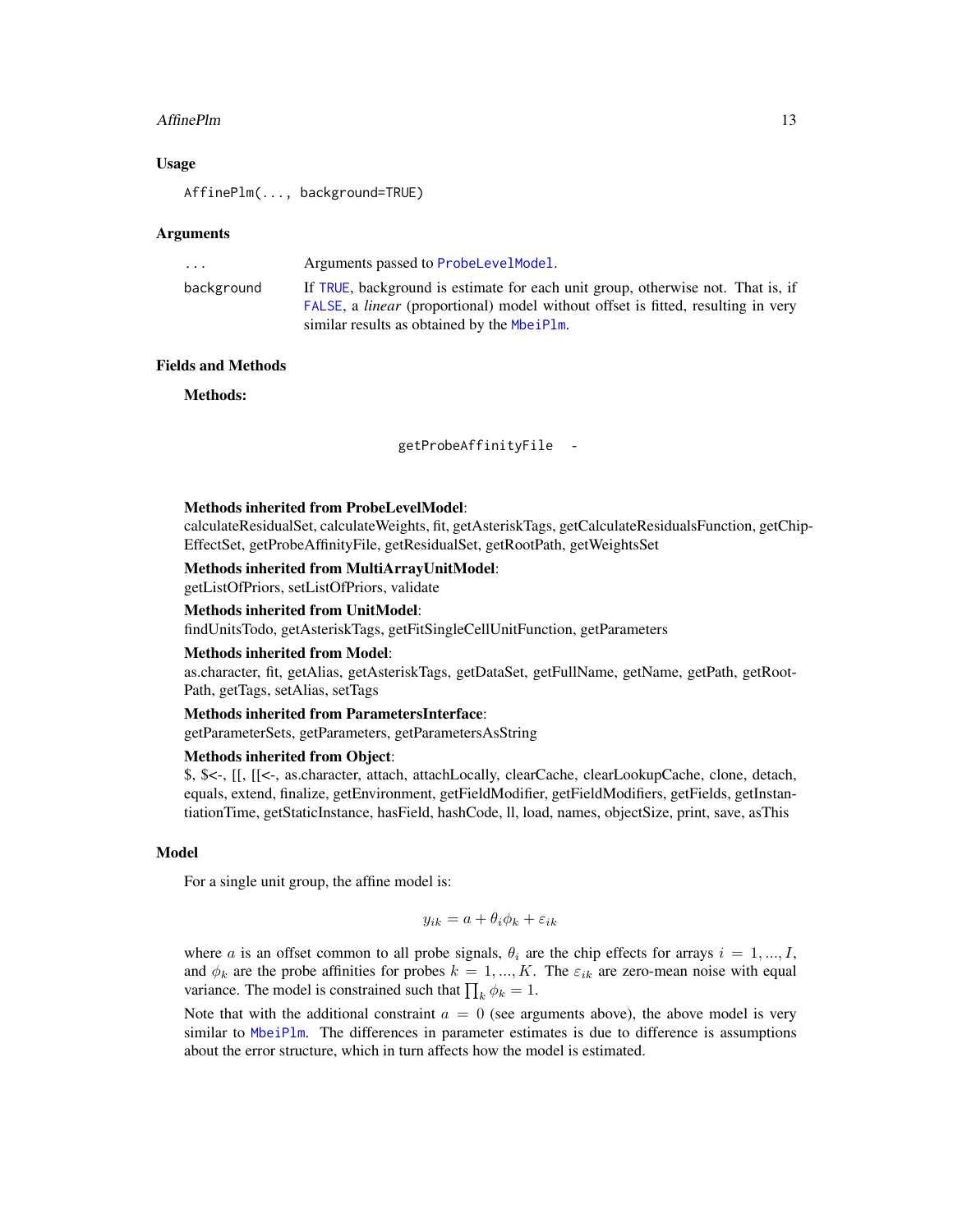#### <span id="page-13-0"></span>Author(s)

Henrik Bengtsson

#### References

Bengtsson \& Hossjer (2006).

<span id="page-13-1"></span>AffineSnpPlm *The AffineSnpPlm class*

# Description

Package: aroma.affymetrix Class AffineSnpPlm

```
Object
~\sim~|
~~+--ParametersInterface
~~~~~~~|~~~~~~~+--Model
~~~~~~~~~~~~|
~~~~~~~~~~~~+--UnitModel
~~~~~~~~~~~~~~~~~|
~~~~~~~~~~~~~~~~~+--MultiArrayUnitModel
~~~~~~~~~~~~~~~~~~~~~~|
~~~~~~~~~~~~~~~~~~~~~~+--ProbeLevelModel
~~~~~~~~~~~~~~~~~~~~~~~~~~~|
~~~~~~~~~~~~~~~~~~~~~~~~~~~+--AffinePlm
~~~~~~~~~~~~~~~~~~~~~~~~~~~~~~~
~~~~~~~~~~~~~~~~~~~~~~~~~~~~~~~~+--SnpPlm
~~~~~~~~~~~~~~~~~~~~~~~~~~~~~~~~~~~~~|
~~~~~~~~~~~~~~~~~~~~~~~~~~~~~~~~~~~~~+--AffineSnpPlm
```
Directly known subclasses: *[AffineCnPlm](#page-9-1)*

public abstract static class AffineSnpPlm extends [SnpPlm](#page-196-1)

# Usage

AffineSnpPlm(..., mergeStrands=FALSE)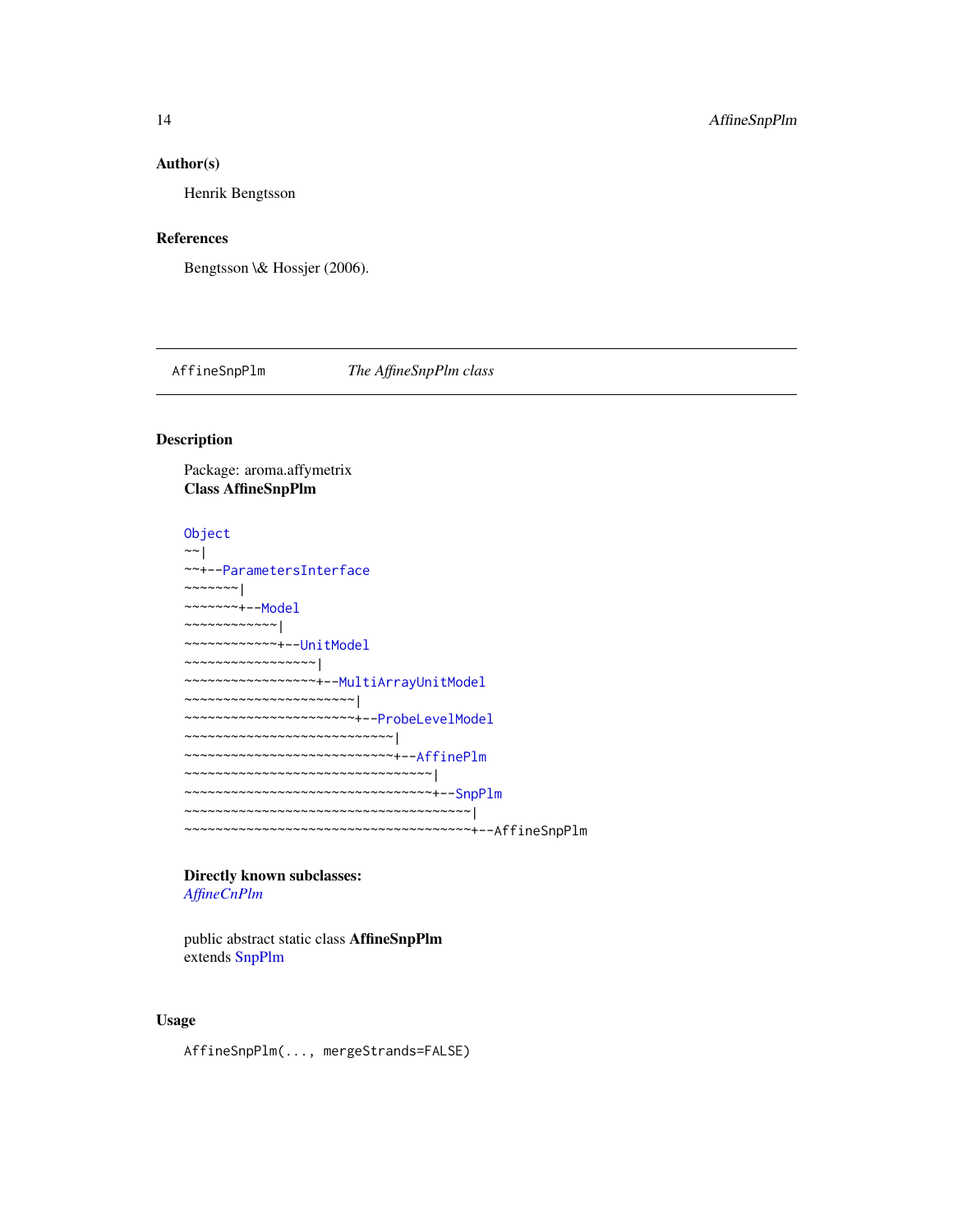# <span id="page-14-0"></span>AffymetrixCdfFile 15

### Arguments

... Arguments passed to [AffinePlm](#page-11-1). mergeStrands If [TRUE](#page-0-0), the sense and the anti-sense strands are fitted together, otherwise separately.

#### Fields and Methods

#### Methods:

*No methods defined*.

#### Methods inherited from SnpPlm:

getCellIndices, getChipEffectSet, getMergeStrands, getParameters, getProbeAffinityFile, setMergeStrands

## Methods inherited from AffinePlm:

getAsteriskTags, getFitUnitGroupFunction, getProbeAffinityFile

#### Methods inherited from ProbeLevelModel:

calculateResidualSet, calculateWeights, fit, getAsteriskTags, getCalculateResidualsFunction, getChip-EffectSet, getProbeAffinityFile, getResidualSet, getRootPath, getWeightsSet

#### Methods inherited from MultiArrayUnitModel:

getListOfPriors, setListOfPriors, validate

#### Methods inherited from UnitModel:

findUnitsTodo, getAsteriskTags, getFitSingleCellUnitFunction, getParameters

#### Methods inherited from Model:

as.character, fit, getAlias, getAsteriskTags, getDataSet, getFullName, getName, getPath, getRoot-Path, getTags, setAlias, setTags

#### Methods inherited from ParametersInterface:

getParameterSets, getParameters, getParametersAsString

#### Methods inherited from Object:

\$, \$<-, [[, [[<-, as.character, attach, attachLocally, clearCache, clearLookupCache, clone, detach, equals, extend, finalize, getEnvironment, getFieldModifier, getFieldModifiers, getFields, getInstantiationTime, getStaticInstance, hasField, hashCode, ll, load, names, objectSize, print, save, asThis

#### Author(s)

<span id="page-14-1"></span>Henrik Bengtsson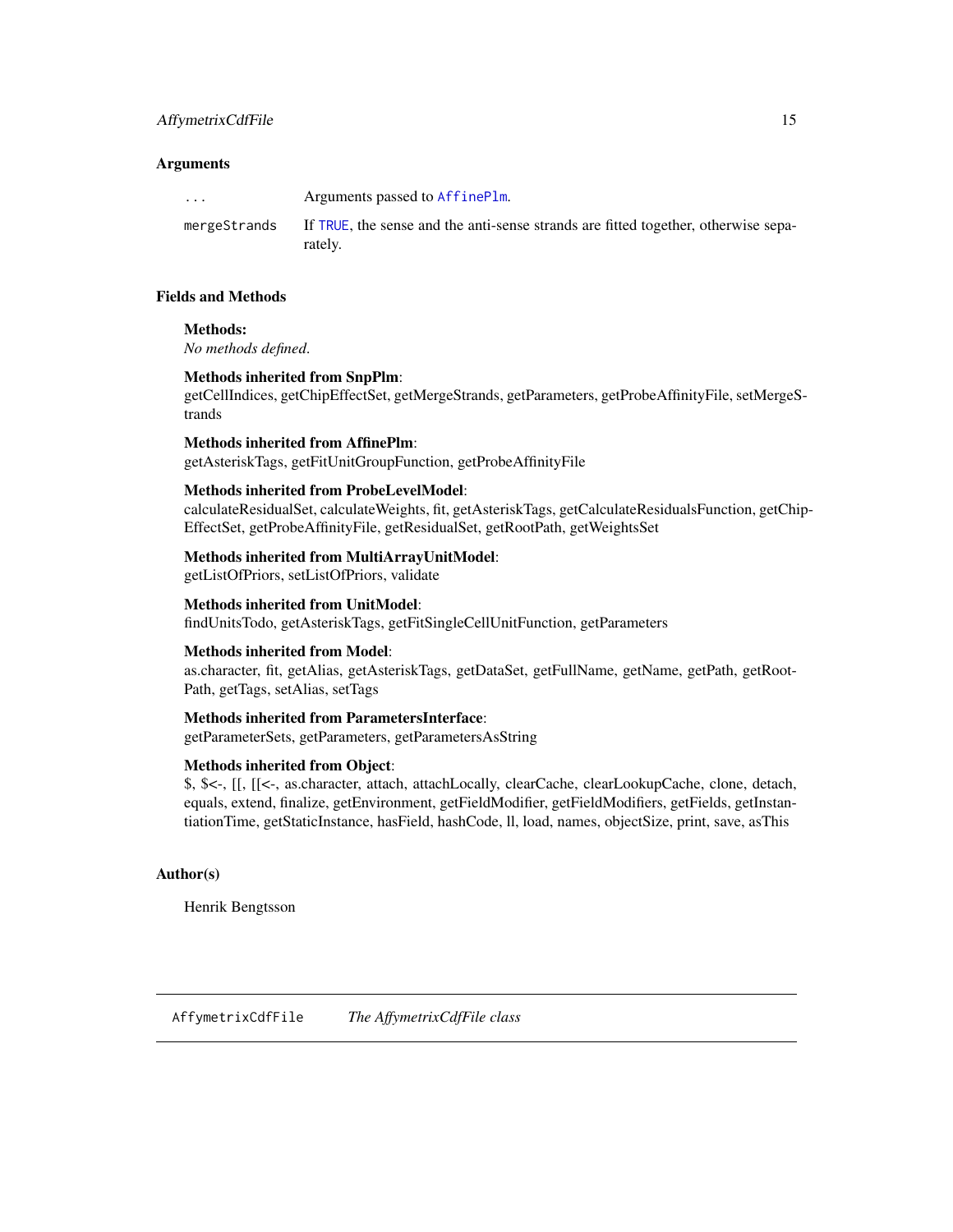#### Description

Package: aroma.affymetrix Class AffymetrixCdfFile

[Object](#page-0-0)  $~\sim~$ | ~~+-[-FullNameInterface](#page-0-0)  $~\sim$   $~\sim$   $~\sim$   $~\sim$   $~\sim$   $~\sim$   $~\sim$ ~~~~~~~+-[-GenericDataFile](#page-0-0) ~~~~~~~~~~~~| ~~~~~~~~~~~~+-[-CacheKeyInterface](#page-0-0) ~~~~~~~~~~~~~~~~~| ~~~~~~~~~~~~~~~~~+-[-FileCacheKeyInterface](#page-0-0) ~~~~~~~~~~~~~~~~~~~~~~| ~~~~~~~~~~~~~~~~~~~~~~+-[-AromaMicroarrayDataFile](#page-0-0) ~~~~~~~~~~~~~~~~~~~~~~~~~~~| ~~~~~~~~~~~~~~~~~~~~~~~~~~~+-[-AffymetrixFile](#page-27-1) ~~~~~~~~~~~~~~~~~~~~~~~~~~~~~~~~| ~~~~~~~~~~~~~~~~~~~~~~~~~~~~~~~~+-[-AromaChipTypeAnnotationFile](#page-38-1) ~~~~~~~~~~~~~~~~~~~~~~~~~~~~~~~~~~~~~| ~~~~~~~~~~~~~~~~~~~~~~~~~~~~~~~~~~~~~+-[-AromaPlatformInterface](#page-0-0) ~~~~~~~~~~~~~~~~~~~~~~~~~~~~~~~~~~~~~~~~~~| ~~~~~~~~~~~~~~~~~~~~~~~~~~~~~~~~~~~~~~~~~~+-[-UnitAnnotationDataFile](#page-0-0) ~~~~~~~~~~~~~~~~~~~~~~~~~~~~~~~~~~~~~~~~~~~~~~~| ~~~~~~~~~~~~~~~~~~~~~~~~~~~~~~~~~~~~~~~~~~~~~~~+-[-UnitTypesFile](#page-0-0) ~~~~~~~~~~~~~~~~~~~~~~~~~~~~~~~~~~~~~~~~~~~~~~~~~~~~| ~~~~~~~~~~~~~~~~~~~~~~~~~~~~~~~~~~~~~~~~~~~~~~~~~~~~+-[-UnitNamesFile](#page-0-0) ~~~~~~~~~~~~~~~~~~~~~~~~~~~~~~~~~~~~~~~~~~~~~~~~~~~~~~~~~| ~~~~~~~~~~~~~~~~~~~~~~~~~~~~~~~~~~~~~~~~~~~~~~~~~~~~~~~~~+--AffymetrixCdfFile

#### Directly known subclasses:

public abstract static class AffymetrixCdfFile extends *[UnitNamesFile](#page-0-0)*

An AffymetrixCdfFile object represents a generic Affymetrix CDF file.

#### Usage

AffymetrixCdfFile(...)

#### Arguments

... Arguments passed to [AromaChipTypeAnnotationFile](#page-38-1).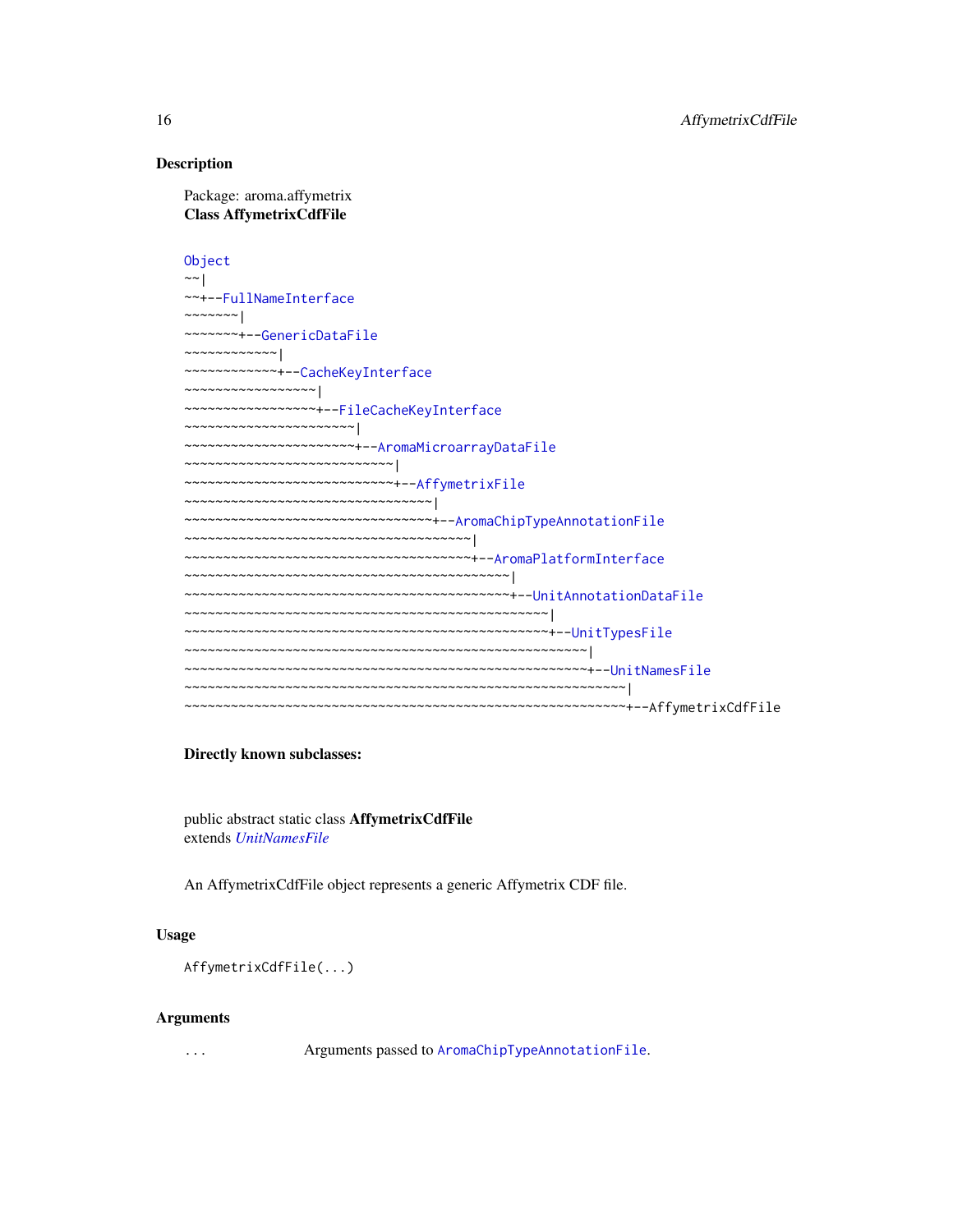# Fields and Methods

Methods:

| convert                   |                |
|---------------------------|----------------|
| createExonByTranscriptCdf |                |
| getACSFile                |                |
| getAromaCellSequenceFile  |                |
| getCellIndices            |                |
| getChipType               |                |
| getDimension              |                |
| getFileFormat             |                |
| getGenomeInformation      |                |
| getImage                  |                |
| getPlatform               |                |
| getUnitNames              |                |
| getUnitTypes              |                |
| hasUnitTypes              |                |
| isMonocellCdf             |                |
| isPm                      |                |
| isUniqueCdf               |                |
| nbr0fCells                |                |
| nbrOfColumns              |                |
| nbrOfQcUnits              | $\overline{a}$ |
| nbr0fRows                 |                |
| nbr0fUnits                |                |
| readDataFrame             |                |
| readUnits                 |                |

#### Methods inherited from UnitNamesFile:

getUnitNames, indexOf, nbrOfUnits

Methods inherited from UnitTypesFile:

getUnitTypes, nbrOfUnits

# Methods inherited from UnitAnnotationDataFile:

byChipType, getAromaUflFile, getAromaUgpFile, getChipType, getDefaultExtension, getPlatform, nbrOfUnits

# Methods inherited from AromaPlatformInterface:

getAromaPlatform, getAromaUflFile, getAromaUgpFile, getChipType, getPlatform, getUnitAnnotationDataFile, getUnitNamesFile, getUnitTypesFile, isCompatibleWith

# Methods inherited from AromaChipTypeAnnotationFile:

as.character, byChipType, byName, findByChipType, fromFile, getChipType, getDefaultExtension, getHeader, getPlatform

# Methods inherited from AromaMicroarrayDataFile:

getAttributeXY, getChipType, getPlatform, getPloidy, getXAM, hasAttributeXY, isAverageFile, setAttributeXY, setAttributesByTags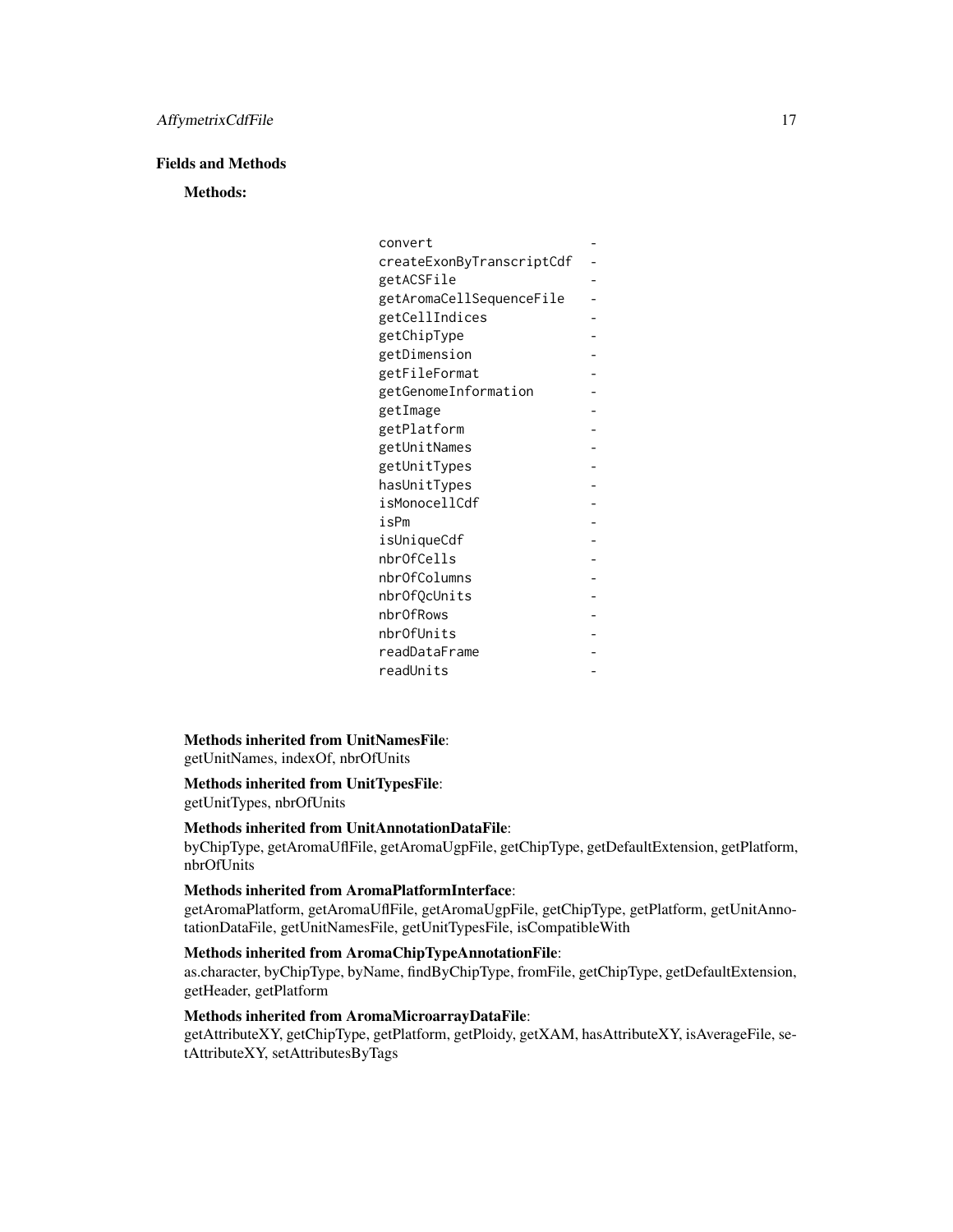#### <span id="page-17-0"></span>Methods inherited from FileCacheKeyInterface: getCacheKey

# Methods inherited from CacheKeyInterface: getCacheKey

#### Methods inherited from GenericDataFile:

as.character, clone, compareChecksum, copyTo, equals, fromFile, getAttribute, getAttributes, getChecksum, getChecksumFile, getCreatedOn, getDefaultFullName, getExtension, getExtensionPattern, getFileSize, getFileType, getFilename, getFilenameExtension, getLastAccessedOn, getLastModifiedOn, getOutputExtension, getPath, getPathname, gunzip, gzip, hasBeenModified, is.na, isFile, isGzipped, linkTo, readChecksum, renameTo, renameToUpperCaseExt, setAttribute, setAttributes, setAttributesBy, setAttributesByTags, setExtensionPattern, testAttributes, validate, validateChecksum, writeChecksum, getParentName

#### Methods inherited from FullNameInterface:

appendFullNameTranslator, appendFullNameTranslatorByNULL, appendFullNameTranslatorByTabularTextFile, appendFullNameTranslatorByTabularTextFileSet, appendFullNameTranslatorBycharacter, appendFullNameTranslatorBydata.frame, appendFullNameTranslatorByfunction, appendFull-NameTranslatorBylist, clearFullNameTranslator, clearListOfFullNameTranslators, getDefaultFull-Name, getFullName, getFullNameTranslator, getListOfFullNameTranslators, getName, getTags, hasTag, hasTags, resetFullName, setFullName, setFullNameTranslator, setListOfFullNameTranslators, setName, setTags, updateFullName

#### Methods inherited from Object:

\$, \$<-, [[, [[<-, as.character, attach, attachLocally, clearCache, clearLookupCache, clone, detach, equals, extend, finalize, getEnvironment, getFieldModifier, getFieldModifiers, getFields, getInstantiationTime, getStaticInstance, hasField, hashCode, ll, load, names, objectSize, print, save, asThis

# Author(s)

Henrik Bengtsson, Ken Simpson

<span id="page-17-1"></span>AffymetrixCelFile *The AffymetrixCelFile class*

# **Description**

Package: aroma.affymetrix Class AffymetrixCelFile

```
Object
~~|
~~+--FullNameInterface
~\sim ~\sim ~\sim ~\sim ~\sim ~\sim ~\sim~~~~~~~+--GenericDataFile
~~~~~~~~~~~~|
~~~~~~~~~~~~+--CacheKeyInterface
~~~~~~~~~~~~~~~~~|
```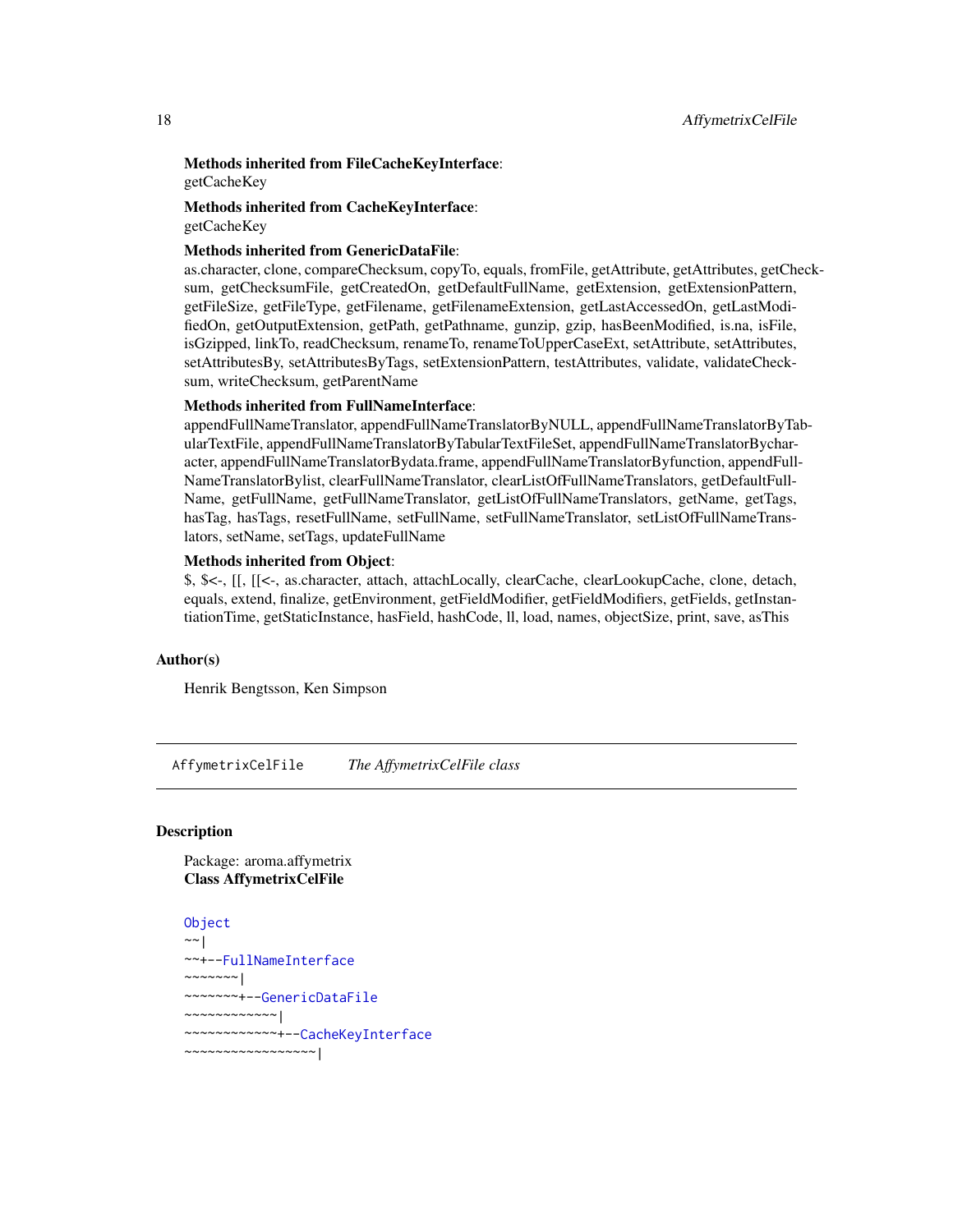# AffymetrixCelFile 19

~~~~~~~~~~~~~~~~~+-[-FileCacheKeyInterface](#page-0-0) ~~~~~~~~~~~~~~~~~~~~~~| ~~~~~~~~~~~~~~~~~~~~~~+-[-AromaMicroarrayDataFile](#page-0-0) ~~~~~~~~~~~~~~~~~~~~~~~~~~~| ~~~~~~~~~~~~~~~~~~~~~~~~~~~+-[-AromaPlatformInterface](#page-0-0) ~~~~~~~~~~~~~~~~~~~~~~~~~~~~~~~~| ~~~~~~~~~~~~~~~~~~~~~~~~~~~~~~~~+-[-AffymetrixFile](#page-27-1) ~~~~~~~~~~~~~~~~~~~~~~~~~~~~~~~~~~~~~| ~~~~~~~~~~~~~~~~~~~~~~~~~~~~~~~~~~~~~+--AffymetrixCelFile

### Directly known subclasses:

*[ChipEffectFile](#page-52-1)*, *[CnChipEffectFile](#page-63-1)*, *[CnProbeAffinityFile](#page-71-1)*, *[ExonChipEffectFile](#page-95-1)*, *[ExonProbeAffinityFile](#page-100-1)*, *[FirmaFile](#page-105-1)*, *[ParameterCelFile](#page-149-1)*, *[ProbeAffinityFile](#page-154-1)*, *[QualityAssessmentFile](#page-161-1)*, *[ResidualFile](#page-170-1)*, *[SnpChipEf](#page-189-1)[fectFile](#page-189-1)*, *[SnpProbeAffinityFile](#page-200-1)*, *[WeightsFile](#page-210-1)*

public abstract static class AffymetrixCelFile extends *[AffymetrixFile](#page-27-1)*

An AffymetrixCelFile object represents a single Affymetrix CEL file.

#### Usage

AffymetrixCelFile(..., cdf=NULL)

#### Arguments

... Arguments passed to [AromaMicroarrayDataFile](#page-0-0).

cdf An optional [AffymetrixCdfFile](#page-14-1) making it possible to override the default CDF file as specified by the CEL file header. The requirement is that its number of cells must match that of the CEL file. If [NULL](#page-0-0), the CDF structure is inferred from the the chip type as specified in the CEL file header.

# Fields and Methods

Methods:

| extractMatrix    |  |
|------------------|--|
| getAm            |  |
| getCdf           |  |
| getFileFormat    |  |
| getImage         |  |
| getUnitNamesFile |  |
| getUnitTypesFile |  |
| image270         |  |
| nbrOfCells       |  |
| plotDensity      |  |
| plotImage        |  |
|                  |  |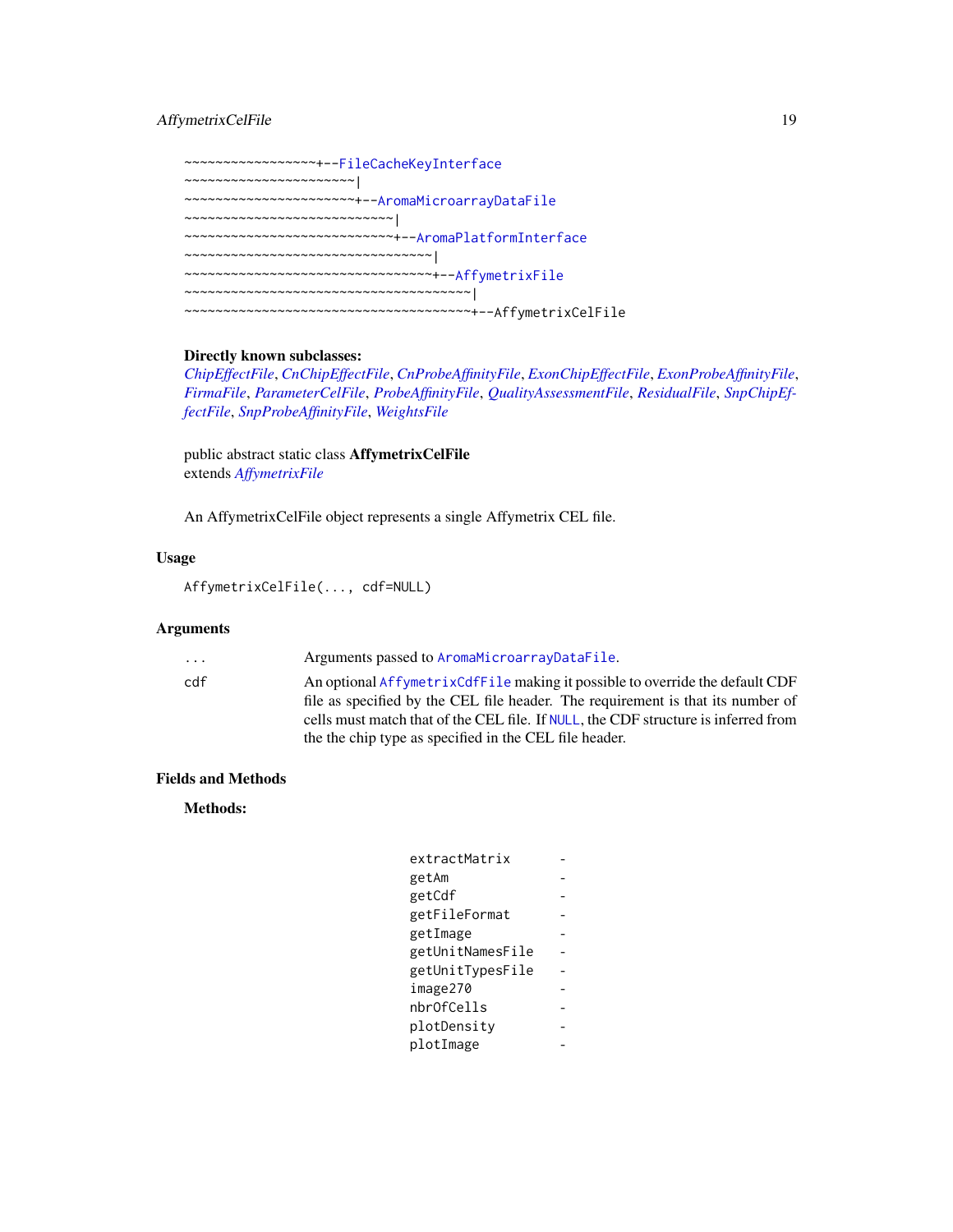# 20 20 AffymetrixCelFile

| plotMvsA          |  |
|-------------------|--|
| plotMvsX          |  |
| setCdf            |  |
| smoothScatterMvsA |  |
| writeImage        |  |
|                   |  |

#### Methods inherited from AromaPlatformInterface:

getAromaPlatform, getAromaUflFile, getAromaUgpFile, getChipType, getPlatform, getUnitAnnotationDataFile, getUnitNamesFile, getUnitTypesFile, isCompatibleWith

#### Methods inherited from AromaMicroarrayDataFile:

getAttributeXY, getChipType, getPlatform, getPloidy, getXAM, hasAttributeXY, isAverageFile, setAttributeXY, setAttributesByTags

Methods inherited from FileCacheKeyInterface:

getCacheKey

Methods inherited from CacheKeyInterface: getCacheKey

#### Methods inherited from GenericDataFile:

as.character, clone, compareChecksum, copyTo, equals, fromFile, getAttribute, getAttributes, getChecksum, getChecksumFile, getCreatedOn, getDefaultFullName, getExtension, getExtensionPattern, getFileSize, getFileType, getFilename, getFilenameExtension, getLastAccessedOn, getLastModifiedOn, getOutputExtension, getPath, getPathname, gunzip, gzip, hasBeenModified, is.na, isFile, isGzipped, linkTo, readChecksum, renameTo, renameToUpperCaseExt, setAttribute, setAttributes, setAttributesBy, setAttributesByTags, setExtensionPattern, testAttributes, validate, validateChecksum, writeChecksum, getParentName

#### Methods inherited from FullNameInterface:

appendFullNameTranslator, appendFullNameTranslatorByNULL, appendFullNameTranslatorByTabularTextFile, appendFullNameTranslatorByTabularTextFileSet, appendFullNameTranslatorBycharacter, appendFullNameTranslatorBydata.frame, appendFullNameTranslatorByfunction, appendFull-NameTranslatorBylist, clearFullNameTranslator, clearListOfFullNameTranslators, getDefaultFull-Name, getFullName, getFullNameTranslator, getListOfFullNameTranslators, getName, getTags, hasTag, hasTags, resetFullName, setFullName, setFullNameTranslator, setListOfFullNameTranslators, setName, setTags, updateFullName

#### Methods inherited from Object:

\$, \$<-, [[, [[<-, as.character, attach, attachLocally, clearCache, clearLookupCache, clone, detach, equals, extend, finalize, getEnvironment, getFieldModifier, getFieldModifiers, getFields, getInstantiationTime, getStaticInstance, hasField, hashCode, ll, load, names, objectSize, print, save, asThis

#### For developers

If you subclass this class, please make sure to query the [AffymetrixCdfFile](#page-14-1) object (see [\\*getCdf\(](#page-0-0))) whenever querying CDF information. Do not use the CDF file inferred from the chip type in CEL header, unless you really want it to be hardwired that way, otherwise you will break to possibility to override the CDF structure.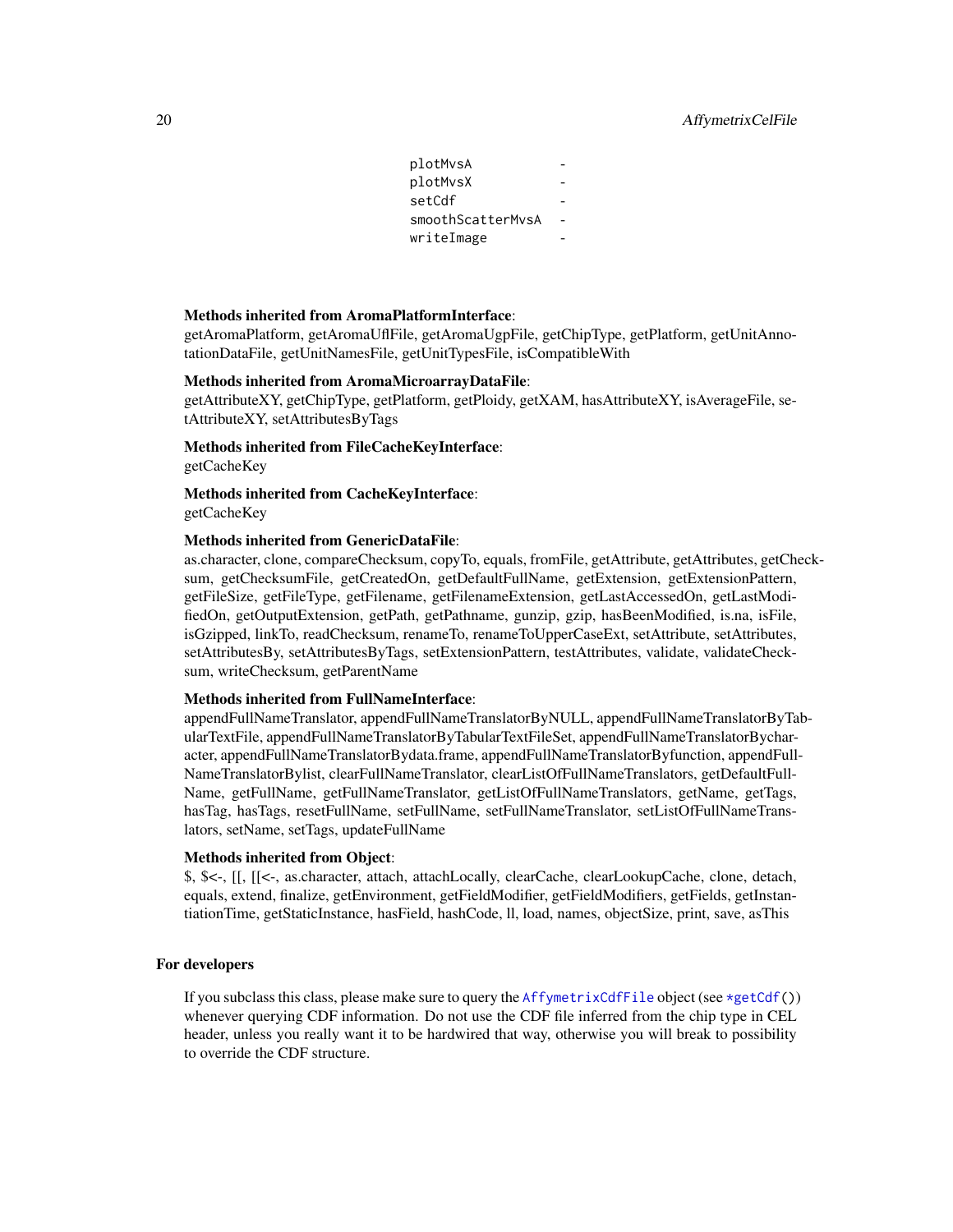# <span id="page-20-0"></span>AffymetrixCelSet 21

#### Author(s)

Henrik Bengtsson

#### See Also

An object of this class is typically part of an [AffymetrixCelSet](#page-20-1).

<span id="page-20-1"></span>AffymetrixCelSet *The AffymetrixCelSet class*

#### Description

Package: aroma.affymetrix Class AffymetrixCelSet

# [Object](#page-0-0)

```
~\sim~~~+--FullNameInterface
~\sim ~\sim ~\sim ~\sim ~\sim ~\sim ~\sim~~~~~~~+--GenericDataFileSet
~~~~~~~~~~~~|
~~~~~~~~~~~~+--AromaMicroarrayDataSet
~~~~~~~~~~~~~~~~~|
~~~~~~~~~~~~~~~~~+--AromaPlatformInterface
~~~~~~~~~~~~~~~~~~~~~~|
~~~~~~~~~~~~~~~~~~~~~~+--AffymetrixFileSet
~~~~~~~~~~~~~~~~~~~~~~~~~~~|
~~~~~~~~~~~~~~~~~~~~~~~~~~~+--AffymetrixCelSet
```
#### Directly known subclasses:

[ChipEffectSet,](#page-55-1) [CnChipEffectSet,](#page-66-1) [ExonChipEffectSet,](#page-98-1) [FirmaSet,](#page-108-1) [ParameterCelSet,](#page-152-1) [QualityAssess](#page-164-1)[mentSet,](#page-164-1) [ResidualSet,](#page-172-1) [SnpChipEffectSet,](#page-192-1) [WeightsSet](#page-212-1)

public static class AffymetrixCelSet extends *[AffymetrixFileSet](#page-29-1)*

An AffymetrixCelSet object represents a set of Affymetrix CEL files with *identical* chip types.

# Usage

```
AffymetrixCelSet(files=NULL, ...)
```
# Arguments

| files | A list of AffymetrixCelFile:s. |
|-------|--------------------------------|
| .     | Not used.                      |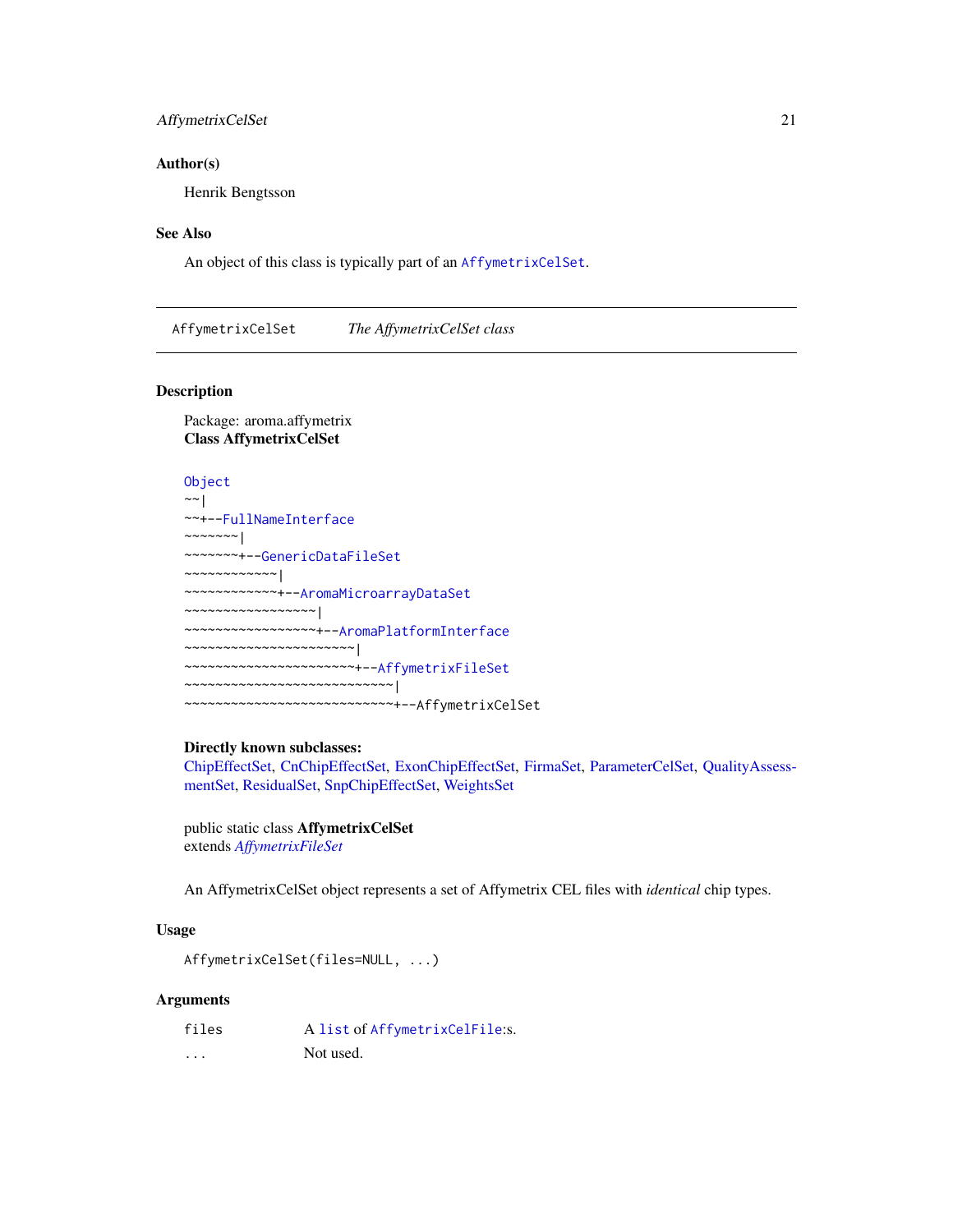# Fields and Methods

Methods:

| as                   |                |
|----------------------|----------------|
| as.AffymetrixCelSet  |                |
| byName               |                |
| doCRMA <sub>v1</sub> |                |
| doCRMA <sub>v2</sub> |                |
| doFIRMA              |                |
| doGCRMA              |                |
| doRMA                |                |
| extractAffyBatch     |                |
| extractFeatureSet    |                |
| extractMatrix        |                |
| getAverage           |                |
| getAverageAsinh      |                |
| getAverageFile       |                |
| getAverageLog        |                |
| getCdf               |                |
| getChipType          |                |
| getData              |                |
| getIntensities       |                |
| getPlatform          |                |
| getTimestamps        |                |
| getUnitGroupCellMap  | $\overline{a}$ |
| getUnitIntensities   |                |
| getUnitNamesFile     |                |
| getUnitTypesFile     |                |
| justSNPRMA           |                |
| plotDensity          |                |
| readUnits            |                |
| setCdf               |                |
| writeSgr             |                |

## Methods inherited from AffymetrixFileSet:

as, as.AffymetrixFileSet, byPath, getDefaultFullName

# Methods inherited from AromaPlatformInterface:

getAromaPlatform, getAromaUflFile, getAromaUgpFile, getChipType, getPlatform, getUnitAnnotationDataFile, getUnitNamesFile, getUnitTypesFile, isCompatibleWith

# Methods inherited from AromaMicroarrayDataSet:

as.AromaMicroarrayDataSetList, as.AromaMicroarrayDataSetTuple, getAromaFullNameTranslatorSet, getAverageFile, getChipType, getDefaultFullName, getPlatform, setAttributesBy, setAttributesBySampleAnnotationFile, setAttributesBySampleAnnotationSet, validate

# Methods inherited from GenericDataFileSet:

[, [[, anyDuplicated, anyNA, append, appendFiles, appendFullNamesTranslator, appendFullNames-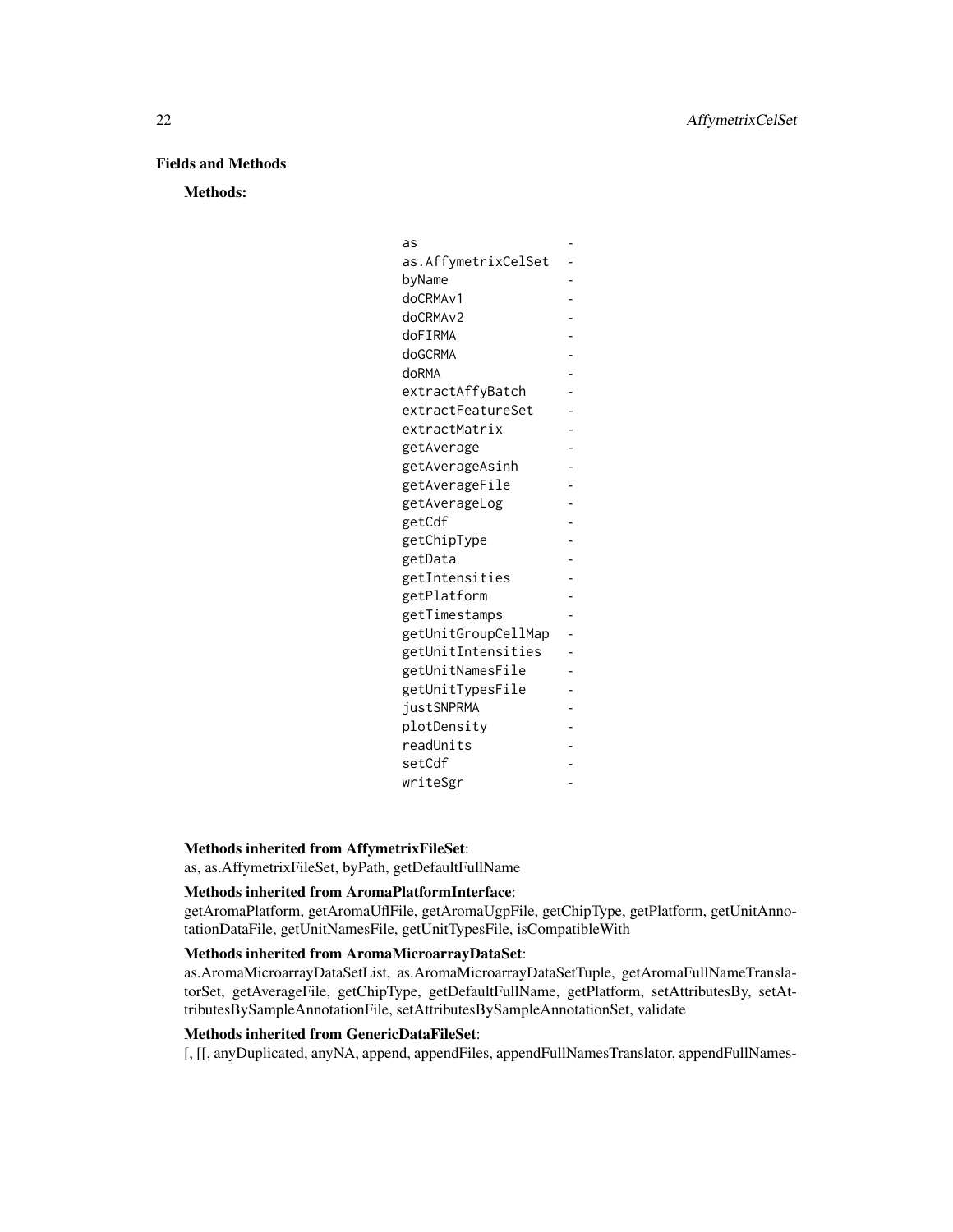#### AffymetrixCelSet 23

TranslatorByNULL, appendFullNamesTranslatorByTabularTextFile, appendFullNamesTranslator-ByTabularTextFileSet, appendFullNamesTranslatorBydata.frame, appendFullNamesTranslatorByfunction, appendFullNamesTranslatorBylist, as.character, as.list, byName, byPath, c, clearCache, clearFullNamesTranslator, clone, copyTo, dsApply, dsApplyInPairs, duplicated, equals, extract, findByName, findDuplicated, getChecksum, getChecksumFileSet, getChecksumObjects, getDefaultFullName, getFile, getFileClass, getFileSize, getFiles, getFullNames, getNames, getOneFile, getPath, getPathnames, getSubdirs, gunzip, gzip, hasFile, indexOf, is.na, names, nbrOfFiles, rep, resetFullNames, setFullNamesTranslator, sortBy, unique, update2, updateFullName, updateFull-Names, validate, getFullNameTranslatorSet, getParentName

#### Methods inherited from FullNameInterface:

appendFullNameTranslator, appendFullNameTranslatorByNULL, appendFullNameTranslatorByTabularTextFile, appendFullNameTranslatorByTabularTextFileSet, appendFullNameTranslatorBycharacter, appendFullNameTranslatorBydata.frame, appendFullNameTranslatorByfunction, appendFull-NameTranslatorBylist, clearFullNameTranslator, clearListOfFullNameTranslators, getDefaultFull-Name, getFullName, getFullNameTranslator, getListOfFullNameTranslators, getName, getTags, hasTag, hasTags, resetFullName, setFullName, setFullNameTranslator, setListOfFullNameTranslators, setName, setTags, updateFullName

#### Methods inherited from Object:

\$, \$<-, [[, [[<-, as.character, attach, attachLocally, clearCache, clearLookupCache, clone, detach, equals, extend, finalize, getEnvironment, getFieldModifier, getFieldModifiers, getFields, getInstantiationTime, getStaticInstance, hasField, hashCode, ll, load, names, objectSize, print, save, asThis

#### Author(s)

Henrik Bengtsson

#### See Also

[AffymetrixCelFile](#page-17-1).

#### Examples

```
## Not run:
 for (zzz in \theta) {
# Find any dataset
path <- NULL
if (is.null(path))
 break
# - - - - - - - - - - - - - - - - - - - - - - - - - - - - - - - - -
# Define a dataset object based on all CEL files in a directory
# - - - - - - - - - - - - - - - - - - - - - - - - - - - - - - - - -
ds <- AffymetrixCelSet$fromFiles(path)
print(ds)
# Keep at most three arrays for this example
ds <- ds[1:min(3,nbrOfArrays(ds))]
print(ds)
```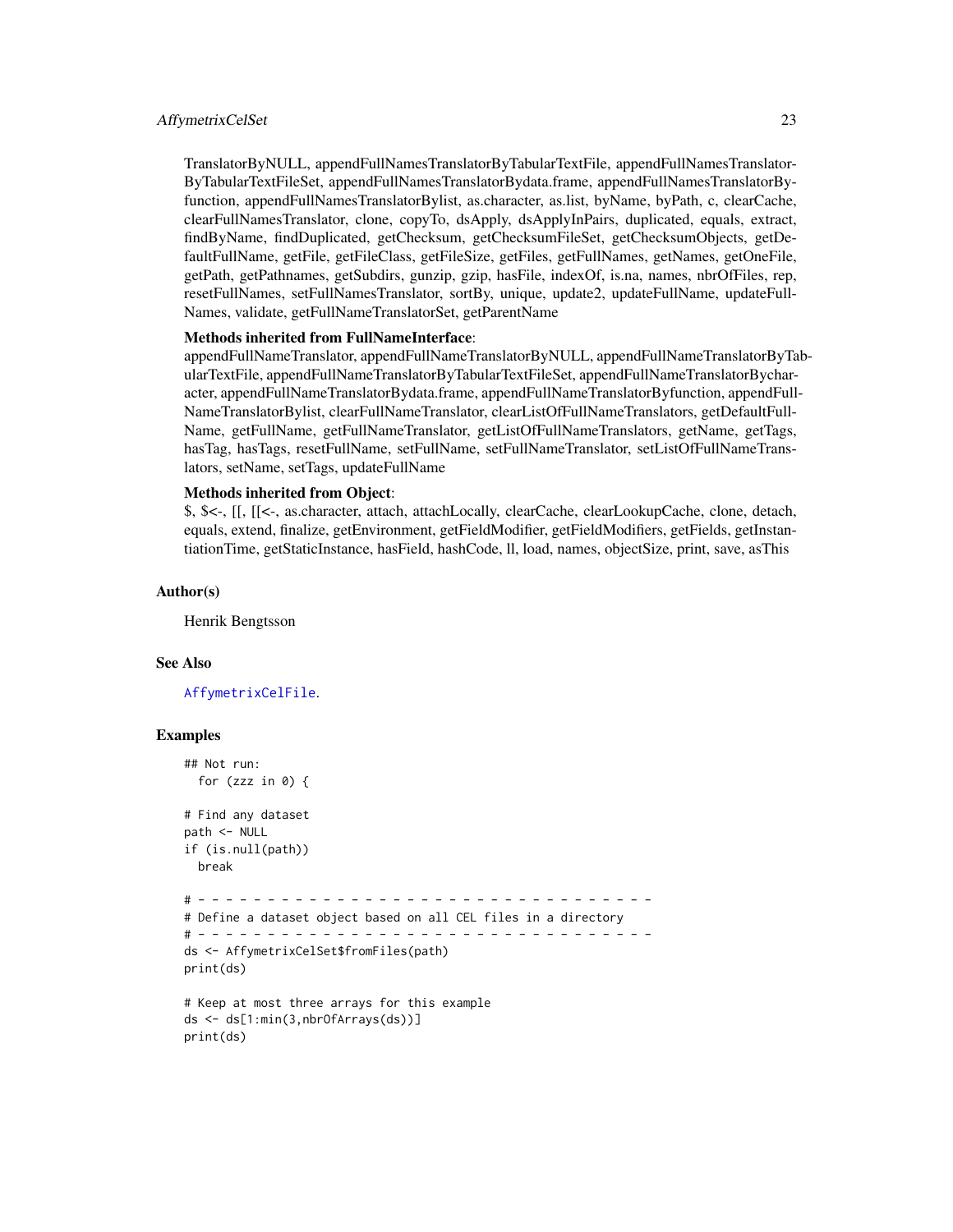```
\} # for (zzz in 0)
rm(zzz)
```
## End(Not run)

<span id="page-23-1"></span>AffymetrixCelSetReporter

*The AffymetrixCelSetReporter class*

# Description

Package: aroma.affymetrix Class AffymetrixCelSetReporter

```
Object
~\sim~|
~~+--GenericReporter
~~~~~~~|~~~~~~~+--AffymetrixFileSetReporter
~~~~~~~~~~~~|
~~~~~~~~~~~~+--AffymetrixCelSetReporter
```
# Directly known subclasses:

*[SpatialReporter](#page-202-1)*

public abstract static class AffymetrixCelSetReporter extends *[AffymetrixFileSetReporter](#page-31-1)*

# Usage

```
AffymetrixCelSetReporter(..., .setClass="AffymetrixCelSet")
```
# Arguments

| $\cdots$  | Arguments passed to AffymetrixFileSetReporter. |
|-----------|------------------------------------------------|
| .setClass | The name of the class of the input set.        |

# Fields and Methods

Methods:

getDataSet -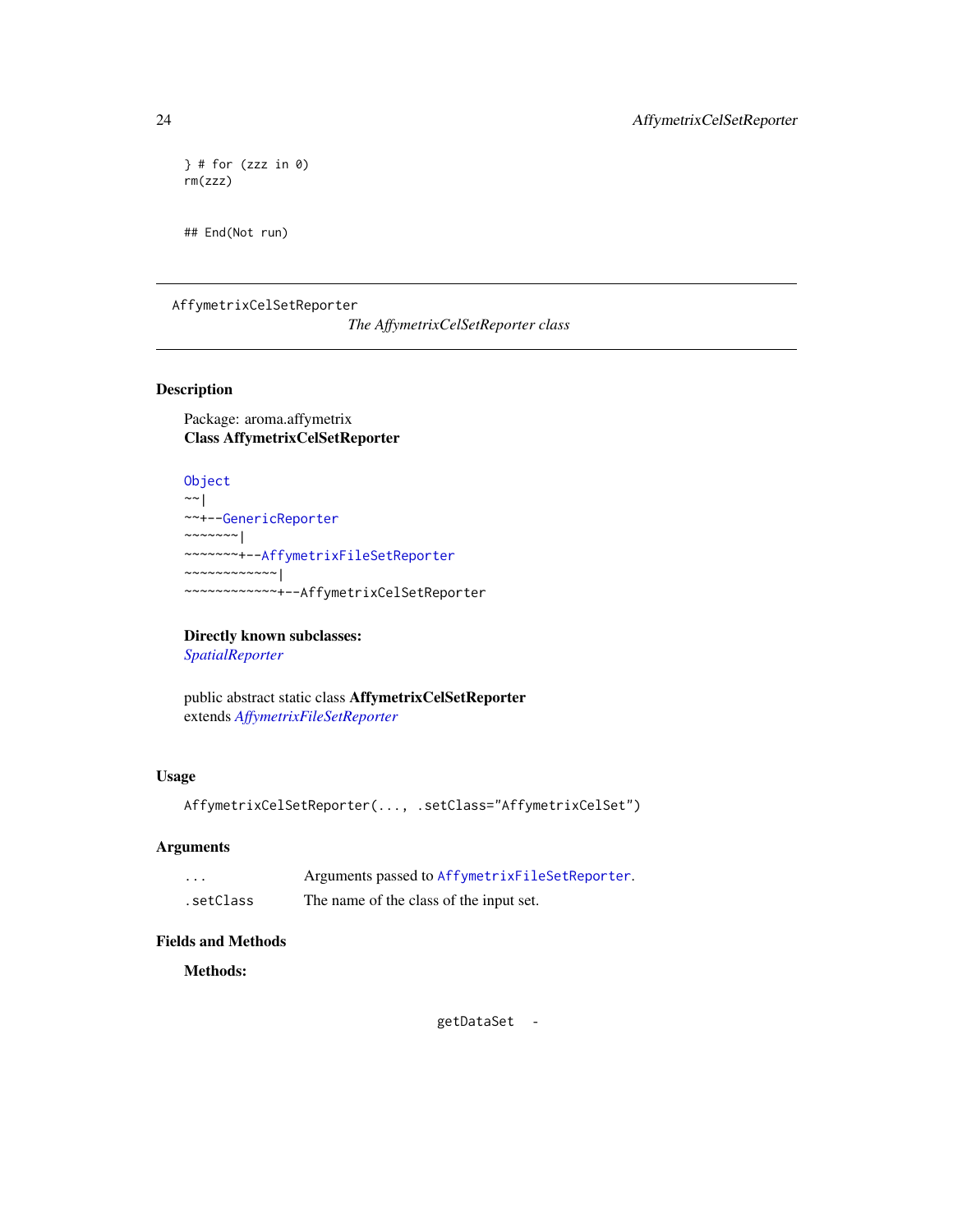# <span id="page-24-0"></span>Methods inherited from AffymetrixFileSetReporter:

getFileSet, getInputName, getInputTags

# Methods inherited from GenericReporter:

as.character, getAlias, getAsteriskTags, getFullName, getInputName, getInputTags, getMainPath, getName, getPath, getReportSet, getRootPath, getTags, process, setAlias, setup

# Methods inherited from Object:

\$, \$<-, [[, [[<-, as.character, attach, attachLocally, clearCache, clearLookupCache, clone, detach, equals, extend, finalize, getEnvironment, getFieldModifier, getFieldModifiers, getFields, getInstantiationTime, getStaticInstance, hasField, hashCode, ll, load, names, objectSize, print, save, asThis

#### Author(s)

Henrik Bengtsson

AffymetrixCelSetTuple *The AffymetrixCelSetTuple class*

### Description

Package: aroma.affymetrix Class AffymetrixCelSetTuple

```
Object
```
 $~\sim~$ | ~~+-[-FullNameInterface](#page-0-0) ~~~~~~~ $|$ ~~~~~~~+-[-GenericDataFileSetList](#page-0-0) ~~~~~~~~~~~~| ~~~~~~~~~~~~+-[-AromaMicroarrayDataSetTuple](#page-0-0) ~~~~~~~~~~~~~~~~~| ~~~~~~~~~~~~~~~~~+--AffymetrixCelSetTuple

# Directly known subclasses:

[ChipEffectSetTuple,](#page-0-0) [CnChipEffectSetTuple](#page-0-0)

public static class AffymetrixCelSetTuple extends *[AromaMicroarrayDataSetTuple](#page-0-0)*

# Usage

```
AffymetrixCelSetTuple(..., .setClass="AffymetrixCelSet")
```
#### Arguments

| $\cdots$  | Arguments passed to the constructor of AromaMicroarrayDataSetTuple. |
|-----------|---------------------------------------------------------------------|
| .setClass | The name of the class of the input set.                             |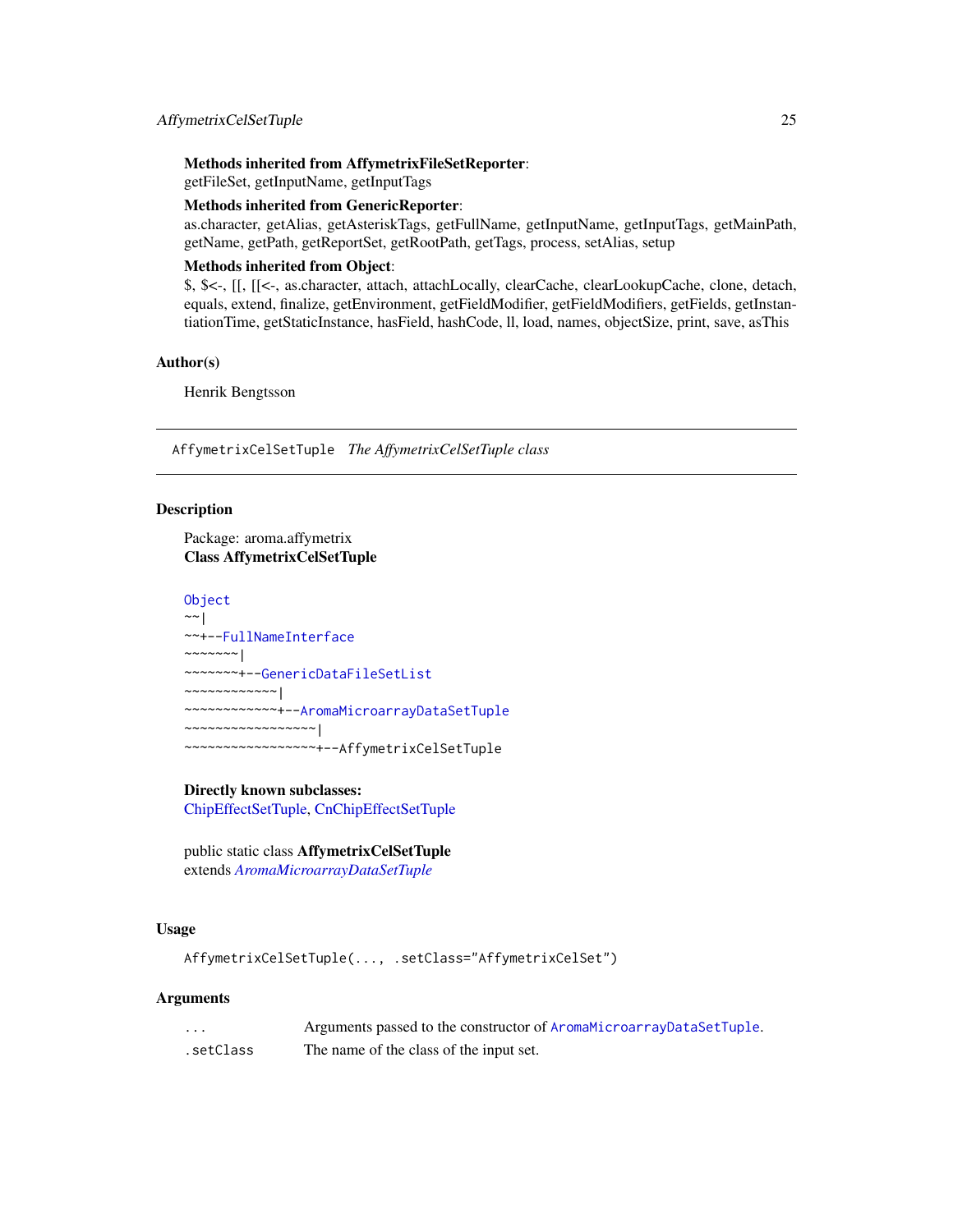### <span id="page-25-0"></span>Fields and Methods

#### Methods:

byPath -

#### Methods inherited from AromaMicroarrayDataSetTuple:

as, as.AromaMicroarrayDataSetTuple, byPath, getAsteriskTags, getChipTypes, getFullNames, get-Sets, getTags, indexOf, nbrOfChipTypes

#### Methods inherited from GenericDataFileSetList:

as, as.GenericDataFileSetList, as.character, as.data.frame, as.list, assertDuplicates, clone, extract, getAsteriskTags, getDefaultFullName, getFileList, getFileListClass, getFullNames, getNames, get-Set, getSets, getTags, indexOf, length, nbrOfFiles, nbrOfSets, setTags

# Methods inherited from FullNameInterface:

appendFullNameTranslator, appendFullNameTranslatorByNULL, appendFullNameTranslatorByTabularTextFile, appendFullNameTranslatorByTabularTextFileSet, appendFullNameTranslatorBycharacter, appendFullNameTranslatorBydata.frame, appendFullNameTranslatorByfunction, appendFull-NameTranslatorBylist, clearFullNameTranslator, clearListOfFullNameTranslators, getDefaultFull-Name, getFullName, getFullNameTranslator, getListOfFullNameTranslators, getName, getTags, hasTag, hasTags, resetFullName, setFullName, setFullNameTranslator, setListOfFullNameTranslators, setName, setTags, updateFullName

# Methods inherited from Object:

\$, \$<-, [[, [[<-, as.character, attach, attachLocally, clearCache, clearLookupCache, clone, detach, equals, extend, finalize, getEnvironment, getFieldModifier, getFieldModifiers, getFields, getInstantiationTime, getStaticInstance, hasField, hashCode, ll, load, names, objectSize, print, save, asThis

#### Author(s)

Henrik Bengtsson

<span id="page-25-1"></span>AffymetrixCnChpSet *The AffymetrixCnChpSet class*

#### Description

Package: aroma.affymetrix Class AffymetrixCnChpSet

```
Object
~~|
~~+--FullNameInterface
~~~~~~~|
~~~~~~~+--GenericDataFileSet
~~~~~~~~~~~~|
```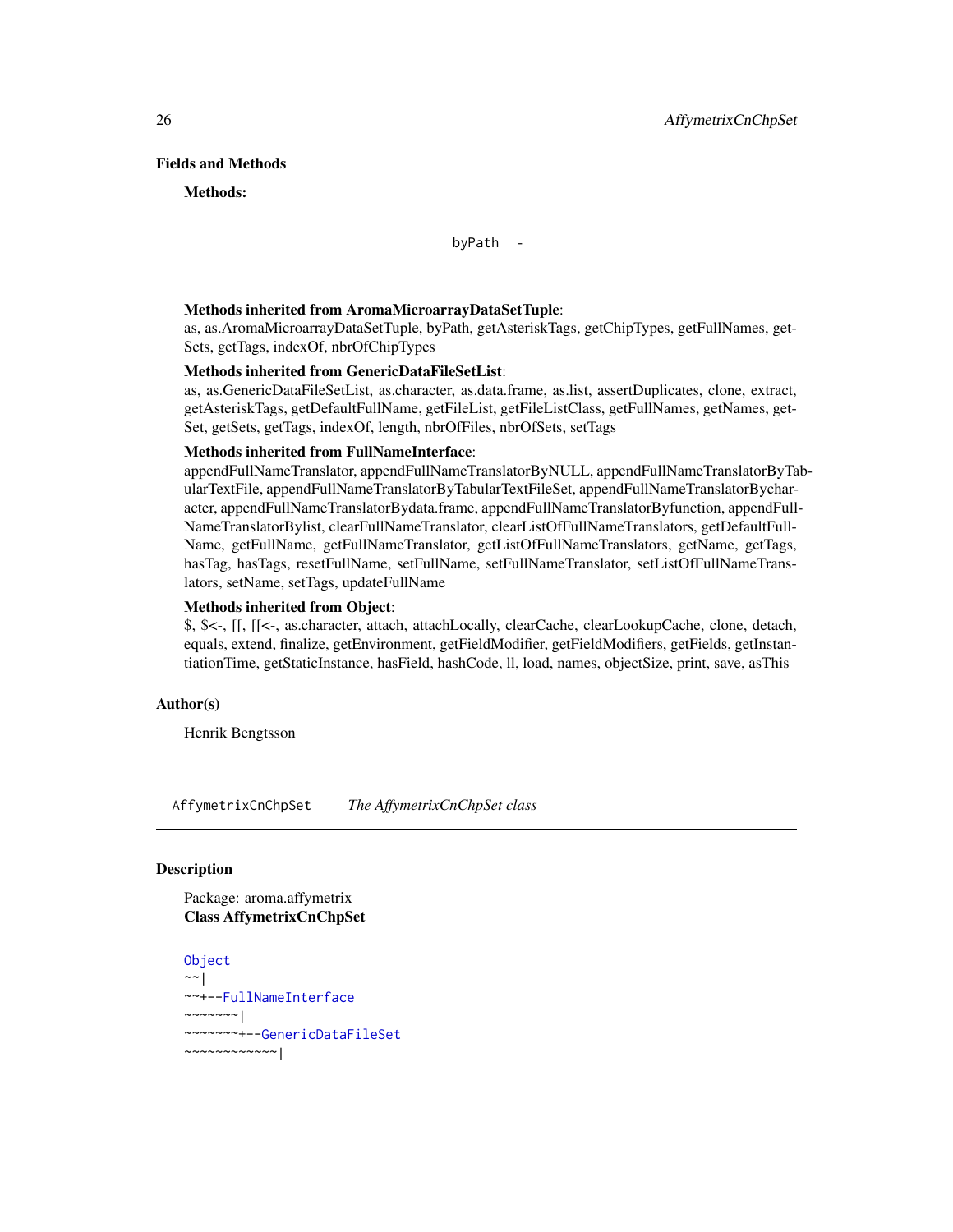# AffymetrixCnChpSet 27

~~~~~~~~~~~~+-[-AromaMicroarrayDataSet](#page-0-0) ~~~~~~~~~~~~~~~~~| ~~~~~~~~~~~~~~~~~+-[-AromaPlatformInterface](#page-0-0) ~~~~~~~~~~~~~~~~~~~~~~| ~~~~~~~~~~~~~~~~~~~~~~+-[-AffymetrixFileSet](#page-29-1) ~~~~~~~~~~~~~~~~~~~~~~~~~~~| ~~~~~~~~~~~~~~~~~~~~~~~~~~~+--AffymetrixCnChpSet

# Directly known subclasses:

public abstract static class AffymetrixCnChpSet extends *[AffymetrixFileSet](#page-29-1)*

A AffymetrixCnChpSet object represents a set of AffymetrixCnChpFile:s with *identical* chip types.

#### Usage

```
AffymetrixCnChpSet(files=NULL, ...)
```
#### Arguments

| files    | A list of AffymetrixCnChpFile:s. |
|----------|----------------------------------|
| $\cdots$ | Not used.                        |

# Fields and Methods

# Methods:

| as                    |  |
|-----------------------|--|
| as.AffymetrixCnChpSet |  |
| exportTotalCnRatioSet |  |
| extractLogRatios      |  |
| findByName            |  |
| getCdf                |  |
| setCdf                |  |

#### Methods inherited from AffymetrixFileSet:

as, as.AffymetrixFileSet, byPath, getDefaultFullName

# Methods inherited from AromaPlatformInterface:

getAromaPlatform, getAromaUflFile, getAromaUgpFile, getChipType, getPlatform, getUnitAnnotationDataFile, getUnitNamesFile, getUnitTypesFile, isCompatibleWith

#### Methods inherited from AromaMicroarrayDataSet:

as.AromaMicroarrayDataSetList, as.AromaMicroarrayDataSetTuple, getAromaFullNameTranslatorSet, getAverageFile, getChipType, getDefaultFullName, getPlatform, setAttributesBy, setAt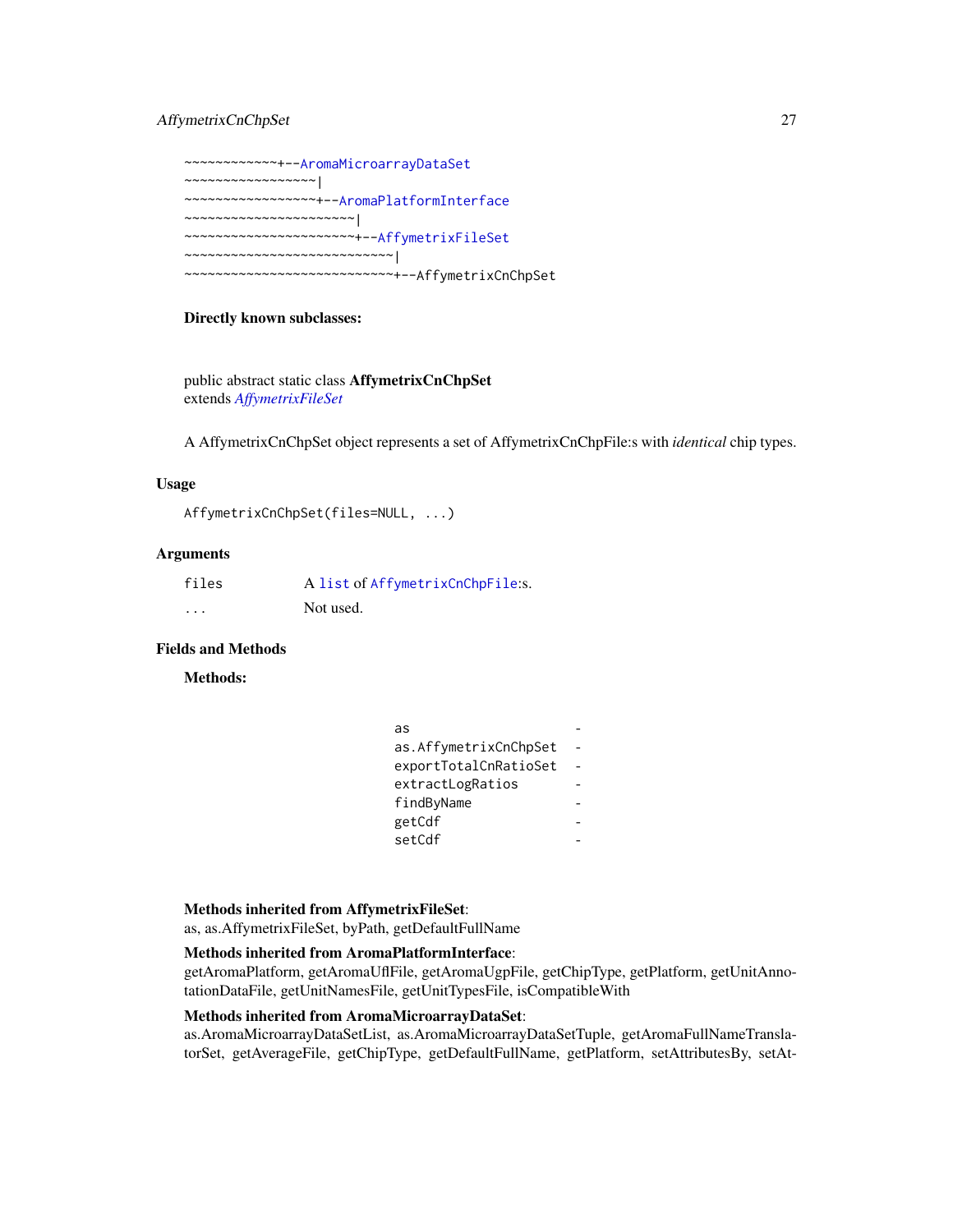<span id="page-27-0"></span>tributesBySampleAnnotationFile, setAttributesBySampleAnnotationSet, validate

#### Methods inherited from GenericDataFileSet:

[, [[, anyDuplicated, anyNA, append, appendFiles, appendFullNamesTranslator, appendFullNames-TranslatorByNULL, appendFullNamesTranslatorByTabularTextFile, appendFullNamesTranslator-ByTabularTextFileSet, appendFullNamesTranslatorBydata.frame, appendFullNamesTranslatorByfunction, appendFullNamesTranslatorBylist, as.character, as.list, byName, byPath, c, clearCache, clearFullNamesTranslator, clone, copyTo, dsApply, dsApplyInPairs, duplicated, equals, extract, findByName, findDuplicated, getChecksum, getChecksumFileSet, getChecksumObjects, getDefaultFullName, getFile, getFileClass, getFileSize, getFiles, getFullNames, getNames, getOneFile, getPath, getPathnames, getSubdirs, gunzip, gzip, hasFile, indexOf, is.na, names, nbrOfFiles, rep, resetFullNames, setFullNamesTranslator, sortBy, unique, update2, updateFullName, updateFull-Names, validate, getFullNameTranslatorSet, getParentName

#### Methods inherited from FullNameInterface:

appendFullNameTranslator, appendFullNameTranslatorByNULL, appendFullNameTranslatorByTabularTextFile, appendFullNameTranslatorByTabularTextFileSet, appendFullNameTranslatorBycharacter, appendFullNameTranslatorBydata.frame, appendFullNameTranslatorByfunction, appendFull-NameTranslatorBylist, clearFullNameTranslator, clearListOfFullNameTranslators, getDefaultFull-Name, getFullName, getFullNameTranslator, getListOfFullNameTranslators, getName, getTags, hasTag, hasTags, resetFullName, setFullName, setFullNameTranslator, setListOfFullNameTranslators, setName, setTags, updateFullName

#### Methods inherited from Object:

\$, \$<-, [[, [[<-, as.character, attach, attachLocally, clearCache, clearLookupCache, clone, detach, equals, extend, finalize, getEnvironment, getFieldModifier, getFieldModifiers, getFields, getInstantiationTime, getStaticInstance, hasField, hashCode, ll, load, names, objectSize, print, save, asThis

#### Author(s)

Henrik Bengtsson

#### See Also

[AffymetrixCnChpFile](#page-0-0).

<span id="page-27-1"></span>AffymetrixFile *The abstract AffymetrixFile class*

# Description

Package: aroma.affymetrix Class AffymetrixFile

**[Object](#page-0-0)**  $\sim$   $\sim$  | ~~+-[-FullNameInterface](#page-0-0)  $~\sim$   $~\sim$   $~\sim$   $~\sim$   $~\sim$   $~\sim$   $~\sim$ ~~~~~~~+-[-GenericDataFile](#page-0-0)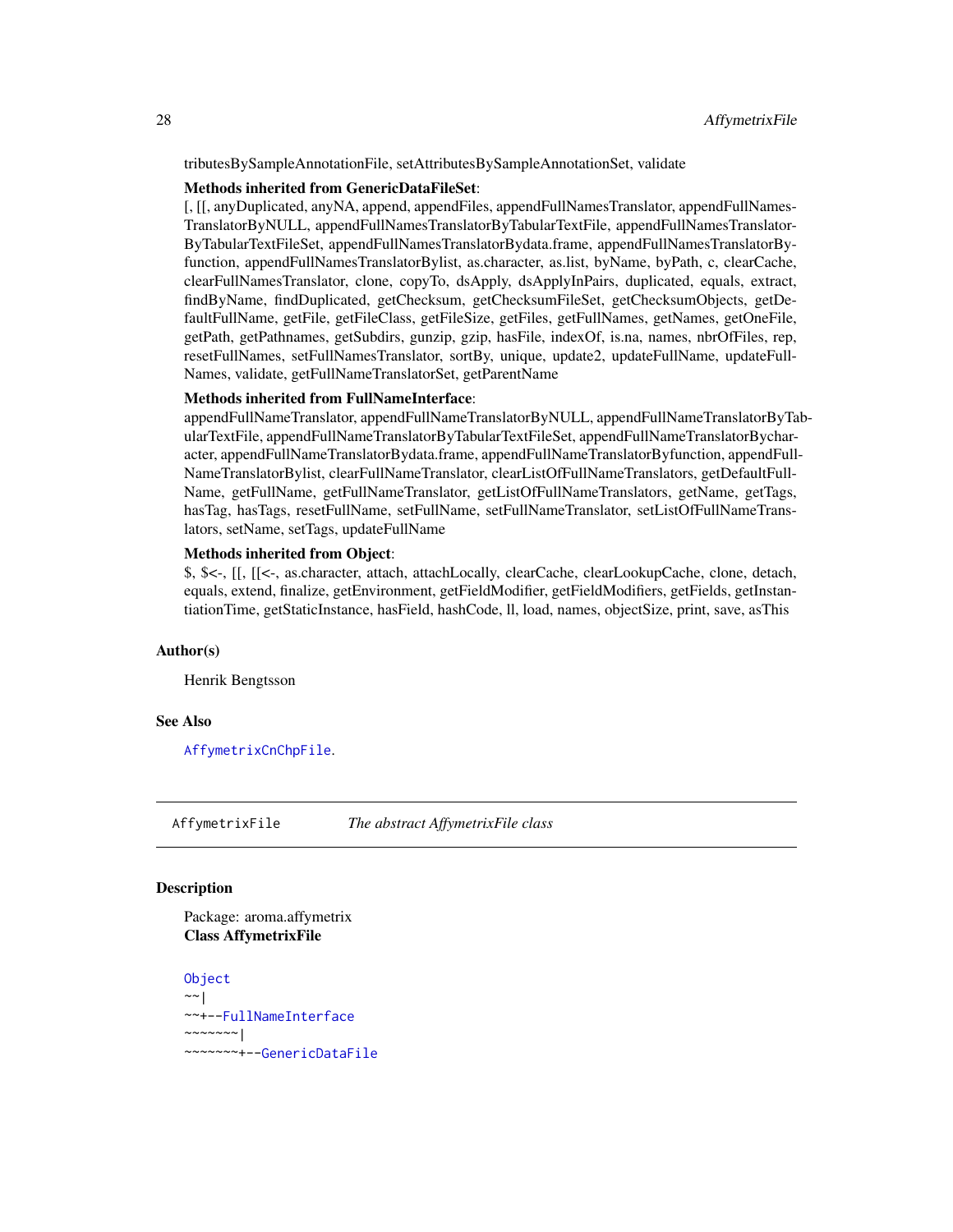# AffymetrixFile 29

~~~~~~~~~~~~| ~~~~~~~~~~~~+-[-CacheKeyInterface](#page-0-0) ~~~~~~~~~~~~~~~~~| ~~~~~~~~~~~~~~~~~+-[-FileCacheKeyInterface](#page-0-0) ~~~~~~~~~~~~~~~~~~~~~~| ~~~~~~~~~~~~~~~~~~~~~~+-[-AromaMicroarrayDataFile](#page-0-0) ~~~~~~~~~~~~~~~~~~~~~~~~~~~| ~~~~~~~~~~~~~~~~~~~~~~~~~~~+-[-AromaPlatformInterface](#page-0-0) ~~~~~~~~~~~~~~~~~~~~~~~~~~~~~~~~| ~~~~~~~~~~~~~~~~~~~~~~~~~~~~~~~~+--AffymetrixFile

# Directly known subclasses:

*[AffymetrixCdfFile](#page-14-1)*, *[AffymetrixCelFile](#page-17-1)*, *[AffymetrixCnChpFile](#page-0-0)*, *[AffymetrixPgfFile](#page-32-1)*, *[AffymetrixTsvFile](#page-0-0)*, *[AromaChipTypeAnnotationFile](#page-38-1)*, *[ChipEffectFile](#page-52-1)*, *[CnChipEffectFile](#page-63-1)*, *[CnProbeAffinityFile](#page-71-1)*, *[CnagCfh-](#page-59-1)[File](#page-59-1)*, *[DChipCdfBinFile](#page-77-1)*, *[DChipDcpFile](#page-79-1)*, *[ExonChipEffectFile](#page-95-1)*, *[ExonProbeAffinityFile](#page-100-1)*, *[FirmaFile](#page-105-1)*, *[Pa](#page-149-1)[rameterCelFile](#page-149-1)*, *[ProbeAffinityFile](#page-154-1)*, *[QualityAssessmentFile](#page-161-1)*, *[ResidualFile](#page-170-1)*, *[SnpChipEffectFile](#page-189-1)*, *[SnpPro](#page-200-1)beAffin[ityFile](#page-200-1)*, *[WeightsFile](#page-210-1)*

public abstract static class AffymetrixFile extends *[AromaPlatformInterface](#page-0-0)*

An AffymetrixFile object represents a single Affymetrix file, e.g. an Affymetrix CEL file or an Affymetrix CDF file. Note that this class is abstract and can not be instanciated, but instead you have to use one of the subclasses or the generic fromFile() method.

#### Usage

```
AffymetrixFile(...)
```
#### Arguments

... Arguments passed to [GenericDataFile](#page-0-0).

# Fields and Methods

#### Methods:

*No methods defined*.

#### Methods inherited from AromaPlatformInterface:

getAromaPlatform, getAromaUflFile, getAromaUgpFile, getChipType, getPlatform, getUnitAnnotationDataFile, getUnitNamesFile, getUnitTypesFile, isCompatibleWith

#### Methods inherited from AromaMicroarrayDataFile:

getAttributeXY, getChipType, getPlatform, getPloidy, getXAM, hasAttributeXY, isAverageFile, setAttributeXY, setAttributesByTags

# Methods inherited from FileCacheKeyInterface: getCacheKey

Methods inherited from CacheKeyInterface: getCacheKey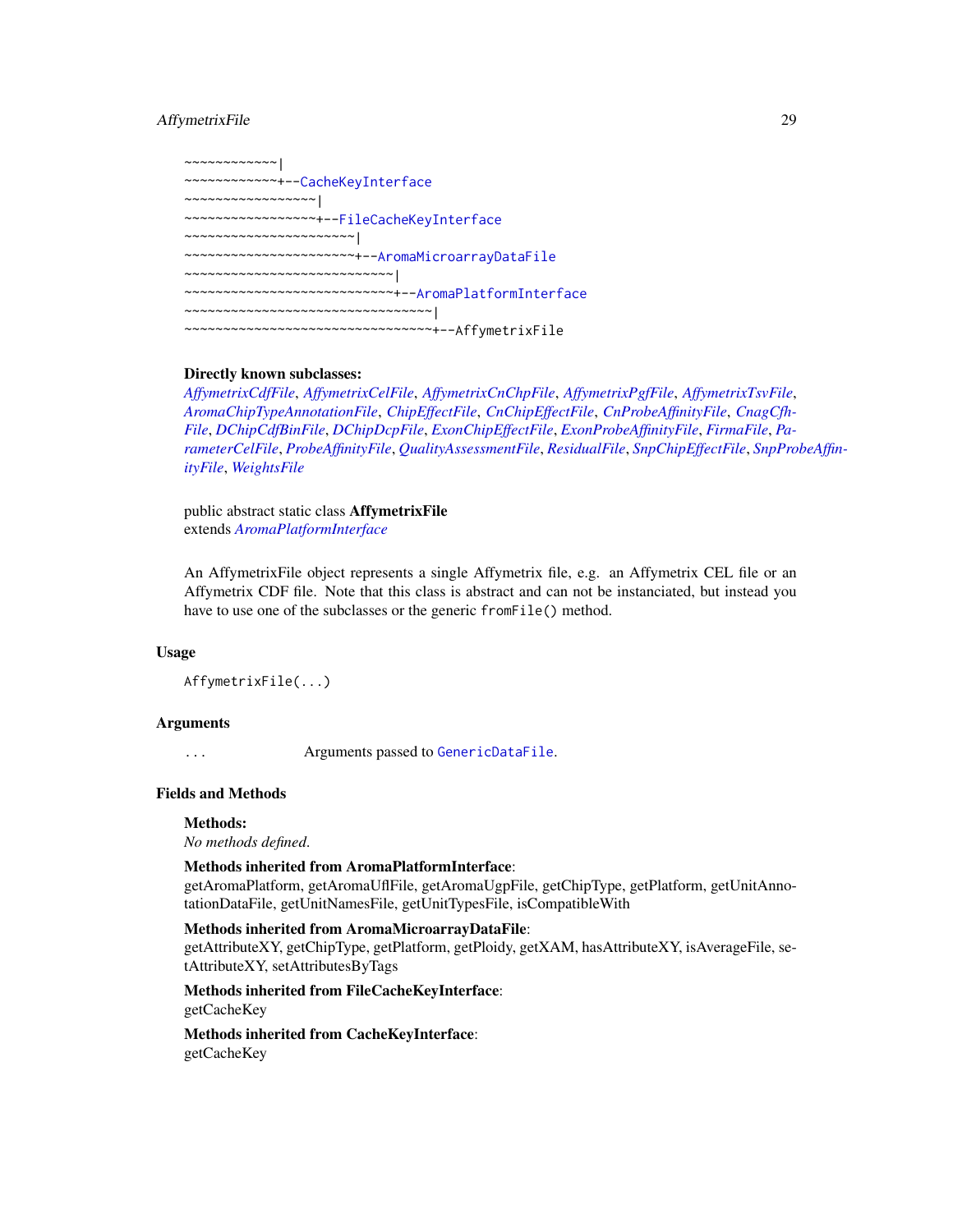#### <span id="page-29-0"></span>Methods inherited from GenericDataFile:

as.character, clone, compareChecksum, copyTo, equals, fromFile, getAttribute, getAttributes, getChecksum, getChecksumFile, getCreatedOn, getDefaultFullName, getExtension, getExtensionPattern, getFileSize, getFileType, getFilename, getFilenameExtension, getLastAccessedOn, getLastModifiedOn, getOutputExtension, getPath, getPathname, gunzip, gzip, hasBeenModified, is.na, isFile, isGzipped, linkTo, readChecksum, renameTo, renameToUpperCaseExt, setAttribute, setAttributes, setAttributesBy, setAttributesByTags, setExtensionPattern, testAttributes, validate, validateChecksum, writeChecksum, getParentName

#### Methods inherited from FullNameInterface:

appendFullNameTranslator, appendFullNameTranslatorByNULL, appendFullNameTranslatorByTabularTextFile, appendFullNameTranslatorByTabularTextFileSet, appendFullNameTranslatorBycharacter, appendFullNameTranslatorBydata.frame, appendFullNameTranslatorByfunction, appendFull-NameTranslatorBylist, clearFullNameTranslator, clearListOfFullNameTranslators, getDefaultFull-Name, getFullName, getFullNameTranslator, getListOfFullNameTranslators, getName, getTags, hasTag, hasTags, resetFullName, setFullName, setFullNameTranslator, setListOfFullNameTranslators, setName, setTags, updateFullName

# Methods inherited from Object:

\$, \$<-, [[, [[<-, as.character, attach, attachLocally, clearCache, clearLookupCache, clone, detach, equals, extend, finalize, getEnvironment, getFieldModifier, getFieldModifiers, getFields, getInstantiationTime, getStaticInstance, hasField, hashCode, ll, load, names, objectSize, print, save, asThis

#### Author(s)

Henrik Bengtsson

# See Also

An object of this class is typically part of an [AffymetrixFileSet](#page-29-1).

<span id="page-29-1"></span>AffymetrixFileSet *The AffymetrixFileSet class*

#### **Description**

Package: aroma.affymetrix Class AffymetrixFileSet

```
Object
~~|
~~+--FullNameInterface
~\sim ~\sim ~\sim ~\sim ~\sim ~\sim ~\sim~~~~~~~+--GenericDataFileSet
~~~~~~~~~~~~|
~~~~~~~~~~~~+--AromaMicroarrayDataSet
 ~~~~~~~~~~~~~~~~~|
 ~~~~~~~~~~~~~~~~~+--AromaPlatformInterface
```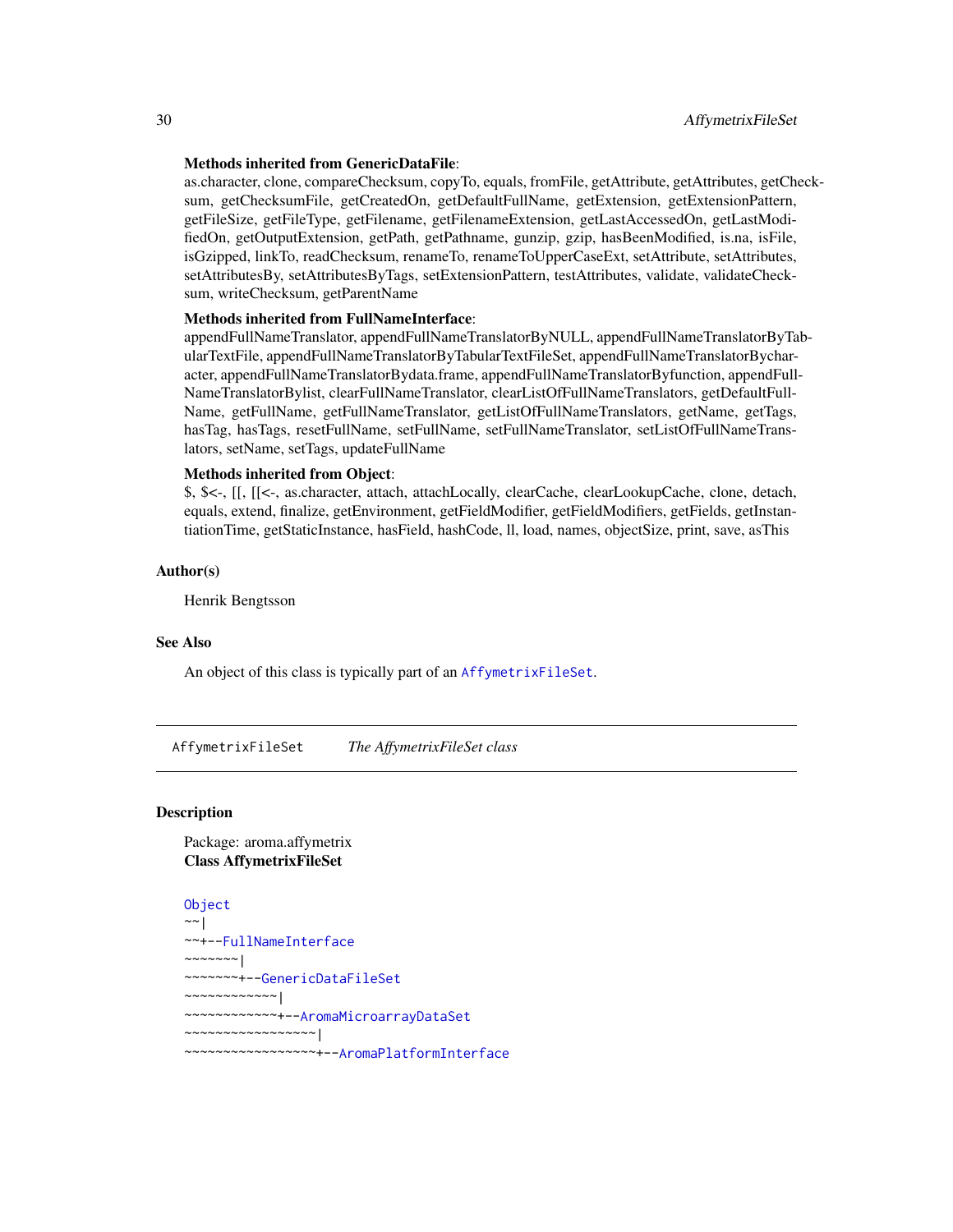#### AffymetrixFileSet 31

~~~~~~~~~~~~~~~~~~~~~~|

~~~~~~~~~~~~~~~~~~~~~~+--AffymetrixFileSet

#### Directly known subclasses:

[AffymetrixCelSet,](#page-20-1) *[AffymetrixCnChpSet](#page-25-1)*, [ChipEffectSet,](#page-55-1) [CnChipEffectSet,](#page-66-1) *[DChipDcpSet](#page-82-1)*, [ExonChip](#page-98-1)-[EffectSet,](#page-98-1) [FirmaSet,](#page-108-1) [ParameterCelSet,](#page-152-1) [QualityAssessmentSet,](#page-164-1) [ResidualSet,](#page-172-1) [SnpChipEffectSet,](#page-192-1) [Weig](#page-212-1)hts-[Set](#page-212-1)

public abstract static class AffymetrixFileSet extends *[AromaPlatformInterface](#page-0-0)*

An AffymetrixFileSet object represents a set of [AffymetrixFile](#page-27-1)s with *identical* chip types.

#### Usage

```
AffymetrixFileSet(files=NULL, ...)
```
#### Arguments

| files    | A list of AffymetrixFile:s.             |
|----------|-----------------------------------------|
| $\cdots$ | Arguments passed to GenericDataFileSet. |

# Fields and Methods

Methods:

| as                   |  |
|----------------------|--|
| as.AffymetrixFileSet |  |
| byPath               |  |

#### Methods inherited from AromaPlatformInterface:

getAromaPlatform, getAromaUflFile, getAromaUgpFile, getChipType, getPlatform, getUnitAnnotationDataFile, getUnitNamesFile, getUnitTypesFile, isCompatibleWith

#### Methods inherited from AromaMicroarrayDataSet:

as.AromaMicroarrayDataSetList, as.AromaMicroarrayDataSetTuple, getAromaFullNameTranslatorSet, getAverageFile, getChipType, getDefaultFullName, getPlatform, setAttributesBy, setAttributesBySampleAnnotationFile, setAttributesBySampleAnnotationSet, validate

#### Methods inherited from GenericDataFileSet:

[, [[, anyDuplicated, anyNA, append, appendFiles, appendFullNamesTranslator, appendFullNames-TranslatorByNULL, appendFullNamesTranslatorByTabularTextFile, appendFullNamesTranslator-ByTabularTextFileSet, appendFullNamesTranslatorBydata.frame, appendFullNamesTranslatorByfunction, appendFullNamesTranslatorBylist, as.character, as.list, byName, byPath, c, clearCache, clearFullNamesTranslator, clone, copyTo, dsApply, dsApplyInPairs, duplicated, equals, extract, findByName, findDuplicated, getChecksum, getChecksumFileSet, getChecksumObjects, getDefaultFullName, getFile, getFileClass, getFileSize, getFiles, getFullNames, getNames, getOneFile,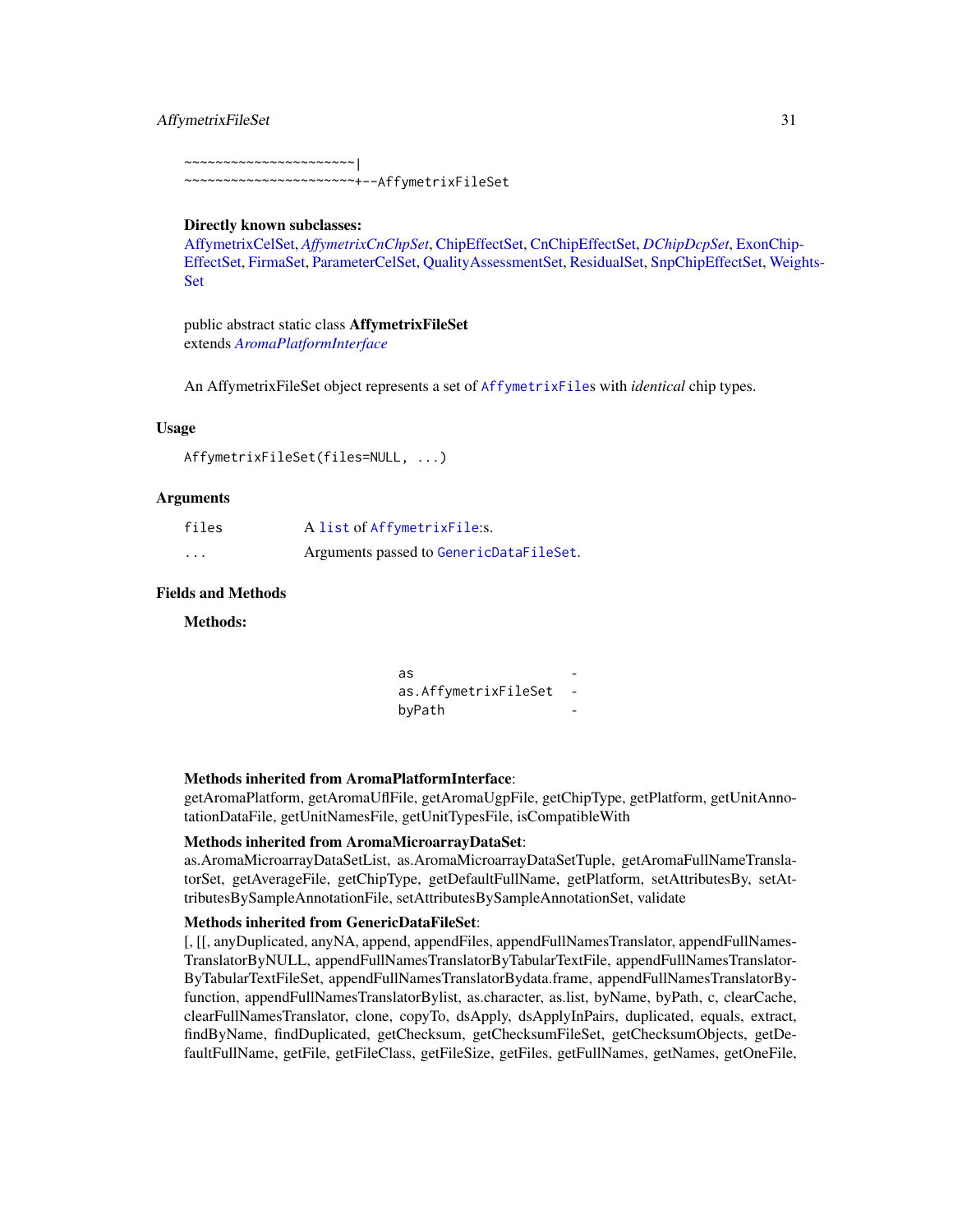getPath, getPathnames, getSubdirs, gunzip, gzip, hasFile, indexOf, is.na, names, nbrOfFiles, rep, resetFullNames, setFullNamesTranslator, sortBy, unique, update2, updateFullName, updateFull-Names, validate, getFullNameTranslatorSet, getParentName

#### Methods inherited from FullNameInterface:

appendFullNameTranslator, appendFullNameTranslatorByNULL, appendFullNameTranslatorByTabularTextFile, appendFullNameTranslatorByTabularTextFileSet, appendFullNameTranslatorBycharacter, appendFullNameTranslatorBydata.frame, appendFullNameTranslatorByfunction, appendFull-NameTranslatorBylist, clearFullNameTranslator, clearListOfFullNameTranslators, getDefaultFull-Name, getFullName, getFullNameTranslator, getListOfFullNameTranslators, getName, getTags, hasTag, hasTags, resetFullName, setFullName, setFullNameTranslator, setListOfFullNameTranslators, setName, setTags, updateFullName

#### Methods inherited from Object:

\$, \$<-, [[, [[<-, as.character, attach, attachLocally, clearCache, clearLookupCache, clone, detach, equals, extend, finalize, getEnvironment, getFieldModifier, getFieldModifiers, getFields, getInstantiationTime, getStaticInstance, hasField, hashCode, ll, load, names, objectSize, print, save, asThis

#### Author(s)

Henrik Bengtsson

<span id="page-31-1"></span>AffymetrixFileSetReporter

*The AffymetrixFileSetReporter class*

#### Description

Package: aroma.affymetrix Class AffymetrixFileSetReporter

[Object](#page-0-0) ~~| ~~+-[-GenericReporter](#page-120-1)  $\sim$   $\sim$   $\sim$   $\sim$   $\sim$   $\sim$   $\sim$   $\sim$ ~~~~~~~+--AffymetrixFileSetReporter

#### Directly known subclasses:

*[AffymetrixCelSetReporter](#page-23-1)*, *[SpatialReporter](#page-202-1)*

public abstract static class AffymetrixFileSetReporter extends *[GenericReporter](#page-120-1)*

# Usage

AffymetrixFileSetReporter(set=NULL, ..., .setClass="AffymetrixFileSet")

<span id="page-31-0"></span>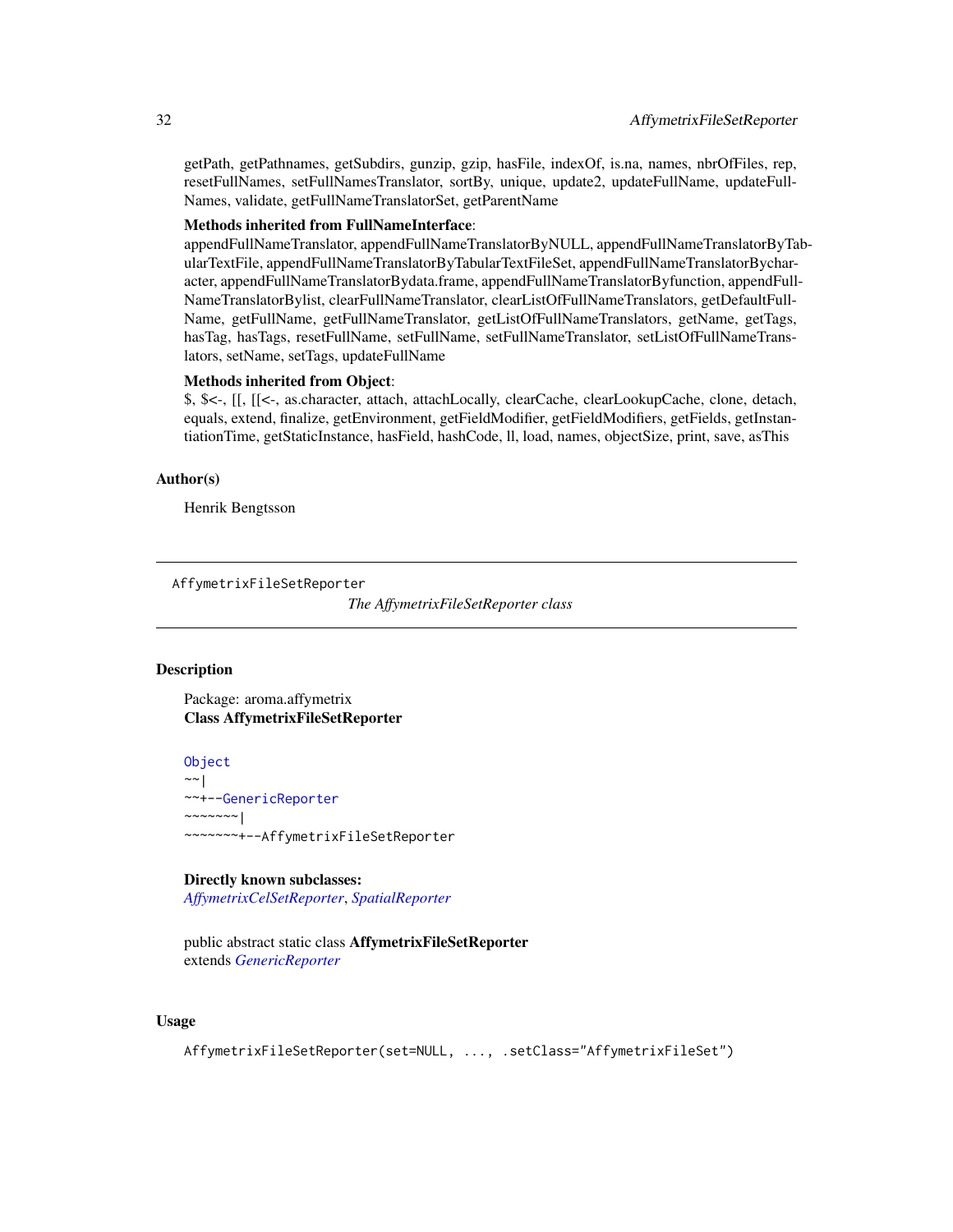# <span id="page-32-0"></span>AffymetrixPgfFile 33

# Arguments

| set       | An AffymetrixFileSet object.            |
|-----------|-----------------------------------------|
| .         | Arguments passed to GenericReporter.    |
| .setClass | The name of the class of the input set. |

#### Fields and Methods

Methods:

getInputName getInputTags -

# Methods inherited from GenericReporter:

as.character, getAlias, getAsteriskTags, getFullName, getInputName, getInputTags, getMainPath, getName, getPath, getReportSet, getRootPath, getTags, process, setAlias, setup

# Methods inherited from Object:

\$, \$<-, [[, [[<-, as.character, attach, attachLocally, clearCache, clearLookupCache, clone, detach, equals, extend, finalize, getEnvironment, getFieldModifier, getFieldModifiers, getFields, getInstantiationTime, getStaticInstance, hasField, hashCode, ll, load, names, objectSize, print, save, asThis

# Author(s)

Henrik Bengtsson

<span id="page-32-1"></span>AffymetrixPgfFile *The AffymetrixPgfFile class*

# Description

Package: aroma.affymetrix Class AffymetrixPgfFile

```
Object
~\sim |
~~+--FullNameInterface
~~~~~~~\vert~~~~~~~+--GenericDataFile
~~~~~~~~~~~~|
~~~~~~~~~~~~+--CacheKeyInterface
~~~~~~~~~~~~~~~~~|
~~~~~~~~~~~~~~~~~+--FileCacheKeyInterface
~~~~~~~~~~~~~~~~~~~~~~|
~~~~~~~~~~~~~~~~~~~~~~+--AromaMicroarrayDataFile
```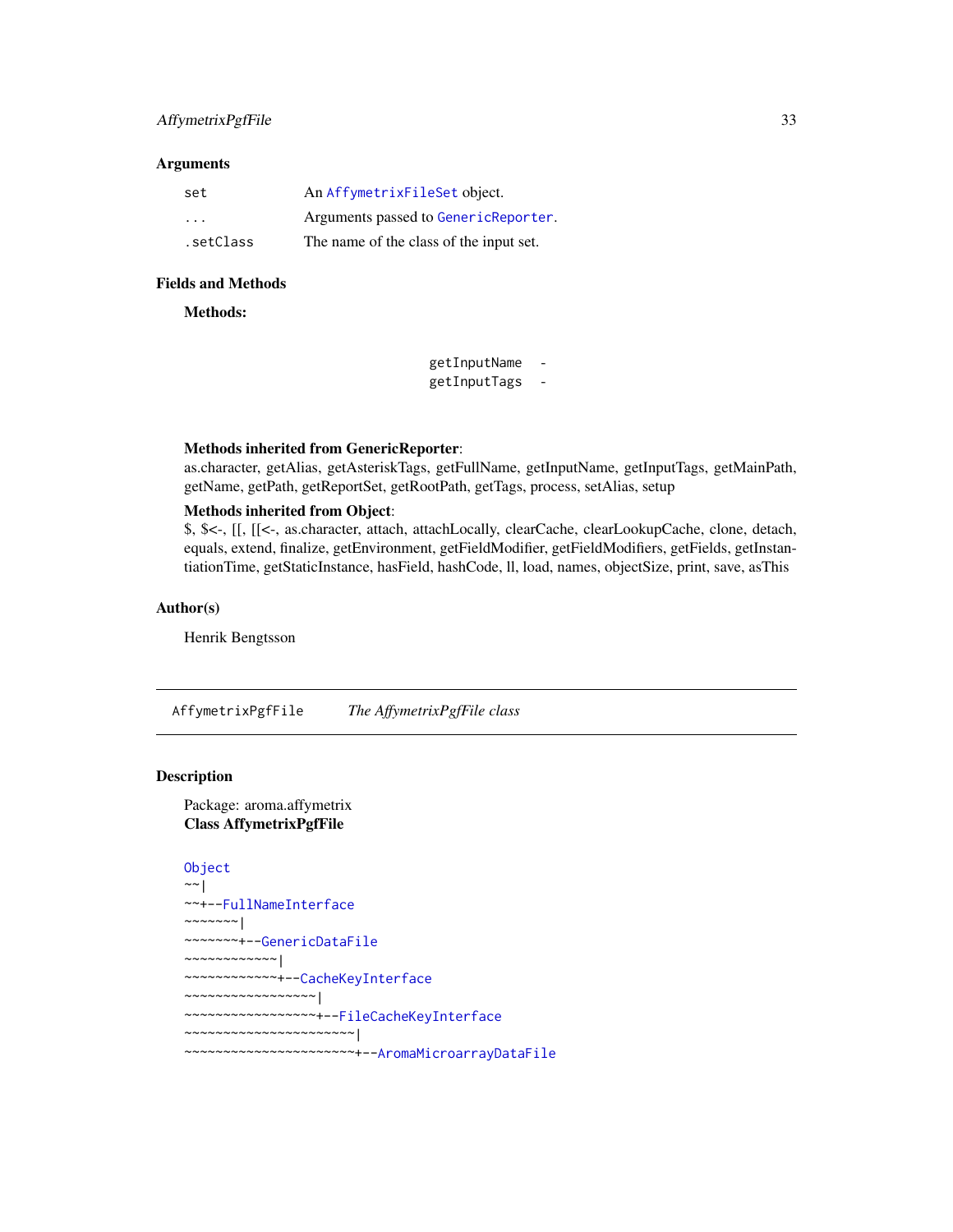| $\leadsto\hspace{-0.2em}\sim\hspace{-0.2em}\sim\hspace{-0.2em}\sim\hspace{-0.2em}\sim\hspace{-0.2em}\sim\hspace{-0.2em}\sim\hspace{-0.2em}\sim\hspace{-0.2em}\sim\hspace{-0.2em}\sim\hspace{-0.2em}\sim\hspace{-0.2em}\sim\hspace{-0.2em}\sim\hspace{-0.2em}\sim\hspace{-0.2em}\sim\hspace{-0.2em}\sim\hspace{-0.2em}\sim\hspace{-0.2em}\sim\hspace{-0.2em}\sim\hspace{-0.2em}\sim\hspace{-0.2em}\sim\hspace{-0.2em}\sim$ |
|---------------------------------------------------------------------------------------------------------------------------------------------------------------------------------------------------------------------------------------------------------------------------------------------------------------------------------------------------------------------------------------------------------------------------|
| ~~~~~~~~~~~~~~~~~~~~~~~~~~+--AffymetrixFile                                                                                                                                                                                                                                                                                                                                                                               |
| $\mathcal{N}$ $\mathcal{N}$ $\mathcal{N}$ $\mathcal{N}$ $\mathcal{N}$ $\mathcal{N}$ $\mathcal{N}$ $\mathcal{N}$ $\mathcal{N}$ $\mathcal{N}$ $\mathcal{N}$ $\mathcal{N}$ $\mathcal{N}$ $\mathcal{N}$ $\mathcal{N}$ $\mathcal{N}$ $\mathcal{N}$ $\mathcal{N}$ $\mathcal{N}$ $\mathcal{N}$ $\mathcal{N}$ $\mathcal{N}$ $\mathcal{N}$ $\mathcal{N}$ $\mathcal{$                                                               |
| ~~~~~~~~~~~~~~~~~~~~~~~~~~~~~~~+--AromaChipTypeAnnotationFile                                                                                                                                                                                                                                                                                                                                                             |
| ~~~~~~~~~~~~~~~~~~~~~~~~~~~~~~~~~~~~~~                                                                                                                                                                                                                                                                                                                                                                                    |
| ~~~~~~~~~~~~~~~~~~~~~~~~~~~~~~~~~~~~+--AromaPlatformInterface                                                                                                                                                                                                                                                                                                                                                             |
|                                                                                                                                                                                                                                                                                                                                                                                                                           |
|                                                                                                                                                                                                                                                                                                                                                                                                                           |
|                                                                                                                                                                                                                                                                                                                                                                                                                           |
|                                                                                                                                                                                                                                                                                                                                                                                                                           |
|                                                                                                                                                                                                                                                                                                                                                                                                                           |
|                                                                                                                                                                                                                                                                                                                                                                                                                           |
|                                                                                                                                                                                                                                                                                                                                                                                                                           |
|                                                                                                                                                                                                                                                                                                                                                                                                                           |
|                                                                                                                                                                                                                                                                                                                                                                                                                           |

# Directly known subclasses:

public abstract static class AffymetrixPgfFile extends *[UnitNamesFile](#page-0-0)*

An AffymetrixPgfFile object represents a generic Affymetrix Probe Group File (PGF). A PGF file "provides information about what probes are contained within a probeset and information about the nature of the probes necessary for analysis. The current PGF file format (version 1) is only specified for expression style probesets." [1]

# Usage

```
AffymetrixPgfFile(...)
```
# Arguments

... Arguments passed to [AromaChipTypeAnnotationFile](#page-38-1).

## Fields and Methods

Methods:

| getChipType  |  |
|--------------|--|
| getDimension |  |
| getPlatform  |  |
| getUnitNames |  |
| nbrOfCells   |  |
| nbrOfColumns |  |
| nbr0fRows    |  |
| nbrOfUnits   |  |
|              |  |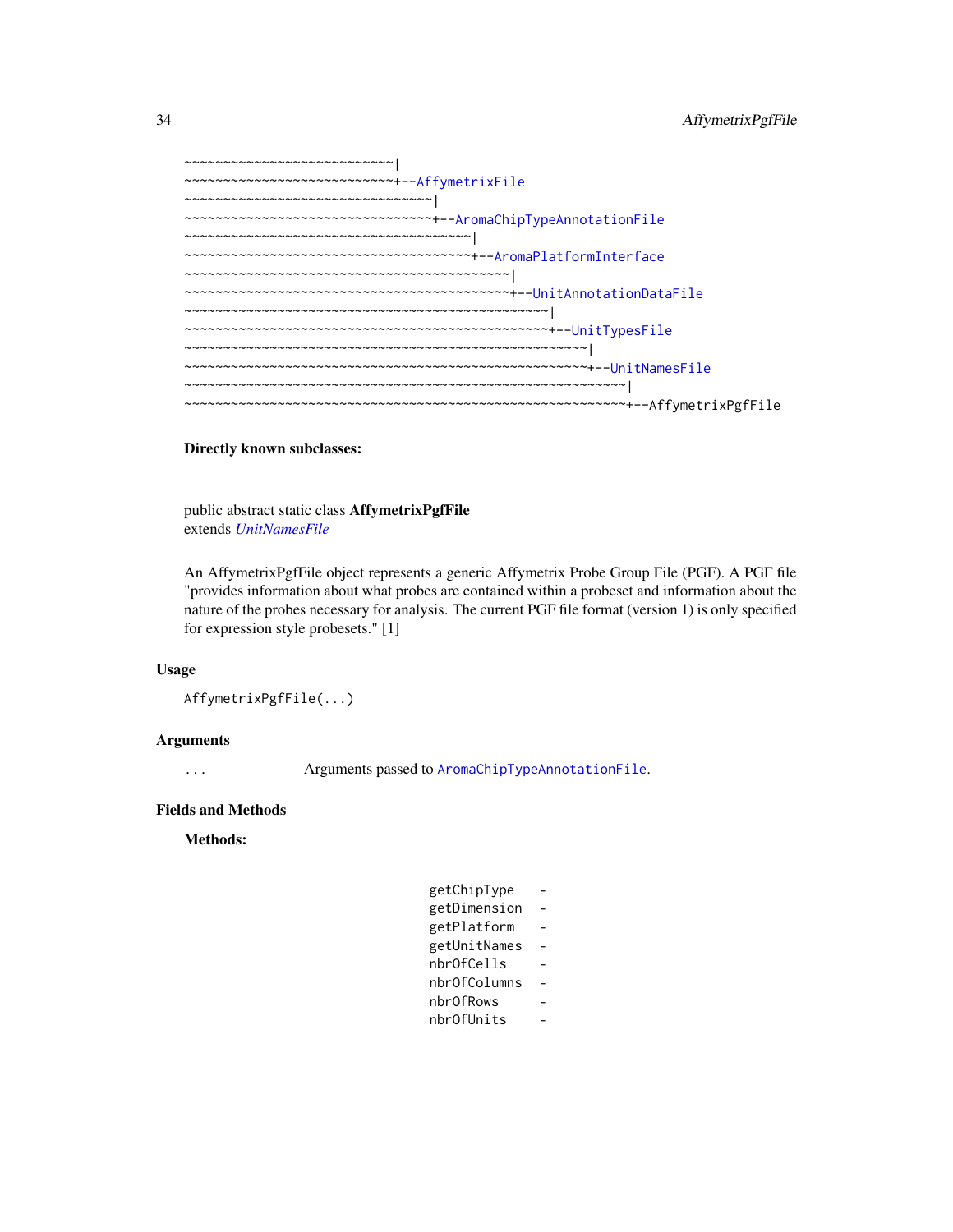#### AffymetrixPgfFile 35

#### Methods inherited from UnitNamesFile:

getUnitNames, indexOf, nbrOfUnits

#### Methods inherited from UnitTypesFile:

getUnitTypes, nbrOfUnits

#### Methods inherited from UnitAnnotationDataFile:

byChipType, getAromaUflFile, getAromaUgpFile, getChipType, getDefaultExtension, getPlatform, nbrOfUnits

## Methods inherited from AromaPlatformInterface:

getAromaPlatform, getAromaUflFile, getAromaUgpFile, getChipType, getPlatform, getUnitAnnotationDataFile, getUnitNamesFile, getUnitTypesFile, isCompatibleWith

#### Methods inherited from AromaChipTypeAnnotationFile:

as.character, byChipType, byName, findByChipType, fromFile, getChipType, getDefaultExtension, getHeader, getPlatform

#### Methods inherited from AromaMicroarrayDataFile:

getAttributeXY, getChipType, getPlatform, getPloidy, getXAM, hasAttributeXY, isAverageFile, setAttributeXY, setAttributesByTags

#### Methods inherited from FileCacheKeyInterface:

getCacheKey

Methods inherited from CacheKeyInterface: getCacheKey

#### Methods inherited from GenericDataFile:

as.character, clone, compareChecksum, copyTo, equals, fromFile, getAttribute, getAttributes, getChecksum, getChecksumFile, getCreatedOn, getDefaultFullName, getExtension, getExtensionPattern, getFileSize, getFileType, getFilename, getFilenameExtension, getLastAccessedOn, getLastModifiedOn, getOutputExtension, getPath, getPathname, gunzip, gzip, hasBeenModified, is.na, isFile, isGzipped, linkTo, readChecksum, renameTo, renameToUpperCaseExt, setAttribute, setAttributes, setAttributesBy, setAttributesByTags, setExtensionPattern, testAttributes, validate, validateChecksum, writeChecksum, getParentName

#### Methods inherited from FullNameInterface:

appendFullNameTranslator, appendFullNameTranslatorByNULL, appendFullNameTranslatorByTabularTextFile, appendFullNameTranslatorByTabularTextFileSet, appendFullNameTranslatorBycharacter, appendFullNameTranslatorBydata.frame, appendFullNameTranslatorByfunction, appendFull-NameTranslatorBylist, clearFullNameTranslator, clearListOfFullNameTranslators, getDefaultFull-Name, getFullName, getFullNameTranslator, getListOfFullNameTranslators, getName, getTags, hasTag, hasTags, resetFullName, setFullName, setFullNameTranslator, setListOfFullNameTranslators, setName, setTags, updateFullName

#### Methods inherited from Object:

\$, \$<-, [[, [[<-, as.character, attach, attachLocally, clearCache, clearLookupCache, clone, detach, equals, extend, finalize, getEnvironment, getFieldModifier, getFieldModifiers, getFields, getInstantiationTime, getStaticInstance, hasField, hashCode, ll, load, names, objectSize, print, save, asThis

#### Author(s)

Henrik Bengtsson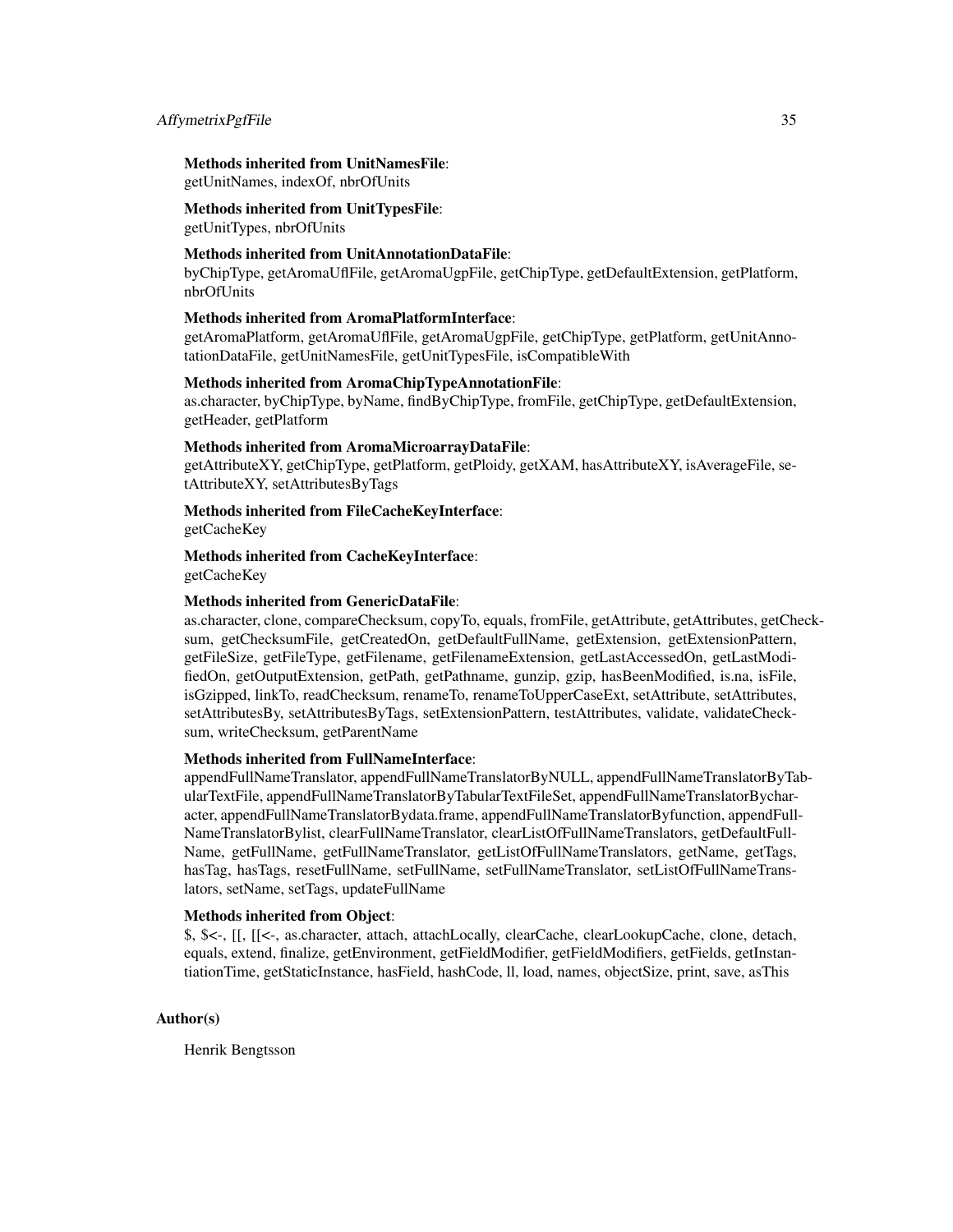# <span id="page-35-0"></span>References

 $[1]$  ...

AlleleSummation *The AlleleSummation class*

#### Description

Package: aroma.affymetrix Class AlleleSummation

```
Object
~\sim~~~+--ParametersInterface
~~~~~~~|~~~~~~~+--Model
~~~~~~~~~~~~|
~~~~~~~~~~~~+--UnitModel
~~~~~~~~~~~~~~~~~|
~~~~~~~~~~~~~~~~~+--AlleleSummation
```
# Directly known subclasses:

public abstract static class AlleleSummation extends *[UnitModel](#page-207-1)*

This class takes allele-specific chip effect estimates of a SnpChipEffectSet and returns a CnChipEffectSet holding the summed allele estimates.

# Usage

```
AlleleSummation(dataSet=NULL, ignoreNAs=TRUE, ...)
```
# Arguments

| dataSet   | A SnpChipEffectSet.                                                                    |
|-----------|----------------------------------------------------------------------------------------|
| ignoreNAs | If TRUE, missing values are excluded when summing the signals from the two<br>alleles. |
| $\cdot$   | Arguments passed to Unit Model.                                                        |

# Fields and Methods

Methods: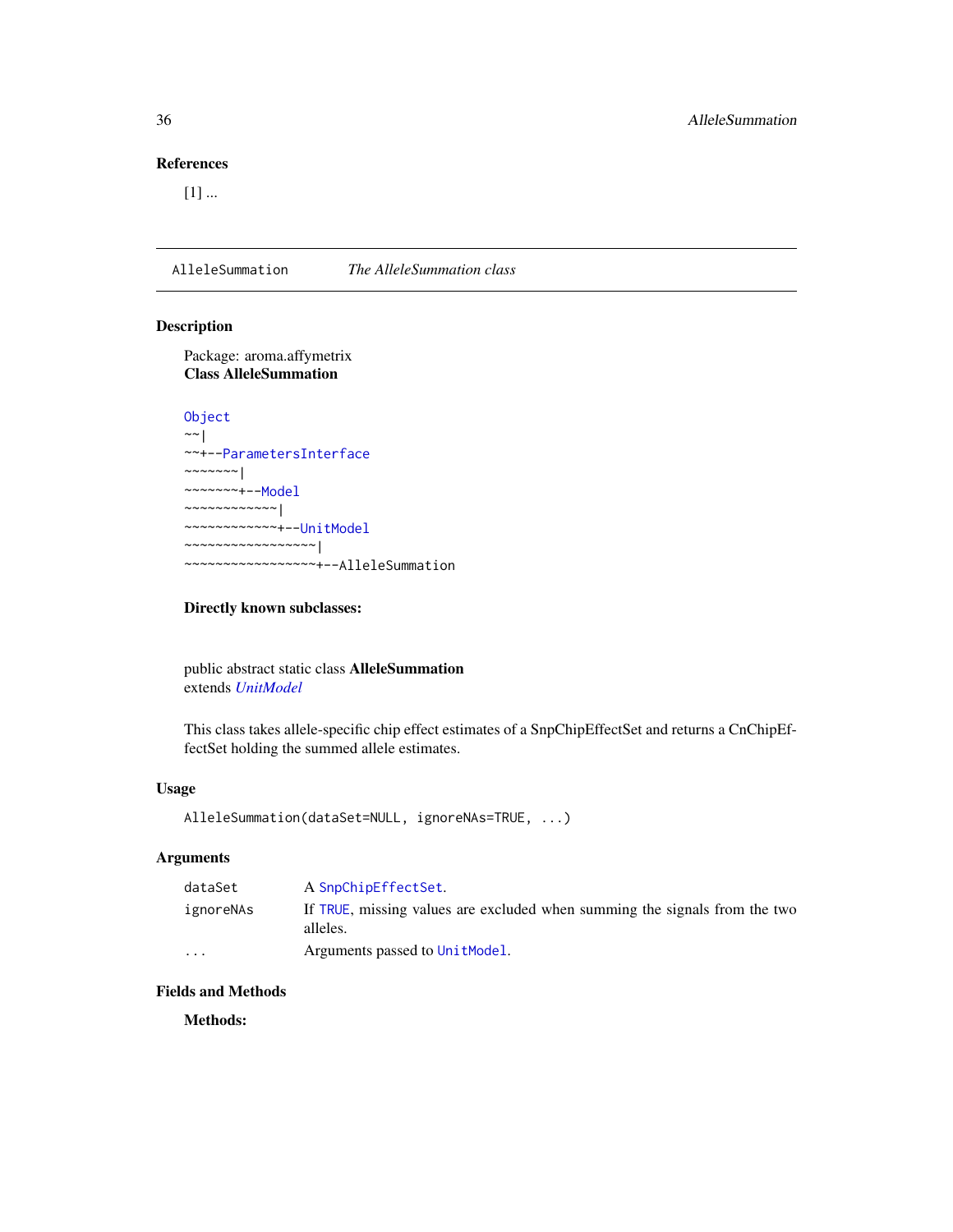findUnitsTodo getChipEffectSet process

# Methods inherited from UnitModel:

findUnitsTodo, getAsteriskTags, getFitSingleCellUnitFunction, getParameters

#### Methods inherited from Model:

as.character, fit, getAlias, getAsteriskTags, getDataSet, getFullName, getName, getPath, getRoot-Path, getTags, setAlias, setTags

#### Methods inherited from ParametersInterface:

getParameterSets, getParameters, getParametersAsString

# Methods inherited from Object:

\$, \$<-, [[, [[<-, as.character, attach, attachLocally, clearCache, clearLookupCache, clone, detach, equals, extend, finalize, getEnvironment, getFieldModifier, getFieldModifiers, getFields, getInstantiationTime, getStaticInstance, hasField, hashCode, ll, load, names, objectSize, print, save, asThis

#### Author(s)

Henrik Bengtsson

AllelicCrosstalkCalibration

*The AllelicCrosstalkCalibration class*

#### Description

Package: aroma.affymetrix Class AllelicCrosstalkCalibration

```
Object
~\sim |
~~+--ParametersInterface
~~~~~~~|~~~~~~~+--AromaTransform
~~~~~~~~~~~~|
~~~~~~~~~~~~+--Transform
~~~~~~~~~~~~~~~~~|
 ~~~~~~~~~~~~~~~~~+--ProbeLevelTransform
 ~~~~~~~~~~~~~~~~~~~~~~|
~~~~~~~~~~~~~~~~~~~~~~+--AllelicCrosstalkCalibration
```
Directly known subclasses: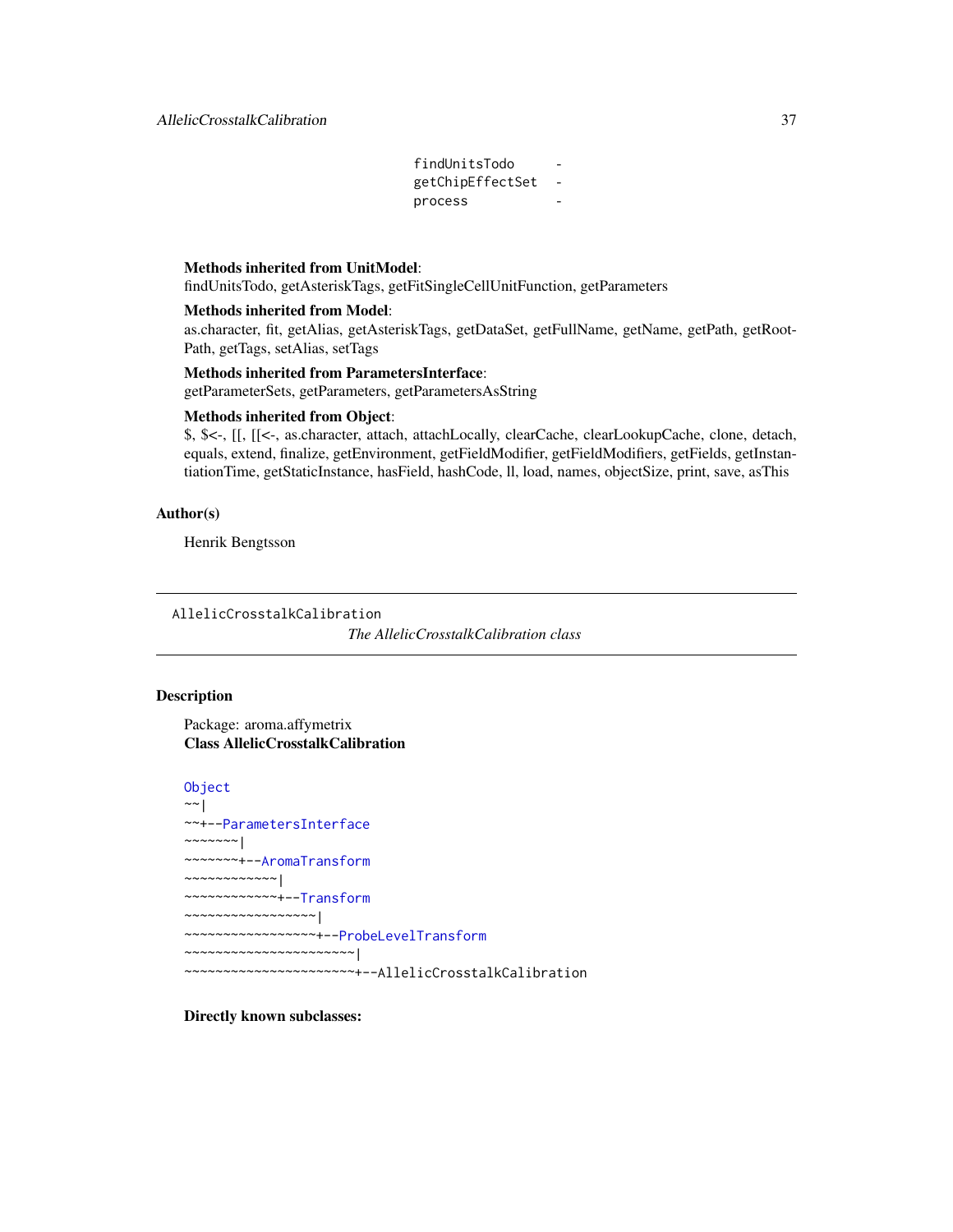#### public static class AllelicCrosstalkCalibration extends *[ProbeLevelTransform](#page-158-0)*

This class represents a calibration function that transforms the probe-level signals such that the signals from the two alleles are orthogonal. The method fits and calibrates PM signals only. MM signals will not affect the model fitting and are unaffected.

# Usage

```
AllelicCrosstalkCalibration(dataSet=NULL, ..., model=c("asis", "auto", "CRMA", "CRMAv2"),
  rescaleBy=c("auto", "groups", "all", "none"), targetAvg=c(2200, 2200),
  subsetToAvg="-XY", mergeShifts=TRUE, B=1, flavor=c("sfit", "expectile"),
  alpha=c(0.1, 0.075, 0.05, 0.03, 0.01), q=2, Q=98, lambda=2,
 pairBy=c("CDF", "sequence"))
```
# Arguments

| dataSet             | An AffymetrixCelSet.                                                                                                                                                                                         |
|---------------------|--------------------------------------------------------------------------------------------------------------------------------------------------------------------------------------------------------------|
| $\cdots$            | Arguments passed to the constructor of ProbeLevelTransform.                                                                                                                                                  |
| model               | A character string for quickly specifying default parameter settings.                                                                                                                                        |
| rescaleBy           | A character string specifying what sets of cells should be rescaled towards<br>a target average, if any. Default is to rescale all cells together. If "none", no<br>rescaling is done.                       |
| targetAvg           | The signal(s) that either the average of the sum (if one target value) or the av-<br>erage of each of the alleles (if two target values) should have after calibration.<br>Only used if rescaleBy != "none". |
| subsetToAvg         | The indices of the cells (taken as the intersect of existing indices) used to cal-<br>culate average in order to rescale to the target average. If NULL, all probes are<br>considered.                       |
| mergeShifts         | If TRUE, the shift of the probe sequence relative to the SNP position is ignored,<br>otherwise not.                                                                                                          |
| B                   | An integer specifying by how many nucleotides the allelic groups should be<br>stratified by. If zero, all SNPs are put in one group.                                                                         |
| flavor              | A character string specifying what algorithm is used to fit the crosstalk cali-<br>bration.                                                                                                                  |
| alpha, q, Q, lambda |                                                                                                                                                                                                              |
|                     | Model fitting parameters.                                                                                                                                                                                    |
| pairBy              | A character string specifying how allele probe pairs are identified.                                                                                                                                         |

#### What probe signals are updated?

Calibration for crosstalk between allele signals applies by definition only SNP units. Furthermore, it is only SNP units with two or four unit groups that are calibrated. For instance, in at least on custom SNP CDFs we know of, there is a small number of SNP units that have six groups. *Currently these units are not calibrated (at all).* It is only PM probes that will be calibrated. Note that, non-calibrated signals will be saved in the output files.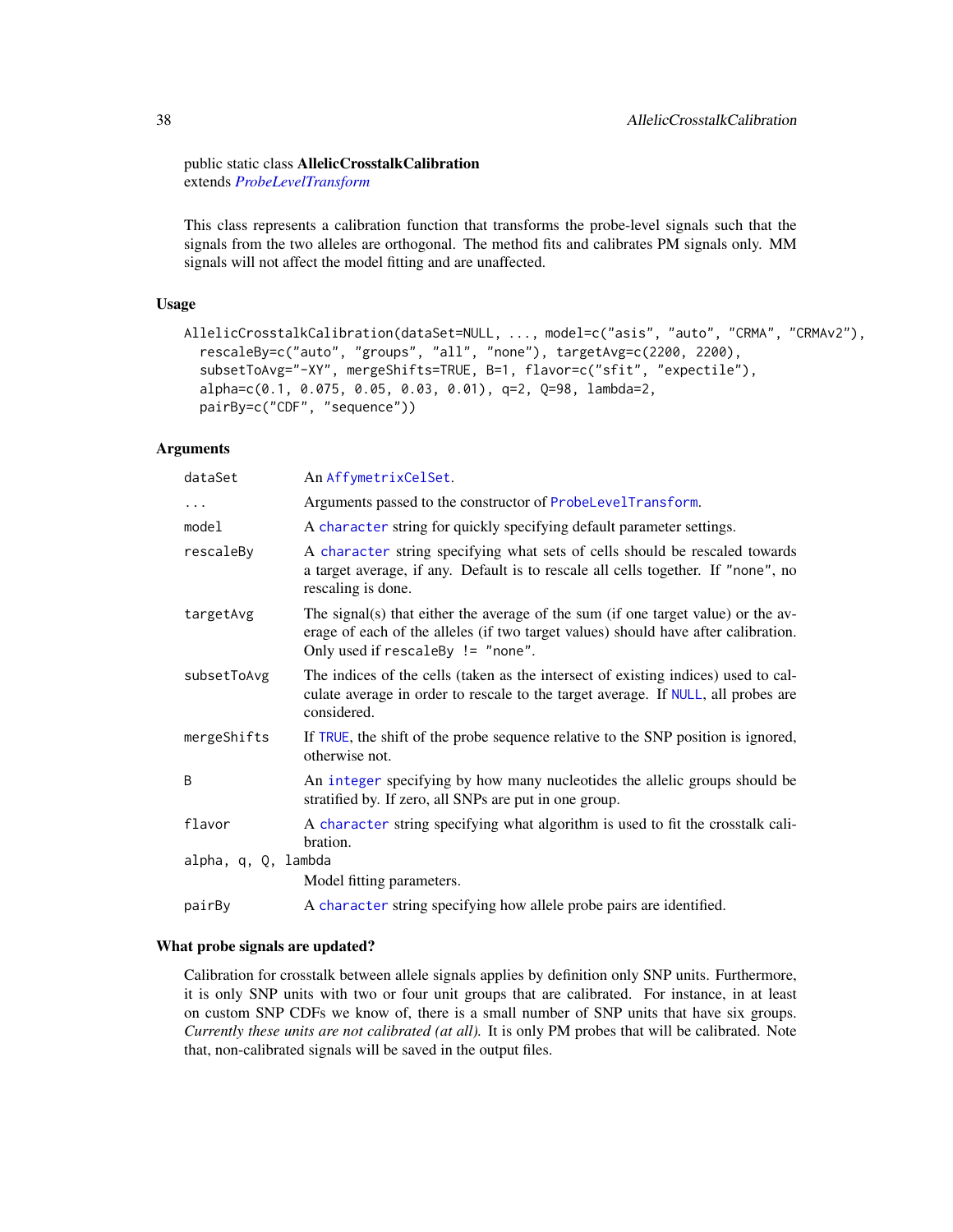#### What probe signals are used to fit model?

All PM probe pairs are used to fit the crosstalk model. In the second step where signals are rescaled to a target average, it is possible to specify the set of cells that should be included when estimating the target average.

#### Important about rescaling towards target average

Rescaling each allele-pair group (e.g. AC, AG, AT, CG, CT, GC) towards a target average (rescaleBy="groups") *must not* be used for multi-enzyme chip types, e.g. GenomeWideSNP\\_6. If still done, due to confounded effects of non-perfect enzyme mixtures etc, there will be a significant bias between raw CNs for SNPs and CN probes. Instead, for such chip types *all probe signales* should be rescale together towards the target average (rescaleBy="all").

#### Fields and Methods

Methods:

process -

# Methods inherited from ProbeLevelTransform:

getRootPath

Methods inherited from Transform: getOutputDataSet, getOutputFiles

#### Methods inherited from AromaTransform:

as.character, findFilesTodo, getAsteriskTags, getExpectedOutputFiles, getExpectedOutputFullnames, getFullName, getInputDataSet, getName, getOutputDataSet, getOutputDataSet0, getOutputFiles, getPath, getRootPath, getTags, isDone, process, setTags

#### Methods inherited from ParametersInterface:

getParameterSets, getParameters, getParametersAsString

#### Methods inherited from Object:

\$, \$<-, [[, [[<-, as.character, attach, attachLocally, clearCache, clearLookupCache, clone, detach, equals, extend, finalize, getEnvironment, getFieldModifier, getFieldModifiers, getFields, getInstantiationTime, getStaticInstance, hasField, hashCode, ll, load, names, objectSize, print, save, asThis

#### Author(s)

Henrik Bengtsson

AromaChipTypeAnnotationFile

*The AromaChipTypeAnnotationFile class*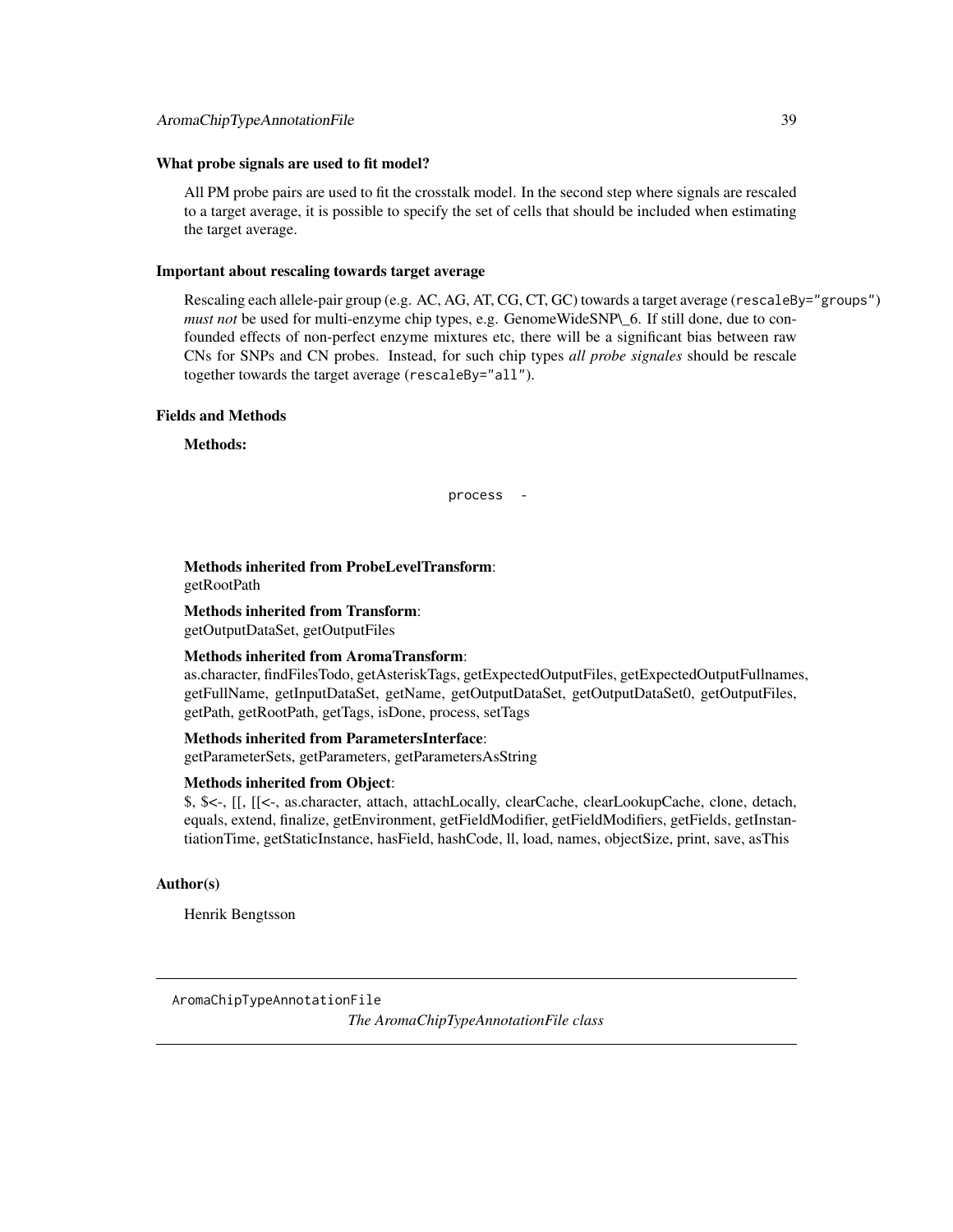# Description

Package: aroma.affymetrix Class AromaChipTypeAnnotationFile

```
Object
~\sim~~~+--FullNameInterface
~~~~~~~|~~~~~~~+--GenericDataFile
~~~~~~~~~~~~|
~~~~~~~~~~~~+--CacheKeyInterface
~~~~~~~~~~~~~~~~~|
~~~~~~~~~~~~~~~~~+--FileCacheKeyInterface
 ~~~~~~~~~~~~~~~~~~~~~~|
~~~~~~~~~~~~~~~~~~~~~~+--AromaMicroarrayDataFile
~~~~~~~~~~~~~~~~~~~~~~~~~~~|
~~~~~~~~~~~~~~~~~~~~~~~~~~~+--AromaPlatformInterface
~~~~~~~~~~~~~~~~~~~~~~~~~~~~~~~
~~~~~~~~~~~~~~~~~~~~~~~~~~~~~~~~+--AffymetrixFile
~~~~~~~~~~~~~~~~~~~~~~~~~~~~~~~~~~~~~
~~~~~~~~~~~~~~~~~~~~~~~~~~~~~~~~~~~~~+--AromaChipTypeAnnotationFile
```
#### Directly known subclasses:

*[AffymetrixCdfFile](#page-14-0)*, *[AffymetrixPgfFile](#page-32-0)*

public abstract static class AromaChipTypeAnnotationFile extends *[AffymetrixFile](#page-27-0)*

An AromaChipTypeAnnotationFile object represents an annotation file for a specific chip type.

# Usage

```
AromaChipTypeAnnotationFile(...)
```
#### Arguments

... Arguments passed to [AffymetrixFile](#page-27-0).

#### Fields and Methods

Methods:

| byChipType  |   |
|-------------|---|
| getChipType |   |
| getHeader   | - |
| getPlatform |   |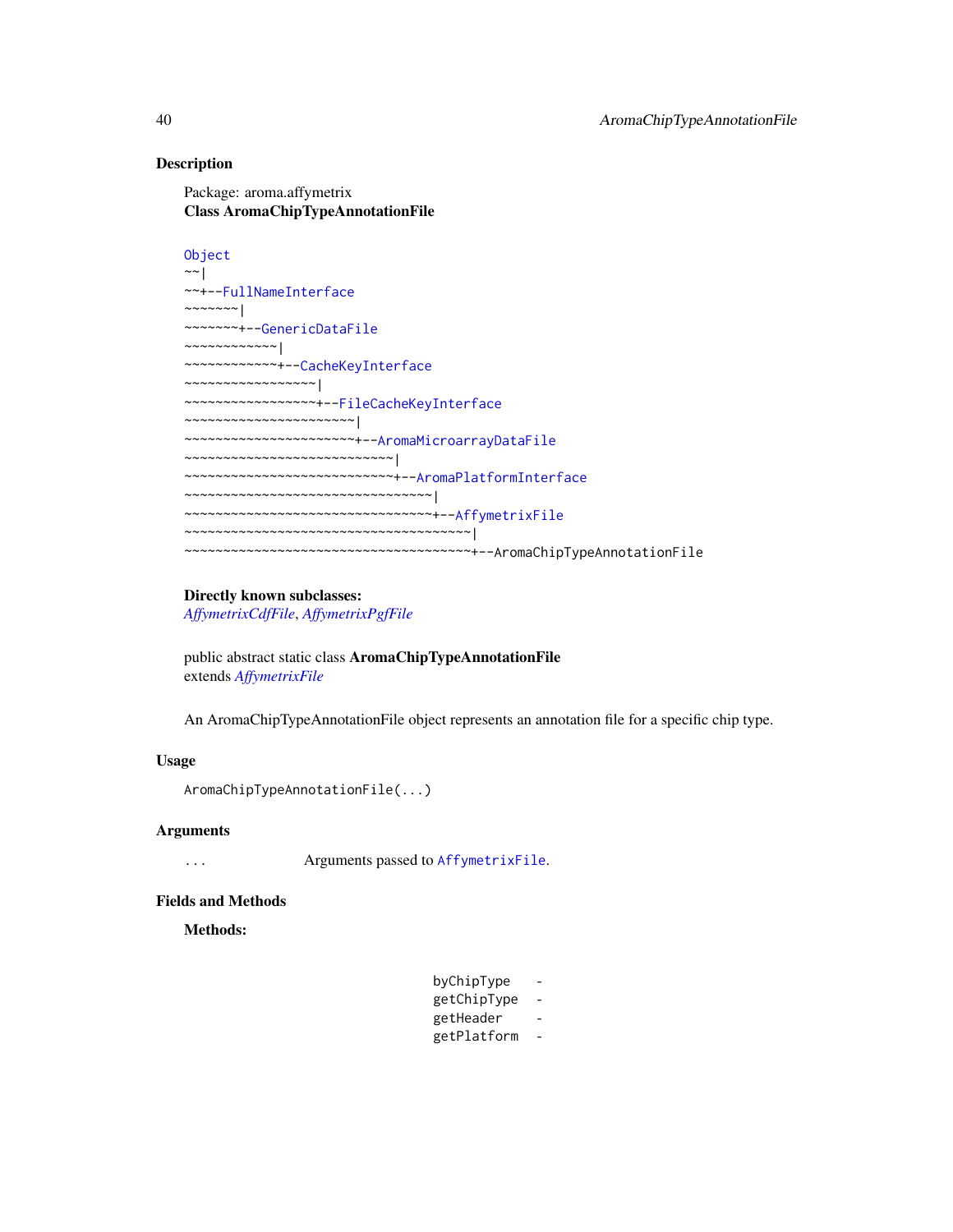#### ArrayExplorer 41

#### Methods inherited from AromaPlatformInterface:

getAromaPlatform, getAromaUflFile, getAromaUgpFile, getChipType, getPlatform, getUnitAnnotationDataFile, getUnitNamesFile, getUnitTypesFile, isCompatibleWith

#### Methods inherited from AromaMicroarrayDataFile:

getAttributeXY, getChipType, getPlatform, getPloidy, getXAM, hasAttributeXY, isAverageFile, setAttributeXY, setAttributesByTags

#### Methods inherited from FileCacheKeyInterface:

getCacheKey

# Methods inherited from CacheKeyInterface:

getCacheKey

#### Methods inherited from GenericDataFile:

as.character, clone, compareChecksum, copyTo, equals, fromFile, getAttribute, getAttributes, getChecksum, getChecksumFile, getCreatedOn, getDefaultFullName, getExtension, getExtensionPattern, getFileSize, getFileType, getFilename, getFilenameExtension, getLastAccessedOn, getLastModifiedOn, getOutputExtension, getPath, getPathname, gunzip, gzip, hasBeenModified, is.na, isFile, isGzipped, linkTo, readChecksum, renameTo, renameToUpperCaseExt, setAttribute, setAttributes, setAttributesBy, setAttributesByTags, setExtensionPattern, testAttributes, validate, validateChecksum, writeChecksum, getParentName

#### Methods inherited from FullNameInterface:

appendFullNameTranslator, appendFullNameTranslatorByNULL, appendFullNameTranslatorByTabularTextFile, appendFullNameTranslatorByTabularTextFileSet, appendFullNameTranslatorBycharacter, appendFullNameTranslatorBydata.frame, appendFullNameTranslatorByfunction, appendFull-NameTranslatorBylist, clearFullNameTranslator, clearListOfFullNameTranslators, getDefaultFull-Name, getFullName, getFullNameTranslator, getListOfFullNameTranslators, getName, getTags, hasTag, hasTags, resetFullName, setFullName, setFullNameTranslator, setListOfFullNameTranslators, setName, setTags, updateFullName

# Methods inherited from Object:

\$, \$<-, [[, [[<-, as.character, attach, attachLocally, clearCache, clearLookupCache, clone, detach, equals, extend, finalize, getEnvironment, getFieldModifier, getFieldModifiers, getFields, getInstantiationTime, getStaticInstance, hasField, hashCode, ll, load, names, objectSize, print, save, asThis

#### Author(s)

Henrik Bengtsson

ArrayExplorer *The ArrayExplorer class*

#### **Description**

Package: aroma.affymetrix Class ArrayExplorer

[Object](#page-0-0) ~~|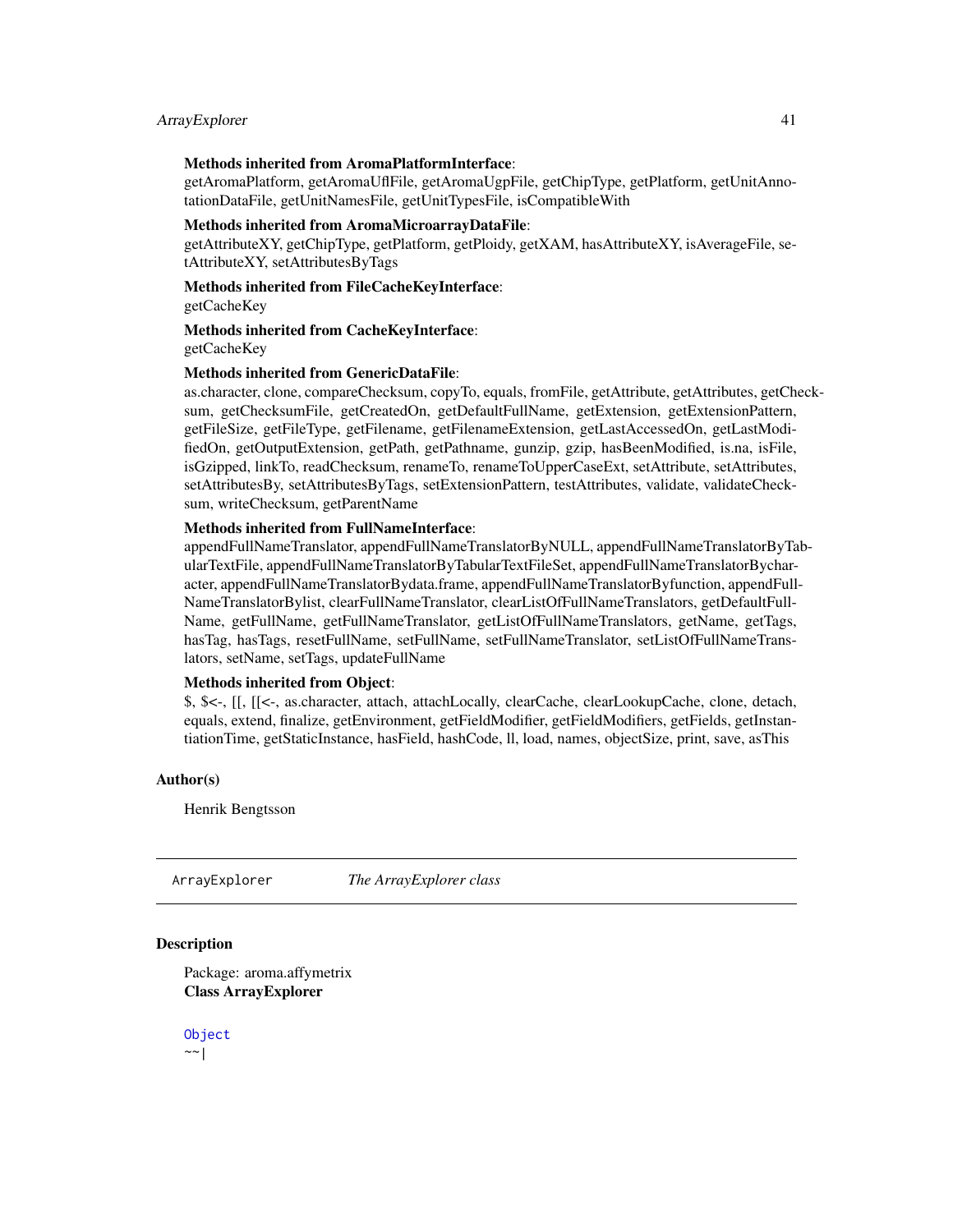~~+-[-Explorer](#page-0-0)  $\sim$ ~~~~~| ~~~~~~~+--ArrayExplorer

# Directly known subclasses:

public abstract static class ArrayExplorer extends *[Explorer](#page-0-0)*

# Usage

ArrayExplorer(csTuple=NULL, ...)

# Arguments

| csTuple  | An AffymetrixCelSet object. |
|----------|-----------------------------|
| $\cdots$ | Not used.                   |

#### Fields and Methods

#### Methods:

| addColorMap    |  |
|----------------|--|
| getColorMaps   |  |
| getDataSet     |  |
| getSetTuple    |  |
| nbrOfChipTypes |  |
| process        |  |
| setArrays      |  |
| setColorMaps   |  |
|                |  |

# Methods inherited from Explorer:

addIncludes, addIndexFile, as.character, display, getAlias, getArraysOfInput, getAsteriskTags, get-FullName, getIncludePath, getMainPath, getName, getNameOfInput, getNames, getPath, getReportPathPattern, getRootPath, getSampleLayerPrefix, getSubname, getTags, getTagsOfInput, get-TemplatePath, getVersion, nbrOfArrays, process, setAlias, setArrays, setReportPathPattern, set-Subname, setup, splitByReportPathPattern, updateSetupExplorerFile

# Methods inherited from Object:

\$, \$<-, [[, [[<-, as.character, attach, attachLocally, clearCache, clearLookupCache, clone, detach, equals, extend, finalize, getEnvironment, getFieldModifier, getFieldModifiers, getFields, getInstantiationTime, getStaticInstance, hasField, hashCode, ll, load, names, objectSize, print, save, asThis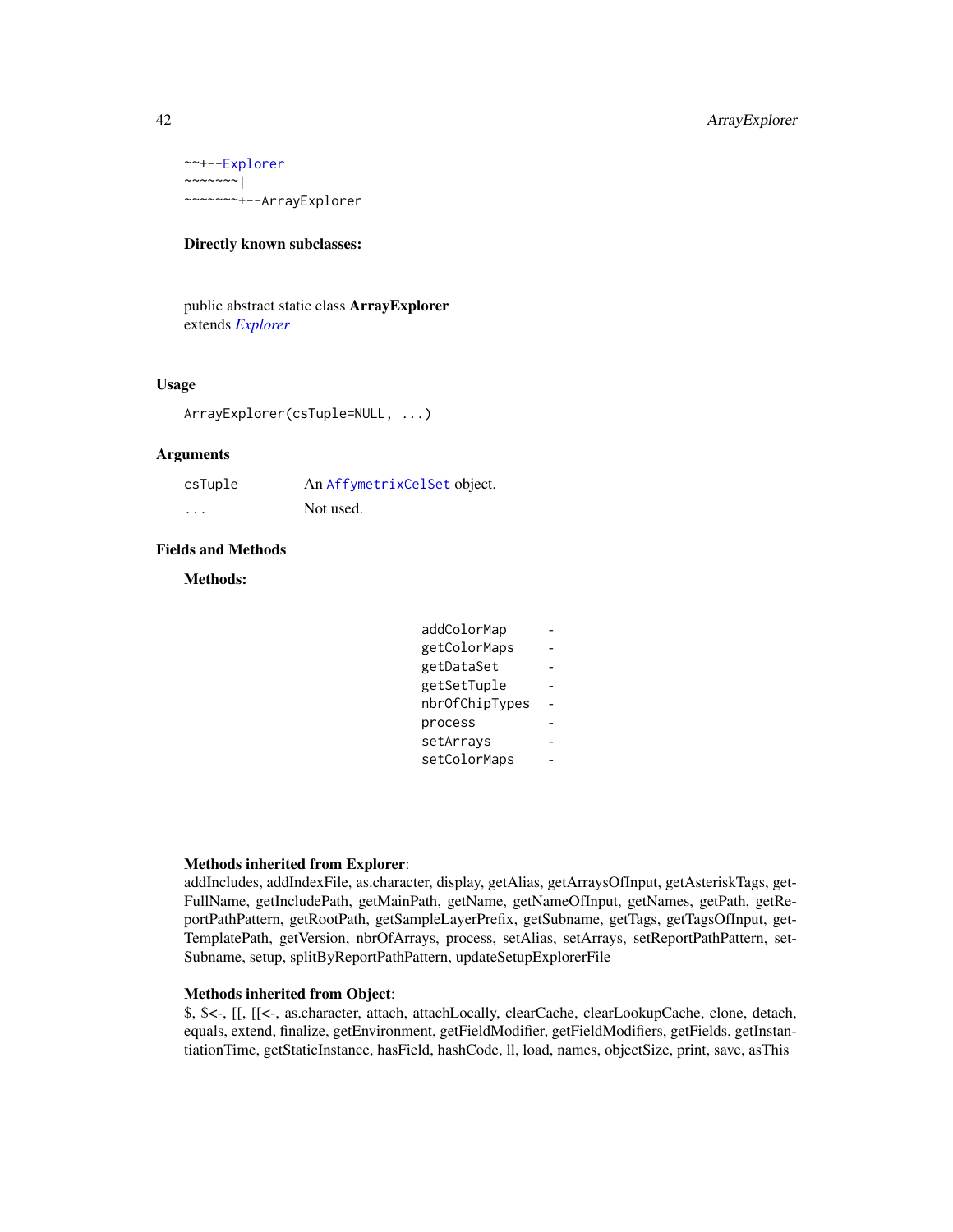# AvgCnPlm 43

#### Author(s)

Henrik Bengtsson

<span id="page-42-0"></span>AvgCnPlm *The AvgCnPlm class*

# Description

Package: aroma.affymetrix Class AvgCnPlm

```
Object
~\sim~~~+--ParametersInterface
~~~~~~~|
~~~~~~~+--Model
~~~~~~~~~~~~|
~~~~~~~~~~~~+--UnitModel
~~~~~~~~~~~~~~~~~|
 ~~~~~~~~~~~~~~~~~+--MultiArrayUnitModel
~~~~~~~~~~~~~~~~~~~~~~|
~~~~~~~~~~~~~~~~~~~~~~+--ProbeLevelModel
~~~~~~~~~~~~~~~~~~~~~~~~~~~|
~~~~~~~~~~~~~~~~~~~~~~~~~~~+--AvgPlm
~~~~~~~~~~~~~~~~~~~~~~~~~~~~~~~~|
~~~~~~~~~~~~~~~~~~~~~~~~~~~~~~~~+--AvgSnpPlm
~~~~~~~~~~~~~~~~~~~~~~~~~~~~~~~~~~~~~|
~~~~~~~~~~~~~~~~~~~~~~~~~~~~~~~~~~~~~+--SnpPlm
~~~~~~~~~~~~~~~~~~~~~~~~~~~~~~~~~~~~~~~~~~|
~~~~~~~~~~~~~~~~~~~~~~~~~~~~~~~~~~~~~~~~~~+--CnPlm
~~~~~~~~~~~~~~~~~~~~~~~~~~~~~~~~~~~~~~~~~~~~~~~|
~~~~~~~~~~~~~~~~~~~~~~~~~~~~~~~~~~~~~~~~~~~~~~~+--AvgCnPlm
```
# Directly known subclasses:

public abstract static class AvgCnPlm extends [CnPlm](#page-69-0)

# Usage

AvgCnPlm(..., combineAlleles=FALSE)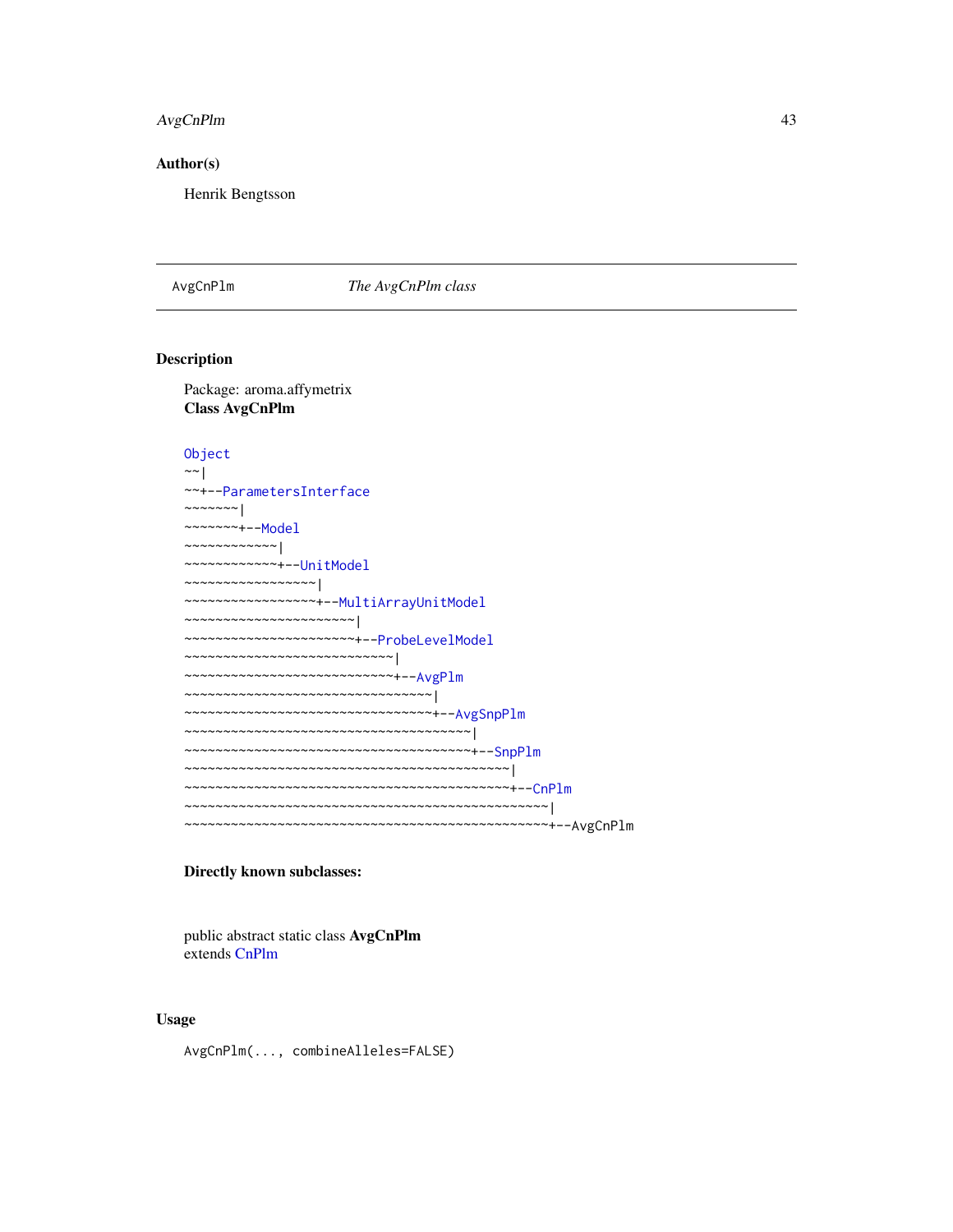#### Arguments

... Arguments passed to [AvgSnpPlm](#page-46-0).

combineAlleles If [FALSE](#page-0-0), allele A and allele B are treated seperately, otherwise together.

#### Fields and Methods

Methods:

*No methods defined*.

# Methods inherited from CnPlm:

getCellIndices, getChipEffectSet, getCombineAlleles, getParameters, getProbeAffinityFile, setCombineAlleles

#### Methods inherited from SnpPlm:

getCellIndices, getChipEffectSet, getMergeStrands, getParameters, getProbeAffinityFile, setMergeStrands

# Methods inherited from AvgSnpPlm:

getAsteriskTags

Methods inherited from AvgPlm: getAsteriskTags, getCalculateResidualsFunction, getParameters, validate

#### Methods inherited from ProbeLevelModel:

calculateResidualSet, calculateWeights, fit, getAsteriskTags, getCalculateResidualsFunction, getChip-EffectSet, getProbeAffinityFile, getResidualSet, getRootPath, getWeightsSet

#### Methods inherited from MultiArrayUnitModel:

getListOfPriors, setListOfPriors, validate

#### Methods inherited from UnitModel:

findUnitsTodo, getAsteriskTags, getFitSingleCellUnitFunction, getParameters

# Methods inherited from Model:

as.character, fit, getAlias, getAsteriskTags, getDataSet, getFullName, getName, getPath, getRoot-Path, getTags, setAlias, setTags

Methods inherited from ParametersInterface:

getParameterSets, getParameters, getParametersAsString

#### Methods inherited from Object:

\$, \$<-, [[, [[<-, as.character, attach, attachLocally, clearCache, clearLookupCache, clone, detach, equals, extend, finalize, getEnvironment, getFieldModifier, getFieldModifiers, getFields, getInstantiationTime, getStaticInstance, hasField, hashCode, ll, load, names, objectSize, print, save, asThis

# Author(s)

Henrik Bengtsson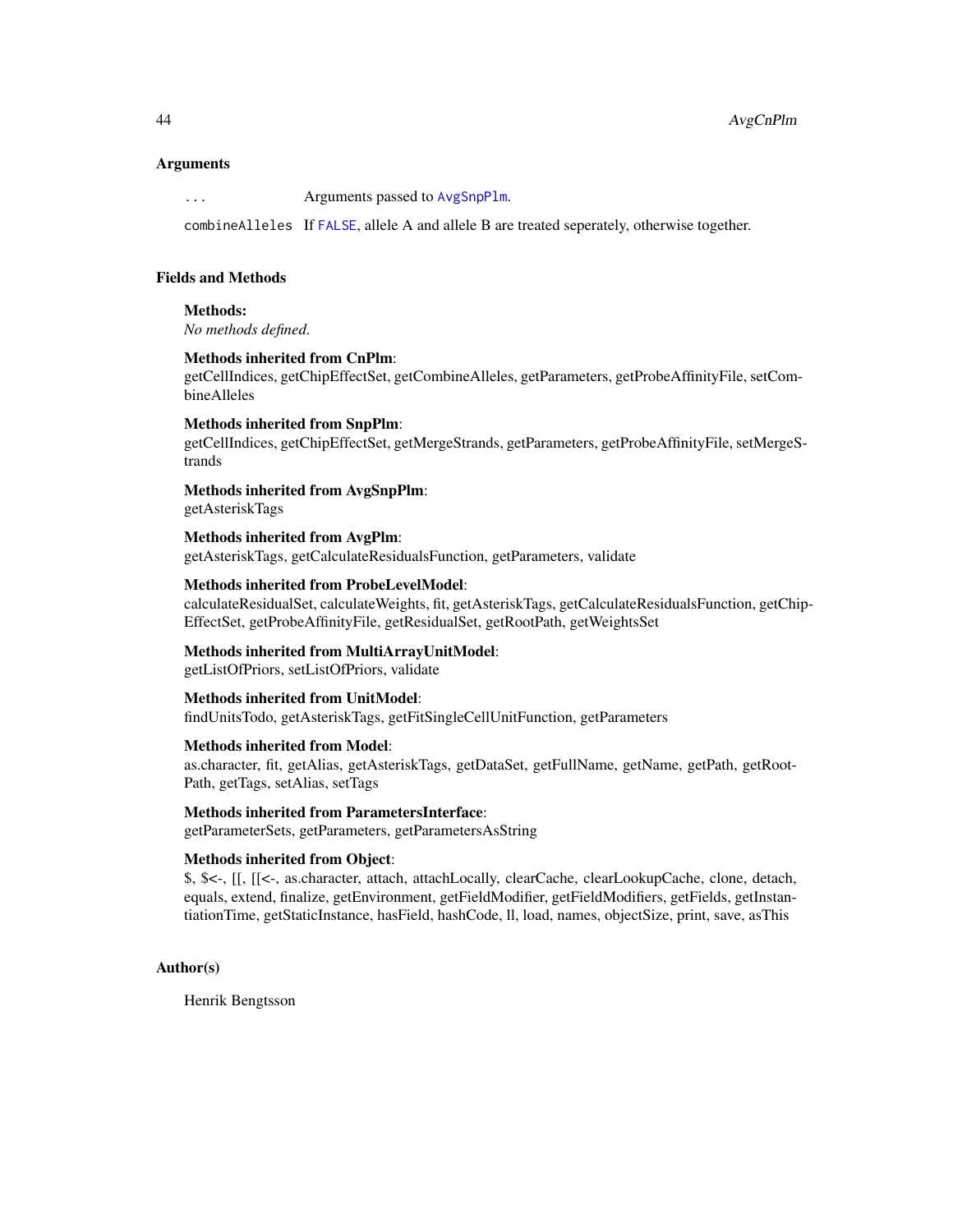<span id="page-44-0"></span>

# Description

Package: aroma.affymetrix Class AvgPlm

```
Object
~\sim |
~~+--ParametersInterface
~~~~~~~\vert~~~~~~~+--Model
~~~~~~~~~~~~|
~~~~~~~~~~~~+--UnitModel
~~~~~~~~~~~~~~~~~|
~~~~~~~~~~~~~~~~~+--MultiArrayUnitModel
~~~~~~~~~~~~~~~~~~~~~~|
~~~~~~~~~~~~~~~~~~~~~~+--ProbeLevelModel
~~~~~~~~~~~~~~~~~~~~~~~~~~~|
~~~~~~~~~~~~~~~~~~~~~~~~~~~+--AvgPlm
```
Directly known subclasses: *[AvgCnPlm](#page-42-0)*, *[AvgSnpPlm](#page-46-0)*

public abstract static class AvgPlm extends *[ProbeLevelModel](#page-156-0)*

This class represents a PLM where the probe intensities are averaged assuming identical probe affinities. For instance, one may assume that replicated probes with identical sequences have the same probe affinities, cf. the GenomeWideSNP\\_6 chip type.

# Usage

```
AvgPlm(..., flavor=c("median", "mean"))
```
# Arguments

| $\cdot$ $\cdot$ $\cdot$ | Arguments passed to ProbeLevelModel.                                        |  |
|-------------------------|-----------------------------------------------------------------------------|--|
| flavor                  | A character string specifying what model fitting algorithm to be used. This |  |
|                         | makes it possible to get identical estimates as other packages.             |  |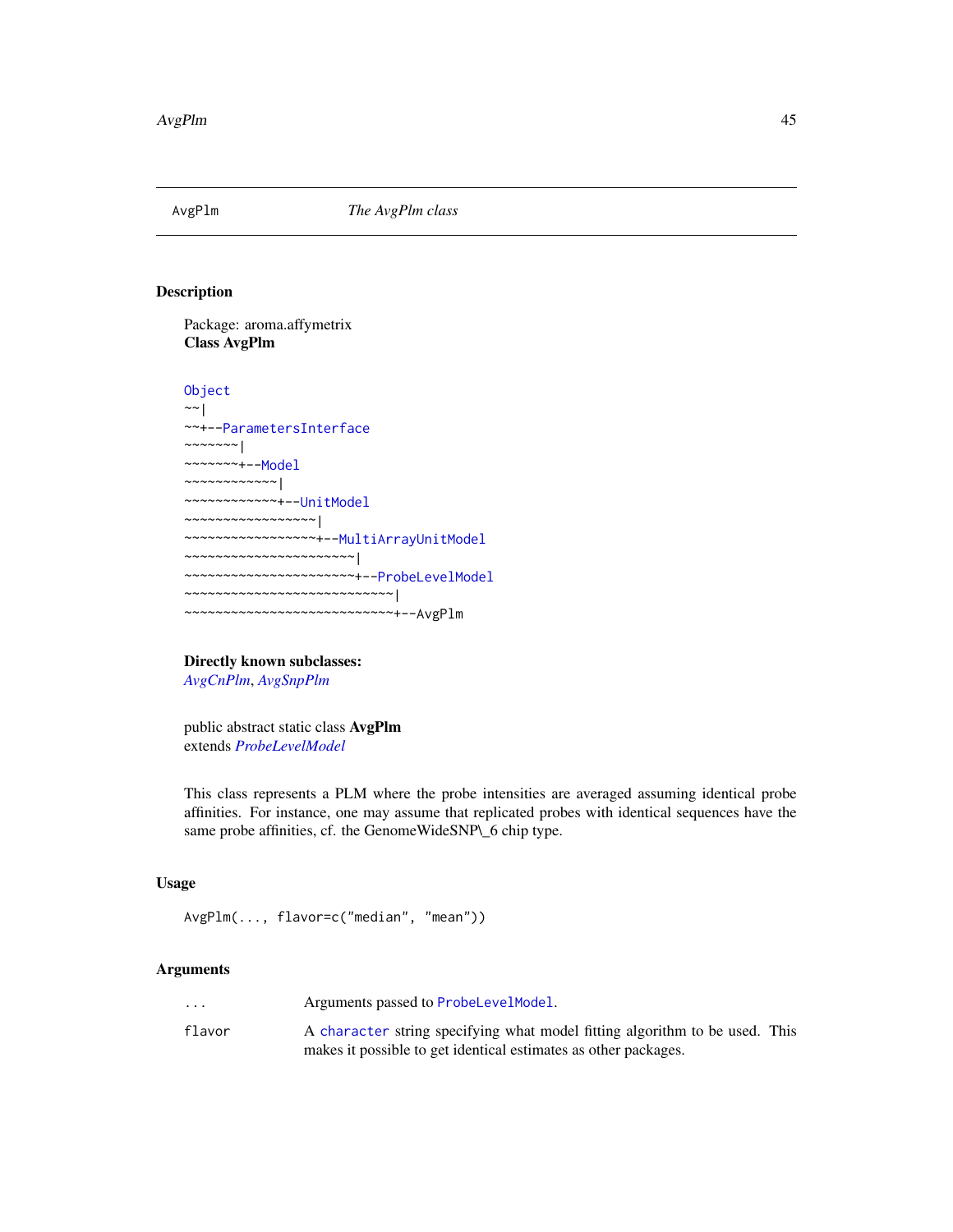# Fields and Methods

#### Methods:

*No methods defined*.

#### Methods inherited from ProbeLevelModel:

calculateResidualSet, calculateWeights, fit, getAsteriskTags, getCalculateResidualsFunction, getChip-EffectSet, getProbeAffinityFile, getResidualSet, getRootPath, getWeightsSet

#### Methods inherited from MultiArrayUnitModel:

getListOfPriors, setListOfPriors, validate

#### Methods inherited from UnitModel:

findUnitsTodo, getAsteriskTags, getFitSingleCellUnitFunction, getParameters

# Methods inherited from Model:

as.character, fit, getAlias, getAsteriskTags, getDataSet, getFullName, getName, getPath, getRoot-Path, getTags, setAlias, setTags

#### Methods inherited from ParametersInterface:

getParameterSets, getParameters, getParametersAsString

# Methods inherited from Object:

\$, \$<-, [[, [[<-, as.character, attach, attachLocally, clearCache, clearLookupCache, clone, detach, equals, extend, finalize, getEnvironment, getFieldModifier, getFieldModifiers, getFields, getInstantiationTime, getStaticInstance, hasField, hashCode, ll, load, names, objectSize, print, save, asThis

#### Model

For a single unit group, the averaging PLM of K probes is:

$$
y_{ik} = \theta_i + \varepsilon_{ik}
$$

where  $\theta_i$  are the chip effects for arrays  $i = 1, ..., I$ . The  $\varepsilon_{ik}$  are zero-mean noise with equal variance.

# Different flavors of model fitting

The above model can be fitted in two ways, either robustly or non-robustly. Use argument flavor="mean" to fit the model non-robustly, i.e.

$$
\hat{\theta}_i = 1/K \sum_k y_{ik}
$$

Use argument flavor="median" to fit the model robustly, i.e.

$$
\hat{\theta}_i = median_k y_{ik}
$$

Missing values are always excluded.

#### Author(s)

.

.

Henrik Bengtsson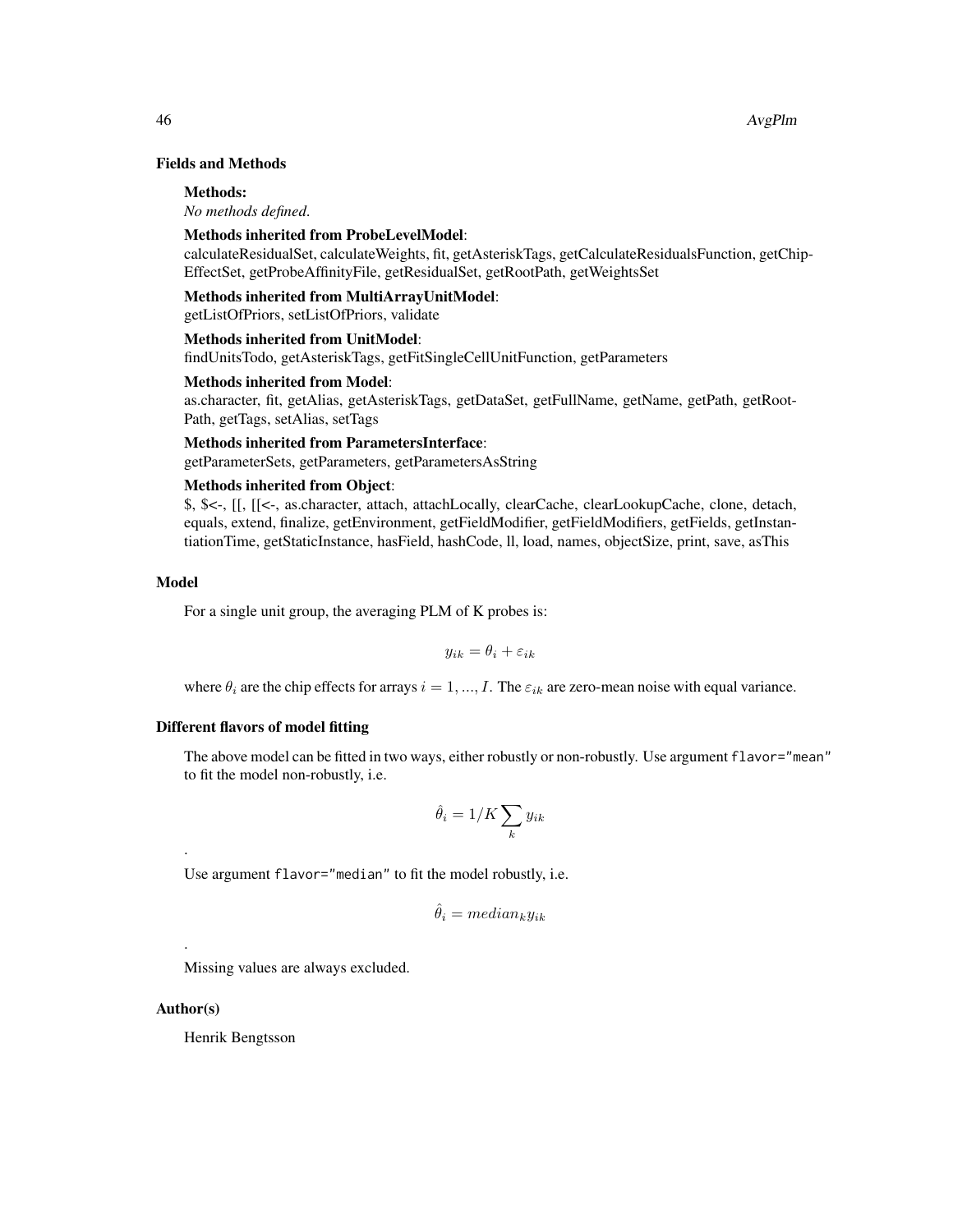<span id="page-46-0"></span>

# Description

Package: aroma.affymetrix Class AvgSnpPlm

```
Object
~\sim~~~+--ParametersInterface
~~~~~~~|~~~~~~~+--Model
~~~~~~~~~~~~|
~~~~~~~~~~~~+--UnitModel
~~~~~~~~~~~~~~~~~|
~~~~~~~~~~~~~~~~~+--MultiArrayUnitModel
~~~~~~~~~~~~~~~~~~~~~~|
~~~~~~~~~~~~~~~~~~~~~~+--ProbeLevelModel
~~~~~~~~~~~~~~~~~~~~~~~~~~~|
~~~~~~~~~~~~~~~~~~~~~~~~~~~+--AvgPlm
~~~~~~~~~~~~~~~~~~~~~~~~~~~~~~~~|
~~~~~~~~~~~~~~~~~~~~~~~~~~~~~~~~+--SnpPlm
~~~~~~~~~~~~~~~~~~~~~~~~~~~~~~~~~~~~~|
~~~~~~~~~~~~~~~~~~~~~~~~~~~~~~~~~~~~~+--AvgSnpPlm
```
# Directly known subclasses:

*[AvgCnPlm](#page-42-0)*

public abstract static class AvgSnpPlm extends [SnpPlm](#page-196-0)

# Usage

AvgSnpPlm(..., mergeStrands=FALSE)

# Arguments

... Arguments passed to [AvgPlm](#page-44-0). mergeStrands If [TRUE](#page-0-0), the sense and the anti-sense strands are fitted together, otherwise separately.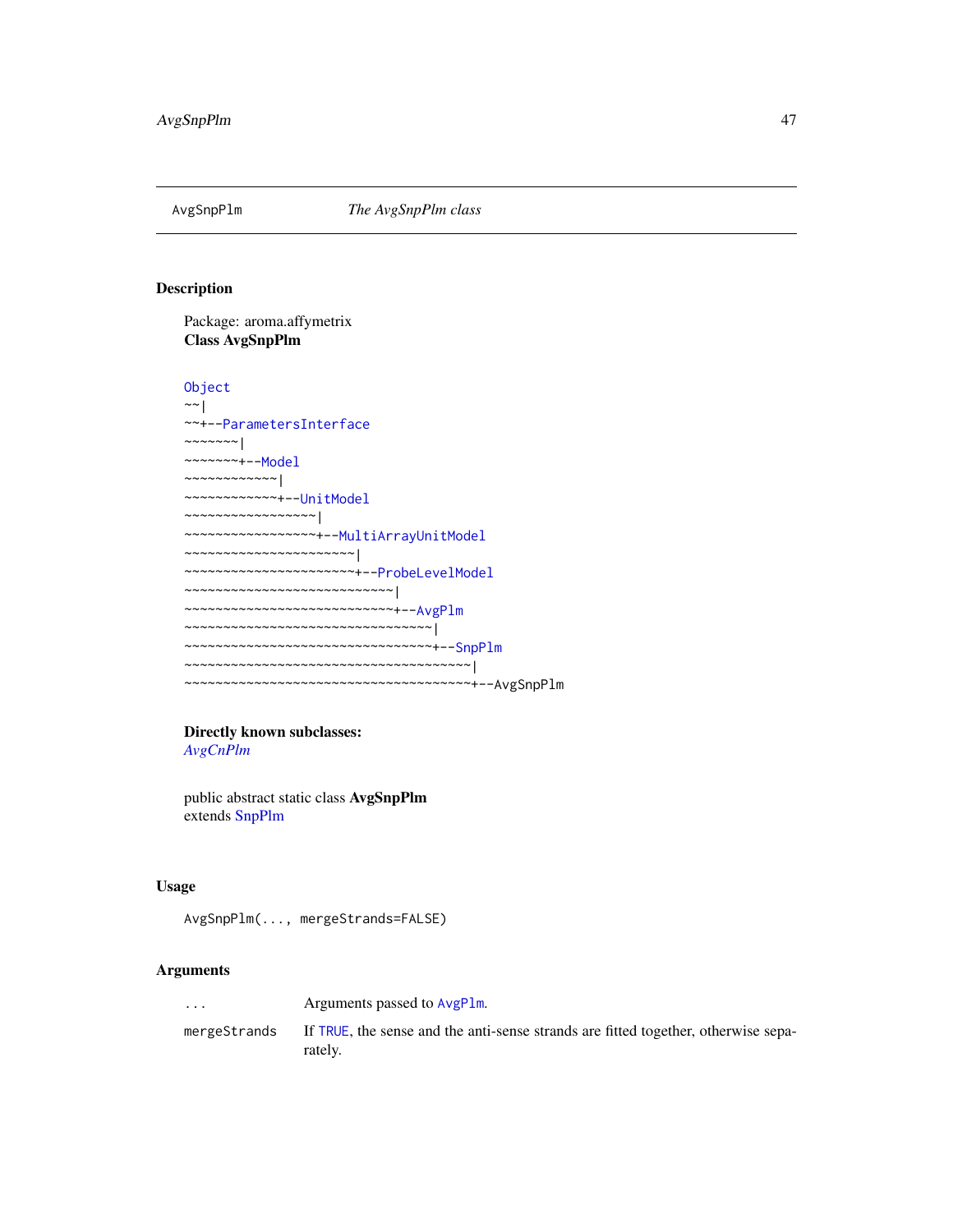# Fields and Methods

#### Methods:

*No methods defined*.

# Methods inherited from SnpPlm:

getCellIndices, getChipEffectSet, getMergeStrands, getParameters, getProbeAffinityFile, setMergeStrands

#### Methods inherited from AvgPlm:

getAsteriskTags, getCalculateResidualsFunction, getParameters, validate

# Methods inherited from ProbeLevelModel:

calculateResidualSet, calculateWeights, fit, getAsteriskTags, getCalculateResidualsFunction, getChip-EffectSet, getProbeAffinityFile, getResidualSet, getRootPath, getWeightsSet

# Methods inherited from MultiArrayUnitModel:

getListOfPriors, setListOfPriors, validate

# Methods inherited from UnitModel:

findUnitsTodo, getAsteriskTags, getFitSingleCellUnitFunction, getParameters

#### Methods inherited from Model:

as.character, fit, getAlias, getAsteriskTags, getDataSet, getFullName, getName, getPath, getRoot-Path, getTags, setAlias, setTags

# Methods inherited from ParametersInterface:

getParameterSets, getParameters, getParametersAsString

# Methods inherited from Object:

\$, \$<-, [[, [[<-, as.character, attach, attachLocally, clearCache, clearLookupCache, clone, detach, equals, extend, finalize, getEnvironment, getFieldModifier, getFieldModifiers, getFields, getInstantiationTime, getStaticInstance, hasField, hashCode, ll, load, names, objectSize, print, save, asThis

#### Author(s)

Henrik Bengtsson

BackgroundCorrection *The BackgroundCorrection class*

# Description

Package: aroma.affymetrix Class BackgroundCorrection

```
Object
~~|
~~+--ParametersInterface
~~~~~~~|~~~~~~~+--AromaTransform
~~~~~~~~~~~~|
```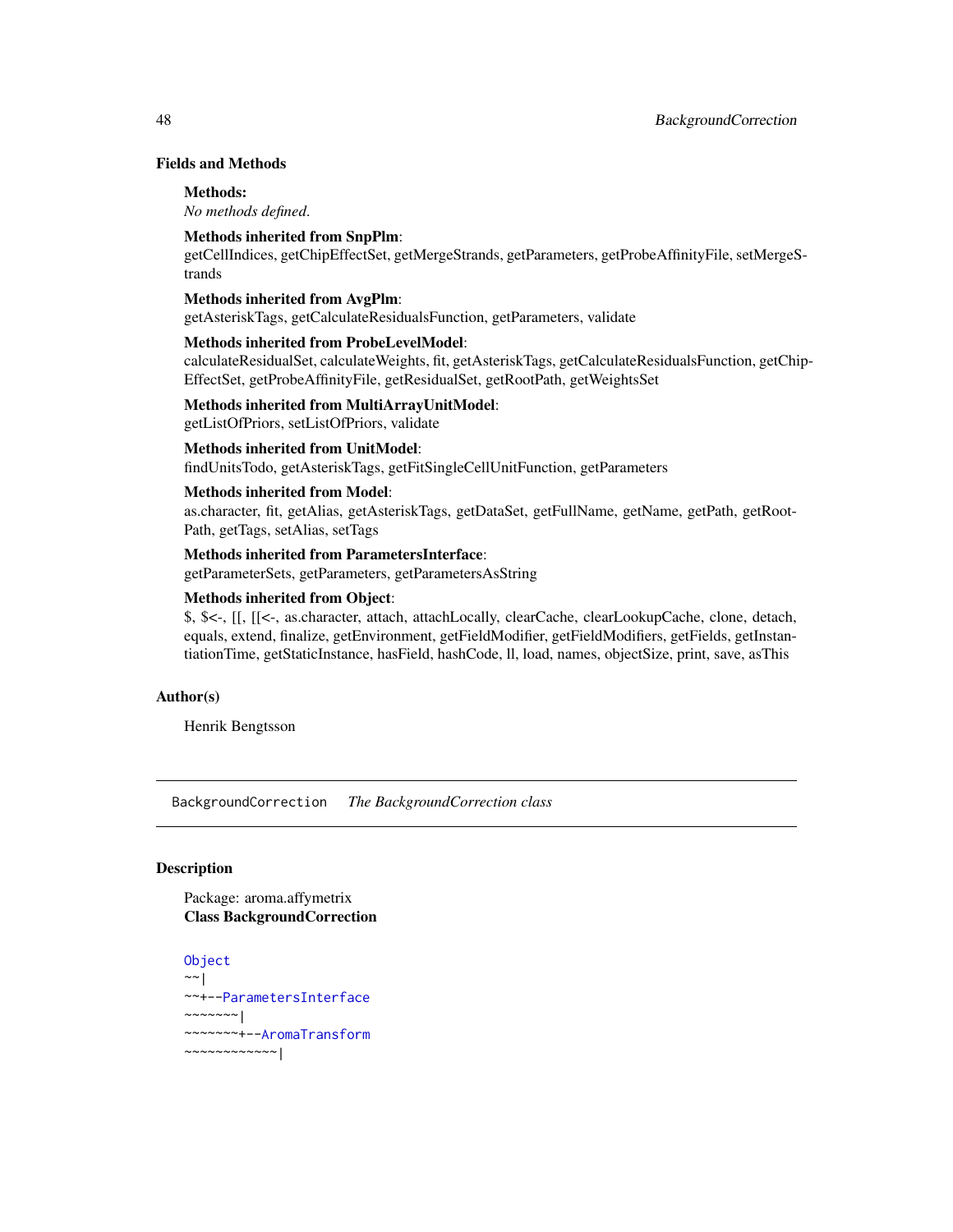# BackgroundCorrection 49

~~~~~~~~~~~~+-[-Transform](#page-0-0) ~~~~~~~~~~~~~~~~~| ~~~~~~~~~~~~~~~~~+-[-ProbeLevelTransform](#page-158-0) ~~~~~~~~~~~~~~~~~~~~~~| ~~~~~~~~~~~~~~~~~~~~~~+--BackgroundCorrection

# Directly known subclasses:

[GcRmaBackgroundCorrection,](#page-118-0) [LimmaBackgroundCorrection,](#page-129-0) [NormExpBackgroundCorrection,](#page-145-0) [Op](#page-147-0)[ticalBackgroundCorrection,](#page-147-0) [RmaBackgroundCorrection](#page-175-0)

public abstract static class BackgroundCorrection extends *[ProbeLevelTransform](#page-158-0)*

This class represents a background adjustment function.

#### Usage

```
BackgroundCorrection(..., subsetToUpdate=NULL, typesToUpdate=NULL)
```
# Arguments

| $\cdot$ $\cdot$ $\cdot$ | Arguments passed to the constructor of ProbeLevelTransform.                 |
|-------------------------|-----------------------------------------------------------------------------|
|                         | subset To Update The probes to be updated. If NULL, all probes are updated. |
| typesToUpdate           | Types of probes to be updated.                                              |

#### Fields and Methods

Methods:

```
process -
```
Methods inherited from ProbeLevelTransform: getRootPath

# Methods inherited from Transform: getOutputDataSet, getOutputFiles

#### Methods inherited from AromaTransform:

as.character, findFilesTodo, getAsteriskTags, getExpectedOutputFiles, getExpectedOutputFullnames, getFullName, getInputDataSet, getName, getOutputDataSet, getOutputDataSet0, getOutputFiles, getPath, getRootPath, getTags, isDone, process, setTags

#### Methods inherited from ParametersInterface:

getParameterSets, getParameters, getParametersAsString

#### Methods inherited from Object:

\$, \$<-, [[, [[<-, as.character, attach, attachLocally, clearCache, clearLookupCache, clone, detach,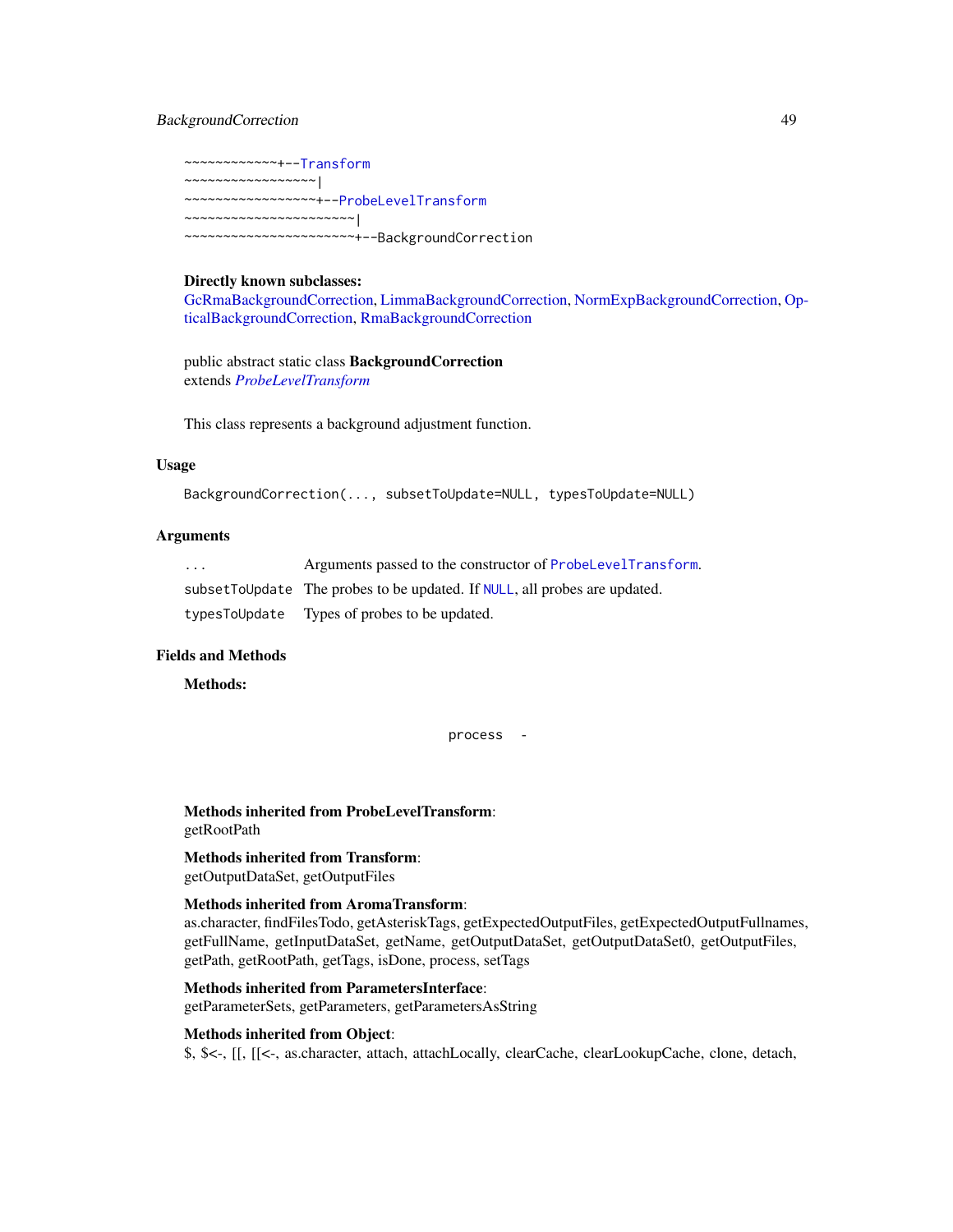equals, extend, finalize, getEnvironment, getFieldModifier, getFieldModifiers, getFields, getInstantiationTime, getStaticInstance, hasField, hashCode, ll, load, names, objectSize, print, save, asThis

#### Author(s)

Ken Simpson, Henrik Bengtsson

BaseCountNormalization

*The BaseCountNormalization class*

#### Description

Package: aroma.affymetrix Class BaseCountNormalization

#### [Object](#page-0-0)

 $~\sim~$ ~~+-[-ParametersInterface](#page-0-0) ~~~~~~~| ~~~~~~~+-[-AromaTransform](#page-0-0) ~~~~~~~~~~~~| ~~~~~~~~~~~~+-[-Transform](#page-0-0) ~~~~~~~~~~~~~~~~~| ~~~~~~~~~~~~~~~~~+-[-ProbeLevelTransform](#page-158-0) ~~~~~~~~~~~~~~~~~~~~~~| ~~~~~~~~~~~~~~~~~~~~~~+-[-ProbeLevelTransform3](#page-159-0) ~~~~~~~~~~~~~~~~~~~~~~~~~~~| ~~~~~~~~~~~~~~~~~~~~~~~~~~~+-[-AbstractProbeSequenceNormalization](#page-5-0) ~~~~~~~~~~~~~~~~~~~~~~~~~~~~~~~~| ~~~~~~~~~~~~~~~~~~~~~~~~~~~~~~~~+--BaseCountNormalization

# Directly known subclasses:

public static class BaseCountNormalization extends *[AbstractProbeSequenceNormalization](#page-5-0)*

This class represents a normalization method that corrects for systematic effects in the probe intensities due to differences in the number of A, C, G, and T:s in the probe sequences.

#### Usage

BaseCountNormalization(..., model=c("robustSmoothSpline", "lm"), bootstrap=FALSE)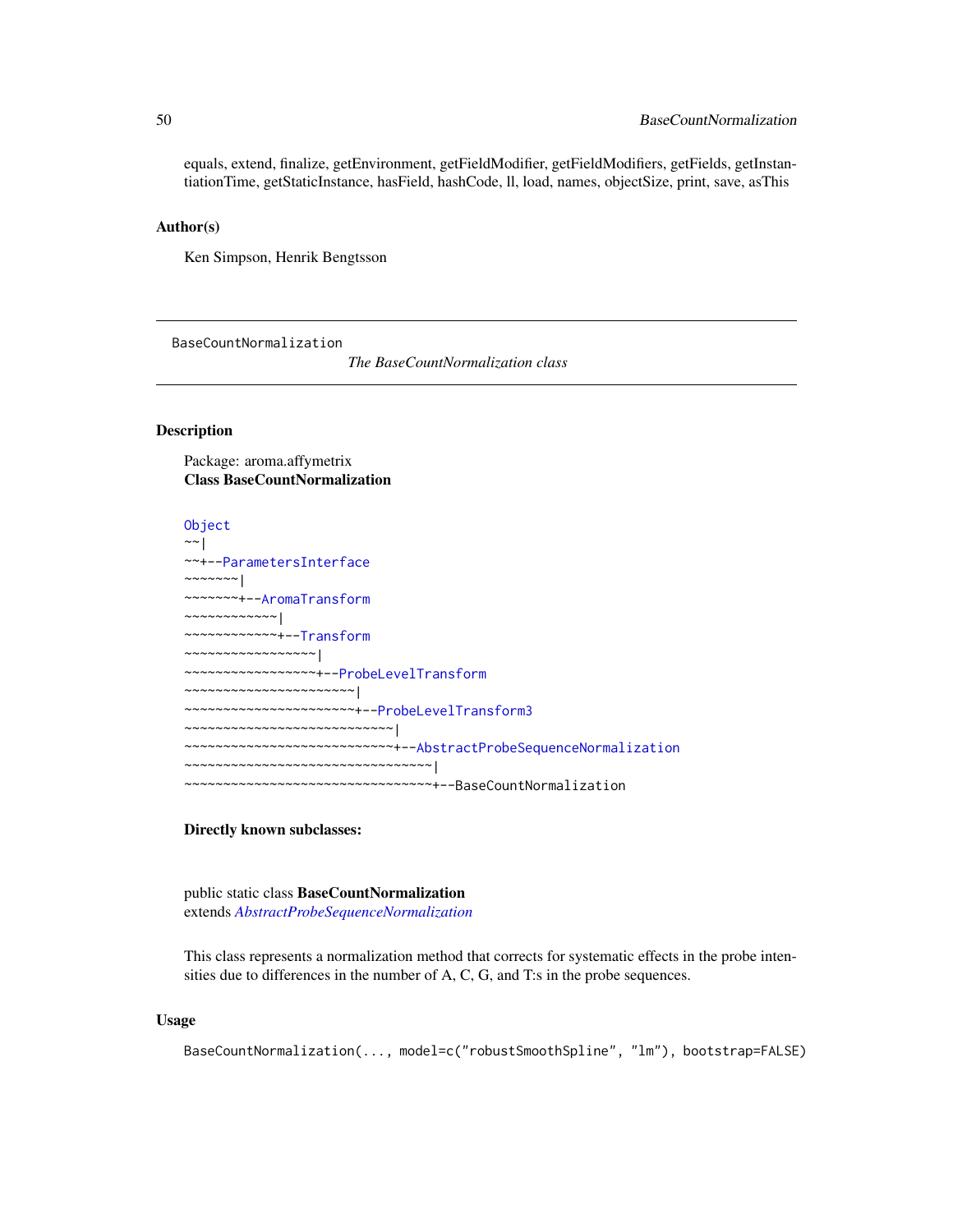#### **Arguments**

| $\cdots$  | Arguments passed to the constructor of AbstractProbeSequenceNormalization.  |
|-----------|-----------------------------------------------------------------------------|
| model     | A character string specifying the model used to fit the base-count effects. |
| bootstrap | If TRUE, the model fitting is done by bootstrap in order to save memory.    |

#### Fields and Methods

# Methods:

*No methods defined*.

# Methods inherited from AbstractProbeSequenceNormalization:

fitOne, getAromaCellSequenceFile, getParameters, getTargetFile, indexOfMissingSequences, predictOne, process

# Methods inherited from ProbeLevelTransform3:

getAsteriskTags, getCellsTo, getCellsToFit, getCellsToUpdate, getParameters, getUnitsTo, getUnitsToFit, getUnitsToUpdate, writeSignals

Methods inherited from ProbeLevelTransform: getRootPath

Methods inherited from Transform:

getOutputDataSet, getOutputFiles

# Methods inherited from AromaTransform:

as.character, findFilesTodo, getAsteriskTags, getExpectedOutputFiles, getExpectedOutputFullnames, getFullName, getInputDataSet, getName, getOutputDataSet, getOutputDataSet0, getOutputFiles, getPath, getRootPath, getTags, isDone, process, setTags

# Methods inherited from ParametersInterface:

getParameterSets, getParameters, getParametersAsString

# Methods inherited from Object:

\$, \$<-, [[, [[<-, as.character, attach, attachLocally, clearCache, clearLookupCache, clone, detach, equals, extend, finalize, getEnvironment, getFieldModifier, getFieldModifiers, getFields, getInstantiationTime, getStaticInstance, hasField, hashCode, ll, load, names, objectSize, print, save, asThis

# **Requirements**

This class requires that an aroma probe sequence file is available for the chip type.

#### Author(s)

Henrik Bengtsson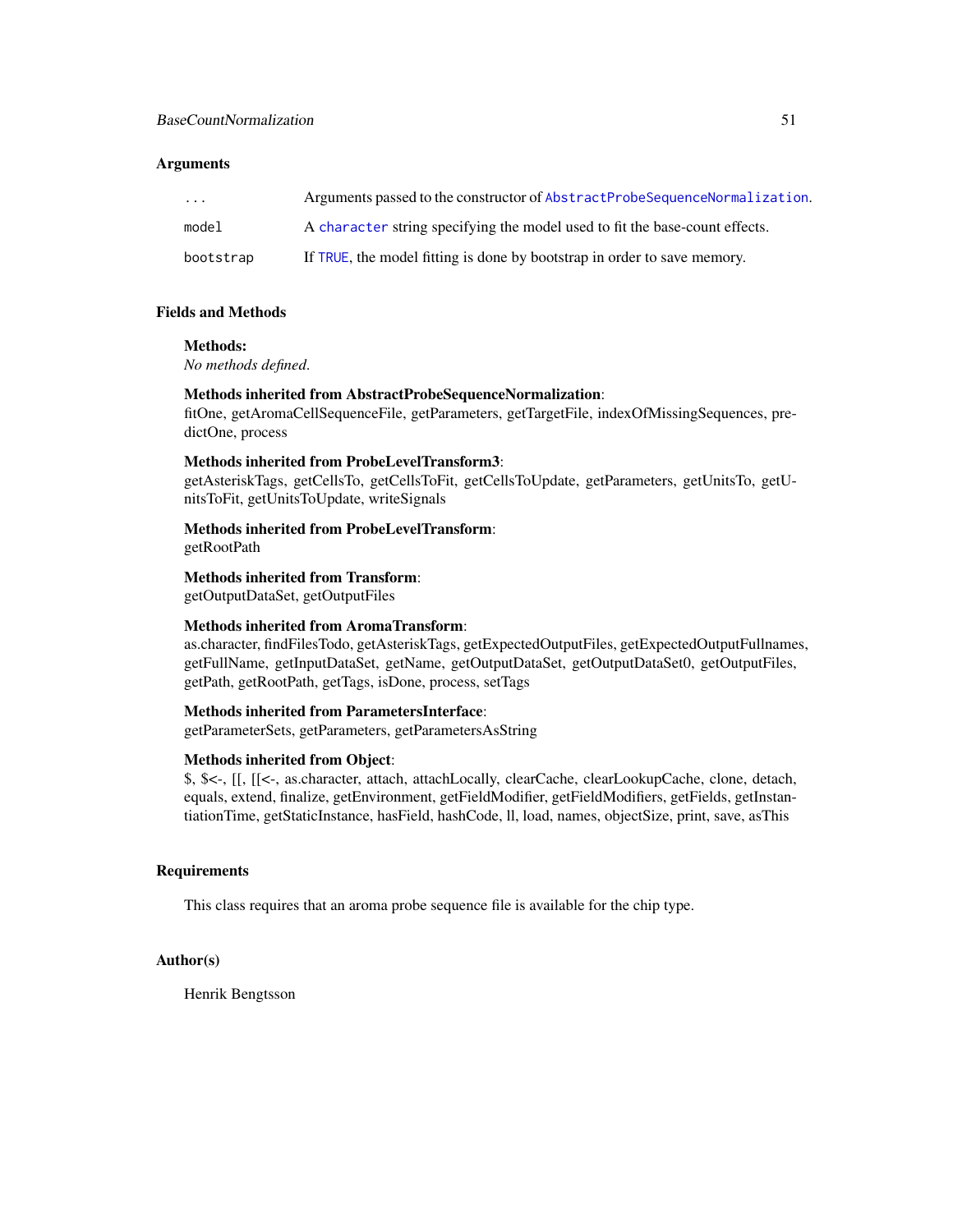BasePositionNormalization

*The BasePositionNormalization class*

# Description

Package: aroma.affymetrix Class BasePositionNormalization

```
Object
~\sim~|
~~+--ParametersInterface
~\sim~\sim~\sim~\sim~\sim~~~~~~~~+--AromaTransform
~~~~~~~~~~~~|
~~~~~~~~~~~~+--Transform
~~~~~~~~~~~~~~~~~|
 ~~~~~~~~~~~~~~~~~+--ProbeLevelTransform
 ~~~~~~~~~~~~~~~~~~~~~~|
~~~~~~~~~~~~~~~~~~~~~~+--ProbeLevelTransform3
~~~~~~~~~~~~~~~~~~~~~~~~~~~|
~~~~~~~~~~~~~~~~~~~~~~~~~~~+--AbstractProbeSequenceNormalization
~~~~~~~~~~~~~~~~~~~~~~~~~~~~~~~~
~~~~~~~~~~~~~~~~~~~~~~~~~~~~~~~~+--LinearModelProbeSequenceNormalization
~~~~~~~~~~~~~~~~~~~~~~~~~~~~~~~~~~~~~|
  ~~~~~~~~~~~~~~~~~~~~~~~~~~~~~~~~~~~~~+--BasePositionNormalization
```
# Directly known subclasses:

public abstract static class BasePositionNormalization extends *[LinearModelProbeSequenceNormalization](#page-131-0)*

This class represents a normalization method that corrects for systematic effects in the probe intensities due to differences in positioning of A, C, G, and T:s in the probe sequences.

# Usage

```
BasePositionNormalization(..., model=c("smooth.spline"), df=5)
```
#### Arguments

| $\cdots$ | Arguments passed to the constructor of LinearModelProbeSequenceNormalization. |
|----------|-------------------------------------------------------------------------------|
| model    | A character string specifying the model used to fit the base-count effects.   |
| df       | The degrees of freedom of the model.                                          |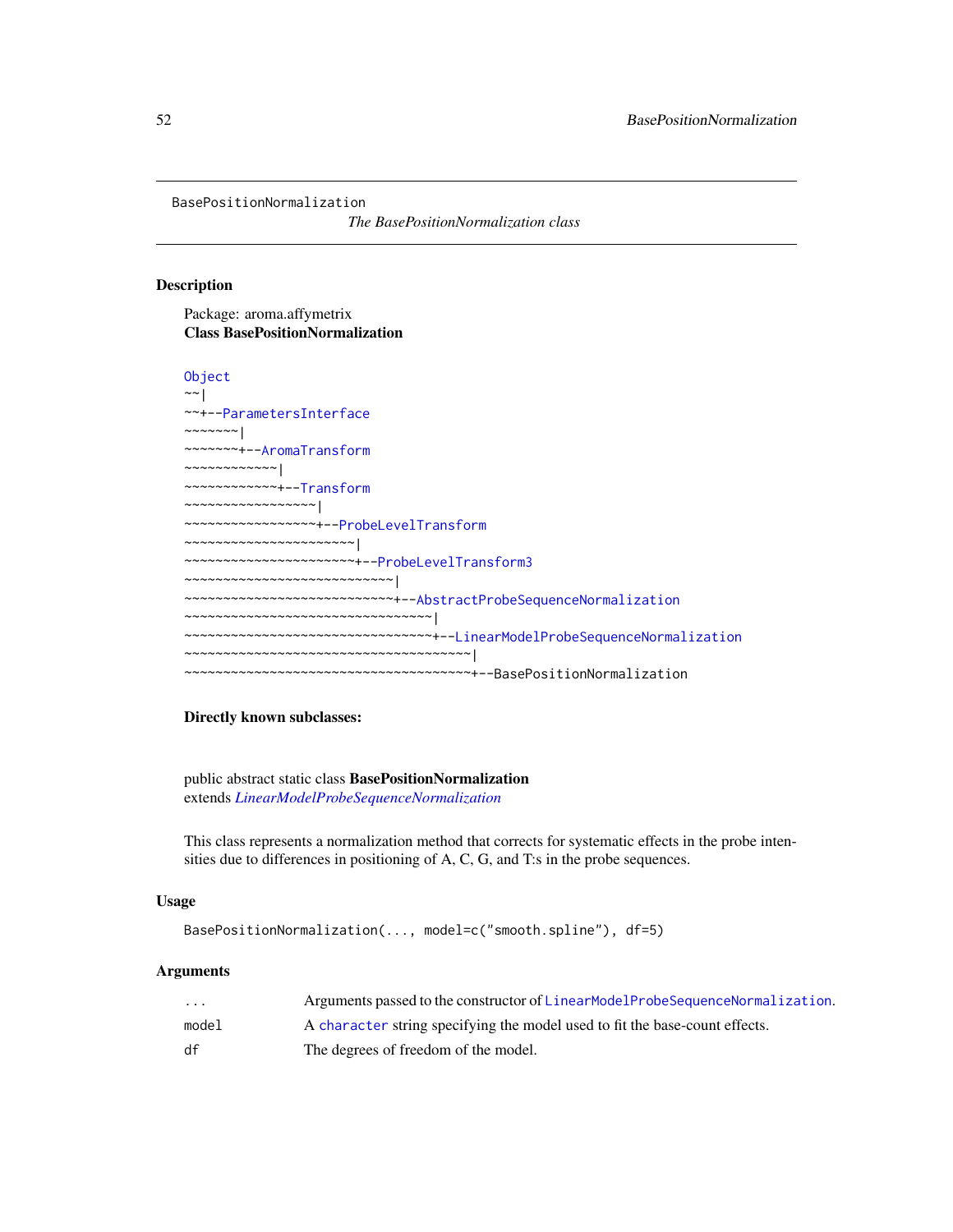# ChipEffectFile 53

### Fields and Methods

#### Methods:

*No methods defined*.

#### Methods inherited from LinearModelProbeSequenceNormalization:

fitOne, getDesignMatrix, getNormalEquations, getSignalTransform, predictOne

# Methods inherited from AbstractProbeSequenceNormalization:

fitOne, getAromaCellSequenceFile, getParameters, getTargetFile, indexOfMissingSequences, predictOne, process

# Methods inherited from ProbeLevelTransform3:

getAsteriskTags, getCellsTo, getCellsToFit, getCellsToUpdate, getParameters, getUnitsTo, getUnitsToFit, getUnitsToUpdate, writeSignals

# Methods inherited from ProbeLevelTransform:

getRootPath

# Methods inherited from Transform:

getOutputDataSet, getOutputFiles

# Methods inherited from AromaTransform:

as.character, findFilesTodo, getAsteriskTags, getExpectedOutputFiles, getExpectedOutputFullnames, getFullName, getInputDataSet, getName, getOutputDataSet, getOutputDataSet0, getOutputFiles, getPath, getRootPath, getTags, isDone, process, setTags

#### Methods inherited from ParametersInterface:

getParameterSets, getParameters, getParametersAsString

# Methods inherited from Object:

\$, \$<-, [[, [[<-, as.character, attach, attachLocally, clearCache, clearLookupCache, clone, detach, equals, extend, finalize, getEnvironment, getFieldModifier, getFieldModifiers, getFields, getInstantiationTime, getStaticInstance, hasField, hashCode, ll, load, names, objectSize, print, save, asThis

# Author(s)

Henrik Bengtsson, Mark Robinson

<span id="page-52-0"></span>ChipEffectFile *The ChipEffectFile class*

# Description

Package: aroma.affymetrix Class ChipEffectFile

**[Object](#page-0-0)**  $~\sim~$ | ~~+-[-FullNameInterface](#page-0-0) ~~~~~~~| ~~~~~~~+-[-GenericDataFile](#page-0-0)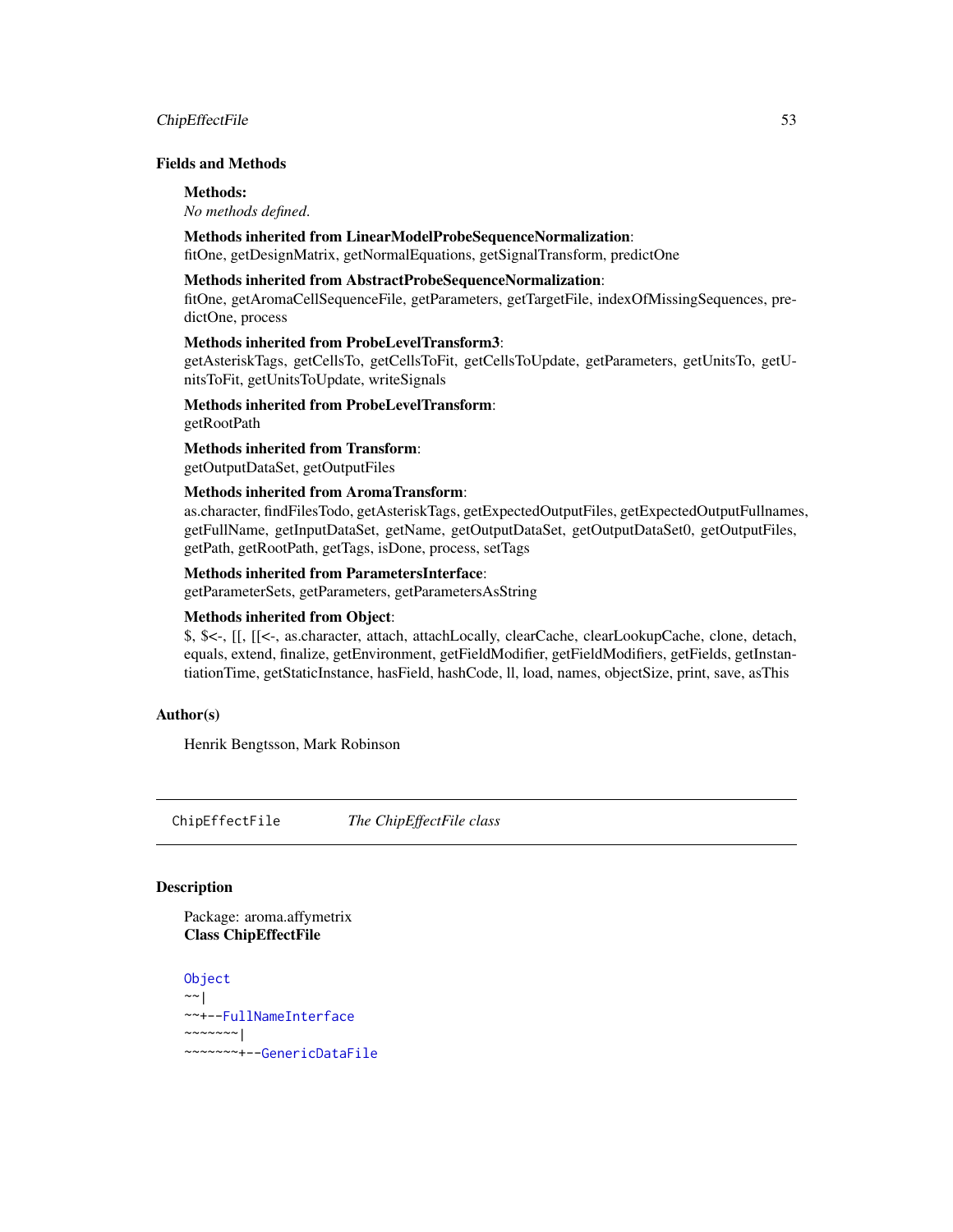```
~~~~~~~~~~~~|
~~~~~~~~~~~~+--CacheKeyInterface
~~~~~~~~~~~~~~~~~|
~~~~~~~~~~~~~~~~~+--FileCacheKeyInterface
~~~~~~~~~~~~~~~~~~~~~~|
~~~~~~~~~~~~~~~~~~~~~~+--AromaMicroarrayDataFile
~~~~~~~~~~~~~~~~~~~~~~~~~~~|
~~~~~~~~~~~~~~~~~~~~~~~~~~~+--AromaPlatformInterface
~~~~~~~~~~~~~~~~~~~~~~~~~~~~~~~~|
~~~~~~~~~~~~~~~~~~~~~~~~~~~~~~~~+--AffymetrixFile
~~~~~~~~~~~~~~~~~~~~~~~~~~~~~~~~~~~~~|
~~~~~~~~~~~~~~~~~~~~~~~~~~~~~~~~~~~~~+--AffymetrixCelFile
~~~~~~~~~~~~~~~~~~~~~~~~~~~~~~~~~~~~~~~~~~|
~~~~~~~~~~~~~~~~~~~~~~~~~~~~~~~~~~~~~~~~~~+--ParametersInterface
~~~~~~~~~~~~~~~~~~~~~~~~~~~~~~~~~~~~~~~~~~~~~~~|
~~~~~~~~~~~~~~~~~~~~~~~~~~~~~~~~~~~~~~~~~~~~~~~+--ParameterCelFile
  ~~~~~~~~~~~~~~~~~~~~~~~~~~~~~~~~~~~~~~~~~~~~~~~~~~~~|
~~~~~~~~~~~~~~~~~~~~~~~~~~~~~~~~~~~~~~~~~~~~~~~~~~~~+--ChipEffectFile
```
#### Directly known subclasses:

*[CnChipEffectFile](#page-63-0)*, *[ExonChipEffectFile](#page-95-0)*, *[SnpChipEffectFile](#page-189-0)*

public abstract static class ChipEffectFile extends *[ParameterCelFile](#page-149-0)*

This class represents estimates of chip effects in the probe-level models.

#### Usage

```
ChipEffectFile(..., probeModel=c("pm"))
```
# Arguments

| $\cdots$   | Arguments passed to ParameterCelFile.  |
|------------|----------------------------------------|
| probeModel | The specific type of model, e.g. "pm". |

#### Fields and Methods

#### Methods:

| extractMatrix |  |
|---------------|--|
| extractTheta  |  |
| findUnitsTodo |  |
| getAM         |  |
| readUnits     |  |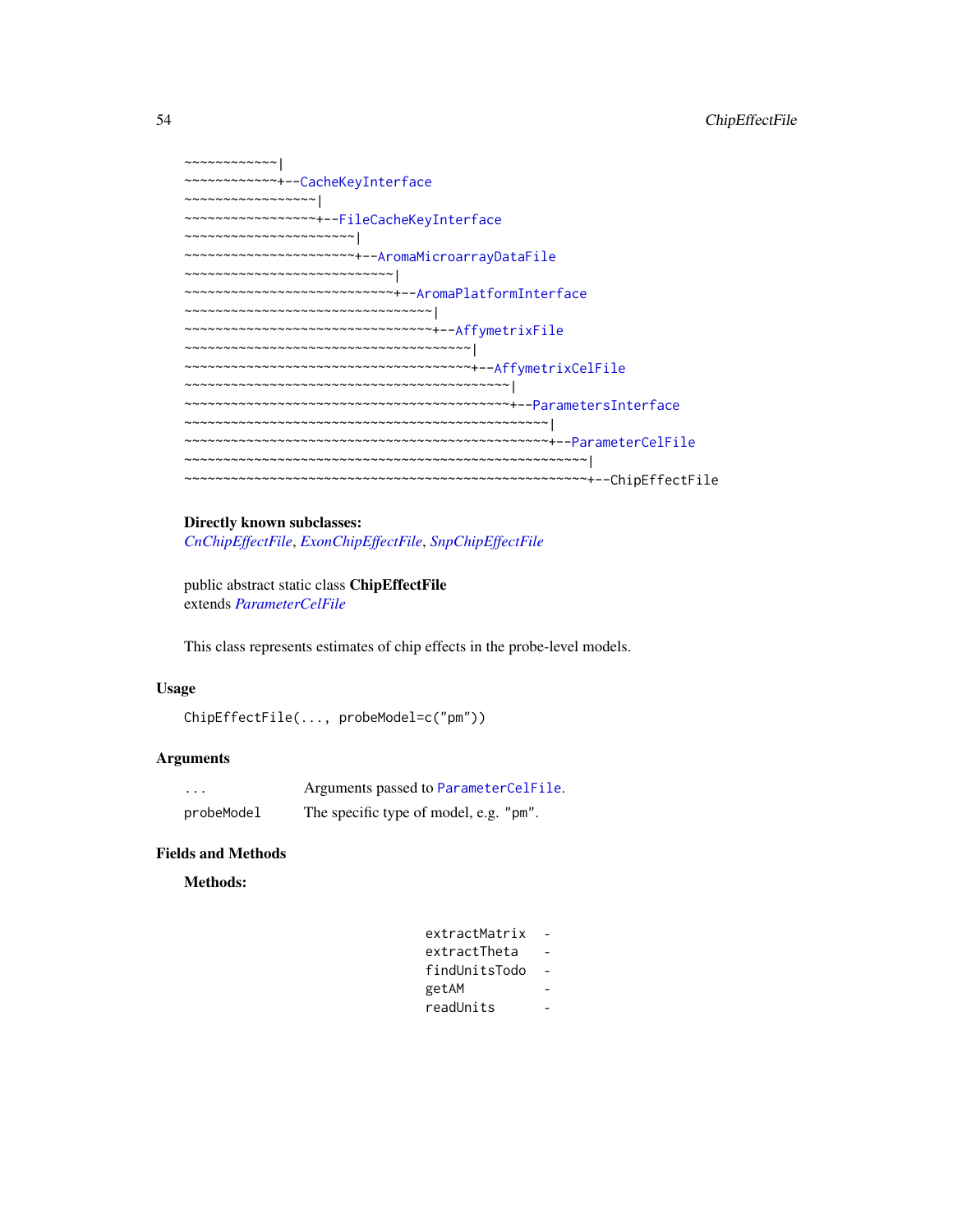#### ChipEffectFile 55

# Methods inherited from ParameterCelFile:

extractDataFrame, extractMatrix, readUnits

#### Methods inherited from ParametersInterface:

getParameterSets, getParameters, getParametersAsString

# Methods inherited from AffymetrixCelFile:

allocateFromCdf, as.character, clone, createFrom, extractMatrix, fromFile, getAm, getCdf, getExtensionPattern, getFileFormat, getImage, getUnitNamesFile, getUnitTypesFile, highlight, image270, nbrOfCells, plotDensity, plotImage, plotMvsA, plotMvsX, range, setCdf, smoothScatter-MvsA, writeImage

#### Methods inherited from AromaPlatformInterface:

getAromaPlatform, getAromaUflFile, getAromaUgpFile, getChipType, getPlatform, getUnitAnnotationDataFile, getUnitNamesFile, getUnitTypesFile, isCompatibleWith

#### Methods inherited from AromaMicroarrayDataFile:

getAttributeXY, getChipType, getPlatform, getPloidy, getXAM, hasAttributeXY, isAverageFile, setAttributeXY, setAttributesByTags

#### Methods inherited from FileCacheKeyInterface:

getCacheKey

# Methods inherited from CacheKeyInterface:

getCacheKey

#### Methods inherited from GenericDataFile:

as.character, clone, compareChecksum, copyTo, equals, fromFile, getAttribute, getAttributes, getChecksum, getChecksumFile, getCreatedOn, getDefaultFullName, getExtension, getExtensionPattern, getFileSize, getFileType, getFilename, getFilenameExtension, getLastAccessedOn, getLastModifiedOn, getOutputExtension, getPath, getPathname, gunzip, gzip, hasBeenModified, is.na, isFile, isGzipped, linkTo, readChecksum, renameTo, renameToUpperCaseExt, setAttribute, setAttributes, setAttributesBy, setAttributesByTags, setExtensionPattern, testAttributes, validate, validateChecksum, writeChecksum, getParentName

# Methods inherited from FullNameInterface:

appendFullNameTranslator, appendFullNameTranslatorByNULL, appendFullNameTranslatorByTabularTextFile, appendFullNameTranslatorByTabularTextFileSet, appendFullNameTranslatorBycharacter, appendFullNameTranslatorBydata.frame, appendFullNameTranslatorByfunction, appendFull-NameTranslatorBylist, clearFullNameTranslator, clearListOfFullNameTranslators, getDefaultFull-Name, getFullName, getFullNameTranslator, getListOfFullNameTranslators, getName, getTags, hasTag, hasTags, resetFullName, setFullName, setFullNameTranslator, setListOfFullNameTranslators, setName, setTags, updateFullName

# Methods inherited from Object:

\$, \$<-, [[, [[<-, as.character, attach, attachLocally, clearCache, clearLookupCache, clone, detach, equals, extend, finalize, getEnvironment, getFieldModifier, getFieldModifiers, getFields, getInstantiationTime, getStaticInstance, hasField, hashCode, ll, load, names, objectSize, print, save, asThis

#### Author(s)

Henrik Bengtsson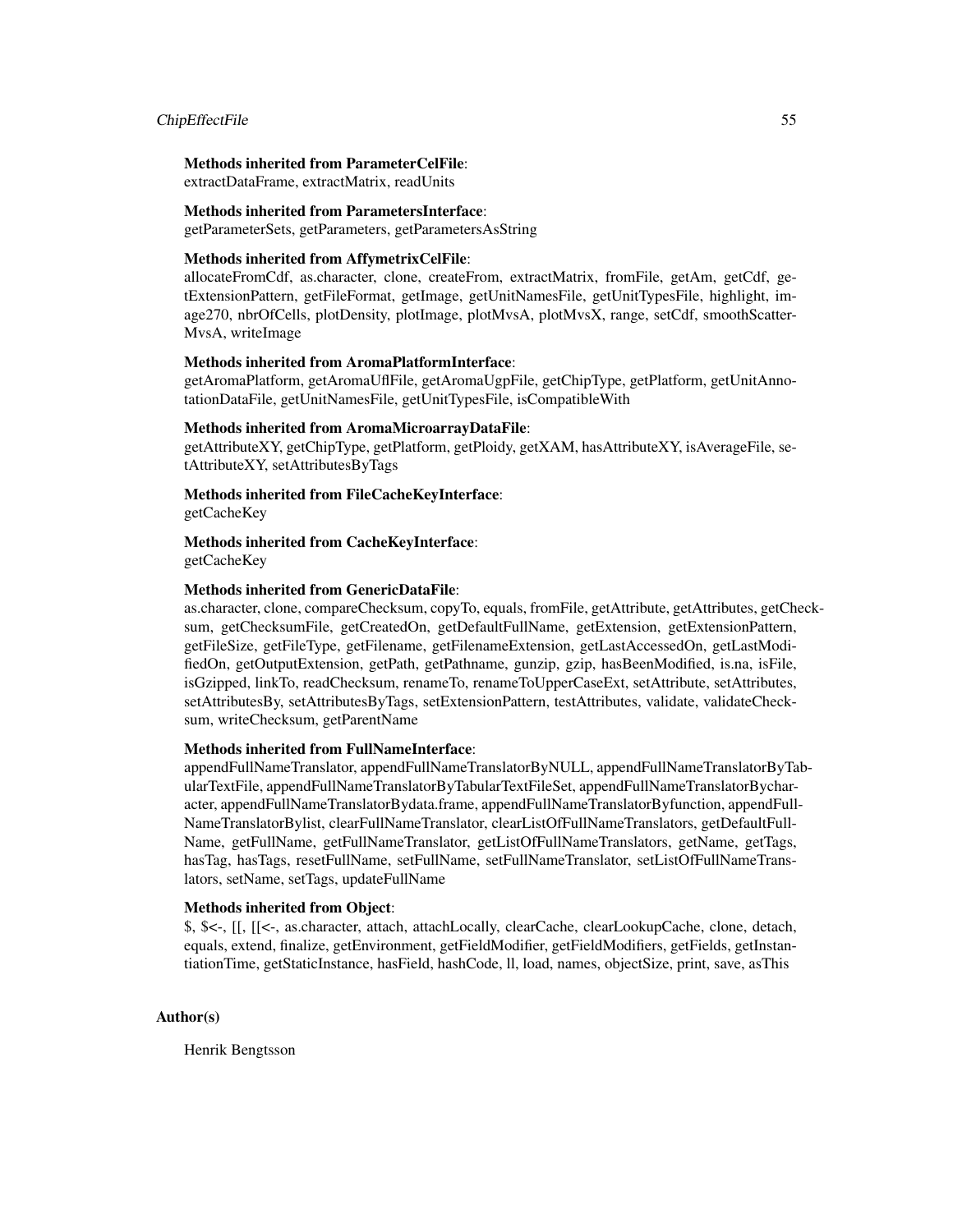# See Also

An object of this class is typically obtained through the getChipEffectSet() method for the [ProbeLevelModel](#page-156-0) class. An object of this class is typically part of a [ChipEffectSet](#page-55-0).

<span id="page-55-0"></span>ChipEffectSet *The ChipEffectSet class*

#### Description

Package: aroma.affymetrix Class ChipEffectSet

[Object](#page-0-0) ~~| ~~+-[-FullNameInterface](#page-0-0) ~~~~~~~ $|$ ~~~~~~~+-[-GenericDataFileSet](#page-0-0) ~~~~~~~~~~~~| ~~~~~~~~~~~~+-[-AromaMicroarrayDataSet](#page-0-0) ~~~~~~~~~~~~~~~~~| ~~~~~~~~~~~~~~~~~+-[-AromaPlatformInterface](#page-0-0) ~~~~~~~~~~~~~~~~~~~~~~| ~~~~~~~~~~~~~~~~~~~~~~+-[-AffymetrixFileSet](#page-29-0) ~~~~~~~~~~~~~~~~~~~~~~~~~~~| ~~~~~~~~~~~~~~~~~~~~~~~~~~~+-[-AffymetrixCelSet](#page-20-0) ~~~~~~~~~~~~~~~~~~~~~~~~~~~~~~~~ ~~~~~~~~~~~~~~~~~~~~~~~~~~~~~~~~+-[-ParametersInterface](#page-0-0) ~~~~~~~~~~~~~~~~~~~~~~~~~~~~~~~~~~~~~| ~~~~~~~~~~~~~~~~~~~~~~~~~~~~~~~~~~~~~+-[-ParameterCelSet](#page-152-0) ~~~~~~~~~~~~~~~~~~~~~~~~~~~~~~~~~~~~~~~~~~| ~~~~~~~~~~~~~~~~~~~~~~~~~~~~~~~~~~~~~~~~~~+--ChipEffectSet

# Directly known subclasses:

[CnChipEffectSet,](#page-66-0) [ExonChipEffectSet,](#page-98-0) [SnpChipEffectSet](#page-192-0)

public static class ChipEffectSet extends [ParameterCelSet](#page-152-0)

This class represents estimates of chip effects in the probe-level models.

#### Usage

ChipEffectSet(..., probeModel=c("pm"))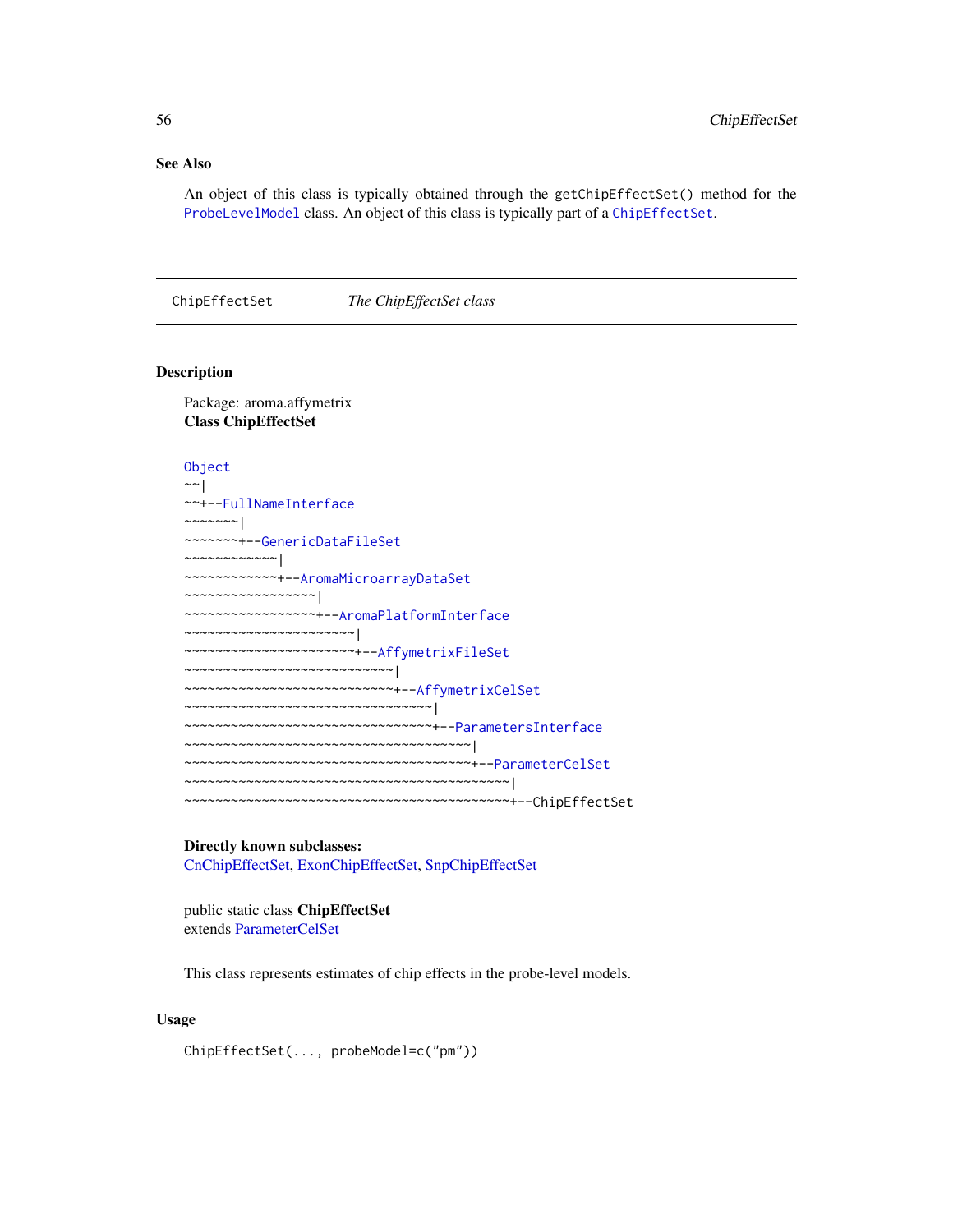# ChipEffectSet 57

#### **Arguments**

| $\cdots$   | Arguments passed to AffymetrixCelSet.  |
|------------|----------------------------------------|
| probeModel | The specific type of model, e.g. "pm". |

#### Fields and Methods

# Methods:

```
boxplotStats -
extractExpressionSet -
extractMatrix
extractTheta
findUnitsTodo -
getAM
getAverageFile -
getCellIndices -
plotBoxplot
readUnits
```
# Methods inherited from ParameterCelSet:

extractDataFrame, extractMatrix

#### Methods inherited from ParametersInterface:

getParameterSets, getParameters, getParametersAsString

# Methods inherited from AffymetrixCelSet:

append, as, as.AffymetrixCelSet, as.character, averageQuantile, byName, byPath, clone, convert-ToUnique, doCRMAv1, doCRMAv2, doFIRMA, doGCRMA, doRMA, extractAffyBatch, extract-FeatureSet, extractMatrix, extractSnpFeatureSet, findByName, getAverage, getAverageAsinh, getAverageFile, getAverageLog, getCdf, getChipType, getData, getIntensities, getPlatform, getTimestamps, getUnitGroupCellMap, getUnitIntensities, getUnitNamesFile, getUnitTypesFile, isDuplicated, justRMA, justSNPRMA, nbrOfArrays, normalizeQuantile, plotDensity, range, readUnits, setCdf, update2, writeSgr

#### Methods inherited from AffymetrixFileSet:

as, as.AffymetrixFileSet, byPath, getDefaultFullName

# Methods inherited from AromaPlatformInterface:

getAromaPlatform, getAromaUflFile, getAromaUgpFile, getChipType, getPlatform, getUnitAnnotationDataFile, getUnitNamesFile, getUnitTypesFile, isCompatibleWith

#### Methods inherited from AromaMicroarrayDataSet:

as.AromaMicroarrayDataSetList, as.AromaMicroarrayDataSetTuple, getAromaFullNameTranslatorSet, getAverageFile, getChipType, getDefaultFullName, getPlatform, setAttributesBy, setAttributesBySampleAnnotationFile, setAttributesBySampleAnnotationSet, validate

# Methods inherited from GenericDataFileSet:

[, [[, anyDuplicated, anyNA, append, appendFiles, appendFullNamesTranslator, appendFullNames-TranslatorByNULL, appendFullNamesTranslatorByTabularTextFile, appendFullNamesTranslator-ByTabularTextFileSet, appendFullNamesTranslatorBydata.frame, appendFullNamesTranslatorBy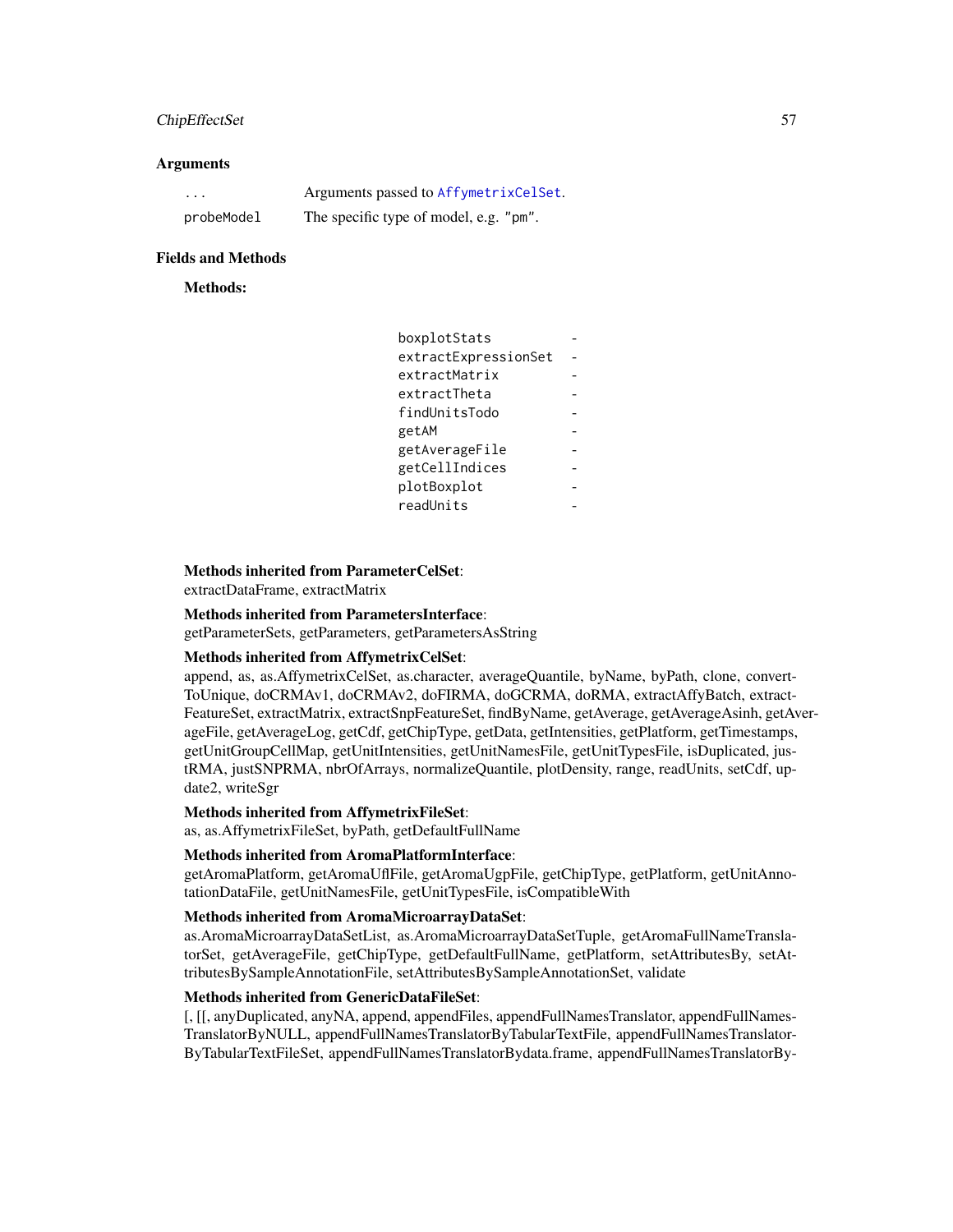function, appendFullNamesTranslatorBylist, as.character, as.list, byName, byPath, c, clearCache, clearFullNamesTranslator, clone, copyTo, dsApply, dsApplyInPairs, duplicated, equals, extract, findByName, findDuplicated, getChecksum, getChecksumFileSet, getChecksumObjects, getDefaultFullName, getFile, getFileClass, getFileSize, getFiles, getFullNames, getNames, getOneFile, getPath, getPathnames, getSubdirs, gunzip, gzip, hasFile, indexOf, is.na, names, nbrOfFiles, rep, resetFullNames, setFullNamesTranslator, sortBy, unique, update2, updateFullName, updateFull-Names, validate, getFullNameTranslatorSet, getParentName

# Methods inherited from FullNameInterface:

appendFullNameTranslator, appendFullNameTranslatorByNULL, appendFullNameTranslatorByTabularTextFile, appendFullNameTranslatorByTabularTextFileSet, appendFullNameTranslatorBycharacter, appendFullNameTranslatorBydata.frame, appendFullNameTranslatorByfunction, appendFull-NameTranslatorBylist, clearFullNameTranslator, clearListOfFullNameTranslators, getDefaultFull-Name, getFullName, getFullNameTranslator, getListOfFullNameTranslators, getName, getTags, hasTag, hasTags, resetFullName, setFullName, setFullNameTranslator, setListOfFullNameTranslators, setName, setTags, updateFullName

#### Methods inherited from Object:

\$, \$<-, [[, [[<-, as.character, attach, attachLocally, clearCache, clearLookupCache, clone, detach, equals, extend, finalize, getEnvironment, getFieldModifier, getFieldModifiers, getFields, getInstantiationTime, getStaticInstance, hasField, hashCode, ll, load, names, objectSize, print, save, asThis

#### Author(s)

Henrik Bengtsson

#### See Also

An object of this class is typically obtained through the getChipEffectSet() method for the [ProbeLevelModel](#page-156-0) class.

ChipEffectTransform *The ChipEffectTransform class*

# **Description**

Package: aroma.affymetrix Class ChipEffectTransform

#### [Object](#page-0-0)  $\sim$   $\sim$  |

```
~~+--ParametersInterface
~~~~~~~|
~~~~~~~+--AromaTransform
~~~~~~~~~~~~|
~~~~~~~~~~~~+--Transform
~~~~~~~~~~~~~~~~~|
```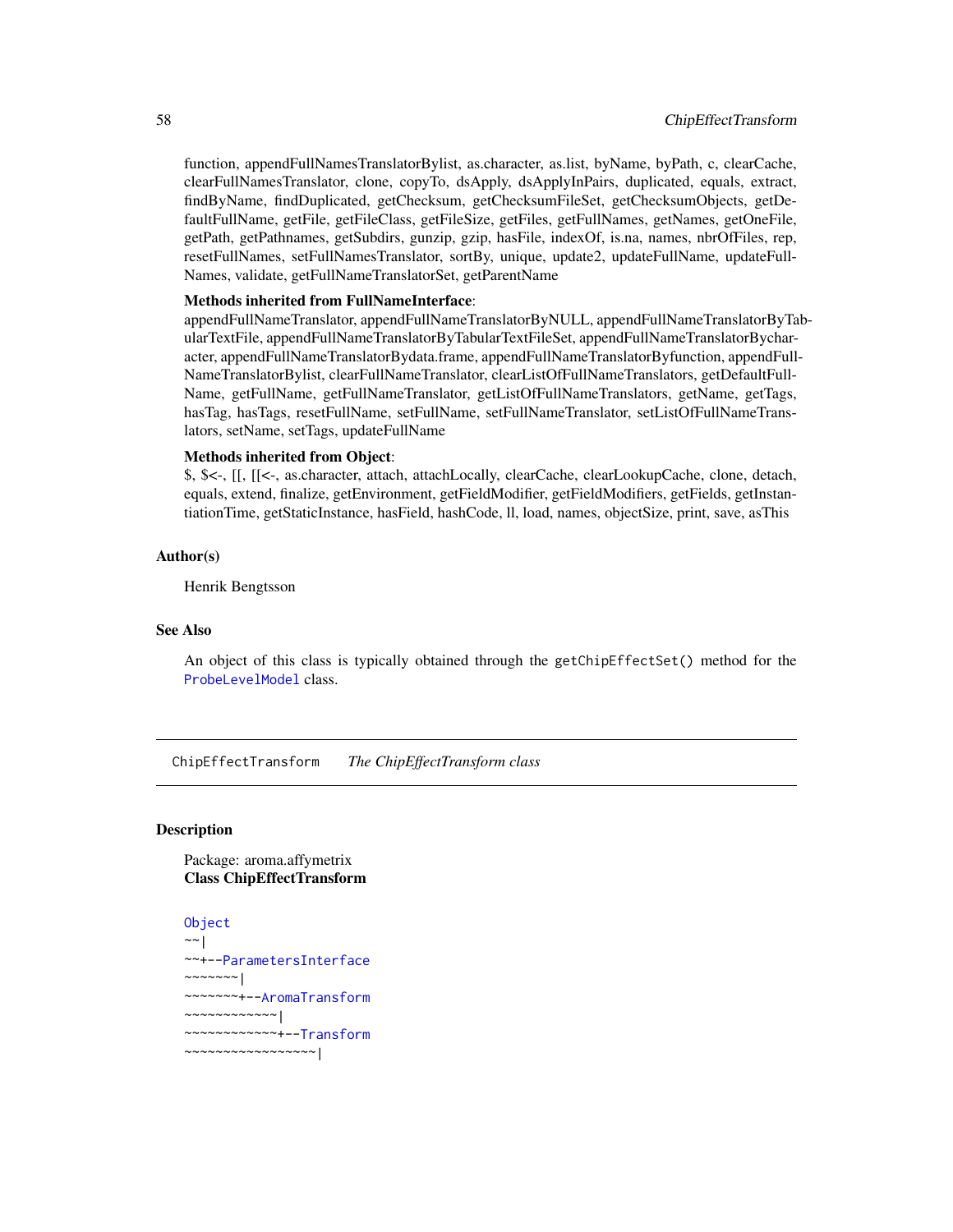# ChipEffectTransform 59

~~~~~~~~~~~~~~~~~+--ChipEffectTransform

#### Directly known subclasses:

*[AdditiveCovariatesNormalization](#page-6-0)*, [ChipEffectGroupMerge,](#page-0-0) [FragmentEquivalentClassNormalization,](#page-111-0) [FragmentLengthNormalization,](#page-112-0) [GcContentNormalization,](#page-114-0) [GcContentNormalization2,](#page-116-0) [SnpChipEf](#page-0-0)[fectGroupMerge](#page-0-0)

public abstract static class ChipEffectTransform extends *[Transform](#page-0-0)*

This abstract class represents a transform that transforms chip-effect estimates obtained from probelevel modelling.

#### Usage

ChipEffectTransform(dataSet=NULL, ...)

#### Arguments

| dataSet  | The input data set as an ChipEffectSet.           |
|----------|---------------------------------------------------|
| $\cdots$ | Arguments passed to the constructor of Transform. |

# Details

Subclasses must implement the process() method.

#### Fields and Methods

# Methods:

*No methods defined*.

Methods inherited from Transform:

getOutputDataSet, getOutputFiles

#### Methods inherited from AromaTransform:

as.character, findFilesTodo, getAsteriskTags, getExpectedOutputFiles, getExpectedOutputFullnames, getFullName, getInputDataSet, getName, getOutputDataSet, getOutputDataSet0, getOutputFiles, getPath, getRootPath, getTags, isDone, process, setTags

#### Methods inherited from ParametersInterface:

getParameterSets, getParameters, getParametersAsString

#### Methods inherited from Object:

\$, \$<-, [[, [[<-, as.character, attach, attachLocally, clearCache, clearLookupCache, clone, detach, equals, extend, finalize, getEnvironment, getFieldModifier, getFieldModifiers, getFields, getInstantiationTime, getStaticInstance, hasField, hashCode, ll, load, names, objectSize, print, save, asThis

# Author(s)

Henrik Bengtsson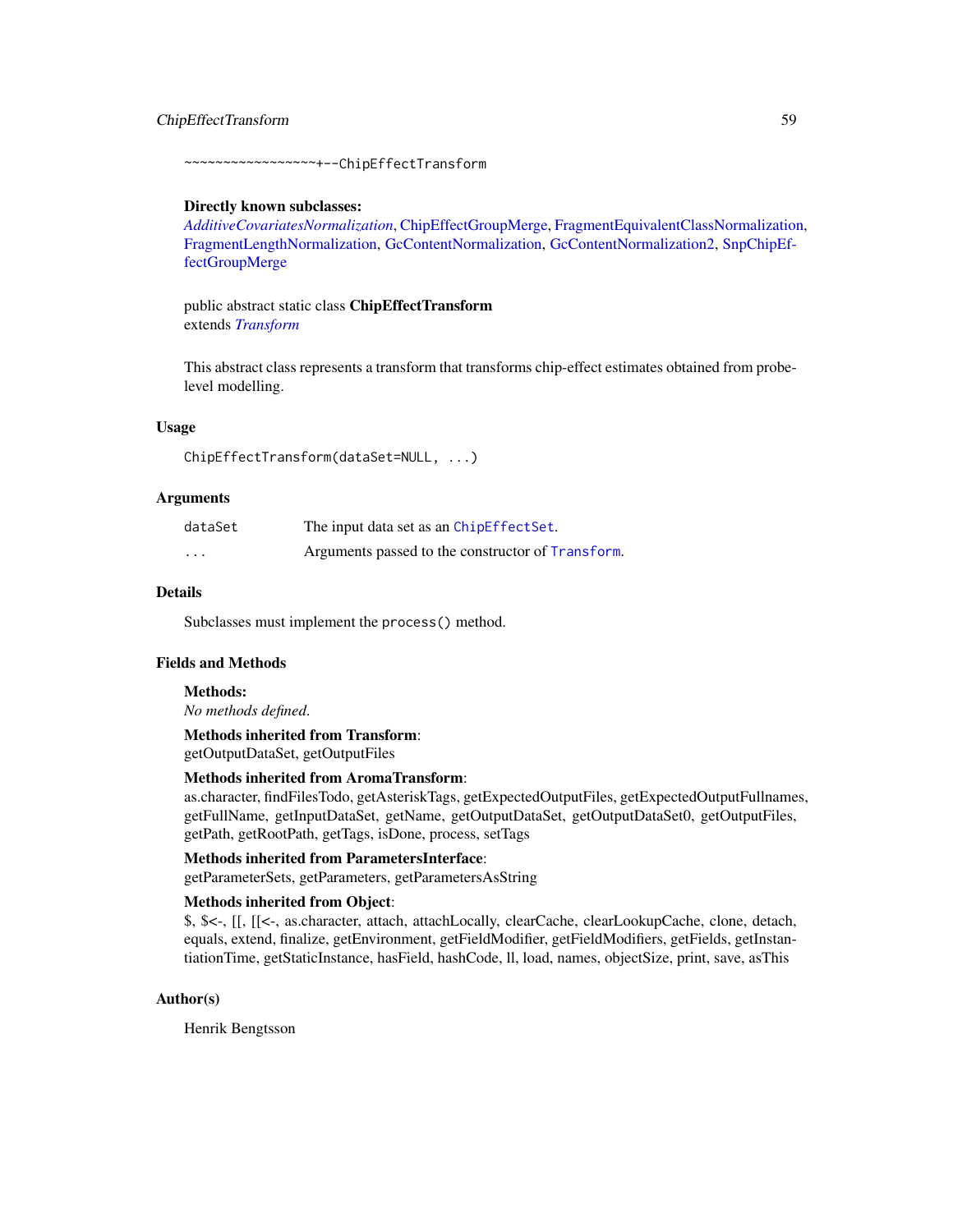<span id="page-59-0"></span>

# Description

Package: aroma.affymetrix Class CnagCfhFile

```
Object
~~|
~~+--FullNameInterface
~\sim ~\sim ~\sim ~\sim ~\sim ~\sim ~\sim~~~~~~~+--GenericDataFile
~~~~~~~~~~~~|
~~~~~~~~~~~~+--CacheKeyInterface
~~~~~~~~~~~~~~~~~|
~~~~~~~~~~~~~~~~~+--FileCacheKeyInterface
~~~~~~~~~~~~~~~~~~~~~~|
~~~~~~~~~~~~~~~~~~~~~~+--AromaMicroarrayDataFile
~~~~~~~~~~~~~~~~~~~~~~~~~~~|
~~~~~~~~~~~~~~~~~~~~~~~~~~~+--AromaPlatformInterface
~~~~~~~~~~~~~~~~~~~~~~~~~~~~~~~~
~~~~~~~~~~~~~~~~~~~~~~~~~~~~~~~~+--AffymetrixFile
~~~~~~~~~~~~~~~~~~~~~~~~~~~~~~~~~~~~~|
~~~~~~~~~~~~~~~~~~~~~~~~~~~~~~~~~~~~~+--CnagCfhFile
```
# Directly known subclasses:

public abstract static class CnagCfhFile extends *[AffymetrixFile](#page-27-0)*

A CnagCfhFile object represents a single CNAG CFH file.

#### Usage

CnagCfhFile(..., cdf=NULL)

#### Arguments

| $\cdots$ | Arguments passed to AromaMicroarrayDataFile. |
|----------|----------------------------------------------|
| cdf      | An optional AffymetrixCdfFile                |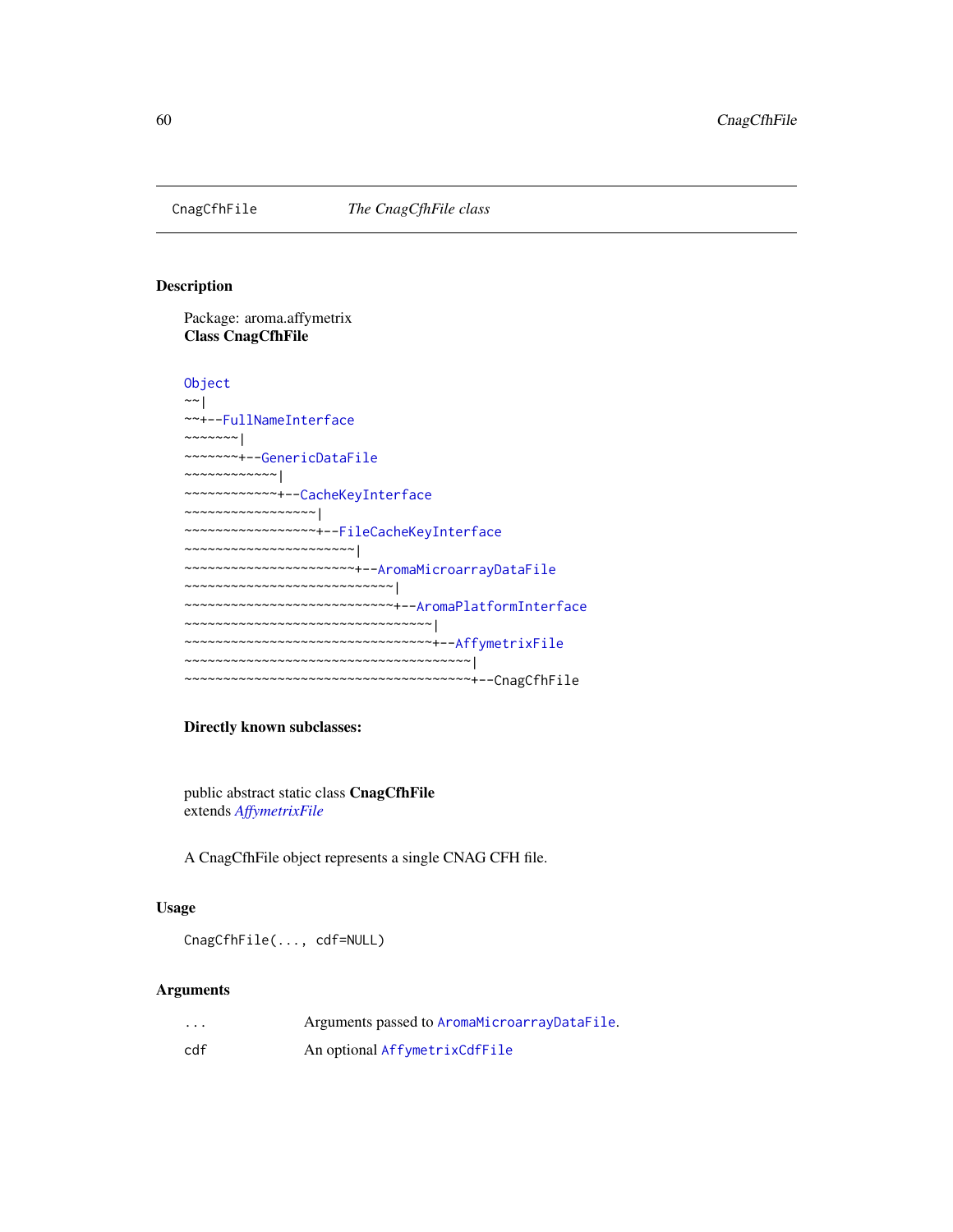CnagCfhFile 61

Fields and Methods

Methods: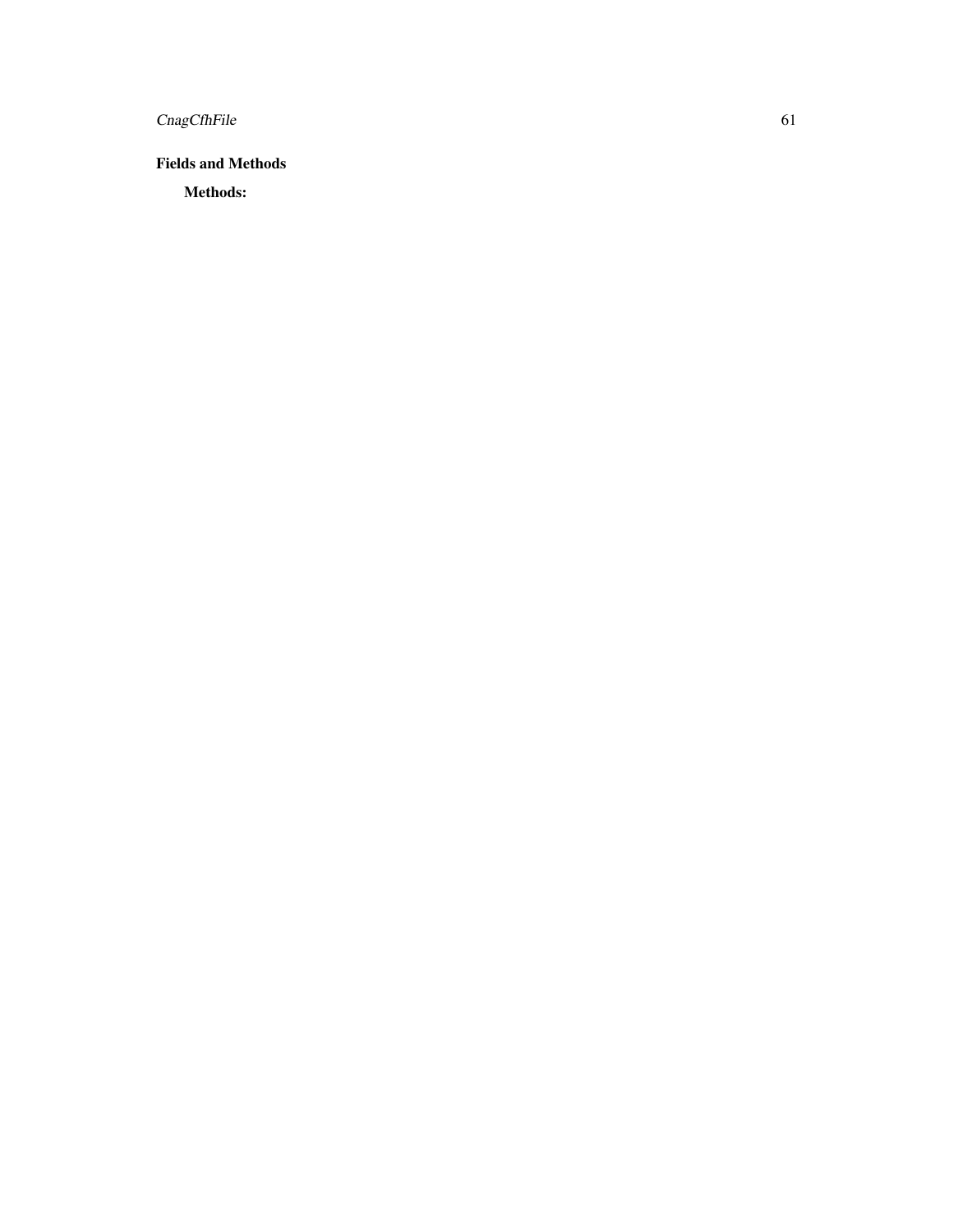| getCdf     |  |
|------------|--|
| nbrOfCells |  |
| nbr0fSnps  |  |
| setCdf     |  |

#### Methods inherited from AromaPlatformInterface:

getAromaPlatform, getAromaUflFile, getAromaUgpFile, getChipType, getPlatform, getUnitAnnotationDataFile, getUnitNamesFile, getUnitTypesFile, isCompatibleWith

#### Methods inherited from AromaMicroarrayDataFile:

getAttributeXY, getChipType, getPlatform, getPloidy, getXAM, hasAttributeXY, isAverageFile, setAttributeXY, setAttributesByTags

Methods inherited from FileCacheKeyInterface: getCacheKey

# Methods inherited from CacheKeyInterface: getCacheKey

#### Methods inherited from GenericDataFile:

as.character, clone, compareChecksum, copyTo, equals, fromFile, getAttribute, getAttributes, getChecksum, getChecksumFile, getCreatedOn, getDefaultFullName, getExtension, getExtensionPattern, getFileSize, getFileType, getFilename, getFilenameExtension, getLastAccessedOn, getLastModifiedOn, getOutputExtension, getPath, getPathname, gunzip, gzip, hasBeenModified, is.na, isFile, isGzipped, linkTo, readChecksum, renameTo, renameToUpperCaseExt, setAttribute, setAttributes, setAttributesBy, setAttributesByTags, setExtensionPattern, testAttributes, validate, validateChecksum, writeChecksum, getParentName

#### Methods inherited from FullNameInterface:

appendFullNameTranslator, appendFullNameTranslatorByNULL, appendFullNameTranslatorByTabularTextFile, appendFullNameTranslatorByTabularTextFileSet, appendFullNameTranslatorBycharacter, appendFullNameTranslatorBydata.frame, appendFullNameTranslatorByfunction, appendFull-NameTranslatorBylist, clearFullNameTranslator, clearListOfFullNameTranslators, getDefaultFull-Name, getFullName, getFullNameTranslator, getListOfFullNameTranslators, getName, getTags, hasTag, hasTags, resetFullName, setFullName, setFullNameTranslator, setListOfFullNameTranslators, setName, setTags, updateFullName

#### Methods inherited from Object:

\$, \$<-, [[, [[<-, as.character, attach, attachLocally, clearCache, clearLookupCache, clone, detach, equals, extend, finalize, getEnvironment, getFieldModifier, getFieldModifiers, getFields, getInstantiationTime, getStaticInstance, hasField, hashCode, ll, load, names, objectSize, print, save, asThis

#### Author(s)

Henrik Bengtsson

# See Also

An object of this class is typically part of an [CnagCfhSet](#page-62-0).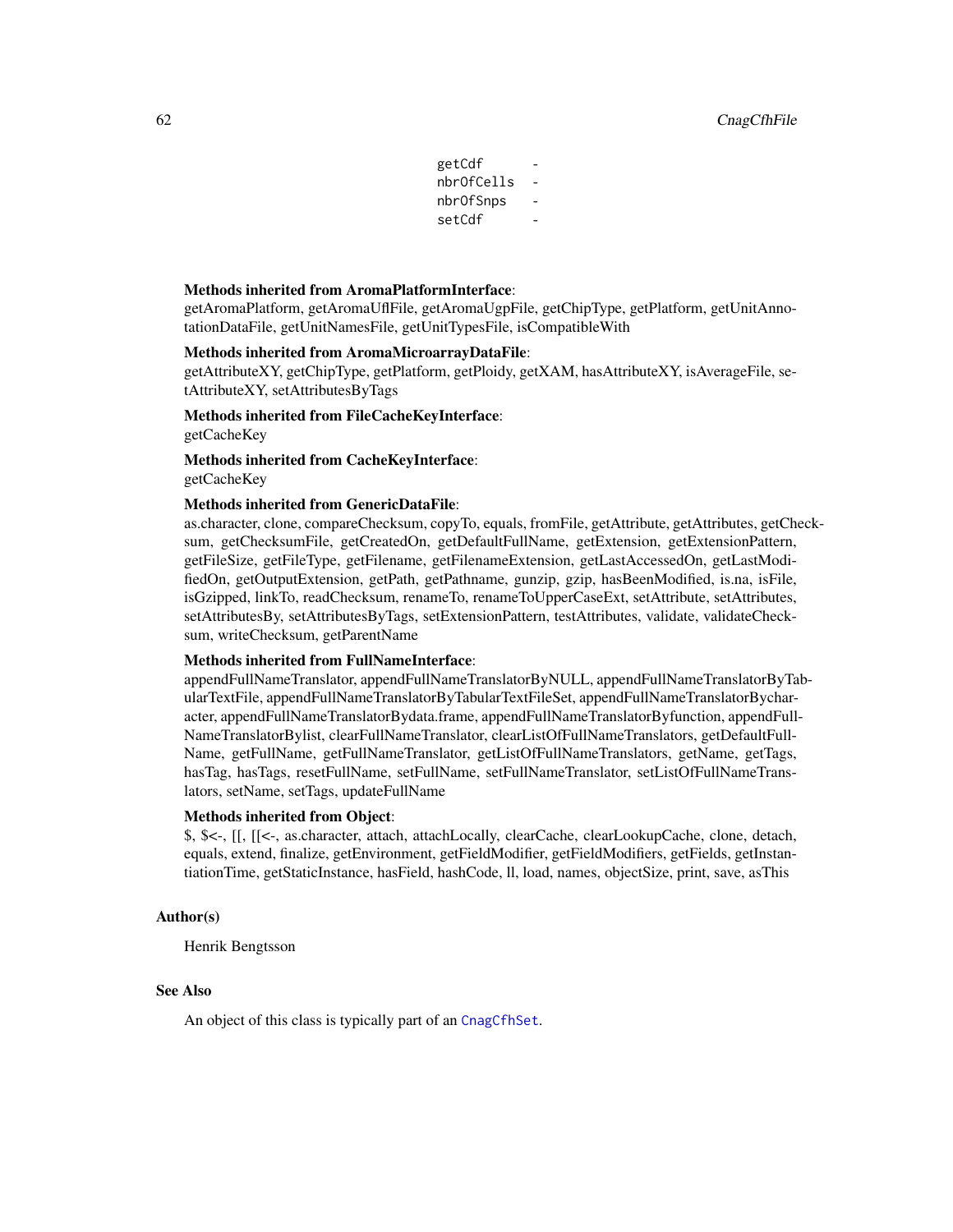<span id="page-62-0"></span>

# Description

Package: aroma.affymetrix Class CnagCfhSet

[Object](#page-0-0)  $~\sim$   $~\sim$   $~\mid$ ~~+-[-FullNameInterface](#page-0-0)  $~\sim$   $\sim$   $\sim$   $\sim$   $\sim$   $\sim$   $\sim$   $\sim$ ~~~~~~~+-[-GenericDataFileSet](#page-0-0) ~~~~~~~~~~~~| ~~~~~~~~~~~~+--CnagCfhSet

# Directly known subclasses:

public static class CnagCfhSet extends [GenericDataFileSet](#page-0-0)

An CnagCfhSet object represents a set of CNAG CFH files with *identical* chip types.

# Usage

CnagCfhSet(files=NULL, ...)

# Arguments

| files | A list of CnagCfhFile:s. |
|-------|--------------------------|
| .     | Not used.                |

# Fields and Methods

Methods:

| as              |  |
|-----------------|--|
| as.CnagCfhSet   |  |
| byName          |  |
| getAverage      |  |
| getAverageAsinh |  |
| getAverageFile  |  |
| getAverageLog   |  |
| getCdf          |  |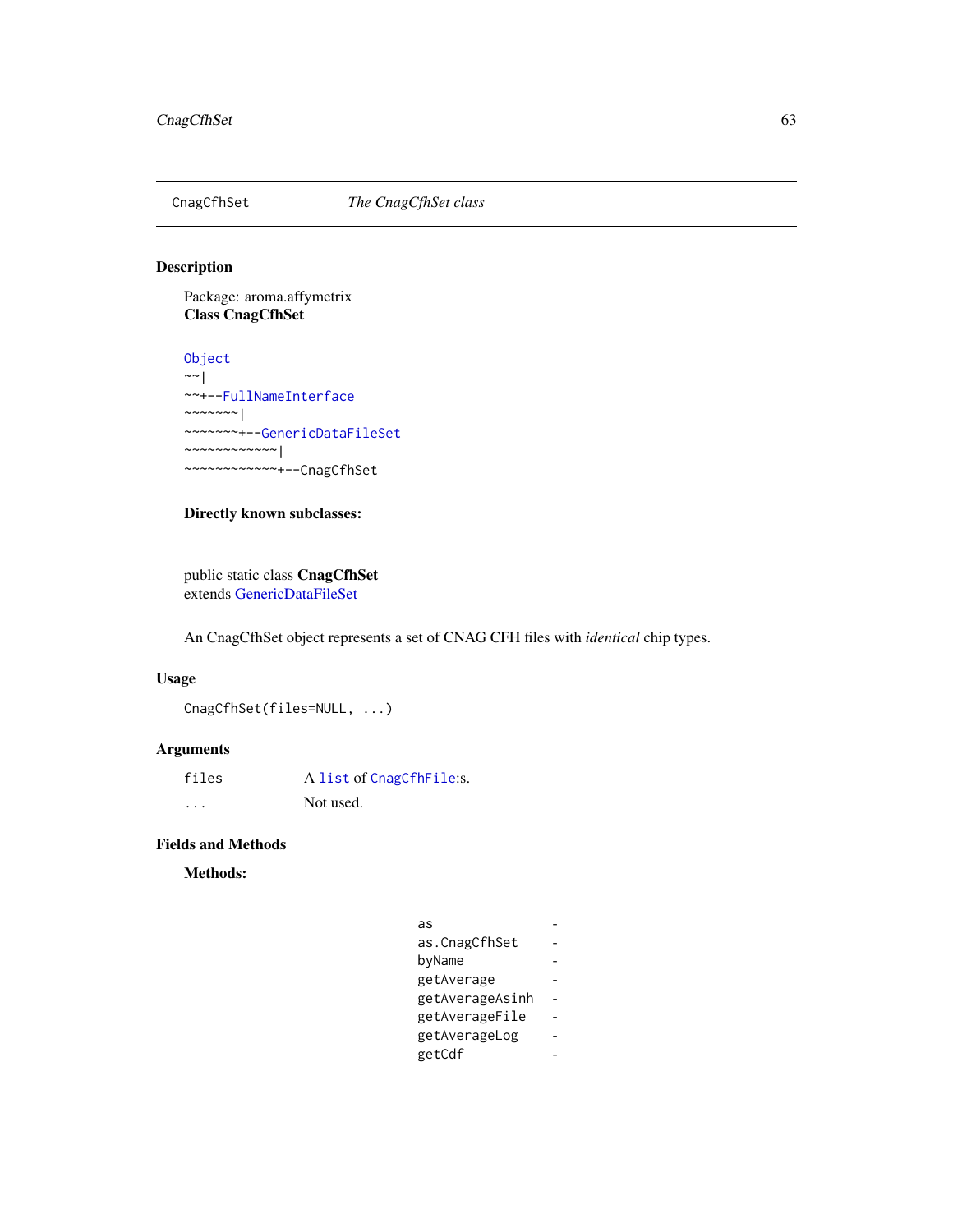| getData       |  |
|---------------|--|
| getTimestamps |  |
| readUnits     |  |
| setCdf        |  |

#### Methods inherited from GenericDataFileSet:

[, [[, anyDuplicated, anyNA, append, appendFiles, appendFullNamesTranslator, appendFullNames-TranslatorByNULL, appendFullNamesTranslatorByTabularTextFile, appendFullNamesTranslator-ByTabularTextFileSet, appendFullNamesTranslatorBydata.frame, appendFullNamesTranslatorByfunction, appendFullNamesTranslatorBylist, as.character, as.list, byName, byPath, c, clearCache, clearFullNamesTranslator, clone, copyTo, dsApply, dsApplyInPairs, duplicated, equals, extract, findByName, findDuplicated, getChecksum, getChecksumFileSet, getChecksumObjects, getDefaultFullName, getFile, getFileClass, getFileSize, getFiles, getFullNames, getNames, getOneFile, getPath, getPathnames, getSubdirs, gunzip, gzip, hasFile, indexOf, is.na, names, nbrOfFiles, rep, resetFullNames, setFullNamesTranslator, sortBy, unique, update2, updateFullName, updateFull-Names, validate, getFullNameTranslatorSet, getParentName

# Methods inherited from FullNameInterface:

appendFullNameTranslator, appendFullNameTranslatorByNULL, appendFullNameTranslatorByTabularTextFile, appendFullNameTranslatorByTabularTextFileSet, appendFullNameTranslatorBycharacter, appendFullNameTranslatorBydata.frame, appendFullNameTranslatorByfunction, appendFull-NameTranslatorBylist, clearFullNameTranslator, clearListOfFullNameTranslators, getDefaultFull-Name, getFullName, getFullNameTranslator, getListOfFullNameTranslators, getName, getTags, hasTag, hasTags, resetFullName, setFullName, setFullNameTranslator, setListOfFullNameTranslators, setName, setTags, updateFullName

# Methods inherited from Object:

\$, \$<-, [[, [[<-, as.character, attach, attachLocally, clearCache, clearLookupCache, clone, detach, equals, extend, finalize, getEnvironment, getFieldModifier, getFieldModifiers, getFields, getInstantiationTime, getStaticInstance, hasField, hashCode, ll, load, names, objectSize, print, save, asThis

#### Author(s)

Henrik Bengtsson

#### See Also

<span id="page-63-0"></span>[CnagCfhFile](#page-59-0).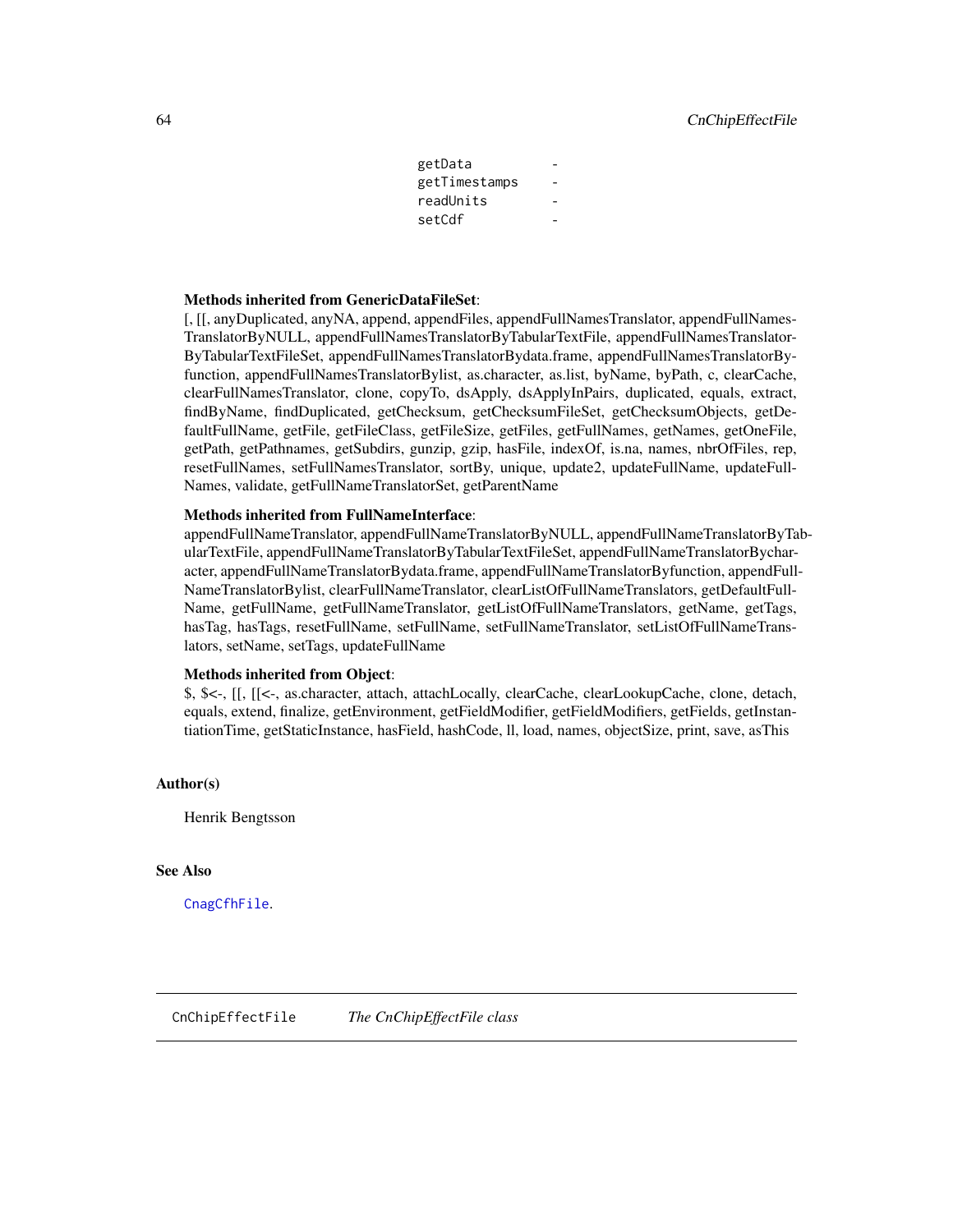# CnChipEffectFile 65

#### **Description**

Package: aroma.affymetrix Class CnChipEffectFile

[Object](#page-0-0) ~~| ~~+-[-FullNameInterface](#page-0-0)  $~\sim$   $~\sim$   $~\sim$   $~\sim$   $~\sim$   $~\sim$   $~\sim$ ~~~~~~~+-[-GenericDataFile](#page-0-0) ~~~~~~~~~~~~| ~~~~~~~~~~~~+-[-CacheKeyInterface](#page-0-0) ~~~~~~~~~~~~~~~~~| ~~~~~~~~~~~~~~~~~+-[-FileCacheKeyInterface](#page-0-0) ~~~~~~~~~~~~~~~~~~~~~~| ~~~~~~~~~~~~~~~~~~~~~~+-[-AromaMicroarrayDataFile](#page-0-0) ~~~~~~~~~~~~~~~~~~~~~~~~~~~| ~~~~~~~~~~~~~~~~~~~~~~~~~~~+-[-AromaPlatformInterface](#page-0-0) ~~~~~~~~~~~~~~~~~~~~~~~~~~~~~~~~ ~~~~~~~~~~~~~~~~~~~~~~~~~~~~~~~~+-[-AffymetrixFile](#page-27-0) ~~~~~~~~~~~~~~~~~~~~~~~~~~~~~~~~~~~~~| ~~~~~~~~~~~~~~~~~~~~~~~~~~~~~~~~~~~~~+-[-AffymetrixCelFile](#page-17-0) ~~~~~~~~~~~~~~~~~~~~~~~~~~~~~~~~~~~~~~~~~~| ~~~~~~~~~~~~~~~~~~~~~~~~~~~~~~~~~~~~~~~~~~+-[-ParametersInterface](#page-0-0) ~~~~~~~~~~~~~~~~~~~~~~~~~~~~~~~~~~~~~~~~~~~~~~~| ~~~~~~~~~~~~~~~~~~~~~~~~~~~~~~~~~~~~~~~~~~~~~~~+-[-ParameterCelFile](#page-149-0) ~~~~~~~~~~~~~~~~~~~~~~~~~~~~~~~~~~~~~~~~~~~~~~~~~~~~| ~~~~~~~~~~~~~~~~~~~~~~~~~~~~~~~~~~~~~~~~~~~~~~~~~~~~+-[-ChipEffectFile](#page-52-0) ~~~~~~~~~~~~~~~~~~~~~~~~~~~~~~~~~~~~~~~~~~~~~~~~~~~~~~~~~| ~~~~~~~~~~~~~~~~~~~~~~~~~~~~~~~~~~~~~~~~~~~~~~~~~~~~~~~~~+-[-SnpChipEffectFile](#page-189-0) ~~~~~~~~~~~~~~~~~~~~~~~~~~~~~~~~~~~~~~~~~~~~~~~~~~~~~~~~~~~~~~| ~~~~~~~~~~~~~~~~~~~~~~~~~~~~~~~~~~~~~~~~~~~~~~~~~~~~~~~~~~~~~~+-[-CopyNumberDataFile](#page-0-0) ~~~~~~~~~~~~~~~~~~~~~~~~~~~~~~~~~~~~~~~~~~~~~~~~~~~~~~~~~~~~~~~~~~~| ~~~~~~~~~~~~~~~~~~~~~~~~~~~~~~~~~~~~~~~~~~~~~~~~~~~~~~~~~~~~~~~~~~~+--CnChipEffectFile

# Directly known subclasses:

public abstract static class CnChipEffectFile extends *[CopyNumberDataFile](#page-0-0)*

This class represents estimates of chip effects in a copy-number probe-level models.

#### Usage

CnChipEffectFile(..., combineAlleles=FALSE)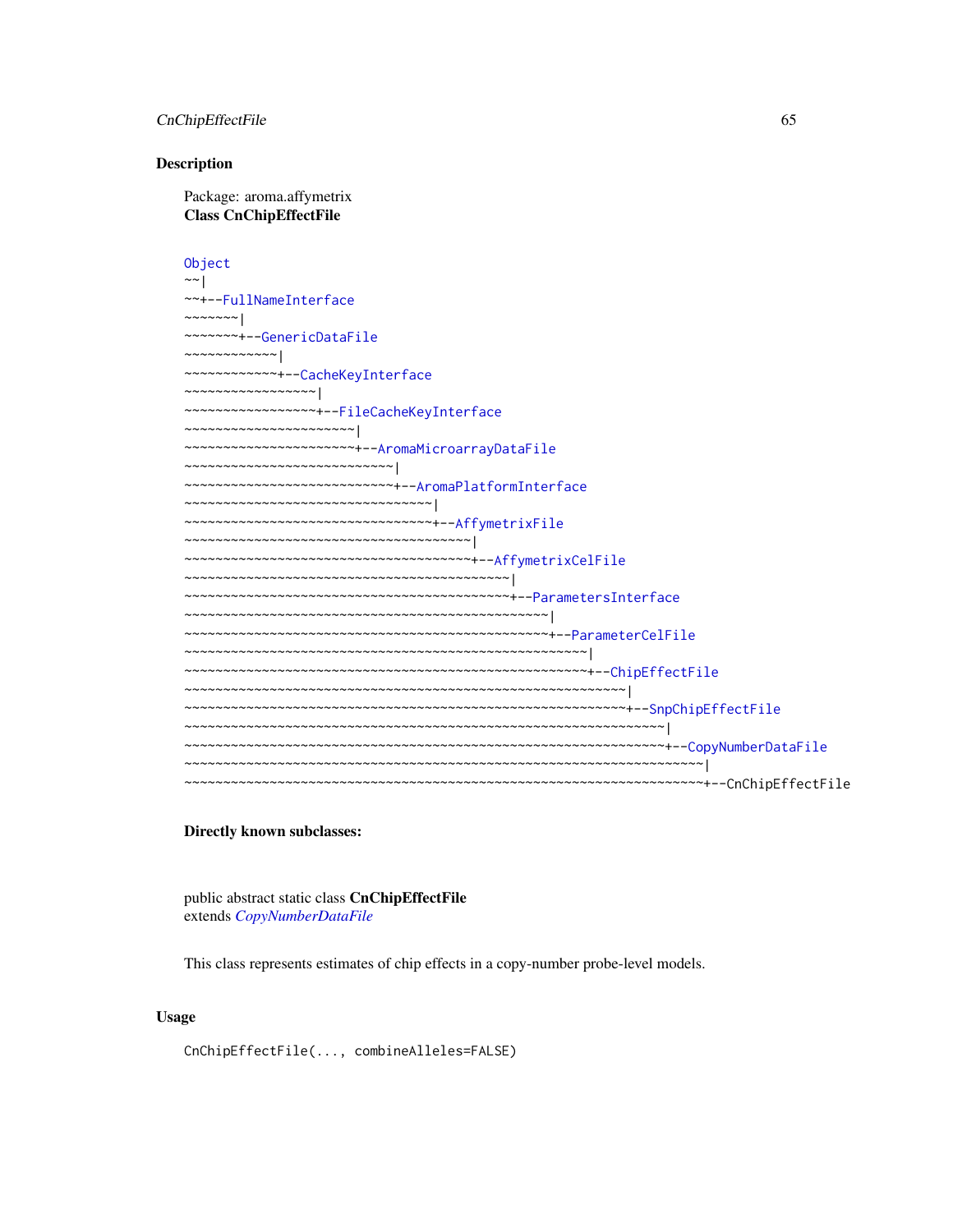### **Arguments**

| $\cdots$ | Arguments passed to SnpChipEffectFile.                                                        |
|----------|-----------------------------------------------------------------------------------------------|
|          | combinealleles A logical indicating if the signals from allele A and allele B are combined or |
|          | not.                                                                                          |

# Fields and Methods

Methods:

| exportTotalAndFracB  |  |
|----------------------|--|
| extractTheta         |  |
| extractTotalAndFreqB |  |
| hasAlleleBFractions  |  |
| hasStrandiness       |  |
| mergeStrands         |  |
| readUnits            |  |

#### Methods inherited from CopyNumberDataFile:

as, as.CopyNumberDataFile, getNumberOfFilesAveraged, hasAlleleBFractions, hasStrandiness

#### Methods inherited from SnpChipEffectFile:

exportTotalAndFracB, extractCNT, extractTheta, extractTotalAndFracB, getCellIndices, getExpandedCellMap, getParameters, mergeStrands, readUnits, writeCNT

# Methods inherited from ChipEffectFile:

as.character, extractChromosomalDataFrame, extractMatrix, extractTheta, findUnitsTodo, getAM, getAsFullCelFile, getCellIndices, getCellMapForMainCdf, getExpandedCellMap, getParameters, getUnitGroupCellArrayMap, getUnitGroupCellMatrixMap, getXAM, mergeGroups, readUnits, writeAs-FullCelFile

#### Methods inherited from ParameterCelFile:

extractDataFrame, extractMatrix, readUnits

#### Methods inherited from ParametersInterface:

getParameterSets, getParameters, getParametersAsString

# Methods inherited from AffymetrixCelFile:

allocateFromCdf, as.character, clone, createFrom, extractMatrix, fromFile, getAm, getCdf, getExtensionPattern, getFileFormat, getImage, getUnitNamesFile, getUnitTypesFile, highlight, image270, nbrOfCells, plotDensity, plotImage, plotMvsA, plotMvsX, range, setCdf, smoothScatter-MvsA, writeImage

#### Methods inherited from AromaPlatformInterface:

getAromaPlatform, getAromaUflFile, getAromaUgpFile, getChipType, getPlatform, getUnitAnnotationDataFile, getUnitNamesFile, getUnitTypesFile, isCompatibleWith

# Methods inherited from AromaMicroarrayDataFile:

getAttributeXY, getChipType, getPlatform, getPloidy, getXAM, hasAttributeXY, isAverageFile, setAttributeXY, setAttributesByTags

# Methods inherited from FileCacheKeyInterface:

getCacheKey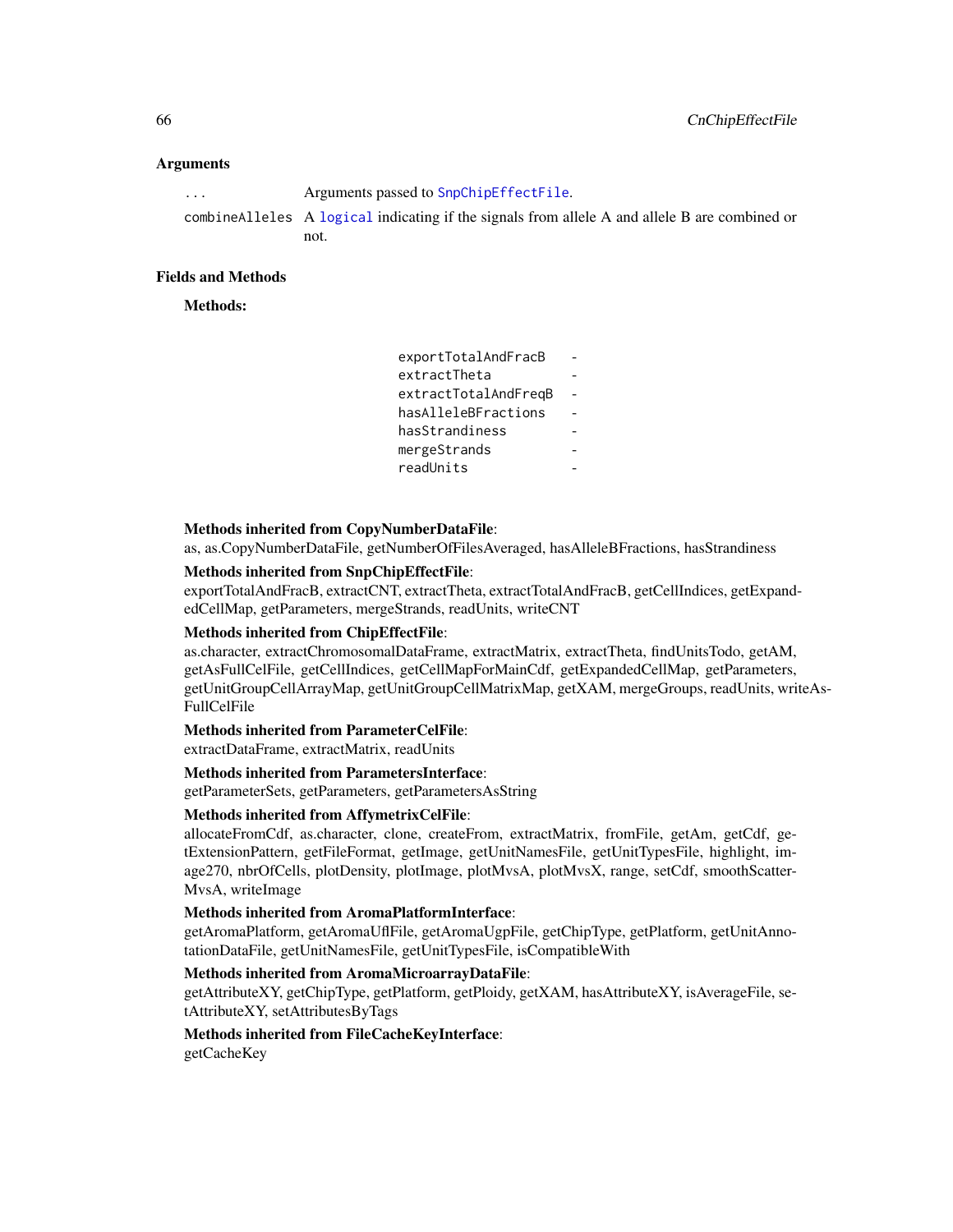#### CnChipEffectSet 67

#### Methods inherited from CacheKeyInterface: getCacheKey

# Methods inherited from GenericDataFile:

as.character, clone, compareChecksum, copyTo, equals, fromFile, getAttribute, getAttributes, getChecksum, getChecksumFile, getCreatedOn, getDefaultFullName, getExtension, getExtensionPattern, getFileSize, getFileType, getFilename, getFilenameExtension, getLastAccessedOn, getLastModifiedOn, getOutputExtension, getPath, getPathname, gunzip, gzip, hasBeenModified, is.na, isFile, isGzipped, linkTo, readChecksum, renameTo, renameToUpperCaseExt, setAttribute, setAttributes, setAttributesBy, setAttributesByTags, setExtensionPattern, testAttributes, validate, validateChecksum, writeChecksum, getParentName

#### Methods inherited from FullNameInterface:

appendFullNameTranslator, appendFullNameTranslatorByNULL, appendFullNameTranslatorByTabularTextFile, appendFullNameTranslatorByTabularTextFileSet, appendFullNameTranslatorBycharacter, appendFullNameTranslatorBydata.frame, appendFullNameTranslatorByfunction, appendFull-NameTranslatorBylist, clearFullNameTranslator, clearListOfFullNameTranslators, getDefaultFull-Name, getFullName, getFullNameTranslator, getListOfFullNameTranslators, getName, getTags, hasTag, hasTags, resetFullName, setFullName, setFullNameTranslator, setListOfFullNameTranslators, setName, setTags, updateFullName

# Methods inherited from Object:

\$, \$<-, [[, [[<-, as.character, attach, attachLocally, clearCache, clearLookupCache, clone, detach, equals, extend, finalize, getEnvironment, getFieldModifier, getFieldModifiers, getFields, getInstantiationTime, getStaticInstance, hasField, hashCode, ll, load, names, objectSize, print, save, asThis

# Author(s)

Henrik Bengtsson

#### See Also

An object of this class is typically part of a [CnChipEffectSet](#page-66-0).

<span id="page-66-0"></span>CnChipEffectSet *The CnChipEffectSet class*

# **Description**

Package: aroma.affymetrix Class CnChipEffectSet

```
Object
~~|
~~+--FullNameInterface
~\sim~\sim~\sim~\sim~\sim~~~~~~~~+--GenericDataFileSet
~~~~~~~~~~~~|
~~~~~~~~~~~~+--AromaMicroarrayDataSet
```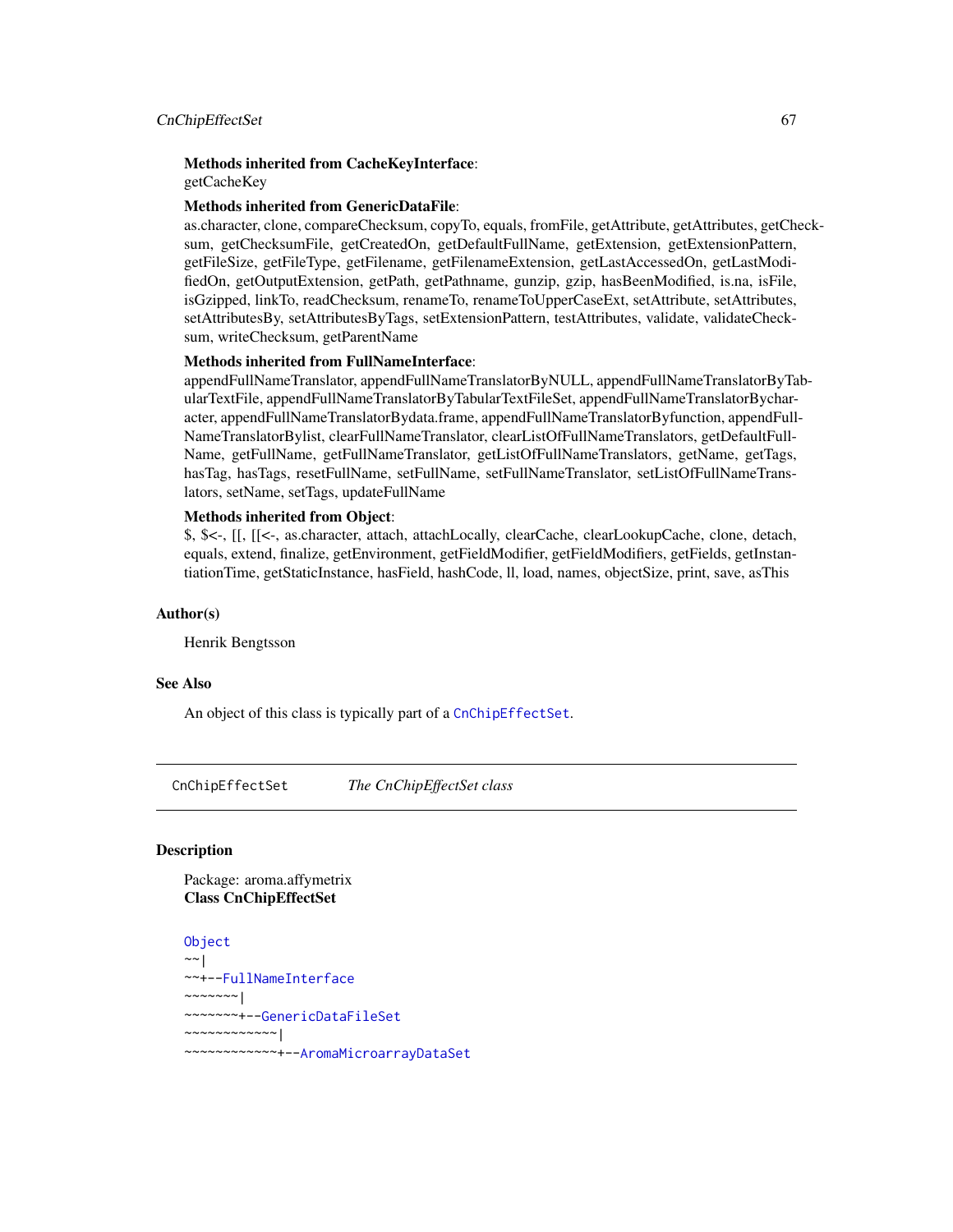```
~~~~~~~~~~~~~~~~~|
   ~~~~~~~~~~~~~~~~~+--AromaPlatformInterface
 ~~~~~~~~~~~~~~~~~~~~~~|
    ~~~~~~~~~~~~~~~~~~~~~~+--AffymetrixFileSet
  ~\sim ~\sim ~\sim ~\sim ~\sim ~\sim ~\sim ~\sim ~\sim ~\sim ~\sim ~\sim ~\sim ~\sim ~\sim ~\sim ~\sim ~\sim ~\sim ~\sim ~\sim ~\sim ~\sim ~\sim ~\sim ~\sim ~\sim ~\sim ~\sim ~\sim ~\sim ~\sim ~\sim ~\sim ~\sim ~\sim ~\sim~~~~~~~~~~~~~~~~~~~~~~~~~~~+--AffymetrixCelSet
~~~~~~~~~~~~~~~~~~~~~~~~~~~~~\sim~~~~~~~~~~~~~~~~~~~~~~~~~~~~~~~~+--ParametersInterface
  ~~~~~~~~~~~~~~~~~~~~~~~~~~~~~~~~~~~~~|
    ~~~~~~~~~~~~~~~~~~~~~~~~~~~~~~~~~~~~~+--ParameterCelSet
~~~~~~~~~~~~~~~~~~~~~~~~~~~~~~~~~~~~~~~~~~|
~~~~~~~~~~~~~~~~~~~~~~~~~~~~~~~~~~~~~~~~~~+--ChipEffectSet
   ~~~~~~~~~~~~~~~~~~~~~~~~~~~~~~~~~~~~~~~~~~~~~~~|
   ~~~~~~~~~~~~~~~~~~~~~~~~~~~~~~~~~~~~~~~~~~~~~~~+--SnpChipEffectSet
    ~~~~~~~~~~~~~~~~~~~~~~~~~~~~~~~~~~~~~~~~~~~~~~~~~~~~|
  ~~~~~~~~~~~~~~~~~~~~~~~~~~~~~~~~~~~~~~~~~~~~~~~~~~~~+--CopyNumberDataSet
     ~~~~~~~~~~~~~~~~~~~~~~~~~~~~~~~~~~~~~~~~~~~~~~~~~~~~~~~~~|
                                                         ~~~~~~~~~~~~~~~~~~~~~~~~~~~~~~~~~~~~~~~~~~~~~~~~~~~~~~~~~+--CnChipEffectSet
```
### Directly known subclasses:

public static class CnChipEffectSet extends [CopyNumberDataSet](#page-0-0)

This class represents estimates of chip effects in the probe-level models.

#### Usage

```
CnChipEffectSet(..., combineAlleles="byFirstFile")
```
# Arguments

... Arguments passed to [SnpChipEffectSet](#page-192-0). combineAlleles A [logical](#page-0-0) indicating if the signals from allele A and allele B are combined or not.

# Fields and Methods

Methods:

| as.CopyNumberDataSetTuple |  |
|---------------------------|--|
| exportTotalAndFracB       |  |
| extractTheta              |  |
| extractTotalAndFreqB      |  |
| getAverageFile            |  |
| getCombineAlleles         |  |
|                           |  |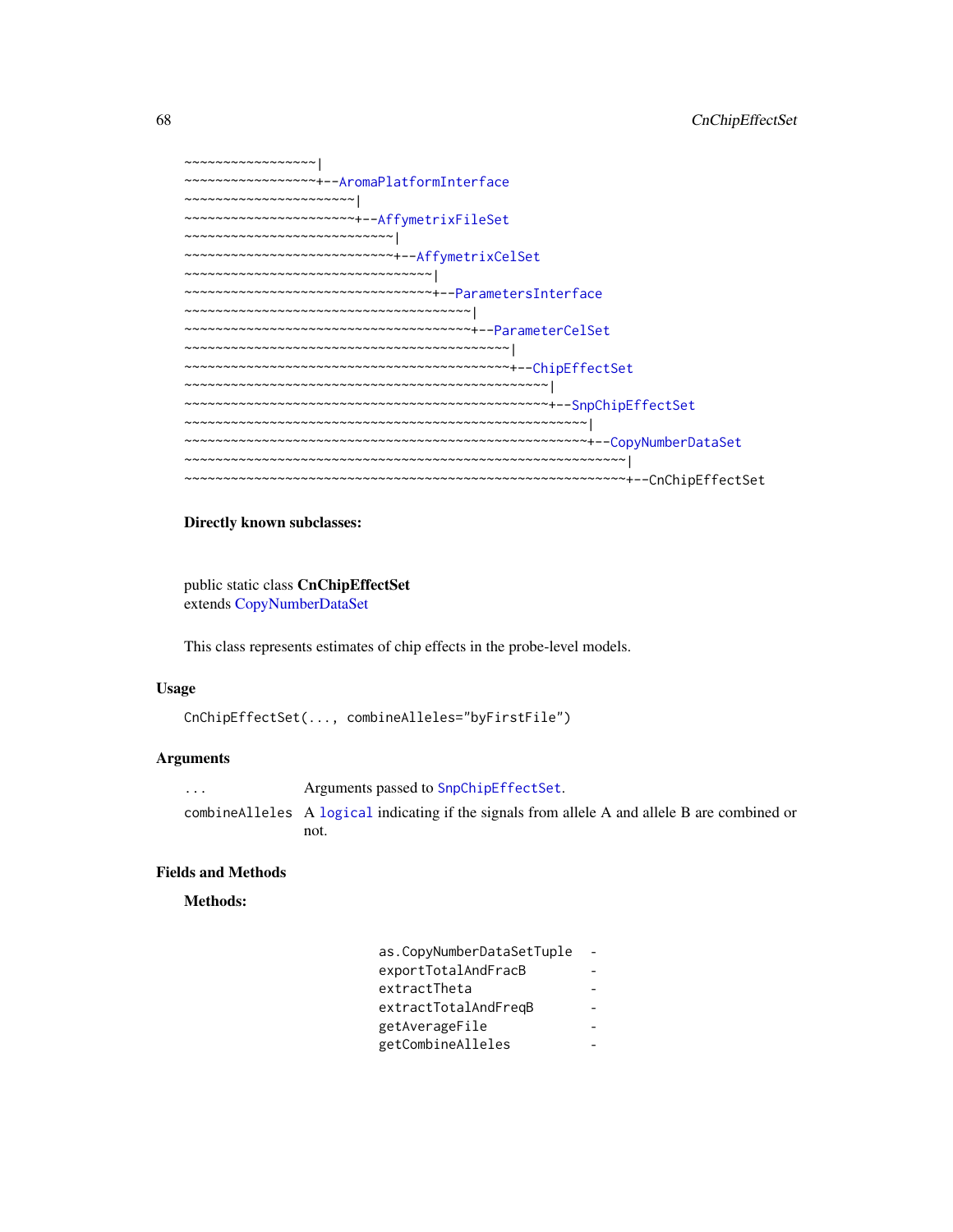| hasAlleleBFractions |  |
|---------------------|--|
| hasStrandiness      |  |
| setCombineAlleles   |  |
| writeWig            |  |

#### Methods inherited from CopyNumberDataSet:

as, as.CopyNumberDataSet, doCBS, hasAlleleBFractions, hasStrandiness

### Methods inherited from SnpChipEffectSet:

byPath, exportTotalAndFracB, extractAlleleSet, extractCNT, extractSnpCnvQSet, extractSnpQSet, extractTheta, extractTotalAndFreqB, getAverageFile, getBaseline, getMergeStrands, setMergeStrands, writeCNT

#### Methods inherited from ChipEffectSet:

as.character, boxplotStats, byPath, calculateBaseline, calculateFieldBoxplotStats, calculateNuse-BoxplotStats, calculateRleBoxplotStats, extractAffyBatch, extractChromosomalDataFrame, extract-ExpressionSet, extractMatrix, extractTheta, findByName, findUnitsTodo, fromDataSet, getAM, getAsFullCelSet, getAverageFile, getBaseline, getCellIndices, getXAM, plotBoxplot, readUnits, updateUnits

# Methods inherited from ParameterCelSet:

extractDataFrame, extractMatrix

#### Methods inherited from ParametersInterface:

getParameterSets, getParameters, getParametersAsString

# Methods inherited from AffymetrixCelSet:

append, as, as.AffymetrixCelSet, as.character, averageQuantile, byName, byPath, clone, convert-ToUnique, doCRMAv1, doCRMAv2, doFIRMA, doGCRMA, doRMA, extractAffyBatch, extract-FeatureSet, extractMatrix, extractSnpFeatureSet, findByName, getAverage, getAverageAsinh, getAverageFile, getAverageLog, getCdf, getChipType, getData, getIntensities, getPlatform, getTimestamps, getUnitGroupCellMap, getUnitIntensities, getUnitNamesFile, getUnitTypesFile, isDuplicated, justRMA, justSNPRMA, nbrOfArrays, normalizeQuantile, plotDensity, range, readUnits, setCdf, update2, writeSgr

#### Methods inherited from AffymetrixFileSet:

as, as.AffymetrixFileSet, byPath, getDefaultFullName

#### Methods inherited from AromaPlatformInterface:

getAromaPlatform, getAromaUflFile, getAromaUgpFile, getChipType, getPlatform, getUnitAnnotationDataFile, getUnitNamesFile, getUnitTypesFile, isCompatibleWith

#### Methods inherited from AromaMicroarrayDataSet:

as.AromaMicroarrayDataSetList, as.AromaMicroarrayDataSetTuple, getAromaFullNameTranslatorSet, getAverageFile, getChipType, getDefaultFullName, getPlatform, setAttributesBy, setAttributesBySampleAnnotationFile, setAttributesBySampleAnnotationSet, validate

# Methods inherited from GenericDataFileSet:

[, [[, anyDuplicated, anyNA, append, appendFiles, appendFullNamesTranslator, appendFullNames-TranslatorByNULL, appendFullNamesTranslatorByTabularTextFile, appendFullNamesTranslator-ByTabularTextFileSet, appendFullNamesTranslatorBydata.frame, appendFullNamesTranslatorByfunction, appendFullNamesTranslatorBylist, as.character, as.list, byName, byPath, c, clearCache, clearFullNamesTranslator, clone, copyTo, dsApply, dsApplyInPairs, duplicated, equals, extract,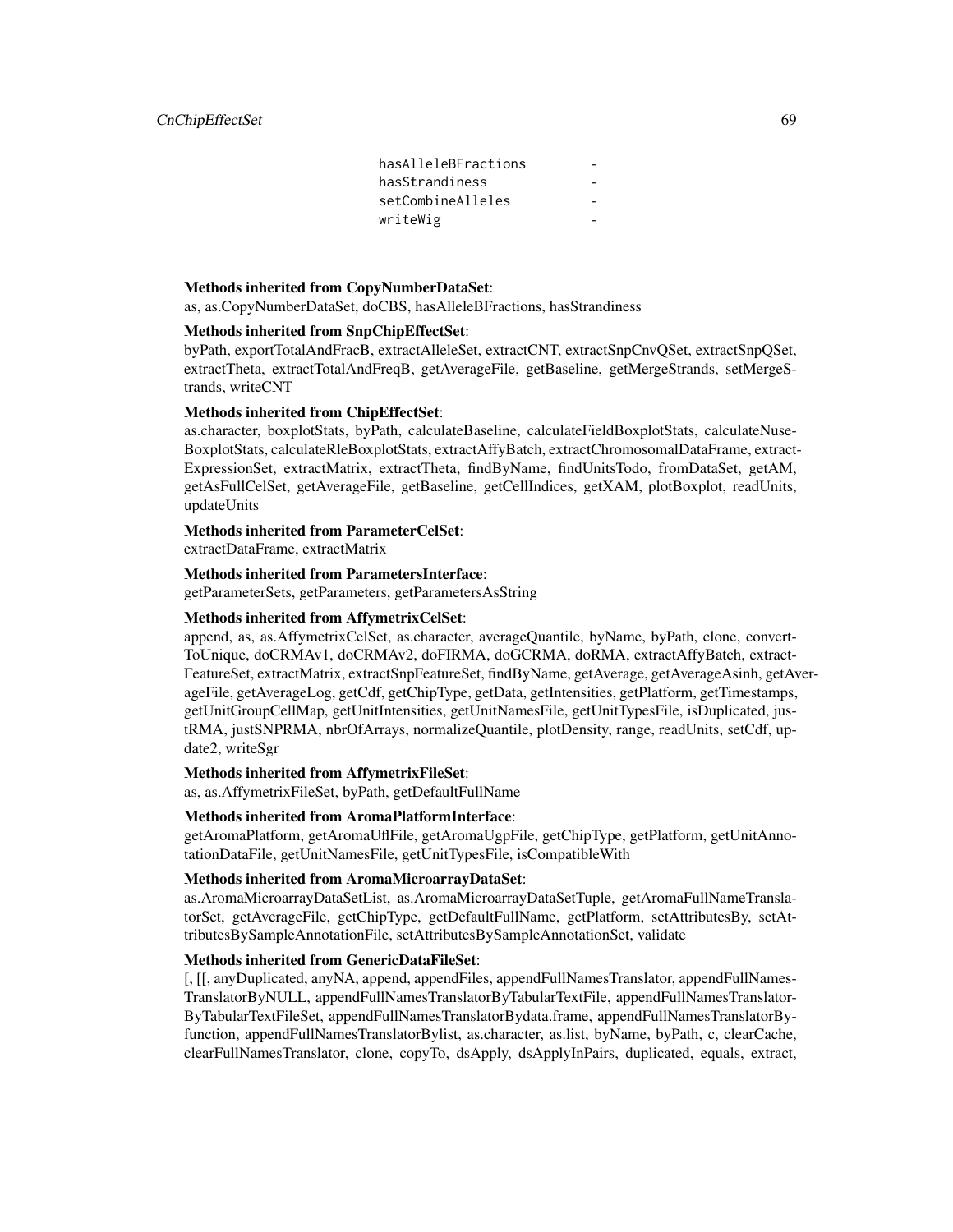findByName, findDuplicated, getChecksum, getChecksumFileSet, getChecksumObjects, getDefaultFullName, getFile, getFileClass, getFileSize, getFiles, getFullNames, getNames, getOneFile, getPath, getPathnames, getSubdirs, gunzip, gzip, hasFile, indexOf, is.na, names, nbrOfFiles, rep, resetFullNames, setFullNamesTranslator, sortBy, unique, update2, updateFullName, updateFull-Names, validate, getFullNameTranslatorSet, getParentName

#### Methods inherited from FullNameInterface:

appendFullNameTranslator, appendFullNameTranslatorByNULL, appendFullNameTranslatorByTabularTextFile, appendFullNameTranslatorByTabularTextFileSet, appendFullNameTranslatorBycharacter, appendFullNameTranslatorBydata.frame, appendFullNameTranslatorByfunction, appendFull-NameTranslatorBylist, clearFullNameTranslator, clearListOfFullNameTranslators, getDefaultFull-Name, getFullName, getFullNameTranslator, getListOfFullNameTranslators, getName, getTags, hasTag, hasTags, resetFullName, setFullName, setFullNameTranslator, setListOfFullNameTranslators, setName, setTags, updateFullName

#### Methods inherited from Object:

\$, \$<-, [[, [[<-, as.character, attach, attachLocally, clearCache, clearLookupCache, clone, detach, equals, extend, finalize, getEnvironment, getFieldModifier, getFieldModifiers, getFields, getInstantiationTime, getStaticInstance, hasField, hashCode, ll, load, names, objectSize, print, save, asThis

#### Author(s)

Henrik Bengtsson

<span id="page-69-0"></span>CnPlm *The CnPlm class*

# **Description**

Package: aroma.affymetrix Class CnPlm

[Interface](#page-0-0)  $~\sim~$ | ~~+-[-SnpPlm](#page-196-0)  $\sim$  ~~~~~~ | ~~~~~~~+--CnPlm

Directly known subclasses: *[AffineCnPlm](#page-9-0)*, *[AvgCnPlm](#page-42-0)*, *[HetLogAddCnPlm](#page-122-0)*, *[MbeiCnPlm](#page-136-0)*, *[RmaCnPlm](#page-177-0)*

public class CnPlm extends [SnpPlm](#page-196-0)

This suport class represents a [SnpPlm](#page-196-0) specially designed for copy-number analysis.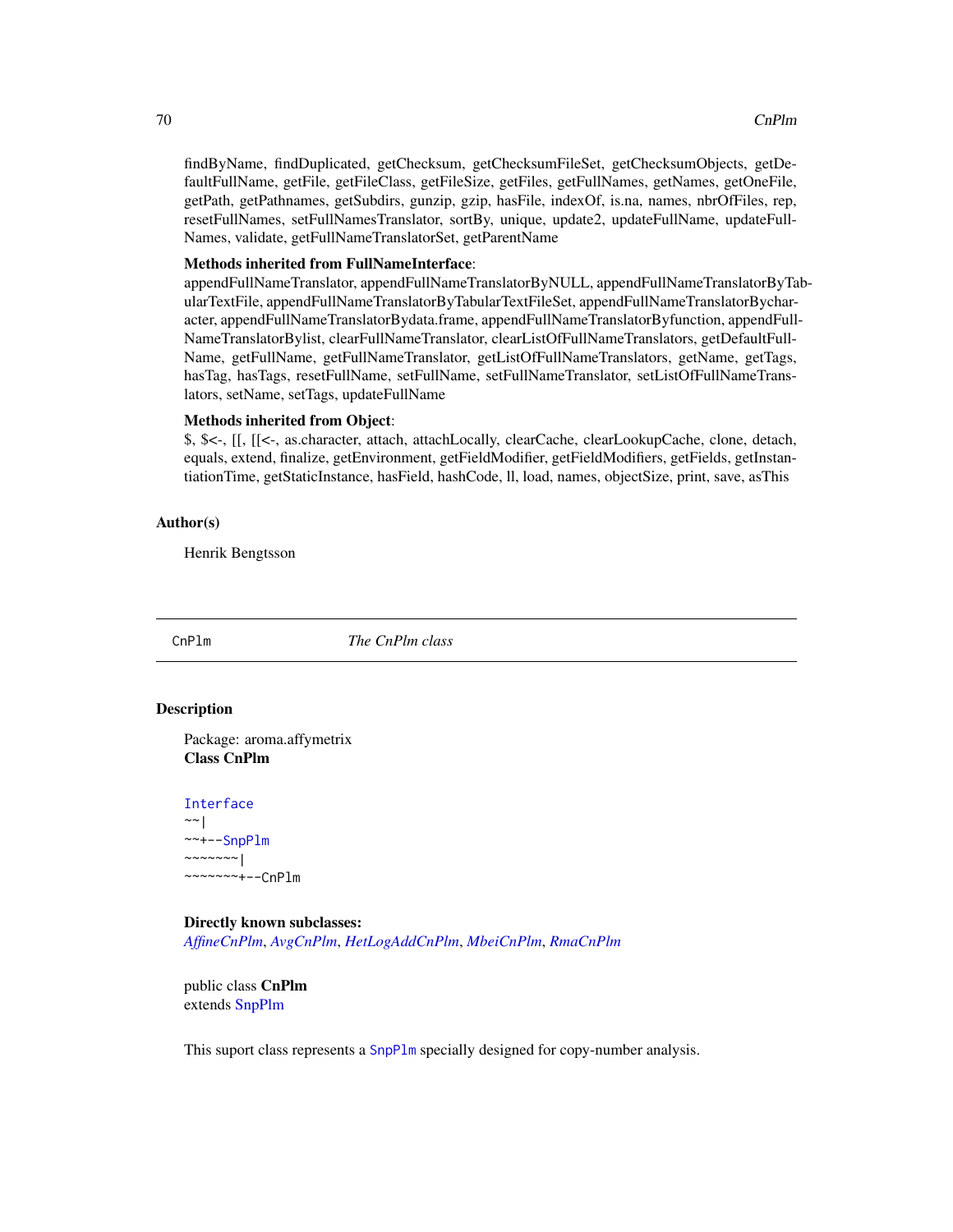#### $CnPlm$   $71$

# Usage

 $CnPlm(\ldots)$ 

#### Arguments

... Arguments passed to [SnpPlm](#page-196-0).

#### Details

Models implementing this copy-number PLM, provides either allele-specific or total copy-number estimates. For allele-specific CNs the underlying [SnpPlm](#page-196-0) model is fitted as is, i.e. for each allele seperately with or without the strands first being merged.

For total CNs the probe signals for the two alleles are combined (=summed; not averaged) on the intensity scale before fitting underlying [SnpPlm](#page-196-0) model, again with or without the strands first being merged.

# Methods

Methods:

| getCellIndices       |  |
|----------------------|--|
| getChipEffectSet     |  |
| getCombineAlleles    |  |
| getProbeAffinityFile |  |
| setCombineAlleles    |  |

# Methods inherited from SnpPlm:

getCellIndices, getChipEffectSet, getMergeStrands, getParameters, getProbeAffinityFile, setMergeStrands

# Methods inherited from Interface:

extend, print, uses

# Requirements

Classes inheriting from this [Interface](#page-0-0) must provide the following fields, in addition to the ones according to [SnpPlm](#page-196-0):

• combineAllelesA [logical](#page-0-0) indicating if total or allele-specific copy numbers should be estimated according to the above averaging.

#### Author(s)

Henrik Bengtsson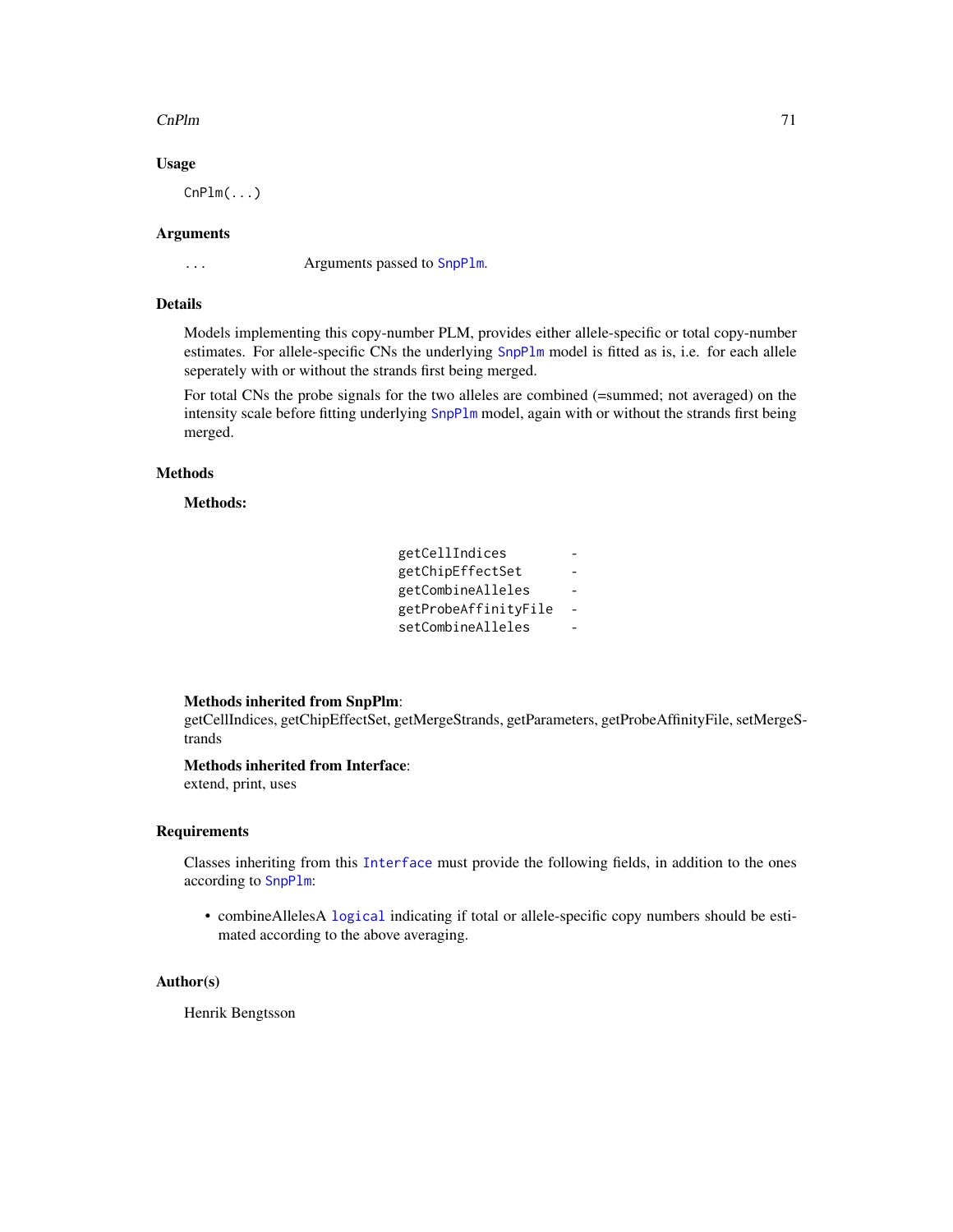# Description

Package: aroma.affymetrix Class CnProbeAffinityFile

[Object](#page-0-0) ~~| ~~+-[-FullNameInterface](#page-0-0) ~~~~~~~ $|$ ~~~~~~~+-[-GenericDataFile](#page-0-0) ~~~~~~~~~~~~| ~~~~~~~~~~~~+-[-CacheKeyInterface](#page-0-0) ~~~~~~~~~~~~~~~~~| ~~~~~~~~~~~~~~~~~+-[-FileCacheKeyInterface](#page-0-0) ~~~~~~~~~~~~~~~~~~~~~~| ~~~~~~~~~~~~~~~~~~~~~~+-[-AromaMicroarrayDataFile](#page-0-0) ~~~~~~~~~~~~~~~~~~~~~~~~~~~| ~~~~~~~~~~~~~~~~~~~~~~~~~~~+-[-AromaPlatformInterface](#page-0-0) ~~~~~~~~~~~~~~~~~~~~~~~~~~~~~~~~| ~~~~~~~~~~~~~~~~~~~~~~~~~~~~~~~~+-[-AffymetrixFile](#page-27-0) ~~~~~~~~~~~~~~~~~~~~~~~~~~~~~~~~~~~~~| ~~~~~~~~~~~~~~~~~~~~~~~~~~~~~~~~~~~~~+-[-AffymetrixCelFile](#page-17-0) ~~~~~~~~~~~~~~~~~~~~~~~~~~~~~~~~~~~~~~~~~~| ~~~~~~~~~~~~~~~~~~~~~~~~~~~~~~~~~~~~~~~~~~+-[-ParametersInterface](#page-0-0) ~~~~~~~~~~~~~~~~~~~~~~~~~~~~~~~~~~~~~~~~~~~~~~~| ~~~~~~~~~~~~~~~~~~~~~~~~~~~~~~~~~~~~~~~~~~~~~~~+-[-ParameterCelFile](#page-149-0) ~~~~~~~~~~~~~~~~~~~~~~~~~~~~~~~~~~~~~~~~~~~~~~~~~~~~| ~~~~~~~~~~~~~~~~~~~~~~~~~~~~~~~~~~~~~~~~~~~~~~~~~~~~+-[-ProbeAffinityFile](#page-154-0) ~~~~~~~~~~~~~~~~~~~~~~~~~~~~~~~~~~~~~~~~~~~~~~~~~~~~~~~~~| ~~~~~~~~~~~~~~~~~~~~~~~~~~~~~~~~~~~~~~~~~~~~~~~~~~~~~~~~~+-[-SnpProbeAffinityFile](#page-200-0) ~~~~~~~~~~~~~~~~~~~~~~~~~~~~~~~~~~~~~~~~~~~~~~~~~~~~~~~~~~~~~~| ~~~~~~~~~~~~~~~~~~~~~~~~~~~~~~~~~~~~~~~~~~~~~~~~~~~~~~~~~~~~~~+--CnProbeAffinityFile

#### Directly known subclasses:

public abstract static class CnProbeAffinityFile extends *[SnpProbeAffinityFile](#page-200-0)*

This class represents estimates of probe affinities in SNP probe-level models.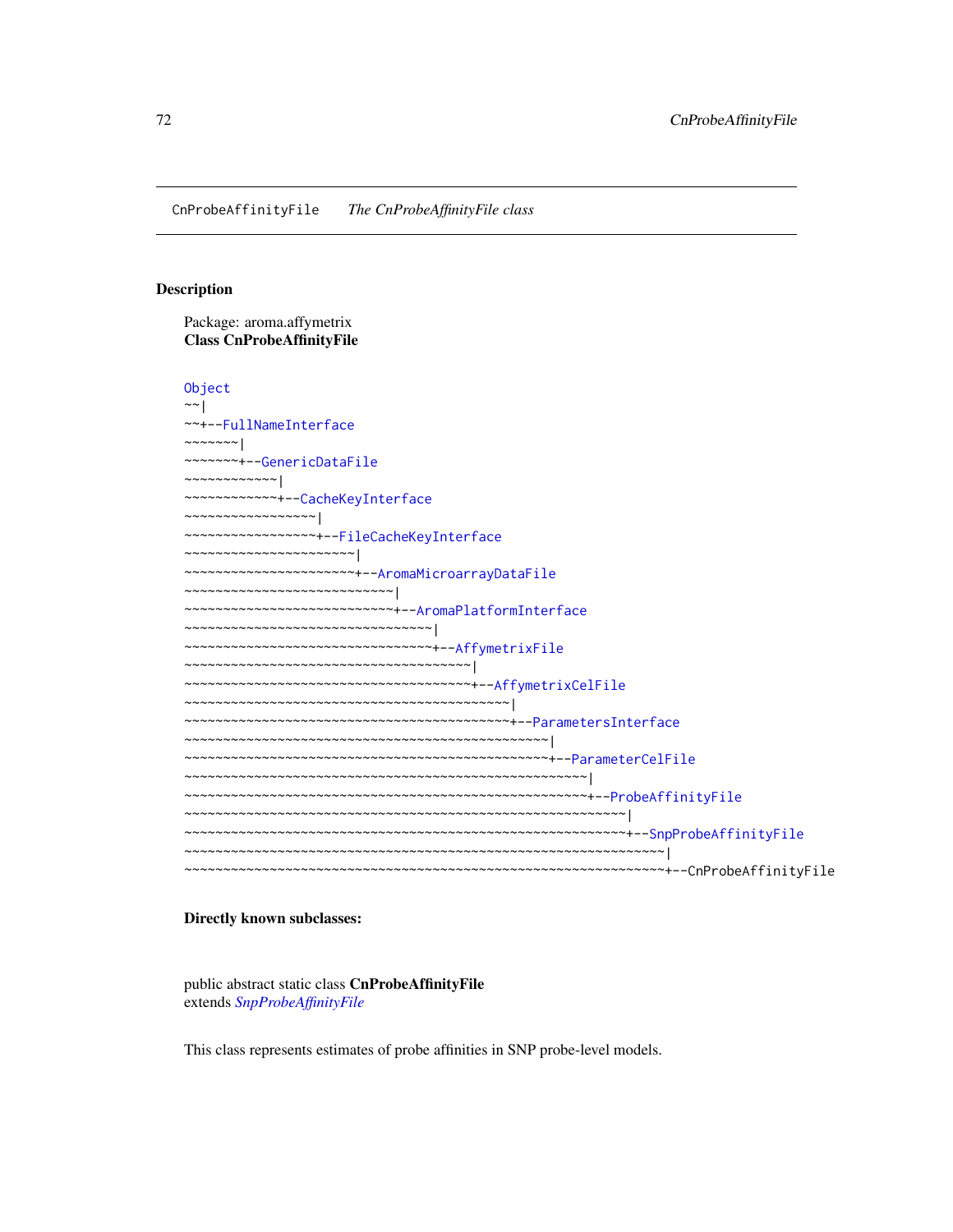## CnProbeAffinityFile 73

#### Usage

CnProbeAffinityFile(..., combineAlleles=FALSE)

#### Arguments

... Arguments passed to [SnpProbeAffinityFile](#page-200-0).

combineAlleles If [FALSE](#page-0-0), allele A and allele B are treated seperately, otherwise together.

#### Fields and Methods

## Methods:

*No methods defined*.

Methods inherited from SnpProbeAffinityFile: getCellIndices, setMergeStrands

Methods inherited from ProbeAffinityFile: as.character, getCellIndices, getParameters, readUnits

Methods inherited from ParameterCelFile: extractDataFrame, extractMatrix, readUnits

Methods inherited from ParametersInterface: getParameterSets, getParameters, getParametersAsString

#### Methods inherited from AffymetrixCelFile:

allocateFromCdf, as.character, clone, createFrom, extractMatrix, fromFile, getAm, getCdf, getExtensionPattern, getFileFormat, getImage, getUnitNamesFile, getUnitTypesFile, highlight, image270, nbrOfCells, plotDensity, plotImage, plotMvsA, plotMvsX, range, setCdf, smoothScatter-MvsA, writeImage

#### Methods inherited from AromaPlatformInterface:

getAromaPlatform, getAromaUflFile, getAromaUgpFile, getChipType, getPlatform, getUnitAnnotationDataFile, getUnitNamesFile, getUnitTypesFile, isCompatibleWith

## Methods inherited from AromaMicroarrayDataFile:

getAttributeXY, getChipType, getPlatform, getPloidy, getXAM, hasAttributeXY, isAverageFile, setAttributeXY, setAttributesByTags

Methods inherited from FileCacheKeyInterface: getCacheKey

Methods inherited from CacheKeyInterface: getCacheKey

#### Methods inherited from GenericDataFile:

as.character, clone, compareChecksum, copyTo, equals, fromFile, getAttribute, getAttributes, getChecksum, getChecksumFile, getCreatedOn, getDefaultFullName, getExtension, getExtensionPattern, getFileSize, getFileType, getFilename, getFilenameExtension, getLastAccessedOn, getLastModifiedOn, getOutputExtension, getPath, getPathname, gunzip, gzip, hasBeenModified, is.na, isFile, isGzipped, linkTo, readChecksum, renameTo, renameToUpperCaseExt, setAttribute, setAttributes, setAttributesBy, setAttributesByTags, setExtensionPattern, testAttributes, validate, validateChecksum, writeChecksum, getParentName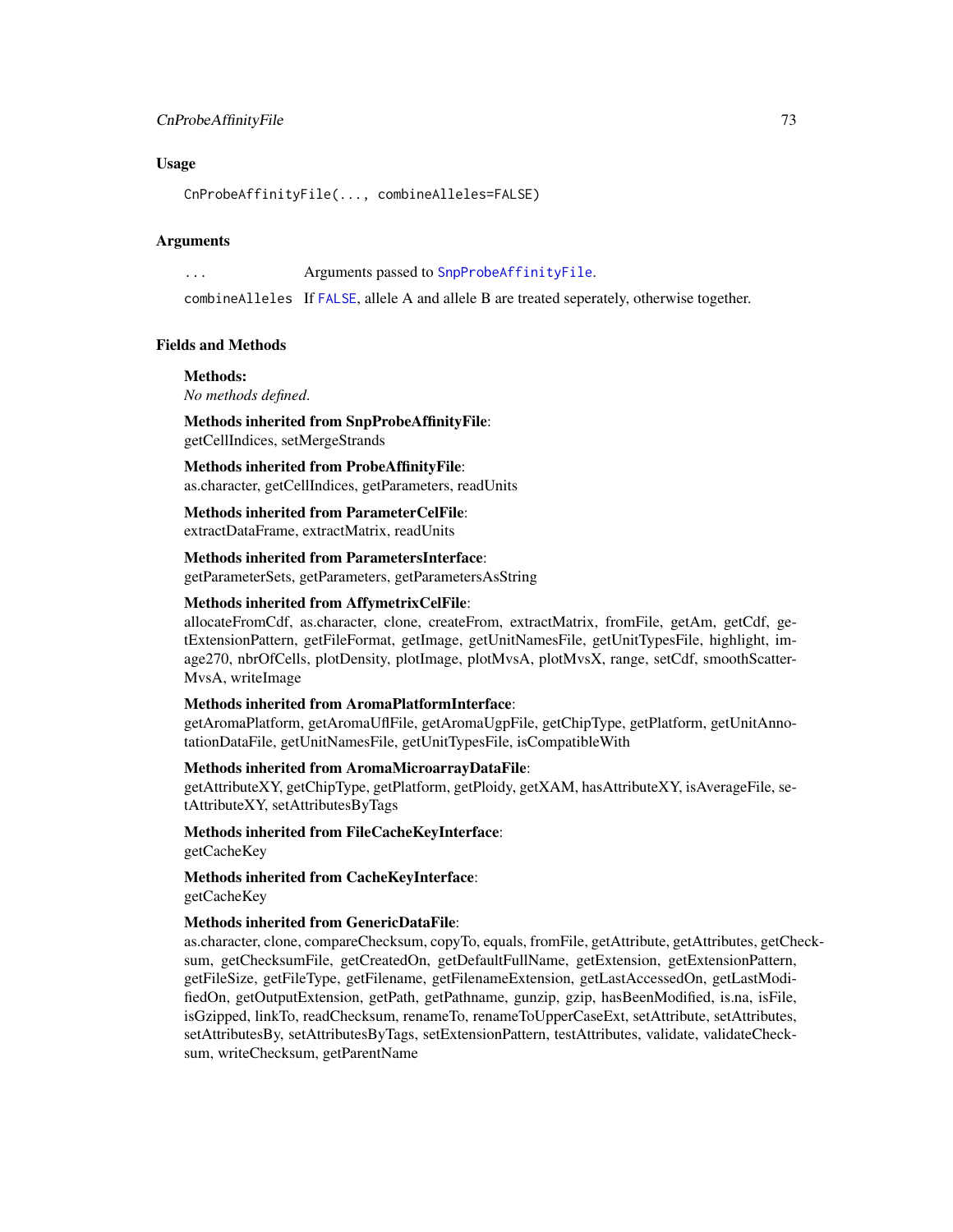#### Methods inherited from FullNameInterface:

appendFullNameTranslator, appendFullNameTranslatorByNULL, appendFullNameTranslatorByTabularTextFile, appendFullNameTranslatorByTabularTextFileSet, appendFullNameTranslatorBycharacter, appendFullNameTranslatorBydata.frame, appendFullNameTranslatorByfunction, appendFull-NameTranslatorBylist, clearFullNameTranslator, clearListOfFullNameTranslators, getDefaultFull-Name, getFullName, getFullNameTranslator, getListOfFullNameTranslators, getName, getTags, hasTag, hasTags, resetFullName, setFullName, setFullNameTranslator, setListOfFullNameTranslators, setName, setTags, updateFullName

## Methods inherited from Object:

\$, \$<-, [[, [[<-, as.character, attach, attachLocally, clearCache, clearLookupCache, clone, detach, equals, extend, finalize, getEnvironment, getFieldModifier, getFieldModifiers, getFields, getInstantiationTime, getStaticInstance, hasField, hashCode, ll, load, names, objectSize, print, save, asThis

#### Author(s)

Henrik Bengtsson

<span id="page-73-0"></span>CrlmmParametersFile *The CrlmmParametersFile class*

## Description

Package: aroma.affymetrix Class CrlmmParametersFile

```
Object
~~|
~~+--FullNameInterface
~\sim ~\sim ~\sim ~\sim ~\sim ~\sim ~\sim~~~~~~~+--GenericDataFile
~~~~~~~~~~~~|
~~~~~~~~~~~~+--ColumnNamesInterface
~~~~~~~~~~~~~~~~~|
~~~~~~~~~~~~~~~~~+--GenericTabularFile
~~~~~~~~~~~~~~~~~~~~~~|
~~~~~~~~~~~~~~~~~~~~~~+--CacheKeyInterface
~~~~~~~~~~~~~~~~~~~~~~~~~~~|
~~~~~~~~~~~~~~~~~~~~~~~~~~~+--FileCacheKeyInterface
~~~~~~~~~~~~~~~~~~~~~~~~~~~~~~~~|
~~~~~~~~~~~~~~~~~~~~~~~~~~~~~~~~+--AromaTabularBinaryFile
~~~~~~~~~~~~~~~~~~~~~~~~~~~~~~~~~~~~~|
~~~~~~~~~~~~~~~~~~~~~~~~~~~~~~~~~~~~~+--AromaPlatformInterface
~~~~~~~~~~~~~~~~~~~~~~~~~~~~~~~~~~~~~~~~~~|
~~~~~~~~~~~~~~~~~~~~~~~~~~~~~~~~~~~~~~~~~~+--AromaUnitSignalBinaryFile
 ~~~~~~~~~~~~~~~~~~~~~~~~~~~~~~~~~~~~~~~~~~~~~~~|
~~~~~~~~~~~~~~~~~~~~~~~~~~~~~~~~~~~~~~~~~~~~~~~+--CrlmmParametersFile
```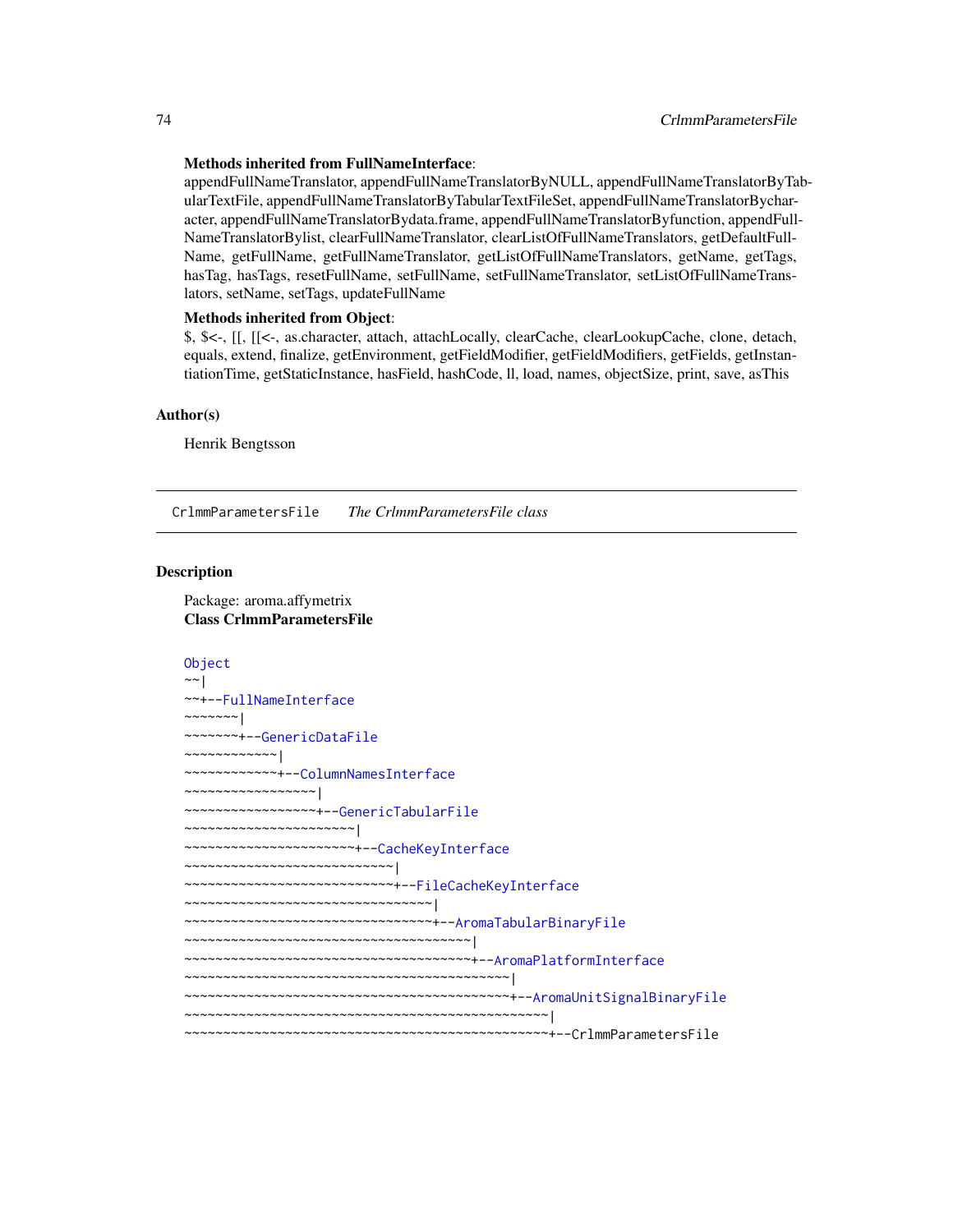## CrlmmParametersFile 75

#### Directly known subclasses:

public static class CrlmmParametersFile extends [AromaUnitSignalBinaryFile](#page-0-0)

An CrlmmParametersFile is a [AromaUnitSignalBinaryFile](#page-0-0).

#### Usage

CrlmmParametersFile(...)

## Arguments

... Arguments passed to [AromaUnitSignalBinaryFile](#page-0-0).

## Fields and Methods

Methods:

## Methods inherited from AromaUnitSignalBinaryFile:

allocate, allocateFromUnitAnnotationDataFile, allocateFromUnitNamesFile, as.character, extract-Matrix, extractRawGenomicSignals, fromFile, getChipType, getExtensionPattern, getFilenameExtension, getNumberOfFilesAveraged, getPlatform, isAverageFile, nbrOfUnits, readDataFrame, write-DataFrame

## Methods inherited from AromaPlatformInterface:

getAromaPlatform, getAromaUflFile, getAromaUgpFile, getChipType, getPlatform, getUnitAnnotationDataFile, getUnitNamesFile, getUnitTypesFile, isCompatibleWith

#### Methods inherited from AromaTabularBinaryFile:

[, [<-, [[, allocate, as.character, colApply, colMeans, colStats, colSums, dimnames<-, getBytes-PerColumn, getColClasses, getDefaultColumnNames, getRootName, importFrom, nbrOfColumns, nbrOfRows, readColumns, readDataFrame, readFooter, readHeader, readRawFooter, setAttributes-ByTags, subset, summary, updateData, updateDataColumn, writeFooter, writeRawFooter

# Methods inherited from FileCacheKeyInterface:

getCacheKey

## Methods inherited from CacheKeyInterface: getCacheKey

#### Methods inherited from GenericTabularFile:

[, as.character, dim, extractMatrix, head, nbrOfColumns, nbrOfRows, readColumns, readDataFrame, tail, writeColumnsToFiles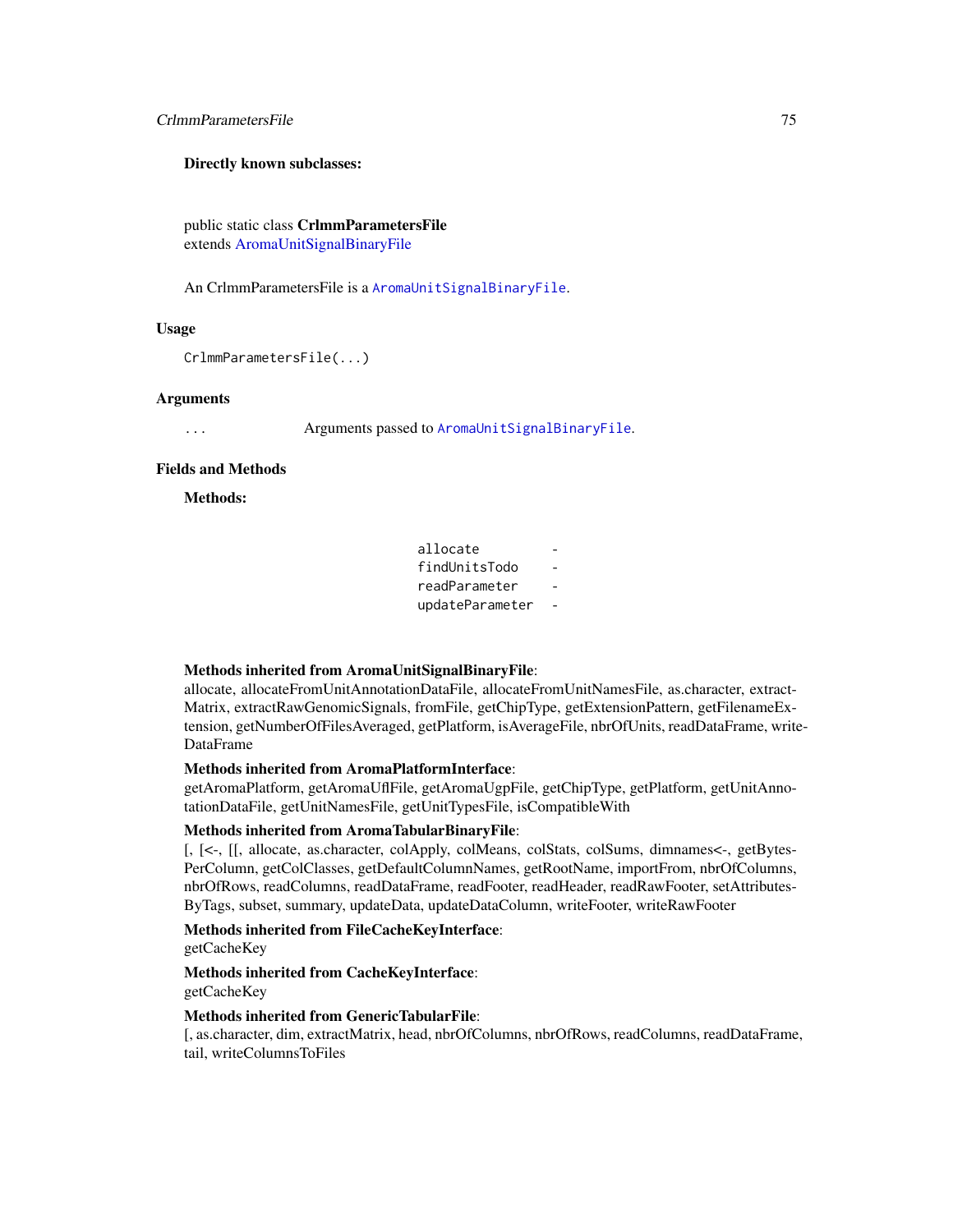#### Methods inherited from ColumnNamesInterface:

appendColumnNamesTranslator, appendColumnNamesTranslatorByNULL, appendColumnNames-TranslatorBycharacter, appendColumnNamesTranslatorByfunction, appendColumnNamesTranslatorBylist, clearColumnNamesTranslator, clearListOfColumnNamesTranslators, getColumnNames, getColumnNamesTranslator, getDefaultColumnNames, getListOfColumnNamesTranslators, nbrOf-Columns, setColumnNames, setColumnNamesTranslator, setListOfColumnNamesTranslators, updateColumnNames

#### Methods inherited from GenericDataFile:

as.character, clone, compareChecksum, copyTo, equals, fromFile, getAttribute, getAttributes, getChecksum, getChecksumFile, getCreatedOn, getDefaultFullName, getExtension, getExtensionPattern, getFileSize, getFileType, getFilename, getFilenameExtension, getLastAccessedOn, getLastModifiedOn, getOutputExtension, getPath, getPathname, gunzip, gzip, hasBeenModified, is.na, isFile, isGzipped, linkTo, readChecksum, renameTo, renameToUpperCaseExt, setAttribute, setAttributes, setAttributesBy, setAttributesByTags, setExtensionPattern, testAttributes, validate, validateChecksum, writeChecksum, getParentName

#### Methods inherited from FullNameInterface:

appendFullNameTranslator, appendFullNameTranslatorByNULL, appendFullNameTranslatorByTabularTextFile, appendFullNameTranslatorByTabularTextFileSet, appendFullNameTranslatorBycharacter, appendFullNameTranslatorBydata.frame, appendFullNameTranslatorByfunction, appendFull-NameTranslatorBylist, clearFullNameTranslator, clearListOfFullNameTranslators, getDefaultFull-Name, getFullName, getFullNameTranslator, getListOfFullNameTranslators, getName, getTags, hasTag, hasTags, resetFullName, setFullName, setFullNameTranslator, setListOfFullNameTranslators, setName, setTags, updateFullName

#### Methods inherited from Object:

\$, \$<-, [[, [[<-, as.character, attach, attachLocally, clearCache, clearLookupCache, clone, detach, equals, extend, finalize, getEnvironment, getFieldModifier, getFieldModifiers, getFields, getInstantiationTime, getStaticInstance, hasField, hashCode, ll, load, names, objectSize, print, save, asThis

## Author(s)

Henrik Bengtsson

CrlmmParametersSet *The CrlmmParametersSet class*

#### **Description**

Package: aroma.affymetrix Class CrlmmParametersSet

```
Object
~~|
~~+--FullNameInterface
~~~~~~~|
~~~~~~~+--GenericDataFileSet
~~~~~~~~~~~~|
```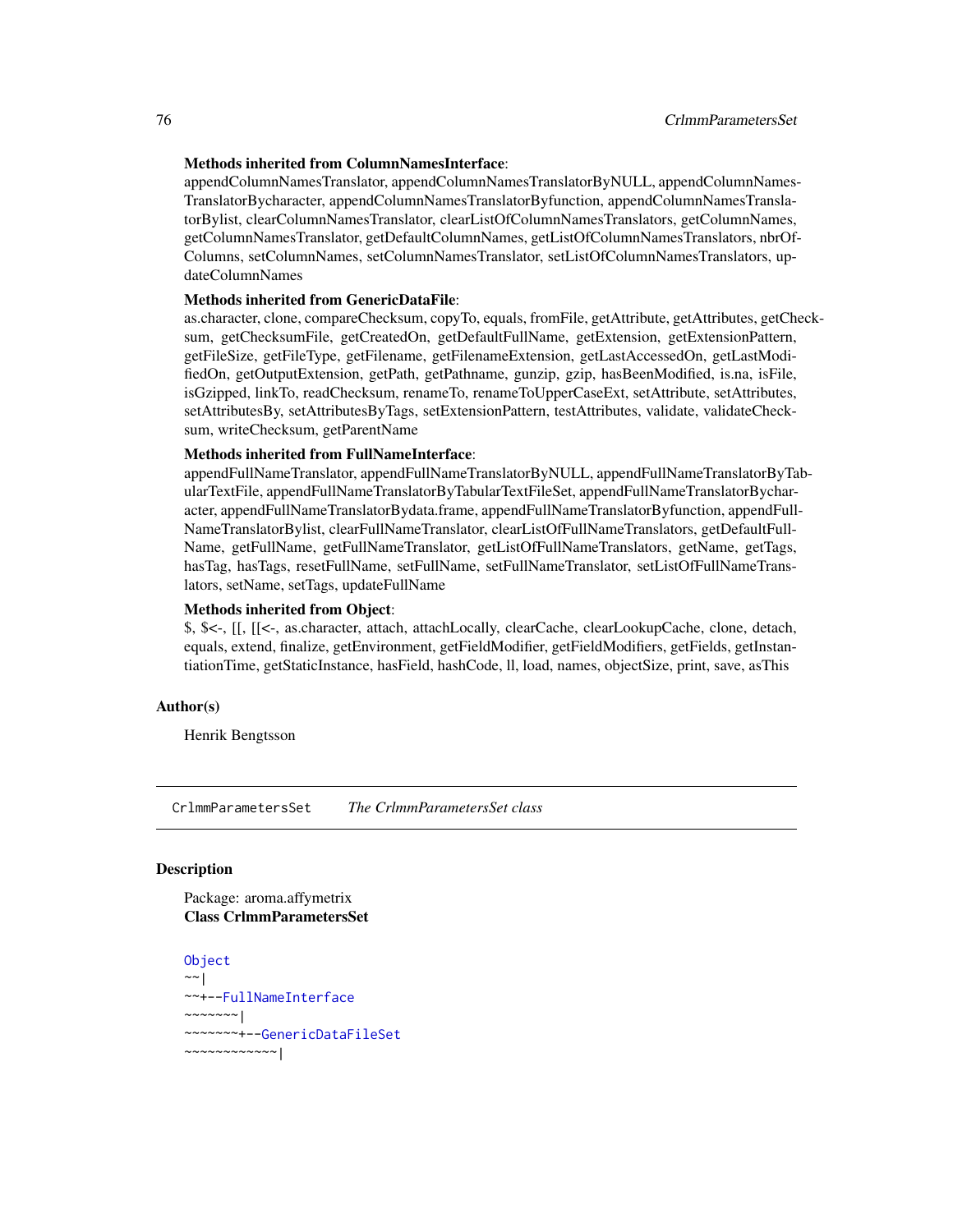## CrlmmParametersSet 77

~~~~~~~~~~~~+-[-GenericTabularFileSet](#page-0-0) ~~~~~~~~~~~~~~~~~| ~~~~~~~~~~~~~~~~~+-[-AromaTabularBinarySet](#page-0-0) ~~~~~~~~~~~~~~~~~~~~~~| ~~~~~~~~~~~~~~~~~~~~~~+-[-AromaUnitSignalBinarySet](#page-0-0) ~~~~~~~~~~~~~~~~~~~~~~~~~~~| ~~~~~~~~~~~~~~~~~~~~~~~~~~~+--CrlmmParametersSet

## Directly known subclasses:

public static class CrlmmParametersSet extends [AromaUnitSignalBinarySet](#page-0-0)

An CrlmmParametersSet object represents a set of [CrlmmParametersFile](#page-73-0)s with *identical* chip types.

#### Usage

CrlmmParametersSet(...)

#### Arguments

... Arguments passed to [AromaUnitSignalBinarySet](#page-0-0).

## Fields and Methods

Methods:

byName byPath findUnitsTodo -

#### Methods inherited from AromaUnitSignalBinarySet:

byName, findByName, getAromaFullNameTranslatorSet, getAromaUgpFile, getChipType, getPlatform, validate, writeDataFrame

#### Methods inherited from AromaTabularBinarySet:

getDefaultFullName, getRootName, setAttributesBy, setAttributesBySampleAnnotationFile, setAttributesBySampleAnnotationSet, setAttributesByTags

#### Methods inherited from GenericTabularFileSet:

extractMatrix, calculateAverageColumnAcrossFiles

## Methods inherited from GenericDataFileSet:

[, [[, anyDuplicated, anyNA, append, appendFiles, appendFullNamesTranslator, appendFullNames-TranslatorByNULL, appendFullNamesTranslatorByTabularTextFile, appendFullNamesTranslator-ByTabularTextFileSet, appendFullNamesTranslatorBydata.frame, appendFullNamesTranslatorBy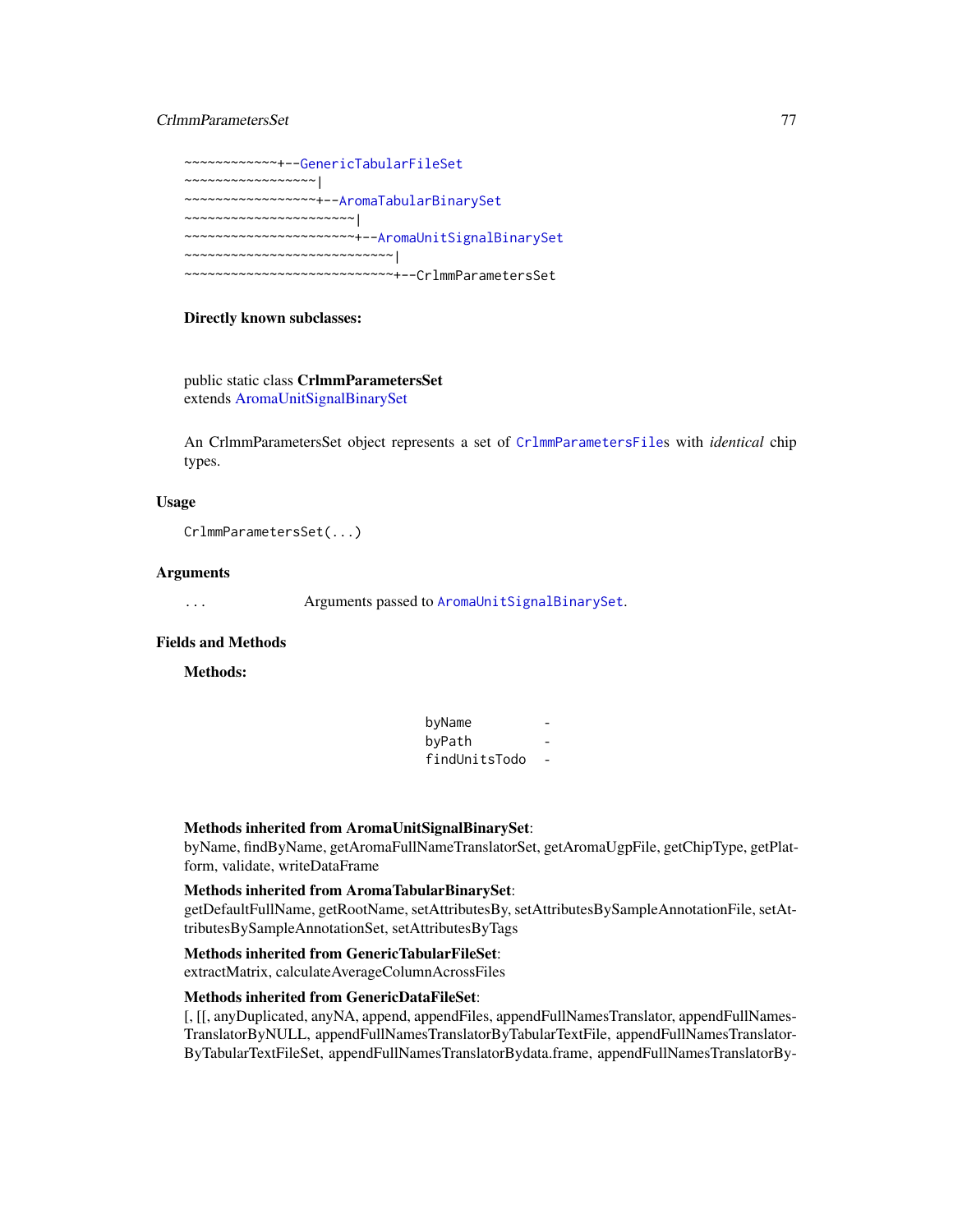function, appendFullNamesTranslatorBylist, as.character, as.list, byName, byPath, c, clearCache, clearFullNamesTranslator, clone, copyTo, dsApply, dsApplyInPairs, duplicated, equals, extract, findByName, findDuplicated, getChecksum, getChecksumFileSet, getChecksumObjects, getDefaultFullName, getFile, getFileClass, getFileSize, getFiles, getFullNames, getNames, getOneFile, getPath, getPathnames, getSubdirs, gunzip, gzip, hasFile, indexOf, is.na, names, nbrOfFiles, rep, resetFullNames, setFullNamesTranslator, sortBy, unique, update2, updateFullName, updateFull-Names, validate, getFullNameTranslatorSet, getParentName

#### Methods inherited from FullNameInterface:

appendFullNameTranslator, appendFullNameTranslatorByNULL, appendFullNameTranslatorByTabularTextFile, appendFullNameTranslatorByTabularTextFileSet, appendFullNameTranslatorBycharacter, appendFullNameTranslatorBydata.frame, appendFullNameTranslatorByfunction, appendFull-NameTranslatorBylist, clearFullNameTranslator, clearListOfFullNameTranslators, getDefaultFull-Name, getFullName, getFullNameTranslator, getListOfFullNameTranslators, getName, getTags, hasTag, hasTags, resetFullName, setFullName, setFullNameTranslator, setListOfFullNameTranslators, setName, setTags, updateFullName

## Methods inherited from Object:

\$, \$<-, [[, [[<-, as.character, attach, attachLocally, clearCache, clearLookupCache, clone, detach, equals, extend, finalize, getEnvironment, getFieldModifier, getFieldModifiers, getFields, getInstantiationTime, getStaticInstance, hasField, hashCode, ll, load, names, objectSize, print, save, asThis

#### Author(s)

Henrik Bengtsson

DChipCdfBinFile *The DChipCdfBinFile class*

#### Description

Package: aroma.affymetrix Class DChipCdfBinFile

```
Object
~~|
~~+--FullNameInterface
~\sim ~\sim ~\sim ~\sim ~\sim ~\sim ~\sim ~\sim ~\sim~~~~~~~+--GenericDataFile
~~~~~~~~~~~~|
~~~~~~~~~~~~+--CacheKeyInterface
 ~~~~~~~~~~~~~~~~~|
     ~~~~~~~~~~~~~~~~~+--FileCacheKeyInterface
    ~~~~~~~~~~~~~~~~~~~~~~|
      ~~~~~~~~~~~~~~~~~~~~~~+--AromaMicroarrayDataFile
    ~~~~~~~~~~~~~~~~~~~~~~~~~~~|
~~~~~~~~~~~~~~~~~~~~~~~~~~~+--AromaPlatformInterface
~~~~~~~~~~~~~~~~~~~~~~~~~~~~~~~~|
```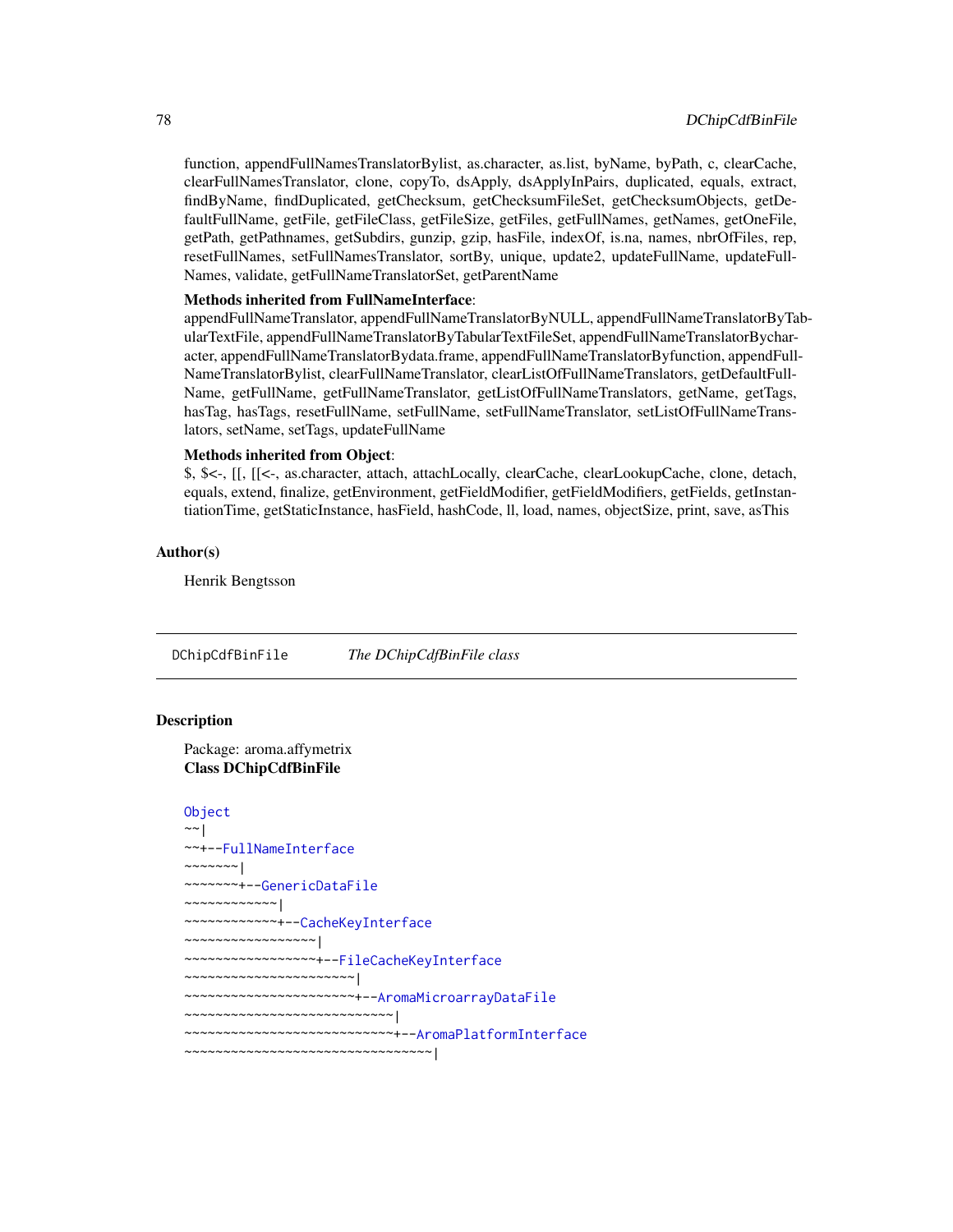## DChipCdfBinFile 79

~~~~~~~~~~~~~~~~~~~~~~~~~~~~~~~~+-[-AffymetrixFile](#page-27-0) ~~~~~~~~~~~~~~~~~~~~~~~~~~~~~~~~~~~~~| ~~~~~~~~~~~~~~~~~~~~~~~~~~~~~~~~~~~~~+-[-UnitAnnotationDataFile](#page-0-0) ~~~~~~~~~~~~~~~~~~~~~~~~~~~~~~~~~~~~~~~~~~| ~~~~~~~~~~~~~~~~~~~~~~~~~~~~~~~~~~~~~~~~~~+-[-UnitNamesFile](#page-0-0) ~~~~~~~~~~~~~~~~~~~~~~~~~~~~~~~~~~~~~~~~~~~~~~~| ~~~~~~~~~~~~~~~~~~~~~~~~~~~~~~~~~~~~~~~~~~~~~~~+--DChipCdfBinFile

## Directly known subclasses:

public abstract static class DChipCdfBinFile extends *[UnitNamesFile](#page-0-0)*

A DChipCdfBinFile object represents a DChip CDF.bin file.

#### Usage

DChipCdfBinFile(...)

#### Arguments

... Arguments passed to [AffymetrixFile](#page-27-0).

## Fields and Methods

Methods:

| byChipType    |  |
|---------------|--|
| getChipType   |  |
| getFileFormat |  |
| getHeader     |  |
| getPlatform   |  |
| getUnitNames  |  |
| getUnitSizes  |  |
| nbrOfCells    |  |
| nbrOfUnits    |  |
| readDataFrame |  |
|               |  |

Methods inherited from UnitNamesFile:

getUnitNames, indexOf, nbrOfUnits

#### Methods inherited from UnitAnnotationDataFile:

byChipType, getAromaUflFile, getAromaUgpFile, getChipType, getDefaultExtension, getPlatform, nbrOfUnits

# Methods inherited from AromaPlatformInterface: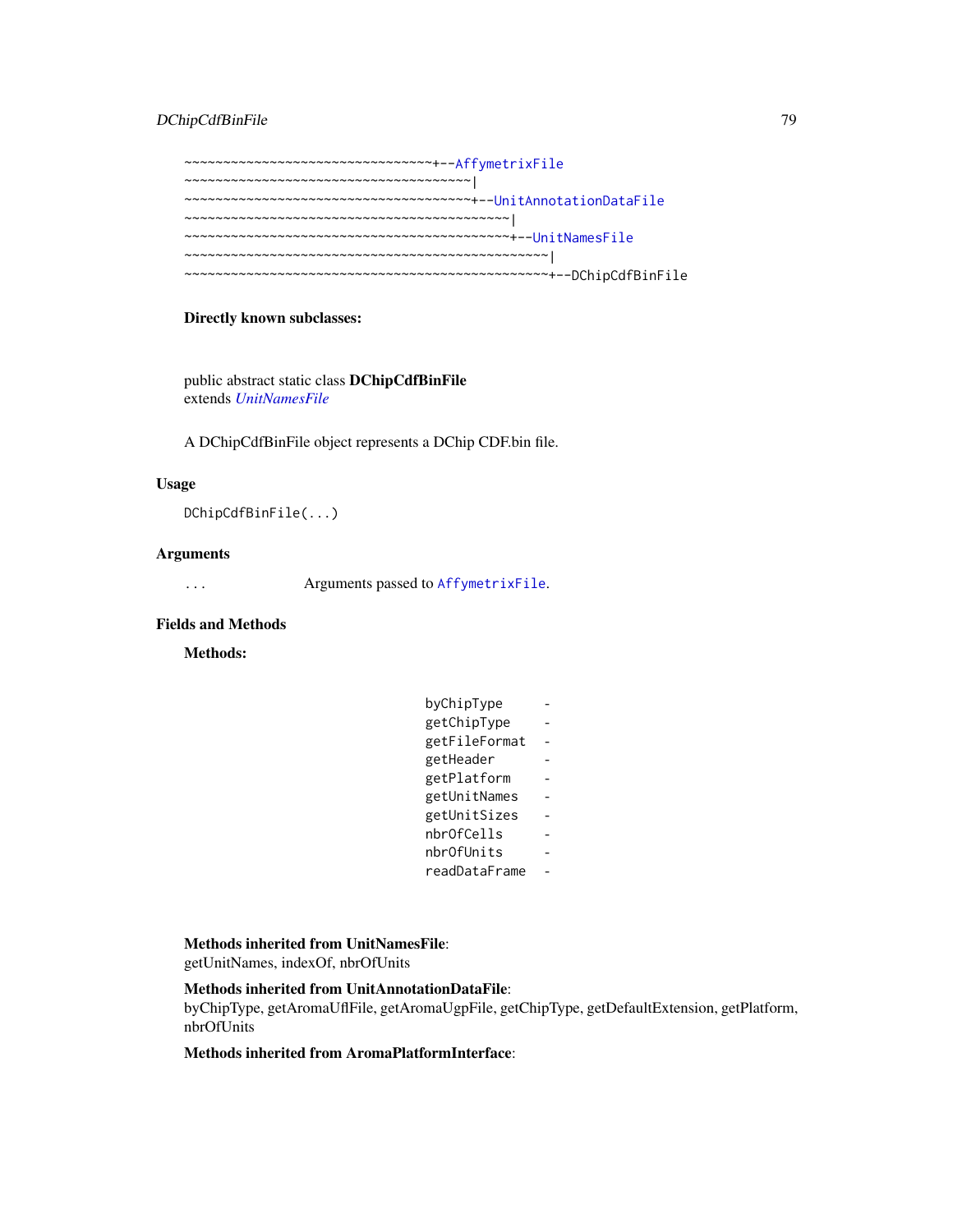getAromaPlatform, getAromaUflFile, getAromaUgpFile, getChipType, getPlatform, getUnitAnnotationDataFile, getUnitNamesFile, getUnitTypesFile, isCompatibleWith

## Methods inherited from AromaMicroarrayDataFile:

getAttributeXY, getChipType, getPlatform, getPloidy, getXAM, hasAttributeXY, isAverageFile, setAttributeXY, setAttributesByTags

Methods inherited from FileCacheKeyInterface: getCacheKey

Methods inherited from CacheKeyInterface: getCacheKey

#### Methods inherited from GenericDataFile:

as.character, clone, compareChecksum, copyTo, equals, fromFile, getAttribute, getAttributes, getChecksum, getChecksumFile, getCreatedOn, getDefaultFullName, getExtension, getExtensionPattern, getFileSize, getFileType, getFilename, getFilenameExtension, getLastAccessedOn, getLastModifiedOn, getOutputExtension, getPath, getPathname, gunzip, gzip, hasBeenModified, is.na, isFile, isGzipped, linkTo, readChecksum, renameTo, renameToUpperCaseExt, setAttribute, setAttributes, setAttributesBy, setAttributesByTags, setExtensionPattern, testAttributes, validate, validateChecksum, writeChecksum, getParentName

## Methods inherited from FullNameInterface:

appendFullNameTranslator, appendFullNameTranslatorByNULL, appendFullNameTranslatorByTabularTextFile, appendFullNameTranslatorByTabularTextFileSet, appendFullNameTranslatorBycharacter, appendFullNameTranslatorBydata.frame, appendFullNameTranslatorByfunction, appendFull-NameTranslatorBylist, clearFullNameTranslator, clearListOfFullNameTranslators, getDefaultFull-Name, getFullName, getFullNameTranslator, getListOfFullNameTranslators, getName, getTags, hasTag, hasTags, resetFullName, setFullName, setFullNameTranslator, setListOfFullNameTranslators, setName, setTags, updateFullName

#### Methods inherited from Object:

\$, \$<-, [[, [[<-, as.character, attach, attachLocally, clearCache, clearLookupCache, clone, detach, equals, extend, finalize, getEnvironment, getFieldModifier, getFieldModifiers, getFields, getInstantiationTime, getStaticInstance, hasField, hashCode, ll, load, names, objectSize, print, save, asThis

#### Author(s)

Henrik Bengtsson

<span id="page-79-0"></span>DChipDcpFile *The DChipDcpFile class*

## Description

Package: aroma.affymetrix Class DChipDcpFile

[Object](#page-0-0)  $~\sim~$ | ~~+-[-FullNameInterface](#page-0-0)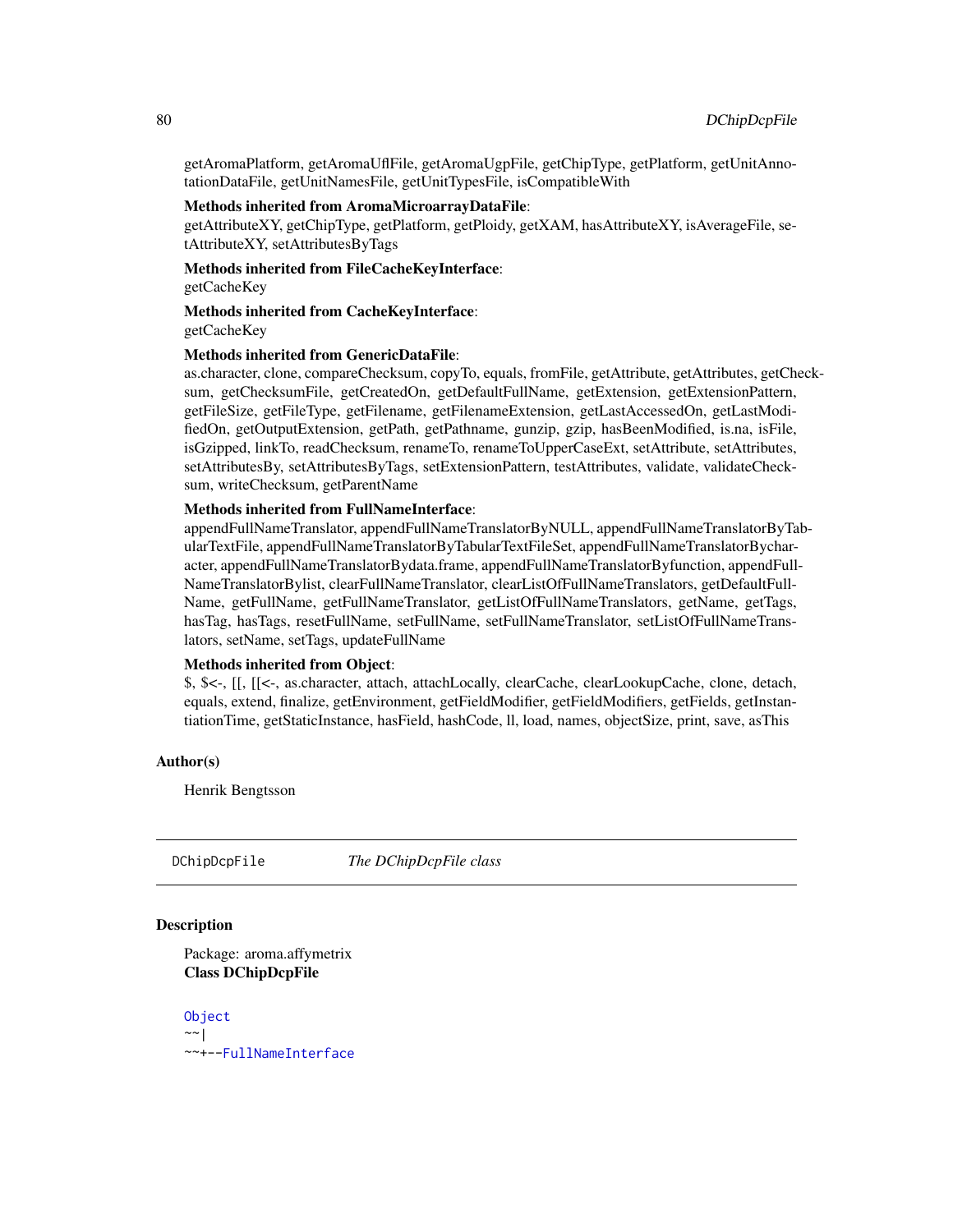# DChipDcpFile 81

| $\sim$ ~~~~~                                                                                     |
|--------------------------------------------------------------------------------------------------|
| ~~~~~~~+--GenericDataFile                                                                        |
| $\sim$ ~~~~~~~~~~                                                                                |
| ~~~~~~~~~~~+--CacheKeyInterface                                                                  |
|                                                                                                  |
| ~~~~~~~~~~~~~~~~+--FileCacheKeyInterface                                                         |
| $\leadsto\leadsto\leadsto\leadsto\leadsto\leadsto\leadsto\leadsto\leadsto\leadsto\leadsto\vdash$ |
| ~~~~~~~~~~~~~~~~~~~~~+--AromaMicroarrayDataFile                                                  |
| ~~~~~~~~~~~~~~~~~~~~~~~~~~~                                                                      |
| ~~~~~~~~~~~~~~~~~~~~~~~~~~+--AromaPlatformInterface                                              |
| ,~~~~~~~~~~~~~~~~~~~~~~~~~~~                                                                     |
| ~~~~~~~~~~~~~~~~~~~~~~~~~~~~~~+--AffymetrixFile                                                  |
| ,~~~~~~~~~~~~~~~~~~~~~~~~~~~~~~                                                                  |
| ~~~~~~~~~~~~~~~~~~~~~~~~~~~+--DChipDcpFile                                                       |

# Directly known subclasses:

public abstract static class DChipDcpFile extends *[AffymetrixFile](#page-27-0)*

A DChipDcpFile object represents a DChip DCP file.

## Usage

DChipDcpFile(...)

# Arguments

... Arguments passed to [AffymetrixFile](#page-27-0).

# Fields and Methods

## Methods:

| dim                      |  |
|--------------------------|--|
| extractTheta             |  |
| getCalls                 |  |
| getExcludes              |  |
| getFileFormat            |  |
| getHeader                |  |
| getNormalizedIntensities |  |
| getRawIntensities        |  |
| getThetaStds             |  |
| getThetas                |  |
| getThetasAB              |  |
| hasMbeiData              |  |
| hasNormalizedData        |  |
|                          |  |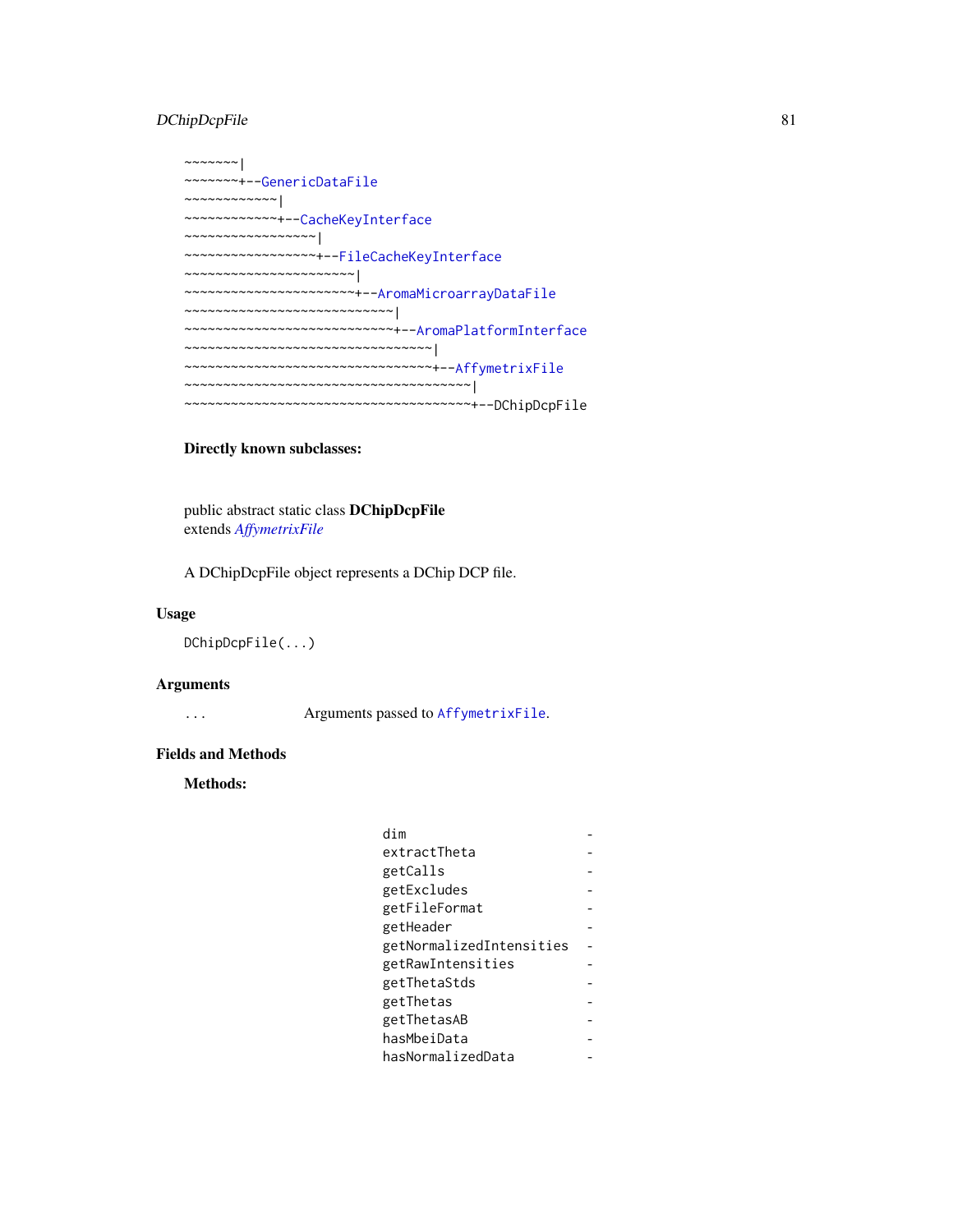| nbrOfCells |  |
|------------|--|
| nbrOfUnits |  |

#### Methods inherited from AromaPlatformInterface:

getAromaPlatform, getAromaUflFile, getAromaUgpFile, getChipType, getPlatform, getUnitAnnotationDataFile, getUnitNamesFile, getUnitTypesFile, isCompatibleWith

#### Methods inherited from AromaMicroarrayDataFile:

getAttributeXY, getChipType, getPlatform, getPloidy, getXAM, hasAttributeXY, isAverageFile, setAttributeXY, setAttributesByTags

#### Methods inherited from FileCacheKeyInterface: getCacheKey

Methods inherited from CacheKeyInterface: getCacheKey

#### Methods inherited from GenericDataFile:

as.character, clone, compareChecksum, copyTo, equals, fromFile, getAttribute, getAttributes, getChecksum, getChecksumFile, getCreatedOn, getDefaultFullName, getExtension, getExtensionPattern, getFileSize, getFileType, getFilename, getFilenameExtension, getLastAccessedOn, getLastModifiedOn, getOutputExtension, getPath, getPathname, gunzip, gzip, hasBeenModified, is.na, isFile, isGzipped, linkTo, readChecksum, renameTo, renameToUpperCaseExt, setAttribute, setAttributes, setAttributesBy, setAttributesByTags, setExtensionPattern, testAttributes, validate, validateChecksum, writeChecksum, getParentName

#### Methods inherited from FullNameInterface:

appendFullNameTranslator, appendFullNameTranslatorByNULL, appendFullNameTranslatorByTabularTextFile, appendFullNameTranslatorByTabularTextFileSet, appendFullNameTranslatorBycharacter, appendFullNameTranslatorBydata.frame, appendFullNameTranslatorByfunction, appendFull-NameTranslatorBylist, clearFullNameTranslator, clearListOfFullNameTranslators, getDefaultFull-Name, getFullName, getFullNameTranslator, getListOfFullNameTranslators, getName, getTags, hasTag, hasTags, resetFullName, setFullName, setFullNameTranslator, setListOfFullNameTranslators, setName, setTags, updateFullName

## Methods inherited from Object:

\$, \$<-, [[, [[<-, as.character, attach, attachLocally, clearCache, clearLookupCache, clone, detach, equals, extend, finalize, getEnvironment, getFieldModifier, getFieldModifiers, getFields, getInstantiationTime, getStaticInstance, hasField, hashCode, ll, load, names, objectSize, print, save, asThis

## Author(s)

Henrik Bengtsson

#### See Also

[DChipDcpSet](#page-82-0).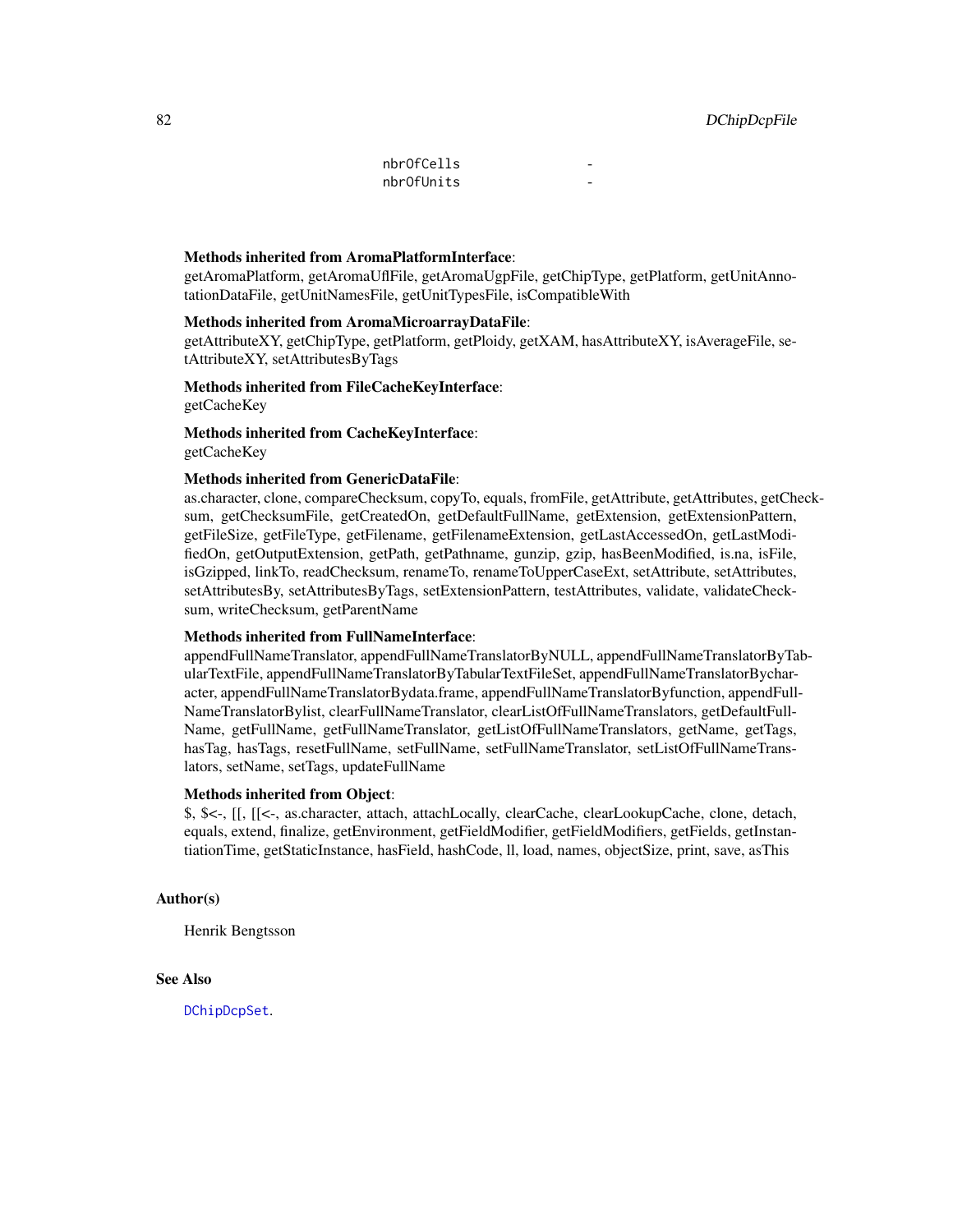<span id="page-82-0"></span>

## Description

Package: aroma.affymetrix Class DChipDcpSet

```
Object
~\sim ~\sim ~\mid~~+--FullNameInterface
~~~~~~~|~~~~~~~+--GenericDataFileSet
~~~~~~~~~~~~|
~~~~~~~~~~~~+--AromaMicroarrayDataSet
~~~~~~~~~~~~~~~~~|
~~~~~~~~~~~~~~~~~+--AromaPlatformInterface
~~~~~~~~~~~~~~~~~~~~~~|
~~~~~~~~~~~~~~~~~~~~~~+--AffymetrixFileSet
~~~~~~~~~~~~~~~~~~~~~~~~~~~|
~~~~~~~~~~~~~~~~~~~~~~~~~~~+--DChipDcpSet
```
# Directly known subclasses:

public abstract static class DChipDcpSet extends *[AffymetrixFileSet](#page-29-0)*

A DChipDcpSet object represents a set of DChip DCP files for *identical* chip types.

# Usage

DChipDcpSet(files=NULL, ...)

# Arguments

| files | A list of DChipDcpFile:s. |  |
|-------|---------------------------|--|
| .     | Not used.                 |  |

#### Fields and Methods

Methods:

| as             |  |
|----------------|--|
| as.DChipDcpSet |  |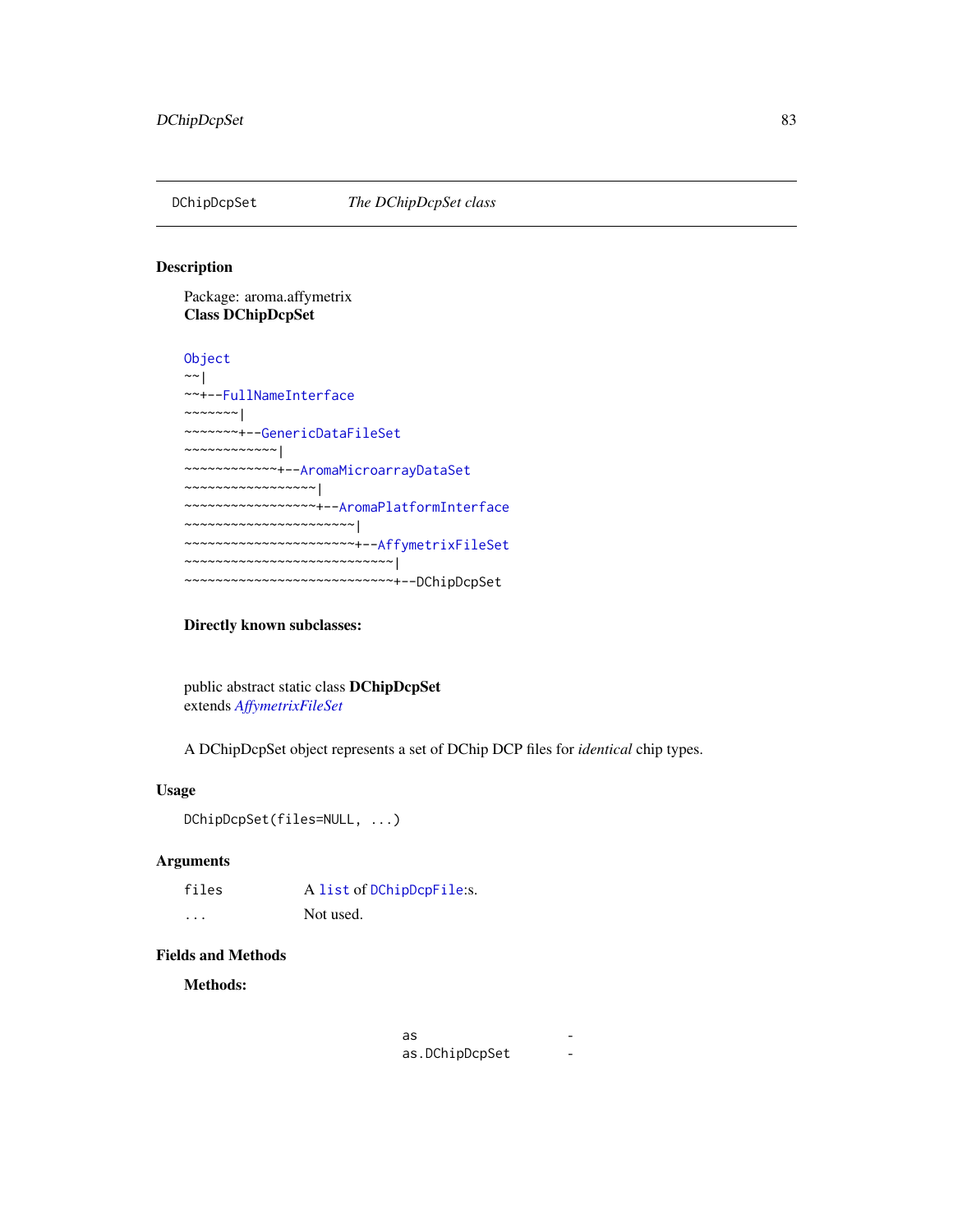| byName              |  |
|---------------------|--|
| exportTotalAndFracB |  |
| extractTheta        |  |
| getCdfBin           |  |
| getChipType         |  |
|                     |  |

#### Methods inherited from AffymetrixFileSet:

as, as.AffymetrixFileSet, byPath, getDefaultFullName

#### Methods inherited from AromaPlatformInterface:

getAromaPlatform, getAromaUflFile, getAromaUgpFile, getChipType, getPlatform, getUnitAnnotationDataFile, getUnitNamesFile, getUnitTypesFile, isCompatibleWith

#### Methods inherited from AromaMicroarrayDataSet:

as.AromaMicroarrayDataSetList, as.AromaMicroarrayDataSetTuple, getAromaFullNameTranslatorSet, getAverageFile, getChipType, getDefaultFullName, getPlatform, setAttributesBy, setAttributesBySampleAnnotationFile, setAttributesBySampleAnnotationSet, validate

#### Methods inherited from GenericDataFileSet:

[, [[, anyDuplicated, anyNA, append, appendFiles, appendFullNamesTranslator, appendFullNames-TranslatorByNULL, appendFullNamesTranslatorByTabularTextFile, appendFullNamesTranslator-ByTabularTextFileSet, appendFullNamesTranslatorBydata.frame, appendFullNamesTranslatorByfunction, appendFullNamesTranslatorBylist, as.character, as.list, byName, byPath, c, clearCache, clearFullNamesTranslator, clone, copyTo, dsApply, dsApplyInPairs, duplicated, equals, extract, findByName, findDuplicated, getChecksum, getChecksumFileSet, getChecksumObjects, getDefaultFullName, getFile, getFileClass, getFileSize, getFiles, getFullNames, getNames, getOneFile, getPath, getPathnames, getSubdirs, gunzip, gzip, hasFile, indexOf, is.na, names, nbrOfFiles, rep, resetFullNames, setFullNamesTranslator, sortBy, unique, update2, updateFullName, updateFull-Names, validate, getFullNameTranslatorSet, getParentName

## Methods inherited from FullNameInterface:

appendFullNameTranslator, appendFullNameTranslatorByNULL, appendFullNameTranslatorByTabularTextFile, appendFullNameTranslatorByTabularTextFileSet, appendFullNameTranslatorBycharacter, appendFullNameTranslatorBydata.frame, appendFullNameTranslatorByfunction, appendFull-NameTranslatorBylist, clearFullNameTranslator, clearListOfFullNameTranslators, getDefaultFull-Name, getFullName, getFullNameTranslator, getListOfFullNameTranslators, getName, getTags, hasTag, hasTags, resetFullName, setFullName, setFullNameTranslator, setListOfFullNameTranslators, setName, setTags, updateFullName

## Methods inherited from Object:

\$, \$<-, [[, [[<-, as.character, attach, attachLocally, clearCache, clearLookupCache, clone, detach, equals, extend, finalize, getEnvironment, getFieldModifier, getFieldModifiers, getFields, getInstantiationTime, getStaticInstance, hasField, hashCode, ll, load, names, objectSize, print, save, asThis

#### Author(s)

Henrik Bengtsson

#### See Also

[DChipDcpFile](#page-79-0).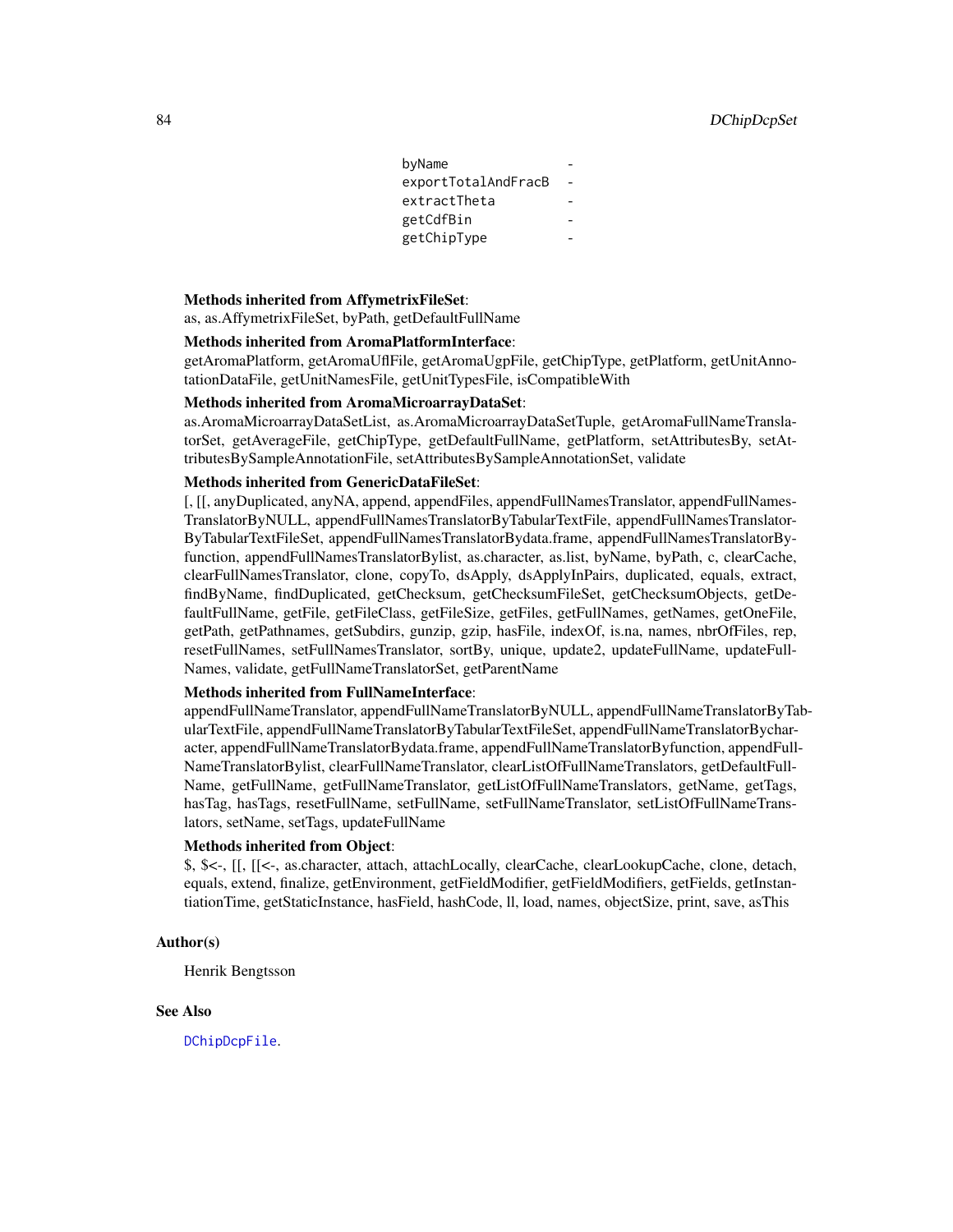DChipGenomeInformation

*The DChipGenomeInformation class*

#### **Description**

Package: aroma.affymetrix Class DChipGenomeInformation

```
Object
~~|
~~+--FullNameInterface
~~~~~~~|~~~~~~~+--GenericDataFile
~~~~~~~~~~~~|
 ~~~~~~~~~~~~+--CacheKeyInterface
  ~~~~~~~~~~~~~~~~~|
  ~~~~~~~~~~~~~~~~~+--FileCacheKeyInterface
  ~~~~~~~~~~~~~~~~~~~~~~|
   ~~~~~~~~~~~~~~~~~~~~~~+--GenomeInformation
    ~~~~~~~~~~~~~~~~~~~~~~~~~~~|
      ~~~~~~~~~~~~~~~~~~~~~~~~~~~+--DChipGenomeInformation
```
#### Directly known subclasses:

public abstract static class DChipGenomeInformation extends *[GenomeInformation](#page-121-0)*

This class represents dChip genome information files, which typically contains information about chromosomal locations of the units.

#### Usage

```
DChipGenomeInformation(...)
```
#### Arguments

... Arguments passed to [GenomeInformation](#page-121-0).

## Details

The dChip genome information files for various chip types can be downloaded from [https://](https://sites.google.com/site/dchipsoft/) [sites.google.com/site/dchipsoft/](https://sites.google.com/site/dchipsoft/). Put each file in a directory named identically as the corresponding chip type under the *annotations/* directory, e.g. *annotations/Mapping50K\\_Hind240/50k hind genome info AfAm june 05 hg17.xls*. Note that dChip changes the filename and file format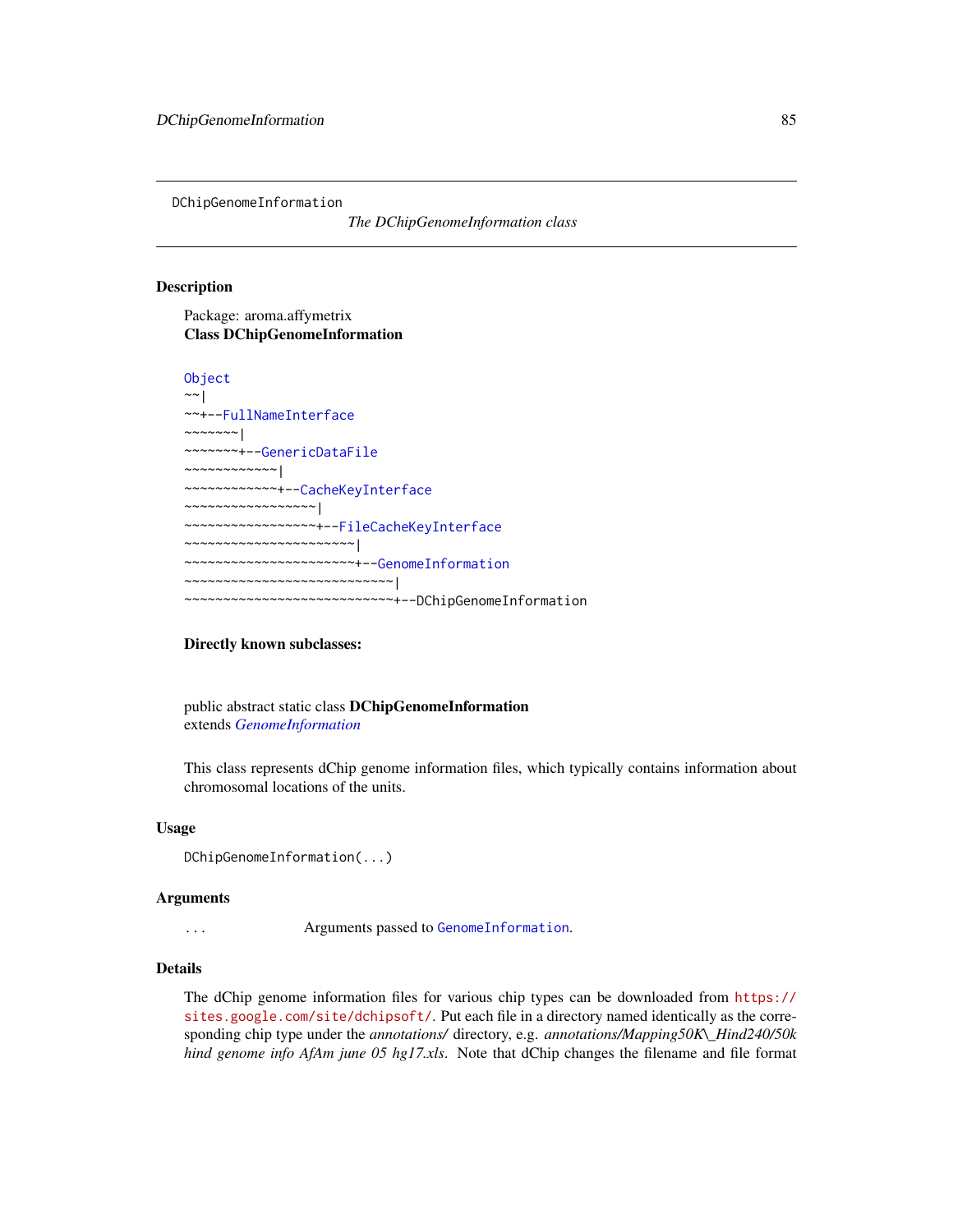slightly between chip types, but currently the  $\star$ byChipType() basically searches for files with names consisting of "genome info" or "genome\_info". At least for the most common chip types, there is no need to rename the files in order for this class to recognize them.

#### Fields and Methods

#### Methods:

byChipType readDataFrame -

#### Methods inherited from GenomeInformation:

as.character, byChipType, fromCdf, fromDataSet, getChipType, getChromosomeStats, getChromosomes, getData, getPositions, getUnitIndices, getUnitsOnChromosome, getUnitsOnChromosomes, isCompatibleWithCdf, nbrOfUnits, plotDensity, readDataFrame, verify

Methods inherited from FileCacheKeyInterface:

getCacheKey

## Methods inherited from CacheKeyInterface: getCacheKey

# Methods inherited from GenericDataFile:

as.character, clone, compareChecksum, copyTo, equals, fromFile, getAttribute, getAttributes, getChecksum, getChecksumFile, getCreatedOn, getDefaultFullName, getExtension, getExtensionPattern, getFileSize, getFileType, getFilename, getFilenameExtension, getLastAccessedOn, getLastModifiedOn, getOutputExtension, getPath, getPathname, gunzip, gzip, hasBeenModified, is.na, isFile, isGzipped, linkTo, readChecksum, renameTo, renameToUpperCaseExt, setAttribute, setAttributes, setAttributesBy, setAttributesByTags, setExtensionPattern, testAttributes, validate, validateChecksum, writeChecksum, getParentName

#### Methods inherited from FullNameInterface:

appendFullNameTranslator, appendFullNameTranslatorByNULL, appendFullNameTranslatorByTabularTextFile, appendFullNameTranslatorByTabularTextFileSet, appendFullNameTranslatorBycharacter, appendFullNameTranslatorBydata.frame, appendFullNameTranslatorByfunction, appendFull-NameTranslatorBylist, clearFullNameTranslator, clearListOfFullNameTranslators, getDefaultFull-Name, getFullName, getFullNameTranslator, getListOfFullNameTranslators, getName, getTags, hasTag, hasTags, resetFullName, setFullName, setFullNameTranslator, setListOfFullNameTranslators, setName, setTags, updateFullName

#### Methods inherited from Object:

\$, \$<-, [[, [[<-, as.character, attach, attachLocally, clearCache, clearLookupCache, clone, detach, equals, extend, finalize, getEnvironment, getFieldModifier, getFieldModifiers, getFields, getInstantiationTime, getStaticInstance, hasField, hashCode, ll, load, names, objectSize, print, save, asThis

## Author(s)

Henrik Bengtsson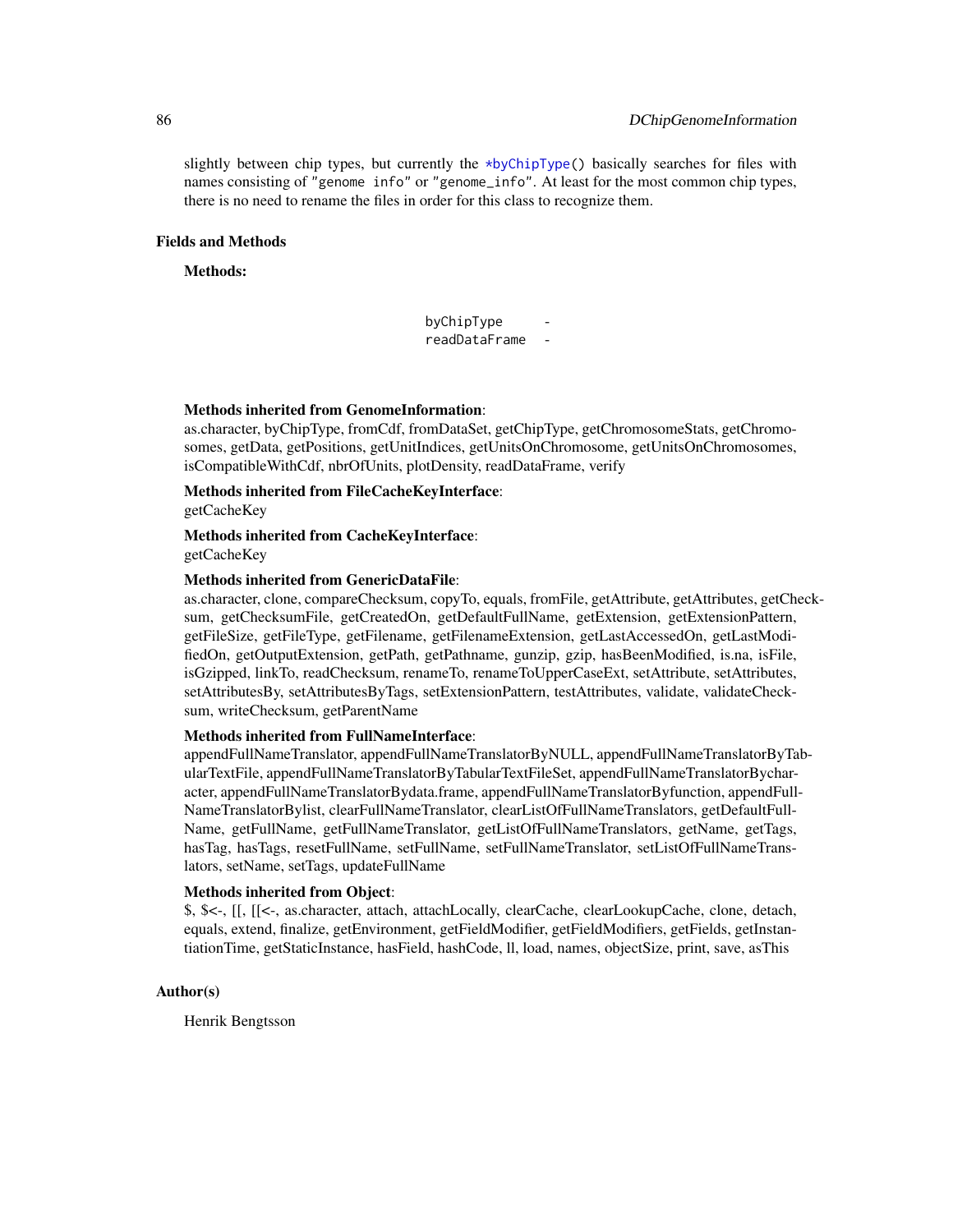DChipQuantileNormalization

*The DChipQuantileNormalization class*

## Description

Package: aroma.affymetrix Class DChipQuantileNormalization

## [Object](#page-0-0)

```
~\sim~~~+--ParametersInterface
\sim ~~~~~~ |
~~~~~~~+--AromaTransform
~~~~~~~~~~~~|
~~~~~~~~~~~~+--Transform
~~~~~~~~~~~~~~~~~|
  ~~~~~~~~~~~~~~~~~+--ProbeLevelTransform
~~~~~~~~~~~~~~~~~~~~~~|
~~~~~~~~~~~~~~~~~~~~~~+--QuantileNormalization
~~~~~~~~~~~~~~~~~~~~~~~~~~~|
  ~~~~~~~~~~~~~~~~~~~~~~~~~~~+--DChipQuantileNormalization
```
#### Directly known subclasses:

public static class DChipQuantileNormalization extends [QuantileNormalization](#page-166-0)

This class represents a special [QuantileNormalization](#page-166-0) using smooth-splines.

## Usage

```
DChipQuantileNormalization(..., robust=FALSE)
```
## Arguments

| $\cdot$ $\cdot$ $\cdot$ | Arguments passed to the constructor of QuantileNormalization.             |
|-------------------------|---------------------------------------------------------------------------|
| robust                  | If TRUE, the normalization function is estimated robustly, otherwise not. |

# Details

This normalization method implements the two-pass algorithm described in Bengtsson et al. (2008).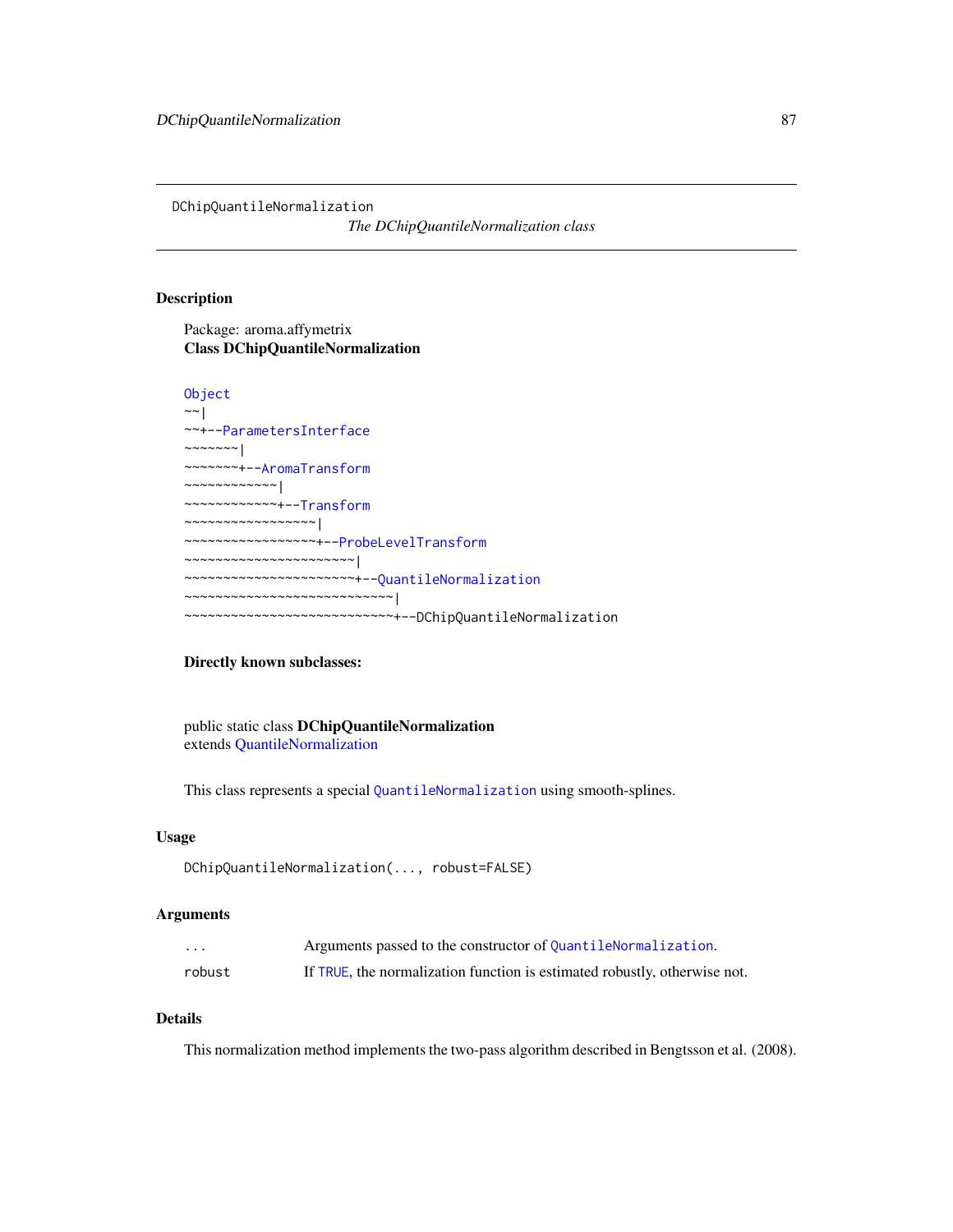## Fields and Methods

#### Methods:

process -

## Methods inherited from QuantileNormalization: findTargetDistributionFile, getParameters, process

# Methods inherited from ProbeLevelTransform: getRootPath

# Methods inherited from Transform:

getOutputDataSet, getOutputFiles

# Methods inherited from AromaTransform:

as.character, findFilesTodo, getAsteriskTags, getExpectedOutputFiles, getExpectedOutputFullnames, getFullName, getInputDataSet, getName, getOutputDataSet, getOutputDataSet0, getOutputFiles, getPath, getRootPath, getTags, isDone, process, setTags

# Methods inherited from ParametersInterface:

getParameterSets, getParameters, getParametersAsString

## Methods inherited from Object:

\$, \$<-, [[, [[<-, as.character, attach, attachLocally, clearCache, clearLookupCache, clone, detach, equals, extend, finalize, getEnvironment, getFieldModifier, getFieldModifiers, getFields, getInstantiationTime, getStaticInstance, hasField, hashCode, ll, load, names, objectSize, print, save, asThis

#### Author(s)

Henrik Bengtsson

## References

[1] H. Bengtsson, R. Irizarry, B. Carvalho, & T.P. Speed. Estimation and assessment of raw copy numbers at the single locus level, Bioinformatics, 2008.

DChipSnpInformation *The DChipSnpInformation class*

# **Description**

Package: aroma.affymetrix Class DChipSnpInformation

[Object](#page-0-0) ~~| ~~+-[-FullNameInterface](#page-0-0)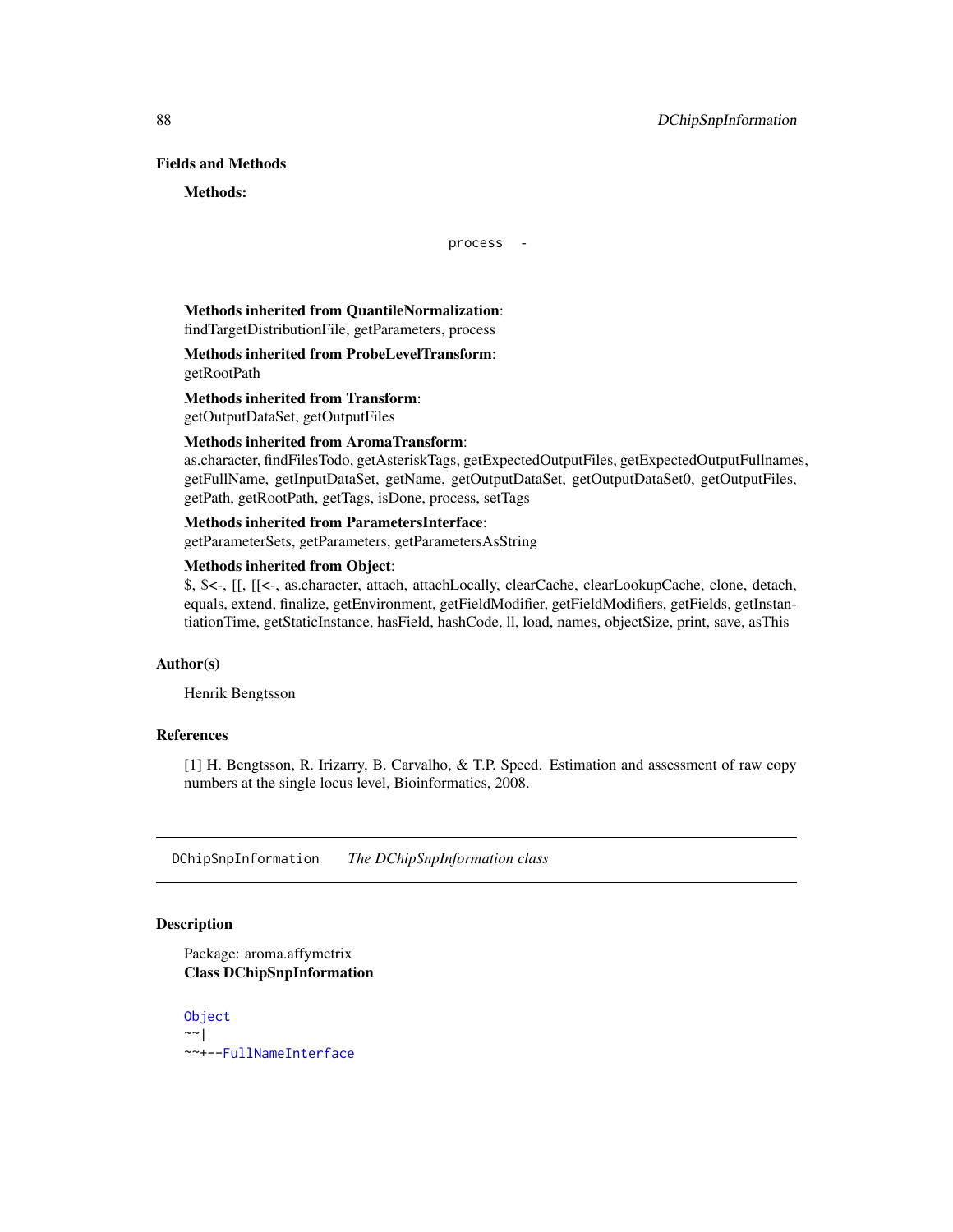## DChipSnpInformation 89

~~~~~~~| ~~~~~~~+-[-GenericDataFile](#page-0-0) ~~~~~~~~~~~~| ~~~~~~~~~~~~+-[-CacheKeyInterface](#page-0-0) ~~~~~~~~~~~~~~~~~| ~~~~~~~~~~~~~~~~~+-[-FileCacheKeyInterface](#page-0-0) ~~~~~~~~~~~~~~~~~~~~~~| ~~~~~~~~~~~~~~~~~~~~~~+-[-SnpInformation](#page-194-0) ~~~~~~~~~~~~~~~~~~~~~~~~~~~| ~~~~~~~~~~~~~~~~~~~~~~~~~~~+--DChipSnpInformation

#### Directly known subclasses:

public abstract static class DChipSnpInformation extends *[SnpInformation](#page-194-0)*

This class represents dChip genome information files, which typically contains information on nucleotide sequences and fragment lengths of the units.

#### Usage

DChipSnpInformation(...)

#### Arguments

... Arguments passed to [SnpInformation](#page-194-0).

## Details

The dChip SNP information files for various chip types can be downloaded from [https://sites.](https://sites.google.com/site/dchipsoft/) [google.com/site/dchipsoft/](https://sites.google.com/site/dchipsoft/). Put each file in a directory named identically as the corresponding chip type under the *annotations/* directory, e.g. *annotations/Mapping50K\\_Hind240/50k hind snp info AfAm june 05 hg17.xls*. Note that dChip changes the filename and file format slightly between chip types, but currently the [\\*byChipType\(](#page-0-0)) basically searches for files with names consisting of "snp info" or "snp\_info". At least for the most common chip types, there is no need to rename the files in order for this class to recognize them.

## Fields and Methods

Methods:

byChipType readDataFrame -

Methods inherited from SnpInformation: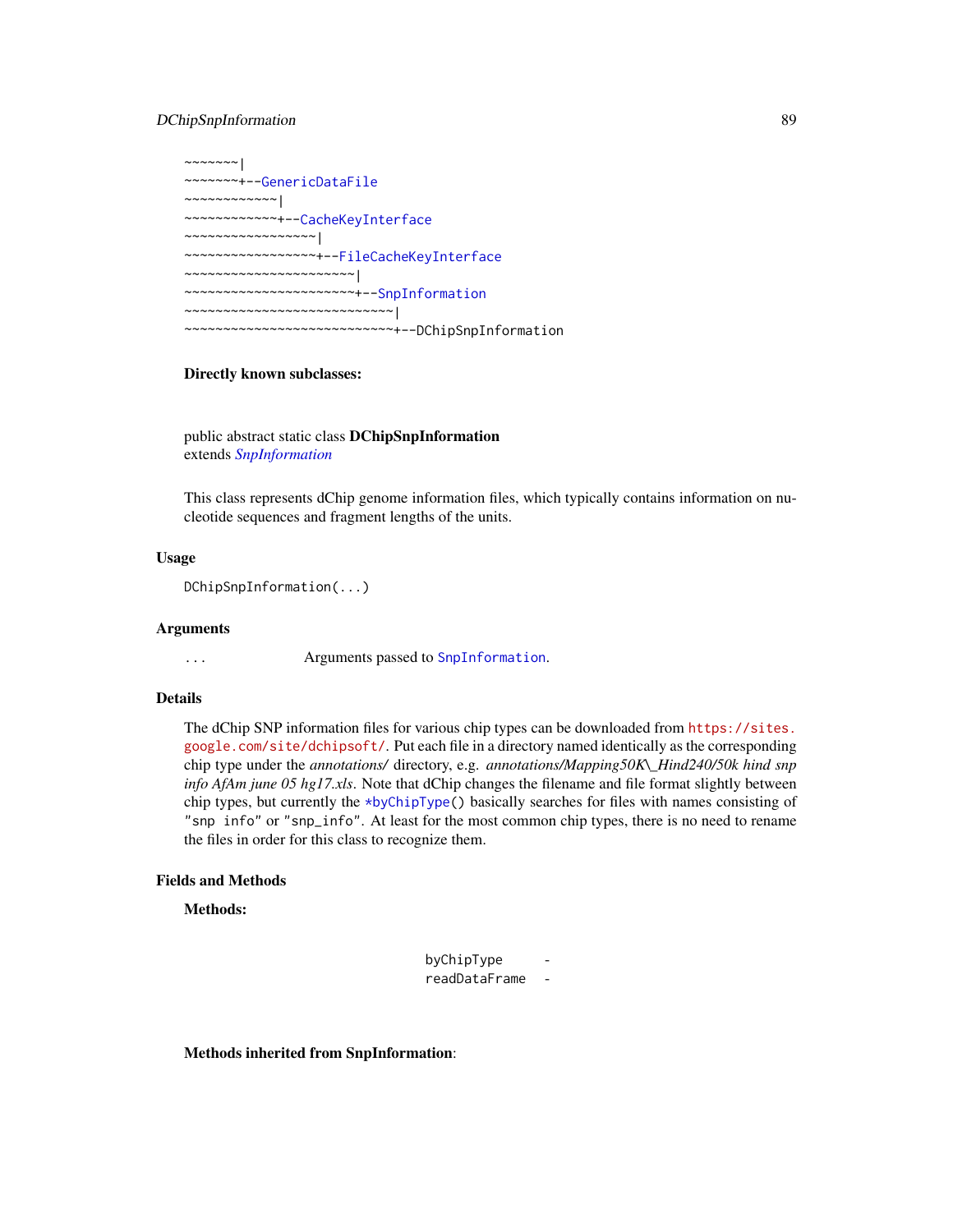as.character, byChipType, fromCdf, fromDataSet, getChipType, getData, getFields, getFragmentLengths, getFragmentStarts, getFragmentStops, isCompatibleWithCdf, nbrOfEnzymes, nbrOfUnits, read-DataFrame, verify

## Methods inherited from FileCacheKeyInterface: getCacheKey

Methods inherited from CacheKeyInterface: getCacheKey

#### Methods inherited from GenericDataFile:

as.character, clone, compareChecksum, copyTo, equals, fromFile, getAttribute, getAttributes, getChecksum, getChecksumFile, getCreatedOn, getDefaultFullName, getExtension, getExtensionPattern, getFileSize, getFileType, getFilename, getFilenameExtension, getLastAccessedOn, getLastModifiedOn, getOutputExtension, getPath, getPathname, gunzip, gzip, hasBeenModified, is.na, isFile, isGzipped, linkTo, readChecksum, renameTo, renameToUpperCaseExt, setAttribute, setAttributes, setAttributesBy, setAttributesByTags, setExtensionPattern, testAttributes, validate, validateChecksum, writeChecksum, getParentName

#### Methods inherited from FullNameInterface:

appendFullNameTranslator, appendFullNameTranslatorByNULL, appendFullNameTranslatorByTabularTextFile, appendFullNameTranslatorByTabularTextFileSet, appendFullNameTranslatorBycharacter, appendFullNameTranslatorBydata.frame, appendFullNameTranslatorByfunction, appendFull-NameTranslatorBylist, clearFullNameTranslator, clearListOfFullNameTranslators, getDefaultFull-Name, getFullName, getFullNameTranslator, getListOfFullNameTranslators, getName, getTags, hasTag, hasTags, resetFullName, setFullName, setFullNameTranslator, setListOfFullNameTranslators, setName, setTags, updateFullName

#### Methods inherited from Object:

\$, \$<-, [[, [[<-, as.character, attach, attachLocally, clearCache, clearLookupCache, clone, detach, equals, extend, finalize, getEnvironment, getFieldModifier, getFieldModifiers, getFields, getInstantiationTime, getStaticInstance, hasField, hashCode, ll, load, names, objectSize, print, save, asThis

#### Author(s)

Henrik Bengtsson

<span id="page-89-0"></span>doCRMAv1 *Estimation and assessment of raw copy numbers at the single locus level (CRMA v1)*

#### **Description**

Estimation and assessment of raw copy numbers at the single locus level (CRMA v1) based on [1]. The algorithm is processed in bounded memory, meaning virtually any number of arrays can be analyzed on also very limited computer systems.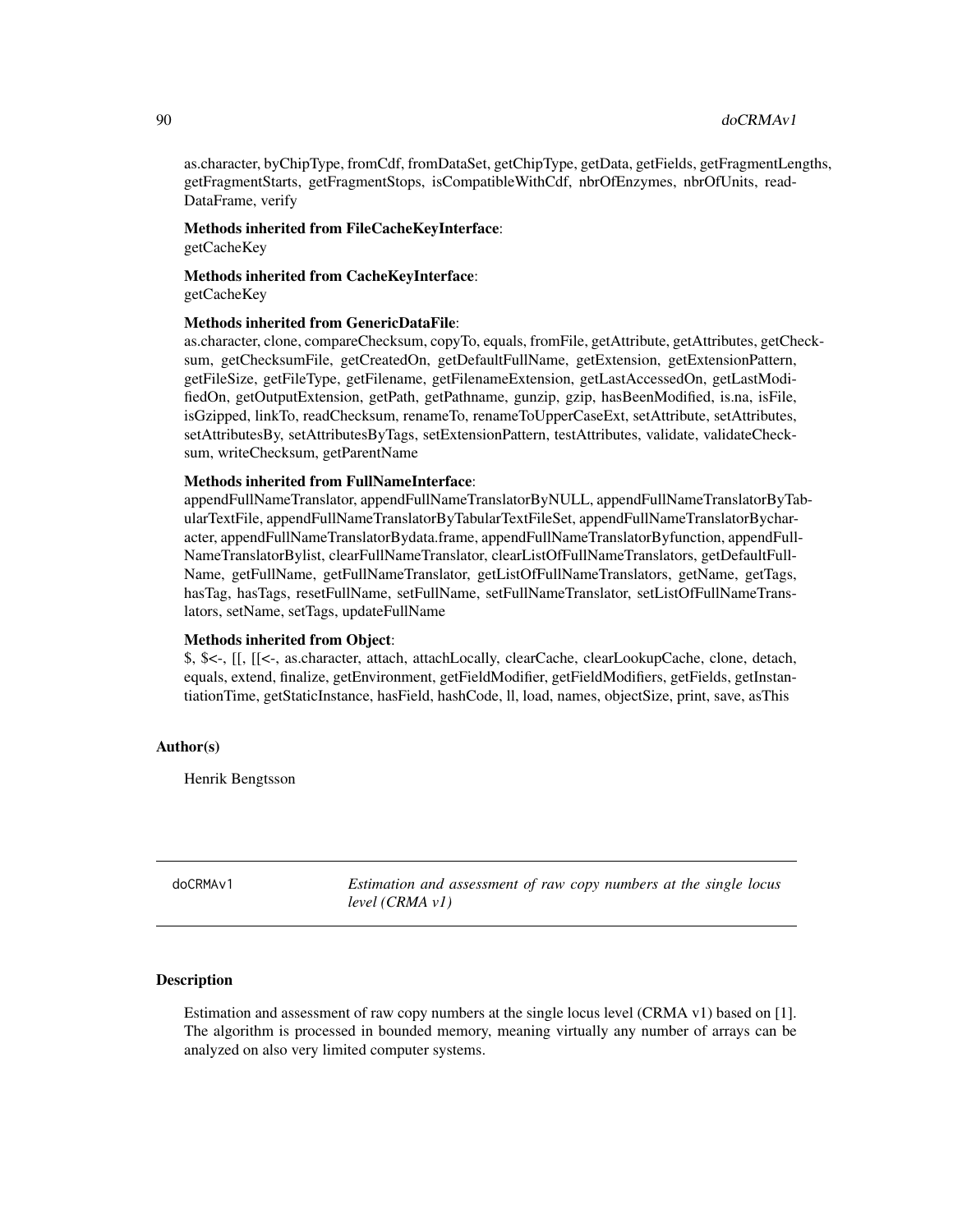#### $\text{doCRM}$ Av1 91

#### Usage

```
## S3 method for class 'AffymetrixCelSet'
doCRMAv1(csR, shift=+300, combineAlleles=TRUE, lengthRange=NULL, arrays=NULL, drop=TRUE,
  verbose=FALSE, ...)
  ## Default S3 method:
doCRMAv1(dataSet, ..., verbose=FALSE)
  ## Default S3 method:
doASCRMAv1(...)
```
## Arguments

| csR, dataSet | An AffymetrixCelSet (or the name of an AffymetrixCelSet).                                                     |
|--------------|---------------------------------------------------------------------------------------------------------------|
| shift        | An tuning parameter specifying how much to shift the probe signals before<br>probe summarization.             |
|              | combine Alleles Alogical specifying whether allele probe pairs should be summed before mod-<br>elling or not. |
| lengthRange  | An optional numeric vector of length two passed to FragmentLengthNormalization.                               |
| arrays       | A integer vector specifying the subset of arrays to process. If NULL, all arrays<br>are considered.           |
| drop         | If TRUE, the summaries are returned, otherwise a named list of all intermediate<br>and final results.         |
| verbose      | See Verbose.                                                                                                  |
| $\cdots$     | Additional arguments used to set up AffymetrixCelSet (when argument dataSet<br>is specified).                 |

## Value

Returns a named [list](#page-0-0), iff drop == FALSE, otherwise only [ChipEffectSet](#page-55-0) object.

## Allele-specific or only total-SNP signals

If you wish to obtain allele-specific estimates for SNPs, which are needed to call genotypes or infer parent-specific copy numbers, then use argument combineAlleles=FALSE. Total copy number signals are still available. If you know for certain that you will not use allele-specific estimates, you will get slightly less noisy signals (very small difference) if you use combineAlleles=TRUE.

doASCRMAv1(...) is a wrapper for doCRMAv1(..., combineAlleles=FALSE).

#### Author(s)

Henrik Bengtsson

## References

[1] H. Bengtsson, R. Irizarry, B. Carvalho & T.P. Speed. *Estimation and assessment of raw copy numbers at the single locus level*, Bioinformatics, 2008.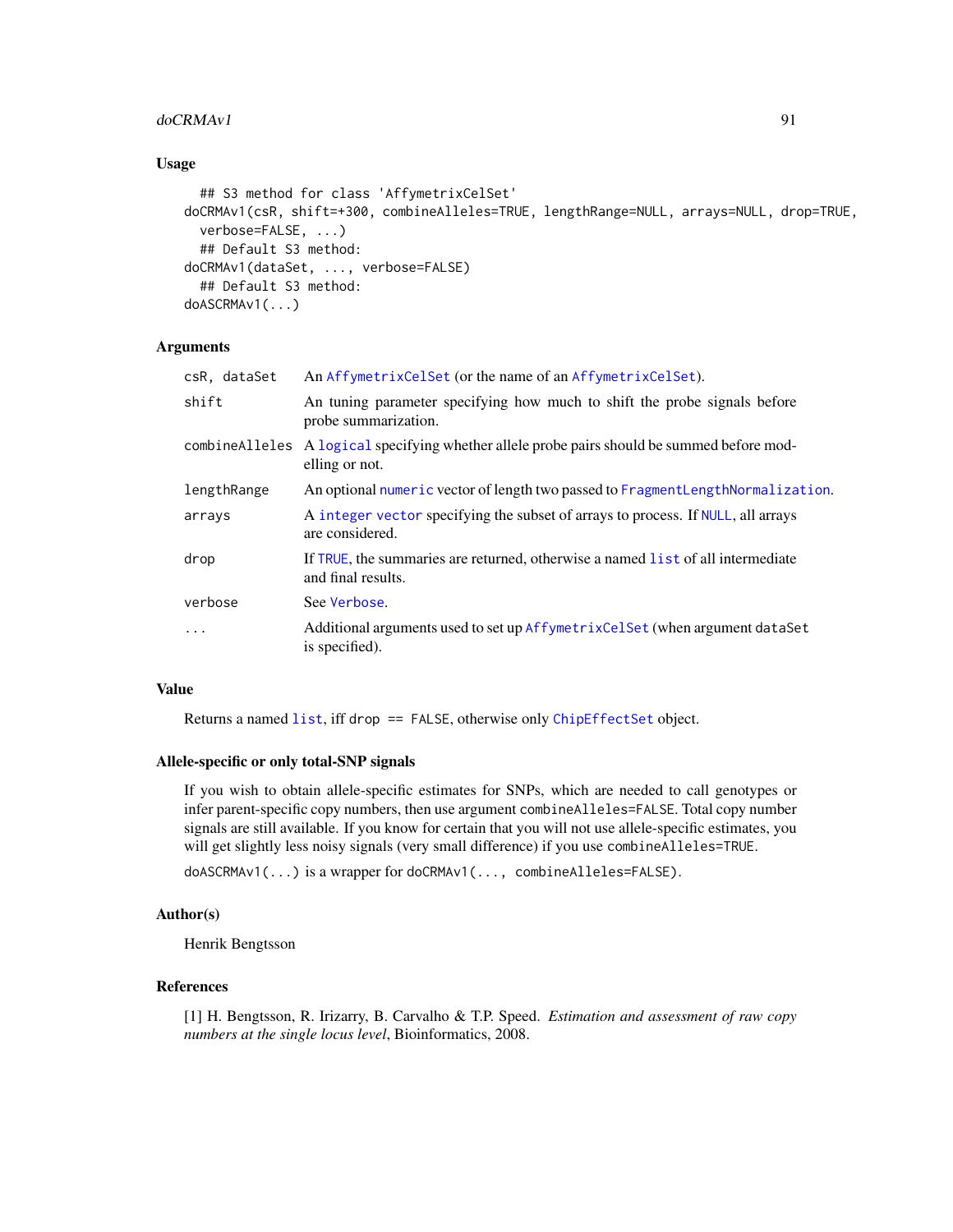## See Also

For CRMA v2 (recommended by authors), which is a single-array improvement over CRMA v1, see [doCRMAv2](#page-91-0)().

<span id="page-91-0"></span>doCRMAv2 *A single-array preprocessing method for estimating full-resolution raw copy numbers from all Affymetrix genotyping arrays (CRMA v2)*

## Description

A single-array preprocessing method for estimating full-resolution raw copy numbers from all Affymetrix genotyping arrays (CRMA v2) based on [1]. The algorithm is processed in bounded memory, meaning virtually any number of arrays can be analyzed on also very limited computer systems.

We recommend CRMA v2 for estimating allele-specific as well total SNP signals from Affymetrix SNP chips.

#### Usage

```
## S3 method for class 'AffymetrixCelSet'
doCRMAv2(csR, combineAlleles=TRUE, lengthRange=NULL, arrays=NULL,
 plm=c("AvgCnPlm", "RmaCnPlm"), drop=TRUE, verbose=FALSE, ...)
  ## Default S3 method:
doCRMAv2(dataSet, ..., verbose=FALSE)
  ## Default S3 method:
doASCRMAv2(...)
```
## Arguments

| csR, dataSet | An AffymetrixCelSet (or the name of an AffymetrixCelSet).                                                     |
|--------------|---------------------------------------------------------------------------------------------------------------|
|              | combineAlleles A logical specifying whether allele probe pairs should be summed before mod-<br>elling or not. |
| lengthRange  | An optional numeric vector of length two passed to FragmentLengthNormalization.                               |
| arrays       | A integer vector specifying the subset of arrays to process. If NULL, all arrays<br>are considered.           |
| plm          | A character string specifying which type of probe-summarization model to<br>used.                             |
| drop         | If TRUE, the summaries are returned, otherwise a named list of all intermediate<br>and final results.         |
| verbose      | See Verbose.                                                                                                  |
| .            | Additional arguments used to set up AffymetrixCelSet (when argument dataSet<br>is specified).                 |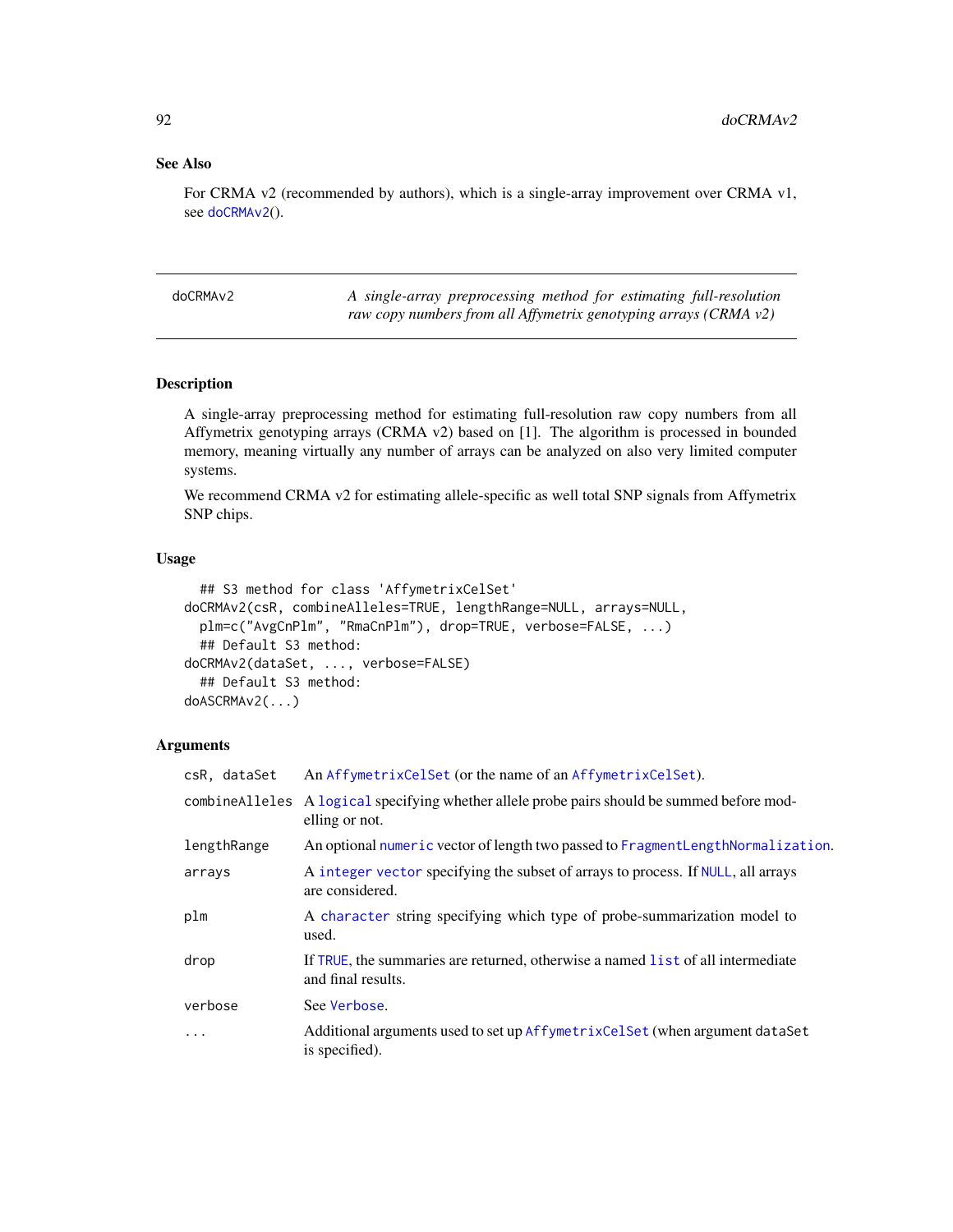#### doFIRMA 93

## Value

Returns a named [list](#page-0-0), iff drop == FALSE, otherwise only [ChipEffectSet](#page-55-0) object.

#### Allele-specific or only total-SNP signals

If you wish to obtain allele-specific estimates for SNPs, which are needed to call genotypes or infer parent-specific copy numbers, then use argument combineAlleles=FALSE. Total copy number signals are still available. If you know for certain that you will not use allele-specific estimates, you will get slightly less noisy signals (very small difference) if you use combineAlleles=TRUE.

doASCRMAv2(...) is a wrapper for doCRMAv2(..., combineAlleles=FALSE).

#### Author(s)

Henrik Bengtsson

#### References

[1] H. Bengtsson, P. Wirapati & T.P. Speed. *A single-array preprocessing method for estimating full-resolution raw copy numbers from all Affymetrix genotyping arrays including GenomeWideSNP 5 \& 6*, Bioinformatics, 2009.

#### See Also

For CRMA v1, which is a multi-array methods that precedes CRMA v2, see [doCRMAv1](#page-89-0)().

| doFIRMA |  |  |
|---------|--|--|
|         |  |  |

**Finding Isoforms using Robust Multichip Analysis (FIRMA)** 

#### Description

Finding Isoforms using Robust Multichip Analysis (FIRMA) based on [1].

## Usage

```
## S3 method for class 'AffymetrixCelSet'
doFIRMA(csR, ..., flavor=c("v1b", "v1a"), drop=TRUE, verbose=FALSE)
  ## Default S3 method:
doFIRMA(dataSet, ..., verbose=FALSE)
```
#### Arguments

| csR. dataSet            | An AffymetrixCelSet (or the name of an AffymetrixCelSet).                                                          |
|-------------------------|--------------------------------------------------------------------------------------------------------------------|
| $\cdot$ $\cdot$ $\cdot$ | Additional arguments passed to FirmaModel, and to set up AffymetrixCelSet<br>(when argument dataSet is specified). |
| flavor                  | A character string specifying the flavor of FIRMA to use.                                                          |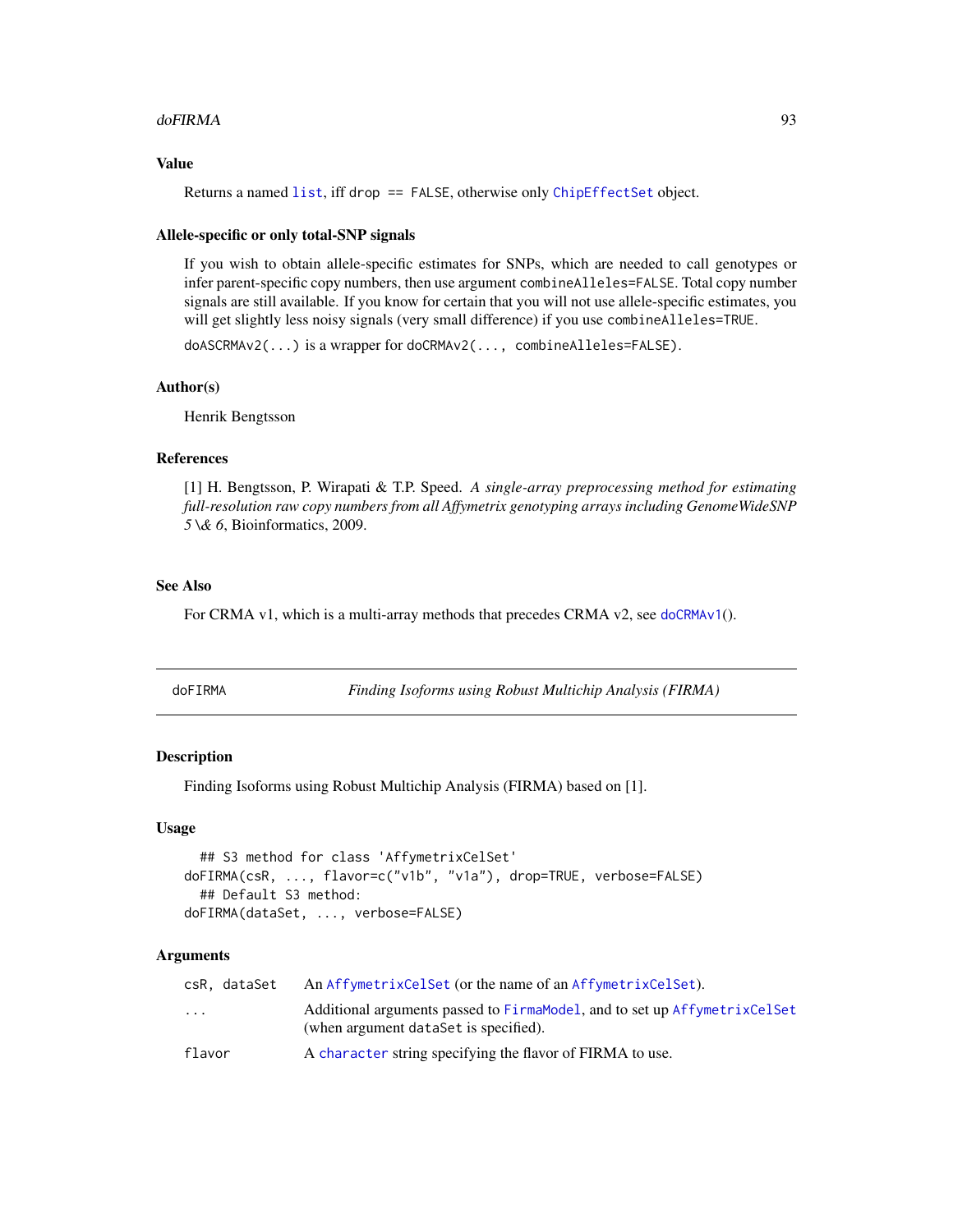| drop    | If TRUE, the FIRMA scores are returned, otherwise a named list of all interme- |
|---------|--------------------------------------------------------------------------------|
|         | diate and final results.                                                       |
| verbose | See Verbose.                                                                   |

#### Value

Returns a named [list](#page-0-0), iff drop == FALSE, otherwise only [FirmaSet](#page-108-0) object (containing the FIRMA scores).

#### Using a custom exon-by-transcript CDF

It is strongly recommended to use a custom CDF, e.g. "core", "extended" or "full" [1]. To use a custom CDF, set it before calling this method, i.e. setCdf(csR, cdf). Do not set the standard "non-supported" Affymetrix CDF (see also Section 'Flavors').

#### Flavors

If flavor == "v1b" (default), then the standard "non-supported" Affymetrix CDF is used for background correction and the quantile normalization steps, and the custom CDF is used for the probe summarization and everything that follows. The advantage of this flavor is that those two first preprocessing steps will remain the same if one later changes to a different custom CDF.

If flavor  $==$  "v1a", then the custom CDF is used throughout all steps of FIRMA, which means that if one changes the custom CDF all steps will be redone.

#### Author(s)

Henrik Bengtsson

#### References

[1] E. Purdom, K. Simpson, M. Robinson, J. Conboy, A. Lapuk & T.P. Speed, *FIRMA: a method for detection of alternative splicing from exon array data*, Bioinformatics, 2008.

doGCRMA *Robust Multichip Analysis (GCRMA)*

#### Description

Robust Multichip Analysis (GCRMA) based on [1]. The algorithm is processed in bounded memory, meaning virtually any number of arrays can be analyzed on also very limited computer systems. The method replicates the results of [gcrma](#page-0-0) (package gcrma) with great precision.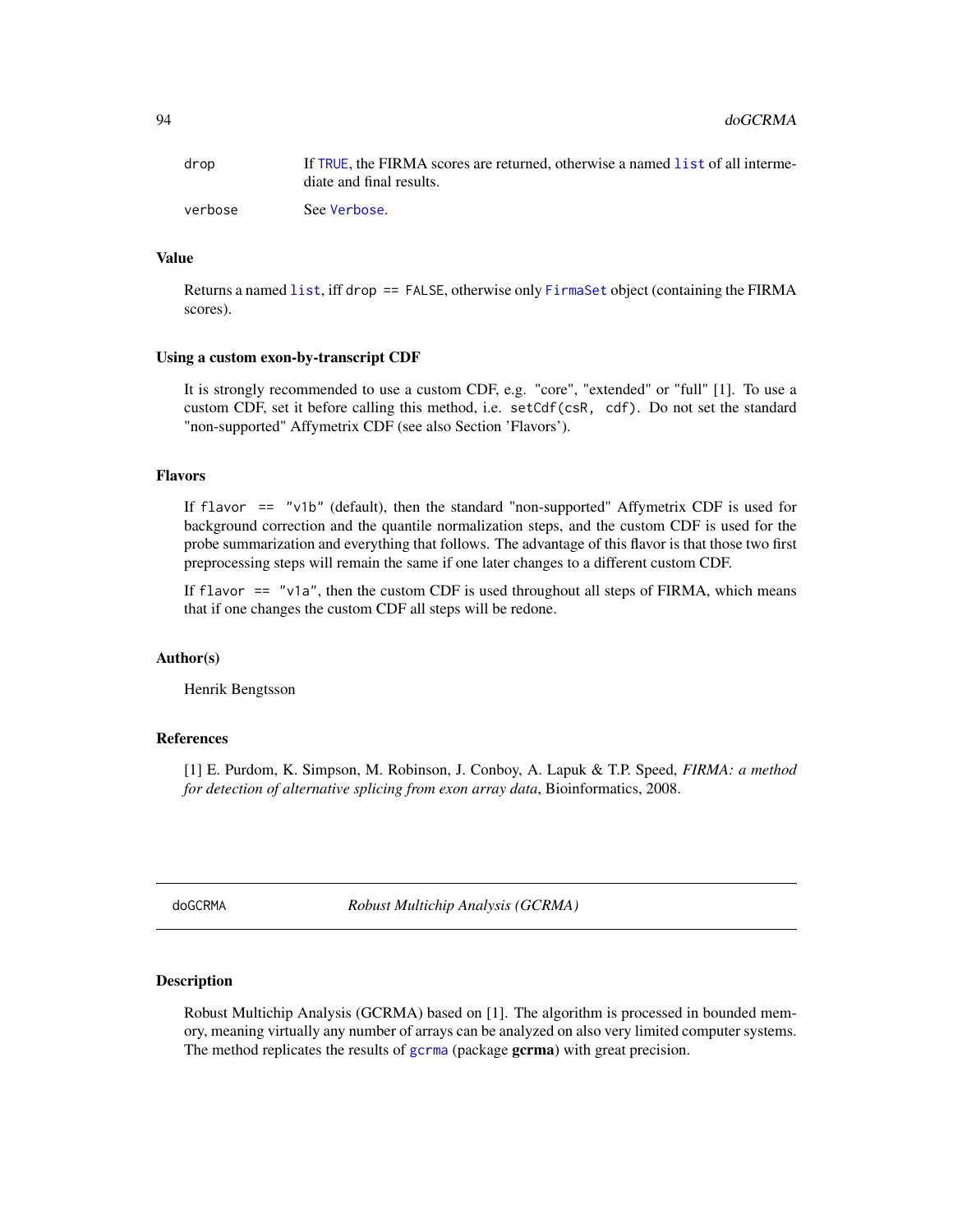#### $\mu$  do RMA  $\sim$  95

# Usage

```
## S3 method for class 'AffymetrixCelSet'
doGCRMA(csR, arrays=NULL, type=c("fullmodel", "affinities"), uniquePlm=FALSE, drop=TRUE,
  verbose=FALSE, ...)
  ## Default S3 method:
doGCRMA(dataSet, ..., verbose=FALSE)
```
# Arguments

| csR, dataSet | An AffymetrixCelSet (or the name of an AffymetrixCelSet).                                                                                                                                          |
|--------------|----------------------------------------------------------------------------------------------------------------------------------------------------------------------------------------------------|
| arrays       | A integer vector specifying the subset of arrays to process. If NULL, all arrays<br>are considered.                                                                                                |
| type         | A character string specifying what type of model to use for the GCRMA back-<br>ground correction. For more details, see GcRmaBackgroundCorrection.                                                 |
| uniquePlm    | If TRUE, the log-additive probe-summarization model is done on probeset with<br><i>unique</i> sets of probes. If FALSE, the summarization is done on "as-is" probesets<br>as specified by the CDF. |
| drop         | If TRUE, the summaries are returned, otherwise a named list of all intermediate<br>and final results.                                                                                              |
| verbose      | See Verbose.                                                                                                                                                                                       |
| .            | Additional arguments used to set up AffymetrixCelSet (when argument dataSet<br>is specified).                                                                                                      |
|              |                                                                                                                                                                                                    |

## Value

Returns a named [list](#page-0-0), iff drop == FALSE, otherwise only [ChipEffectSet](#page-55-0) object.

## Author(s)

Henrik Bengtsson

## References

[1] Z. Wu, R. Irizarry, R. Gentleman, F.M. Murillo & F. Spencer. *A Model Based Background Adjustment for Oligonucleotide Expression Arrays*, JASA, 2004.

doRMA *Robust Multichip Analysis (RMA)*

## Description

Robust Multichip Analysis (RMA) based on [1]. The algorithm is processed in bounded memory, meaning virtually any number of arrays can be analyzed on also very limited computer systems. The method replicates the results of [fitPLM](#page-0-0) (package affyPLM) with great precision.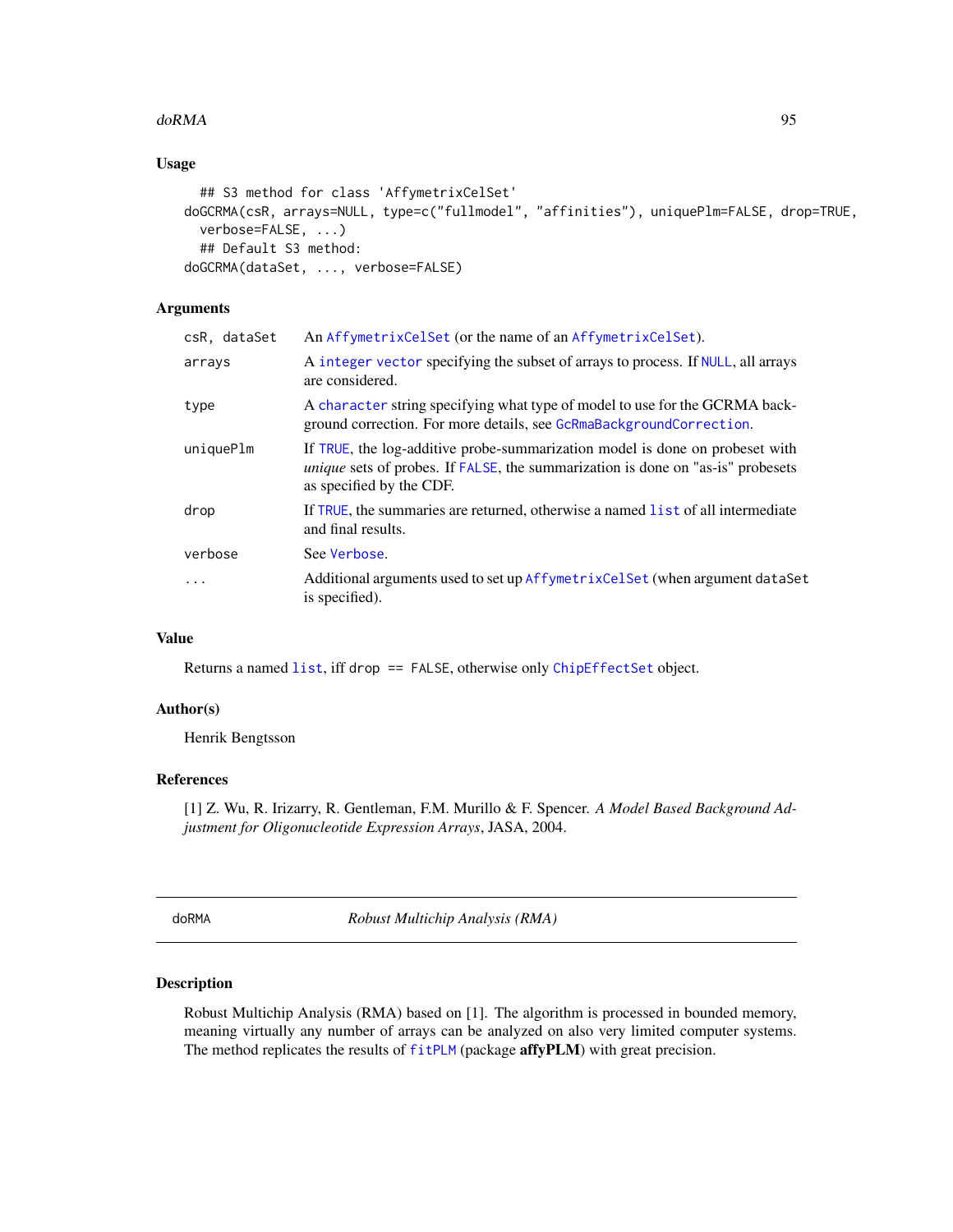# Usage

```
## S3 method for class 'AffymetrixCelSet'
doRMA(csR, arrays=NULL, flavor=c("affyPLM", "oligo"), uniquePlm=FALSE, drop=TRUE,
 verbose=FALSE, ...)
  ## Default S3 method:
doRMA(dataSet, ..., verbose=FALSE)
```
# Arguments

| csR, dataSet | An AffymetrixCelSet (or the name of an AffymetrixCelSet).                                                                                                                                          |
|--------------|----------------------------------------------------------------------------------------------------------------------------------------------------------------------------------------------------|
| arrays       | A integer vector specifying the subset of arrays to process. If NULL, all arrays<br>are considered.                                                                                                |
| flavor       | A character string specifying what model fitting algorithm to be used, cf. RmaPlm.                                                                                                                 |
| uniquePlm    | If TRUE, the log-additive probe-summarization model is done on probeset with<br><i>unique</i> sets of probes. If FALSE, the summarization is done on "as-is" probesets<br>as specified by the CDF. |
| drop         | If TRUE, the summaries are returned, otherwise a named list of all intermediate<br>and final results.                                                                                              |
| verbose      | See Verbose.                                                                                                                                                                                       |
| $\ddots$     | Additional arguments used to set up AffymetrixCelSet (when argument dataSet<br>is specified).                                                                                                      |

# Value

Returns a named [list](#page-0-0), iff drop == FALSE, otherwise only [ChipEffectSet](#page-55-0) object.

## Author(s)

Henrik Bengtsson

## References

[1] Irizarry et al. *Summaries of Affymetrix GeneChip probe level data*. NAR, 2003, 31, e15.

ExonChipEffectFile *The ExonChipEffectFile class*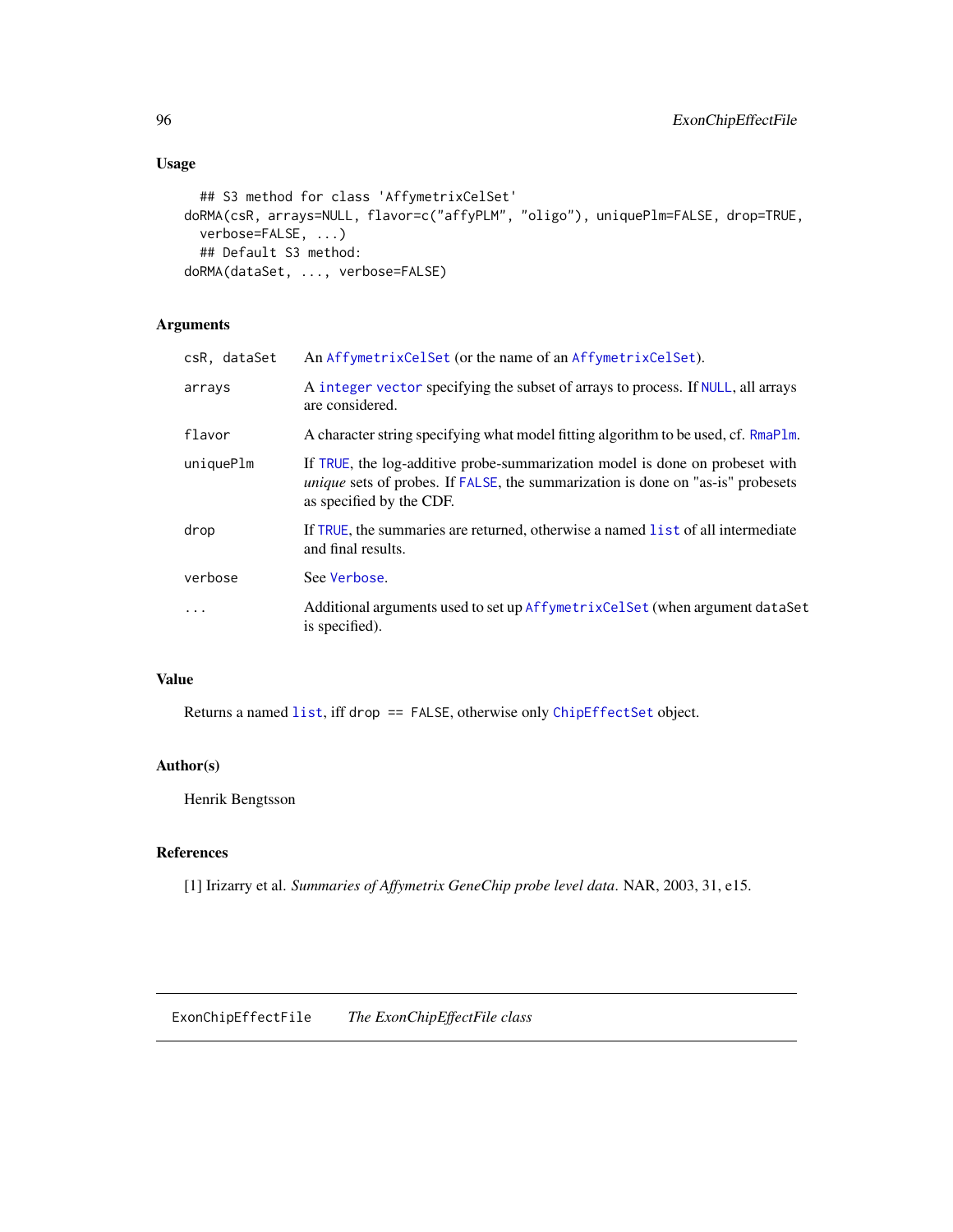## ExonChipEffectFile 97

#### Description

Package: aroma.affymetrix Class ExonChipEffectFile

[Object](#page-0-0)  $~\sim~$ ~~+-[-FullNameInterface](#page-0-0) ~~~~~~~| ~~~~~~~+-[-GenericDataFile](#page-0-0) ~~~~~~~~~~~~| ~~~~~~~~~~~~+-[-CacheKeyInterface](#page-0-0) ~~~~~~~~~~~~~~~~~| ~~~~~~~~~~~~~~~~~+-[-FileCacheKeyInterface](#page-0-0) ~~~~~~~~~~~~~~~~~~~~~~| ~~~~~~~~~~~~~~~~~~~~~~+-[-AromaMicroarrayDataFile](#page-0-0) ~~~~~~~~~~~~~~~~~~~~~~~~~~~| ~~~~~~~~~~~~~~~~~~~~~~~~~~~+-[-AromaPlatformInterface](#page-0-0) ~~~~~~~~~~~~~~~~~~~~~~~~~~~~~~~~| ~~~~~~~~~~~~~~~~~~~~~~~~~~~~~~~~+-[-AffymetrixFile](#page-27-0) ~~~~~~~~~~~~~~~~~~~~~~~~~~~~~~~~~~~~~| ~~~~~~~~~~~~~~~~~~~~~~~~~~~~~~~~~~~~~+-[-AffymetrixCelFile](#page-17-0) ~~~~~~~~~~~~~~~~~~~~~~~~~~~~~~~~~~~~~~~~~~| ~~~~~~~~~~~~~~~~~~~~~~~~~~~~~~~~~~~~~~~~~~+-[-ParametersInterface](#page-0-0) ~~~~~~~~~~~~~~~~~~~~~~~~~~~~~~~~~~~~~~~~~~~~~~~| ~~~~~~~~~~~~~~~~~~~~~~~~~~~~~~~~~~~~~~~~~~~~~~~+-[-ParameterCelFile](#page-149-0) ~~~~~~~~~~~~~~~~~~~~~~~~~~~~~~~~~~~~~~~~~~~~~~~~~~~~| ~~~~~~~~~~~~~~~~~~~~~~~~~~~~~~~~~~~~~~~~~~~~~~~~~~~~+-[-ChipEffectFile](#page-52-0) ~~~~~~~~~~~~~~~~~~~~~~~~~~~~~~~~~~~~~~~~~~~~~~~~~~~~~~~~~| ~~~~~~~~~~~~~~~~~~~~~~~~~~~~~~~~~~~~~~~~~~~~~~~~~~~~~~~~~+--ExonChipEffectFile

#### Directly known subclasses:

public abstract static class ExonChipEffectFile extends *[ChipEffectFile](#page-52-0)*

This class represents estimates of chip effects in the probe-level models.

#### Usage

```
ExonChipEffectFile(..., mergeGroups=FALSE)
```
#### Arguments

... Arguments passed to [ChipEffectFile](#page-52-0). mergeGroups Specifies if the groups are merged or not for these estimates.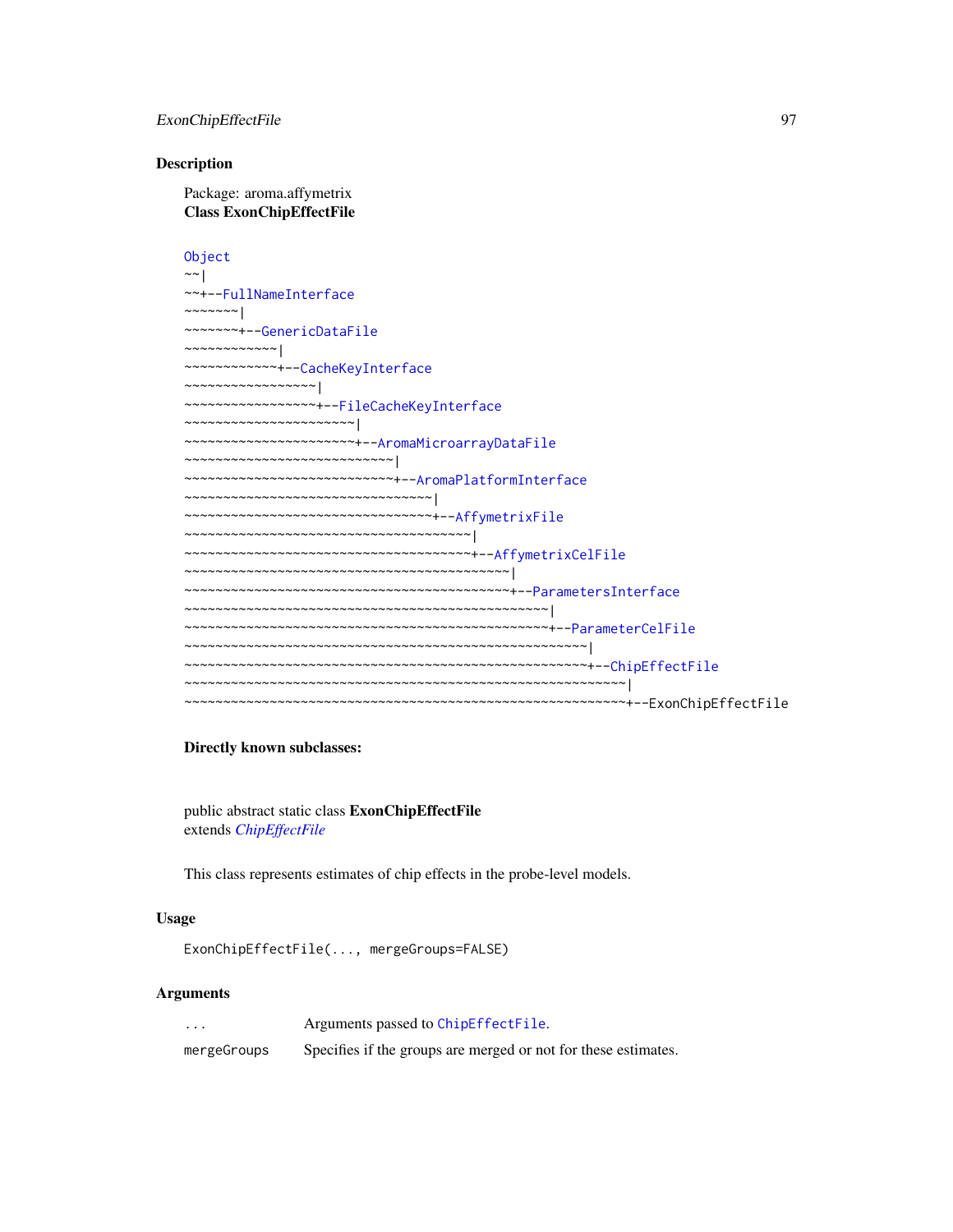#### Fields and Methods

#### Methods:

readUnits -

#### Methods inherited from ChipEffectFile:

as.character, extractChromosomalDataFrame, extractMatrix, extractTheta, findUnitsTodo, getAM, getAsFullCelFile, getCellIndices, getCellMapForMainCdf, getExpandedCellMap, getParameters, getUnitGroupCellArrayMap, getUnitGroupCellMatrixMap, getXAM, mergeGroups, readUnits, writeAs-FullCelFile

#### Methods inherited from ParameterCelFile:

extractDataFrame, extractMatrix, readUnits

## Methods inherited from ParametersInterface:

getParameterSets, getParameters, getParametersAsString

#### Methods inherited from AffymetrixCelFile:

allocateFromCdf, as.character, clone, createFrom, extractMatrix, fromFile, getAm, getCdf, getExtensionPattern, getFileFormat, getImage, getUnitNamesFile, getUnitTypesFile, highlight, image270, nbrOfCells, plotDensity, plotImage, plotMvsA, plotMvsX, range, setCdf, smoothScatter-MvsA, writeImage

#### Methods inherited from AromaPlatformInterface:

getAromaPlatform, getAromaUflFile, getAromaUgpFile, getChipType, getPlatform, getUnitAnnotationDataFile, getUnitNamesFile, getUnitTypesFile, isCompatibleWith

#### Methods inherited from AromaMicroarrayDataFile:

getAttributeXY, getChipType, getPlatform, getPloidy, getXAM, hasAttributeXY, isAverageFile, setAttributeXY, setAttributesByTags

## Methods inherited from FileCacheKeyInterface:

getCacheKey

## Methods inherited from CacheKeyInterface: getCacheKey

## Methods inherited from GenericDataFile:

as.character, clone, compareChecksum, copyTo, equals, fromFile, getAttribute, getAttributes, getChecksum, getChecksumFile, getCreatedOn, getDefaultFullName, getExtension, getExtensionPattern, getFileSize, getFileType, getFilename, getFilenameExtension, getLastAccessedOn, getLastModifiedOn, getOutputExtension, getPath, getPathname, gunzip, gzip, hasBeenModified, is.na, isFile, isGzipped, linkTo, readChecksum, renameTo, renameToUpperCaseExt, setAttribute, setAttributes, setAttributesBy, setAttributesByTags, setExtensionPattern, testAttributes, validate, validateChecksum, writeChecksum, getParentName

#### Methods inherited from FullNameInterface:

appendFullNameTranslator, appendFullNameTranslatorByNULL, appendFullNameTranslatorByTabularTextFile, appendFullNameTranslatorByTabularTextFileSet, appendFullNameTranslatorBycharacter, appendFullNameTranslatorBydata.frame, appendFullNameTranslatorByfunction, appendFull-NameTranslatorBylist, clearFullNameTranslator, clearListOfFullNameTranslators, getDefaultFull-Name, getFullName, getFullNameTranslator, getListOfFullNameTranslators, getName, getTags,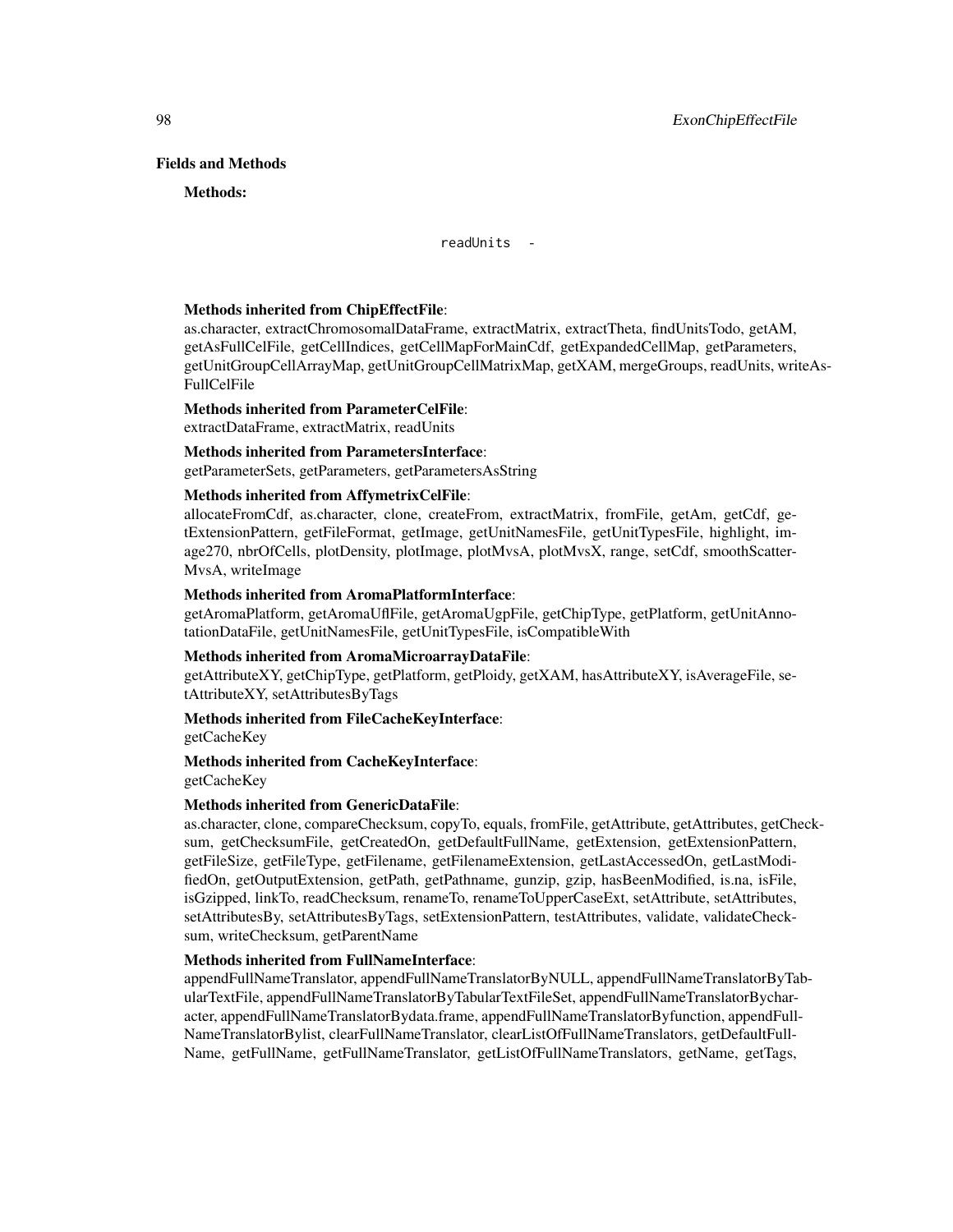## ExonChipEffectSet 99

hasTag, hasTags, resetFullName, setFullName, setFullNameTranslator, setListOfFullNameTranslators, setName, setTags, updateFullName

#### Methods inherited from Object:

\$, \$<-, [[, [[<-, as.character, attach, attachLocally, clearCache, clearLookupCache, clone, detach, equals, extend, finalize, getEnvironment, getFieldModifier, getFieldModifiers, getFields, getInstantiationTime, getStaticInstance, hasField, hashCode, ll, load, names, objectSize, print, save, asThis

## Author(s)

Ken Simpson, Henrik Bengtsson

## See Also

An object of this class is typically part of a [ExonChipEffectSet](#page-98-0).

<span id="page-98-0"></span>ExonChipEffectSet *The ExonChipEffectSet class*

#### Description

Package: aroma.affymetrix Class ExonChipEffectSet

```
Object
~~|
~~+--FullNameInterface
~\sim ~\sim ~\sim ~\sim ~\sim ~\sim ~\sim~~~~~~~+--GenericDataFileSet
~~~~~~~~~~~~|
~~~~~~~~~~~~+--AromaMicroarrayDataSet
~~~~~~~~~~~~~~~~~|
~~~~~~~~~~~~~~~~~+--AromaPlatformInterface
~~~~~~~~~~~~~~~~~~~~~~|
~~~~~~~~~~~~~~~~~~~~~~+--AffymetrixFileSet
~~~~~~~~~~~~~~~~~~~~~~~~~~~|
~~~~~~~~~~~~~~~~~~~~~~~~~~~+--AffymetrixCelSet
~~~~~~~~~~~~~~~~~~~~~~~~~~~~~~~~
~~~~~~~~~~~~~~~~~~~~~~~~~~~~~~~~+--ParametersInterface
~~~~~~~~~~~~~~~~~~~~~~~~~~~~~~~~~~~~~|
~~~~~~~~~~~~~~~~~~~~~~~~~~~~~~~~~~~~~+--ParameterCelSet
~~~~~~~~~~~~~~~~~~~~~~~~~~~~~~~~~~~~~~~~~~|
~~~~~~~~~~~~~~~~~~~~~~~~~~~~~~~~~~~~~~~~~~+--ChipEffectSet
~~~~~~~~~~~~~~~~~~~~~~~~~~~~~~~~~~~~~~~~~~~~~~~|
~~~~~~~~~~~~~~~~~~~~~~~~~~~~~~~~~~~~~~~~~~~~~~~+--ExonChipEffectSet
```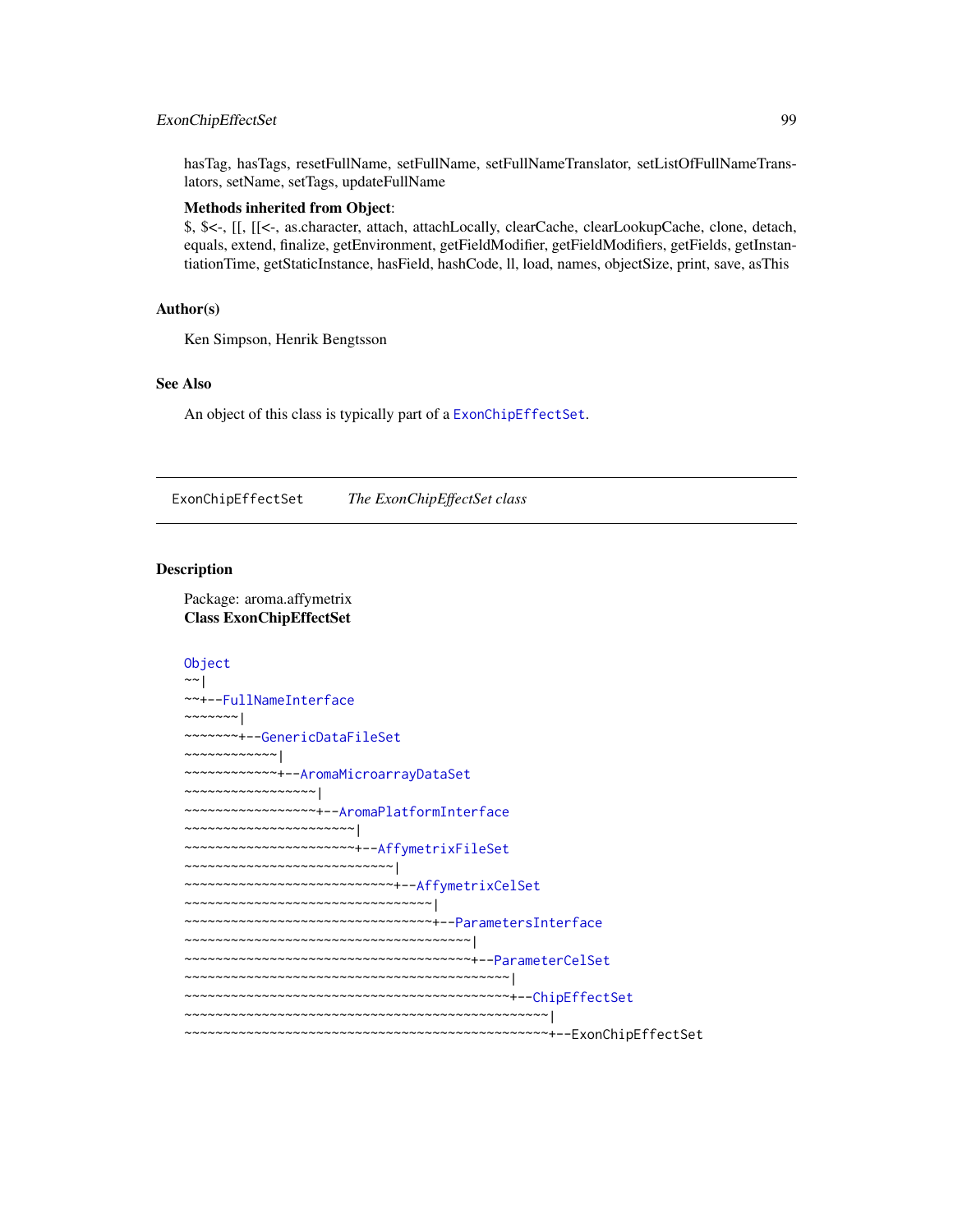#### Directly known subclasses:

public static class ExonChipEffectSet extends [ChipEffectSet](#page-55-0)

This class represents estimates of chip effects in the probe-level models.

#### Usage

```
ExonChipEffectSet(..., mergeGroups=TRUE)
```
## **Arguments**

| $\cdots$    | Arguments passed to ChipEffectSet.                                               |
|-------------|----------------------------------------------------------------------------------|
| mergeGroups | Specifies if groups (individual exons in a CDF file) are merged or not for these |
|             | estimates, <i>i.e.</i> whether transcript-level expression is to be estimated.   |

## Fields and Methods

Methods:

| findUnitsTodo  |  |
|----------------|--|
| getAverageFile |  |
| getMergeGroups |  |
| setMergeGroups |  |

## Methods inherited from ChipEffectSet:

as.character, boxplotStats, byPath, calculateBaseline, calculateFieldBoxplotStats, calculateNuse-BoxplotStats, calculateRleBoxplotStats, extractAffyBatch, extractChromosomalDataFrame, extract-ExpressionSet, extractMatrix, extractTheta, findByName, findUnitsTodo, fromDataSet, getAM, getAsFullCelSet, getAverageFile, getBaseline, getCellIndices, getXAM, plotBoxplot, readUnits, updateUnits

#### Methods inherited from ParameterCelSet:

extractDataFrame, extractMatrix

### Methods inherited from ParametersInterface:

getParameterSets, getParameters, getParametersAsString

## Methods inherited from AffymetrixCelSet:

append, as, as.AffymetrixCelSet, as.character, averageQuantile, byName, byPath, clone, convert-ToUnique, doCRMAv1, doCRMAv2, doFIRMA, doGCRMA, doRMA, extractAffyBatch, extract-FeatureSet, extractMatrix, extractSnpFeatureSet, findByName, getAverage, getAverageAsinh, getAverageFile, getAverageLog, getCdf, getChipType, getData, getIntensities, getPlatform, getTimestamps, getUnitGroupCellMap, getUnitIntensities, getUnitNamesFile, getUnitTypesFile, isDuplicated, justRMA, justSNPRMA, nbrOfArrays, normalizeQuantile, plotDensity, range, readUnits, setCdf, update2, writeSgr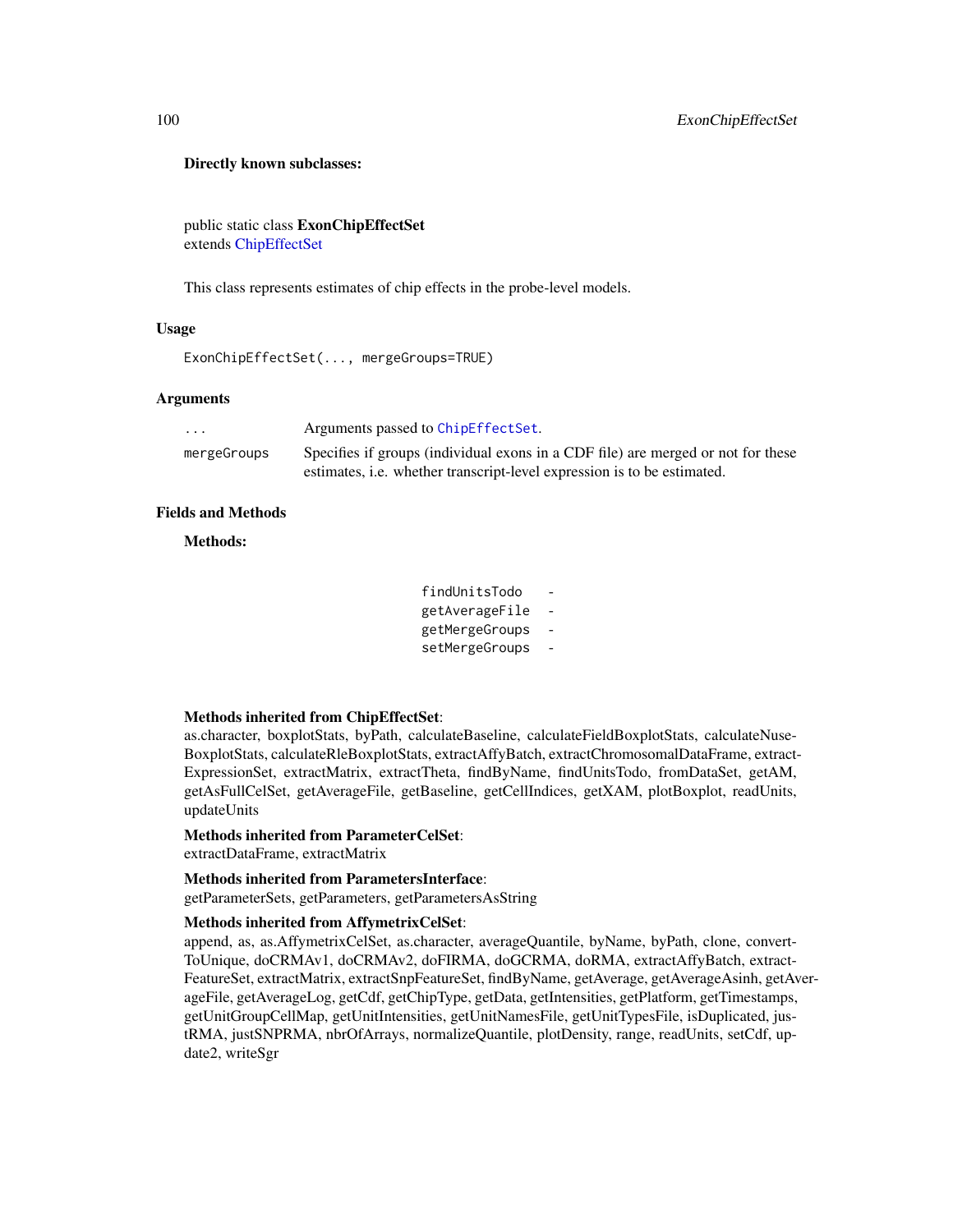## Methods inherited from AffymetrixFileSet:

as, as.AffymetrixFileSet, byPath, getDefaultFullName

#### Methods inherited from AromaPlatformInterface:

getAromaPlatform, getAromaUflFile, getAromaUgpFile, getChipType, getPlatform, getUnitAnnotationDataFile, getUnitNamesFile, getUnitTypesFile, isCompatibleWith

#### Methods inherited from AromaMicroarrayDataSet:

as.AromaMicroarrayDataSetList, as.AromaMicroarrayDataSetTuple, getAromaFullNameTranslatorSet, getAverageFile, getChipType, getDefaultFullName, getPlatform, setAttributesBy, setAttributesBySampleAnnotationFile, setAttributesBySampleAnnotationSet, validate

#### Methods inherited from GenericDataFileSet:

[, [[, anyDuplicated, anyNA, append, appendFiles, appendFullNamesTranslator, appendFullNames-TranslatorByNULL, appendFullNamesTranslatorByTabularTextFile, appendFullNamesTranslator-ByTabularTextFileSet, appendFullNamesTranslatorBydata.frame, appendFullNamesTranslatorByfunction, appendFullNamesTranslatorBylist, as.character, as.list, byName, byPath, c, clearCache, clearFullNamesTranslator, clone, copyTo, dsApply, dsApplyInPairs, duplicated, equals, extract, findByName, findDuplicated, getChecksum, getChecksumFileSet, getChecksumObjects, getDefaultFullName, getFile, getFileClass, getFileSize, getFiles, getFullNames, getNames, getOneFile, getPath, getPathnames, getSubdirs, gunzip, gzip, hasFile, indexOf, is.na, names, nbrOfFiles, rep, resetFullNames, setFullNamesTranslator, sortBy, unique, update2, updateFullName, updateFull-Names, validate, getFullNameTranslatorSet, getParentName

## Methods inherited from FullNameInterface:

appendFullNameTranslator, appendFullNameTranslatorByNULL, appendFullNameTranslatorByTabularTextFile, appendFullNameTranslatorByTabularTextFileSet, appendFullNameTranslatorBycharacter, appendFullNameTranslatorBydata.frame, appendFullNameTranslatorByfunction, appendFull-NameTranslatorBylist, clearFullNameTranslator, clearListOfFullNameTranslators, getDefaultFull-Name, getFullName, getFullNameTranslator, getListOfFullNameTranslators, getName, getTags, hasTag, hasTags, resetFullName, setFullName, setFullNameTranslator, setListOfFullNameTranslators, setName, setTags, updateFullName

# Methods inherited from Object:

\$, \$<-, [[, [[<-, as.character, attach, attachLocally, clearCache, clearLookupCache, clone, detach, equals, extend, finalize, getEnvironment, getFieldModifier, getFieldModifiers, getFields, getInstantiationTime, getStaticInstance, hasField, hashCode, ll, load, names, objectSize, print, save, asThis

#### Author(s)

Ken Simpson, Henrik Bengtsson

ExonProbeAffinityFile *The ExonProbeAffinityFile class*

# **Description**

Package: aroma.affymetrix Class ExonProbeAffinityFile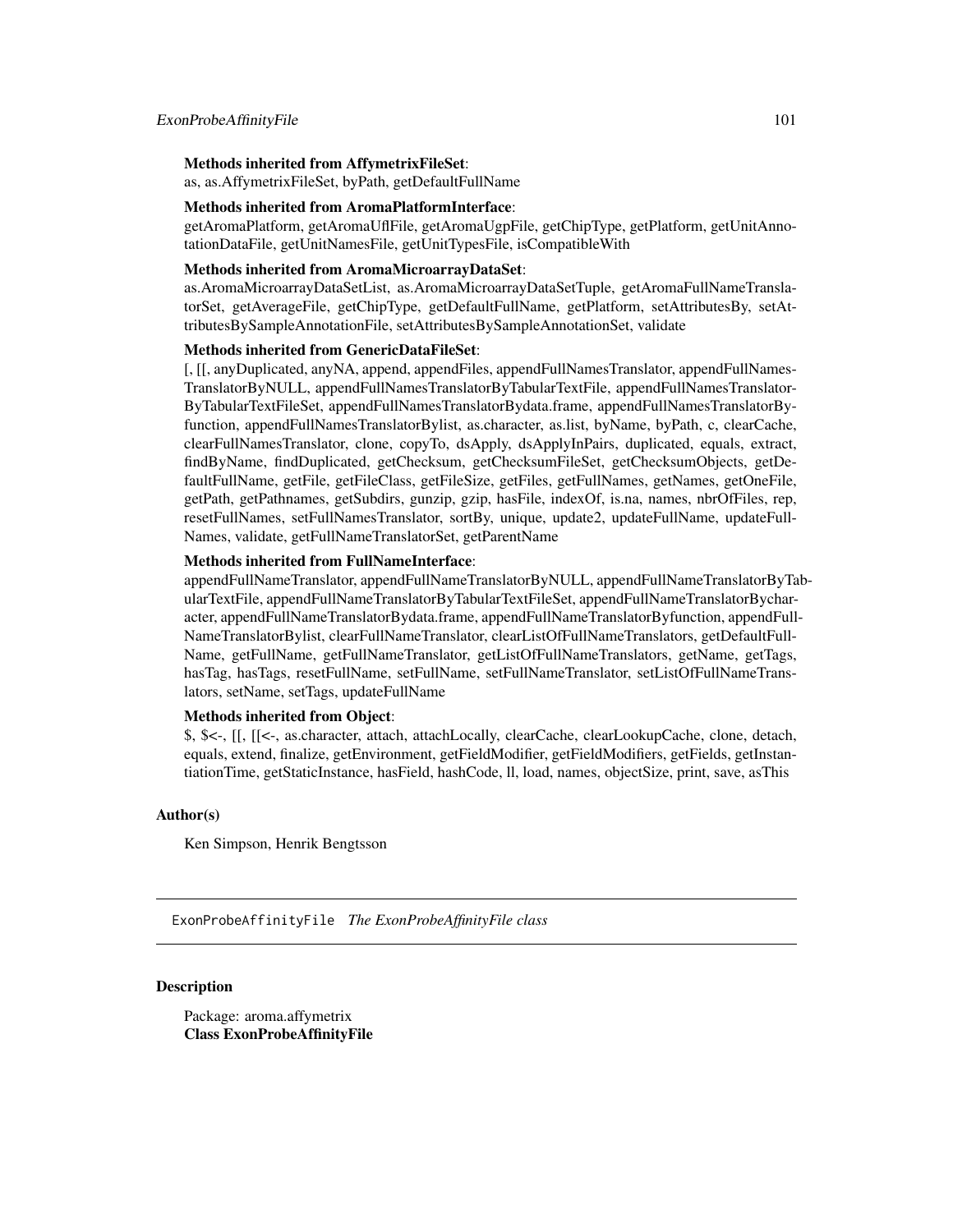| Object                                                                                  |
|-----------------------------------------------------------------------------------------|
| $\sim$ $\sim$                                                                           |
| ~~+--FullNameInterface                                                                  |
| $\sim$ $\sim$ $\sim$ $\sim$ $\sim$ $\sim$ $\sim$                                        |
| ~~~~~~~+--GenericDataFile                                                               |
| $\cdots\cdots\cdots\cdots\cdots\cdots\cdots\vert\hspace{1pt}$                           |
| ~~~~~~~~~~~+--CacheKeyInterface                                                         |
| $\cdots \cdots \cdots \cdots \cdots \cdots \cdots \cdots \cdots \vdots$                 |
| ~~~~~~~~~~~~~~~~+--FileCacheKeyInterface                                                |
| $\cdots\cdots\cdots\cdots\cdots\cdots\cdots\cdots\cdots\cdots\cdots\cdots$              |
| ~~~~~~~~~~~~~~~~~~~~~+--AromaMicroarrayDataFile                                         |
| $\mathcal{L}_{\mathcal{N}}$                                                             |
| ~~~~~~~~~~~~~~~~~~~~~~~~~~+--AromaPlatformInterface                                     |
| $\cdots$                                                                                |
| ~~~~~~~~~~~~~~~~~~~~~~~~~~~~~~~+--AffymetrixFile                                        |
| $\cdots$                                                                                |
| ~~~~~~~~~~~~~~~~~~~~~~~~~~~~~~~~~~~+--AffymetrixCelFile                                 |
| $\mathcal{N}$ $\mathcal{N}$                                                             |
|                                                                                         |
| $\mathcal{L}_{\mathcal{N}}$ . The consequent consequence of $\mathcal{L}_{\mathcal{N}}$ |
|                                                                                         |
|                                                                                         |
|                                                                                         |
|                                                                                         |
|                                                                                         |

## Directly known subclasses:

public abstract static class ExonProbeAffinityFile extends *[ProbeAffinityFile](#page-154-0)*

This class represents estimates of probe affinities in exon array probe-level models.

## Usage

```
ExonProbeAffinityFile(..., mergeGroups=FALSE)
```
# Arguments

| $\cdot$     | Arguments passed to ProbeAffinityFile.                                 |
|-------------|------------------------------------------------------------------------|
| mergeGroups | Specifies if the groups (exons) are merged or not for these estimates. |

# Fields and Methods

Methods:

*No methods defined*.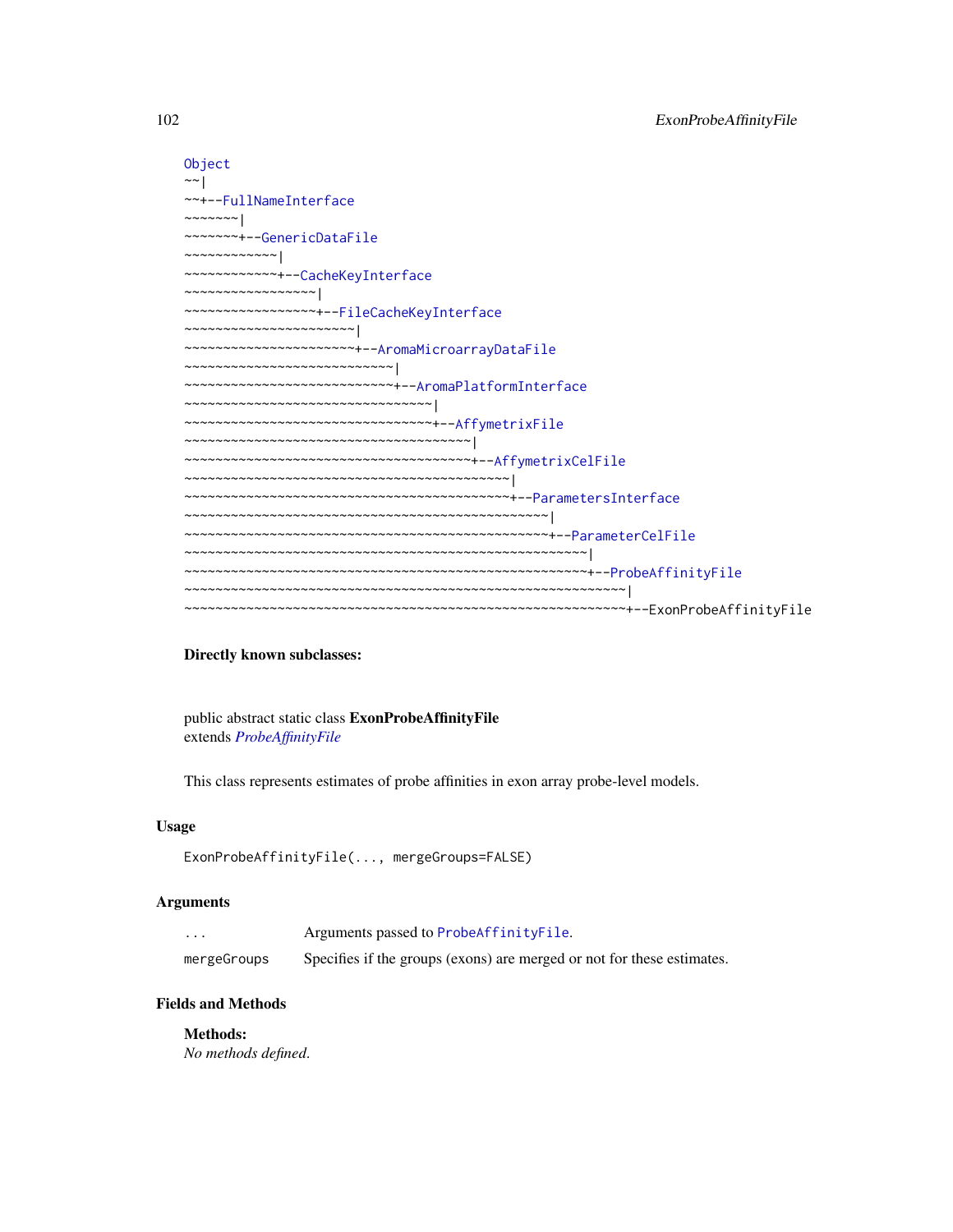#### Methods inherited from ProbeAffinityFile:

as.character, getCellIndices, getParameters, readUnits

## Methods inherited from ParameterCelFile:

extractDataFrame, extractMatrix, readUnits

#### Methods inherited from ParametersInterface: getParameterSets, getParameters, getParametersAsString

#### Methods inherited from AffymetrixCelFile:

allocateFromCdf, as.character, clone, createFrom, extractMatrix, fromFile, getAm, getCdf, getExtensionPattern, getFileFormat, getImage, getUnitNamesFile, getUnitTypesFile, highlight, image270, nbrOfCells, plotDensity, plotImage, plotMvsA, plotMvsX, range, setCdf, smoothScatter-MvsA, writeImage

## Methods inherited from AromaPlatformInterface:

getAromaPlatform, getAromaUflFile, getAromaUgpFile, getChipType, getPlatform, getUnitAnnotationDataFile, getUnitNamesFile, getUnitTypesFile, isCompatibleWith

## Methods inherited from AromaMicroarrayDataFile:

getAttributeXY, getChipType, getPlatform, getPloidy, getXAM, hasAttributeXY, isAverageFile, setAttributeXY, setAttributesByTags

## Methods inherited from FileCacheKeyInterface:

getCacheKey

# Methods inherited from CacheKeyInterface: getCacheKey

## Methods inherited from GenericDataFile:

as.character, clone, compareChecksum, copyTo, equals, fromFile, getAttribute, getAttributes, getChecksum, getChecksumFile, getCreatedOn, getDefaultFullName, getExtension, getExtensionPattern, getFileSize, getFileType, getFilename, getFilenameExtension, getLastAccessedOn, getLastModifiedOn, getOutputExtension, getPath, getPathname, gunzip, gzip, hasBeenModified, is.na, isFile, isGzipped, linkTo, readChecksum, renameTo, renameToUpperCaseExt, setAttribute, setAttributes, setAttributesBy, setAttributesByTags, setExtensionPattern, testAttributes, validate, validateChecksum, writeChecksum, getParentName

#### Methods inherited from FullNameInterface:

appendFullNameTranslator, appendFullNameTranslatorByNULL, appendFullNameTranslatorByTabularTextFile, appendFullNameTranslatorByTabularTextFileSet, appendFullNameTranslatorBycharacter, appendFullNameTranslatorBydata.frame, appendFullNameTranslatorByfunction, appendFull-NameTranslatorBylist, clearFullNameTranslator, clearListOfFullNameTranslators, getDefaultFull-Name, getFullName, getFullNameTranslator, getListOfFullNameTranslators, getName, getTags, hasTag, hasTags, resetFullName, setFullName, setFullNameTranslator, setListOfFullNameTranslators, setName, setTags, updateFullName

#### Methods inherited from Object:

\$, \$<-, [[, [[<-, as.character, attach, attachLocally, clearCache, clearLookupCache, clone, detach, equals, extend, finalize, getEnvironment, getFieldModifier, getFieldModifiers, getFields, getInstantiationTime, getStaticInstance, hasField, hashCode, ll, load, names, objectSize, print, save, asThis

## Author(s)

Ken Simpson, Henrik Bengtsson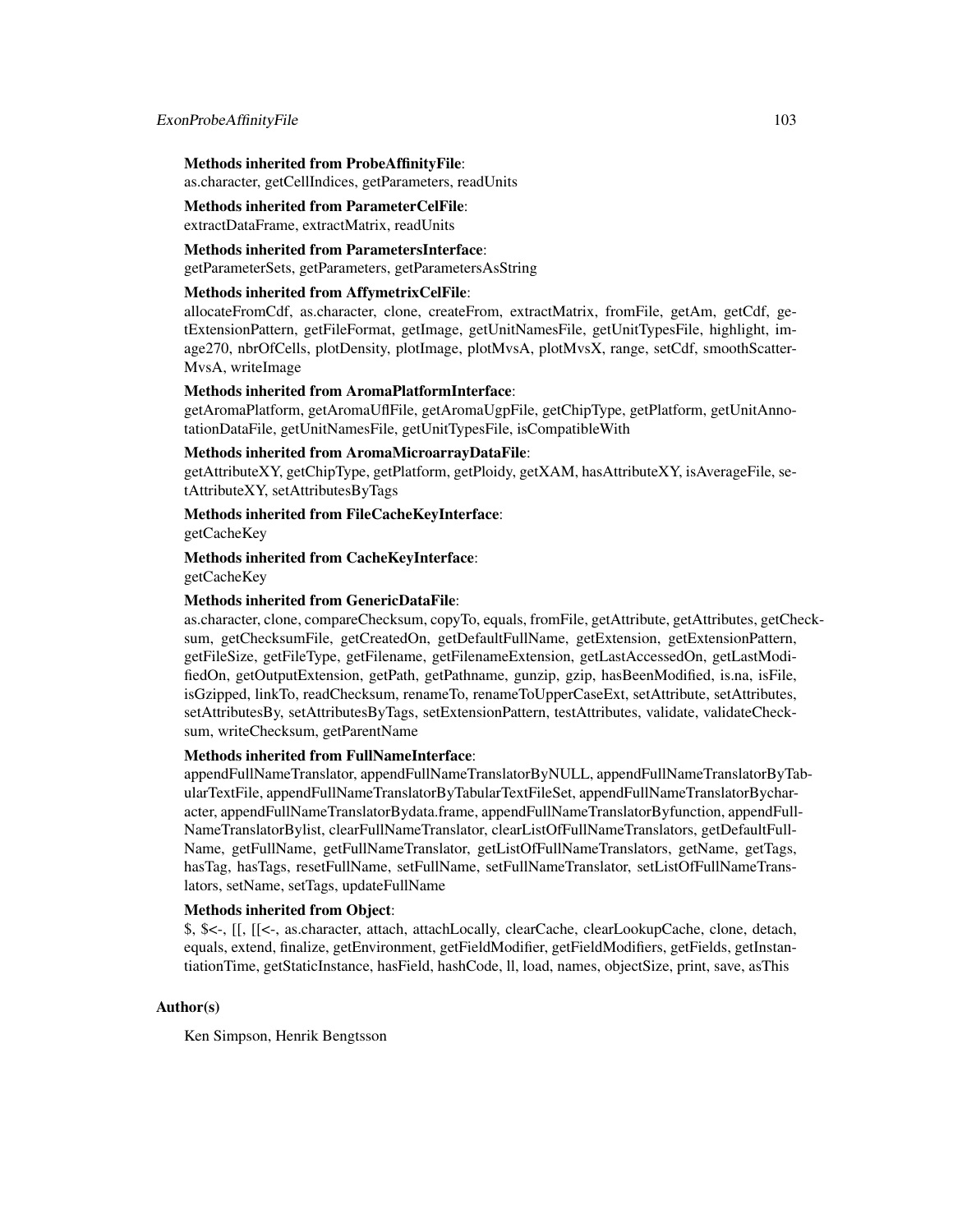#### Description

Package: aroma.affymetrix Class ExonRmaPlm

```
Object
~\sim |
~~+--ParametersInterface
~\sim ~\sim ~\sim ~\sim ~\sim ~\sim ~\sim~~~~~~~+--Model
~~~~~~~~~~~~|
~~~~~~~~~~~~+--UnitModel
 ~~~~~~~~~~~~~~~~~|
~~~~~~~~~~~~~~~~~+--MultiArrayUnitModel
  ~~~~~~~~~~~~~~~~~~~~~~|
 ~~~~~~~~~~~~~~~~~~~~~~+--ProbeLevelModel
~~~~~~~~~~~~~~~~~~~~~~~~~~~|
~~~~~~~~~~~~~~~~~~~~~~~~~~~+--RmaPlm
~~~~~~~~~~~~~~~~~~~~~~~~~~~~~~~~|
       ~~~~~~~~~~~~~~~~~~~~~~~~~~~~~~~~+--ExonRmaPlm
```
## Directly known subclasses:

public abstract static class ExonRmaPlm extends *[RmaPlm](#page-179-0)*

This class represents the log-additive model part of the Robust Multichip Analysis (RMA) method described in Irizarry et al (2003), as implemented for exon arrays. The model may be fitted with exons merged into transcripts (all probes fitted together) or on an individual exon basis (probes within an exon treated as a group, but exons fitted separately).

#### Usage

```
ExonRmaPlm(..., mergeGroups=TRUE)
```
## Arguments

... Arguments passed to [RmaPlm](#page-179-0).

mergeGroups A [logical](#page-0-0) flag specifying whether to merge exons into transcripts.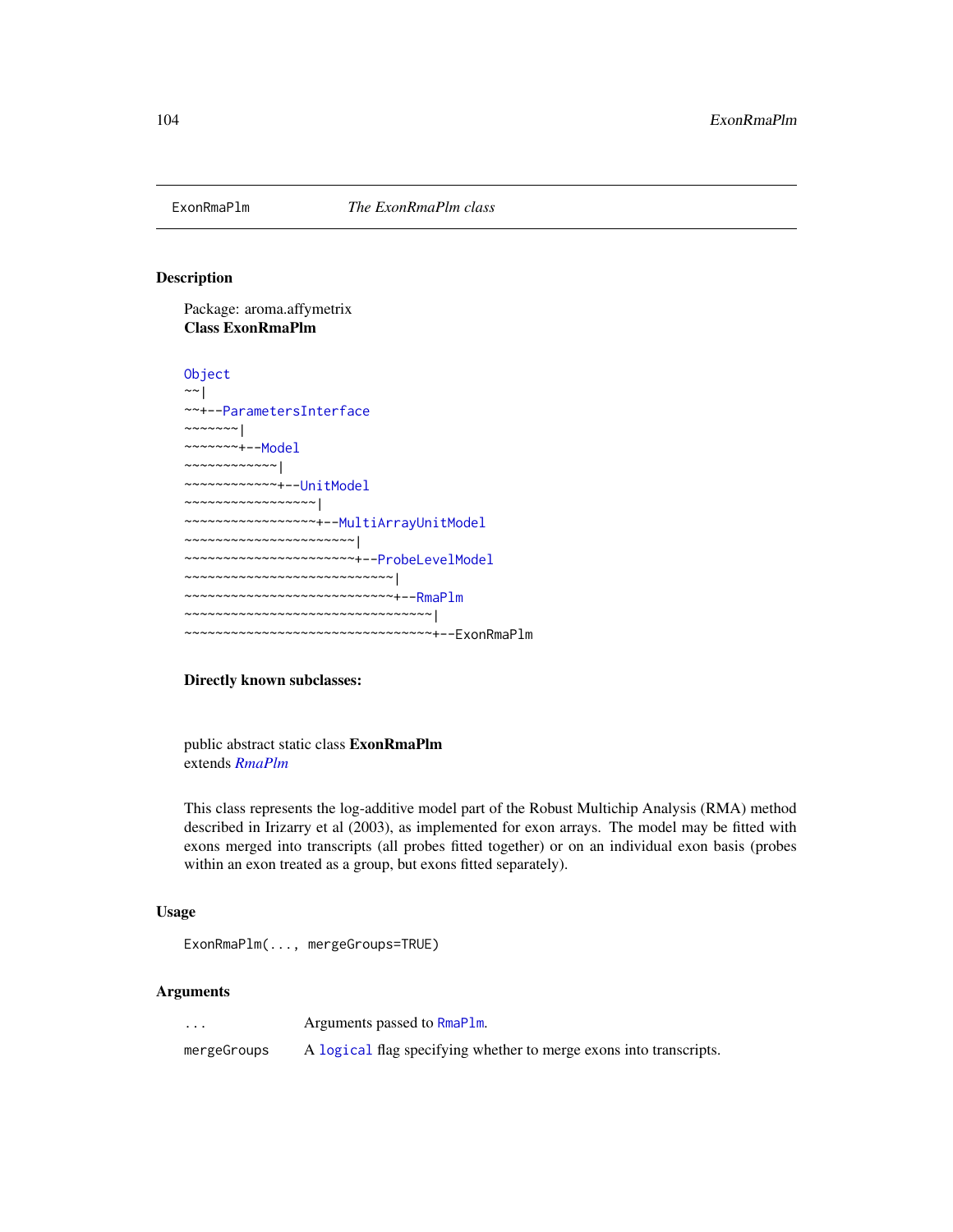## ExonRmaPlm 105

## Fields and Methods

#### Methods:

```
getCellIndices -
getChipEffectSet -
getProbeAffinityFile -
setMergeGroups
```
## Methods inherited from RmaPlm:

getAsteriskTags, getCalculateResidualsFunction, getParameters, getRlmFitFunctions

#### Methods inherited from ProbeLevelModel:

calculateResidualSet, calculateWeights, fit, getAsteriskTags, getCalculateResidualsFunction, getChip-EffectSet, getProbeAffinityFile, getResidualSet, getRootPath, getWeightsSet

## Methods inherited from MultiArrayUnitModel:

getListOfPriors, setListOfPriors, validate

### Methods inherited from UnitModel:

findUnitsTodo, getAsteriskTags, getFitSingleCellUnitFunction, getParameters

#### Methods inherited from Model:

as.character, fit, getAlias, getAsteriskTags, getDataSet, getFullName, getName, getPath, getRoot-Path, getTags, setAlias, setTags

#### Methods inherited from ParametersInterface:

getParameterSets, getParameters, getParametersAsString

# Methods inherited from Object:

\$, \$<-, [[, [[<-, as.character, attach, attachLocally, clearCache, clearLookupCache, clone, detach, equals, extend, finalize, getEnvironment, getFieldModifier, getFieldModifiers, getFields, getInstantiationTime, getStaticInstance, hasField, hashCode, ll, load, names, objectSize, print, save, asThis

## Model

[RmaPlm](#page-179-0).

#### Author(s)

Ken Simpson, Henrik Bengtsson, Elizabeth Purdom

# References

Irizarry et al. *Summaries of Affymetrix GeneChip probe level data*. NAR, 2003, 31, e15.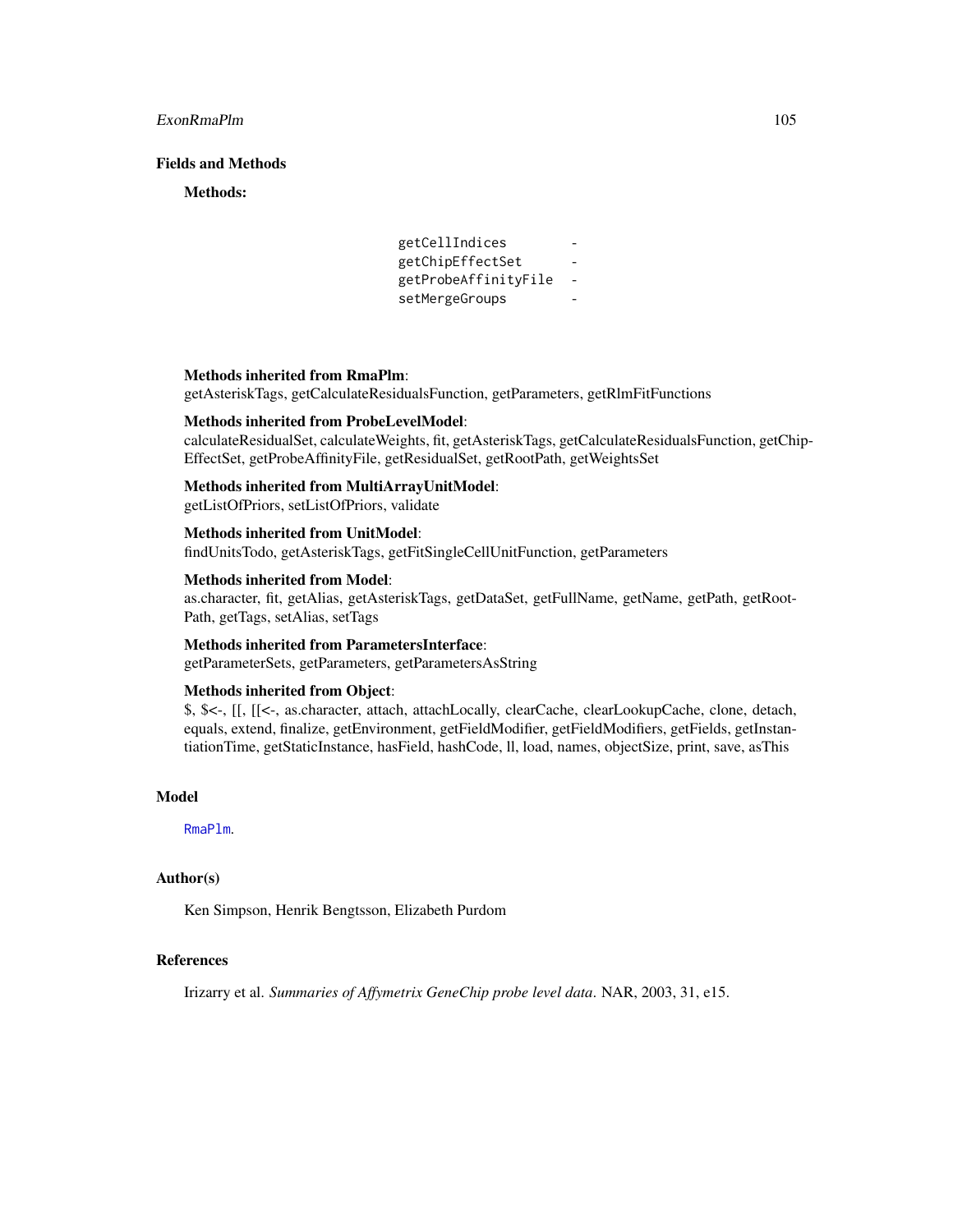## Description

Package: aroma.affymetrix Class FirmaFile

[Object](#page-0-0) ~~| ~~+-[-FullNameInterface](#page-0-0) ~~~~~~~ $|$ ~~~~~~~+-[-GenericDataFile](#page-0-0) ~~~~~~~~~~~~| ~~~~~~~~~~~~+-[-CacheKeyInterface](#page-0-0) ~~~~~~~~~~~~~~~~~| ~~~~~~~~~~~~~~~~~+-[-FileCacheKeyInterface](#page-0-0) ~~~~~~~~~~~~~~~~~~~~~~| ~~~~~~~~~~~~~~~~~~~~~~+-[-AromaMicroarrayDataFile](#page-0-0) ~~~~~~~~~~~~~~~~~~~~~~~~~~~| ~~~~~~~~~~~~~~~~~~~~~~~~~~~+-[-AromaPlatformInterface](#page-0-0) ~~~~~~~~~~~~~~~~~~~~~~~~~~~~~~~~ ~~~~~~~~~~~~~~~~~~~~~~~~~~~~~~~~+-[-AffymetrixFile](#page-27-0) ~~~~~~~~~~~~~~~~~~~~~~~~~~~~~~~~~~~~~| ~~~~~~~~~~~~~~~~~~~~~~~~~~~~~~~~~~~~~+-[-AffymetrixCelFile](#page-17-0) ~~~~~~~~~~~~~~~~~~~~~~~~~~~~~~~~~~~~~~~~~~| ~~~~~~~~~~~~~~~~~~~~~~~~~~~~~~~~~~~~~~~~~~+-[-ParametersInterface](#page-0-0) ~~~~~~~~~~~~~~~~~~~~~~~~~~~~~~~~~~~~~~~~~~~~~~~| ~~~~~~~~~~~~~~~~~~~~~~~~~~~~~~~~~~~~~~~~~~~~~~~+-[-ParameterCelFile](#page-149-0) ~~~~~~~~~~~~~~~~~~~~~~~~~~~~~~~~~~~~~~~~~~~~~~~~~~~~| ~~~~~~~~~~~~~~~~~~~~~~~~~~~~~~~~~~~~~~~~~~~~~~~~~~~~+--FirmaFile

#### Directly known subclasses:

public abstract static class FirmaFile extends *[ParameterCelFile](#page-149-0)*

This class represents scores calculated by the FIRMA algorithm.

## Usage

FirmaFile(...)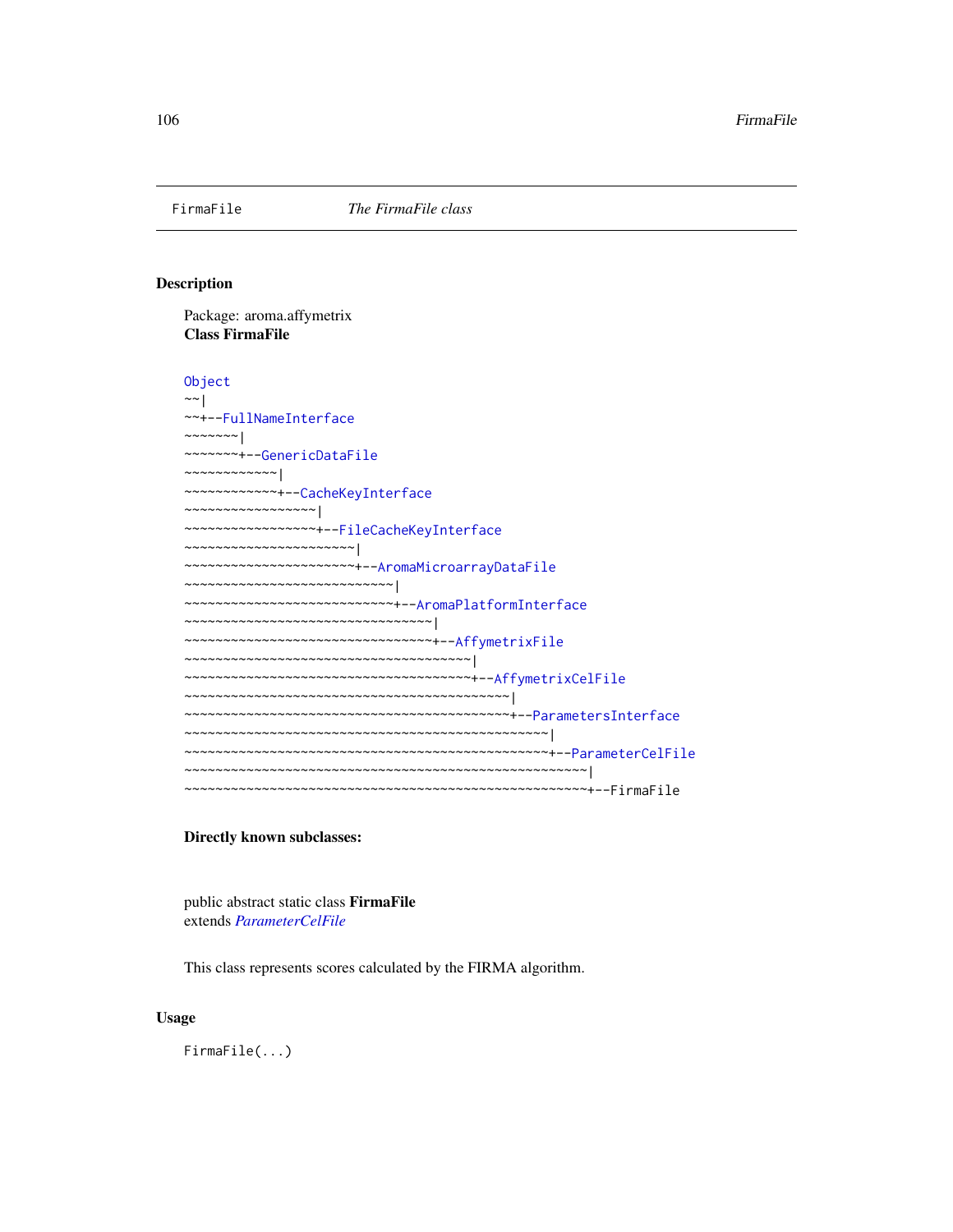#### FirmaFile 107

#### Arguments

... Arguments passed to [AffymetrixCelFile](#page-17-0).

#### Fields and Methods

## Methods:

| extractMatrix |  |
|---------------|--|
| findUnitsTodo |  |
| readUnits     |  |

## Methods inherited from ParameterCelFile:

extractDataFrame, extractMatrix, readUnits

## Methods inherited from ParametersInterface:

getParameterSets, getParameters, getParametersAsString

## Methods inherited from AffymetrixCelFile:

allocateFromCdf, as.character, clone, createFrom, extractMatrix, fromFile, getAm, getCdf, getExtensionPattern, getFileFormat, getImage, getUnitNamesFile, getUnitTypesFile, highlight, image270, nbrOfCells, plotDensity, plotImage, plotMvsA, plotMvsX, range, setCdf, smoothScatter-MvsA, writeImage

#### Methods inherited from AromaPlatformInterface:

getAromaPlatform, getAromaUflFile, getAromaUgpFile, getChipType, getPlatform, getUnitAnnotationDataFile, getUnitNamesFile, getUnitTypesFile, isCompatibleWith

## Methods inherited from AromaMicroarrayDataFile:

getAttributeXY, getChipType, getPlatform, getPloidy, getXAM, hasAttributeXY, isAverageFile, setAttributeXY, setAttributesByTags

## Methods inherited from FileCacheKeyInterface:

getCacheKey

### Methods inherited from CacheKeyInterface:

getCacheKey

## Methods inherited from GenericDataFile:

as.character, clone, compareChecksum, copyTo, equals, fromFile, getAttribute, getAttributes, getChecksum, getChecksumFile, getCreatedOn, getDefaultFullName, getExtension, getExtensionPattern, getFileSize, getFileType, getFilename, getFilenameExtension, getLastAccessedOn, getLastModifiedOn, getOutputExtension, getPath, getPathname, gunzip, gzip, hasBeenModified, is.na, isFile, isGzipped, linkTo, readChecksum, renameTo, renameToUpperCaseExt, setAttribute, setAttributes, setAttributesBy, setAttributesByTags, setExtensionPattern, testAttributes, validate, validateChecksum, writeChecksum, getParentName

#### Methods inherited from FullNameInterface:

appendFullNameTranslator, appendFullNameTranslatorByNULL, appendFullNameTranslatorByTabularTextFile, appendFullNameTranslatorByTabularTextFileSet, appendFullNameTranslatorBycharacter, appendFullNameTranslatorBydata.frame, appendFullNameTranslatorByfunction, appendFull-NameTranslatorBylist, clearFullNameTranslator, clearListOfFullNameTranslators, getDefaultFull-Name, getFullName, getFullNameTranslator, getListOfFullNameTranslators, getName, getTags,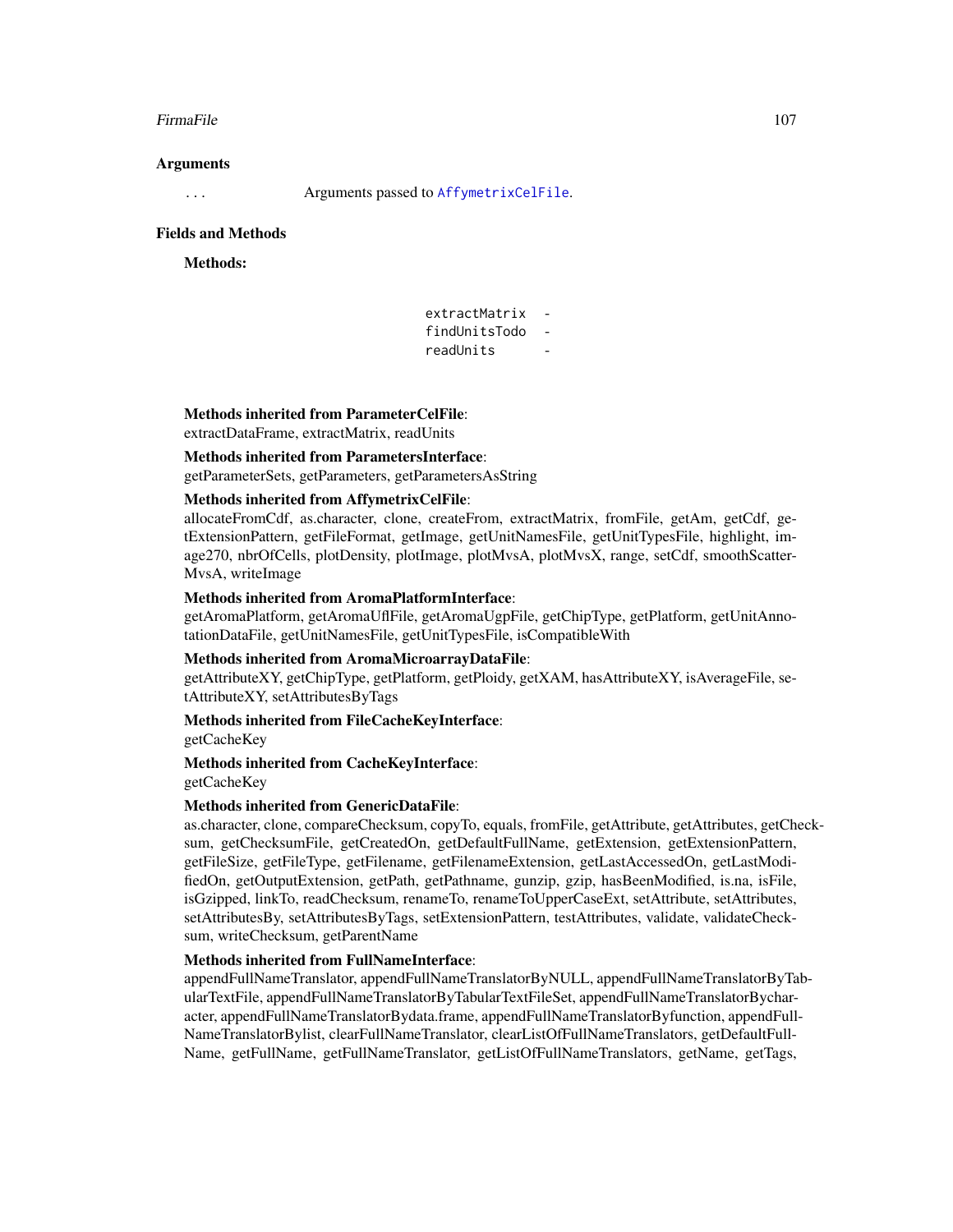hasTag, hasTags, resetFullName, setFullName, setFullNameTranslator, setListOfFullNameTranslators, setName, setTags, updateFullName

## Methods inherited from Object:

\$, \$<-, [[, [[<-, as.character, attach, attachLocally, clearCache, clearLookupCache, clone, detach, equals, extend, finalize, getEnvironment, getFieldModifier, getFieldModifiers, getFields, getInstantiationTime, getStaticInstance, hasField, hashCode, ll, load, names, objectSize, print, save, asThis

## Author(s)

Ken Simpson, Henrik Bengtsson

## See Also

An object of this class is typically part of a [FirmaSet](#page-108-0).

# <span id="page-107-0"></span>FirmaModel *The FirmaModel class*

#### Description

Package: aroma.affymetrix Class FirmaModel

## [Object](#page-0-0) ~~| ~~+-[-ParametersInterface](#page-0-0) ~~~~~~~|

~~~~~~~+-[-Model](#page-141-0) ~~~~~~~~~~~~| ~~~~~~~~~~~~+-[-UnitModel](#page-207-0) ~~~~~~~~~~~~~~~~~| ~~~~~~~~~~~~~~~~~+--FirmaModel

#### Directly known subclasses:

public abstract static class FirmaModel extends *[UnitModel](#page-207-0)*

This class represents the FIRMA (Finding Isoforms using RMA) alternative splicing model.

#### Usage

```
FirmaModel(rmaPlm=NULL, summaryMethod=c("median", "upperQuartile", "max"),
  operateOn=c("residuals", "weights"), ...)
```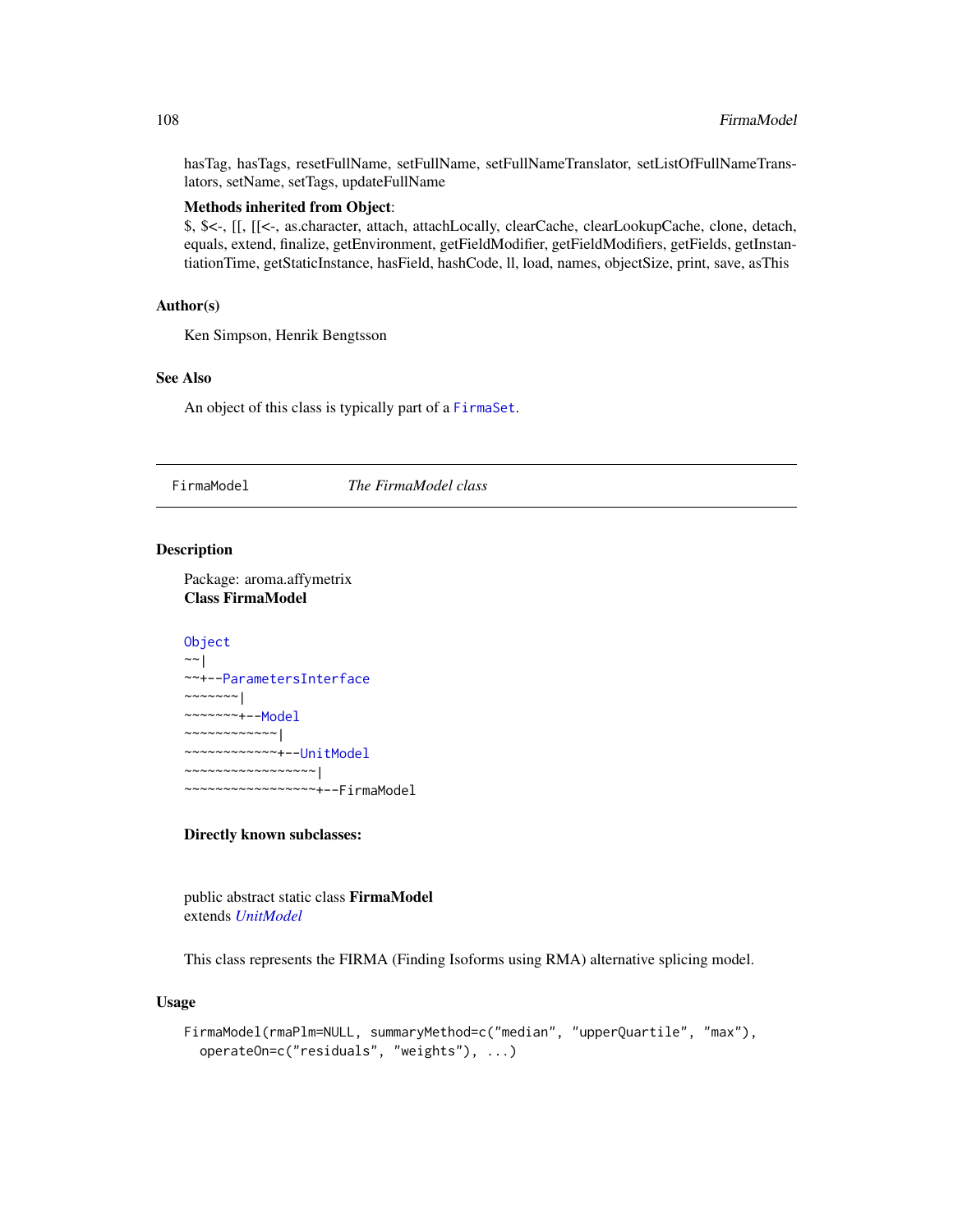#### FirmaSet 109

# Arguments

| rmaPlm                  | An @RmaPlm object.                                                             |
|-------------------------|--------------------------------------------------------------------------------|
|                         | summaryMethod A character specifying what summarization method should be used. |
| operateOn               | A character specifying what statistic to operate on.                           |
| $\cdot$ $\cdot$ $\cdot$ | Arguments passed to constructor of Unit Model.                                 |

# Fields and Methods

#### Methods:

| fit         |  |
|-------------|--|
| getCdf      |  |
| getDataSet  |  |
| getFirmaSet |  |
| getName     |  |
| getPlm      |  |
| getTags     |  |

# Methods inherited from UnitModel:

findUnitsTodo, getAsteriskTags, getFitSingleCellUnitFunction, getParameters

# Methods inherited from Model:

as.character, fit, getAlias, getAsteriskTags, getDataSet, getFullName, getName, getPath, getRoot-Path, getTags, setAlias, setTags

# Methods inherited from ParametersInterface:

getParameterSets, getParameters, getParametersAsString

# Methods inherited from Object:

\$, \$<-, [[, [[<-, as.character, attach, attachLocally, clearCache, clearLookupCache, clone, detach, equals, extend, finalize, getEnvironment, getFieldModifier, getFieldModifiers, getFields, getInstantiationTime, getStaticInstance, hasField, hashCode, ll, load, names, objectSize, print, save, asThis

#### Author(s)

Ken Simpson, Henrik Bengtsson

FirmaSet *The FirmaSet class*

# Description

Package: aroma.affymetrix Class FirmaSet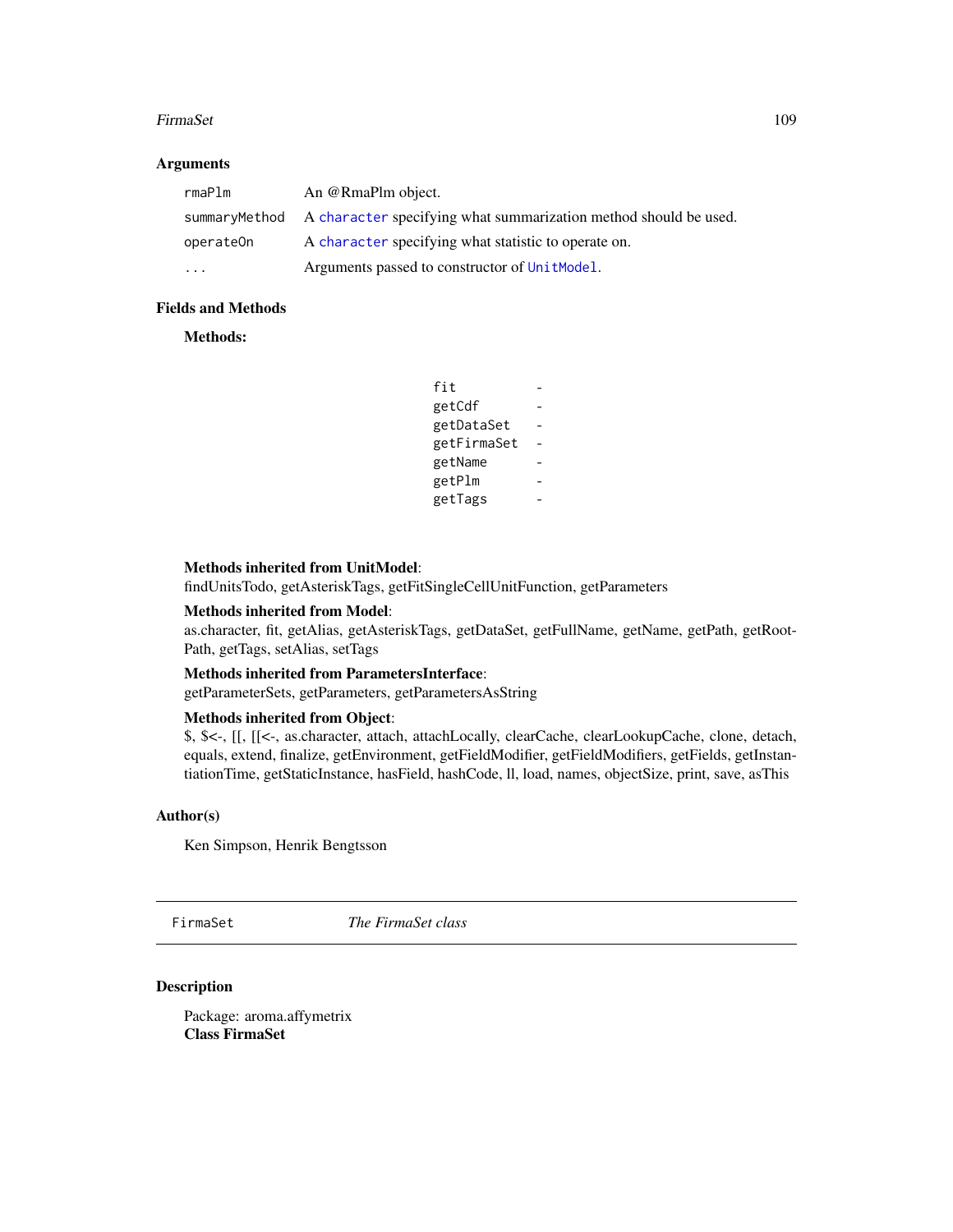```
Object
~\sim~~~+--FullNameInterface
~~~~~~~|
~~~~~~~+--GenericDataFileSet
~~~~~~~~~~~~|
~~~~~~~~~~~~+--AromaMicroarrayDataSet
~~~~~~~~~~~~~~~~~|
~~~~~~~~~~~~~~~~~+--AromaPlatformInterface
~~~~~~~~~~~~~~~~~~~~~~|
~~~~~~~~~~~~~~~~~~~~~~+--AffymetrixFileSet
~~~~~~~~~~~~~~~~~~~~~~~~~~~|
~~~~~~~~~~~~~~~~~~~~~~~~~~~+--AffymetrixCelSet
~~~~~~~~~~~~~~~~~~~~~~~~~~~~~~~~
~~~~~~~~~~~~~~~~~~~~~~~~~~~~~~~~+--ParametersInterface
~~~~~~~~~~~~~~~~~~~~~~~~~~~~~~~~~~~~~|
~~~~~~~~~~~~~~~~~~~~~~~~~~~~~~~~~~~~~+--ParameterCelSet
~~~~~~~~~~~~~~~~~~~~~~~~~~~~~~~~~~~~~~~~~~|
~~~~~~~~~~~~~~~~~~~~~~~~~~~~~~~~~~~~~~~~~~+--FirmaSet
```
#### Directly known subclasses:

public static class FirmaSet extends [ParameterCelSet](#page-152-0)

#### Usage

FirmaSet(...)

# Arguments

... Arguments passed to constructor of [AffymetrixCelSet](#page-20-0).

#### Fields and Methods

Methods:

| extractMatrix  |  |
|----------------|--|
| findUnitsTodo  |  |
| getCellIndices |  |
| readUnits      |  |

Methods inherited from ParameterCelSet:

extractDataFrame, extractMatrix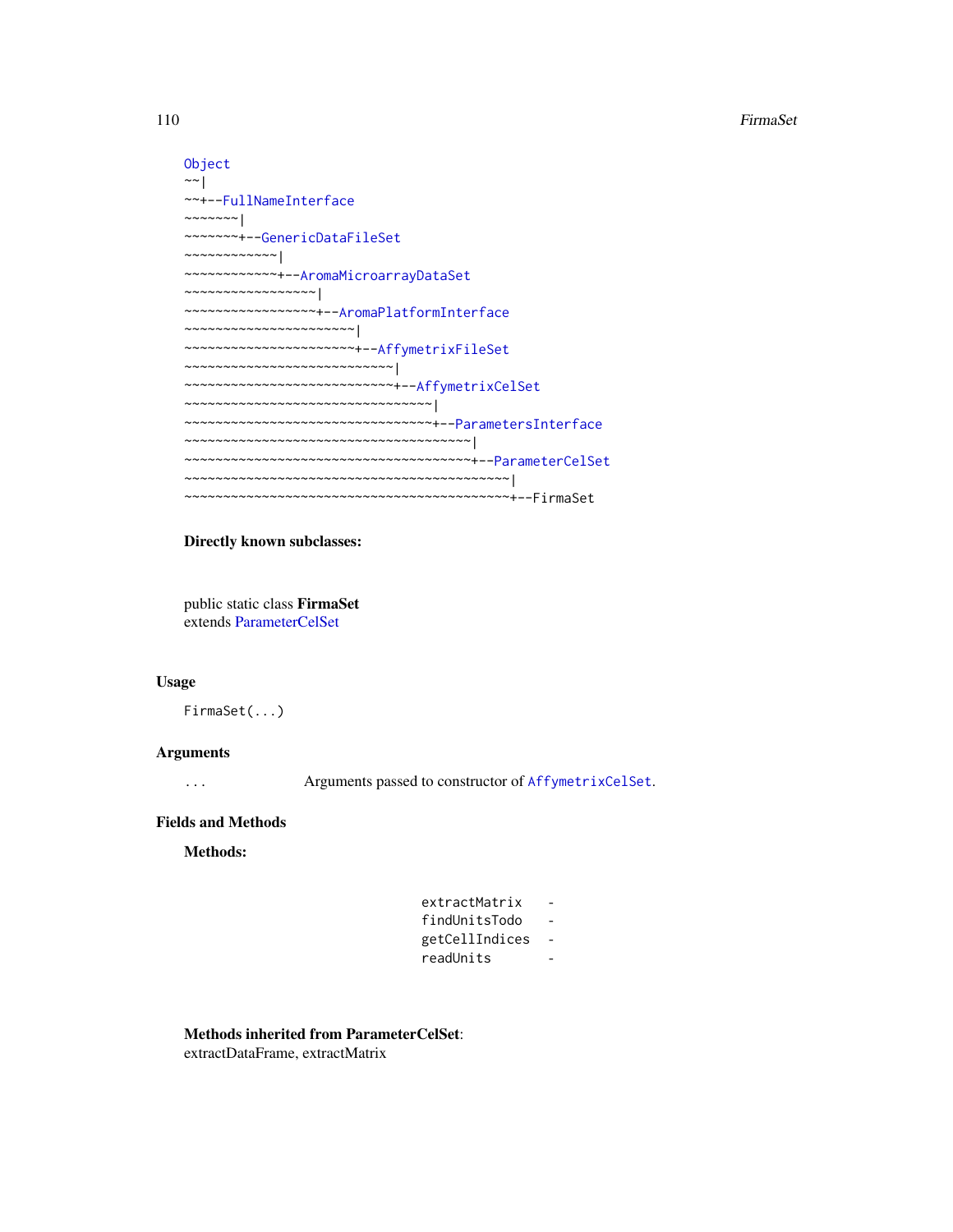#### FirmaSet 111

#### Methods inherited from ParametersInterface:

getParameterSets, getParameters, getParametersAsString

# Methods inherited from AffymetrixCelSet:

append, as, as.AffymetrixCelSet, as.character, averageQuantile, byName, byPath, clone, convert-ToUnique, doCRMAv1, doCRMAv2, doFIRMA, doGCRMA, doRMA, extractAffyBatch, extract-FeatureSet, extractMatrix, extractSnpFeatureSet, findByName, getAverage, getAverageAsinh, getAverageFile, getAverageLog, getCdf, getChipType, getData, getIntensities, getPlatform, getTimestamps, getUnitGroupCellMap, getUnitIntensities, getUnitNamesFile, getUnitTypesFile, isDuplicated, justRMA, justSNPRMA, nbrOfArrays, normalizeQuantile, plotDensity, range, readUnits, setCdf, update2, writeSgr

#### Methods inherited from AffymetrixFileSet:

as, as.AffymetrixFileSet, byPath, getDefaultFullName

#### Methods inherited from AromaPlatformInterface:

getAromaPlatform, getAromaUflFile, getAromaUgpFile, getChipType, getPlatform, getUnitAnnotationDataFile, getUnitNamesFile, getUnitTypesFile, isCompatibleWith

#### Methods inherited from AromaMicroarrayDataSet:

as.AromaMicroarrayDataSetList, as.AromaMicroarrayDataSetTuple, getAromaFullNameTranslatorSet, getAverageFile, getChipType, getDefaultFullName, getPlatform, setAttributesBy, setAttributesBySampleAnnotationFile, setAttributesBySampleAnnotationSet, validate

#### Methods inherited from GenericDataFileSet:

[, [[, anyDuplicated, anyNA, append, appendFiles, appendFullNamesTranslator, appendFullNames-TranslatorByNULL, appendFullNamesTranslatorByTabularTextFile, appendFullNamesTranslator-ByTabularTextFileSet, appendFullNamesTranslatorBydata.frame, appendFullNamesTranslatorByfunction, appendFullNamesTranslatorBylist, as.character, as.list, byName, byPath, c, clearCache, clearFullNamesTranslator, clone, copyTo, dsApply, dsApplyInPairs, duplicated, equals, extract, findByName, findDuplicated, getChecksum, getChecksumFileSet, getChecksumObjects, getDefaultFullName, getFile, getFileClass, getFileSize, getFiles, getFullNames, getNames, getOneFile, getPath, getPathnames, getSubdirs, gunzip, gzip, hasFile, indexOf, is.na, names, nbrOfFiles, rep, resetFullNames, setFullNamesTranslator, sortBy, unique, update2, updateFullName, updateFull-Names, validate, getFullNameTranslatorSet, getParentName

#### Methods inherited from FullNameInterface:

appendFullNameTranslator, appendFullNameTranslatorByNULL, appendFullNameTranslatorByTabularTextFile, appendFullNameTranslatorByTabularTextFileSet, appendFullNameTranslatorBycharacter, appendFullNameTranslatorBydata.frame, appendFullNameTranslatorByfunction, appendFull-NameTranslatorBylist, clearFullNameTranslator, clearListOfFullNameTranslators, getDefaultFull-Name, getFullName, getFullNameTranslator, getListOfFullNameTranslators, getName, getTags, hasTag, hasTags, resetFullName, setFullName, setFullNameTranslator, setListOfFullNameTranslators, setName, setTags, updateFullName

#### Methods inherited from Object:

\$, \$<-, [[, [[<-, as.character, attach, attachLocally, clearCache, clearLookupCache, clone, detach, equals, extend, finalize, getEnvironment, getFieldModifier, getFieldModifiers, getFields, getInstantiationTime, getStaticInstance, hasField, hashCode, ll, load, names, objectSize, print, save, asThis

#### Author(s)

Ken Simpson, Henrik Bengtsson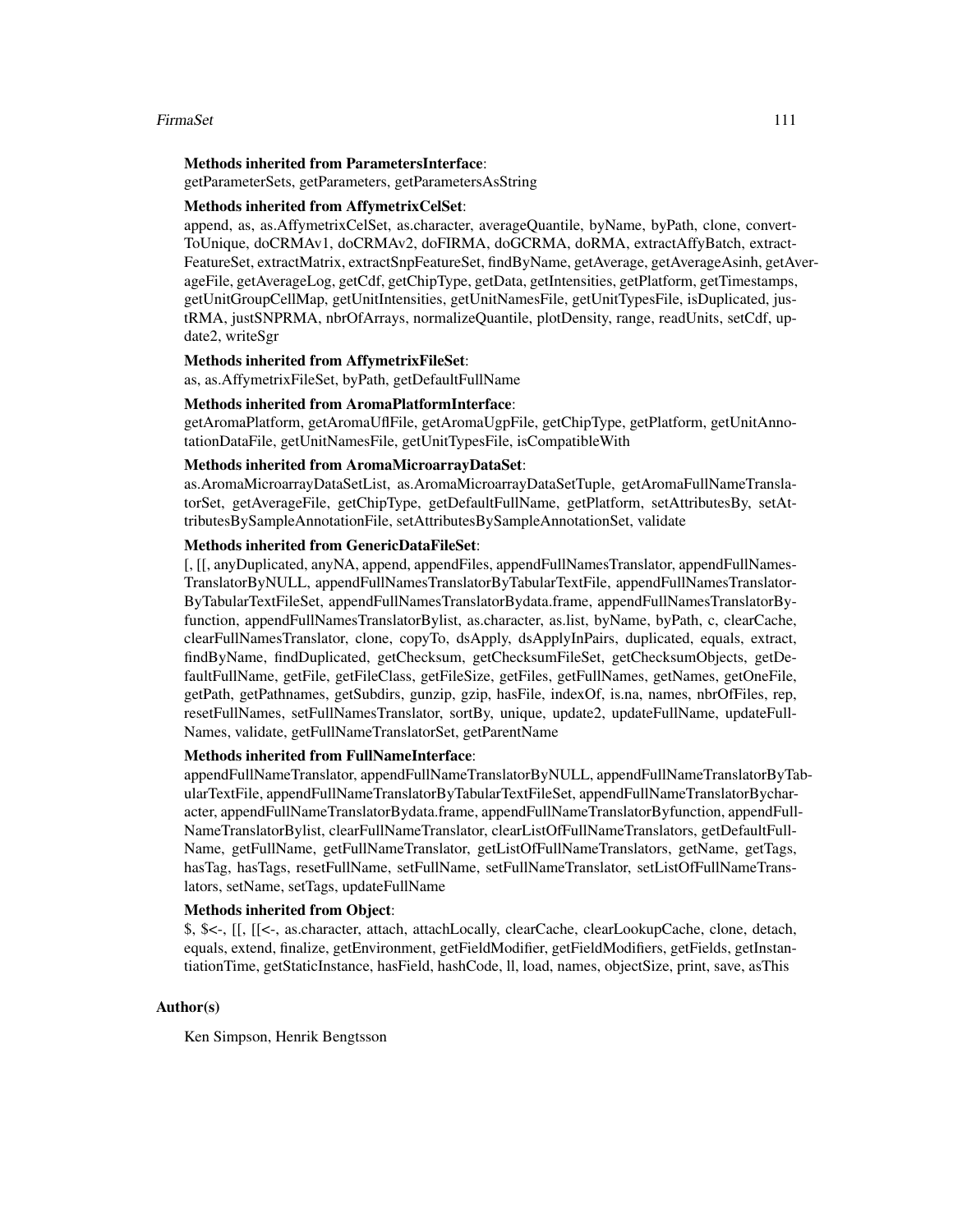FragmentEquivalentClassNormalization

*The FragmentEquivalentClassNormalization class*

# Description

Package: aroma.affymetrix Class FragmentEquivalentClassNormalization

```
Object
~~|
~~+--ParametersInterface
~\sim ~\sim ~\sim ~\sim ~\sim ~\sim ~\sim~~~~~~~+--AromaTransform
~~~~~~~~~~~~|
~~~~~~~~~~~~+--Transform
~~~~~~~~~~~~~~~~~|
 ~~~~~~~~~~~~~~~~~+--ChipEffectTransform
   ~~~~~~~~~~~~~~~~~~~~~~|
      ~~~~~~~~~~~~~~~~~~~~~~+--FragmentEquivalentClassNormalization
```
# Directly known subclasses:

public static class FragmentEquivalentClassNormalization extends *[ChipEffectTransform](#page-57-0)*

This class represents a normalization method that corrects for systematic effects between loci of different equivalent classes of pairs of sequences that are recognized by the restriction enzymes that cut the DNA studies.

# Usage

```
FragmentEquivalentClassNormalization(dataSet=NULL, ..., targetAvgs=NULL,
  subsetToFit="-XY")
```
#### **Arguments**

| dataSet     | A CnChipEffectSet.                                                                                                          |
|-------------|-----------------------------------------------------------------------------------------------------------------------------|
| $\cdots$    | Additional arguments passed to the constructor of ChipEffectTransform.                                                      |
| targetAvgs  | An optional list of functions. For each enzyme there is one target averages to<br>which all arrays should be normalized to. |
| subsetToFit | The units from which the normalization curve should be estimated. If NULL, all<br>are considered.                           |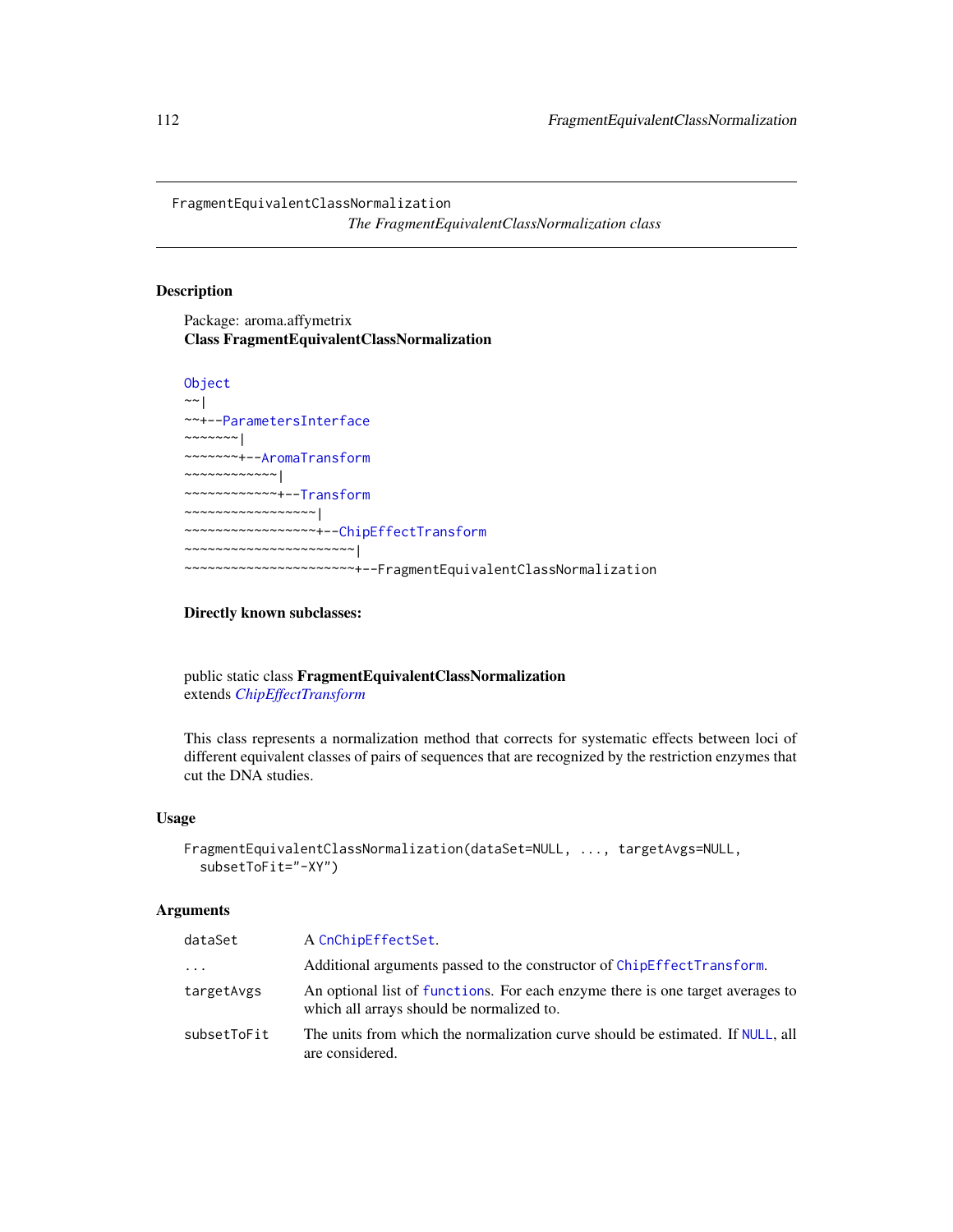# Fields and Methods

Methods:

| getAromaUfcFile |  |
|-----------------|--|
| getCdf          |  |
| process         |  |

Methods inherited from ChipEffectTransform: getRootPath

Methods inherited from Transform:

getOutputDataSet, getOutputFiles

#### Methods inherited from AromaTransform:

as.character, findFilesTodo, getAsteriskTags, getExpectedOutputFiles, getExpectedOutputFullnames, getFullName, getInputDataSet, getName, getOutputDataSet, getOutputDataSet0, getOutputFiles, getPath, getRootPath, getTags, isDone, process, setTags

# Methods inherited from ParametersInterface:

getParameterSets, getParameters, getParametersAsString

# Methods inherited from Object:

\$, \$<-, [[, [[<-, as.character, attach, attachLocally, clearCache, clearLookupCache, clone, detach, equals, extend, finalize, getEnvironment, getFieldModifier, getFieldModifiers, getFields, getInstantiationTime, getStaticInstance, hasField, hashCode, ll, load, names, objectSize, print, save, asThis

# **Requirements**

This class requires an UFC (Unit Fragment Class) annotation file.

# Acknowledgments

The idea of normalization signals stratified on enzyme recognition sequences is credited to Jim Veitch and Ben Bolstad at Affymetrix Inc. (2008) who have designed a similar method for copy number estimation in the Affymetrix' Genotype Console v2.

#### Author(s)

Henrik Bengtsson

FragmentLengthNormalization *The FragmentLengthNormalization class*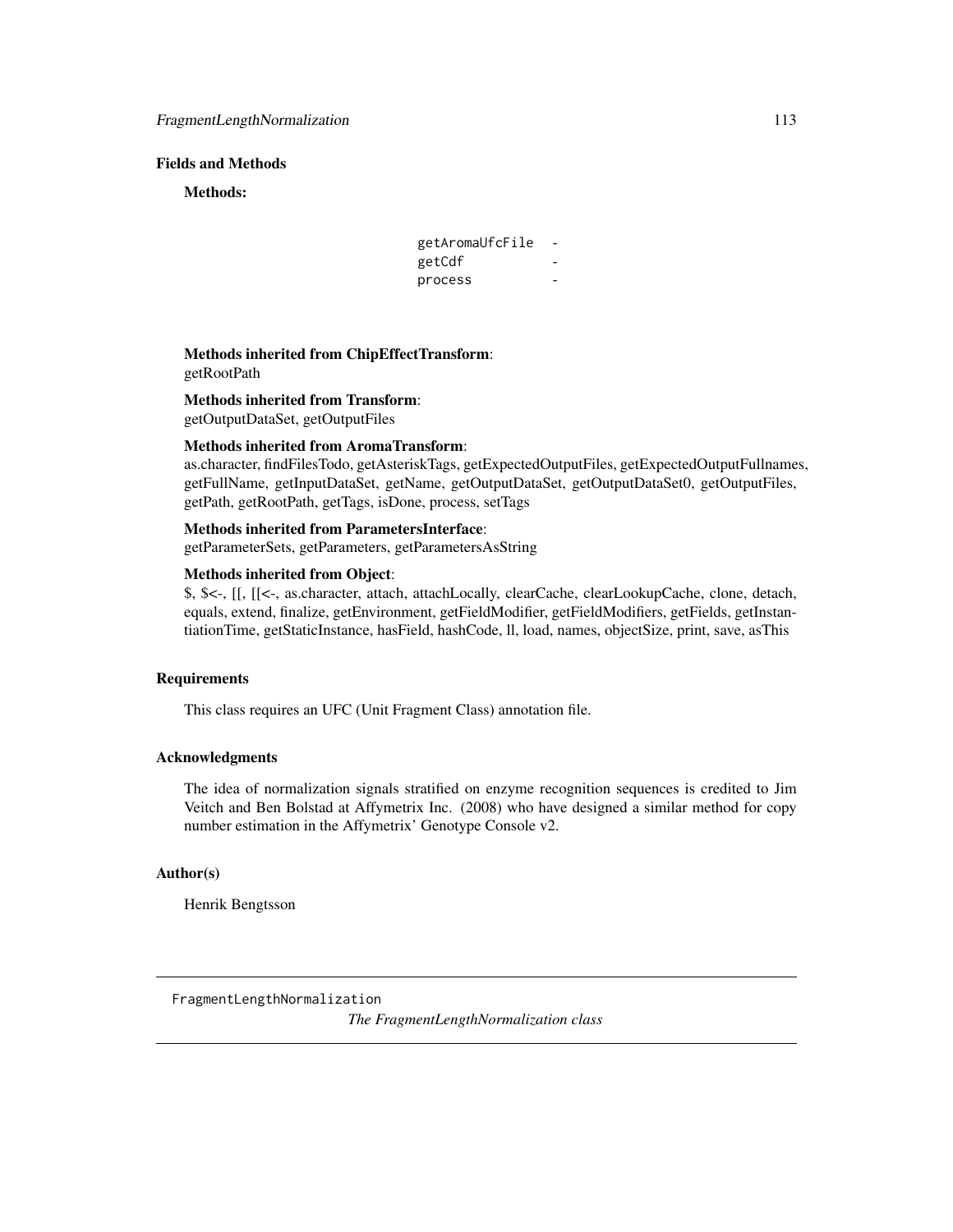# Description

Package: aroma.affymetrix Class FragmentLengthNormalization

```
Object
~\sim ~\sim ~\mid~~+--ParametersInterface
~\sim ~\sim ~\sim ~\sim ~\sim ~\sim ~\sim ~\sim ~\sim ~\sim ~\sim ~\sim ~\sim ~\sim ~\sim ~\sim ~\sim ~\sim ~\sim ~\sim ~\sim ~\sim ~\sim ~\sim ~\sim ~\sim ~\sim ~\sim ~\sim ~\sim ~\sim ~\sim ~\sim ~\sim ~\sim ~\sim ~\sim~~~~~~~+--AromaTransform
~~~~~~~~~~~~|
~~~~~~~~~~~~+--Transform
~~~~~~~~~~~~~~~~~|
~~~~~~~~~~~~~~~~~+--ChipEffectTransform
~~~~~~~~~~~~~~~~~~~~~~|
~~~~~~~~~~~~~~~~~~~~~~+--FragmentLengthNormalization
```
# Directly known subclasses:

public static class FragmentLengthNormalization extends *[ChipEffectTransform](#page-57-0)*

This class represents a normalization method that corrects for PCR fragment length effects on copynumber chip-effect estimates.

#### Usage

```
FragmentLengthNormalization(dataSet=NULL, ..., target=targetFunctions, subsetToFit="-XY",
 lengthRange=NULL, onMissing=c("median", "ignore"), shift=0, targetFunctions=NULL)
```
# Arguments

| dataSet         | A SnpChipEffectSet.                                                                                                                                                                         |  |
|-----------------|---------------------------------------------------------------------------------------------------------------------------------------------------------------------------------------------|--|
| $\ddots$ .      | Additional arguments passed to the constructor of ChipEffectTransform.                                                                                                                      |  |
| target          | (Optional) A character string or a list of functions specifying what to nor-<br>malize toward. For each enzyme there is one target function to which all arrays<br>should be normalized to. |  |
| subsetToFit     | The units from which the normalization curve should be estimated. If NULL, all<br>are considered.                                                                                           |  |
| lengthRange     | If given, a numeric vector of length 2 specifying the range of fragment lengths<br>considered. All fragments with lengths outside this range are treated as if they<br>were missing.        |  |
| onMissing       | Specifies how to normalize units for which the fragment lengths are unknown.                                                                                                                |  |
| shift           | An optional amount the data points should be shifted (translated).                                                                                                                          |  |
| targetFunctions |                                                                                                                                                                                             |  |
|                 | Deprecated.                                                                                                                                                                                 |  |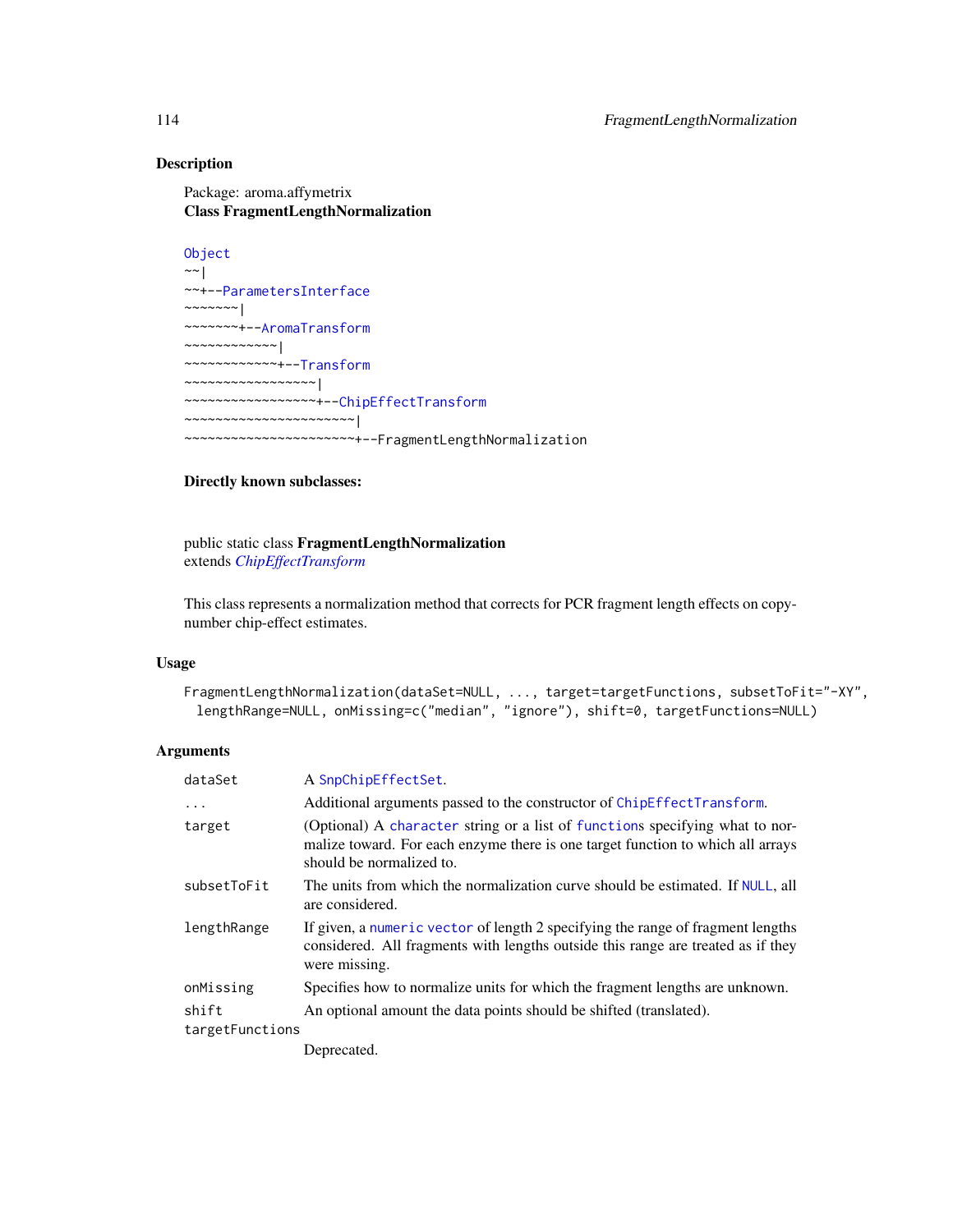# Details

For SNPs, the normalization function is estimated based on the total chip effects, i.e. the sum of the allele signals. The normalizing is done by rescale the chip effects on the intensity scale such that the mean of the total chip effects are the same across samples for any given fragment length. For allelespecific estimates, both alleles are always rescaled by the same amount. Thus, when normalizing allele-specific chip effects, the total chip effects is change, but not the relative allele signal, e.g. the allele B frequency.

# Fields and Methods

Methods:

getCdf process -

Methods inherited from ChipEffectTransform: getRootPath

Methods inherited from Transform:

getOutputDataSet, getOutputFiles

# Methods inherited from AromaTransform:

as.character, findFilesTodo, getAsteriskTags, getExpectedOutputFiles, getExpectedOutputFullnames, getFullName, getInputDataSet, getName, getOutputDataSet, getOutputDataSet0, getOutputFiles, getPath, getRootPath, getTags, isDone, process, setTags

# Methods inherited from ParametersInterface:

getParameterSets, getParameters, getParametersAsString

# Methods inherited from Object:

\$, \$<-, [[, [[<-, as.character, attach, attachLocally, clearCache, clearLookupCache, clone, detach, equals, extend, finalize, getEnvironment, getFieldModifier, getFieldModifiers, getFields, getInstantiationTime, getStaticInstance, hasField, hashCode, ll, load, names, objectSize, print, save, asThis

#### Requirements

This class requires a SNP information annotation file for the chip type to be normalized.

#### Author(s)

Henrik Bengtsson

GcContentNormalization

*The GcContentNormalization class*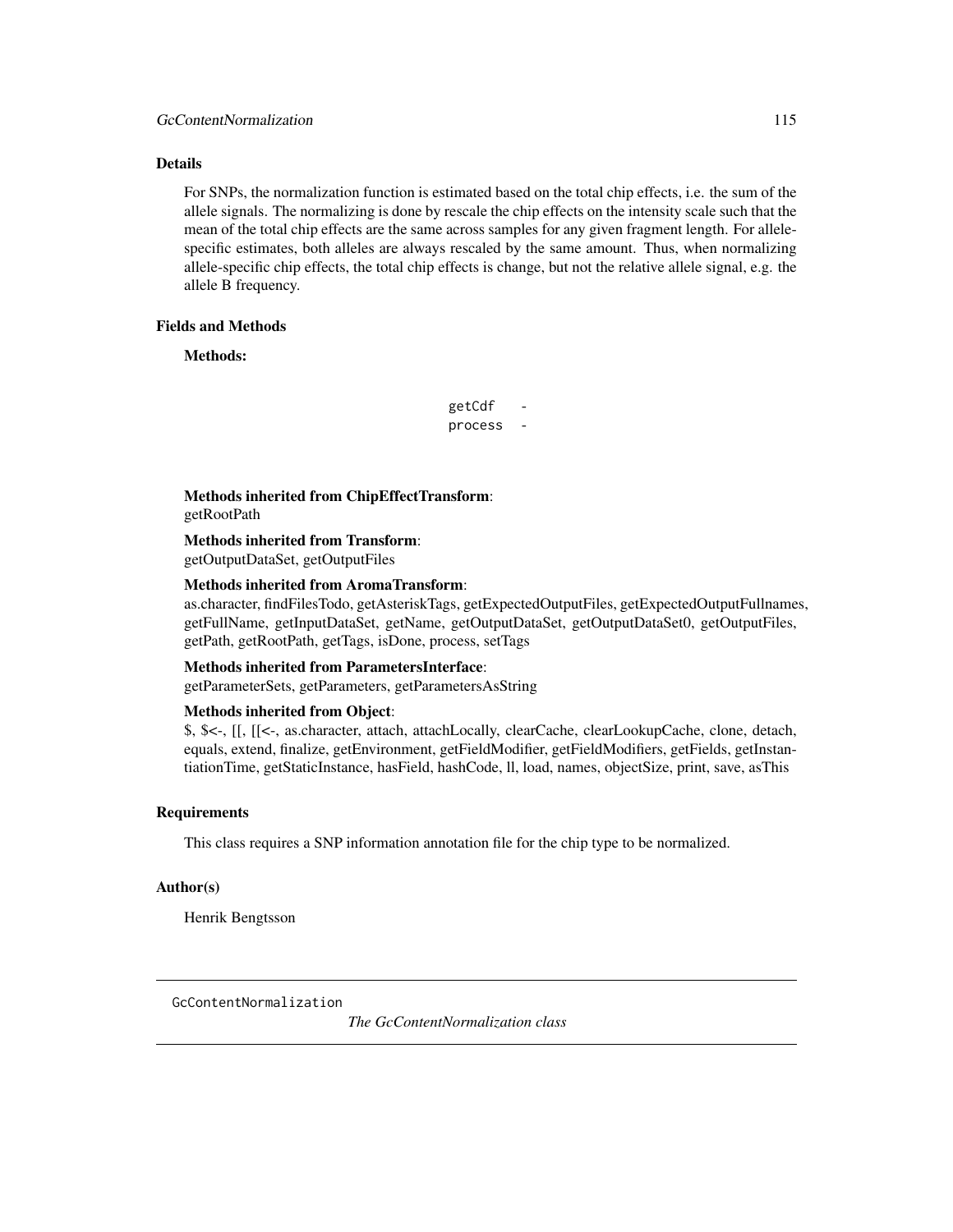# Description

Package: aroma.affymetrix Class GcContentNormalization

```
Object
~\sim |
~~+--ParametersInterface
~~~~~~~|
~~~~~~~+--AromaTransform
~~~~~~~~~~~~|
~~~~~~~~~~~~+--Transform
~~~~~~~~~~~~~~~~~|
~~~~~~~~~~~~~~~~~+--ChipEffectTransform
~~~~~~~~~~~~~~~~~~~~~~|
  ~~~~~~~~~~~~~~~~~~~~~~+--GcContentNormalization
```
# Directly known subclasses:

public static class GcContentNormalization extends *[ChipEffectTransform](#page-57-0)*

# Usage

GcContentNormalization(dataSet=NULL, ..., targetFunction=NULL, subsetToFit=NULL)

# Arguments

| dataSet                 | A CnChipEffectSet.                                                                                |
|-------------------------|---------------------------------------------------------------------------------------------------|
| $\cdot$ $\cdot$ $\cdot$ | Additional arguments passed to the constructor of ChipEffectTransform.                            |
|                         | target Function A function. The target function to which all arrays should be normalized to.      |
| subsetToFit             | The units from which the normalization curve should be estimated. If NULL, all<br>are considered. |

# Fields and Methods

#### Methods:

| getCdf  |  |
|---------|--|
| process |  |

Methods inherited from ChipEffectTransform: getRootPath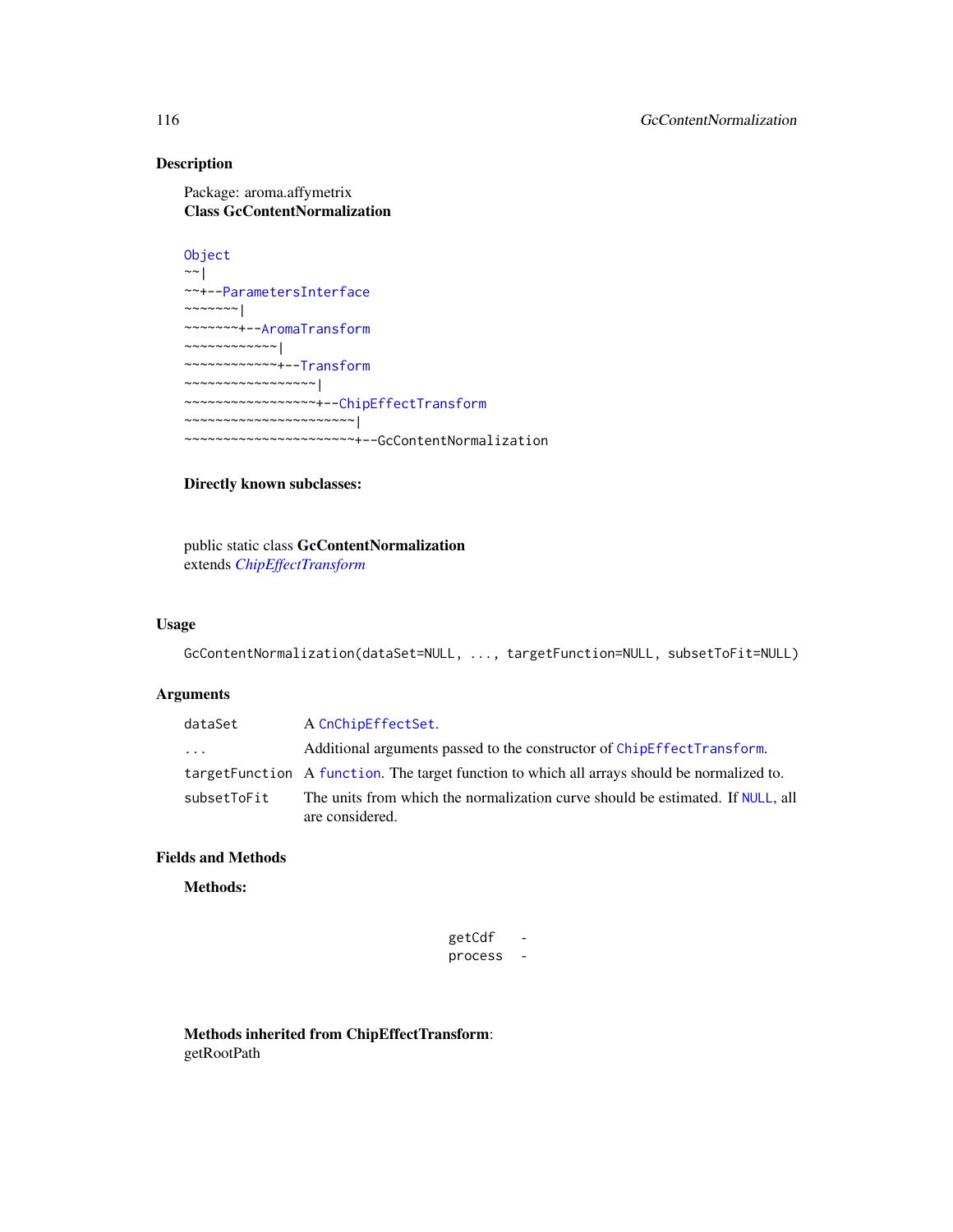# Methods inherited from Transform:

getOutputDataSet, getOutputFiles

#### Methods inherited from AromaTransform:

as.character, findFilesTodo, getAsteriskTags, getExpectedOutputFiles, getExpectedOutputFullnames, getFullName, getInputDataSet, getName, getOutputDataSet, getOutputDataSet0, getOutputFiles, getPath, getRootPath, getTags, isDone, process, setTags

#### Methods inherited from ParametersInterface:

getParameterSets, getParameters, getParametersAsString

#### Methods inherited from Object:

\$, \$<-, [[, [[<-, as.character, attach, attachLocally, clearCache, clearLookupCache, clone, detach, equals, extend, finalize, getEnvironment, getFieldModifier, getFieldModifiers, getFields, getInstantiationTime, getStaticInstance, hasField, hashCode, ll, load, names, objectSize, print, save, asThis

# **Requirements**

This class requires an Aroma unit GC-content (UGC) file.

# Author(s)

Henrik Bengtsson

GcContentNormalization2

*The GcContentNormalization2 class*

# **Description**

Package: aroma.affymetrix Class GcContentNormalization2

```
Object
~~|
~~+--ParametersInterface
~~~~~~~|~~~~~~~+--AromaTransform
~~~~~~~~~~~~|
~~~~~~~~~~~~+--Transform
~~~~~~~~~~~~~~~~~|
  ~~~~~~~~~~~~~~~~~+--ChipEffectTransform
  ~~~~~~~~~~~~~~~~~~~~~~|
```
~~~~~~~~~~~~~~~~~~~~~~+-[-AdditiveCovariatesNormalization](#page-6-0)

~~~~~~~~~~~~~~~~~~~~~~~~~~~|

~~~~~~~~~~~~~~~~~~~~~~~~~~~+--GcContentNormalization2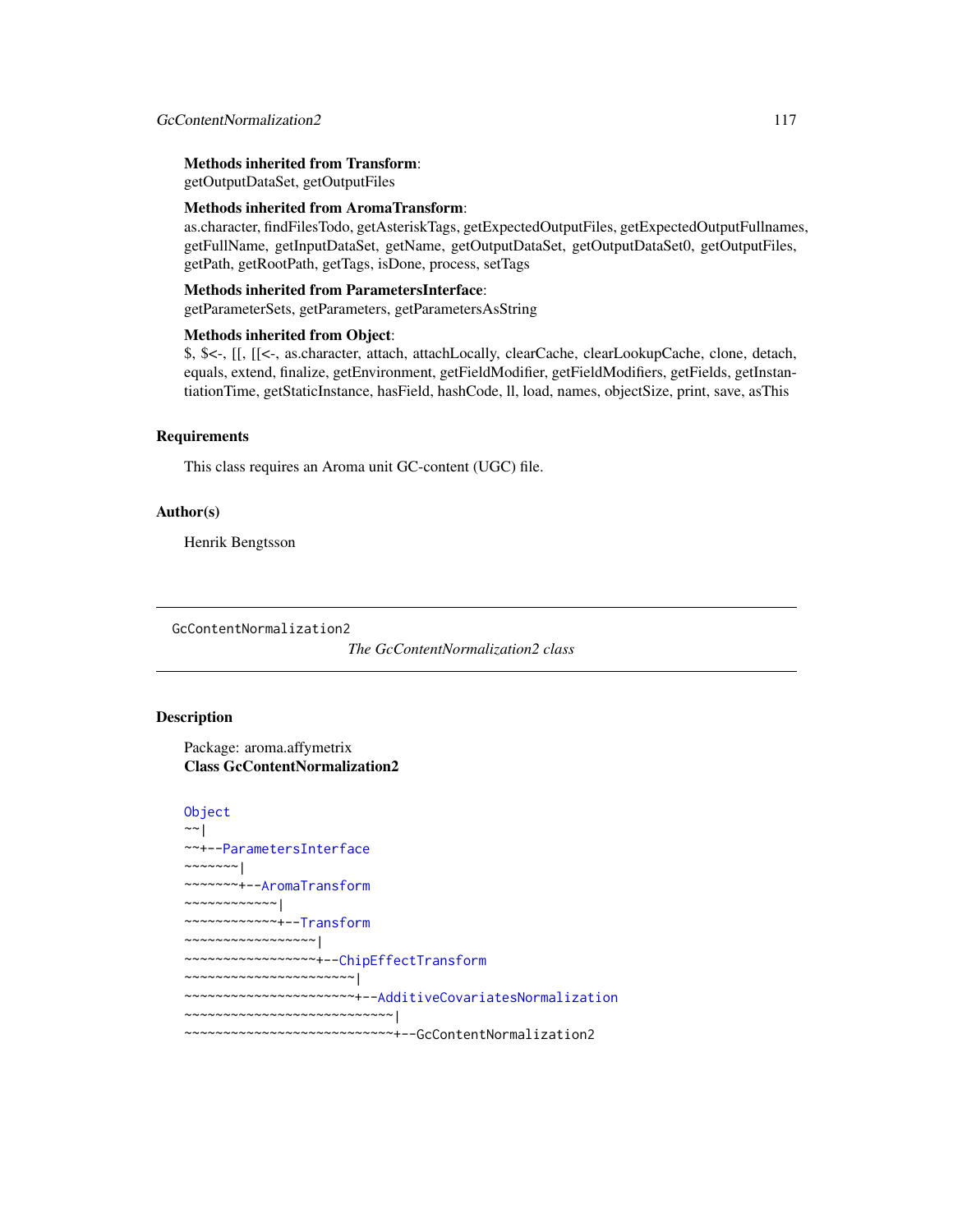#### Directly known subclasses:

public static class GcContentNormalization2 extends *[AdditiveCovariatesNormalization](#page-6-0)*

This class represents a normalization method that corrects for annotation-data covariate effects on copy-number chip-effect estimates.

#### Usage

```
GcContentNormalization2(...)
```
#### Arguments

... Arguments passed to the constructor of [AdditiveCovariatesNormalization](#page-6-0).

#### Fields and Methods

Methods:

plotCovariateEffects -

# Methods inherited from AdditiveCovariatesNormalization:

getAsteriskTags, getCdf, getCovariates, getOutputDataSet00, getParameters, process

#### Methods inherited from ChipEffectTransform: getRootPath

# Methods inherited from Transform:

getOutputDataSet, getOutputFiles

# Methods inherited from AromaTransform:

as.character, findFilesTodo, getAsteriskTags, getExpectedOutputFiles, getExpectedOutputFullnames, getFullName, getInputDataSet, getName, getOutputDataSet, getOutputDataSet0, getOutputFiles, getPath, getRootPath, getTags, isDone, process, setTags

# Methods inherited from ParametersInterface:

getParameterSets, getParameters, getParametersAsString

#### Methods inherited from Object:

\$, \$<-, [[, [[<-, as.character, attach, attachLocally, clearCache, clearLookupCache, clone, detach, equals, extend, finalize, getEnvironment, getFieldModifier, getFieldModifiers, getFields, getInstantiationTime, getStaticInstance, hasField, hashCode, ll, load, names, objectSize, print, save, asThis

#### Author(s)

Henrik Bengtsson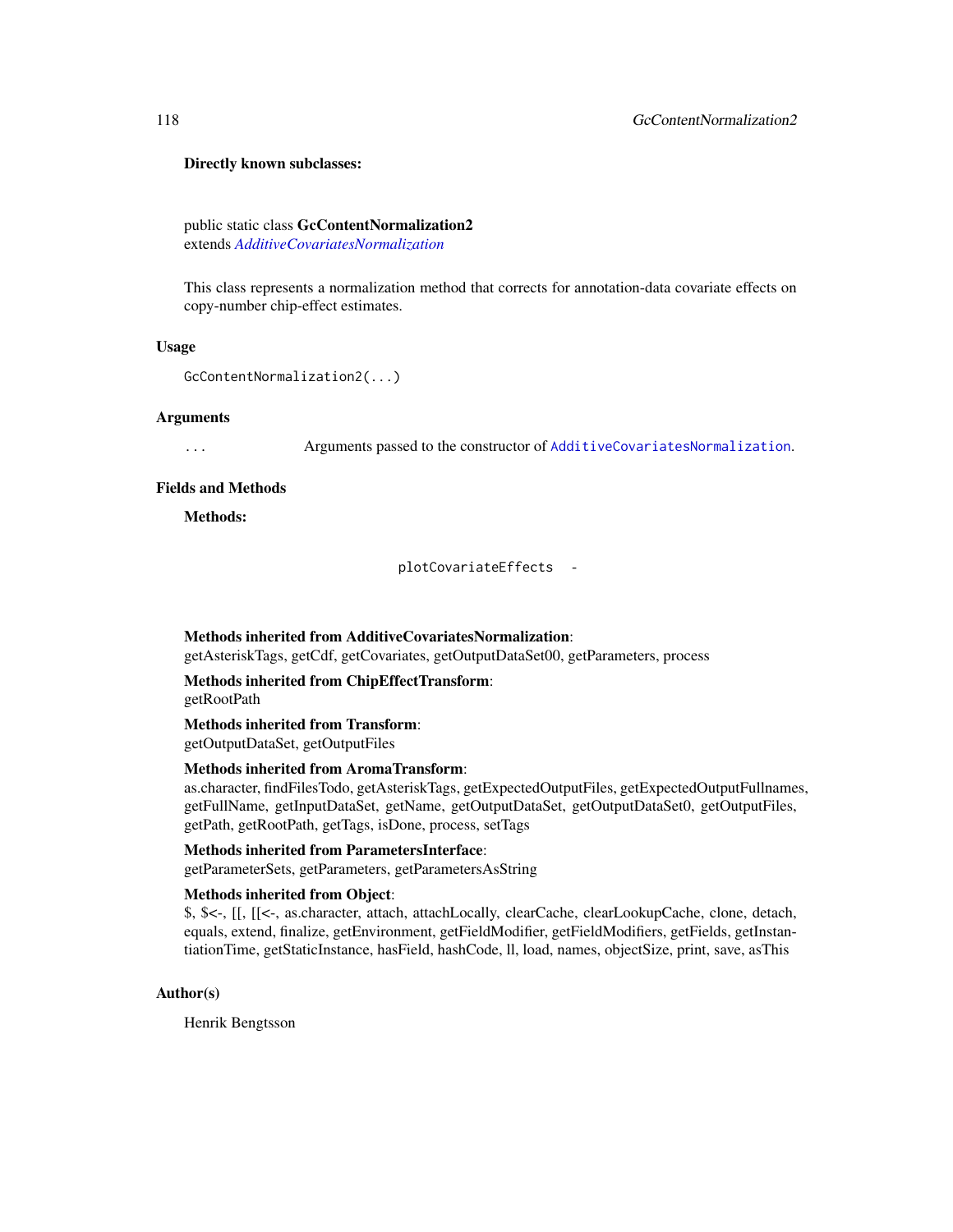GcRmaBackgroundCorrection

*The GcRmaBackgroundCorrection class*

#### Description

Package: aroma.affymetrix Class GcRmaBackgroundCorrection

```
Object
~\sim |
~~+--ParametersInterface
\sim ~~~~~~ |
~~~~~~~+--AromaTransform
~~~~~~~~~~~~|
~~~~~~~~~~~~+--Transform
  ~~~~~~~~~~~~~~~~~|
  ~~~~~~~~~~~~~~~~~+--ProbeLevelTransform
   ~~~~~~~~~~~~~~~~~~~~~~|
    ~~~~~~~~~~~~~~~~~~~~~~+--BackgroundCorrection
  ~~~~~~~~~~~~~~~~~~~~~~~~~~~|
   ~~~~~~~~~~~~~~~~~~~~~~~~~~~+--GcRmaBackgroundCorrection
```
# Directly known subclasses:

public static class GcRmaBackgroundCorrection extends *[BackgroundCorrection](#page-47-0)*

This class represents the GCRMA background adjustment function.

# Usage

```
GcRmaBackgroundCorrection(..., indicesNegativeControl=NULL, affinities=NULL,
  type=c("fullmodel", "affinities"), opticalAdjust=TRUE, gsbAdjust=TRUE,
  gsbParameters=NULL, seed=NULL)
```
#### Arguments

... Arguments passed to the constructor of [ProbeLevelTransform](#page-158-0).

indicesNegativeControl

Locations of any negative control probes (e.g., the anti-genomic controls on the human exon array). If [NULL](#page-0-0) and type == "affinities", then all non-PM probes are used as the negative controls.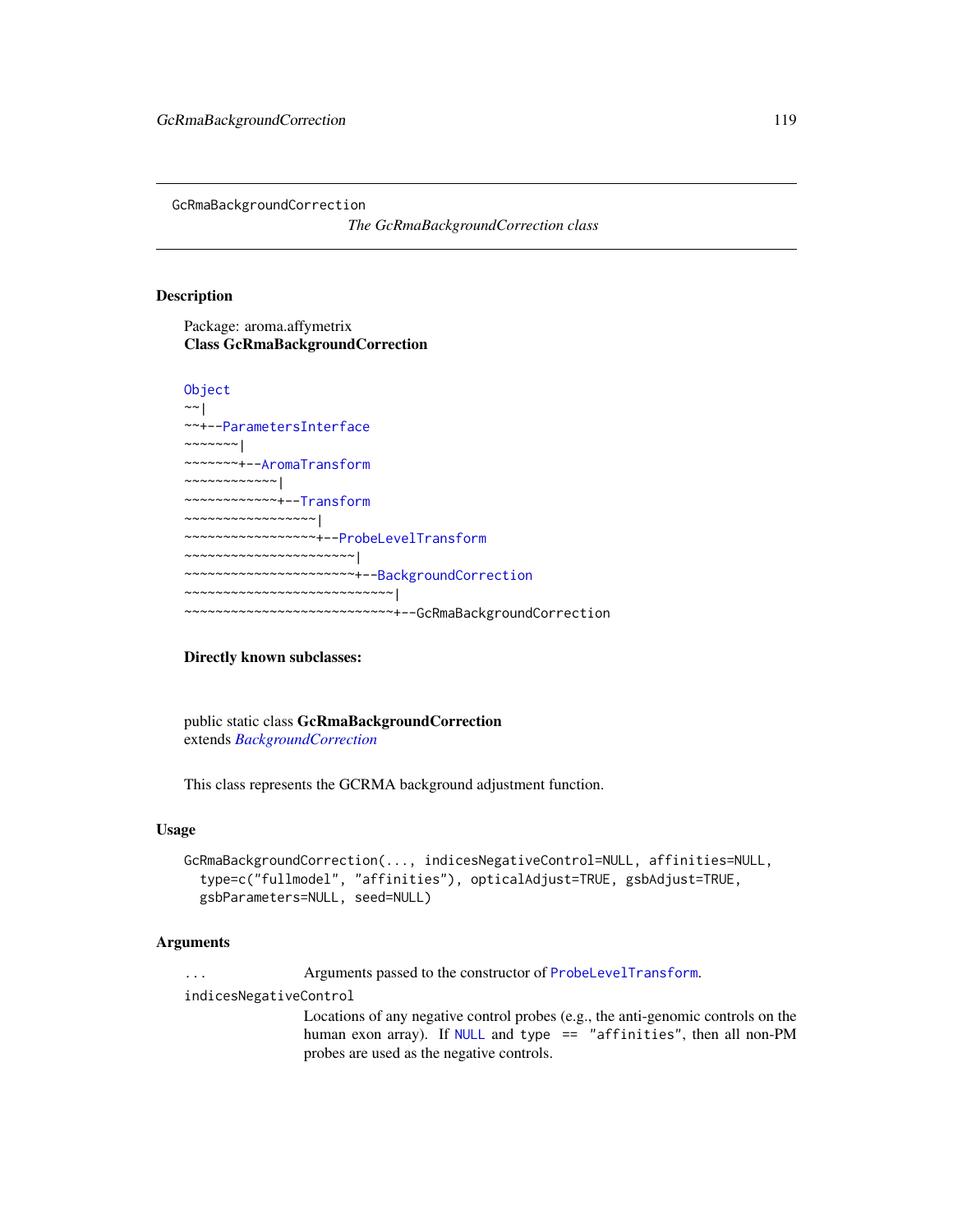| affinities    | A numeric vector of probe affinities, usually as calculated by compute Affinities ()<br>of the AffymetrixCdfFile class.                                                           |
|---------------|-----------------------------------------------------------------------------------------------------------------------------------------------------------------------------------|
| type          | Type (flavor) of background correction, which can be either "fullmodel" (uses<br>MMs; requires that the chip type has PM/MM pairs) or "affinities" (uses<br>probe sequence only). |
| gsbAdjust     | If TRUE, adjustment for specific binding is done, otherwise not.                                                                                                                  |
| opticalAdjust | If TRUE, correction for optical effect is done first, utilizing Optical Background Correction.                                                                                    |
| gsbParameters | Additional argument passed to the internal bgAdjustGcrma() method.                                                                                                                |
| seed          | An (optional) integer specifying a temporary random seed to be used during<br>processing. The random seed is set to its original state when done. If NULL, it is<br>not set.      |

# Fields and Methods

Methods:

process -

Methods inherited from BackgroundCorrection:

getParameters, process

Methods inherited from ProbeLevelTransform: getRootPath

Methods inherited from Transform:

getOutputDataSet, getOutputFiles

# Methods inherited from AromaTransform:

as.character, findFilesTodo, getAsteriskTags, getExpectedOutputFiles, getExpectedOutputFullnames, getFullName, getInputDataSet, getName, getOutputDataSet, getOutputDataSet0, getOutputFiles, getPath, getRootPath, getTags, isDone, process, setTags

# Methods inherited from ParametersInterface:

getParameterSets, getParameters, getParametersAsString

# Methods inherited from Object:

\$, \$<-, [[, [[<-, as.character, attach, attachLocally, clearCache, clearLookupCache, clone, detach, equals, extend, finalize, getEnvironment, getFieldModifier, getFieldModifiers, getFields, getInstantiationTime, getStaticInstance, hasField, hashCode, ll, load, names, objectSize, print, save, asThis

# Author(s)

Ken Simpson, Henrik Bengtsson

#### References

[1] Z. Wu, R. Irizarry, R. Gentleman, F.M. Murillo & F. Spencer. *A Model Based Background Adjustment for Oligonucleotide Expression Arrays*, JASA, 2004.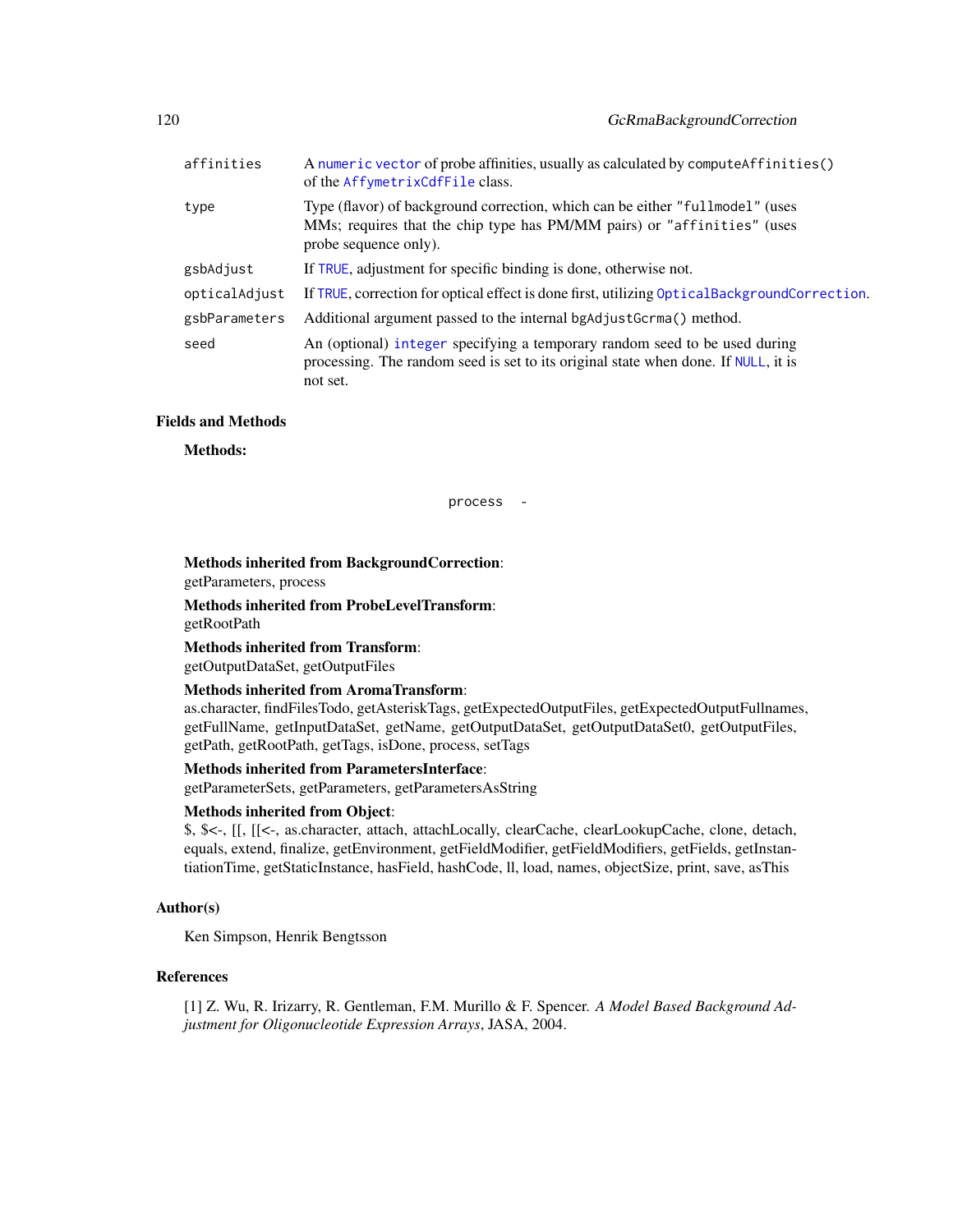GenericReporter *The GenericReporter class*

# Description

Package: aroma.affymetrix Class GenericReporter

[Object](#page-0-0) ~~| ~~+--GenericReporter

# Directly known subclasses:

*[AffymetrixCelSetReporter](#page-23-0)*, *[AffymetrixFileSetReporter](#page-31-0)*, *[SpatialReporter](#page-202-0)*

public abstract static class GenericReporter extends [Object](#page-0-0)

#### Usage

```
GenericReporter(tags="*", ...)
```
# Arguments

| tags     | A character vector of tags to be added to the output path. |
|----------|------------------------------------------------------------|
| $\cdots$ | Not used.                                                  |

# Fields and Methods

Methods:

| getFullName |  |
|-------------|--|
| getName     |  |
| getPath     |  |
| getTags     |  |
| process     |  |
| setup       |  |

# Methods inherited from Object:

\$, \$<-, [[, [[<-, as.character, attach, attachLocally, clearCache, clearLookupCache, clone, detach, equals, extend, finalize, getEnvironment, getFieldModifier, getFieldModifiers, getFields, getInstantiationTime, getStaticInstance, hasField, hashCode, ll, load, names, objectSize, print, save, asThis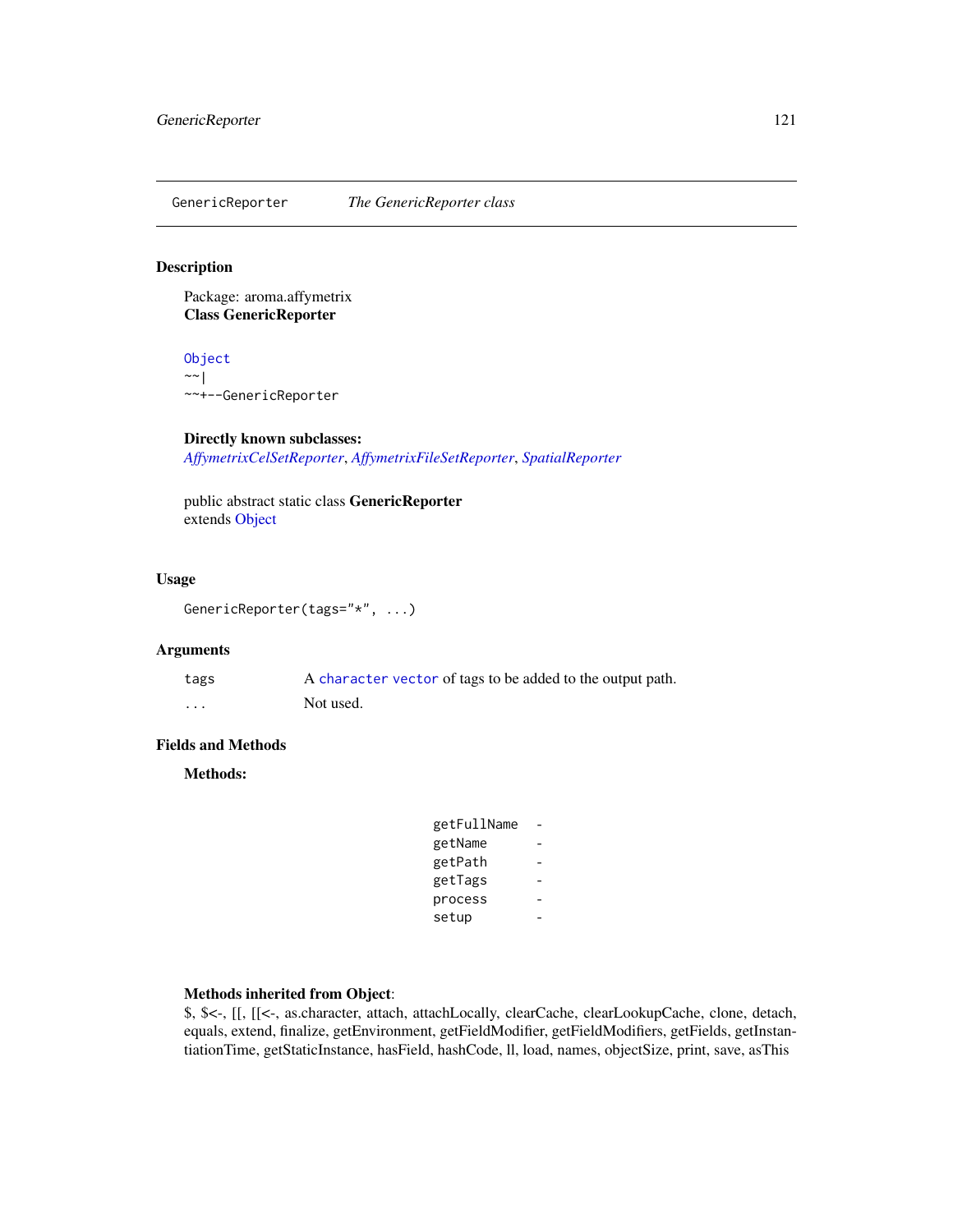# Author(s)

Henrik Bengtsson

GenomeInformation *The GenomeInformation class*

# Description

Package: aroma.affymetrix Class GenomeInformation

```
Object
~\sim~~~+--FullNameInterface
~\sim~\sim~\sim~\sim~\sim~~~~~~~~+--GenericDataFile
~~~~~~~~~~~~|
~~~~~~~~~~~~+--CacheKeyInterface
~~~~~~~~~~~~~~~~~|
~~~~~~~~~~~~~~~~~+--FileCacheKeyInterface
~~~~~~~~~~~~~~~~~~~~~~|
 ~~~~~~~~~~~~~~~~~~~~~~+--GenomeInformation
```
# Directly known subclasses:

*[AffymetrixCsvGenomeInformation](#page-0-0)*, *[DChipGenomeInformation](#page-84-0)*, *[UgpGenomeInformation](#page-205-0)*

public abstract static class GenomeInformation extends [FileCacheKeyInterface](#page-0-0)

#### Usage

GenomeInformation(..., .verify=TRUE)

# Arguments

| $\cdots$ | Arguments passed to GenericDataFile. |
|----------|--------------------------------------|
| .verify  | For internal use only.               |

#### Fields and Methods

Methods:

| byChipType  |  |
|-------------|--|
| getChipType |  |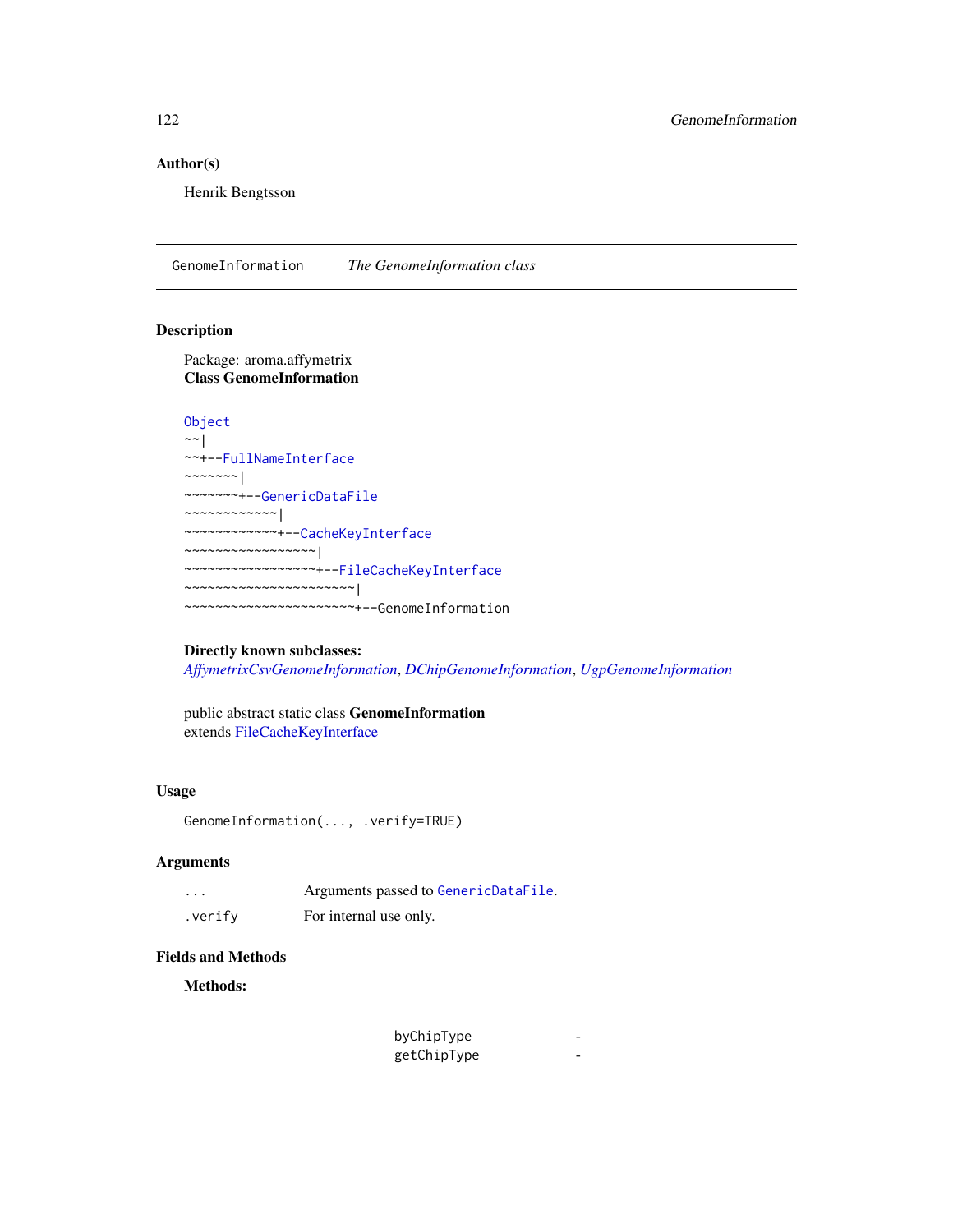| getChromosomeStats    |  |
|-----------------------|--|
| getChromosomes        |  |
| getData               |  |
| getPositions          |  |
| getUnitsOnChromosome  |  |
| getUnitsOnChromosomes |  |
| nbr0fUnits            |  |
| plotDensity           |  |
|                       |  |

# Methods inherited from FileCacheKeyInterface: getCacheKey

Methods inherited from CacheKeyInterface: getCacheKey

# Methods inherited from GenericDataFile:

as.character, clone, compareChecksum, copyTo, equals, fromFile, getAttribute, getAttributes, getChecksum, getChecksumFile, getCreatedOn, getDefaultFullName, getExtension, getExtensionPattern, getFileSize, getFileType, getFilename, getFilenameExtension, getLastAccessedOn, getLastModifiedOn, getOutputExtension, getPath, getPathname, gunzip, gzip, hasBeenModified, is.na, isFile, isGzipped, linkTo, readChecksum, renameTo, renameToUpperCaseExt, setAttribute, setAttributes, setAttributesBy, setAttributesByTags, setExtensionPattern, testAttributes, validate, validateChecksum, writeChecksum, getParentName

# Methods inherited from FullNameInterface:

appendFullNameTranslator, appendFullNameTranslatorByNULL, appendFullNameTranslatorByTabularTextFile, appendFullNameTranslatorByTabularTextFileSet, appendFullNameTranslatorBycharacter, appendFullNameTranslatorBydata.frame, appendFullNameTranslatorByfunction, appendFull-NameTranslatorBylist, clearFullNameTranslator, clearListOfFullNameTranslators, getDefaultFull-Name, getFullName, getFullNameTranslator, getListOfFullNameTranslators, getName, getTags, hasTag, hasTags, resetFullName, setFullName, setFullNameTranslator, setListOfFullNameTranslators, setName, setTags, updateFullName

# Methods inherited from Object:

\$, \$<-, [[, [[<-, as.character, attach, attachLocally, clearCache, clearLookupCache, clone, detach, equals, extend, finalize, getEnvironment, getFieldModifier, getFieldModifiers, getFields, getInstantiationTime, getStaticInstance, hasField, hashCode, ll, load, names, objectSize, print, save, asThis

# Author(s)

Henrik Bengtsson

<span id="page-122-0"></span>HetLogAddCnPlm *The HetLogAddCnPlm class*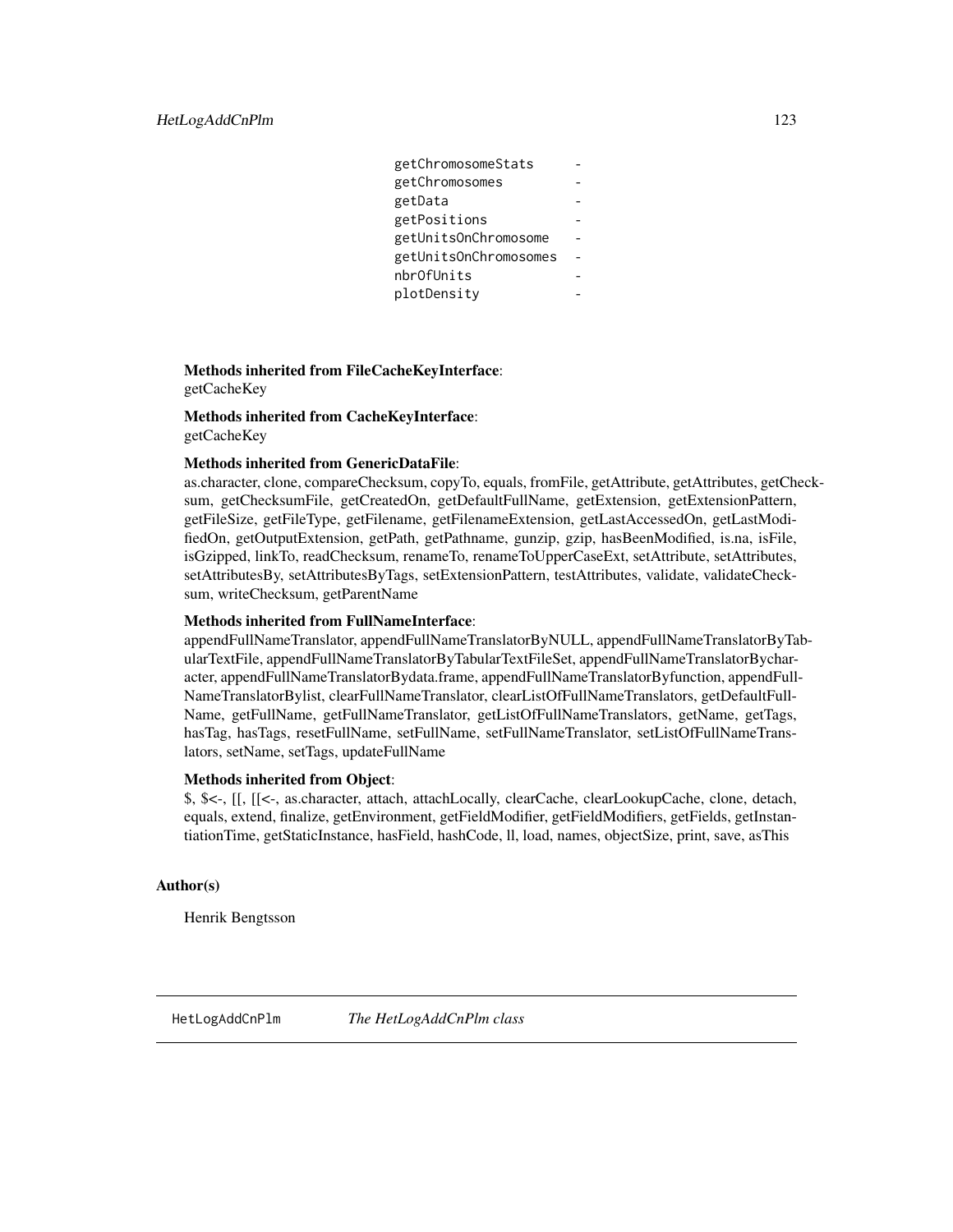#### Description

Package: aroma.affymetrix Class HetLogAddCnPlm

[Object](#page-0-0) ~~| ~~+-[-ParametersInterface](#page-0-0)  $~\sim~\sim~\sim~\sim~\sim~$ ~~~~~~~+-[-Model](#page-141-0) ~~~~~~~~~~~~| ~~~~~~~~~~~~+-[-UnitModel](#page-207-0) ~~~~~~~~~~~~~~~~~| ~~~~~~~~~~~~~~~~~+-[-MultiArrayUnitModel](#page-143-0) ~~~~~~~~~~~~~~~~~~~~~~| ~~~~~~~~~~~~~~~~~~~~~~+-[-ProbeLevelModel](#page-156-0) ~~~~~~~~~~~~~~~~~~~~~~~~~~~| ~~~~~~~~~~~~~~~~~~~~~~~~~~~+-[-RmaPlm](#page-179-0) ~~~~~~~~~~~~~~~~~~~~~~~~~~~~~~~~| ~~~~~~~~~~~~~~~~~~~~~~~~~~~~~~~~+-[-HetLogAddPlm](#page-124-0) ~~~~~~~~~~~~~~~~~~~~~~~~~~~~~~~~~~~~~| ~~~~~~~~~~~~~~~~~~~~~~~~~~~~~~~~~~~~~+-[-HetLogAddSnpPlm](#page-126-0) ~~~~~~~~~~~~~~~~~~~~~~~~~~~~~~~~~~~~~~~~~~| ~~~~~~~~~~~~~~~~~~~~~~~~~~~~~~~~~~~~~~~~~~+-[-SnpPlm](#page-196-0) ~~~~~~~~~~~~~~~~~~~~~~~~~~~~~~~~~~~~~~~~~~~~~~~| ~~~~~~~~~~~~~~~~~~~~~~~~~~~~~~~~~~~~~~~~~~~~~~~+-[-CnPlm](#page-69-0) ~~~~~~~~~~~~~~~~~~~~~~~~~~~~~~~~~~~~~~~~~~~~~~~~~~~~| ~~~~~~~~~~~~~~~~~~~~~~~~~~~~~~~~~~~~~~~~~~~~~~~~~~~~+--HetLogAddCnPlm

#### Directly known subclasses:

public abstract static class HetLogAddCnPlm extends [CnPlm](#page-69-0)

# Usage

HetLogAddCnPlm(..., combineAlleles=FALSE)

#### Arguments

... Arguments passed to [HetLogAddCnPlm](#page-122-0). combineAlleles If [FALSE](#page-0-0), allele A and allele B are treated seperately, otherwise together.

#### Fields and Methods

Methods: *No methods defined*.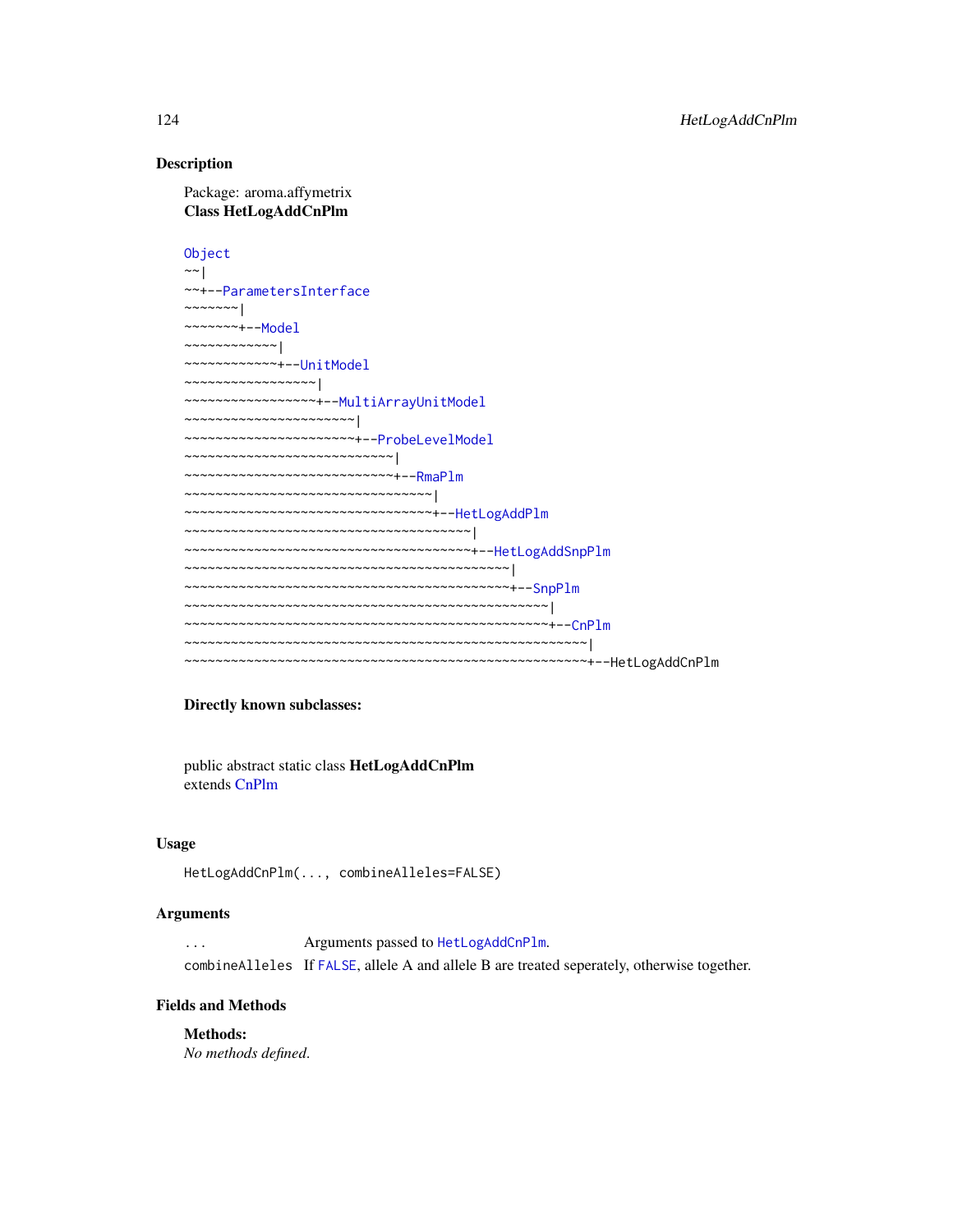# HetLogAddPlm 125

#### Methods inherited from CnPlm:

getCellIndices, getChipEffectSet, getCombineAlleles, getParameters, getProbeAffinityFile, setCombineAlleles

#### Methods inherited from SnpPlm:

getCellIndices, getChipEffectSet, getMergeStrands, getParameters, getProbeAffinityFile, setMergeStrands

# Methods inherited from HetLogAddSnpPlm:

getAsteriskTags

# Methods inherited from HetLogAddPlm:

getAsteriskTags, getFitUnitGroupFunction

# Methods inherited from RmaPlm:

getAsteriskTags, getCalculateResidualsFunction, getParameters, getRlmFitFunctions

# Methods inherited from ProbeLevelModel:

calculateResidualSet, calculateWeights, fit, getAsteriskTags, getCalculateResidualsFunction, getChip-EffectSet, getProbeAffinityFile, getResidualSet, getRootPath, getWeightsSet

#### Methods inherited from MultiArrayUnitModel:

getListOfPriors, setListOfPriors, validate

#### Methods inherited from UnitModel:

findUnitsTodo, getAsteriskTags, getFitSingleCellUnitFunction, getParameters

# Methods inherited from Model:

as.character, fit, getAlias, getAsteriskTags, getDataSet, getFullName, getName, getPath, getRoot-Path, getTags, setAlias, setTags

#### Methods inherited from ParametersInterface:

getParameterSets, getParameters, getParametersAsString

#### Methods inherited from Object:

\$, \$<-, [[, [[<-, as.character, attach, attachLocally, clearCache, clearLookupCache, clone, detach, equals, extend, finalize, getEnvironment, getFieldModifier, getFieldModifiers, getFields, getInstantiationTime, getStaticInstance, hasField, hashCode, ll, load, names, objectSize, print, save, asThis

## Model

TO DO.

#### Author(s)

Henrik Bengtsson

<span id="page-124-0"></span>HetLogAddPlm *The HetLogAddPlm class*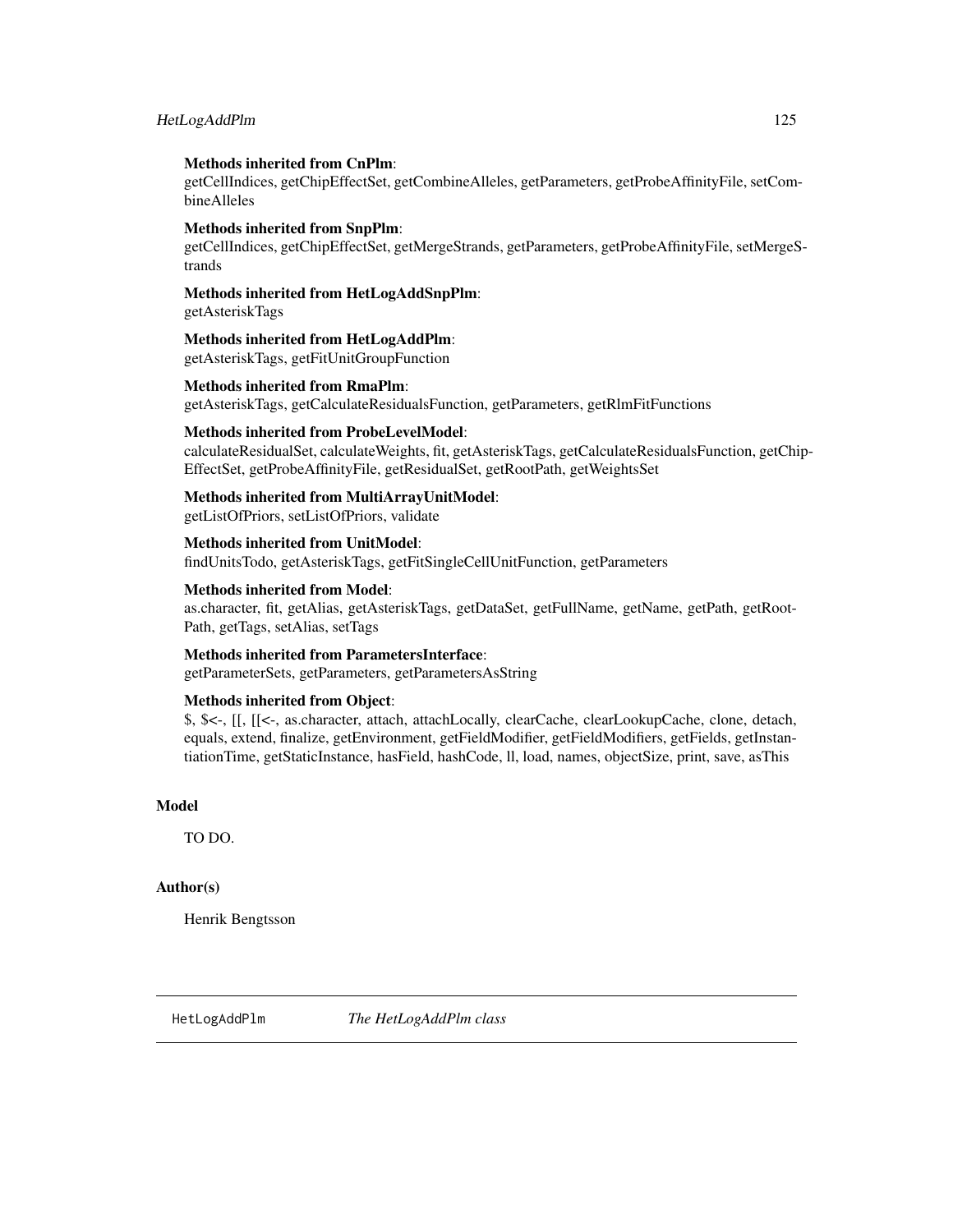# Description

Package: aroma.affymetrix Class HetLogAddPlm

```
Object
~\sim~~~+--ParametersInterface
~~~~~~~|
~~~~~~~+--Model
~~~~~~~~~~~~|
~~~~~~~~~~~~+--UnitModel
~~~~~~~~~~~~~~~~~|
~~~~~~~~~~~~~~~~~+--MultiArrayUnitModel
~~~~~~~~~~~~~~~~~~~~~~|
~~~~~~~~~~~~~~~~~~~~~~+--ProbeLevelModel
~~~~~~~~~~~~~~~~~~~~~~~~~~~|
~~~~~~~~~~~~~~~~~~~~~~~~~~~+--RmaPlm
~~~~~~~~~~~~~~~~~~~~~~~~~~~~~~~~|
~~~~~~~~~~~~~~~~~~~~~~~~~~~~~~~~+--HetLogAddPlm
```
#### Directly known subclasses:

*[HetLogAddCnPlm](#page-122-0)*, *[HetLogAddSnpPlm](#page-126-0)*

public abstract static class HetLogAddPlm extends *[RmaPlm](#page-179-0)*

This class represents a log-additive model similar to the one described in Irizarry et al (2003), except that the errors may have different variances for different probes.

# Usage

HetLogAddPlm(...)

#### Arguments

... Arguments passed to [RmaPlm](#page-179-0).

# Fields and Methods

Methods:

*No methods defined*.

#### Methods inherited from RmaPlm:

getAsteriskTags, getCalculateResidualsFunction, getParameters, getRlmFitFunctions

#### Methods inherited from ProbeLevelModel:

calculateResidualSet, calculateWeights, fit, getAsteriskTags, getCalculateResidualsFunction, getChip-EffectSet, getProbeAffinityFile, getResidualSet, getRootPath, getWeightsSet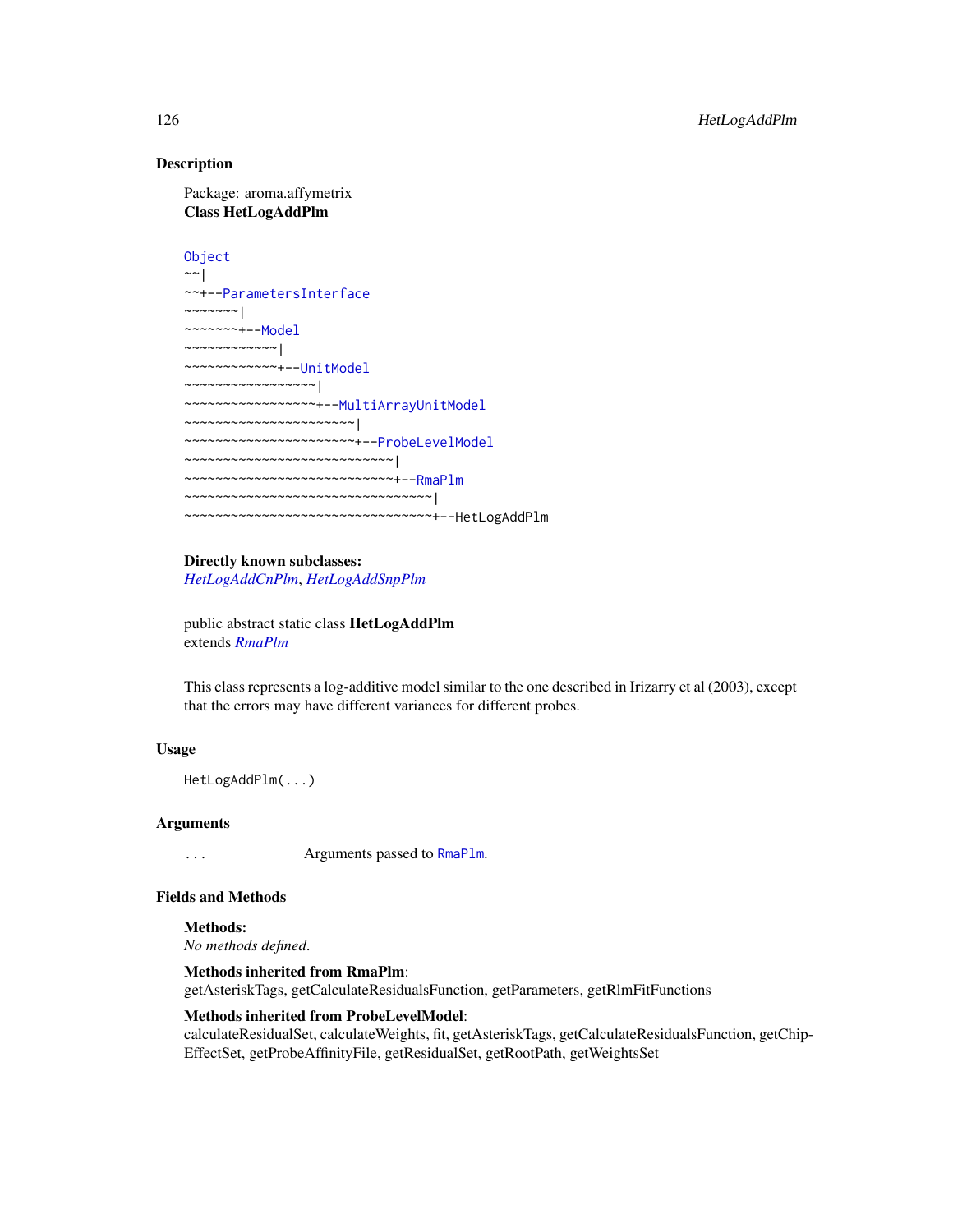# Methods inherited from MultiArrayUnitModel:

getListOfPriors, setListOfPriors, validate

#### Methods inherited from UnitModel:

findUnitsTodo, getAsteriskTags, getFitSingleCellUnitFunction, getParameters

#### Methods inherited from Model:

as.character, fit, getAlias, getAsteriskTags, getDataSet, getFullName, getName, getPath, getRoot-Path, getTags, setAlias, setTags

#### Methods inherited from ParametersInterface:

getParameterSets, getParameters, getParametersAsString

# Methods inherited from Object:

\$, \$<-, [[, [[<-, as.character, attach, attachLocally, clearCache, clearLookupCache, clone, detach, equals, extend, finalize, getEnvironment, getFieldModifier, getFieldModifiers, getFields, getInstantiationTime, getStaticInstance, hasField, hashCode, ll, load, names, objectSize, print, save, asThis

#### Author(s)

Henrik Bengtsson

#### See Also

[RmaPlm](#page-179-0).

<span id="page-126-0"></span>HetLogAddSnpPlm *The HetLogAddSnpPlm class*

# **Description**

Package: aroma.affymetrix Class HetLogAddSnpPlm

#### [Object](#page-0-0)

```
~~|
~~+--ParametersInterface
~\sim ~\sim ~\sim ~\sim ~\sim ~\sim ~\sim ~\sim~~~~~~~+--Model
~~~~~~~~~~~~|
~~~~~~~~~~~~+--UnitModel
~~~~~~~~~~~~~~~~~|
~~~~~~~~~~~~~~~~~+--MultiArrayUnitModel
  ~~~~~~~~~~~~~~~~~~~~~~|
~~~~~~~~~~~~~~~~~~~~~~+--ProbeLevelModel
~~~~~~~~~~~~~~~~~~~~~~~~~~~|
~~~~~~~~~~~~~~~~~~~~~~~~~~~+--RmaPlm
~~~~~~~~~~~~~~~~~~~~~~~~~~~~~~~~|
~~~~~~~~~~~~~~~~~~~~~~~~~~~~~~~~+--HetLogAddPlm
```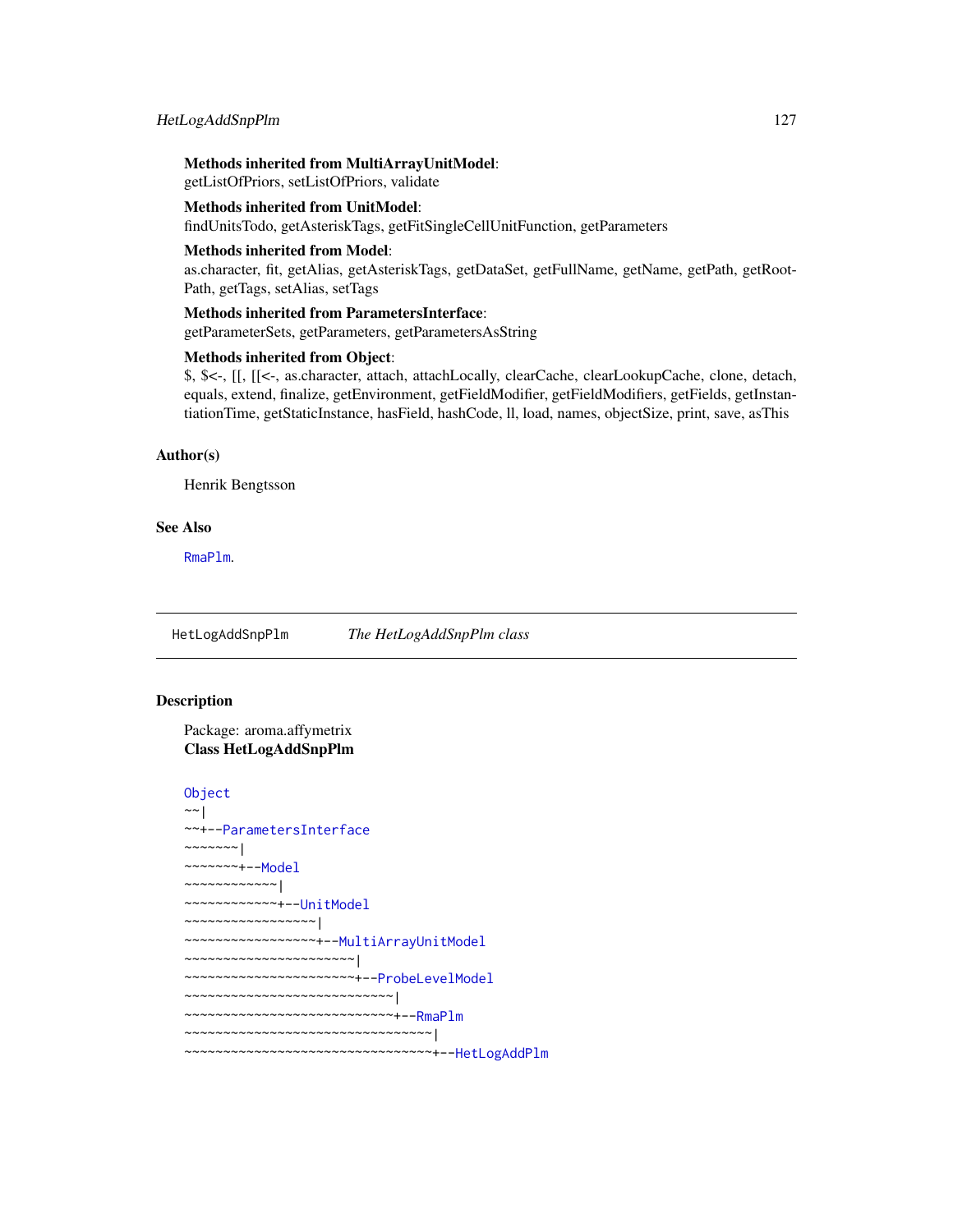```
~~~~~~~~~~~~~~~~~~~~~~~~~~~~~~~~~~~~~|
~~~~~~~~~~~~~~~~~~~~~~~~~~~~~~~~~~~~~+--SnpPlm
~~~~~~~~~~~~~~~~~~~~~~~~~~~~~~~~~~~~~~~~~~|
~~~~~~~~~~~~~~~~~~~~~~~~~~~~~~~~~~~~~~~~~~+--HetLogAddSnpPlm
```
# Directly known subclasses:

*[HetLogAddCnPlm](#page-122-0)*

public abstract static class HetLogAddSnpPlm extends [SnpPlm](#page-196-0)

#### Usage

HetLogAddSnpPlm(..., mergeStrands=FALSE)

#### Arguments

| $\cdots$     | Arguments passed to HetLogAddPlm.                                                             |
|--------------|-----------------------------------------------------------------------------------------------|
| mergeStrands | If TRUE, the sense and the anti-sense strands are fitted together, otherwise sepa-<br>rately. |

#### Fields and Methods

#### Methods:

*No methods defined*.

#### Methods inherited from SnpPlm:

getCellIndices, getChipEffectSet, getMergeStrands, getParameters, getProbeAffinityFile, setMergeStrands

# Methods inherited from HetLogAddPlm:

getAsteriskTags, getFitUnitGroupFunction

#### Methods inherited from RmaPlm:

getAsteriskTags, getCalculateResidualsFunction, getParameters, getRlmFitFunctions

# Methods inherited from ProbeLevelModel:

calculateResidualSet, calculateWeights, fit, getAsteriskTags, getCalculateResidualsFunction, getChip-EffectSet, getProbeAffinityFile, getResidualSet, getRootPath, getWeightsSet

# Methods inherited from MultiArrayUnitModel:

getListOfPriors, setListOfPriors, validate

# Methods inherited from UnitModel:

findUnitsTodo, getAsteriskTags, getFitSingleCellUnitFunction, getParameters

#### Methods inherited from Model:

as.character, fit, getAlias, getAsteriskTags, getDataSet, getFullName, getName, getPath, getRoot-Path, getTags, setAlias, setTags

# Methods inherited from ParametersInterface:

getParameterSets, getParameters, getParametersAsString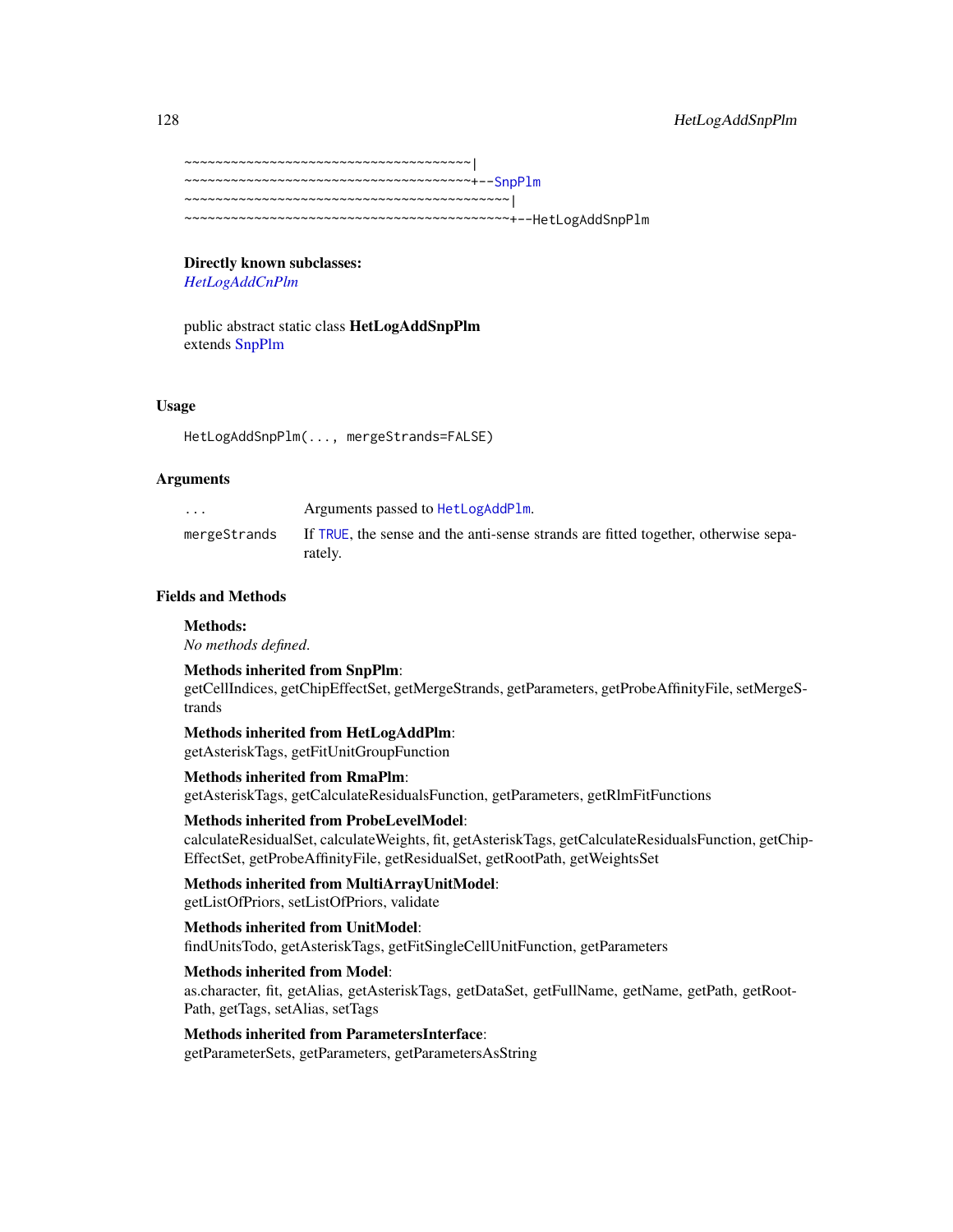#### justRMA 129

#### Methods inherited from Object:

\$, \$<-, [[, [[<-, as.character, attach, attachLocally, clearCache, clearLookupCache, clone, detach, equals, extend, finalize, getEnvironment, getFieldModifier, getFieldModifiers, getFields, getInstantiationTime, getStaticInstance, hasField, hashCode, ll, load, names, objectSize, print, save, asThis

#### Author(s)

Henrik Bengtsson

<span id="page-128-0"></span>justRMA *Robust Multichip Analysis (RMA) reproducing the affy package*

#### Description

Robust Multichip Analysis (RMA) reproducing the affy package as far as possible. The RMA method is described in [1].

The algorithm is processed in bounded memory, meaning a very large number of arrays can be analyzed on also very limited computer systems. The only limitation is the amount of memory required to load the final chip-effect estimates into memory (as a [ExpressionSet](#page-0-0)).

#### Usage

```
## S3 method for class 'AffymetrixCelSet'
justRMA(csR, flavor=c("oligo", "affyPLM"), ..., verbose=FALSE)
  ## Default S3 method:
justRMA(...)
```
#### Arguments

| csR      | An AffymetrixCelSet.                                                                |
|----------|-------------------------------------------------------------------------------------|
| flavor   | A character string specifying the estimators used in the RMA summarization<br>step. |
| $\cdots$ | Additional arguments passed to doRMA() used internally.                             |
| verbose  | See Verbose.                                                                        |

# Value

Returns an annotated [ExpressionSet](#page-0-0).

# Reproducibility of affy

This implementation of the RMA method reproduces [justRMA](#page-128-0) in **affy** package quite well. It does so by still using a constant memory profile, i.e. it is possible to use this implementation to run RMA on a much large data set than what is possible with affy. At least 20-50 *times* more samples should be doable, if not more.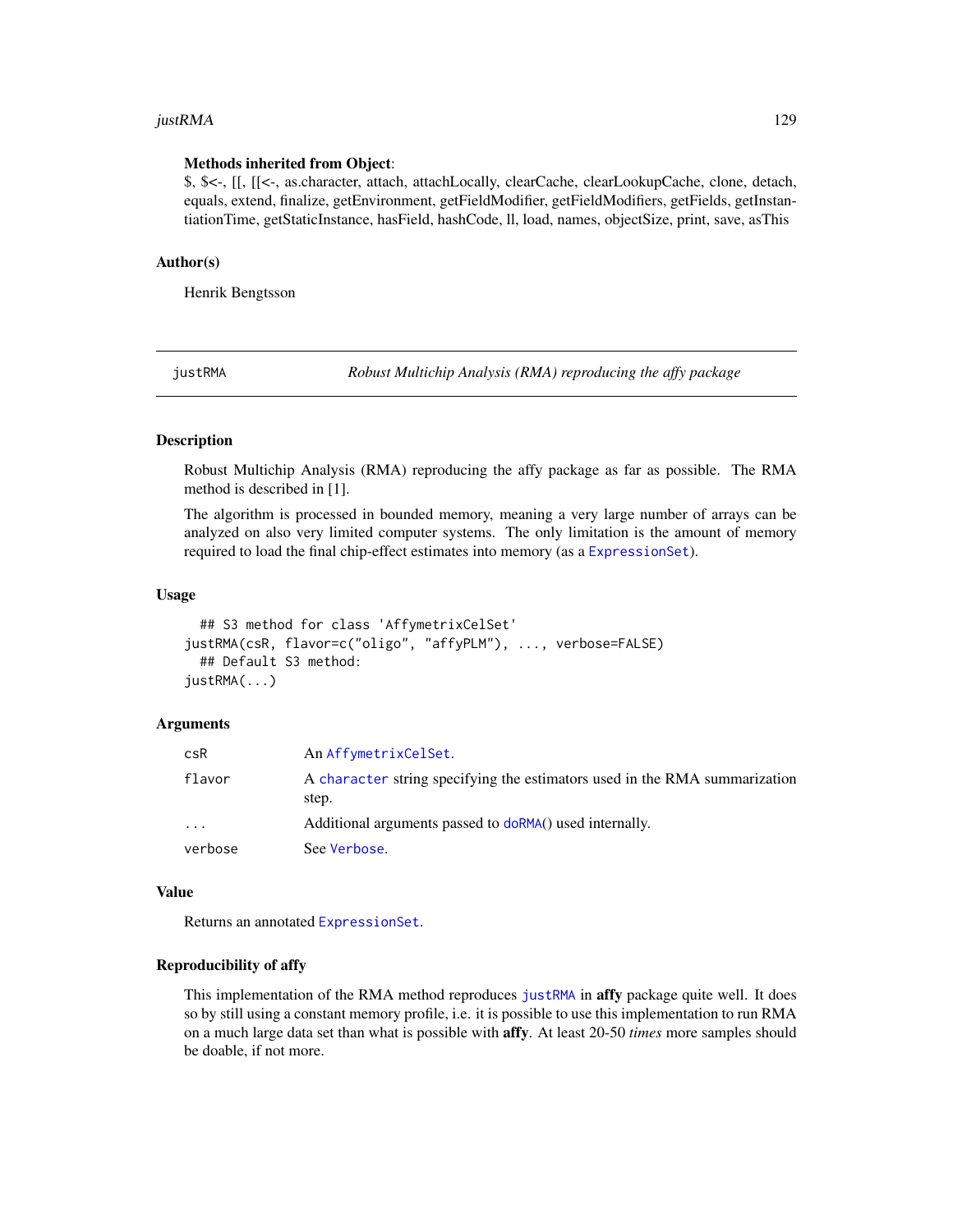#### Author(s)

Henrik Bengtsson

# References

[1] Irizarry et al. *Summaries of Affymetrix GeneChip probe level data*. NAR, 2003, 31, e15.

# See Also

[doRMA](#page-94-0)().

LimmaBackgroundCorrection *The LimmaBackgroundCorrection class*

# Description

Package: aroma.affymetrix Class LimmaBackgroundCorrection

```
Object
~~|
~~+--ParametersInterface
\sim\sim\sim\sim\sim\sim~~~~~~~+--AromaTransform
~~~~~~~~~~~~|
~~~~~~~~~~~~+--Transform
~~~~~~~~~~~~~~~~~|
~~~~~~~~~~~~~~~~~+--ProbeLevelTransform
   ~~~~~~~~~~~~~~~~~~~~~~|
   ~~~~~~~~~~~~~~~~~~~~~~+--BackgroundCorrection
   ~~~~~~~~~~~~~~~~~~~~~~~~~~~|
      ~~~~~~~~~~~~~~~~~~~~~~~~~~~+--LimmaBackgroundCorrection
```
# Directly known subclasses:

[NormExpBackgroundCorrection](#page-145-0)

public static class LimmaBackgroundCorrection extends *[BackgroundCorrection](#page-47-0)*

This class represents the various "background" correction methods implemented in the limma package.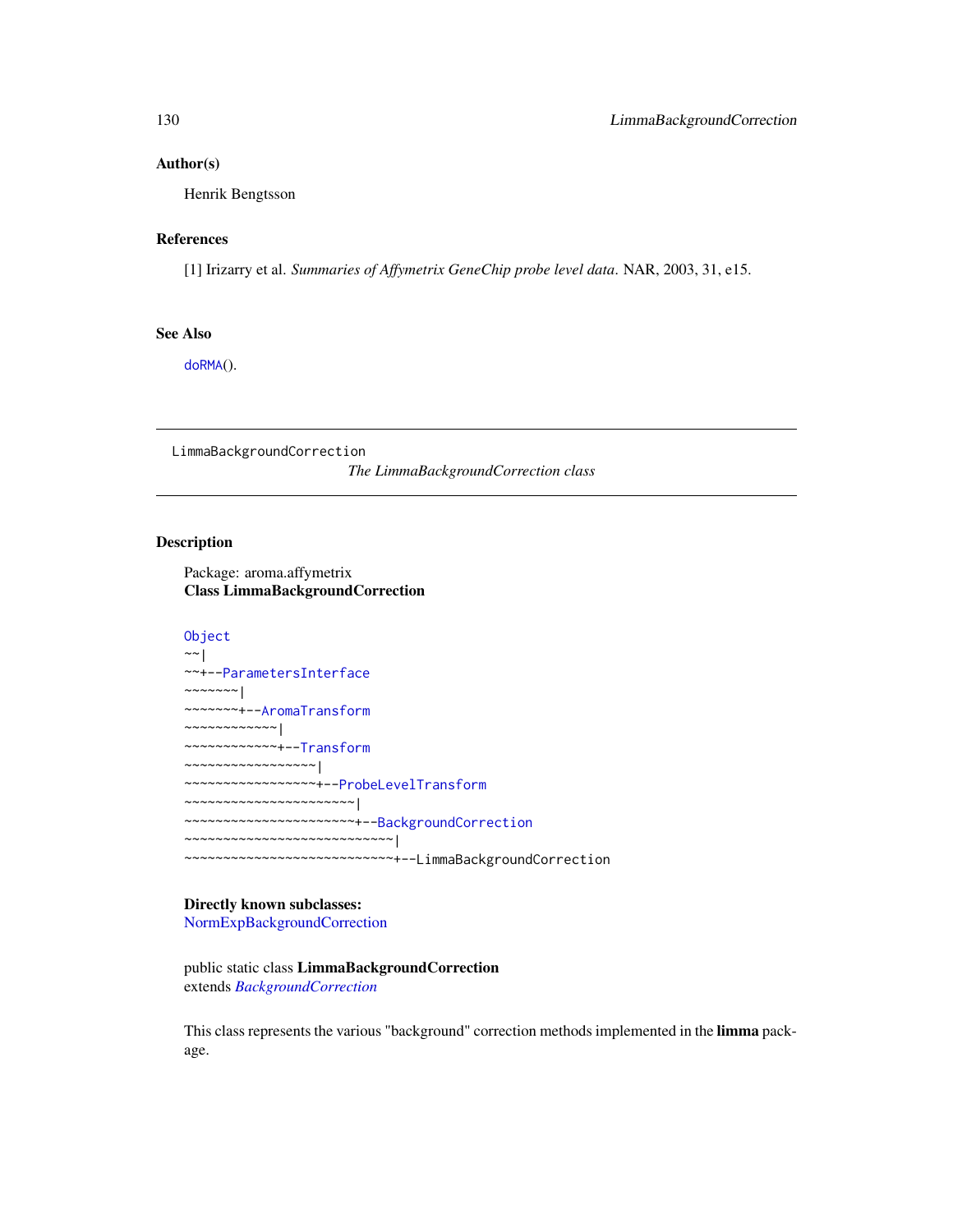# LimmaBackgroundCorrection 131

#### Usage

LimmaBackgroundCorrection(..., args=NULL, addJitter=FALSE, jitterSd=0.2, seed=6022007)

#### Arguments

| $\cdots$  | Arguments passed to the constructor of BackgroundCorrection.                                                                                                                                      |
|-----------|---------------------------------------------------------------------------------------------------------------------------------------------------------------------------------------------------|
| args      | A list of additional arguments passed to the correction algorithm.                                                                                                                                |
| addJitter | If TRUE, Zero-mean gaussian noise is added to the signals before being back-<br>ground corrected.                                                                                                 |
| iitterSd  | Standard deviation of the jitter noise added.                                                                                                                                                     |
| seed      | An (optional) integer specifying a temporary random seed to be used for gen-<br>erating the (optional) jitter. The random seed is set to its original state when<br>done. If NULL, it is not set. |

#### Details

By default, only PM signals are background corrected and MMs are left unchanged.

#### Fields and Methods

#### Methods:

process -

Methods inherited from BackgroundCorrection: getParameters, process

Methods inherited from ProbeLevelTransform: getRootPath

Methods inherited from Transform:

getOutputDataSet, getOutputFiles

#### Methods inherited from AromaTransform:

as.character, findFilesTodo, getAsteriskTags, getExpectedOutputFiles, getExpectedOutputFullnames, getFullName, getInputDataSet, getName, getOutputDataSet, getOutputDataSet0, getOutputFiles, getPath, getRootPath, getTags, isDone, process, setTags

# Methods inherited from ParametersInterface:

getParameterSets, getParameters, getParametersAsString

#### Methods inherited from Object:

\$, \$<-, [[, [[<-, as.character, attach, attachLocally, clearCache, clearLookupCache, clone, detach, equals, extend, finalize, getEnvironment, getFieldModifier, getFieldModifiers, getFields, getInstantiationTime, getStaticInstance, hasField, hashCode, ll, load, names, objectSize, print, save, asThis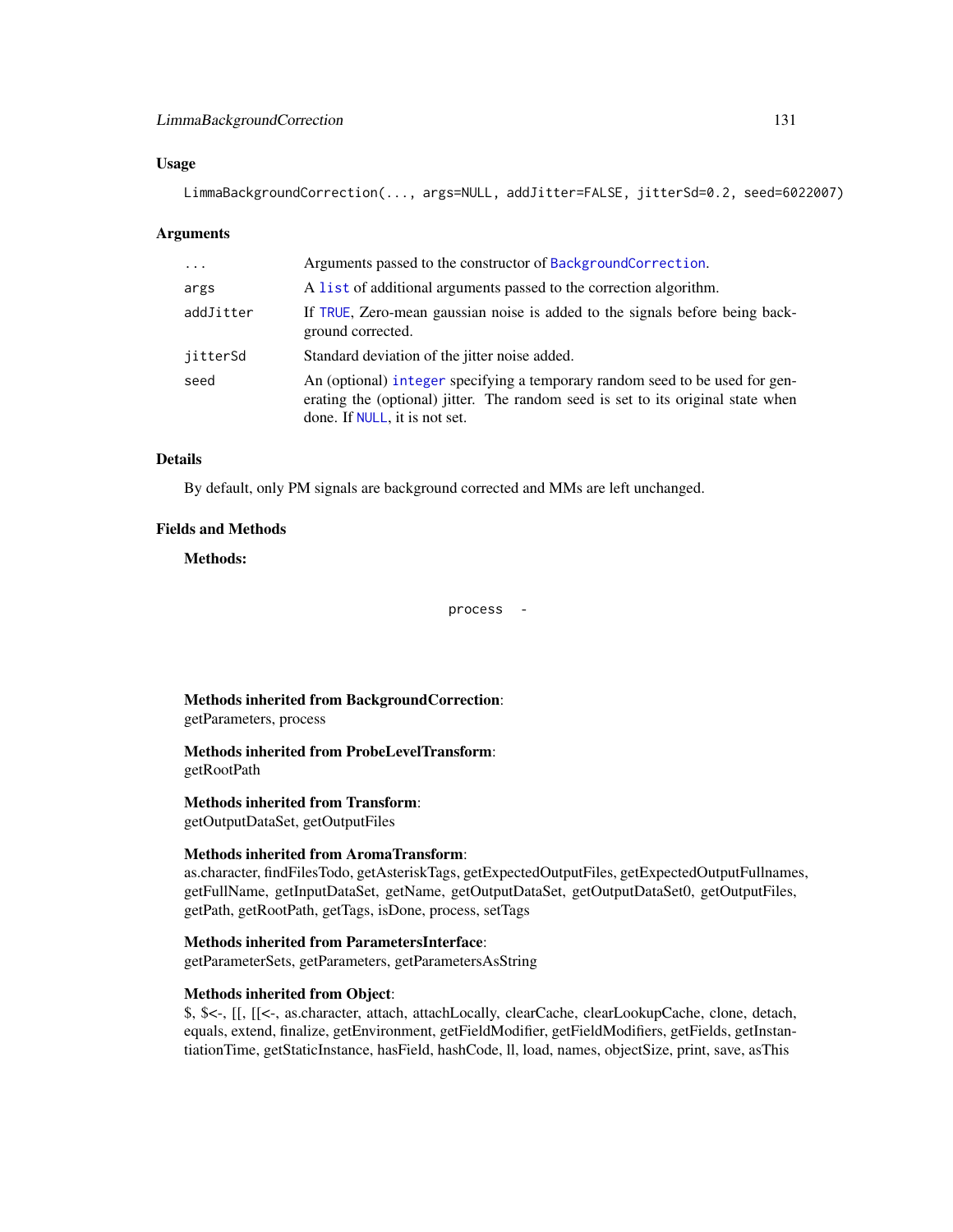#### Jitter noise

The fitting algorithm of the normal+exponentital background correction model may not converge if there too many small and discrete signals. To overcome this problem, a small amount of noise may be added to the signals before fitting the model. This is an ad hoc solution that seems to work. However, adding Gaussian noise may generate non-positive signals.

# Author(s)

Henrik Bengtsson. Adopted from RmaBackgroundCorrection by Ken Simpson.

# See Also

Internally, [backgroundCorrect](#page-0-0) is used.

LinearModelProbeSequenceNormalization *The LinearModelProbeSequenceNormalization class*

#### **Description**

Package: aroma.affymetrix Class LinearModelProbeSequenceNormalization

```
Object
~~|
~~+--ParametersInterface
~~~~~~~|~~~~~~~+--AromaTransform
~~~~~~~~~~~~|
~~~~~~~~~~~~+--Transform
~~~~~~~~~~~~~~~~~|
 ~~~~~~~~~~~~~~~~~+--ProbeLevelTransform
~~~~~~~~~~~~~~~~~~~~~~|
~~~~~~~~~~~~~~~~~~~~~~+--ProbeLevelTransform3
~~~~~~~~~~~~~~~~~~~~~~~~~~~|
~~~~~~~~~~~~~~~~~~~~~~~~~~~+--AbstractProbeSequenceNormalization
~~~~~~~~~~~~~~~~~~~~~~~~~~~~~~~~|
   ~~~~~~~~~~~~~~~~~~~~~~~~~~~~~~~~+--LinearModelProbeSequenceNormalization
```
# Directly known subclasses:

*[BasePositionNormalization](#page-51-0)*

public abstract static class LinearModelProbeSequenceNormalization extends *[AbstractProbeSequenceNormalization](#page-5-0)*

This abstract class represents a normalization method that corrects for systematic effects in the probe intensities due to probe-sequence dependent effects that can be modelled using a linear model.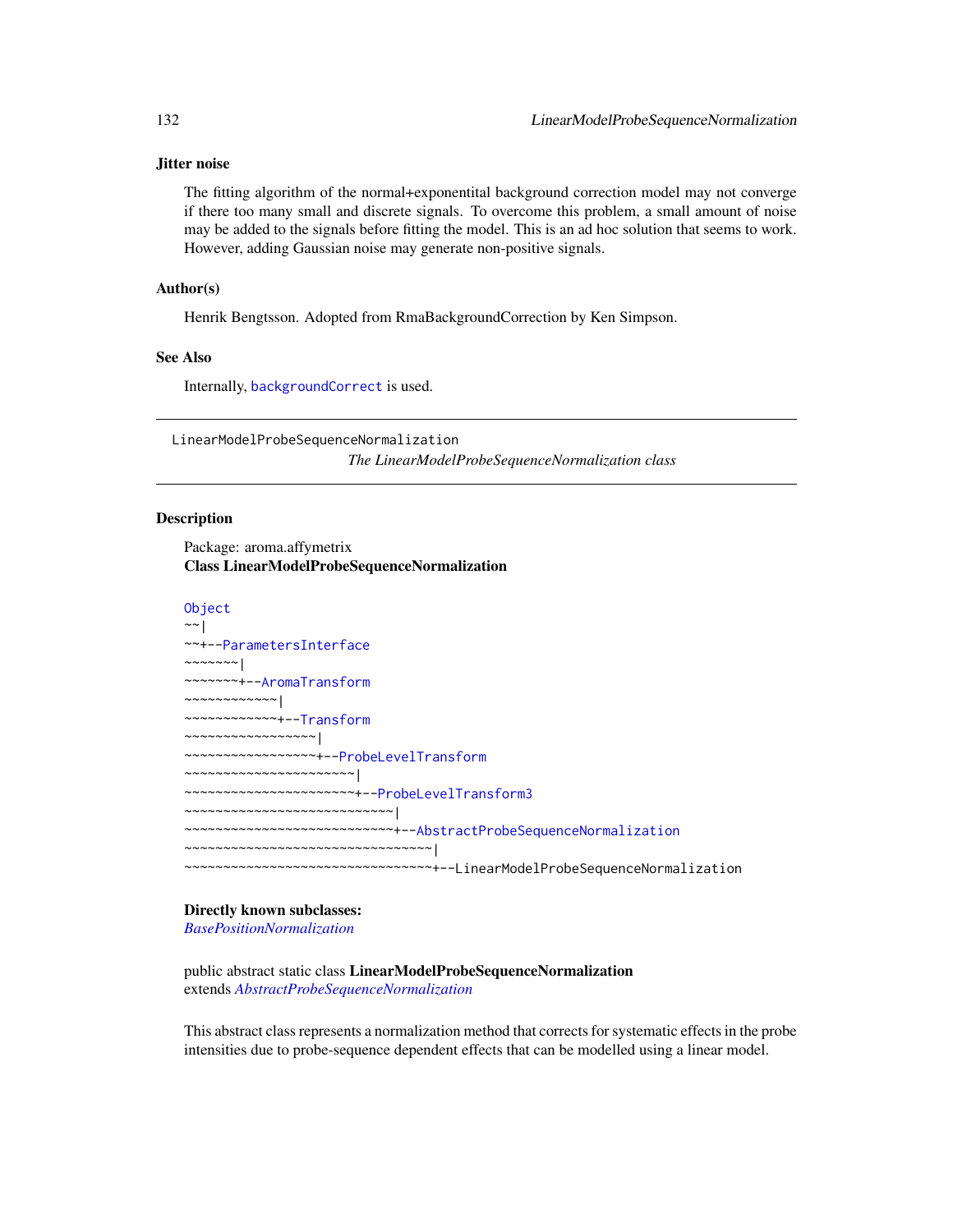#### Usage

LinearModelProbeSequenceNormalization(...)

#### Arguments

... Arguments passed to the constructor of [AbstractProbeSequenceNormalization](#page-5-0).

# Fields and Methods

Methods:

*No methods defined*.

#### Methods inherited from AbstractProbeSequenceNormalization:

fitOne, getAromaCellSequenceFile, getParameters, getTargetFile, indexOfMissingSequences, predictOne, process

#### Methods inherited from ProbeLevelTransform3:

getAsteriskTags, getCellsTo, getCellsToFit, getCellsToUpdate, getParameters, getUnitsTo, getUnitsToFit, getUnitsToUpdate, writeSignals

Methods inherited from ProbeLevelTransform: getRootPath

Methods inherited from Transform: getOutputDataSet, getOutputFiles

# Methods inherited from AromaTransform:

as.character, findFilesTodo, getAsteriskTags, getExpectedOutputFiles, getExpectedOutputFullnames, getFullName, getInputDataSet, getName, getOutputDataSet, getOutputDataSet0, getOutputFiles, getPath, getRootPath, getTags, isDone, process, setTags

#### Methods inherited from ParametersInterface:

getParameterSets, getParameters, getParametersAsString

# Methods inherited from Object:

\$, \$<-, [[, [[<-, as.character, attach, attachLocally, clearCache, clearLookupCache, clone, detach, equals, extend, finalize, getEnvironment, getFieldModifier, getFieldModifiers, getFields, getInstantiationTime, getStaticInstance, hasField, hashCode, ll, load, names, objectSize, print, save, asThis

#### **Requirements**

This class requires that an aroma probe sequence file is available for the chip type.

# Memory usage

The model fitting methods of this class are bounded in memory. This is done by first building up the normal equations incrementally in chunks of cells. The generation of normal equations is otherwise the step that consumes the most memory. When the normal equations are available, the [solve](#page-0-0)() method is used to solve the equations. Note that this algorithm is still exact.

#### Author(s)

Henrik Bengtsson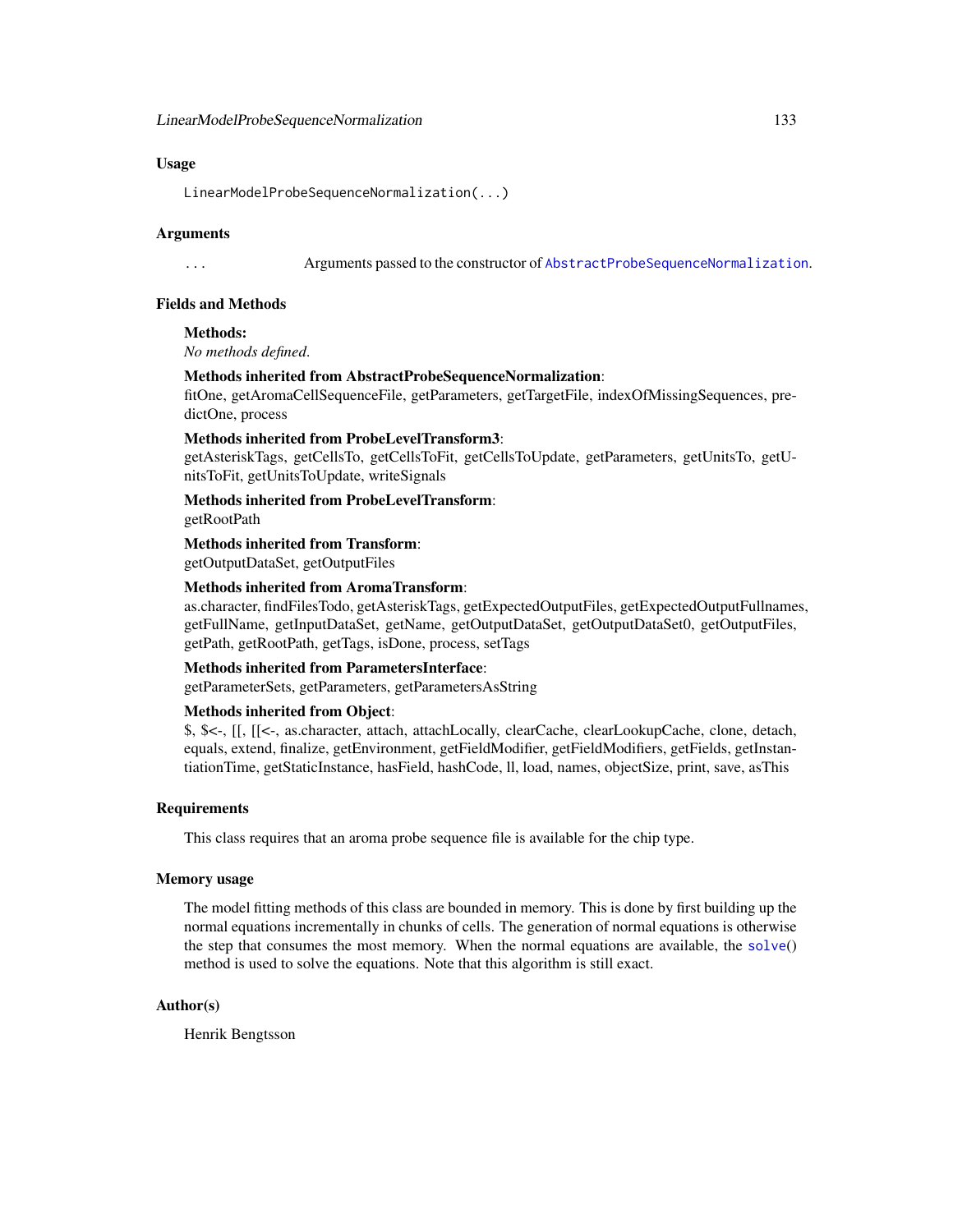MatNormalization *The MatNormalization class*

#### Description

Package: aroma.affymetrix Class MatNormalization

```
Object
~\sim~~~+--ParametersInterface
~~~~~~~|~~~~~~~+--AromaTransform
~~~~~~~~~~~~|
~~~~~~~~~~~~+--Transform
~~~~~~~~~~~~~~~~~|
~~~~~~~~~~~~~~~~~+--ProbeLevelTransform
~~~~~~~~~~~~~~~~~~~~~~|
~~~~~~~~~~~~~~~~~~~~~~+--ProbeLevelTransform3
~~~~~~~~~~~~~~~~~~~~~~~~~~~|
~~~~~~~~~~~~~~~~~~~~~~~~~~~+--AbstractProbeSequenceNormalization
~~~~~~~~~~~~~~~~~~~~~~~~~~~~~~~~|
~~~~~~~~~~~~~~~~~~~~~~~~~~~~~~~~+--MatNormalization
```
# Directly known subclasses:

public static class MatNormalization extends *[AbstractProbeSequenceNormalization](#page-5-0)*

This class represents a normalization method that corrects for systematic effects in the probe intensities due to differences in the number of A, C, G, and T:s and the match scores according to MAT [1].

#### Usage

```
MatNormalization(..., unitsToFit=NULL, model=c("lm"), nbrOfBins=200)
```
#### Arguments

| $\cdot$    | Arguments passed to the constructor of AbstractProbeSequenceNormalization.                        |
|------------|---------------------------------------------------------------------------------------------------|
| unitsToFit | The units from which the normalization curve should be estimated. If NULL, all<br>are considered. |
| model      | A character string specifying the model used to fit the base-count effects.                       |
| nbrOfBins  | The number of bins to use for the variance smoothing step.                                        |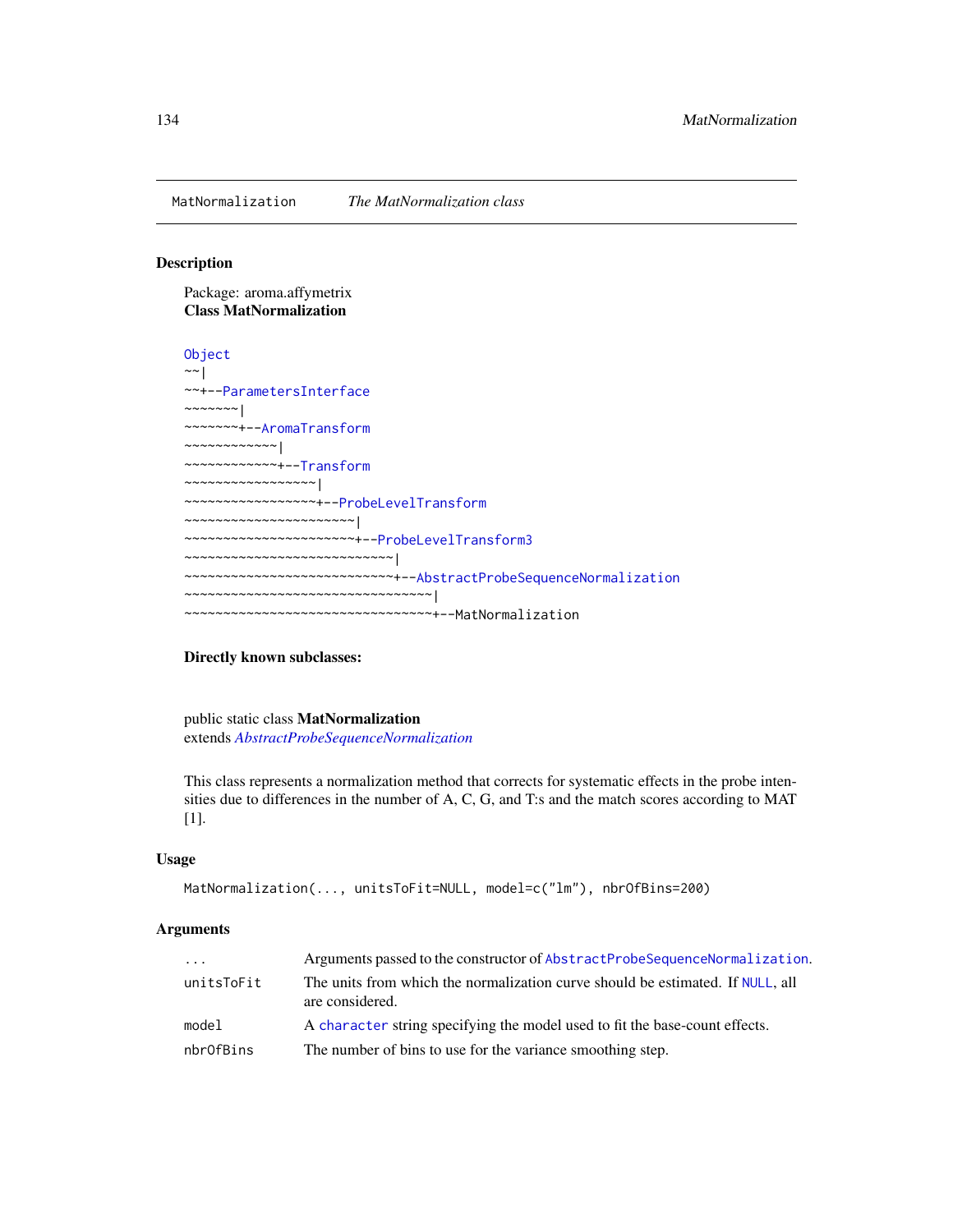# Fields and Methods

Methods:

process -

#### Methods inherited from AbstractProbeSequenceNormalization:

fitOne, getAromaCellSequenceFile, getParameters, getTargetFile, indexOfMissingSequences, predictOne, process

# Methods inherited from ProbeLevelTransform3:

getAsteriskTags, getCellsTo, getCellsToFit, getCellsToUpdate, getParameters, getUnitsTo, getUnitsToFit, getUnitsToUpdate, writeSignals

Methods inherited from ProbeLevelTransform: getRootPath

Methods inherited from Transform:

getOutputDataSet, getOutputFiles

#### Methods inherited from AromaTransform:

as.character, findFilesTodo, getAsteriskTags, getExpectedOutputFiles, getExpectedOutputFullnames, getFullName, getInputDataSet, getName, getOutputDataSet, getOutputDataSet0, getOutputFiles, getPath, getRootPath, getTags, isDone, process, setTags

# Methods inherited from ParametersInterface:

getParameterSets, getParameters, getParametersAsString

#### Methods inherited from Object:

\$, \$<-, [[, [[<-, as.character, attach, attachLocally, clearCache, clearLookupCache, clone, detach, equals, extend, finalize, getEnvironment, getFieldModifier, getFieldModifiers, getFields, getInstantiationTime, getStaticInstance, hasField, hashCode, ll, load, names, objectSize, print, save, asThis

#### Requirements

This class requires that an aroma probe sequence file and aroma match scores file is available for the chip type.

#### Author(s)

Mark Robinson

# References

[1] Johnson WE, Li W, Meyer CA, Gottardo R, Carroll JS, Brown M, Liu XS. *Model-based analysis of tiling-arrays for ChIP-chip*, PNAS, 2006.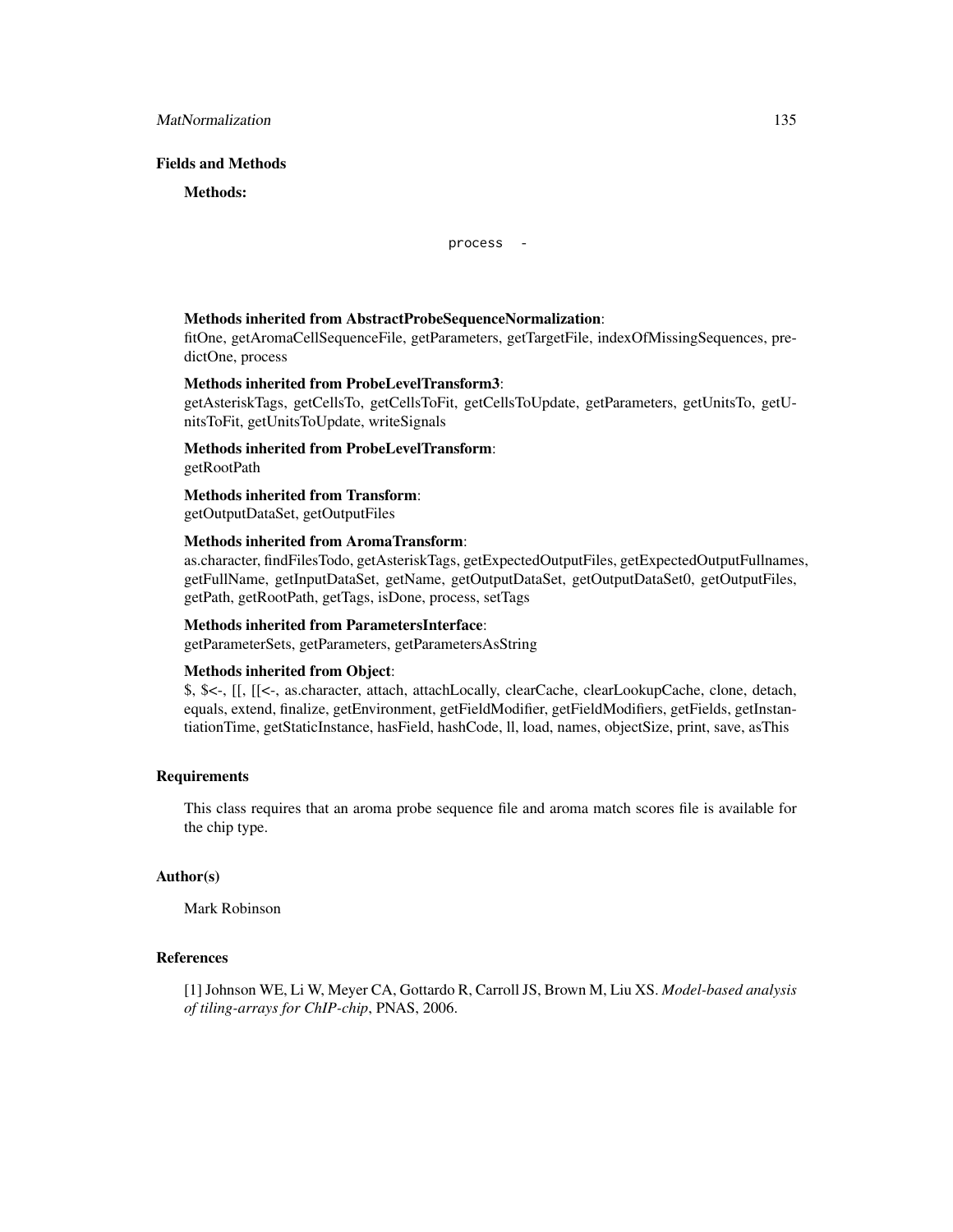# Description

Package: aroma.affymetrix Class MatSmoothing

[Object](#page-0-0)  $~\sim~$ | ~~+-[-ParametersInterface](#page-0-0) ~~~~~~~ $|$ ~~~~~~~+-[-AromaTransform](#page-0-0) ~~~~~~~~~~~~| ~~~~~~~~~~~~+-[-Transform](#page-0-0) ~~~~~~~~~~~~~~~~~| ~~~~~~~~~~~~~~~~~+-[-ProbeLevelTransform](#page-158-0) ~~~~~~~~~~~~~~~~~~~~~~| ~~~~~~~~~~~~~~~~~~~~~~+--MatSmoothing

#### Directly known subclasses:

public static class MatSmoothing extends *[ProbeLevelTransform](#page-158-0)*

This class represents a function for smoothing data with a trimmed mean.

# Usage

```
MatSmoothing(..., design=NULL, probeWindow=300, nProbes=10, meanTrim=0.1)
```
# Arguments

| $\cdot \cdot \cdot$ | Arguments passed to ProbeLevelTransform.                                                                             |
|---------------------|----------------------------------------------------------------------------------------------------------------------|
| design              | A design matrix.                                                                                                     |
| probeWindow         | Bandwidth to use. Effectively the width is 2*probe Window since it looks probe-<br>Window bases in either direction. |
| nProbes             | The minimum number of probes to calculate a MAT score for.                                                           |
| meanTrim            | The amount of trimming of the mean in $[0,0.5]$ .                                                                    |

#### Fields and Methods

Methods: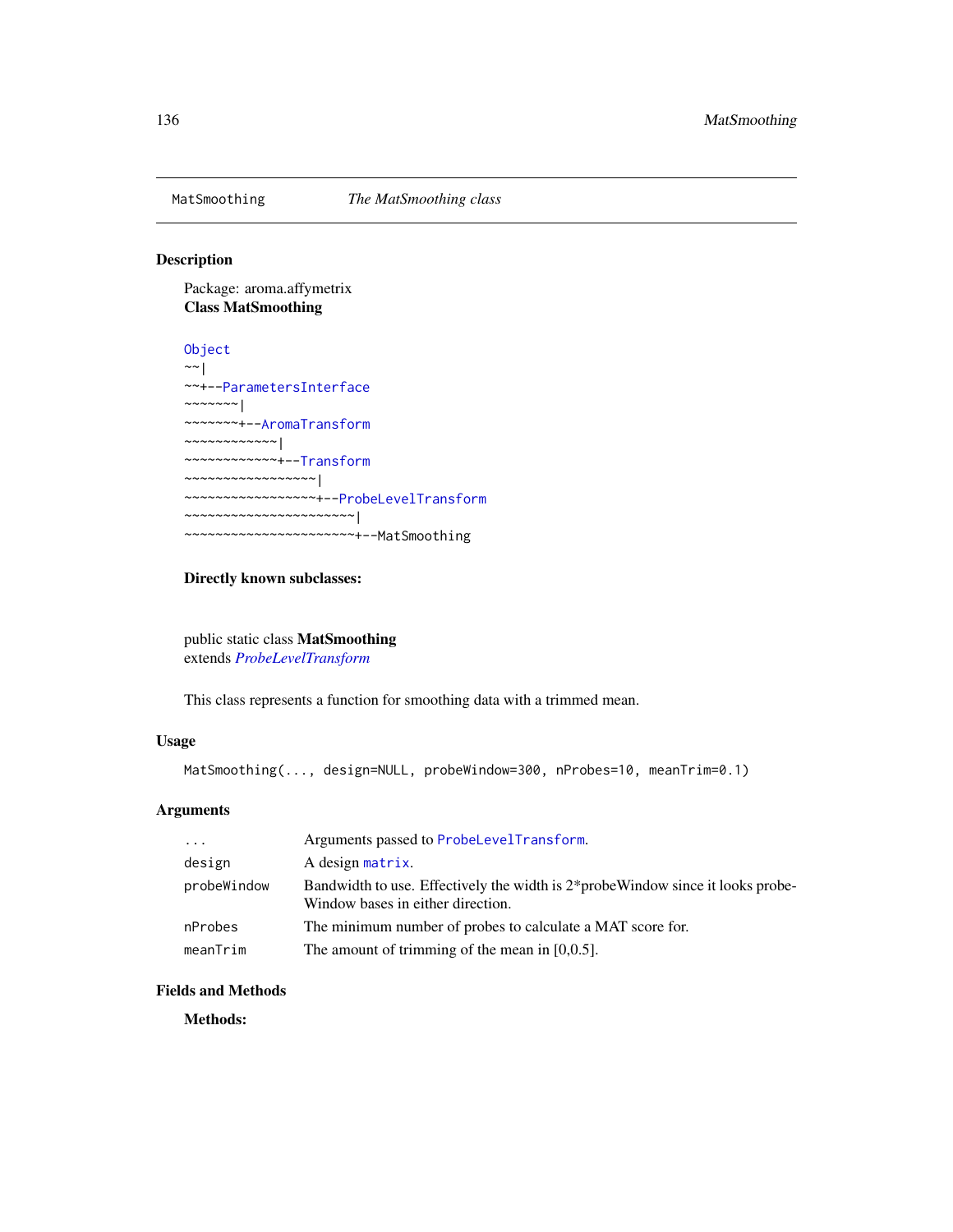process -

# Methods inherited from ProbeLevelTransform:

getRootPath

# Methods inherited from Transform:

getOutputDataSet, getOutputFiles

# Methods inherited from AromaTransform:

as.character, findFilesTodo, getAsteriskTags, getExpectedOutputFiles, getExpectedOutputFullnames, getFullName, getInputDataSet, getName, getOutputDataSet, getOutputDataSet0, getOutputFiles, getPath, getRootPath, getTags, isDone, process, setTags

#### Methods inherited from ParametersInterface:

getParameterSets, getParameters, getParametersAsString

#### Methods inherited from Object:

\$, \$<-, [[, [[<-, as.character, attach, attachLocally, clearCache, clearLookupCache, clone, detach, equals, extend, finalize, getEnvironment, getFieldModifier, getFieldModifiers, getFields, getInstantiationTime, getStaticInstance, hasField, hashCode, ll, load, names, objectSize, print, save, asThis

# Author(s)

Mark Robinson, Henrik Bengtsson

<span id="page-136-0"></span>

MbeiCnPlm *The MbeiCnPlm class*

# **Description**

Package: aroma.affymetrix Class MbeiCnPlm

```
Object
~~|
~~+--ParametersInterface
~\sim ~\sim ~\sim ~\sim ~\sim ~\sim ~\sim ~\sim~~~~~~~+--Model
~~~~~~~~~~~~|
~~~~~~~~~~~~+--UnitModel
~~~~~~~~~~~~~~~~~|
~~~~~~~~~~~~~~~~~+--MultiArrayUnitModel
 ~~~~~~~~~~~~~~~~~~~~~~|
~~~~~~~~~~~~~~~~~~~~~~+--ProbeLevelModel
~~~~~~~~~~~~~~~~~~~~~~~~~~~|
~~~~~~~~~~~~~~~~~~~~~~~~~~~+--MbeiPlm
~~~~~~~~~~~~~~~~~~~~~~~~~~~~~~~~|
~~~~~~~~~~~~~~~~~~~~~~~~~~~~~~~~+--MbeiSnpPlm
```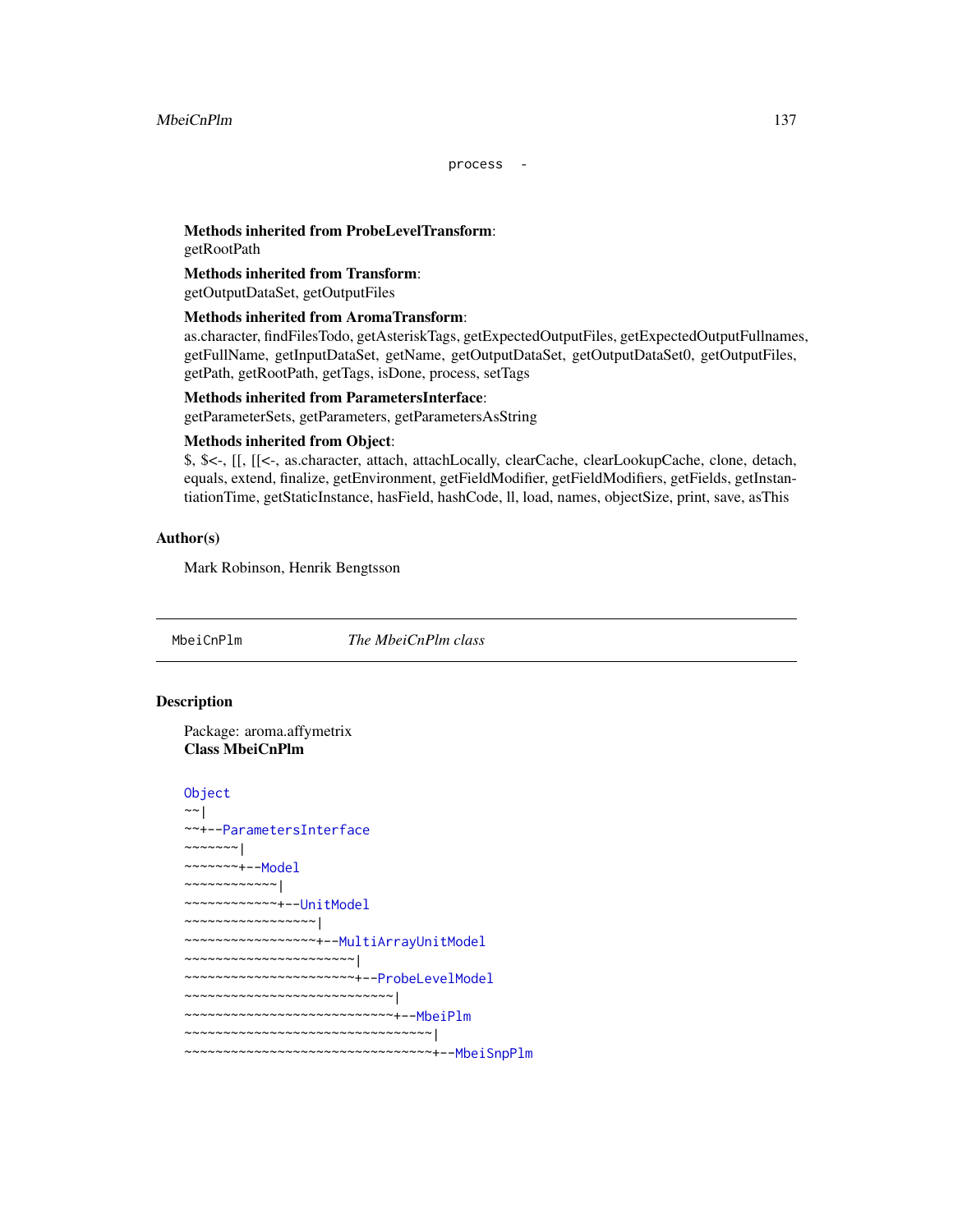#### 138 MbeiCnPlm

```
~~~~~~~~~~~~~~~~~~~~~~~~~~~~~~~~~~~~~|
~~~~~~~~~~~~~~~~~~~~~~~~~~~~~~~~~~~~~+--SnpPlm
~~~~~~~~~~~~~~~~~~~~~~~~~~~~~~~~~~~~~~~~~~|
~~~~~~~~~~~~~~~~~~~~~~~~~~~~~~~~~~~~~~~~~~+--CnPlm
~~~~~~~~~~~~~~~~~~~~~~~~~~~~~~~~~~~~~~~~~~~~~~~|
~~~~~~~~~~~~~~~~~~~~~~~~~~~~~~~~~~~~~~~~~~~~~~~+--MbeiCnPlm
```
#### Directly known subclasses:

public abstract static class MbeiCnPlm extends [CnPlm](#page-69-0)

#### Usage

MbeiCnPlm(..., combineAlleles=FALSE)

#### Arguments

| . | Arguments passed to MbeiSnpPlm.                                                             |
|---|---------------------------------------------------------------------------------------------|
|   | combine Alleles If FALSE, allele A and allele B are treated seperately, otherwise together. |

# Fields and Methods

#### Methods:

*No methods defined*.

# Methods inherited from CnPlm: getCellIndices, getChipEffectSet, getCombineAlleles, getParameters, getProbeAffinityFile, setCombineAlleles

Methods inherited from SnpPlm: getCellIndices, getChipEffectSet, getMergeStrands, getParameters, getProbeAffinityFile, setMergeStrands

Methods inherited from MbeiSnpPlm: getAsteriskTags

Methods inherited from MbeiPlm: getAsteriskTags, getFitUnitGroupFunction

# Methods inherited from ProbeLevelModel:

calculateResidualSet, calculateWeights, fit, getAsteriskTags, getCalculateResidualsFunction, getChip-EffectSet, getProbeAffinityFile, getResidualSet, getRootPath, getWeightsSet

#### Methods inherited from MultiArrayUnitModel:

getListOfPriors, setListOfPriors, validate

#### Methods inherited from UnitModel:

findUnitsTodo, getAsteriskTags, getFitSingleCellUnitFunction, getParameters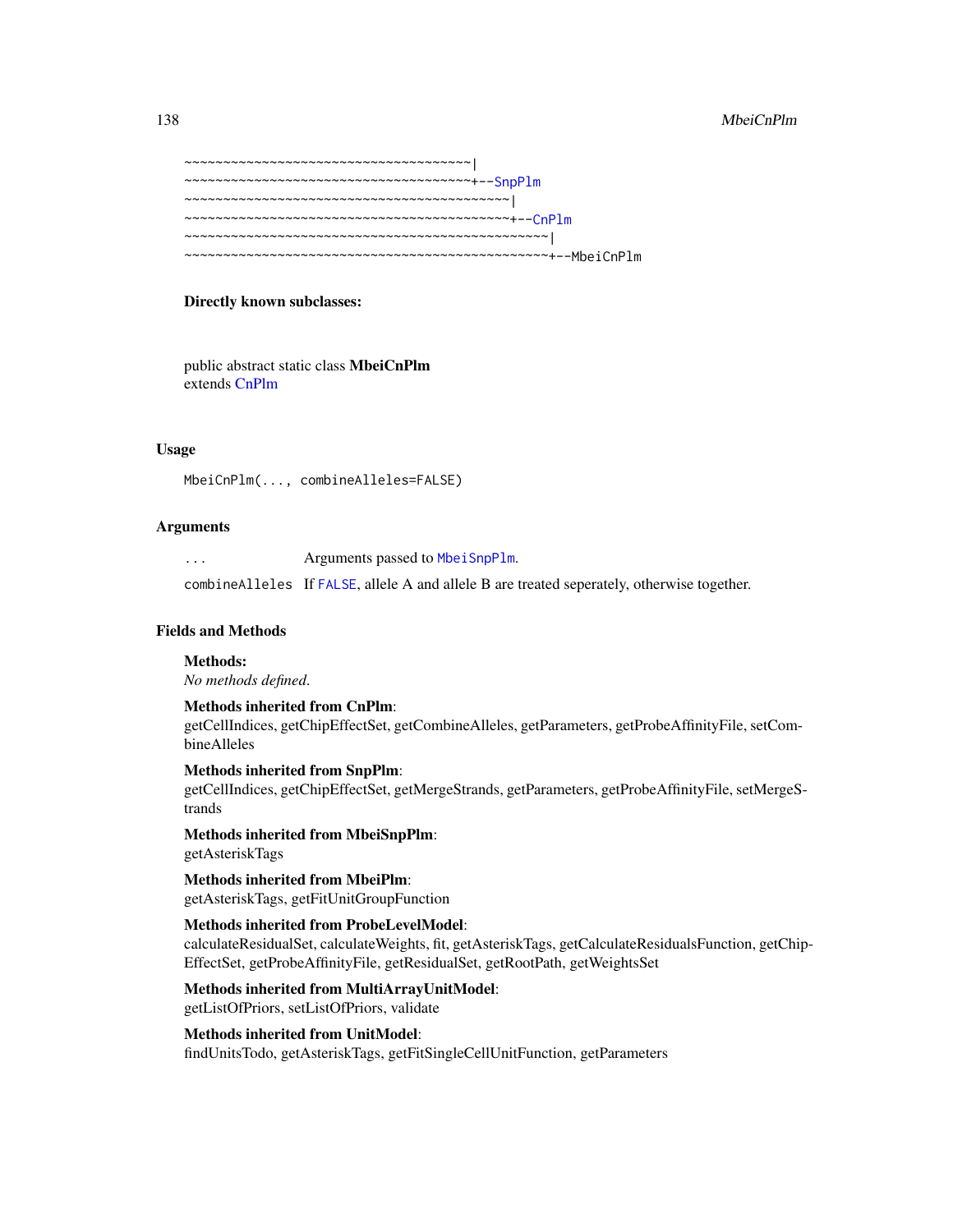#### MbeiPlm 239

#### Methods inherited from Model:

as.character, fit, getAlias, getAsteriskTags, getDataSet, getFullName, getName, getPath, getRoot-Path, getTags, setAlias, setTags

#### Methods inherited from ParametersInterface:

getParameterSets, getParameters, getParametersAsString

## Methods inherited from Object:

\$, \$<-, [[, [[<-, as.character, attach, attachLocally, clearCache, clearLookupCache, clone, detach, equals, extend, finalize, getEnvironment, getFieldModifier, getFieldModifiers, getFields, getInstantiationTime, getStaticInstance, hasField, hashCode, ll, load, names, objectSize, print, save, asThis

#### Author(s)

Henrik Bengtsson

#### <span id="page-138-0"></span>MbeiPlm *The MbeiPlm class*

#### Description

Package: aroma.affymetrix Class MbeiPlm

# [Object](#page-0-0)

```
~~|
~~+--ParametersInterface
~\sim ~\sim ~\sim ~\sim ~\sim ~\sim ~\sim~~~~~~~+--Model
~~~~~~~~~~~~|
~~~~~~~~~~~~+--UnitModel
~~~~~~~~~~~~~~~~~|
~~~~~~~~~~~~~~~~~+--MultiArrayUnitModel
~~~~~~~~~~~~~~~~~~~~~~|
~~~~~~~~~~~~~~~~~~~~~~+--ProbeLevelModel
~~~~~~~~~~~~~~~~~~~~~~~~~~~|
~~~~~~~~~~~~~~~~~~~~~~~~~~~+--MbeiPlm
```
# Directly known subclasses:

*[MbeiCnPlm](#page-136-0)*, *[MbeiSnpPlm](#page-140-0)*

public abstract static class MbeiPlm extends *[ProbeLevelModel](#page-156-0)*

This class represents the *model-based expression indexes* (MBEI) multiplicative model in Li \& Wong (2001).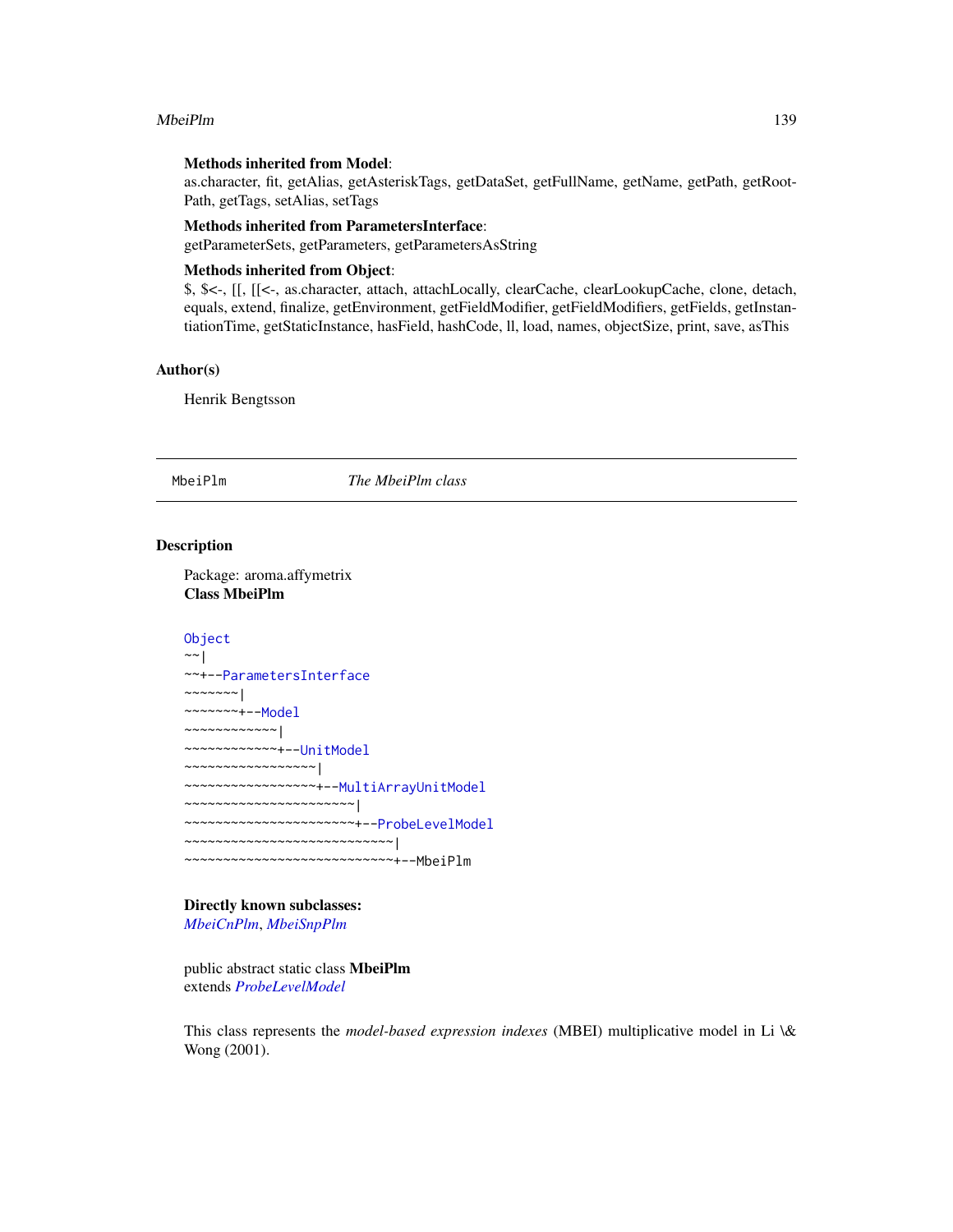#### Usage

MbeiPlm(...)

#### Arguments

... Arguments passed to [ProbeLevelModel](#page-156-0).

# Fields and Methods

Methods:

*No methods defined*.

#### Methods inherited from ProbeLevelModel:

calculateResidualSet, calculateWeights, fit, getAsteriskTags, getCalculateResidualsFunction, getChip-EffectSet, getProbeAffinityFile, getResidualSet, getRootPath, getWeightsSet

Methods inherited from MultiArrayUnitModel:

# getListOfPriors, setListOfPriors, validate

# Methods inherited from UnitModel:

findUnitsTodo, getAsteriskTags, getFitSingleCellUnitFunction, getParameters

#### Methods inherited from Model:

as.character, fit, getAlias, getAsteriskTags, getDataSet, getFullName, getName, getPath, getRoot-Path, getTags, setAlias, setTags

#### Methods inherited from ParametersInterface:

getParameterSets, getParameters, getParametersAsString

#### Methods inherited from Object:

\$, \$<-, [[, [[<-, as.character, attach, attachLocally, clearCache, clearLookupCache, clone, detach, equals, extend, finalize, getEnvironment, getFieldModifier, getFieldModifiers, getFields, getInstantiationTime, getStaticInstance, hasField, hashCode, ll, load, names, objectSize, print, save, asThis

#### Model

For a single unit group, the multiplicative model is:

$$
y_{ik} = \theta_i \phi_k + \varepsilon_{ik}
$$

where  $\theta_i$  are the chip effects for arrays  $i = 1, ..., I$ , and  $\phi_k$  are the probe affinities for probes  $k = 1, ..., K$ . The  $\varepsilon_{ik}$  are zero-mean noise with equal variance. To make to parameters identifiable, the constraint  $\prod_k \phi_k = 1$  is added.

# Author(s)

Henrik Bengtsson

# References

Li, C. and Wong, W.H. (2001), Genome Biology 2, 1-11. Li, C. and Wong, W.H. (2001), Proc. Natl. Acad. Sci USA 98, 31-36.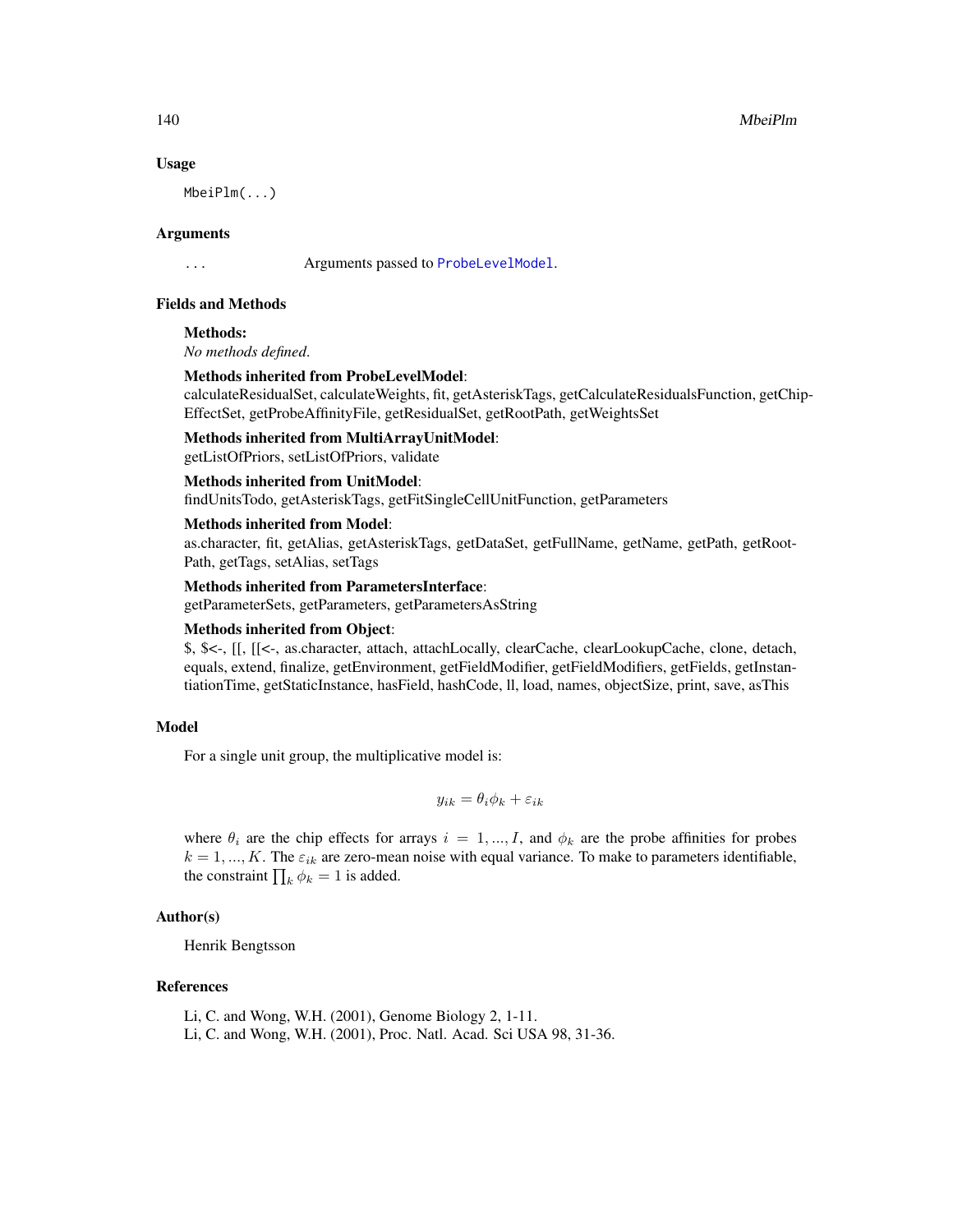# MbeiSnpPlm 141

# See Also

Internally [fit.li.wong](#page-0-0) is used.

<span id="page-140-0"></span>MbeiSnpPlm *The MbeiSnpPlm class*

# Description

Package: aroma.affymetrix Class MbeiSnpPlm

```
Object
~\sim~|
~~+--ParametersInterface
~\sim ~\sim ~\sim ~\sim ~\sim ~\sim ~\sim~~~~~~~+--Model
~~~~~~~~~~~~|
~~~~~~~~~~~~+--UnitModel
~~~~~~~~~~~~~~~~~|
~~~~~~~~~~~~~~~~~+--MultiArrayUnitModel
~~~~~~~~~~~~~~~~~~~~~~|
~~~~~~~~~~~~~~~~~~~~~~+--ProbeLevelModel
~~~~~~~~~~~~~~~~~~~~~~~~~~~|
~~~~~~~~~~~~~~~~~~~~~~~~~~~+--MbeiPlm
~~~~~~~~~~~~~~~~~~~~~~~~~~~~~~~~~
~~~~~~~~~~~~~~~~~~~~~~~~~~~~~~~~+--SnpPlm
~~~~~~~~~~~~~~~~~~~~~~~~~~~~~~~~~~~~~|
~~~~~~~~~~~~~~~~~~~~~~~~~~~~~~~~~~~~~+--MbeiSnpPlm
```
# Directly known subclasses:

*[MbeiCnPlm](#page-136-0)*

public abstract static class MbeiSnpPlm extends [SnpPlm](#page-196-0)

#### Usage

MbeiSnpPlm(..., mergeStrands=FALSE)

# Arguments

| $\cdot$      | Arguments passed to MbeiPlm.                                                                  |
|--------------|-----------------------------------------------------------------------------------------------|
| mergeStrands | If TRUE, the sense and the anti-sense strands are fitted together, otherwise sepa-<br>rately. |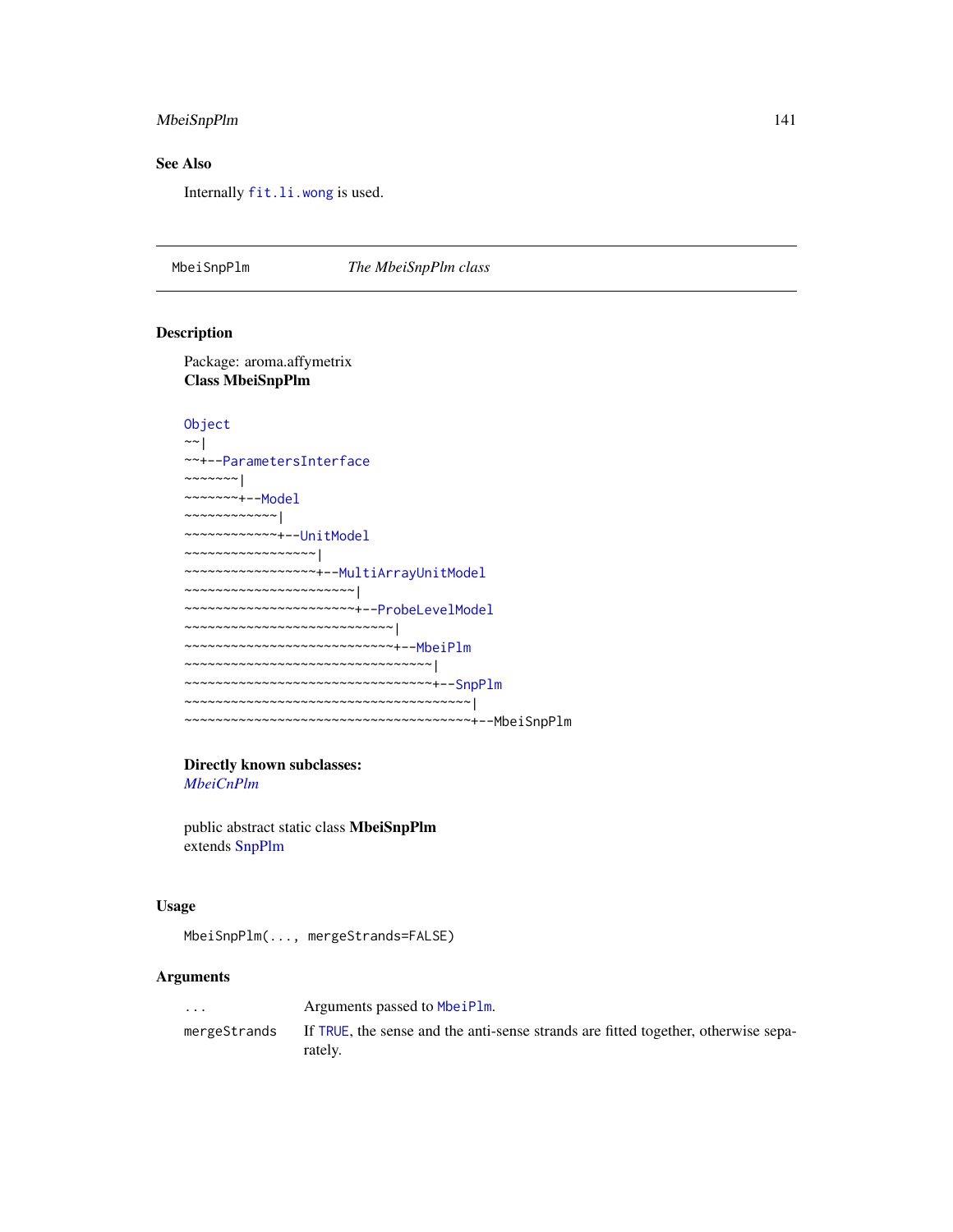# Fields and Methods

#### Methods:

*No methods defined*.

# Methods inherited from SnpPlm:

getCellIndices, getChipEffectSet, getMergeStrands, getParameters, getProbeAffinityFile, setMergeStrands

# Methods inherited from MbeiPlm:

getAsteriskTags, getFitUnitGroupFunction

# Methods inherited from ProbeLevelModel:

calculateResidualSet, calculateWeights, fit, getAsteriskTags, getCalculateResidualsFunction, getChip-EffectSet, getProbeAffinityFile, getResidualSet, getRootPath, getWeightsSet

#### Methods inherited from MultiArrayUnitModel:

getListOfPriors, setListOfPriors, validate

# Methods inherited from UnitModel:

findUnitsTodo, getAsteriskTags, getFitSingleCellUnitFunction, getParameters

#### Methods inherited from Model:

as.character, fit, getAlias, getAsteriskTags, getDataSet, getFullName, getName, getPath, getRoot-Path, getTags, setAlias, setTags

# Methods inherited from ParametersInterface:

getParameterSets, getParameters, getParametersAsString

# Methods inherited from Object:

\$, \$<-, [[, [[<-, as.character, attach, attachLocally, clearCache, clearLookupCache, clone, detach, equals, extend, finalize, getEnvironment, getFieldModifier, getFieldModifiers, getFields, getInstantiationTime, getStaticInstance, hasField, hashCode, ll, load, names, objectSize, print, save, asThis

#### Author(s)

Henrik Bengtsson

<span id="page-141-0"></span>Model *The Model class*

# Description

Package: aroma.affymetrix Class Model

```
Object
~~|
~~+--ParametersInterface
~~~~~~~|
~~~~~~~+--Model
```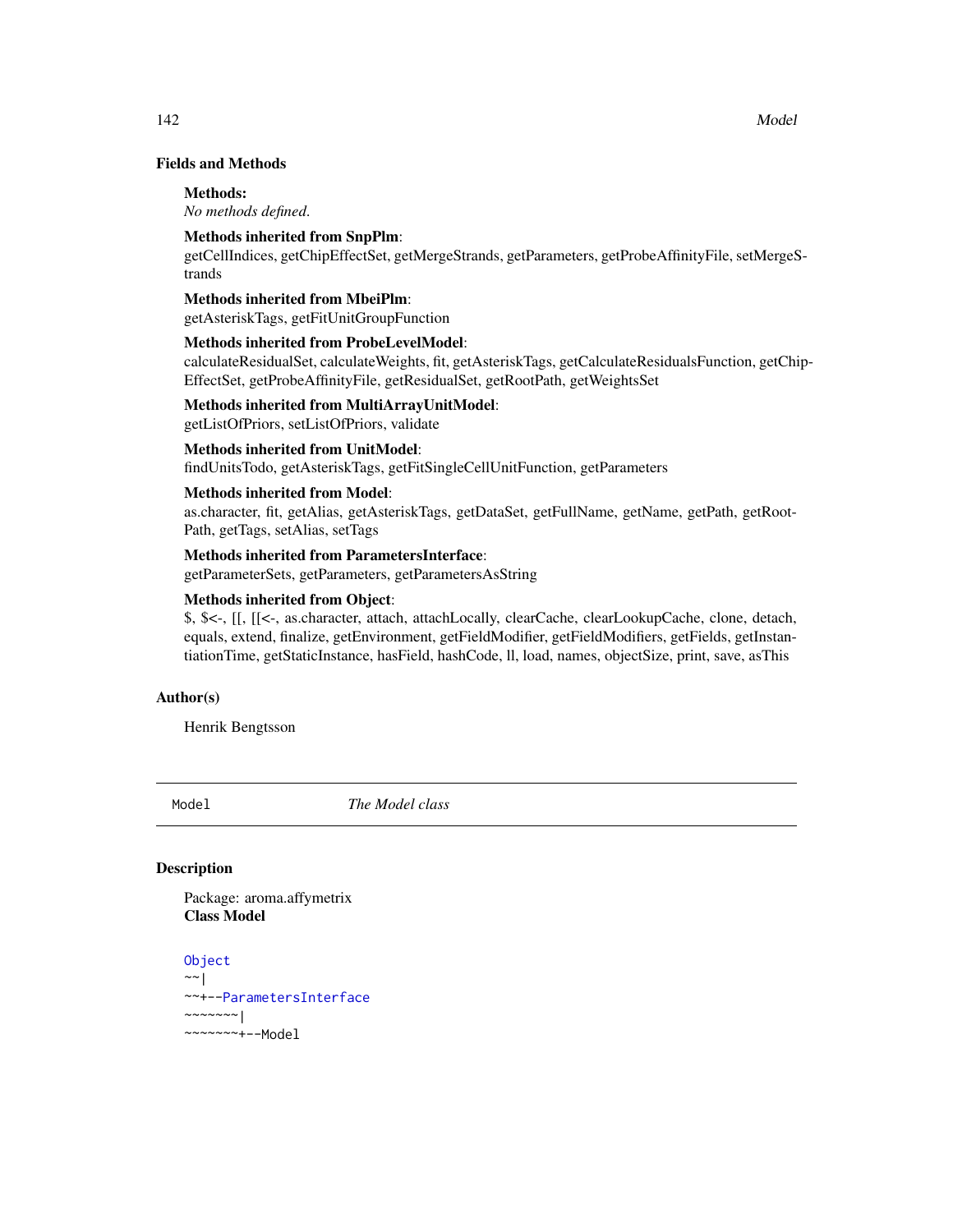#### Model 2008 and 2008 and 2008 and 2008 and 2008 and 2008 and 2008 and 2008 and 2008 and 2008 and 2008 and 2008 and 2008 and 2008 and 2008 and 2008 and 2008 and 2008 and 2008 and 2008 and 2008 and 2008 and 2008 and 2008 and

#### Directly known subclasses:

*[AffineCnPlm](#page-9-0)*, *[AffinePlm](#page-11-0)*, *[AffineSnpPlm](#page-13-0)*, *[AlleleSummation](#page-35-0)*, *[AvgCnPlm](#page-42-0)*, *[AvgPlm](#page-44-0)*, *[AvgSnpPlm](#page-46-0)*, [Crlm](#page-0-0)[mModel,](#page-0-0) *[ExonRmaPlm](#page-103-0)*, *[FirmaModel](#page-107-0)*, *[HetLogAddCnPlm](#page-122-0)*, *[HetLogAddPlm](#page-124-0)*, *[HetLogAddSnpPlm](#page-126-0)*, *[Mbe](#page-136-0)[iCnPlm](#page-136-0)*, *[MbeiPlm](#page-138-0)*, *[MbeiSnpPlm](#page-140-0)*, *[MultiArrayUnitModel](#page-143-0)*, *[ProbeLevelModel](#page-156-0)*, *[RmaCnPlm](#page-177-0)*, *[RmaPlm](#page-179-0)*, *[RmaSnpPlm](#page-181-0)*, *[SingleArrayUnitModel](#page-185-0)*, *[UnitModel](#page-207-0)*

public abstract static class Model extends [ParametersInterface](#page-0-0)

This class is abstract and represents a generic model that applies to a data set.

#### Usage

```
Model(dataSet=NULL, tags="*", ..., .onUnknownArgs=c("error", "warning", "ignore"))
```
# Arguments

| dataSet  | The data set to which this model should be fitted.                                                               |
|----------|------------------------------------------------------------------------------------------------------------------|
| tags     | A character vector of tags to be appended to the tags of the input data set.                                     |
| $\ddots$ | Not used.                                                                                                        |
|          | . on Unknown Args A character string specifying what should occur if there are unknown argu-<br>ments in $\dots$ |

# Fields and Methods

Methods:

| fit             |  |
|-----------------|--|
| getAsteriskTags |  |
| getDataSet      |  |
| getFullName     |  |
| getName         |  |
| getPath         |  |
| getTags         |  |
| setTags         |  |

#### Methods inherited from ParametersInterface:

getParameterSets, getParameters, getParametersAsString

#### Methods inherited from Object:

\$, \$<-, [[, [[<-, as.character, attach, attachLocally, clearCache, clearLookupCache, clone, detach, equals, extend, finalize, getEnvironment, getFieldModifier, getFieldModifiers, getFields, getInstantiationTime, getStaticInstance, hasField, hashCode, ll, load, names, objectSize, print, save, asThis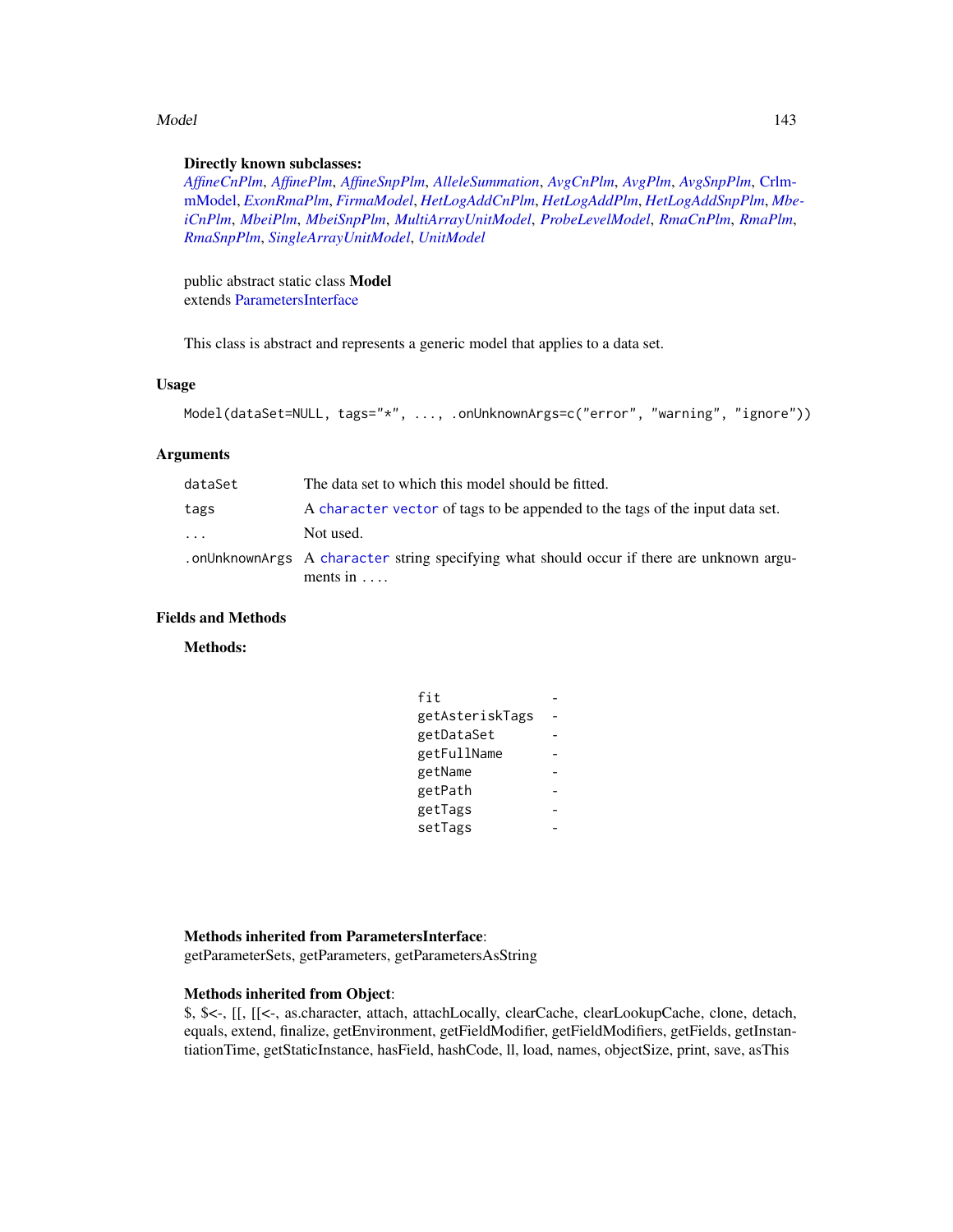#### Author(s)

Henrik Bengtsson

<span id="page-143-0"></span>MultiArrayUnitModel *The MultiArrayUnitModel class*

# Description

Package: aroma.affymetrix Class MultiArrayUnitModel

```
Object
\sim \sim |
~~+--ParametersInterface
~~~~~~~|~~~~~~~+--Model
~~~~~~~~~~~~|
~~~~~~~~~~~~+--UnitModel
~~~~~~~~~~~~~~~~~|
   ~~~~~~~~~~~~~~~~~+--MultiArrayUnitModel
```
#### Directly known subclasses:

*[AffineCnPlm](#page-9-0)*, *[AffinePlm](#page-11-0)*, *[AffineSnpPlm](#page-13-0)*, *[AvgCnPlm](#page-42-0)*, *[AvgPlm](#page-44-0)*, *[AvgSnpPlm](#page-46-0)*, *[ExonRmaPlm](#page-103-0)*, *[HetLo](#page-122-0)[gAddCnPlm](#page-122-0)*, *[HetLogAddPlm](#page-124-0)*, *[HetLogAddSnpPlm](#page-126-0)*, *[MbeiCnPlm](#page-136-0)*, *[MbeiPlm](#page-138-0)*, *[MbeiSnpPlm](#page-140-0)*, *[ProbeLevelModel](#page-156-0)*, *[RmaCnPlm](#page-177-0)*, *[RmaPlm](#page-179-0)*, *[RmaSnpPlm](#page-181-0)*

public abstract static class MultiArrayUnitModel extends *[UnitModel](#page-207-0)*

This abstract class represents a unit model that fits one model per unit based on signals for all arrays in the data set. The nature of a multi-array unit model is that all arrays must be available at the time of the fit and the estimated parameters will depend on the data from all arrays. Thus, if the signals in one array changes the model has to be refitted.

#### Usage

```
MultiArrayUnitModel(..., listOfPriors=NULL)
```
#### Arguments

... Arguments passed to [UnitModel](#page-207-0).

listOfPriors A [list](#page-0-0) of priors to be used when fitting the model.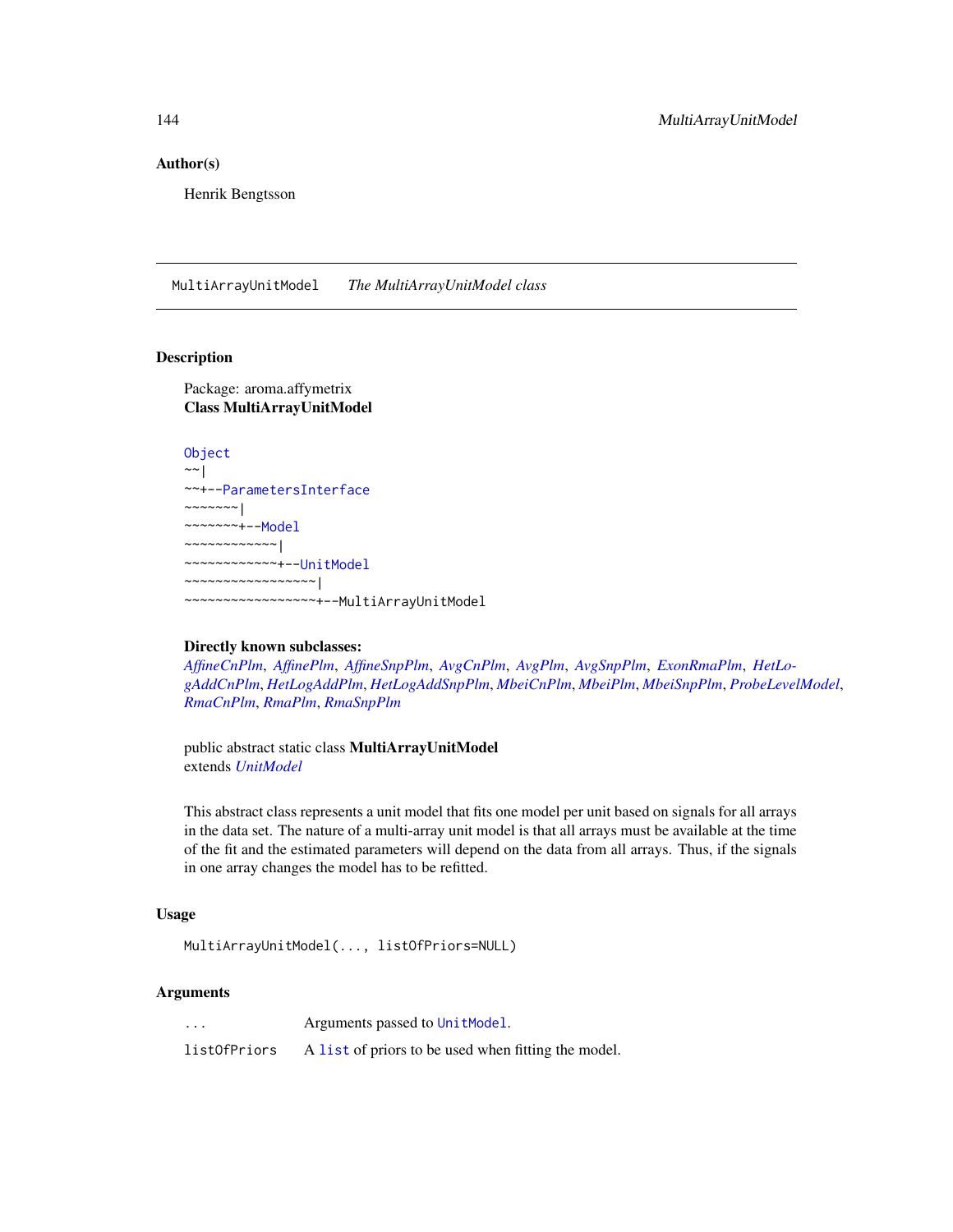# Fields and Methods

Methods: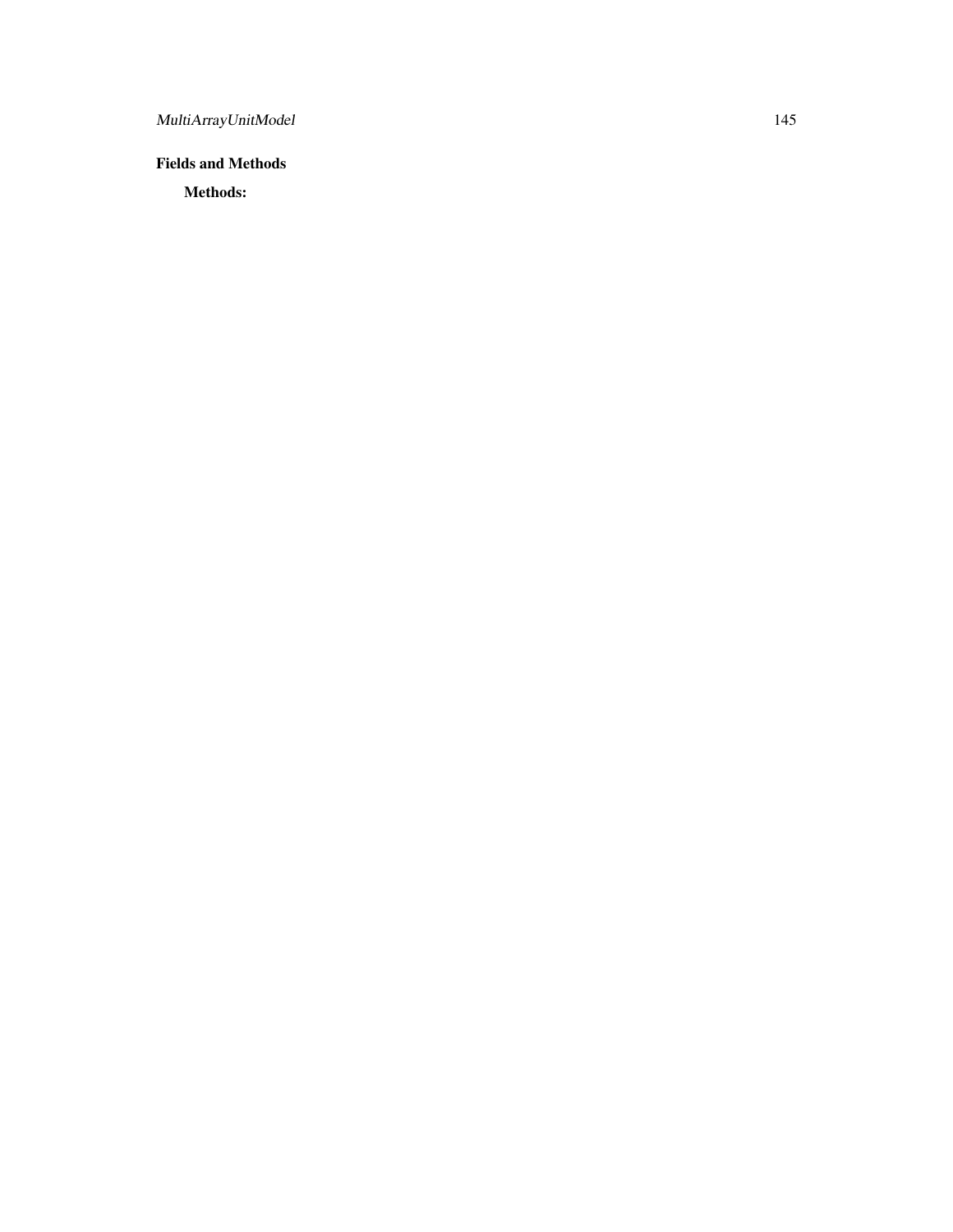getListOfPriors setListOfPriors -

## Methods inherited from UnitModel:

findUnitsTodo, getAsteriskTags, getFitSingleCellUnitFunction, getParameters

### Methods inherited from Model:

as.character, fit, getAlias, getAsteriskTags, getDataSet, getFullName, getName, getPath, getRoot-Path, getTags, setAlias, setTags

## Methods inherited from ParametersInterface:

getParameterSets, getParameters, getParametersAsString

### Methods inherited from Object:

\$, \$<-, [[, [[<-, as.character, attach, attachLocally, clearCache, clearLookupCache, clone, detach, equals, extend, finalize, getEnvironment, getFieldModifier, getFieldModifiers, getFields, getInstantiationTime, getStaticInstance, hasField, hashCode, ll, load, names, objectSize, print, save, asThis

### Author(s)

Henrik Bengtsson

<span id="page-145-0"></span>NormExpBackgroundCorrection

*The NormExpBackgroundCorrection class*

## **Description**

Package: aroma.affymetrix Class NormExpBackgroundCorrection

```
Object
~~|
~~+--ParametersInterface
~~~~~~~|
~~~~~~~+--AromaTransform
~~~~~~~~~~~~|
~~~~~~~~~~~~+--Transform
~~~~~~~~~~~~~~~~~|
~~~~~~~~~~~~~~~~~+--ProbeLevelTransform
~~~~~~~~~~~~~~~~~~~~~~|
~~~~~~~~~~~~~~~~~~~~~~+--BackgroundCorrection
~~~~~~~~~~~~~~~~~~~~~~~~~~~|
 ~~~~~~~~~~~~~~~~~~~~~~~~~~~+--LimmaBackgroundCorrection
~~~~~~~~~~~~~~~~~~~~~~~~~~~~~~~~|
~~~~~~~~~~~~~~~~~~~~~~~~~~~~~~~~+--NormExpBackgroundCorrection
```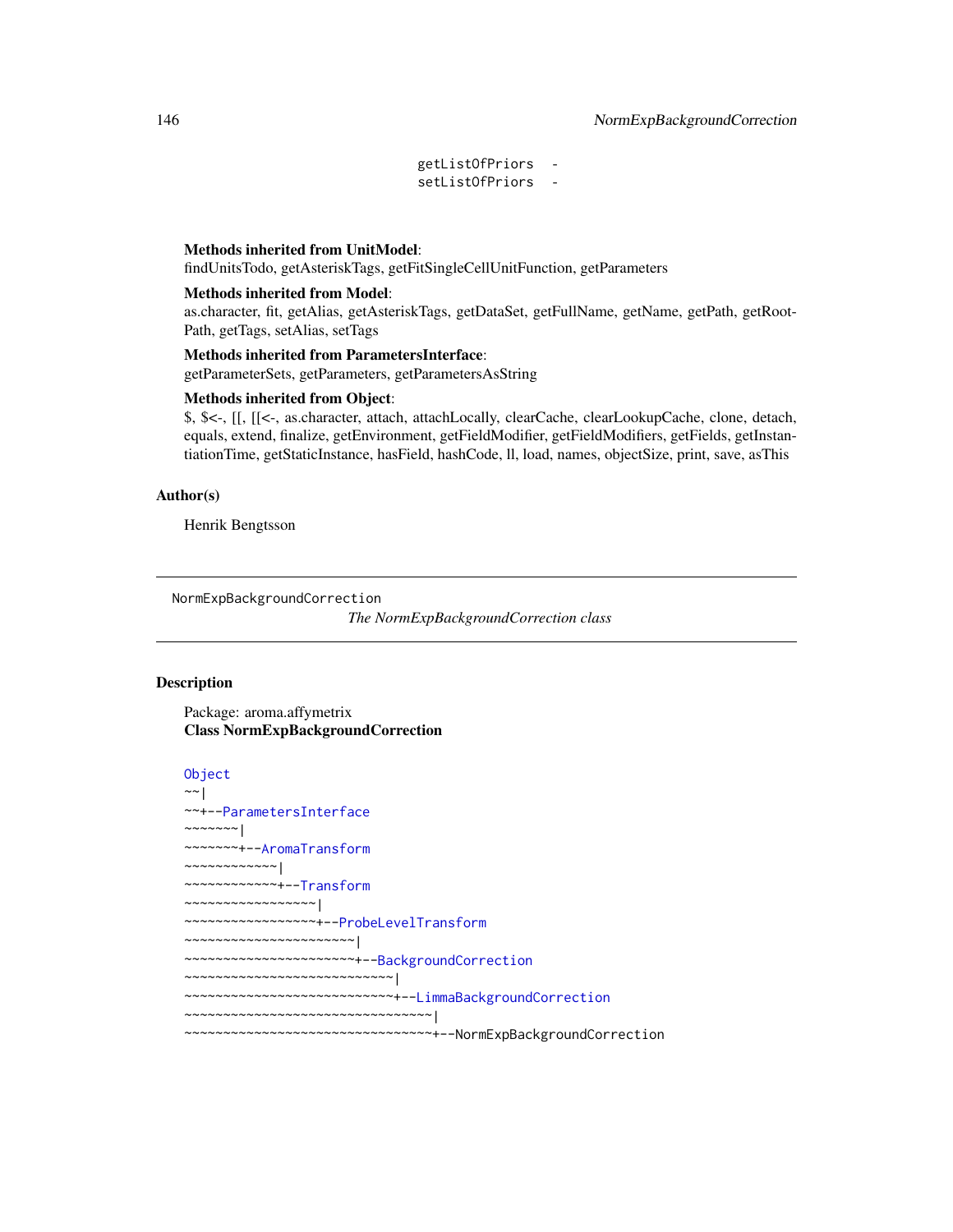## Directly known subclasses:

public static class NormExpBackgroundCorrection extends [LimmaBackgroundCorrection](#page-129-0)

This class represents the normal exponential background correction model. Estimators of the limma package is used.

## Usage

```
NormExpBackgroundCorrection(..., method=c("rma", "saddle", "mle"))
```
## Arguments

| .      | Arguments passed to the constructor of LimmaBackgroundCorrection.        |
|--------|--------------------------------------------------------------------------|
| method | The estimator used, cf. argument normexp. method of backgroundCorrect in |
|        | <b>limma</b> for more details.                                           |

## Fields and Methods

### Methods:

*No methods defined*.

Methods inherited from LimmaBackgroundCorrection: getAsteriskTags, getParameters, process

Methods inherited from BackgroundCorrection: getParameters, process

Methods inherited from ProbeLevelTransform: getRootPath

Methods inherited from Transform: getOutputDataSet, getOutputFiles

## Methods inherited from AromaTransform:

as.character, findFilesTodo, getAsteriskTags, getExpectedOutputFiles, getExpectedOutputFullnames, getFullName, getInputDataSet, getName, getOutputDataSet, getOutputDataSet0, getOutputFiles, getPath, getRootPath, getTags, isDone, process, setTags

Methods inherited from ParametersInterface:

getParameterSets, getParameters, getParametersAsString

## Methods inherited from Object:

\$, \$<-, [[, [[<-, as.character, attach, attachLocally, clearCache, clearLookupCache, clone, detach, equals, extend, finalize, getEnvironment, getFieldModifier, getFieldModifiers, getFields, getInstantiationTime, getStaticInstance, hasField, hashCode, ll, load, names, objectSize, print, save, asThis

## Author(s)

Henrik Bengtsson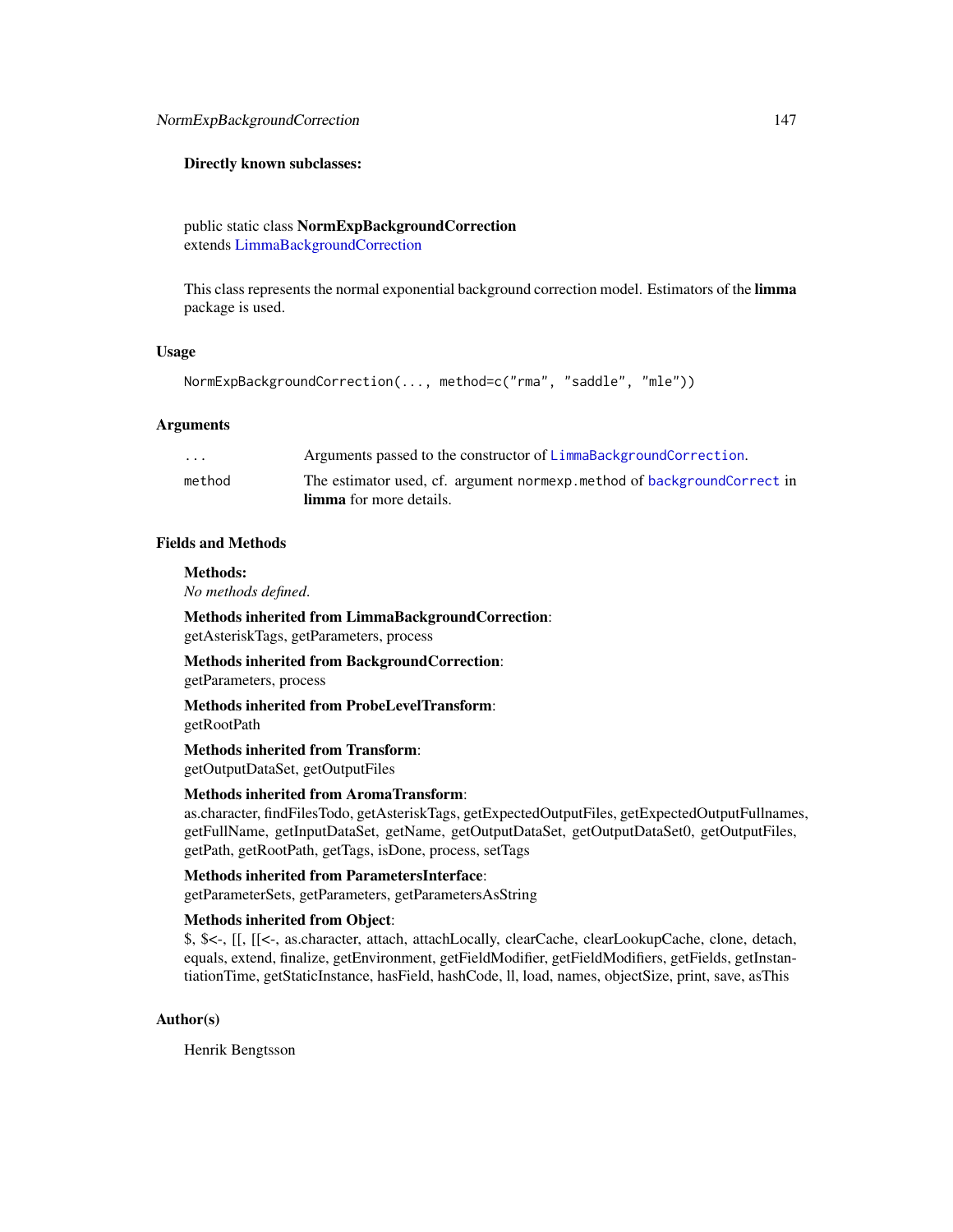## See Also

Internally, [backgroundCorrect](#page-0-0) is used.

<span id="page-147-0"></span>OpticalBackgroundCorrection

*The OpticalBackgroundCorrection class*

## Description

Package: aroma.affymetrix Class OpticalBackgroundCorrection

```
Object
~~|
```

```
~~+--ParametersInterface
~~~~~~~|
~~~~~~~+--AromaTransform
~~~~~~~~~~~~|
~~~~~~~~~~~~+--Transform
~~~~~~~~~~~~~~~~~|
~~~~~~~~~~~~~~~~~+--ProbeLevelTransform
  ~~~~~~~~~~~~~~~~~~~~~~|
  ~~~~~~~~~~~~~~~~~~~~~~+--BackgroundCorrection
  ~~~~~~~~~~~~~~~~~~~~~~~~~~~|
    ~~~~~~~~~~~~~~~~~~~~~~~~~~~+--OpticalBackgroundCorrection
```
# Directly known subclasses:

public static class OpticalBackgroundCorrection extends *[BackgroundCorrection](#page-47-0)*

This class represents "optical" background adjustment.

## Usage

```
OpticalBackgroundCorrection(..., minimum=1)
```
## Arguments

| $\cdots$ | Arguments passed to the constructor of ProbeLevelTransform. |
|----------|-------------------------------------------------------------|
| minimum  | The minimum signal allowed after adjustment.                |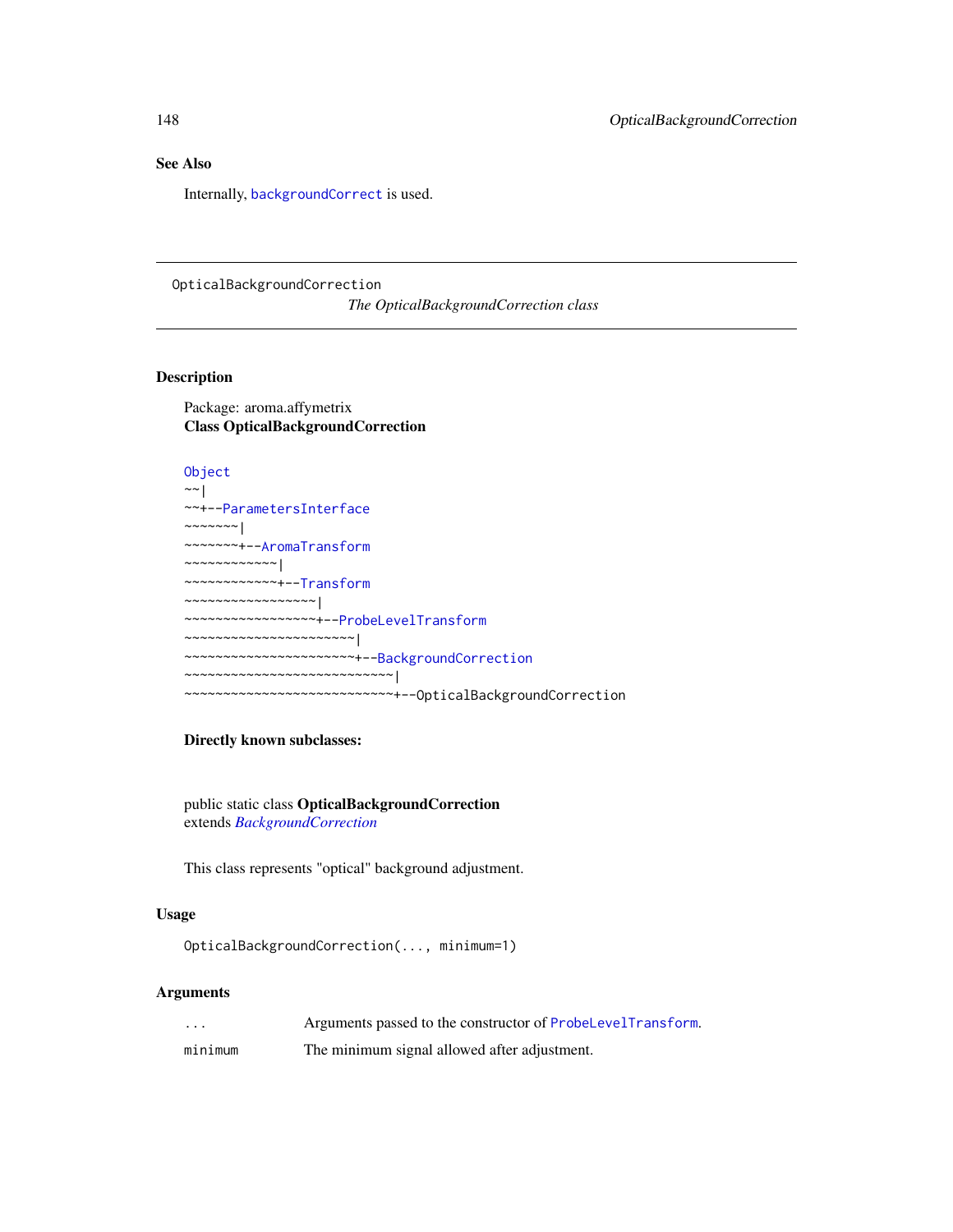# Fields and Methods

Methods: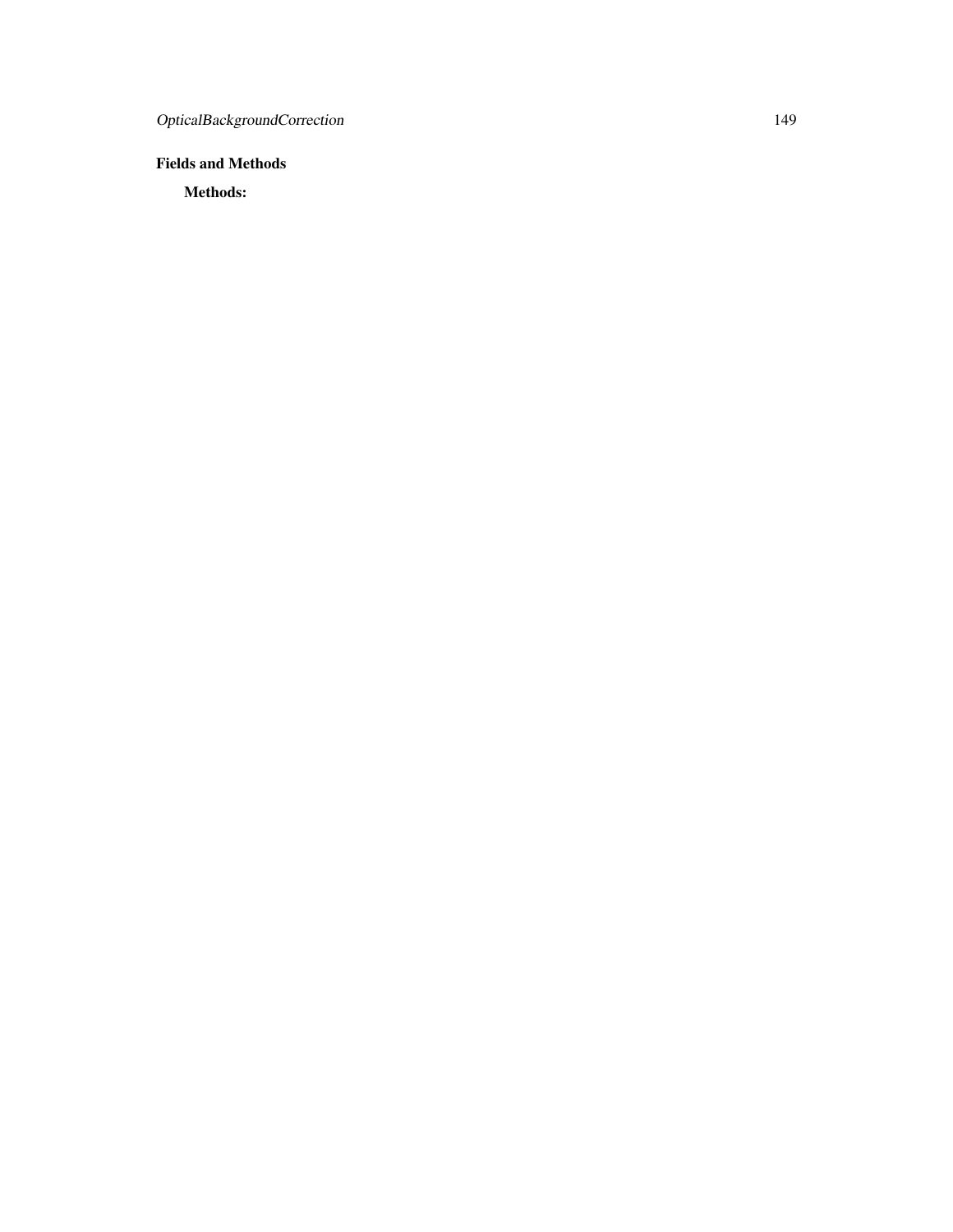process -

# Methods inherited from BackgroundCorrection:

getParameters, process

Methods inherited from ProbeLevelTransform: getRootPath

Methods inherited from Transform: getOutputDataSet, getOutputFiles

## Methods inherited from AromaTransform:

as.character, findFilesTodo, getAsteriskTags, getExpectedOutputFiles, getExpectedOutputFullnames, getFullName, getInputDataSet, getName, getOutputDataSet, getOutputDataSet0, getOutputFiles, getPath, getRootPath, getTags, isDone, process, setTags

## Methods inherited from ParametersInterface:

getParameterSets, getParameters, getParametersAsString

### Methods inherited from Object:

\$, \$<-, [[, [[<-, as.character, attach, attachLocally, clearCache, clearLookupCache, clone, detach, equals, extend, finalize, getEnvironment, getFieldModifier, getFieldModifiers, getFields, getInstantiationTime, getStaticInstance, hasField, hashCode, ll, load, names, objectSize, print, save, asThis

## Author(s)

Ken Simpson

<span id="page-149-0"></span>ParameterCelFile *The ParameterCelFile class*

### **Description**

Package: aroma.affymetrix Class ParameterCelFile

```
Object
~~|
~~+--FullNameInterface
~~~~~~~|~~~~~~~+--GenericDataFile
~~~~~~~~~~~~|
~~~~~~~~~~~~+--CacheKeyInterface
~~~~~~~~~~~~~~~~~|
~~~~~~~~~~~~~~~~~+--FileCacheKeyInterface
~~~~~~~~~~~~~~~~~~~~~~|
~~~~~~~~~~~~~~~~~~~~~~+--AromaMicroarrayDataFile
~~~~~~~~~~~~~~~~~~~~~~~~~~~|
~~~~~~~~~~~~~~~~~~~~~~~~~~~+--AromaPlatformInterface
```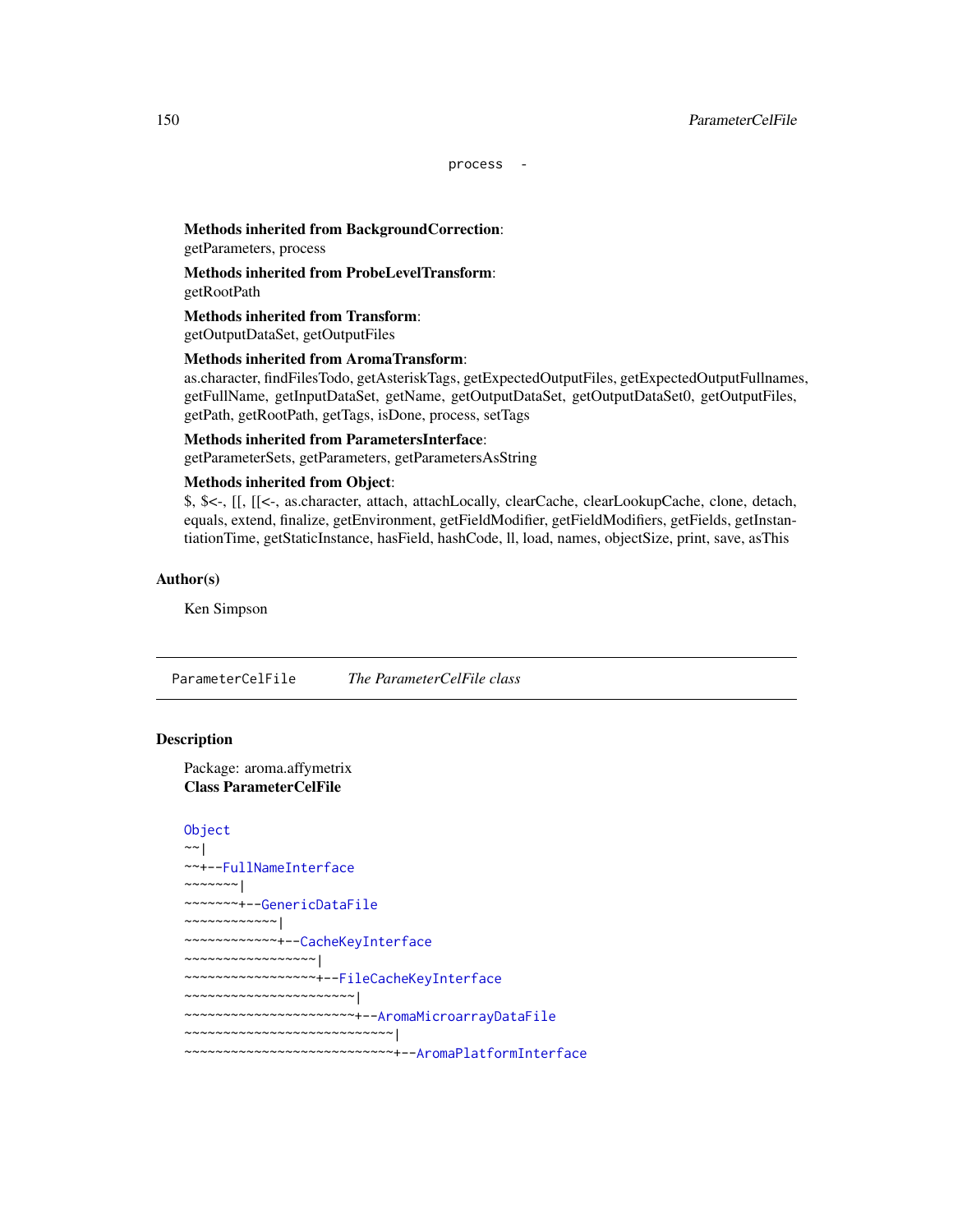## ParameterCelFile 151

~~~~~~~~~~~~~~~~~~~~~~~~~~~~~~~~~ ~~~~~~~~~~~~~~~~~~~~~~~~~~~~~~~~+-[-AffymetrixFile](#page-27-0) ~~~~~~~~~~~~~~~~~~~~~~~~~~~~~~~~~~~~~| ~~~~~~~~~~~~~~~~~~~~~~~~~~~~~~~~~~~~~+-[-AffymetrixCelFile](#page-17-0) ~~~~~~~~~~~~~~~~~~~~~~~~~~~~~~~~~~~~~~~~~~| ~~~~~~~~~~~~~~~~~~~~~~~~~~~~~~~~~~~~~~~~~~+-[-ParametersInterface](#page-0-0) ~~~~~~~~~~~~~~~~~~~~~~~~~~~~~~~~~~~~~~~~~~~~~~~| ~~~~~~~~~~~~~~~~~~~~~~~~~~~~~~~~~~~~~~~~~~~~~~~+--ParameterCelFile

## Directly known subclasses:

*[ChipEffectFile](#page-52-0)*, *[CnChipEffectFile](#page-63-0)*, *[CnProbeAffinityFile](#page-71-0)*, *[ExonChipEffectFile](#page-95-0)*, *[ExonProbeAffinityFile](#page-100-0)*, *[FirmaFile](#page-105-0)*, *[ProbeAffinityFile](#page-154-0)*, *[ResidualFile](#page-170-0)*, *[SnpChipEffectFile](#page-189-0)*, *[SnpProbeAffinityFile](#page-200-0)*, *[WeightsFile](#page-210-0)*

public abstract static class ParameterCelFile extends [ParametersInterface](#page-0-0)

A ParameterCelFile object represents parameter estimates.

## Usage

```
ParameterCelFile(..., encodeFunction=NULL, decodeFunction=NULL)
```
## Arguments

| $\cdot$ $\cdot$ $\cdot$ | Arguments passed to AffymetrixCelFile.                                     |
|-------------------------|----------------------------------------------------------------------------|
|                         | encode Function A function taking a single list structure as its argument. |
|                         | decodeFunction A function taking a single list structure as its argument.  |

## Fields and Methods

Methods:

| extractDataFrame |  |
|------------------|--|
| extractMatrix    |  |
| readUnits        |  |

### Methods inherited from ParametersInterface:

getParameterSets, getParameters, getParametersAsString

## Methods inherited from AffymetrixCelFile:

allocateFromCdf, as.character, clone, createFrom, extractMatrix, fromFile, getAm, getCdf, getExtensionPattern, getFileFormat, getImage, getUnitNamesFile, getUnitTypesFile, highlight, image270, nbrOfCells, plotDensity, plotImage, plotMvsA, plotMvsX, range, setCdf, smoothScatter-MvsA, writeImage

## Methods inherited from AromaPlatformInterface: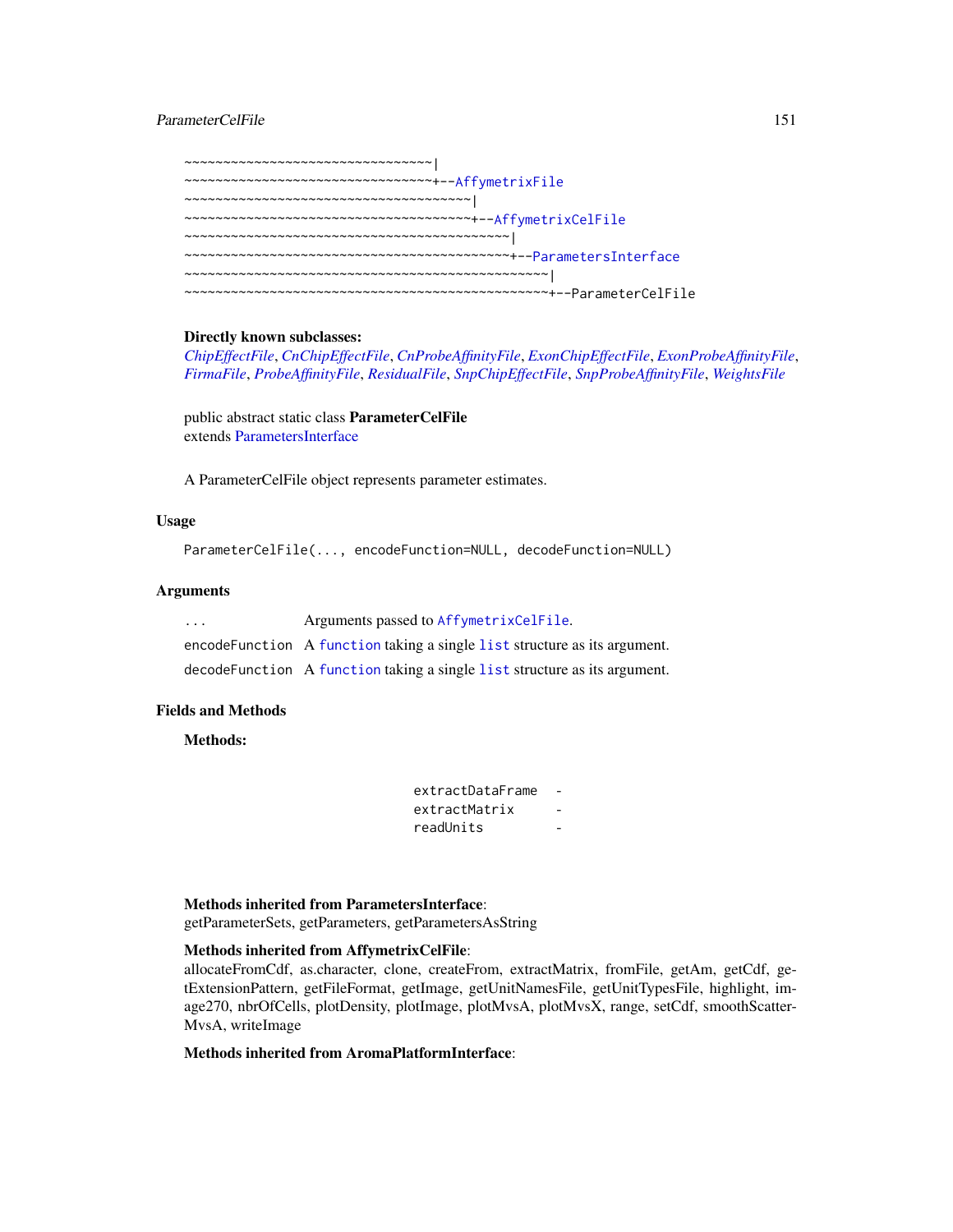getAromaPlatform, getAromaUflFile, getAromaUgpFile, getChipType, getPlatform, getUnitAnnotationDataFile, getUnitNamesFile, getUnitTypesFile, isCompatibleWith

## Methods inherited from AromaMicroarrayDataFile:

getAttributeXY, getChipType, getPlatform, getPloidy, getXAM, hasAttributeXY, isAverageFile, setAttributeXY, setAttributesByTags

Methods inherited from FileCacheKeyInterface:

getCacheKey

Methods inherited from CacheKeyInterface:

getCacheKey

## Methods inherited from GenericDataFile:

as.character, clone, compareChecksum, copyTo, equals, fromFile, getAttribute, getAttributes, getChecksum, getChecksumFile, getCreatedOn, getDefaultFullName, getExtension, getExtensionPattern, getFileSize, getFileType, getFilename, getFilenameExtension, getLastAccessedOn, getLastModifiedOn, getOutputExtension, getPath, getPathname, gunzip, gzip, hasBeenModified, is.na, isFile, isGzipped, linkTo, readChecksum, renameTo, renameToUpperCaseExt, setAttribute, setAttributes, setAttributesBy, setAttributesByTags, setExtensionPattern, testAttributes, validate, validateChecksum, writeChecksum, getParentName

### Methods inherited from FullNameInterface:

appendFullNameTranslator, appendFullNameTranslatorByNULL, appendFullNameTranslatorByTabularTextFile, appendFullNameTranslatorByTabularTextFileSet, appendFullNameTranslatorBycharacter, appendFullNameTranslatorBydata.frame, appendFullNameTranslatorByfunction, appendFull-NameTranslatorBylist, clearFullNameTranslator, clearListOfFullNameTranslators, getDefaultFull-Name, getFullName, getFullNameTranslator, getListOfFullNameTranslators, getName, getTags, hasTag, hasTags, resetFullName, setFullName, setFullNameTranslator, setListOfFullNameTranslators, setName, setTags, updateFullName

## Methods inherited from Object:

\$, \$<-, [[, [[<-, as.character, attach, attachLocally, clearCache, clearLookupCache, clone, detach, equals, extend, finalize, getEnvironment, getFieldModifier, getFieldModifiers, getFields, getInstantiationTime, getStaticInstance, hasField, hashCode, ll, load, names, objectSize, print, save, asThis

## File format

The idea behind this class is store data fields which by nature have one value per probe (per field) in CEL files. A perfect example is to store probe-affinity estimates and their standard deviations. There is one probe affinity per probe so the structure of a CEL file (and its coupled CDF file) is well suited to read/write such information.

Consider a unit group with L probes. A CEL file stores intensities (L floats), stdvs (L floats), and pixels (L integers). Thus, for each probe  $l=1,...,L$ , a (float, float, integer) tuple is stored. We can use this for any information we want. If we want a slightly different structure, we can choose to encode/decode our structure/information to fit the structure of the CEL file. This abstract class provides transparent methods for encoding and decoding such information through methods encodeUnitGroup() and decodeUnitGroup(). By subclassing you can implement different types of data structures.

## Author(s)

Henrik Bengtsson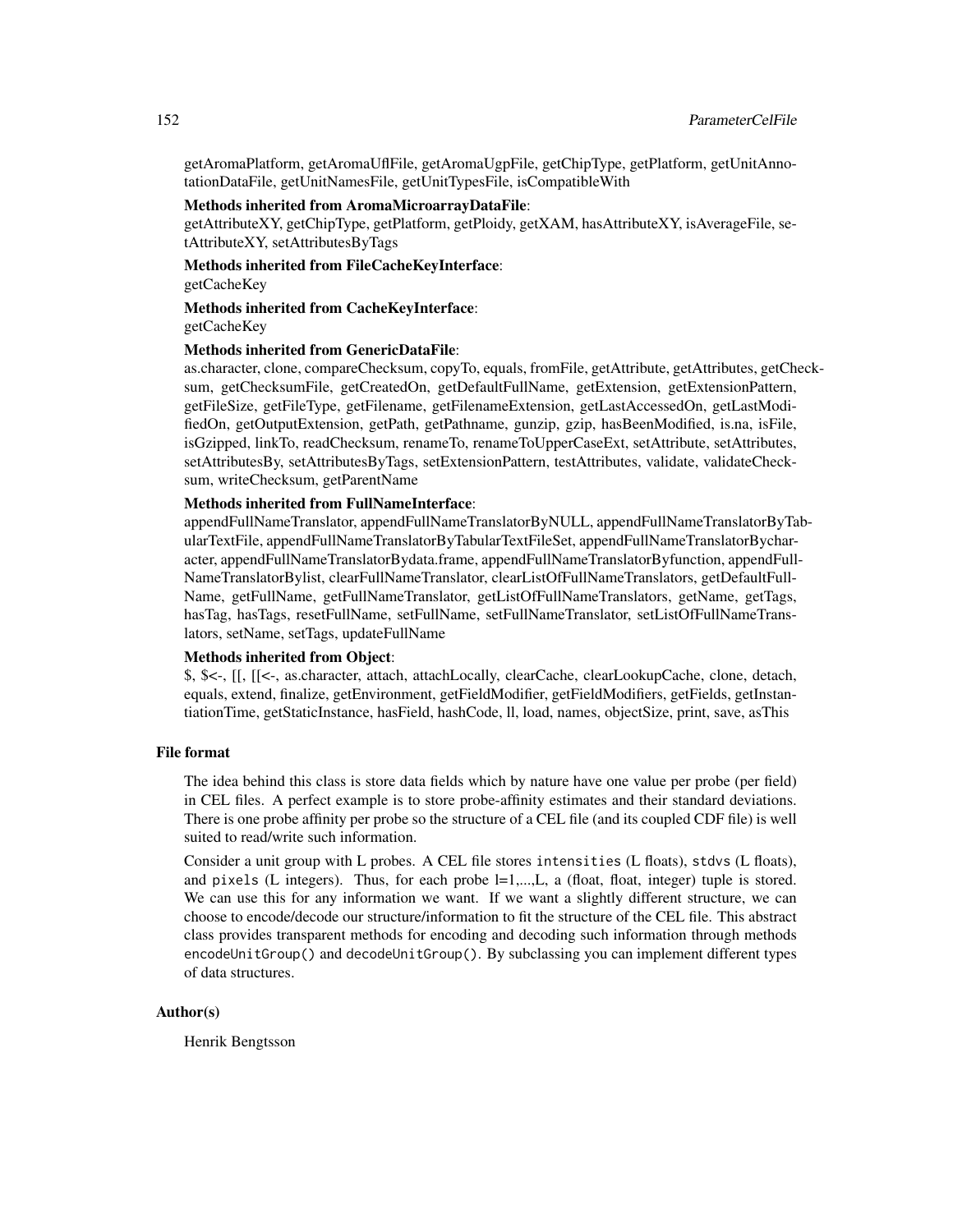ParameterCelSet *The ParameterCelSet class*

## Description

Package: aroma.affymetrix Class ParameterCelSet

## **[Object](#page-0-0)**

```
~~|
~~+--FullNameInterface
~~~~~~~|
~~~~~~~+--GenericDataFileSet
~~~~~~~~~~~~|
~~~~~~~~~~~~+--AromaMicroarrayDataSet
~~~~~~~~~~~~~~~~~|
~~~~~~~~~~~~~~~~~+--AromaPlatformInterface
~~~~~~~~~~~~~~~~~~~~~~|
~~~~~~~~~~~~~~~~~~~~~~+--AffymetrixFileSet
~~~~~~~~~~~~~~~~~~~~~~~~~~~|
~~~~~~~~~~~~~~~~~~~~~~~~~~~+--AffymetrixCelSet
~~~~~~~~~~~~~~~~~~~~~~~~~~~~~~~~
~~~~~~~~~~~~~~~~~~~~~~~~~~~~~~~~+--ParametersInterface
~~~~~~~~~~~~~~~~~~~~~~~~~~~~~~~~~~~~~|
~~~~~~~~~~~~~~~~~~~~~~~~~~~~~~~~~~~~~+--ParameterCelSet
```
### Directly known subclasses:

[ChipEffectSet,](#page-55-0) [CnChipEffectSet,](#page-66-0) [ExonChipEffectSet,](#page-98-0) [FirmaSet,](#page-108-0) [SnpChipEffectSet](#page-192-0)

public static class ParameterCelSet extends [ParametersInterface](#page-0-0)

A ParameterCelSet object represents a set of [ParameterCelFile](#page-149-0):s.

## Usage

```
ParameterCelSet(...)
```
### **Arguments**

... Arguments passed to [AffymetrixCelSet](#page-20-0).

### Fields and Methods

Methods: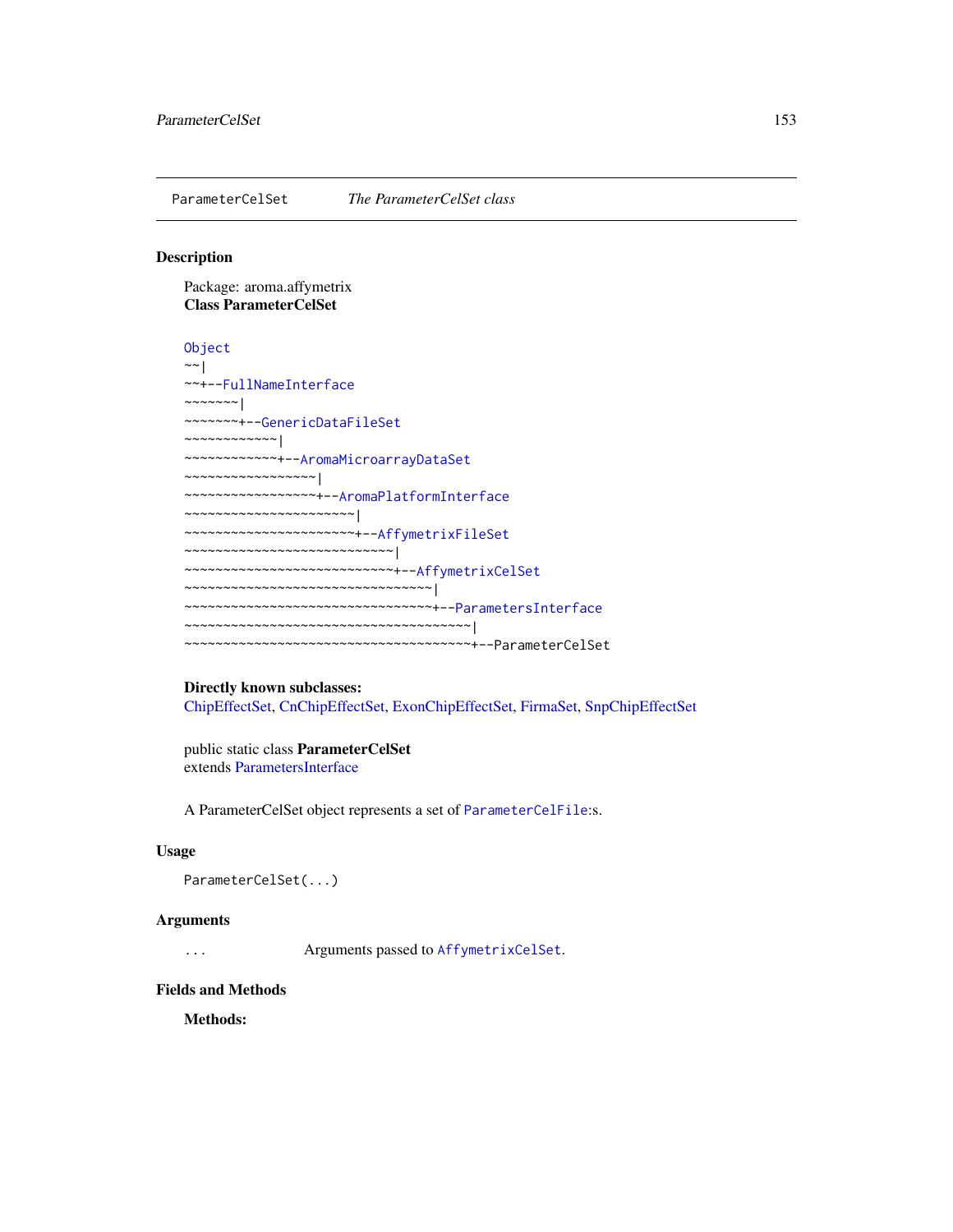## 154 ParameterCelSet

extractDataFrame extractMatrix

## Methods inherited from ParametersInterface:

getParameterSets, getParameters, getParametersAsString

## Methods inherited from AffymetrixCelSet:

append, as, as.AffymetrixCelSet, as.character, averageQuantile, byName, byPath, clone, convert-ToUnique, doCRMAv1, doCRMAv2, doFIRMA, doGCRMA, doRMA, extractAffyBatch, extract-FeatureSet, extractMatrix, extractSnpFeatureSet, findByName, getAverage, getAverageAsinh, getAverageFile, getAverageLog, getCdf, getChipType, getData, getIntensities, getPlatform, getTimestamps, getUnitGroupCellMap, getUnitIntensities, getUnitNamesFile, getUnitTypesFile, isDuplicated, justRMA, justSNPRMA, nbrOfArrays, normalizeQuantile, plotDensity, range, readUnits, setCdf, update2, writeSgr

## Methods inherited from AffymetrixFileSet:

as, as.AffymetrixFileSet, byPath, getDefaultFullName

## Methods inherited from AromaPlatformInterface:

getAromaPlatform, getAromaUflFile, getAromaUgpFile, getChipType, getPlatform, getUnitAnnotationDataFile, getUnitNamesFile, getUnitTypesFile, isCompatibleWith

### Methods inherited from AromaMicroarrayDataSet:

as.AromaMicroarrayDataSetList, as.AromaMicroarrayDataSetTuple, getAromaFullNameTranslatorSet, getAverageFile, getChipType, getDefaultFullName, getPlatform, setAttributesBy, setAttributesBySampleAnnotationFile, setAttributesBySampleAnnotationSet, validate

### Methods inherited from GenericDataFileSet:

[, [[, anyDuplicated, anyNA, append, appendFiles, appendFullNamesTranslator, appendFullNames-TranslatorByNULL, appendFullNamesTranslatorByTabularTextFile, appendFullNamesTranslator-ByTabularTextFileSet, appendFullNamesTranslatorBydata.frame, appendFullNamesTranslatorByfunction, appendFullNamesTranslatorBylist, as.character, as.list, byName, byPath, c, clearCache, clearFullNamesTranslator, clone, copyTo, dsApply, dsApplyInPairs, duplicated, equals, extract, findByName, findDuplicated, getChecksum, getChecksumFileSet, getChecksumObjects, getDefaultFullName, getFile, getFileClass, getFileSize, getFiles, getFullNames, getNames, getOneFile, getPath, getPathnames, getSubdirs, gunzip, gzip, hasFile, indexOf, is.na, names, nbrOfFiles, rep, resetFullNames, setFullNamesTranslator, sortBy, unique, update2, updateFullName, updateFull-Names, validate, getFullNameTranslatorSet, getParentName

### Methods inherited from FullNameInterface:

appendFullNameTranslator, appendFullNameTranslatorByNULL, appendFullNameTranslatorByTabularTextFile, appendFullNameTranslatorByTabularTextFileSet, appendFullNameTranslatorBycharacter, appendFullNameTranslatorBydata.frame, appendFullNameTranslatorByfunction, appendFull-NameTranslatorBylist, clearFullNameTranslator, clearListOfFullNameTranslators, getDefaultFull-Name, getFullName, getFullNameTranslator, getListOfFullNameTranslators, getName, getTags, hasTag, hasTags, resetFullName, setFullName, setFullNameTranslator, setListOfFullNameTranslators, setName, setTags, updateFullName

### Methods inherited from Object:

\$, \$<-, [[, [[<-, as.character, attach, attachLocally, clearCache, clearLookupCache, clone, detach, equals, extend, finalize, getEnvironment, getFieldModifier, getFieldModifiers, getFields, getInstantiationTime, getStaticInstance, hasField, hashCode, ll, load, names, objectSize, print, save, asThis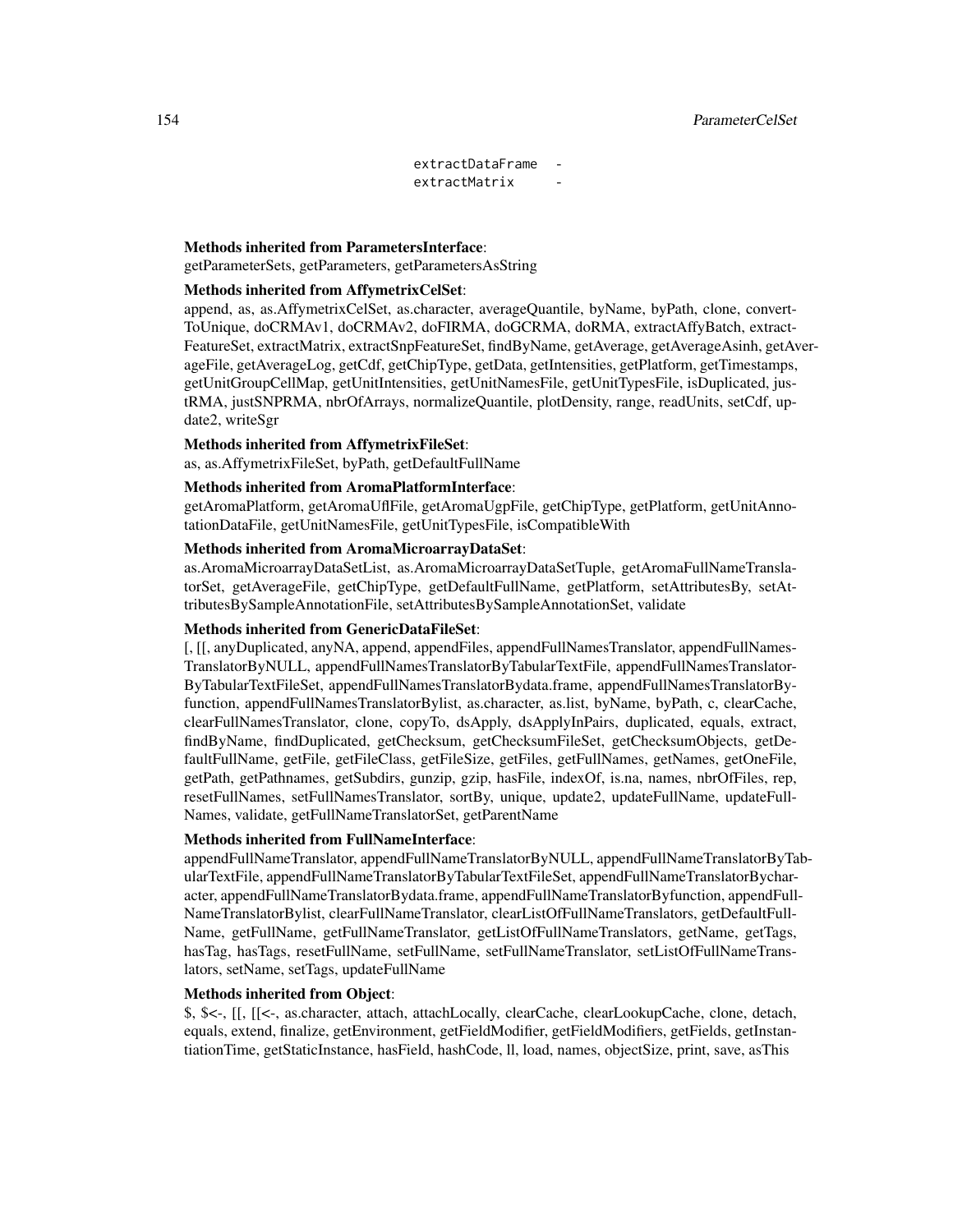## ProbeAffinityFile 155

## Author(s)

Henrik Bengtsson

<span id="page-154-0"></span>ProbeAffinityFile *The ProbeAffinityFile class*

## Description

Package: aroma.affymetrix Class ProbeAffinityFile

### [Object](#page-0-0)

```
~~|
~~+--FullNameInterface
\sim ~~~~~ |
~~~~~~~+--GenericDataFile
~~~~~~~~~~~~|
~~~~~~~~~~~~+--CacheKeyInterface
 ~~~~~~~~~~~~~~~~~|
  ~~~~~~~~~~~~~~~~~+--FileCacheKeyInterface
  ~~~~~~~~~~~~~~~~~~~~
  ~~~~~~~~~~~~~~~~~~~~~~+--AromaMicroarrayDataFile
 ~~~~~~~~~~~~~~~~~~~~~~~~~~~|
~~~~~~~~~~~~~~~~~~~~~~~~~~~+--AromaPlatformInterface
~~~~~~~~~~~~~~~~~~~~~~~~~~~~~~~~|
  ~~~~~~~~~~~~~~~~~~~~~~~~~~~~~~~~+--AffymetrixFile
~~~~~~~~~~~~~~~~~~~~~~~~~~~~~~~~~~~~~|
~~~~~~~~~~~~~~~~~~~~~~~~~~~~~~~~~~~~~+--AffymetrixCelFile
~~~~~~~~~~~~~~~~~~~~~~~~~~~~~~~~~~~~~~~~~~|
~~~~~~~~~~~~~~~~~~~~~~~~~~~~~~~~~~~~~~~~~~+--ParametersInterface
~~~~~~~~~~~~~~~~~~~~~~~~~~~~~~~~~~~~~~~~~~~~~~~|
~~~~~~~~~~~~~~~~~~~~~~~~~~~~~~~~~~~~~~~~~~~~~~~+--ParameterCelFile
   ~~~~~~~~~~~~~~~~~~~~~~~~~~~~~~~~~~~~~~~~~~~~~~~~~~~~|
  ~~~~~~~~~~~~~~~~~~~~~~~~~~~~~~~~~~~~~~~~~~~~~~~~~~~~+--ProbeAffinityFile
```
### Directly known subclasses:

*[CnProbeAffinityFile](#page-71-0)*, *[ExonProbeAffinityFile](#page-100-0)*, *[SnpProbeAffinityFile](#page-200-0)*

public abstract static class ProbeAffinityFile extends *[ParameterCelFile](#page-149-0)*

This class represents estimates of probe affinities in probe-level models.

### Usage

ProbeAffinityFile(..., probeModel=c("pm", "mm", "pm-mm", "min1(pm-mm)", "pm+mm"))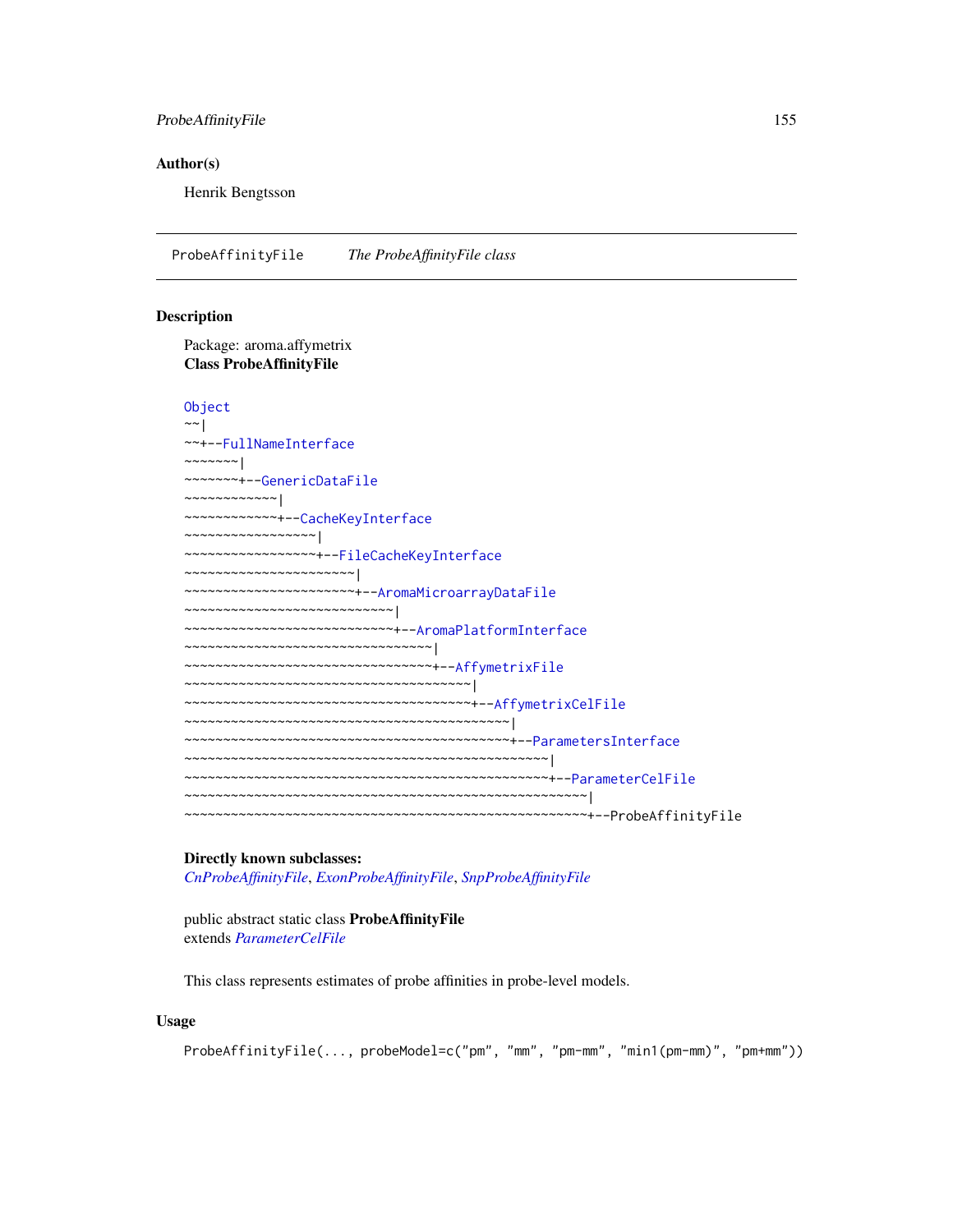## **Arguments**

| $\cdots$   | Arguments passed to ParameterCelFile. |
|------------|---------------------------------------|
| probeModel | The specific type of probe model.     |

## Fields and Methods

## Methods:

readUnits -

Methods inherited from ParameterCelFile:

extractDataFrame, extractMatrix, readUnits

## Methods inherited from ParametersInterface:

getParameterSets, getParameters, getParametersAsString

## Methods inherited from AffymetrixCelFile:

allocateFromCdf, as.character, clone, createFrom, extractMatrix, fromFile, getAm, getCdf, getExtensionPattern, getFileFormat, getImage, getUnitNamesFile, getUnitTypesFile, highlight, image270, nbrOfCells, plotDensity, plotImage, plotMvsA, plotMvsX, range, setCdf, smoothScatter-MvsA, writeImage

## Methods inherited from AromaPlatformInterface:

getAromaPlatform, getAromaUflFile, getAromaUgpFile, getChipType, getPlatform, getUnitAnnotationDataFile, getUnitNamesFile, getUnitTypesFile, isCompatibleWith

### Methods inherited from AromaMicroarrayDataFile:

getAttributeXY, getChipType, getPlatform, getPloidy, getXAM, hasAttributeXY, isAverageFile, setAttributeXY, setAttributesByTags

## Methods inherited from FileCacheKeyInterface:

getCacheKey

# Methods inherited from CacheKeyInterface:

getCacheKey

## Methods inherited from GenericDataFile:

as.character, clone, compareChecksum, copyTo, equals, fromFile, getAttribute, getAttributes, getChecksum, getChecksumFile, getCreatedOn, getDefaultFullName, getExtension, getExtensionPattern, getFileSize, getFileType, getFilename, getFilenameExtension, getLastAccessedOn, getLastModifiedOn, getOutputExtension, getPath, getPathname, gunzip, gzip, hasBeenModified, is.na, isFile, isGzipped, linkTo, readChecksum, renameTo, renameToUpperCaseExt, setAttribute, setAttributes, setAttributesBy, setAttributesByTags, setExtensionPattern, testAttributes, validate, validateChecksum, writeChecksum, getParentName

### Methods inherited from FullNameInterface:

appendFullNameTranslator, appendFullNameTranslatorByNULL, appendFullNameTranslatorByTabularTextFile, appendFullNameTranslatorByTabularTextFileSet, appendFullNameTranslatorBycharacter, appendFullNameTranslatorBydata.frame, appendFullNameTranslatorByfunction, appendFull-NameTranslatorBylist, clearFullNameTranslator, clearListOfFullNameTranslators, getDefaultFull-Name, getFullName, getFullNameTranslator, getListOfFullNameTranslators, getName, getTags,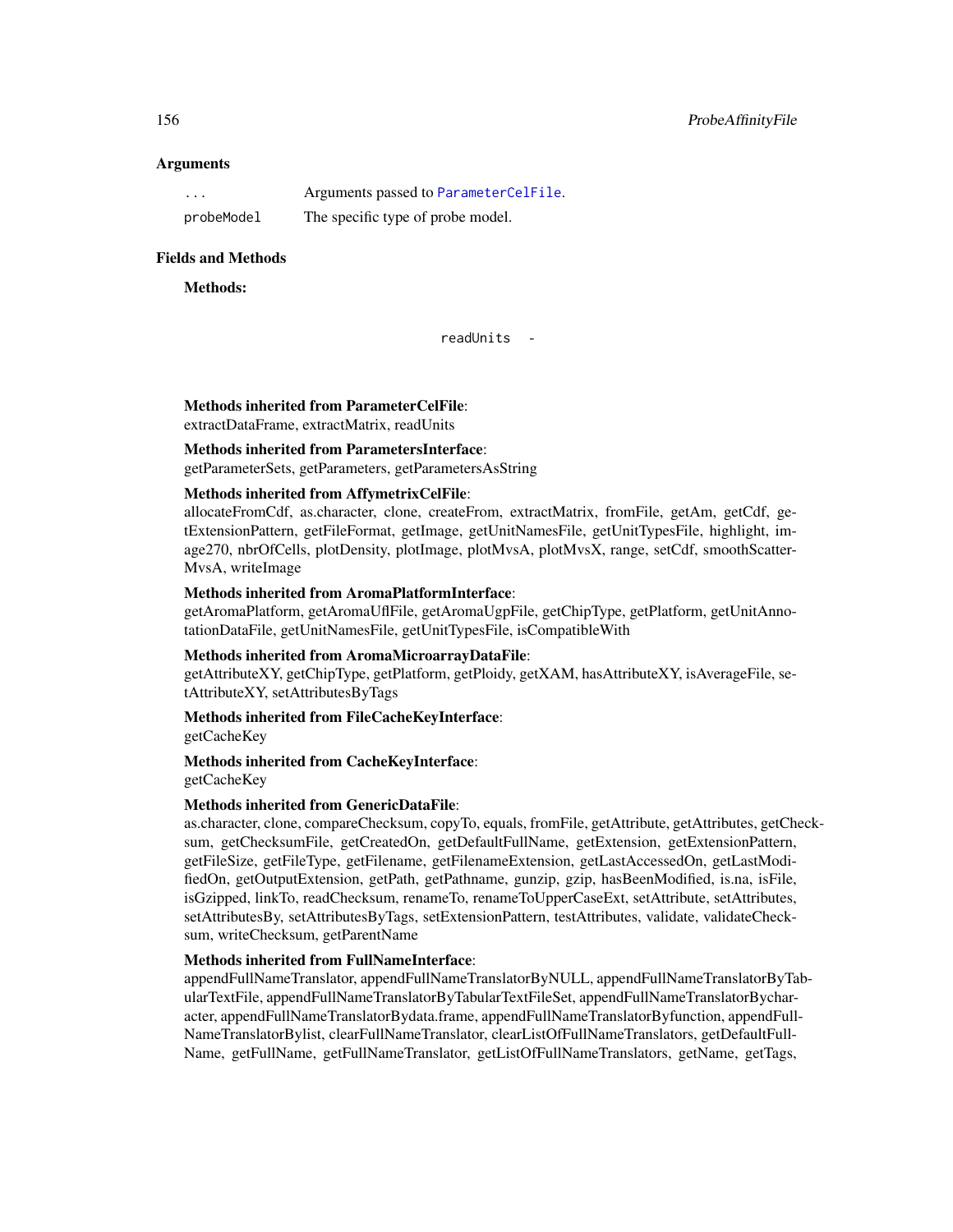## ProbeLevelModel 157

hasTag, hasTags, resetFullName, setFullName, setFullNameTranslator, setListOfFullNameTranslators, setName, setTags, updateFullName

## Methods inherited from Object:

\$, \$<-, [[, [[<-, as.character, attach, attachLocally, clearCache, clearLookupCache, clone, detach, equals, extend, finalize, getEnvironment, getFieldModifier, getFieldModifiers, getFields, getInstantiationTime, getStaticInstance, hasField, hashCode, ll, load, names, objectSize, print, save, asThis

## Author(s)

Henrik Bengtsson

## See Also

An object of this class is typically obtained through the getProbeAffinityFile() method for the [ProbeLevelModel](#page-156-0) class.

<span id="page-156-0"></span>ProbeLevelModel *The ProbeLevelModel class*

### **Description**

Package: aroma.affymetrix Class ProbeLevelModel

## **[Object](#page-0-0)** ~~| ~~+-[-ParametersInterface](#page-0-0)

~~~~~~~| ~~~~~~~+-[-Model](#page-141-0) ~~~~~~~~~~~~| ~~~~~~~~~~~~+-[-UnitModel](#page-207-0) ~~~~~~~~~~~~~~~~~| ~~~~~~~~~~~~~~~~~+-[-MultiArrayUnitModel](#page-143-0) ~~~~~~~~~~~~~~~~~~~~~~| ~~~~~~~~~~~~~~~~~~~~~~+--ProbeLevelModel

## Directly known subclasses:

*[AffineCnPlm](#page-9-0)*, *[AffinePlm](#page-11-0)*, *[AffineSnpPlm](#page-13-0)*, *[AvgCnPlm](#page-42-0)*, *[AvgPlm](#page-44-0)*, *[AvgSnpPlm](#page-46-0)*, *[ExonRmaPlm](#page-103-0)*, *[HetLo](#page-122-0)[gAddCnPlm](#page-122-0)*, *[HetLogAddPlm](#page-124-0)*, *[HetLogAddSnpPlm](#page-126-0)*, *[MbeiCnPlm](#page-136-0)*, *[MbeiPlm](#page-138-0)*, *[MbeiSnpPlm](#page-140-0)*, *[RmaCn-](#page-177-0)[Plm](#page-177-0)*, *[RmaPlm](#page-179-0)*, *[RmaSnpPlm](#page-181-0)*

public abstract static class ProbeLevelModel extends *[MultiArrayUnitModel](#page-143-0)*

This abstract class represents a probe-level model (PLM) as defined by the **affyPLM** package: "A [...] PLM is a model that is fit to probe-intensity data. More specifically, it is where we fit a model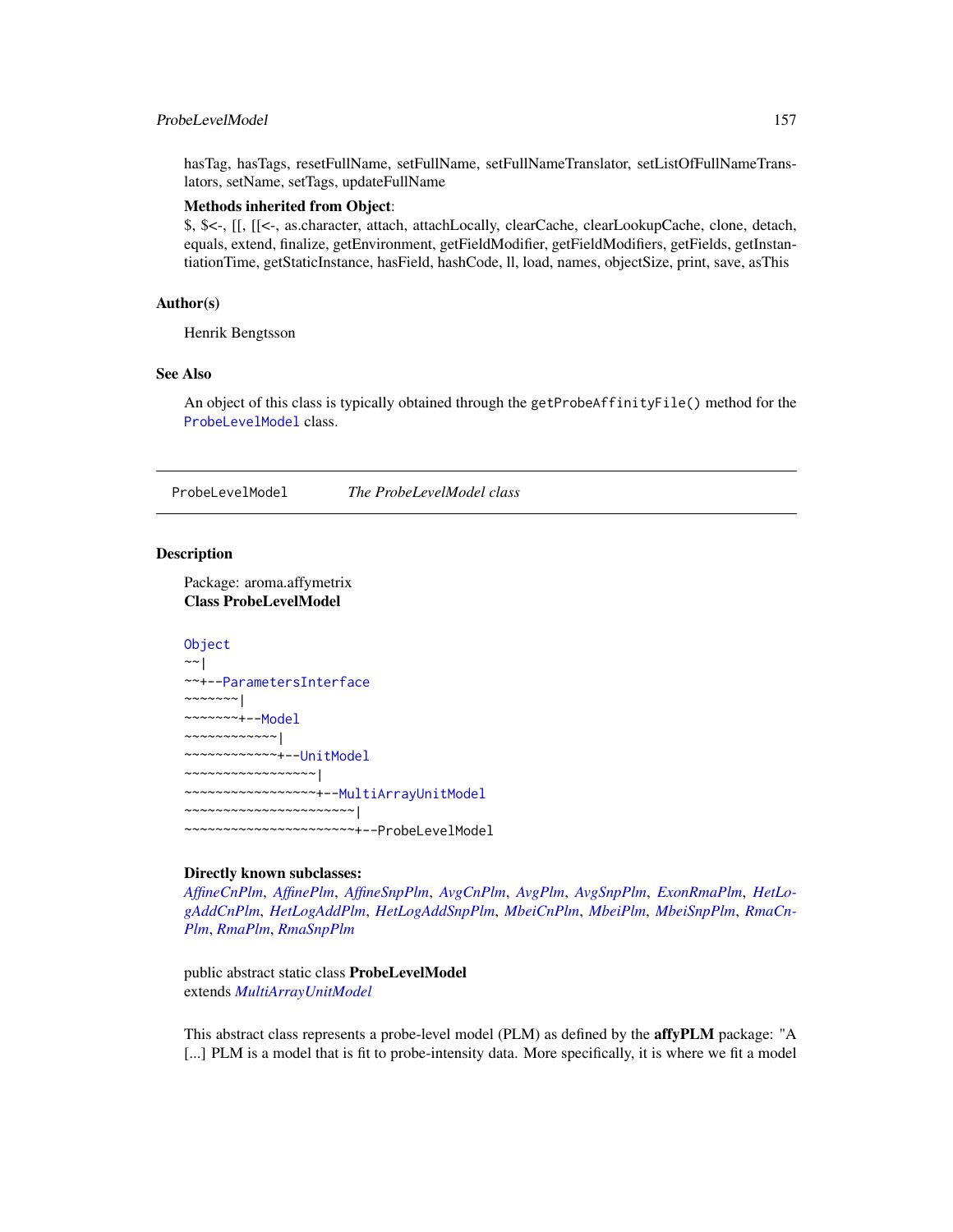with probe level and chip level parameters on a probeset by probeset basis", where the more general case for a probeset is a *unit group* in Affymetrix CDF terms.

## Usage

ProbeLevelModel(..., standardize=TRUE)

### Arguments

| $\cdot$ $\cdot$ $\cdot$ | Arguments passed to MultiArrayUnitModel.                                                                                  |
|-------------------------|---------------------------------------------------------------------------------------------------------------------------|
| standardize             | If TRUE, chip-effect and probe-affinity estimates are rescaled such that the prod-<br>uct of the probe affinities is one. |

## Details

In order to minimize the risk for mistakes, but also to be able compare results from different PLMs, all PLM subclasses must meet the following criteria:

- 1. All parameter estimates must be (stored and returned) on the intensity scale, e.g. log-additive models such as [RmaPlm](#page-179-0) have to transform the parameters on the log-scale to the intensity scale.
- 2. The probe-affinity estimates  $\phi_k$  for a unit group must be constrained such that  $\prod_k \phi_k = 1$ , or equivalently if  $\phi_k > 0$ ,  $\sum_k \log(\phi_k) = 0$ .

Note that the above probe-affinity constraint guarantees that the estimated chip effects across models are on the same scale.

## Fields and Methods

Methods:

| fit                  |  |
|----------------------|--|
| getChipEffectSet     |  |
| getProbeAffinityFile |  |
| getResidualSet       |  |
| getWeightsSet        |  |

### Methods inherited from MultiArrayUnitModel:

getListOfPriors, setListOfPriors, validate

### Methods inherited from UnitModel:

findUnitsTodo, getAsteriskTags, getFitSingleCellUnitFunction, getParameters

## Methods inherited from Model:

as.character, fit, getAlias, getAsteriskTags, getDataSet, getFullName, getName, getPath, getRoot-Path, getTags, setAlias, setTags

# Methods inherited from ParametersInterface:

getParameterSets, getParameters, getParametersAsString

## Methods inherited from Object: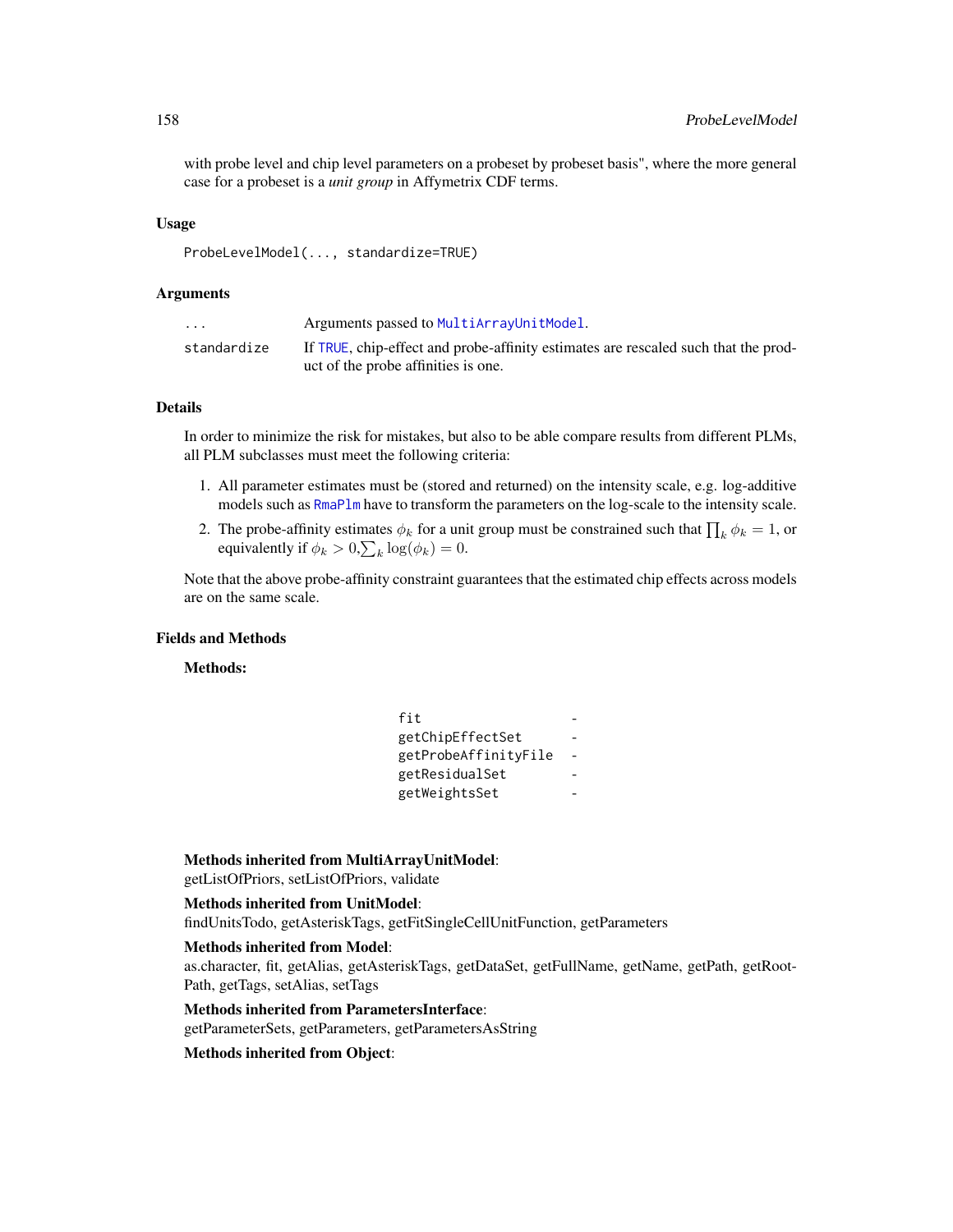## ProbeLevelTransform 159

\$, \$<-, [[, [[<-, as.character, attach, attachLocally, clearCache, clearLookupCache, clone, detach, equals, extend, finalize, getEnvironment, getFieldModifier, getFieldModifiers, getFields, getInstantiationTime, getStaticInstance, hasField, hashCode, ll, load, names, objectSize, print, save, asThis

## Author(s)

Henrik Bengtsson

## See Also

For more details on probe-level models, please see the **preprocessCore** package.

<span id="page-158-0"></span>ProbeLevelTransform *The ProbeLevelTransform class*

## Description

Package: aroma.affymetrix Class ProbeLevelTransform

**[Object](#page-0-0)**  $~\sim~$ | ~~+-[-ParametersInterface](#page-0-0) ~~~~~~~| ~~~~~~~+-[-AromaTransform](#page-0-0) ~~~~~~~~~~~~| ~~~~~~~~~~~~+-[-Transform](#page-0-0) ~~~~~~~~~~~~~~~~~| ~~~~~~~~~~~~~~~~~+--ProbeLevelTransform

## Directly known subclasses:

*[AbstractProbeSequenceNormalization](#page-5-0)*, [AllelicCrosstalkCalibration,](#page-36-0) *[BackgroundCorrection](#page-47-0)*, [BaseC](#page-49-0)[ountNormalization,](#page-49-0) *[BasePositionNormalization](#page-51-0)*, [DChipQuantileNormalization,](#page-86-0) [GcRmaBackground](#page-118-0)-[Correction,](#page-118-0) [LimmaBackgroundCorrection,](#page-129-0) *[LinearModelProbeSequenceNormalization](#page-131-0)*, [MatNormal](#page-133-0)[ization,](#page-133-0) [MatSmoothing,](#page-135-0) [NormExpBackgroundCorrection,](#page-145-0) [OpticalBackgroundCorrection,](#page-147-0) *[ProbeLeve](#page-159-0)l-[Transform3](#page-159-0)*, [QuantileNormalization,](#page-166-0) [ReseqCrosstalkCalibration,](#page-168-0) [RmaBackgroundCorrection,](#page-175-0) [Scale](#page-182-0)Nor[malization,](#page-182-0) [ScaleNormalization3,](#page-184-0) [SpatialRowColumnNormalization,](#page-0-0) [UnitTypeScaleNormalization](#page-208-0)

public abstract static class ProbeLevelTransform extends *[Transform](#page-0-0)*

This abstract class represents a transformation methods that transforms probe-level signals, typically intensities.

### Usage

ProbeLevelTransform(...)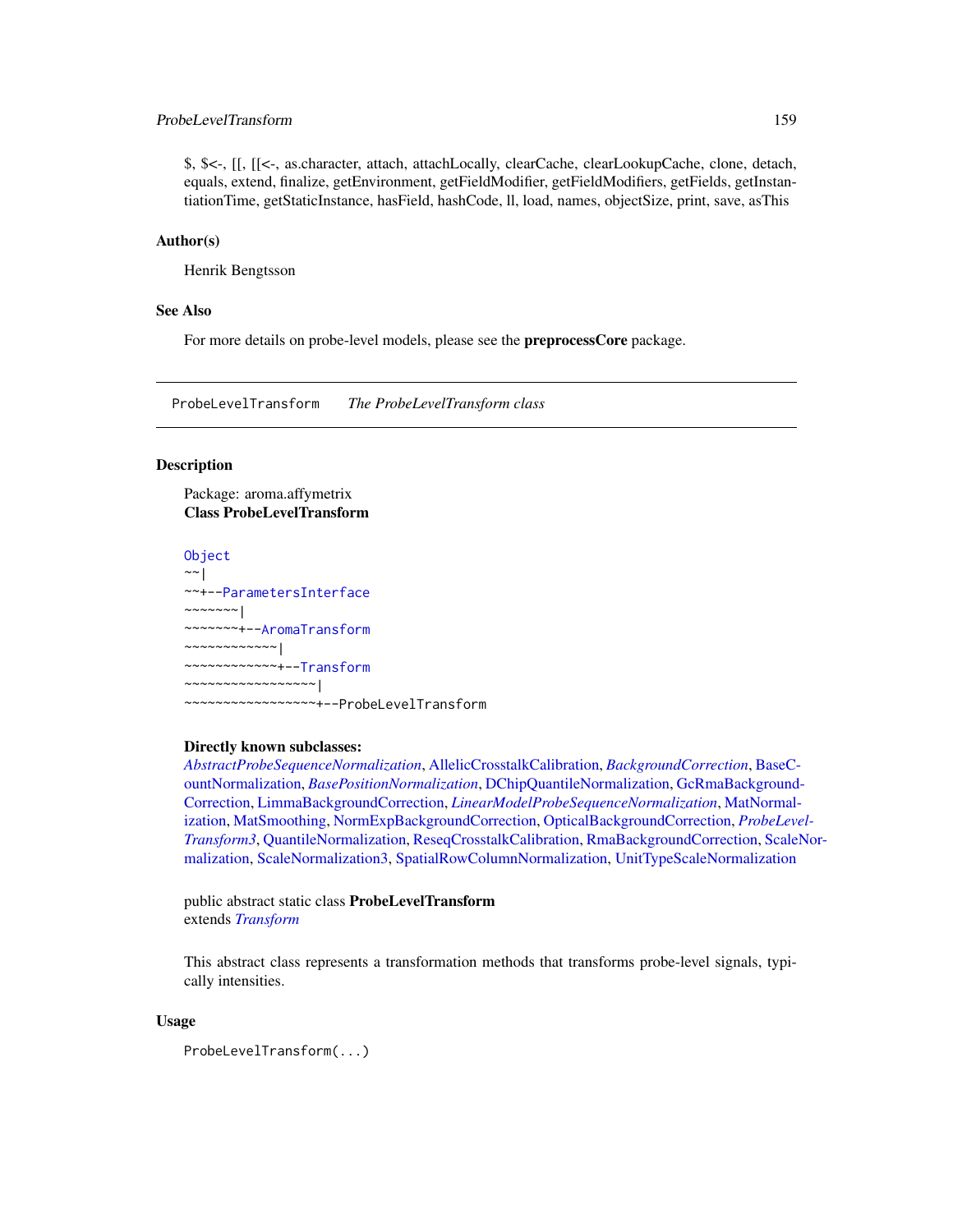### Arguments

... Arguments passed to the constructor of [Transform](#page-0-0).

## Details

Subclasses must implement the process() method.

## Fields and Methods

Methods:

*No methods defined*.

Methods inherited from Transform: getOutputDataSet, getOutputFiles

### Methods inherited from AromaTransform:

as.character, findFilesTodo, getAsteriskTags, getExpectedOutputFiles, getExpectedOutputFullnames, getFullName, getInputDataSet, getName, getOutputDataSet, getOutputDataSet0, getOutputFiles, getPath, getRootPath, getTags, isDone, process, setTags

## Methods inherited from ParametersInterface:

getParameterSets, getParameters, getParametersAsString

### Methods inherited from Object:

\$, \$<-, [[, [[<-, as.character, attach, attachLocally, clearCache, clearLookupCache, clone, detach, equals, extend, finalize, getEnvironment, getFieldModifier, getFieldModifiers, getFields, getInstantiationTime, getStaticInstance, hasField, hashCode, ll, load, names, objectSize, print, save, asThis

### Author(s)

Henrik Bengtsson

<span id="page-159-0"></span>ProbeLevelTransform3 *The ProbeLevelTransform3 class*

## **Description**

Package: aroma.affymetrix Class ProbeLevelTransform3

```
Object
~~|
~~+--ParametersInterface
~~~~~~~|~~~~~~~+--AromaTransform
~~~~~~~~~~~~|
~~~~~~~~~~~~+--Transform
~~~~~~~~~~~~~~~~~|
~~~~~~~~~~~~~~~~~+--ProbeLevelTransform
```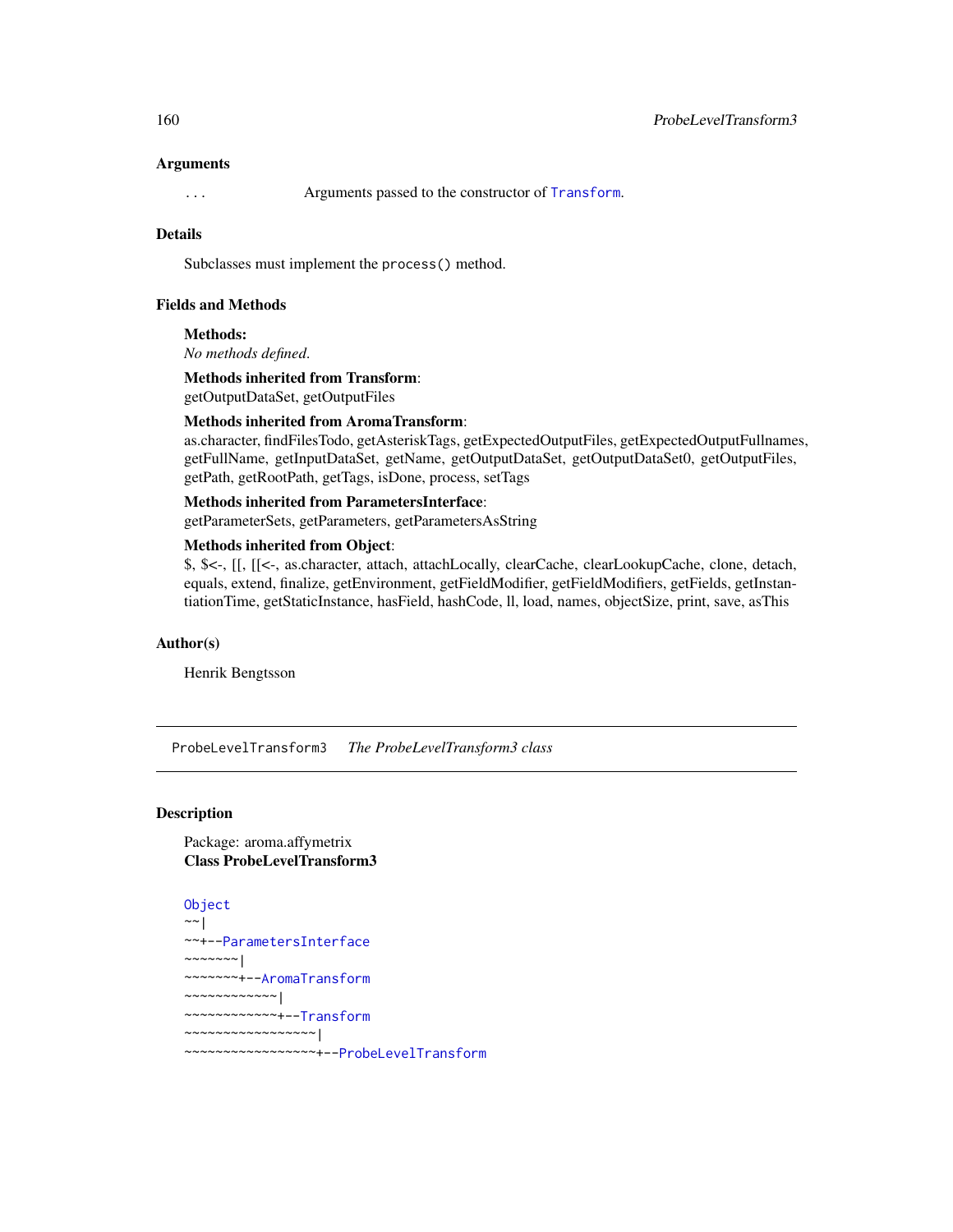## ProbeLevelTransform3 161

~~~~~~~~~~~~~~~~~~~~~~|

~~~~~~~~~~~~~~~~~~~~~~+--ProbeLevelTransform3

### Directly known subclasses:

*[AbstractProbeSequenceNormalization](#page-5-0)*, [BaseCountNormalization,](#page-49-0) *[BasePositionNormalization](#page-51-0)*, *[Lin](#page-131-0)[earModelProbeSequenceNormalization](#page-131-0)*, [MatNormalization,](#page-133-0) [ScaleNormalization3,](#page-184-0) [UnitTypeScaleN](#page-208-0)or[malization](#page-208-0)

public abstract static class ProbeLevelTransform3 extends *[ProbeLevelTransform](#page-158-0)*

This abstract class is specialized from [ProbeLevelTransform](#page-158-0) and provides methods to identify subsets and types of probes that are used for fitting and/or updating the signals.

## Usage

```
ProbeLevelTransform3(dataSet=NULL, ..., unitsToFit="-XY", typesToFit=typesToUpdate,
  unitsToUpdate=NULL, typesToUpdate="pm", shift=0)
```
## Arguments

| dataSet       | A AffymetrixCelSet.                                                                               |
|---------------|---------------------------------------------------------------------------------------------------|
| $\ddotsc$     | Arguments passed to the constructor of ProbeLevelTransform.                                       |
| unitsToFit    | The units from which the normalization curve should be estimated. If NULL, all<br>are considered. |
| typesToFit    | Types of probes to be used when fitting the model.                                                |
| unitsToUpdate | The units to be updated. If NULL, all are considered.                                             |
| typesToUpdate | Types of probes to be updated.                                                                    |
| shift         | An optional amount to shift data before fitting and updating.                                     |

## Fields and Methods

Methods:

*No methods defined*.

Methods inherited from ProbeLevelTransform: getRootPath

Methods inherited from Transform: getOutputDataSet, getOutputFiles

### Methods inherited from AromaTransform:

as.character, findFilesTodo, getAsteriskTags, getExpectedOutputFiles, getExpectedOutputFullnames, getFullName, getInputDataSet, getName, getOutputDataSet, getOutputDataSet0, getOutputFiles, getPath, getRootPath, getTags, isDone, process, setTags

## Methods inherited from ParametersInterface:

getParameterSets, getParameters, getParametersAsString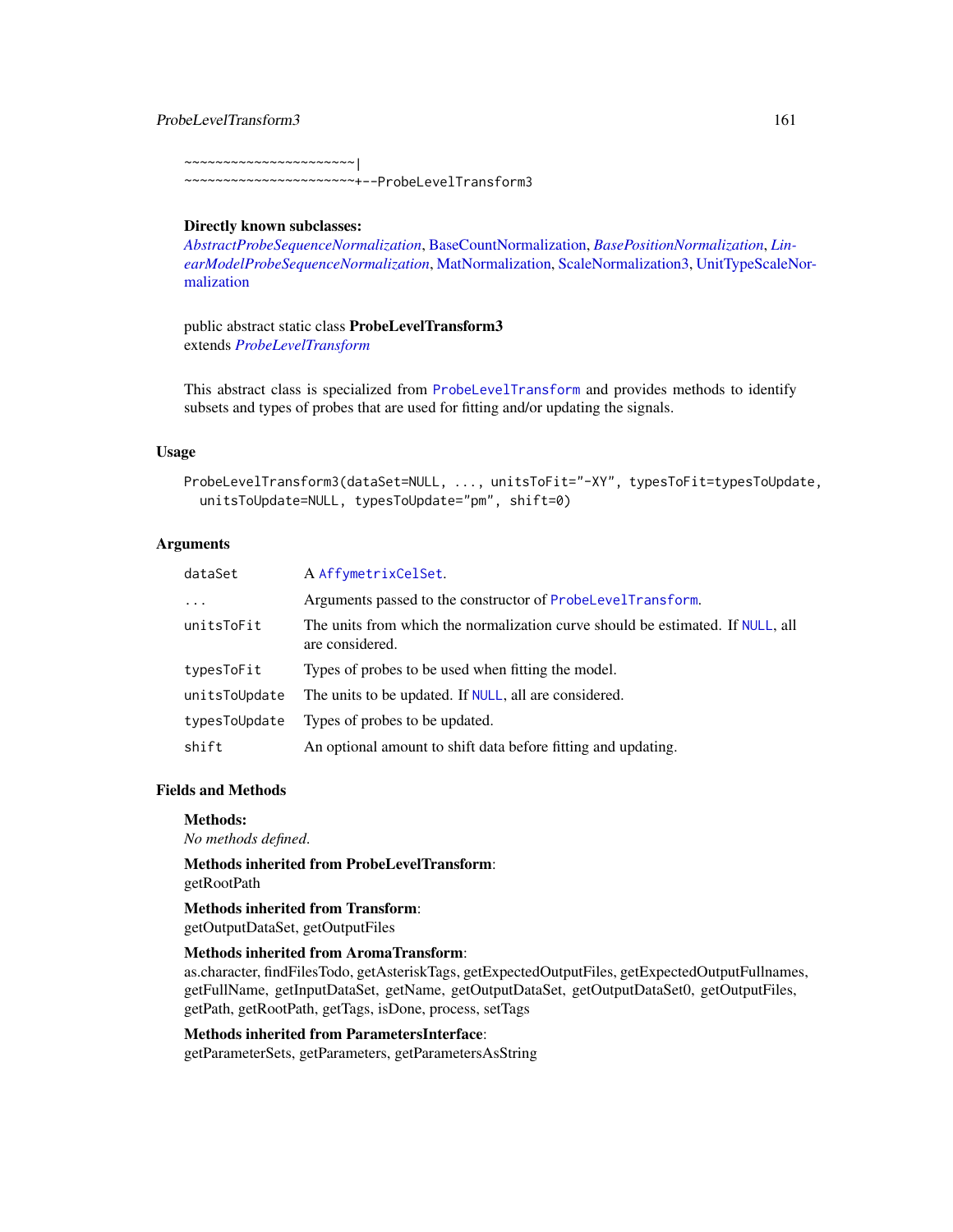### Methods inherited from Object:

\$, \$<-, [[, [[<-, as.character, attach, attachLocally, clearCache, clearLookupCache, clone, detach, equals, extend, finalize, getEnvironment, getFieldModifier, getFieldModifiers, getFields, getInstantiationTime, getStaticInstance, hasField, hashCode, ll, load, names, objectSize, print, save, asThis

## Author(s)

Henrik Bengtsson

QualityAssessmentFile *The QualityAssessmentFile class*

## Description

Package: aroma.affymetrix Class QualityAssessmentFile

[Object](#page-0-0) ~~| ~~+-[-FullNameInterface](#page-0-0) ~~~~~~~ $|$ ~~~~~~~+-[-GenericDataFile](#page-0-0) ~~~~~~~~~~~~| ~~~~~~~~~~~~+-[-CacheKeyInterface](#page-0-0) ~~~~~~~~~~~~~~~~~| ~~~~~~~~~~~~~~~~~+-[-FileCacheKeyInterface](#page-0-0) ~~~~~~~~~~~~~~~~~~~~~~| ~~~~~~~~~~~~~~~~~~~~~~+-[-AromaMicroarrayDataFile](#page-0-0) ~~~~~~~~~~~~~~~~~~~~~~~~~~~| ~~~~~~~~~~~~~~~~~~~~~~~~~~~+-[-AromaPlatformInterface](#page-0-0) ~~~~~~~~~~~~~~~~~~~~~~~~~~~~~~~~| ~~~~~~~~~~~~~~~~~~~~~~~~~~~~~~~~+-[-AffymetrixFile](#page-27-0) ~~~~~~~~~~~~~~~~~~~~~~~~~~~~~~~~~~~~~| ~~~~~~~~~~~~~~~~~~~~~~~~~~~~~~~~~~~~~+-[-AffymetrixCelFile](#page-17-0) ~~~~~~~~~~~~~~~~~~~~~~~~~~~~~~~~~~~~~~~~~~| ~~~~~~~~~~~~~~~~~~~~~~~~~~~~~~~~~~~~~~~~~~+--QualityAssessmentFile

## Directly known subclasses:

public abstract static class QualityAssessmentFile extends *[AffymetrixCelFile](#page-17-0)*

This class represents probe-level QC information (residuals, weights, etc.)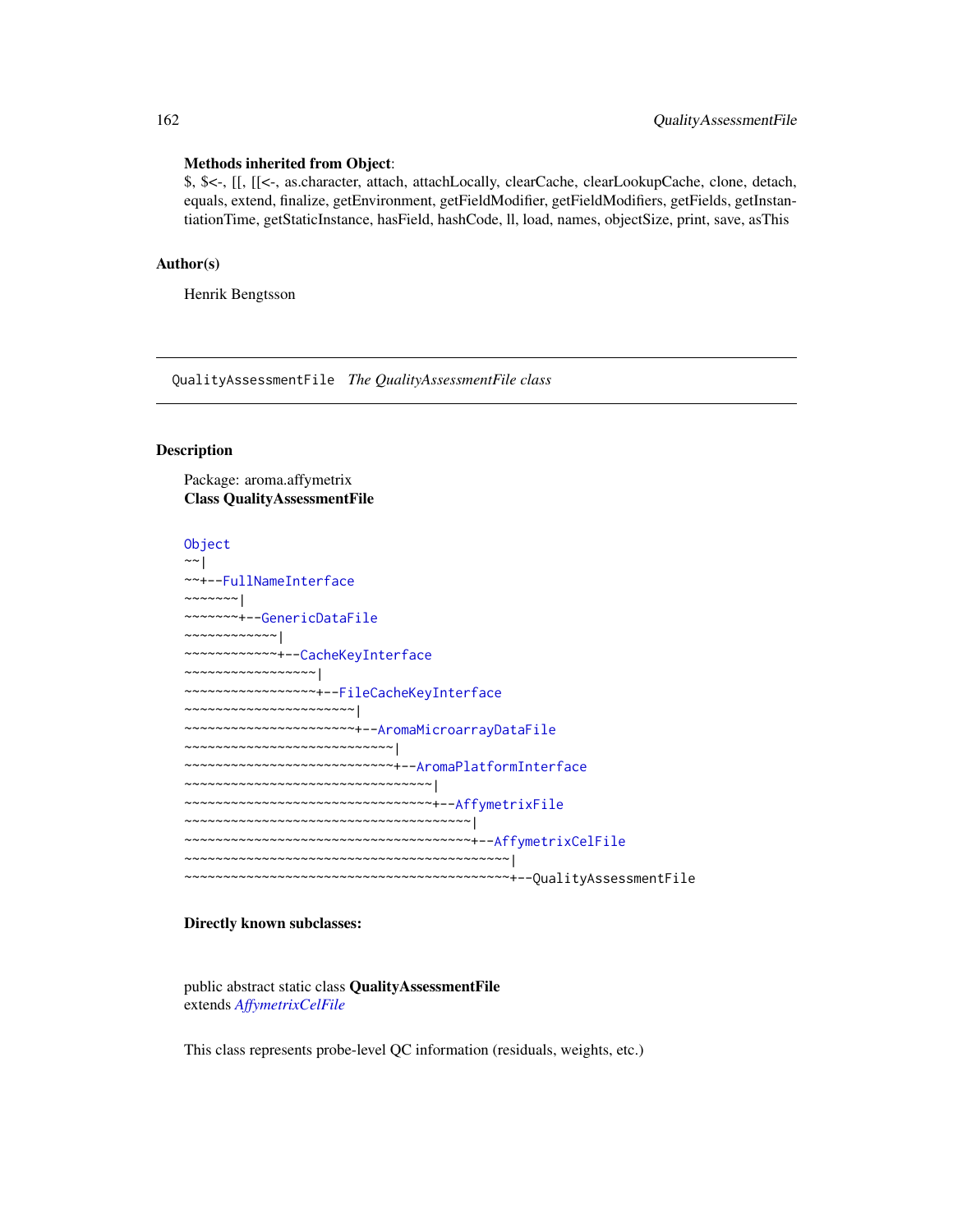### QualityAssessmentFile 163

### Usage

QualityAssessmentFile(...)

## Arguments

... Arguments passed to [AffymetrixCelFile](#page-17-0).

## Fields and Methods

Methods:

findUnitsTodo -

## Methods inherited from AffymetrixCelFile:

allocateFromCdf, as.character, clone, createFrom, extractMatrix, fromFile, getAm, getCdf, getExtensionPattern, getFileFormat, getImage, getUnitNamesFile, getUnitTypesFile, highlight, image270, nbrOfCells, plotDensity, plotImage, plotMvsA, plotMvsX, range, setCdf, smoothScatter-MvsA, writeImage

## Methods inherited from AromaPlatformInterface:

getAromaPlatform, getAromaUflFile, getAromaUgpFile, getChipType, getPlatform, getUnitAnnotationDataFile, getUnitNamesFile, getUnitTypesFile, isCompatibleWith

## Methods inherited from AromaMicroarrayDataFile:

getAttributeXY, getChipType, getPlatform, getPloidy, getXAM, hasAttributeXY, isAverageFile, setAttributeXY, setAttributesByTags

## Methods inherited from FileCacheKeyInterface:

getCacheKey

# Methods inherited from CacheKeyInterface:

getCacheKey

### Methods inherited from GenericDataFile:

as.character, clone, compareChecksum, copyTo, equals, fromFile, getAttribute, getAttributes, getChecksum, getChecksumFile, getCreatedOn, getDefaultFullName, getExtension, getExtensionPattern, getFileSize, getFileType, getFilename, getFilenameExtension, getLastAccessedOn, getLastModifiedOn, getOutputExtension, getPath, getPathname, gunzip, gzip, hasBeenModified, is.na, isFile, isGzipped, linkTo, readChecksum, renameTo, renameToUpperCaseExt, setAttribute, setAttributes, setAttributesBy, setAttributesByTags, setExtensionPattern, testAttributes, validate, validateChecksum, writeChecksum, getParentName

## Methods inherited from FullNameInterface:

appendFullNameTranslator, appendFullNameTranslatorByNULL, appendFullNameTranslatorByTabularTextFile, appendFullNameTranslatorByTabularTextFileSet, appendFullNameTranslatorBycharacter, appendFullNameTranslatorBydata.frame, appendFullNameTranslatorByfunction, appendFull-NameTranslatorBylist, clearFullNameTranslator, clearListOfFullNameTranslators, getDefaultFull-Name, getFullName, getFullNameTranslator, getListOfFullNameTranslators, getName, getTags, hasTag, hasTags, resetFullName, setFullName, setFullNameTranslator, setListOfFullNameTranslators, setName, setTags, updateFullName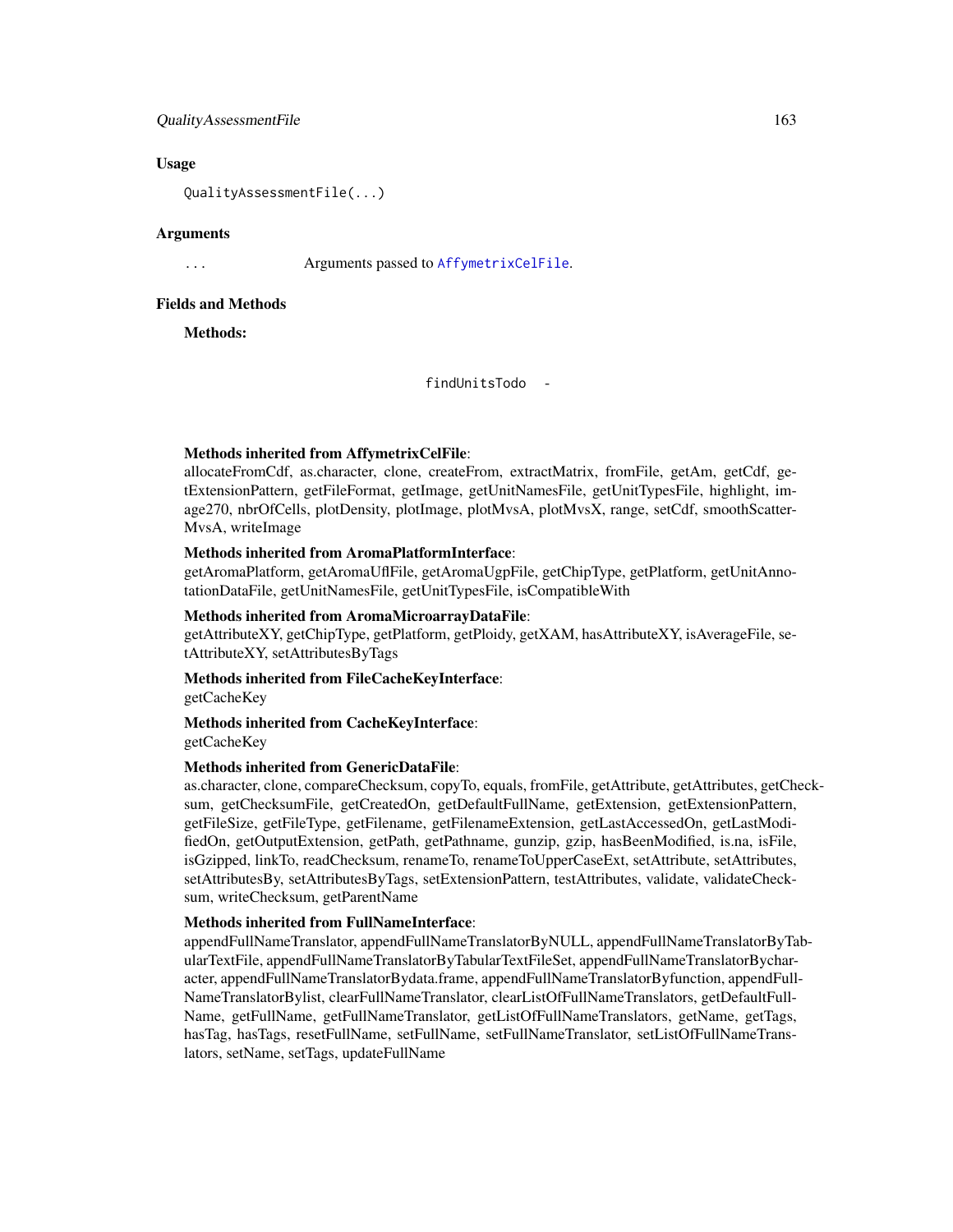## Methods inherited from Object:

\$, \$<-, [[, [[<-, as.character, attach, attachLocally, clearCache, clearLookupCache, clone, detach, equals, extend, finalize, getEnvironment, getFieldModifier, getFieldModifiers, getFields, getInstantiationTime, getStaticInstance, hasField, hashCode, ll, load, names, objectSize, print, save, asThis

## Author(s)

Ken Simpson

## See Also

An object of this class is typically part of a [QualityAssessmentSet](#page-164-0).

QualityAssessmentModel

*The QualityAssessmentModel class*

## Description

Package: aroma.affymetrix Class QualityAssessmentModel

[Object](#page-0-0)  $~\sim~$ ~~+--QualityAssessmentModel

## Directly known subclasses:

public static class QualityAssessmentModel extends [Object](#page-0-0)

## Usage

```
QualityAssessmentModel(plm=NULL, tags="*", ...)
```
## Arguments

| plm     | A ProbeLevelModel.          |
|---------|-----------------------------|
| tags    | A character vector of tags. |
| $\cdot$ | Not used.                   |

## Fields and Methods

Methods: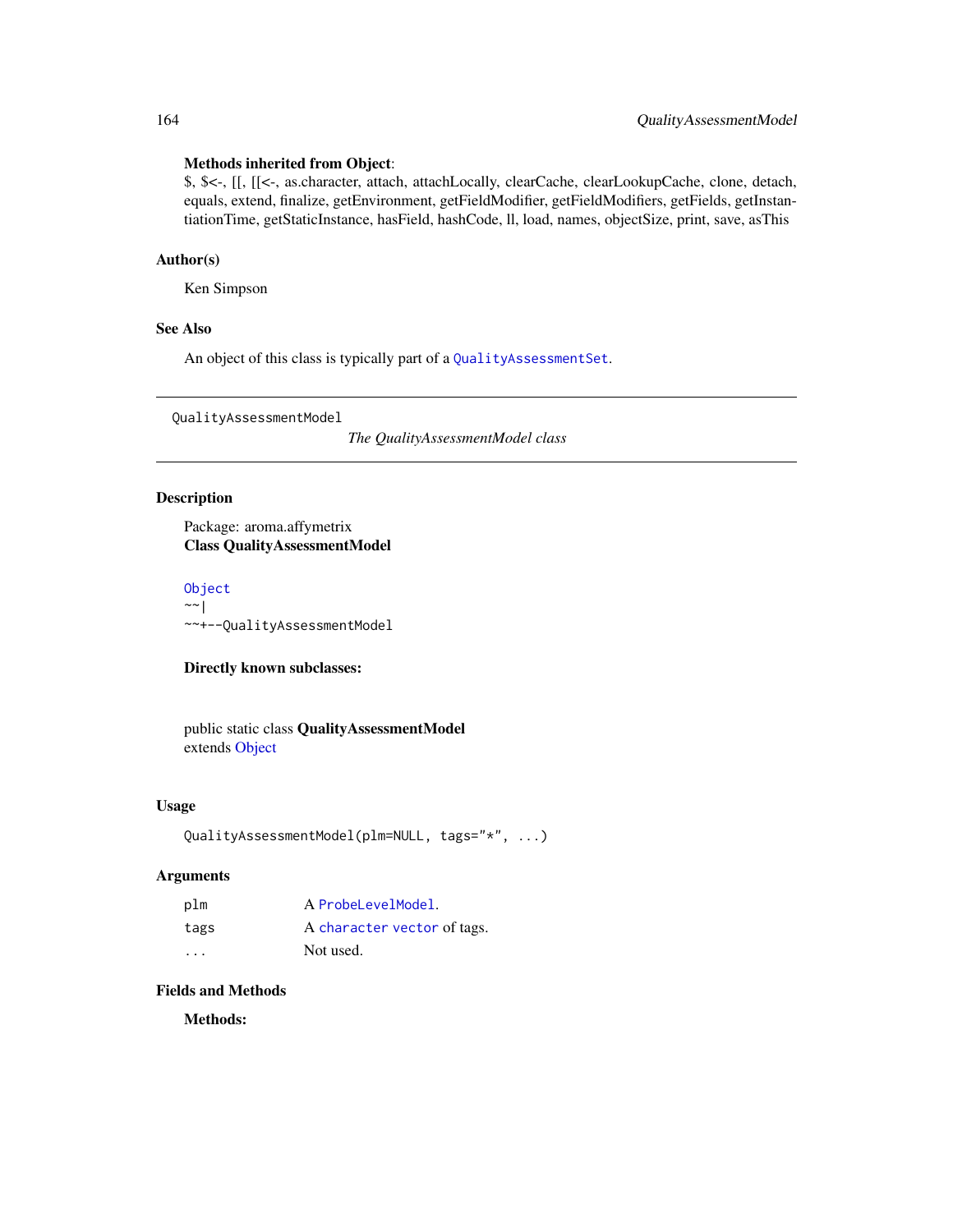| getChipEffectSet |  |
|------------------|--|
| getDataSet       |  |
| getFullName      |  |
| getName          |  |
| getPath          |  |
| getPlm           |  |
| getResiduals     |  |
| getTags          |  |
| getWeights       |  |
| nbr0fArrays      |  |
| plotNuse         |  |
| plotRle          |  |
|                  |  |

### Methods inherited from Object:

\$, \$<-, [[, [[<-, as.character, attach, attachLocally, clearCache, clearLookupCache, clone, detach, equals, extend, finalize, getEnvironment, getFieldModifier, getFieldModifiers, getFields, getInstantiationTime, getStaticInstance, hasField, hashCode, ll, load, names, objectSize, print, save, asThis

## Author(s)

Ken Simpson, Henrik Bengtsson

<span id="page-164-0"></span>QualityAssessmentSet *The QualityAssessmentSet class*

## Description

Package: aroma.affymetrix Class QualityAssessmentSet

```
Object
~\sim |
~~+--FullNameInterface
~\sim ~\sim ~\sim ~\sim ~\sim ~\sim ~\sim~~~~~~~+--GenericDataFileSet
~~~~~~~~~~~~|
~~~~~~~~~~~~+--AromaMicroarrayDataSet
~~~~~~~~~~~~~~~~~|
~~~~~~~~~~~~~~~~~+--AromaPlatformInterface
~~~~~~~~~~~~~~~~~~~~~~|
~~~~~~~~~~~~~~~~~~~~~~+--AffymetrixFileSet
~~~~~~~~~~~~~~~~~~~~~~~~~~~|
~~~~~~~~~~~~~~~~~~~~~~~~~~~+--AffymetrixCelSet
~~~~~~~~~~~~~~~~~~~~~~~~~~~~~~~~|
```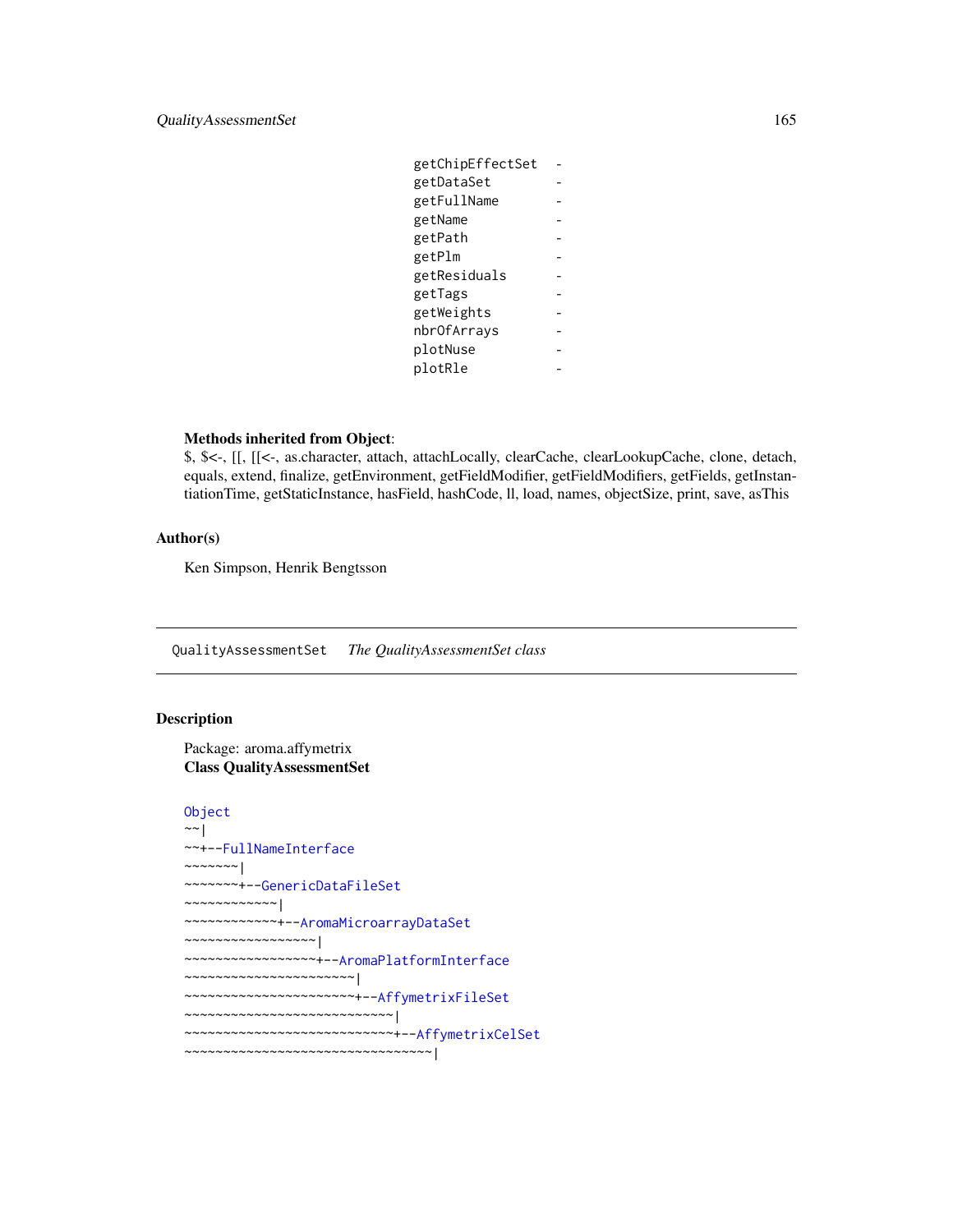~~~~~~~~~~~~~~~~~~~~~~~~~~~~~~~~+--QualityAssessmentSet

### Directly known subclasses:

public static class QualityAssessmentSet extends [AffymetrixCelSet](#page-20-0)

### Usage

QualityAssessmentSet(...)

### Arguments

Arguments passed to constructor of [AffymetrixCelSet](#page-20-0).

### Fields and Methods

Methods:

*No methods defined*.

### Methods inherited from AffymetrixCelSet:

append, as, as.AffymetrixCelSet, as.character, averageQuantile, byName, byPath, clone, convert-ToUnique, doCRMAv1, doCRMAv2, doFIRMA, doGCRMA, doRMA, extractAffyBatch, extract-FeatureSet, extractMatrix, extractSnpFeatureSet, findByName, getAverage, getAverageAsinh, getAverageFile, getAverageLog, getCdf, getChipType, getData, getIntensities, getPlatform, getTimestamps, getUnitGroupCellMap, getUnitIntensities, getUnitNamesFile, getUnitTypesFile, isDuplicated, justRMA, justSNPRMA, nbrOfArrays, normalizeQuantile, plotDensity, range, readUnits, setCdf, update2, writeSgr

### Methods inherited from AffymetrixFileSet:

as, as.AffymetrixFileSet, byPath, getDefaultFullName

## Methods inherited from AromaPlatformInterface:

getAromaPlatform, getAromaUflFile, getAromaUgpFile, getChipType, getPlatform, getUnitAnnotationDataFile, getUnitNamesFile, getUnitTypesFile, isCompatibleWith

### Methods inherited from AromaMicroarrayDataSet:

as.AromaMicroarrayDataSetList, as.AromaMicroarrayDataSetTuple, getAromaFullNameTranslatorSet, getAverageFile, getChipType, getDefaultFullName, getPlatform, setAttributesBy, setAttributesBySampleAnnotationFile, setAttributesBySampleAnnotationSet, validate

### Methods inherited from GenericDataFileSet:

[, [[, anyDuplicated, anyNA, append, appendFiles, appendFullNamesTranslator, appendFullNames-TranslatorByNULL, appendFullNamesTranslatorByTabularTextFile, appendFullNamesTranslator-ByTabularTextFileSet, appendFullNamesTranslatorBydata.frame, appendFullNamesTranslatorByfunction, appendFullNamesTranslatorBylist, as.character, as.list, byName, byPath, c, clearCache, clearFullNamesTranslator, clone, copyTo, dsApply, dsApplyInPairs, duplicated, equals, extract, findByName, findDuplicated, getChecksum, getChecksumFileSet, getChecksumObjects, getDefaultFullName, getFile, getFileClass, getFileSize, getFiles, getFullNames, getNames, getOneFile, getPath, getPathnames, getSubdirs, gunzip, gzip, hasFile, indexOf, is.na, names, nbrOfFiles, rep,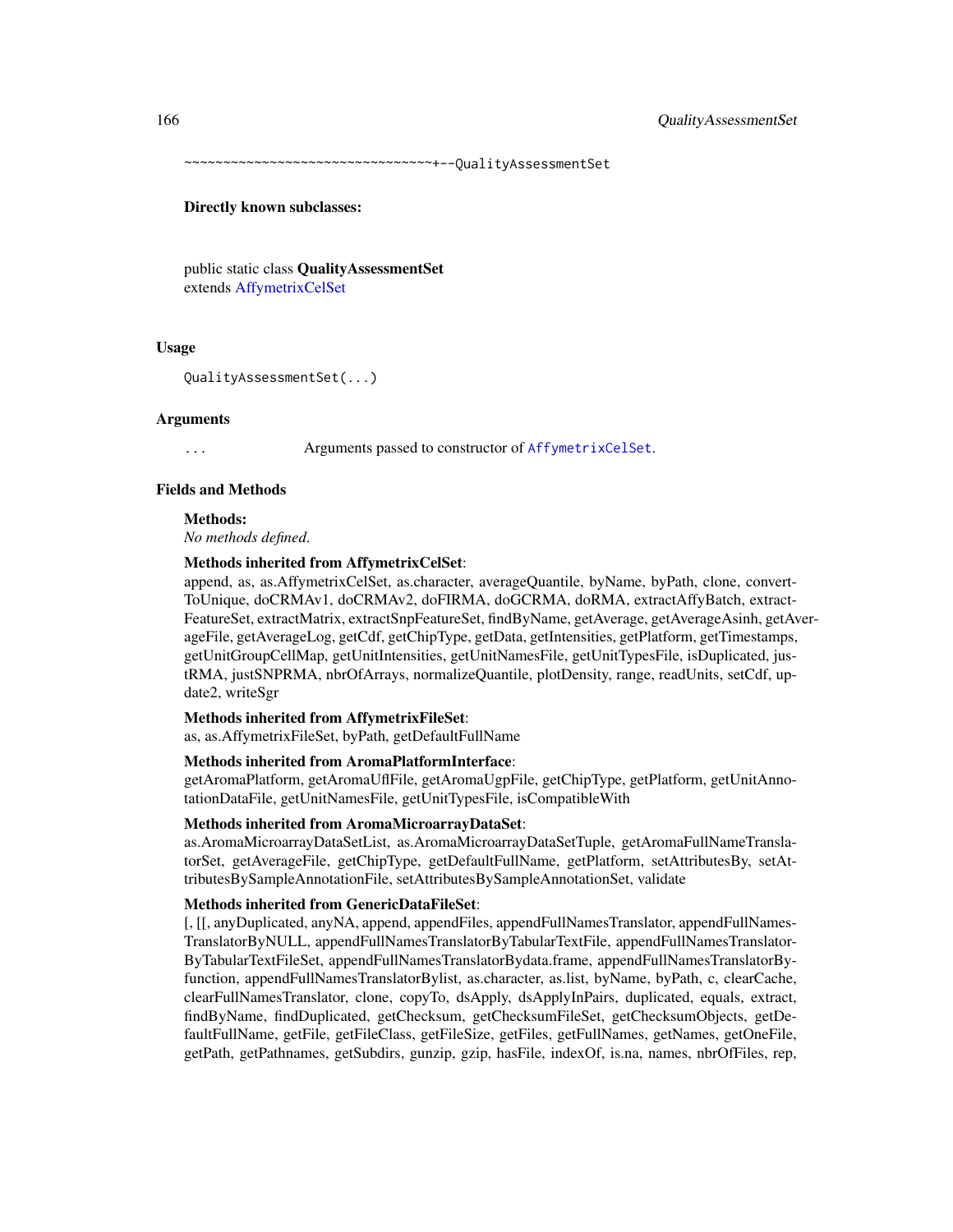### QuantileNormalization 167

resetFullNames, setFullNamesTranslator, sortBy, unique, update2, updateFullName, updateFull-Names, validate, getFullNameTranslatorSet, getParentName

## Methods inherited from FullNameInterface:

appendFullNameTranslator, appendFullNameTranslatorByNULL, appendFullNameTranslatorByTabularTextFile, appendFullNameTranslatorByTabularTextFileSet, appendFullNameTranslatorBycharacter, appendFullNameTranslatorBydata.frame, appendFullNameTranslatorByfunction, appendFull-NameTranslatorBylist, clearFullNameTranslator, clearListOfFullNameTranslators, getDefaultFull-Name, getFullName, getFullNameTranslator, getListOfFullNameTranslators, getName, getTags, hasTag, hasTags, resetFullName, setFullName, setFullNameTranslator, setListOfFullNameTranslators, setName, setTags, updateFullName

## Methods inherited from Object:

\$, \$<-, [[, [[<-, as.character, attach, attachLocally, clearCache, clearLookupCache, clone, detach, equals, extend, finalize, getEnvironment, getFieldModifier, getFieldModifiers, getFields, getInstantiationTime, getStaticInstance, hasField, hashCode, ll, load, names, objectSize, print, save, asThis

## Author(s)

Ken Simpson

<span id="page-166-0"></span>QuantileNormalization *The QuantileNormalization class*

### Description

Package: aroma.affymetrix Class QuantileNormalization

```
Object
~\sim~~~+--ParametersInterface
~~~~~~~\vert~~~~~~~+--AromaTransform
~~~~~~~~~~~~|
~~~~~~~~~~~~+--Transform
~~~~~~~~~~~~~~~~~|
  ~~~~~~~~~~~~~~~~~+--ProbeLevelTransform
~~~~~~~~~~~~~~~~~~~~~~|
~~~~~~~~~~~~~~~~~~~~~~+--QuantileNormalization
```
### Directly known subclasses:

[DChipQuantileNormalization](#page-86-0)

public static class QuantileNormalization extends *[ProbeLevelTransform](#page-158-0)*

This class represents a normalization function that transforms the probe-level signals towards the same empirical distribution.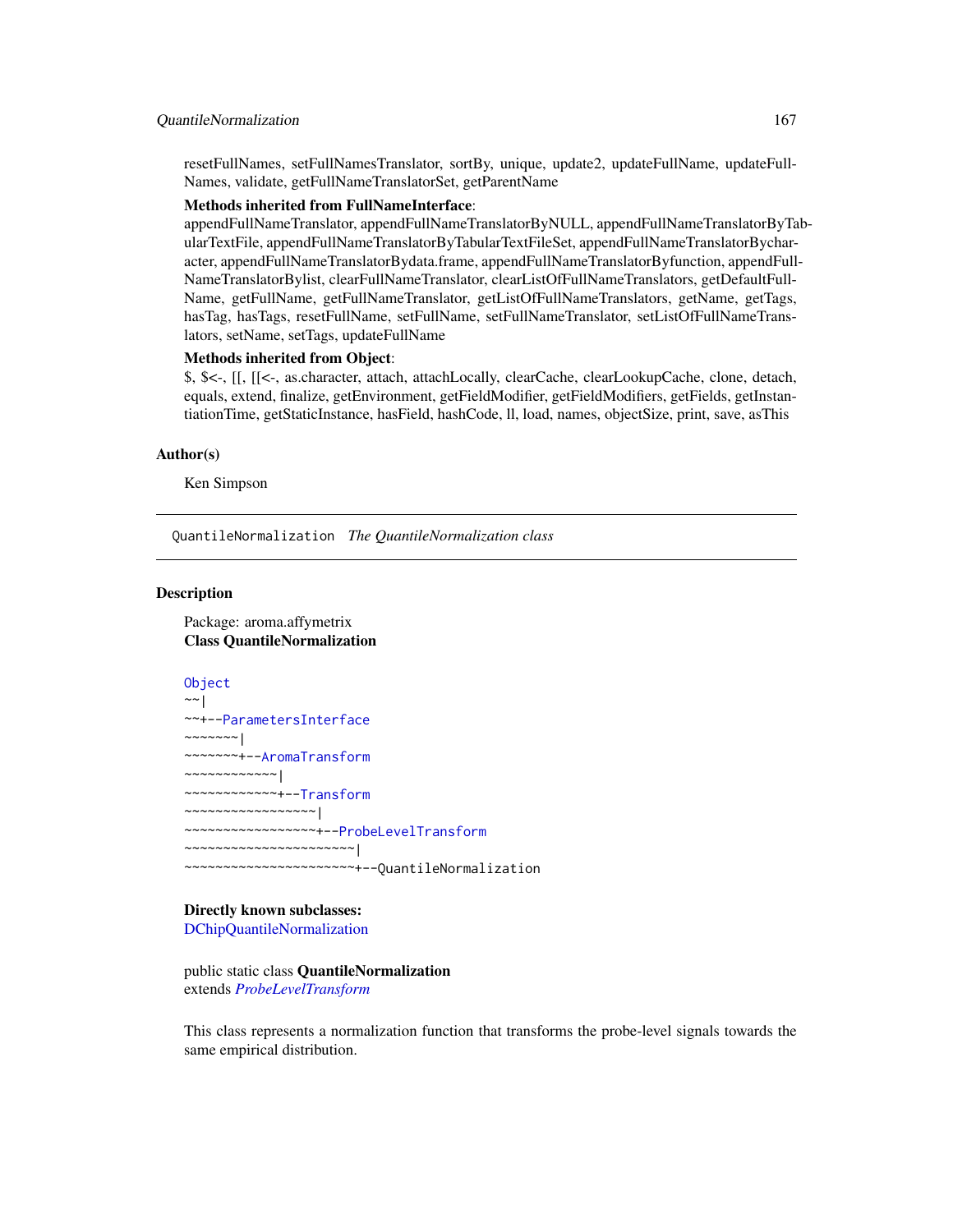## Usage

```
QuantileNormalization(..., subsetToUpdate=NULL, typesToUpdate=NULL,
 targetDistribution=NULL, subsetToAvg=subsetToUpdate, typesToAvg=typesToUpdate)
```
## Arguments

| $\ddots$ .         | Arguments passed to the constructor of ProbeLevelTransform.                                                                                                                                            |  |
|--------------------|--------------------------------------------------------------------------------------------------------------------------------------------------------------------------------------------------------|--|
|                    | subsetToUpdate The probes to be updated. If NULL, all probes are updated.                                                                                                                              |  |
|                    | typesToUpdate Types of probes to be updated.                                                                                                                                                           |  |
| targetDistribution |                                                                                                                                                                                                        |  |
|                    | A numeric vector. The empirical distribution to which all arrays should be<br>normalized to.                                                                                                           |  |
| subsetToAvg        | The probes to calculate average empirical distribution over. If a single numeric<br>in $(0,1)$ , then this fraction of all probes will be used. If NULL, all probes are<br>considered.                 |  |
| typesToAvg         | Types of probes to be used when calculating the average empirical distribution.<br>If "pm" and "mm" only perfect-match and mismatch probes are used, respec-<br>tively. If "pmmm" both types are used. |  |

## Fields and Methods

Methods:

process -

Methods inherited from ProbeLevelTransform: getRootPath

## Methods inherited from Transform:

getOutputDataSet, getOutputFiles

## Methods inherited from AromaTransform:

as.character, findFilesTodo, getAsteriskTags, getExpectedOutputFiles, getExpectedOutputFullnames, getFullName, getInputDataSet, getName, getOutputDataSet, getOutputDataSet0, getOutputFiles, getPath, getRootPath, getTags, isDone, process, setTags

## Methods inherited from ParametersInterface:

getParameterSets, getParameters, getParametersAsString

## Methods inherited from Object:

\$, \$<-, [[, [[<-, as.character, attach, attachLocally, clearCache, clearLookupCache, clone, detach, equals, extend, finalize, getEnvironment, getFieldModifier, getFieldModifiers, getFields, getInstantiationTime, getStaticInstance, hasField, hashCode, ll, load, names, objectSize, print, save, asThis

## Author(s)

Henrik Bengtsson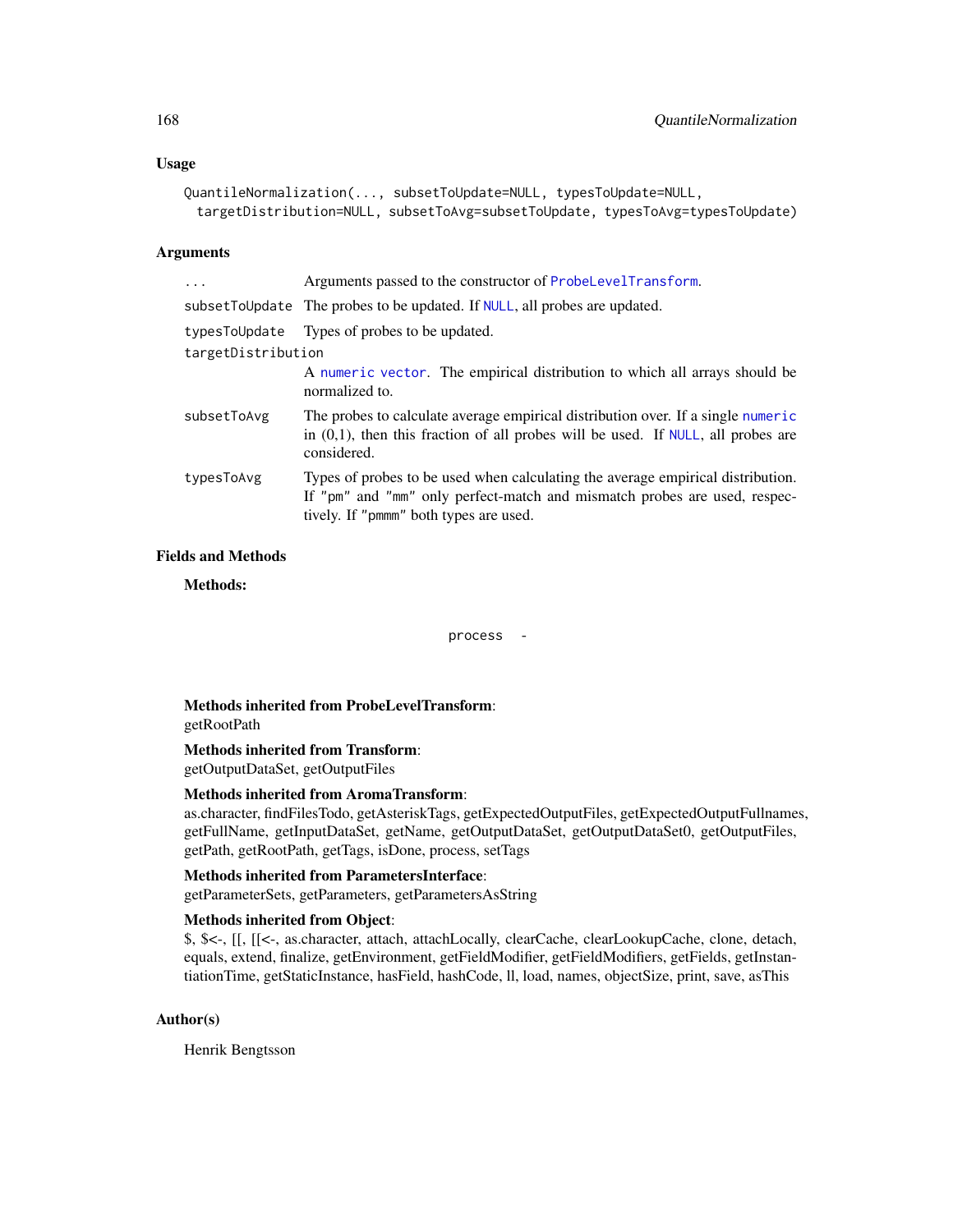## ReseqCrosstalkCalibration 169

## Examples

```
## Not run:
  for (zzz in \emptyset) {
# Setup verbose output
verbose <- Arguments$getVerbose(-2)
timestampOn(verbose)
# - - - - - - - - - - - - - - - - - - - - - - - - - - - - - - - - - -
# Define an example dataset
# - - - - - - - - - - - - - - - - - - - - - - - - - - - - - - - - - -
# Find any dataset
path <- NULL
if (is.null(path))
 break
ds <- AffymetrixCelSet$fromFiles(path)
print(ds)
# - - - - - - - - - - - - - - - - - - - - - - - - - - - - - - - - -
# Normalization
# - - - - - - - - - - - - - - - - - - - - - - - - - - - - - - - - -
norm <- QuantileNormalization(ds, subsetToAvg=1/3)
dsQN <- process(norm, verbose=verbose)
print(dsQN)
} # for (zzz in 0)
rm(zzz)
```
## End(Not run)

<span id="page-168-0"></span>ReseqCrosstalkCalibration

*The ReseqCrosstalkCalibration class*

## Description

Package: aroma.affymetrix Class ReseqCrosstalkCalibration

```
Object
\sim |
~~+--ParametersInterface
~~~~~~~|
~~~~~~~+--AromaTransform
~~~~~~~~~~~~|
~~~~~~~~~~~~+--Transform
```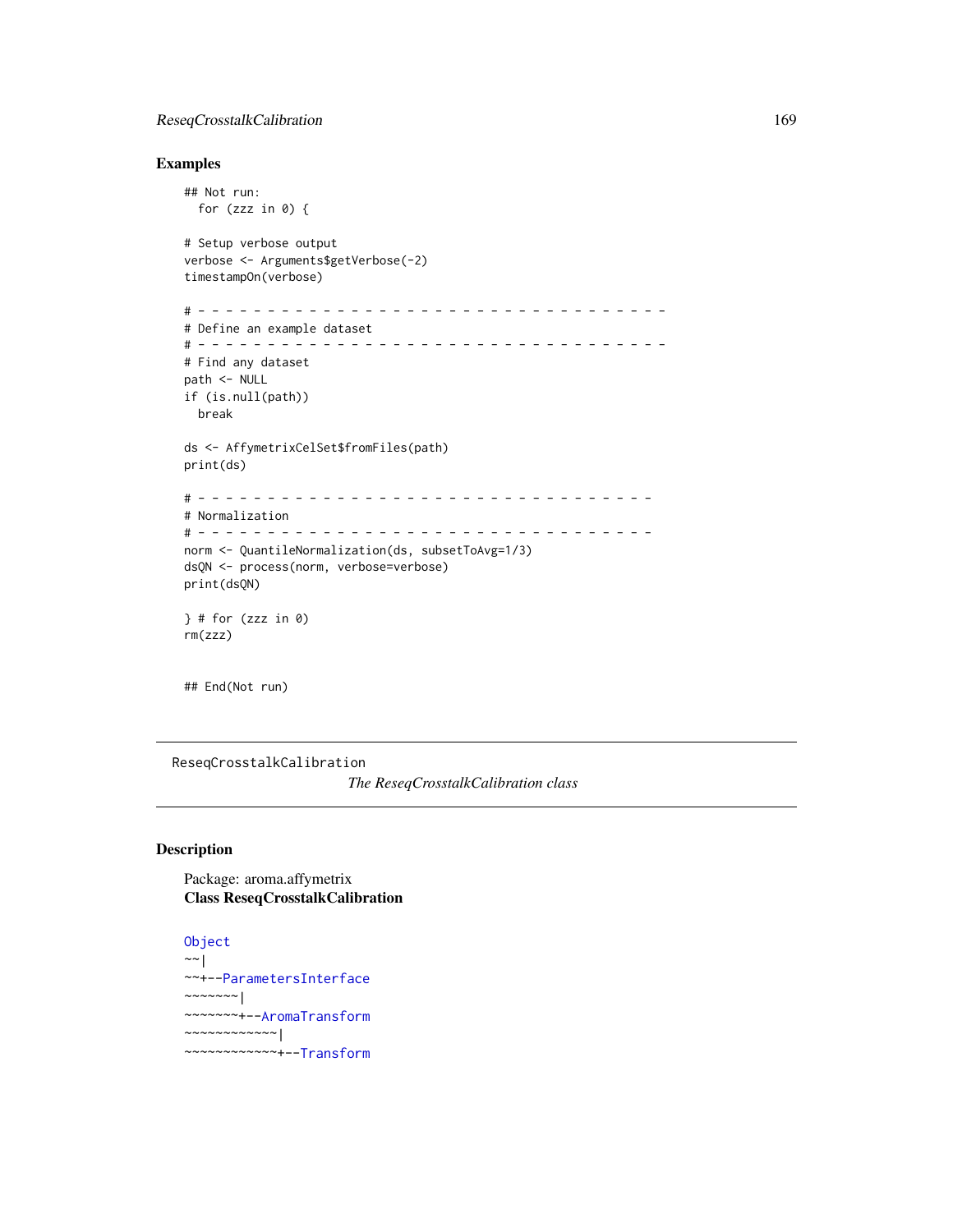~~~~~~~~~~~~~~~~~| ~~~~~~~~~~~~~~~~~+-[-ProbeLevelTransform](#page-158-0) ~~~~~~~~~~~~~~~~~~~~~~| ~~~~~~~~~~~~~~~~~~~~~~+--ReseqCrosstalkCalibration

## Directly known subclasses:

public static class ReseqCrosstalkCalibration extends *[ProbeLevelTransform](#page-158-0)*

This class represents a calibration function that transforms the probe-level signals such that the signals from the four nucleotides (A, C, G, T) are orthogonal.

## Usage

```
ReseqCrosstalkCalibration(dataSet=NULL, ..., targetAvg=2200, subsetToAvg=NULL,
 mergeGroups=FALSE, flavor=c("sfit", "expectile"), alpha=c(0.1, 0.075, 0.05, 0.03,
 0.01), q=2, Q=98)
```
## Arguments

| dataSet     | An AffymetrixCelSet.                                                                                                                                                                   |
|-------------|----------------------------------------------------------------------------------------------------------------------------------------------------------------------------------------|
| $\ddots$ .  | Arguments passed to the constructor of ProbeLevelTransform.                                                                                                                            |
| targetAvg   | The signal(s) that the average of the sum of the probe quartets should have after<br>calibration.                                                                                      |
| subsetToAvg | The indices of the cells (taken as the intersect of existing indices) used to cal-<br>culate average in order to rescale to the target average. If NULL, all probes are<br>considered. |
| mergeGroups | A logical                                                                                                                                                                              |
| flavor      | A character string specifying what algorithm is used to fit the crosstalk cali-<br>bration.                                                                                            |
| alpha, q, Q | Additional arguments passed to fitMultiDimensionalCone().                                                                                                                              |

## Fields and Methods

Methods:

process -

Methods inherited from ProbeLevelTransform: getRootPath

Methods inherited from Transform: getOutputDataSet, getOutputFiles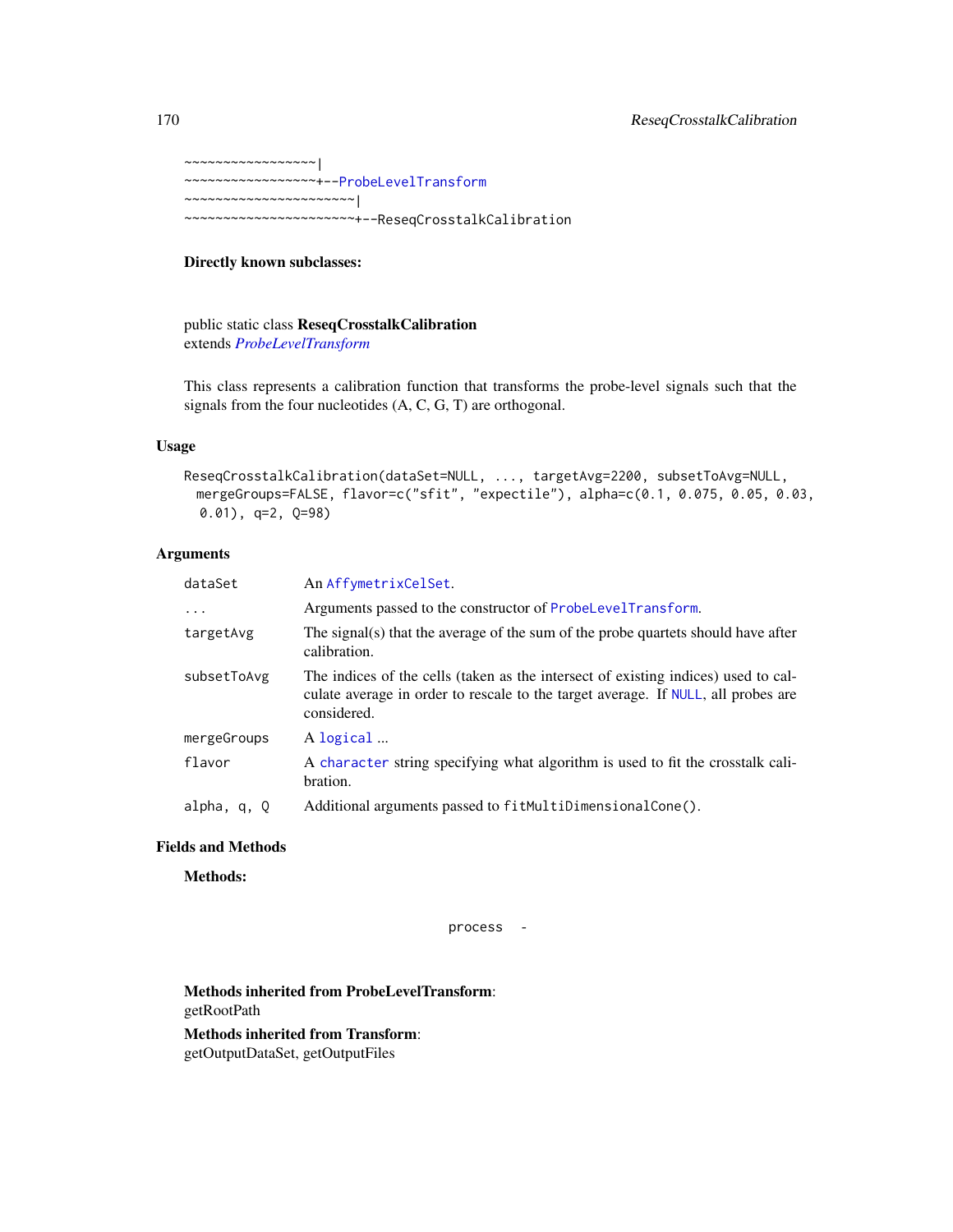### ResidualFile 2008 171

### Methods inherited from AromaTransform:

as.character, findFilesTodo, getAsteriskTags, getExpectedOutputFiles, getExpectedOutputFullnames, getFullName, getInputDataSet, getName, getOutputDataSet, getOutputDataSet0, getOutputFiles, getPath, getRootPath, getTags, isDone, process, setTags

### Methods inherited from ParametersInterface:

getParameterSets, getParameters, getParametersAsString

### Methods inherited from Object:

\$, \$<-, [[, [[<-, as.character, attach, attachLocally, clearCache, clearLookupCache, clone, detach, equals, extend, finalize, getEnvironment, getFieldModifier, getFieldModifiers, getFields, getInstantiationTime, getStaticInstance, hasField, hashCode, ll, load, names, objectSize, print, save, asThis

## Author(s)

Henrik Bengtsson

<span id="page-170-0"></span>ResidualFile *The ResidualFile class*

### Description

Package: aroma.affymetrix Class ResidualFile

```
Object
\sim \sim |
~~+--FullNameInterface
~\sim ~\sim ~\sim ~\sim ~\sim ~\sim ~\sim~~~~~~~+--GenericDataFile
~~~~~~~~~~~~|
~~~~~~~~~~~~+--CacheKeyInterface
~~~~~~~~~~~~~~~~~|
~~~~~~~~~~~~~~~~~+--FileCacheKeyInterface
~~~~~~~~~~~~~~~~~~~~~~|
~~~~~~~~~~~~~~~~~~~~~~+--AromaMicroarrayDataFile
~~~~~~~~~~~~~~~~~~~~~~~~~~~|
~~~~~~~~~~~~~~~~~~~~~~~~~~~+--AromaPlatformInterface
~~~~~~~~~~~~~~~~~~~~~~~~~~~~~~~~
~~~~~~~~~~~~~~~~~~~~~~~~~~~~~~~~+--AffymetrixFile
~~~~~~~~~~~~~~~~~~~~~~~~~~~~~~~~~~~~~|
~~~~~~~~~~~~~~~~~~~~~~~~~~~~~~~~~~~~~+--AffymetrixCelFile
~~~~~~~~~~~~~~~~~~~~~~~~~~~~~~~~~~~~~~~~~~|
~~~~~~~~~~~~~~~~~~~~~~~~~~~~~~~~~~~~~~~~~~+--ParametersInterface
~~~~~~~~~~~~~~~~~~~~~~~~~~~~~~~~~~~~~~~~~~~~~~~|
~~~~~~~~~~~~~~~~~~~~~~~~~~~~~~~~~~~~~~~~~~~~~~~+--ParameterCelFile
~~~~~~~~~~~~~~~~~~~~~~~~~~~~~~~~~~~~~~~~~~~~~~~~~~~~|
```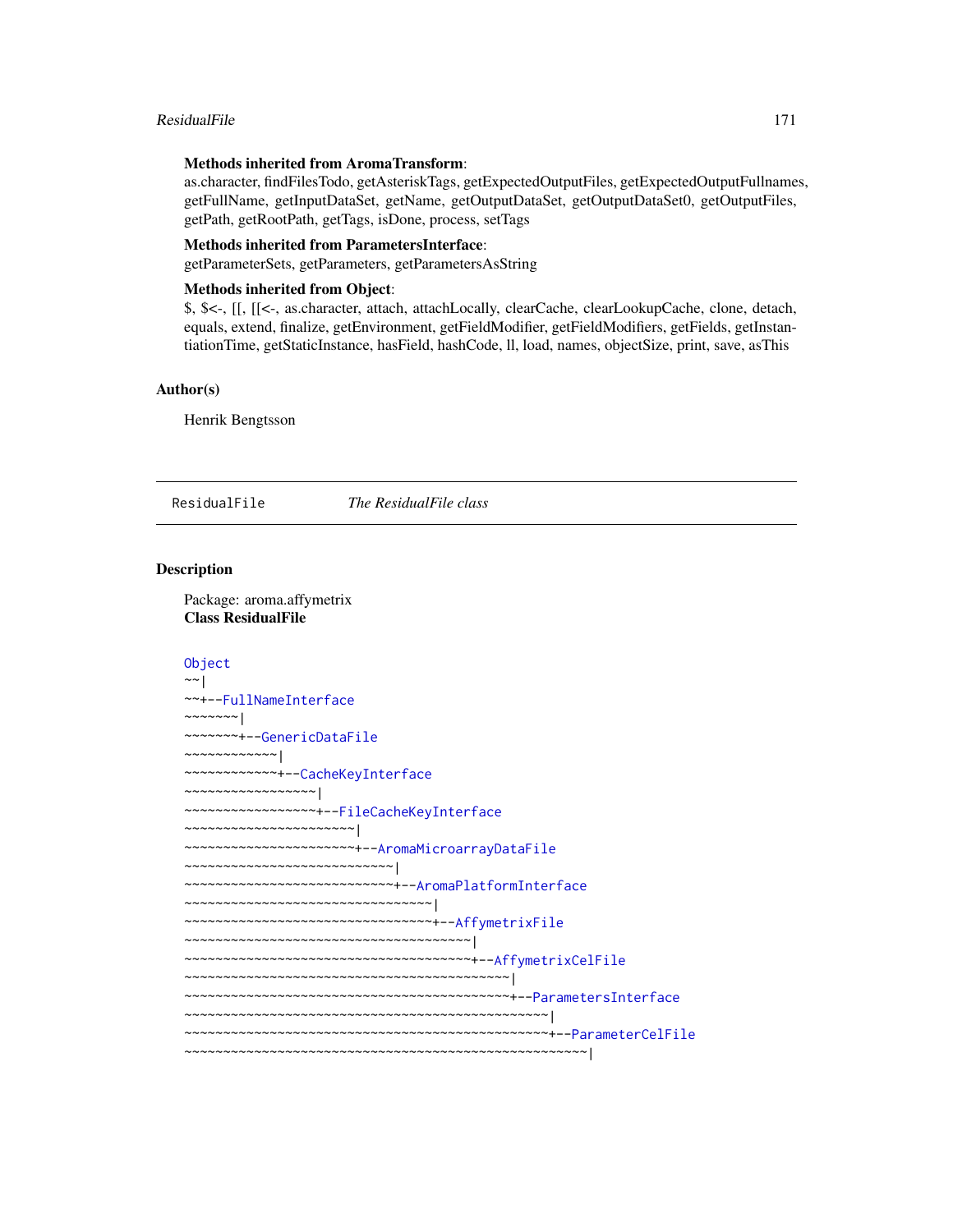~~~~~~~~~~~~~~~~~~~~~~~~~~~~~~~~~~~~~~~~~~~~~~~~~~~~+--ResidualFile

### Directly known subclasses:

public abstract static class ResidualFile extends *[ParameterCelFile](#page-149-0)*

This class represents estimates of residuals in the probe-level models.

### Usage

ResidualFile(..., probeModel=c("pm"))

## Arguments

| $\cdots$   | Arguments passed to ParameterCelFile.  |
|------------|----------------------------------------|
| probeModel | The specific type of model, e.g. "pm". |

## Fields and Methods

Methods:

| findUnitsTodo |  |
|---------------|--|
| getImage      |  |
| readUnits     |  |
| writeImage    |  |

## Methods inherited from ParameterCelFile:

extractDataFrame, extractMatrix, readUnits

## Methods inherited from ParametersInterface:

getParameterSets, getParameters, getParametersAsString

## Methods inherited from AffymetrixCelFile:

allocateFromCdf, as.character, clone, createFrom, extractMatrix, fromFile, getAm, getCdf, getExtensionPattern, getFileFormat, getImage, getUnitNamesFile, getUnitTypesFile, highlight, image270, nbrOfCells, plotDensity, plotImage, plotMvsA, plotMvsX, range, setCdf, smoothScatter-MvsA, writeImage

## Methods inherited from AromaPlatformInterface:

getAromaPlatform, getAromaUflFile, getAromaUgpFile, getChipType, getPlatform, getUnitAnnotationDataFile, getUnitNamesFile, getUnitTypesFile, isCompatibleWith

## Methods inherited from AromaMicroarrayDataFile:

getAttributeXY, getChipType, getPlatform, getPloidy, getXAM, hasAttributeXY, isAverageFile, setAttributeXY, setAttributesByTags

## Methods inherited from FileCacheKeyInterface:

getCacheKey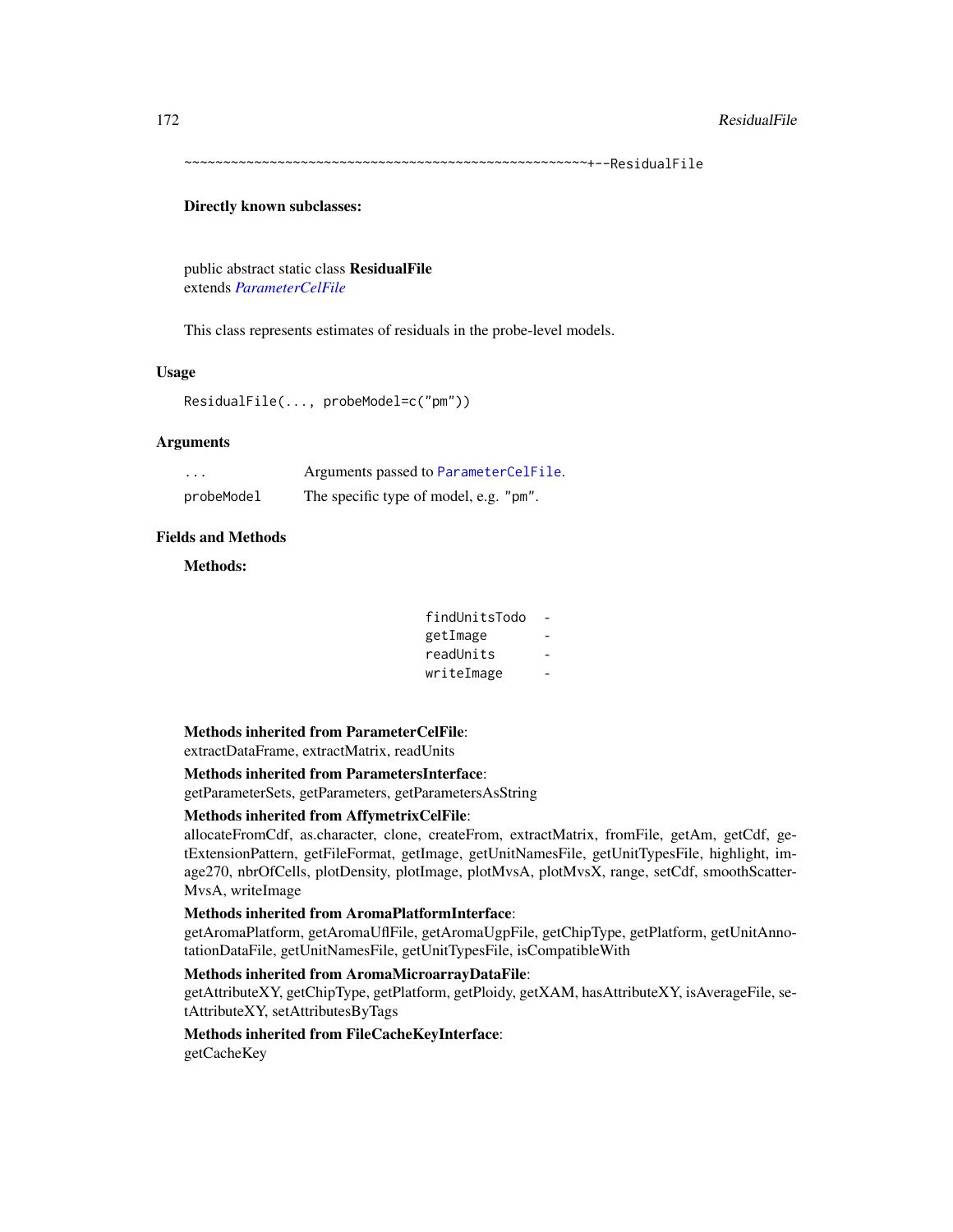## ResidualSet 173

# Methods inherited from CacheKeyInterface:

getCacheKey

## Methods inherited from GenericDataFile:

as.character, clone, compareChecksum, copyTo, equals, fromFile, getAttribute, getAttributes, getChecksum, getChecksumFile, getCreatedOn, getDefaultFullName, getExtension, getExtensionPattern, getFileSize, getFileType, getFilename, getFilenameExtension, getLastAccessedOn, getLastModifiedOn, getOutputExtension, getPath, getPathname, gunzip, gzip, hasBeenModified, is.na, isFile, isGzipped, linkTo, readChecksum, renameTo, renameToUpperCaseExt, setAttribute, setAttributes, setAttributesBy, setAttributesByTags, setExtensionPattern, testAttributes, validate, validateChecksum, writeChecksum, getParentName

## Methods inherited from FullNameInterface:

appendFullNameTranslator, appendFullNameTranslatorByNULL, appendFullNameTranslatorByTabularTextFile, appendFullNameTranslatorByTabularTextFileSet, appendFullNameTranslatorBycharacter, appendFullNameTranslatorBydata.frame, appendFullNameTranslatorByfunction, appendFull-NameTranslatorBylist, clearFullNameTranslator, clearListOfFullNameTranslators, getDefaultFull-Name, getFullName, getFullNameTranslator, getListOfFullNameTranslators, getName, getTags, hasTag, hasTags, resetFullName, setFullName, setFullNameTranslator, setListOfFullNameTranslators, setName, setTags, updateFullName

### Methods inherited from Object:

\$, \$<-, [[, [[<-, as.character, attach, attachLocally, clearCache, clearLookupCache, clone, detach, equals, extend, finalize, getEnvironment, getFieldModifier, getFieldModifiers, getFields, getInstantiationTime, getStaticInstance, hasField, hashCode, ll, load, names, objectSize, print, save, asThis

## Author(s)

Ken Simpson, Henrik Bengtsson

### See Also

An object of this class is typically obtained through the getResidualSet() method for the [ProbeLevelModel](#page-156-0) class. An object of this class is typically part of a [ResidualSet](#page-172-0).

<span id="page-172-0"></span>

ResidualSet *The ResidualSet class*

## Description

Package: aroma.affymetrix Class ResidualSet

```
Object
~~|
~~+--FullNameInterface
~~~~~~~|
~~~~~~~+--GenericDataFileSet
~~~~~~~~~~~~|
```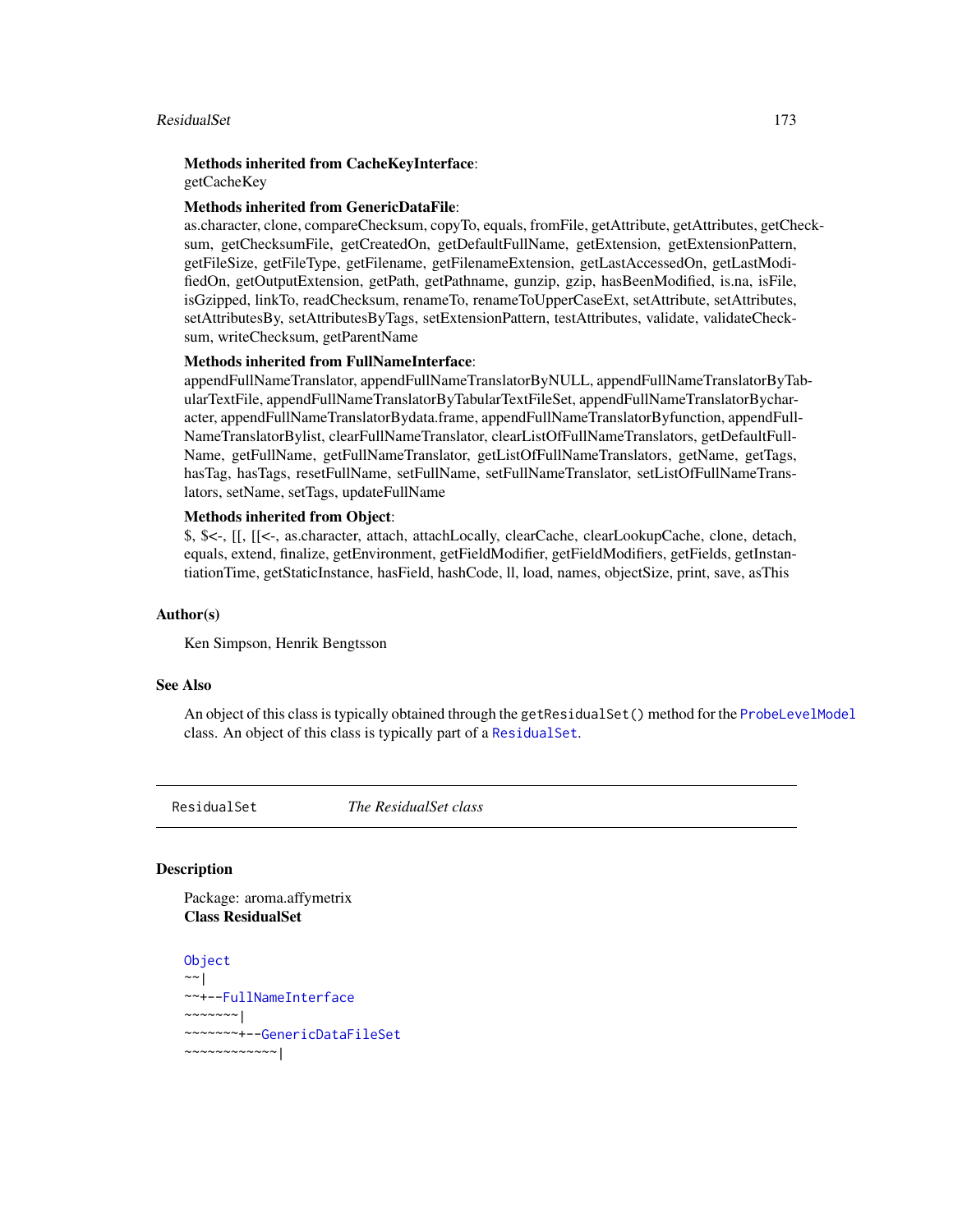```
~~~~~~~~~~~~+--AromaMicroarrayDataSet
~~~~~~~~~~~~~~~~~|
~~~~~~~~~~~~~~~~~+--AromaPlatformInterface
~~~~~~~~~~~~~~~~~~~~~~|
~~~~~~~~~~~~~~~~~~~~~~+--AffymetrixFileSet
~~~~~~~~~~~~~~~~~~~~~~~~~~~|
~~~~~~~~~~~~~~~~~~~~~~~~~~~+--AffymetrixCelSet
~~~~~~~~~~~~~~~~~~~~~~~~~~~~~~~~
~~~~~~~~~~~~~~~~~~~~~~~~~~~~~~~~+--ParametersInterface
~~~~~~~~~~~~~~~~~~~~~~~~~~~~~~~~~~~~~|
~~~~~~~~~~~~~~~~~~~~~~~~~~~~~~~~~~~~~+--ResidualSet
```
## Directly known subclasses:

public static class ResidualSet extends [ParametersInterface](#page-0-0)

This class represents probe-level residuals from probe-level models.

## Usage

ResidualSet(..., probeModel=c("pm"))

### Arguments

| .          | Arguments passed to AffymetrixCelSet.  |
|------------|----------------------------------------|
| probeModel | The specific type of model, e.g. "pm". |

### Fields and Methods

Methods:

| findUnitsTodo  |  |
|----------------|--|
| getAverageFile |  |
| getCellIndices |  |
| readUnits      |  |

## Methods inherited from ParametersInterface:

getParameterSets, getParameters, getParametersAsString

## Methods inherited from AffymetrixCelSet:

append, as, as.AffymetrixCelSet, as.character, averageQuantile, byName, byPath, clone, convert-ToUnique, doCRMAv1, doCRMAv2, doFIRMA, doGCRMA, doRMA, extractAffyBatch, extract-FeatureSet, extractMatrix, extractSnpFeatureSet, findByName, getAverage, getAverageAsinh, getAverageFile, getAverageLog, getCdf, getChipType, getData, getIntensities, getPlatform, getTimestamps,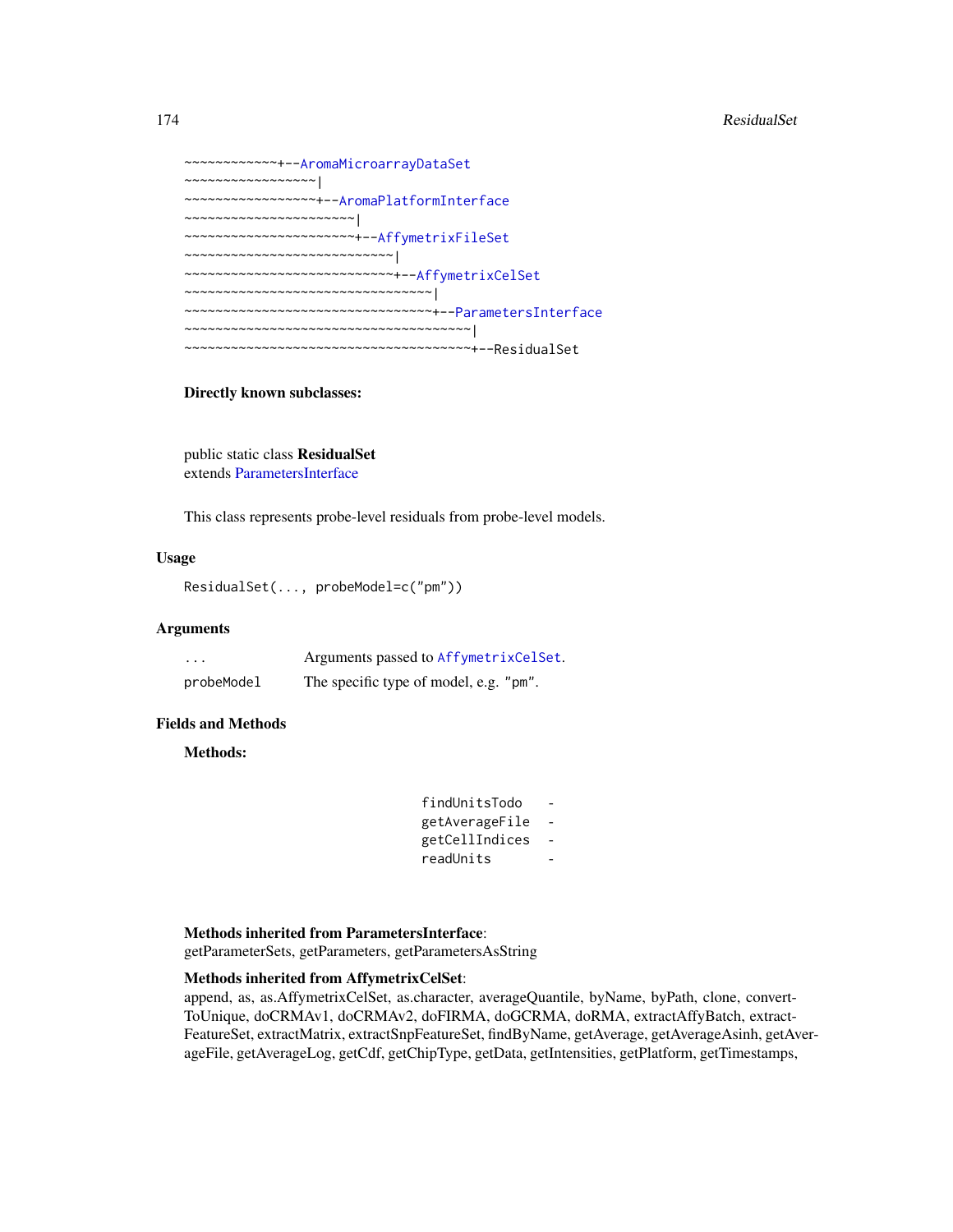### ResidualSet 175

getUnitGroupCellMap, getUnitIntensities, getUnitNamesFile, getUnitTypesFile, isDuplicated, justRMA, justSNPRMA, nbrOfArrays, normalizeQuantile, plotDensity, range, readUnits, setCdf, update2, writeSgr

## Methods inherited from AffymetrixFileSet:

as, as.AffymetrixFileSet, byPath, getDefaultFullName

## Methods inherited from AromaPlatformInterface:

getAromaPlatform, getAromaUflFile, getAromaUgpFile, getChipType, getPlatform, getUnitAnnotationDataFile, getUnitNamesFile, getUnitTypesFile, isCompatibleWith

## Methods inherited from AromaMicroarrayDataSet:

as.AromaMicroarrayDataSetList, as.AromaMicroarrayDataSetTuple, getAromaFullNameTranslatorSet, getAverageFile, getChipType, getDefaultFullName, getPlatform, setAttributesBy, setAttributesBySampleAnnotationFile, setAttributesBySampleAnnotationSet, validate

## Methods inherited from GenericDataFileSet:

[, [[, anyDuplicated, anyNA, append, appendFiles, appendFullNamesTranslator, appendFullNames-TranslatorByNULL, appendFullNamesTranslatorByTabularTextFile, appendFullNamesTranslator-ByTabularTextFileSet, appendFullNamesTranslatorBydata.frame, appendFullNamesTranslatorByfunction, appendFullNamesTranslatorBylist, as.character, as.list, byName, byPath, c, clearCache, clearFullNamesTranslator, clone, copyTo, dsApply, dsApplyInPairs, duplicated, equals, extract, findByName, findDuplicated, getChecksum, getChecksumFileSet, getChecksumObjects, getDefaultFullName, getFile, getFileClass, getFileSize, getFiles, getFullNames, getNames, getOneFile, getPath, getPathnames, getSubdirs, gunzip, gzip, hasFile, indexOf, is.na, names, nbrOfFiles, rep, resetFullNames, setFullNamesTranslator, sortBy, unique, update2, updateFullName, updateFull-Names, validate, getFullNameTranslatorSet, getParentName

## Methods inherited from FullNameInterface:

appendFullNameTranslator, appendFullNameTranslatorByNULL, appendFullNameTranslatorByTabularTextFile, appendFullNameTranslatorByTabularTextFileSet, appendFullNameTranslatorBycharacter, appendFullNameTranslatorBydata.frame, appendFullNameTranslatorByfunction, appendFull-NameTranslatorBylist, clearFullNameTranslator, clearListOfFullNameTranslators, getDefaultFull-Name, getFullName, getFullNameTranslator, getListOfFullNameTranslators, getName, getTags, hasTag, hasTags, resetFullName, setFullName, setFullNameTranslator, setListOfFullNameTranslators, setName, setTags, updateFullName

### Methods inherited from Object:

\$, \$<-, [[, [[<-, as.character, attach, attachLocally, clearCache, clearLookupCache, clone, detach, equals, extend, finalize, getEnvironment, getFieldModifier, getFieldModifiers, getFields, getInstantiationTime, getStaticInstance, hasField, hashCode, ll, load, names, objectSize, print, save, asThis

## Author(s)

Ken Simpson, Henrik Bengtsson

## See Also

An object of this class is typically obtained through the getResidualSet() method for the [ProbeLevelModel](#page-156-0) class.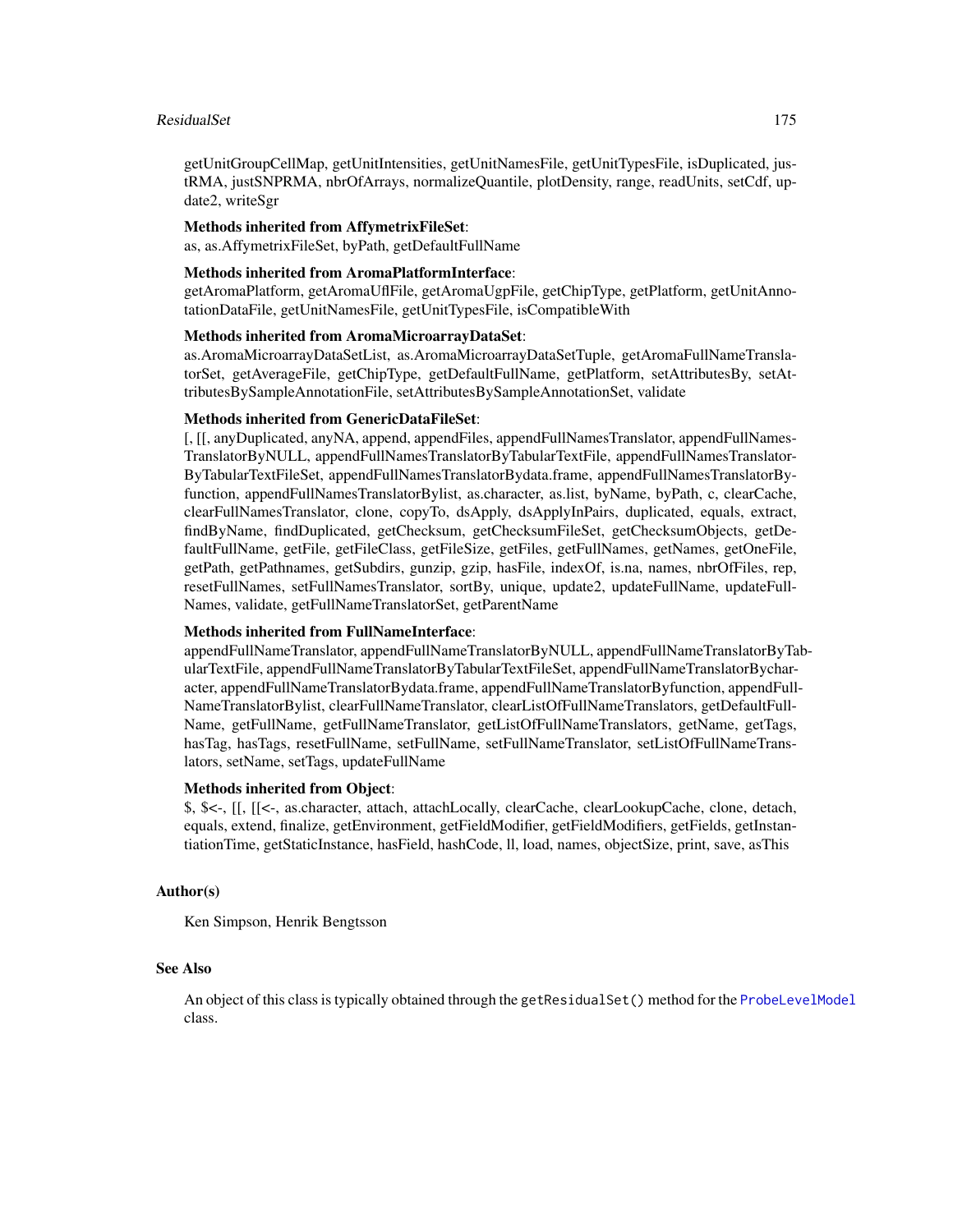<span id="page-175-0"></span>RmaBackgroundCorrection

*The RmaBackgroundCorrection class*

## Description

Package: aroma.affymetrix Class RmaBackgroundCorrection

```
Object
~\sim |
~~+--ParametersInterface
~~~~~~~|~~~~~~~+--AromaTransform
~~~~~~~~~~~~|
 ~~~~~~~~~~~~+--Transform
~~~~~~~~~~~~~~~~~|
~~~~~~~~~~~~~~~~~+--ProbeLevelTransform
  ~~~~~~~~~~~~~~~~~~~~~~|
   ~~~~~~~~~~~~~~~~~~~~~~+--BackgroundCorrection
  ~~~~~~~~~~~~~~~~~~~~~~~~~~~|
    ~~~~~~~~~~~~~~~~~~~~~~~~~~~+--RmaBackgroundCorrection
```
## Directly known subclasses:

public static class RmaBackgroundCorrection extends *[BackgroundCorrection](#page-47-0)*

This class represents the RMA background adjustment function.

### Usage

```
RmaBackgroundCorrection(..., addJitter=FALSE, jitterSd=0.2, seed=6022007)
```
## Arguments

| $\cdots$  | Arguments passed to the constructor of BackgroundCorrection.                                                                                                                                      |
|-----------|---------------------------------------------------------------------------------------------------------------------------------------------------------------------------------------------------|
| addJitter | If TRUE, Zero-mean gaussian noise is added to the signals before being back-<br>ground corrected.                                                                                                 |
| iitterSd  | Standard deviation of the jitter noise added.                                                                                                                                                     |
| seed      | An (optional) integer specifying a temporary random seed to be used for gen-<br>erating the (optional) jitter. The random seed is set to its original state when<br>done. If NULL, it is not set. |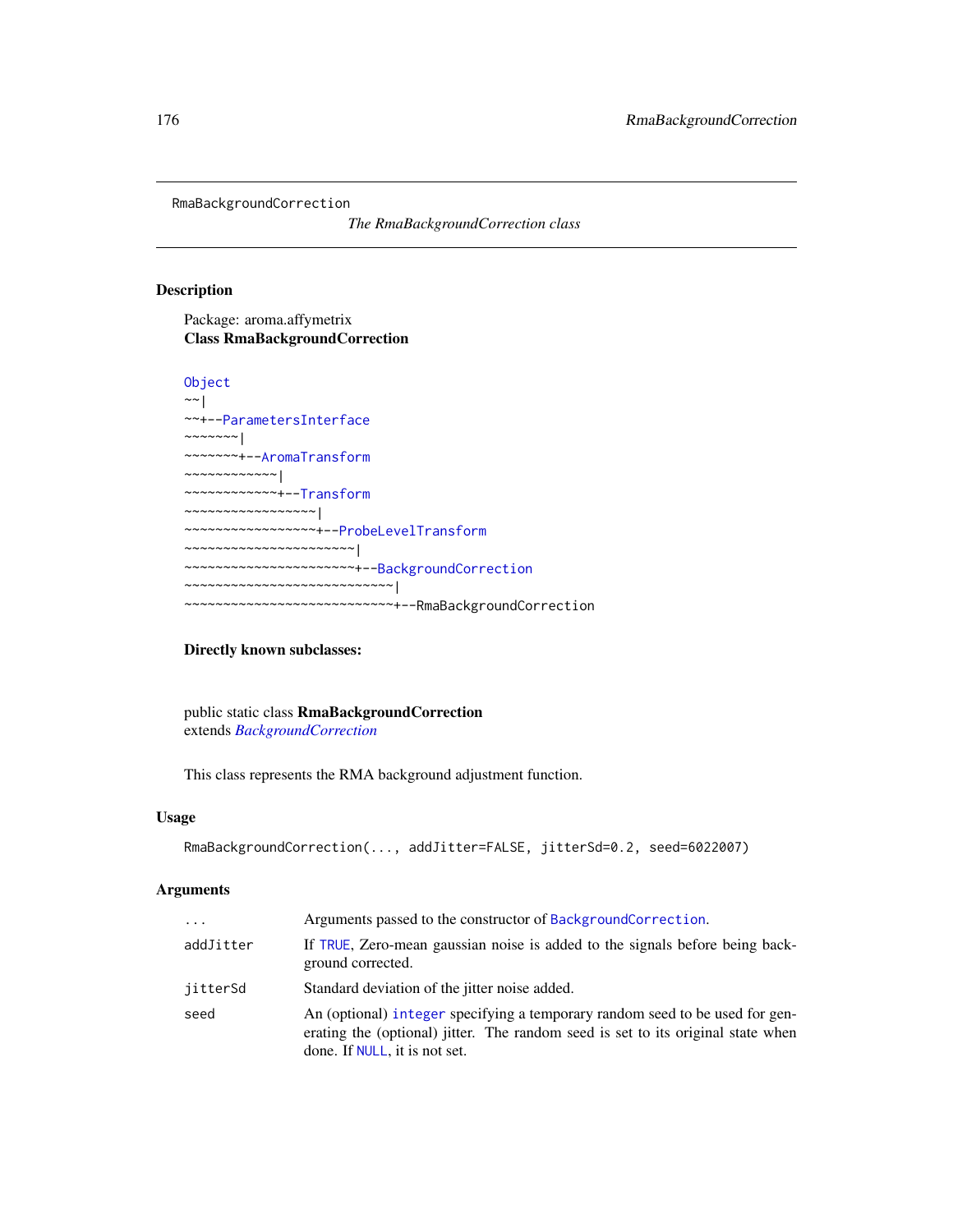## RmaBackgroundCorrection 177

## Details

Internally [bg.adjust](#page-0-0) is used to background correct the probe signals. The default is to background correct PM signals only.

## Fields and Methods

## Methods:

process -

Methods inherited from BackgroundCorrection: getParameters, process

Methods inherited from ProbeLevelTransform: getRootPath

Methods inherited from Transform: getOutputDataSet, getOutputFiles

## Methods inherited from AromaTransform:

as.character, findFilesTodo, getAsteriskTags, getExpectedOutputFiles, getExpectedOutputFullnames, getFullName, getInputDataSet, getName, getOutputDataSet, getOutputDataSet0, getOutputFiles, getPath, getRootPath, getTags, isDone, process, setTags

## Methods inherited from ParametersInterface:

getParameterSets, getParameters, getParametersAsString

### Methods inherited from Object:

\$, \$<-, [[, [[<-, as.character, attach, attachLocally, clearCache, clearLookupCache, clone, detach, equals, extend, finalize, getEnvironment, getFieldModifier, getFieldModifiers, getFields, getInstantiationTime, getStaticInstance, hasField, hashCode, ll, load, names, objectSize, print, save, asThis

## Jitter noise

The fitting algorithm of the RMA background correction model may not converge if there too many small and discrete signals. To overcome this problem, a small amount of noise may be added to the signals before fitting the model. This is an ad hoc solution that seems to work. However, add Gaussian noise may generate non-positive signals.

## Author(s)

Ken Simpson, Henrik Bengtsson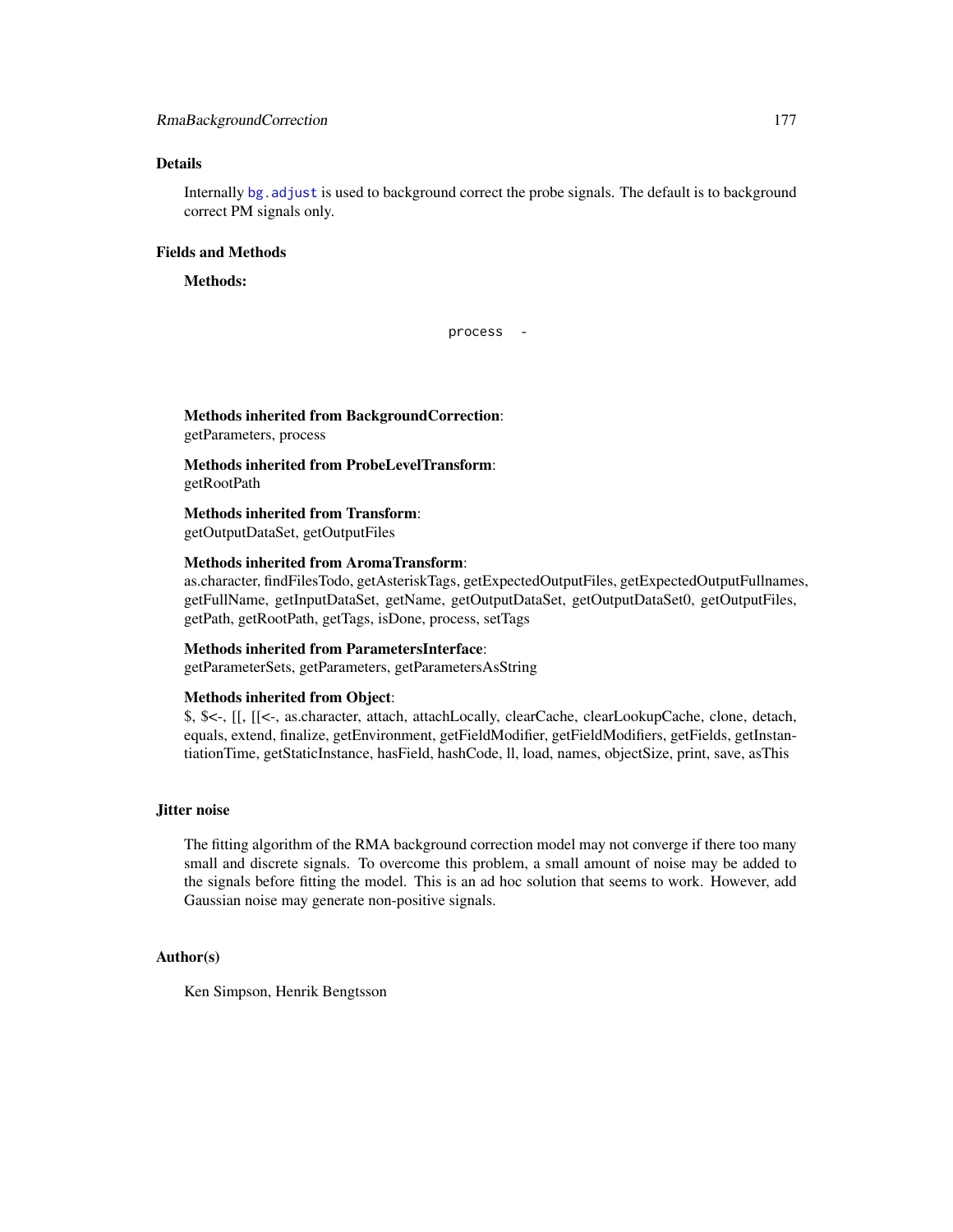<span id="page-177-0"></span>

### Description

Package: aroma.affymetrix Class RmaCnPlm

```
Object
~~|
~~+--ParametersInterface
~~~~~~~|~~~~~~~+--Model
~~~~~~~~~~~~|
~~~~~~~~~~~~+--UnitModel
 ~~~~~~~~~~~~~~~~~|
  ~~~~~~~~~~~~~~~~~+--MultiArrayUnitModel
~~~~~~~~~~~~~~~~~~~~~~|
~~~~~~~~~~~~~~~~~~~~~~+--ProbeLevelModel
~~~~~~~~~~~~~~~~~~~~~~~~~~~|
~~~~~~~~~~~~~~~~~~~~~~~~~~~+--RmaPlm
~~~~~~~~~~~~~~~~~~~~~~~~~~~~~~~~
~~~~~~~~~~~~~~~~~~~~~~~~~~~~~~~~+--RmaSnpPlm
~~~~~~~~~~~~~~~~~~~~~~~~~~~~~~~~~~~~~|
~~~~~~~~~~~~~~~~~~~~~~~~~~~~~~~~~~~~~+--SnpPlm
~~~~~~~~~~~~~~~~~~~~~~~~~~~~~~~~~~~~~~~~~~|
~~~~~~~~~~~~~~~~~~~~~~~~~~~~~~~~~~~~~~~~~~+--CnPlm
   ~~~~~~~~~~~~~~~~~~~~~~~~~~~~~~~~~~~~~~~~~~~~~~~|
~~~~~~~~~~~~~~~~~~~~~~~~~~~~~~~~~~~~~~~~~~~~~~~+--RmaCnPlm
```
## Directly known subclasses:

public abstract static class RmaCnPlm extends [CnPlm](#page-69-0)

## Usage

RmaCnPlm(..., combineAlleles=FALSE)

## Arguments

... Arguments passed to [RmaSnpPlm](#page-181-0).

combineAlleles If [FALSE](#page-0-0), allele A and allele B are treated seperately, otherwise together.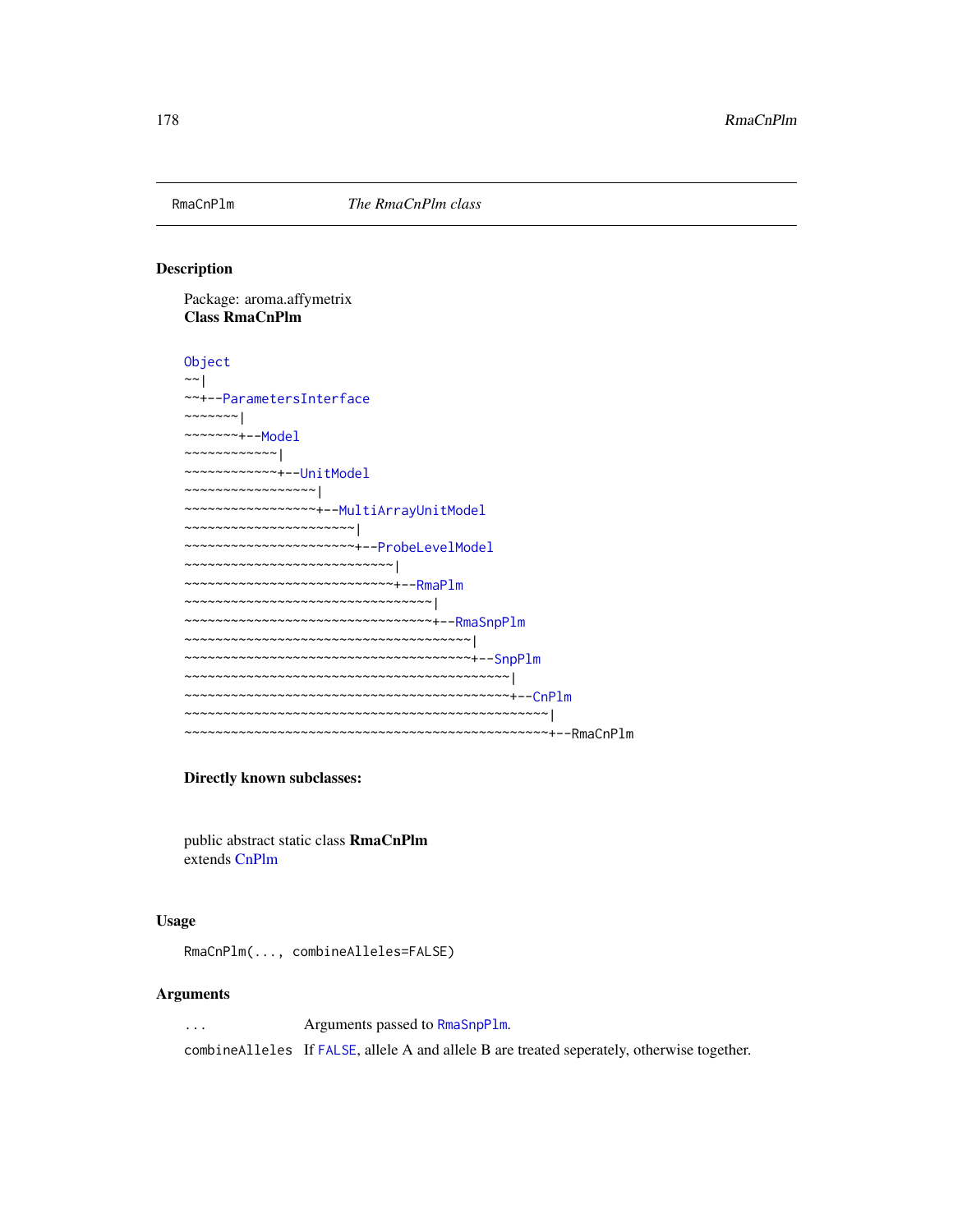## RmaCnPlm 279

## Fields and Methods

## Methods:

*No methods defined*.

## Methods inherited from CnPlm:

getCellIndices, getChipEffectSet, getCombineAlleles, getParameters, getProbeAffinityFile, setCombineAlleles

## Methods inherited from SnpPlm:

getCellIndices, getChipEffectSet, getMergeStrands, getParameters, getProbeAffinityFile, setMergeStrands

# Methods inherited from RmaSnpPlm:

getAsteriskTags

## Methods inherited from RmaPlm:

getAsteriskTags, getCalculateResidualsFunction, getParameters, getRlmFitFunctions

## Methods inherited from ProbeLevelModel:

calculateResidualSet, calculateWeights, fit, getAsteriskTags, getCalculateResidualsFunction, getChip-EffectSet, getProbeAffinityFile, getResidualSet, getRootPath, getWeightsSet

### Methods inherited from MultiArrayUnitModel:

getListOfPriors, setListOfPriors, validate

## Methods inherited from UnitModel:

findUnitsTodo, getAsteriskTags, getFitSingleCellUnitFunction, getParameters

## Methods inherited from Model:

as.character, fit, getAlias, getAsteriskTags, getDataSet, getFullName, getName, getPath, getRoot-Path, getTags, setAlias, setTags

## Methods inherited from ParametersInterface:

getParameterSets, getParameters, getParametersAsString

### Methods inherited from Object:

\$, \$<-, [[, [[<-, as.character, attach, attachLocally, clearCache, clearLookupCache, clone, detach, equals, extend, finalize, getEnvironment, getFieldModifier, getFieldModifiers, getFields, getInstantiationTime, getStaticInstance, hasField, hashCode, ll, load, names, objectSize, print, save, asThis

### Model

TO DO.

## Author(s)

Henrik Bengtsson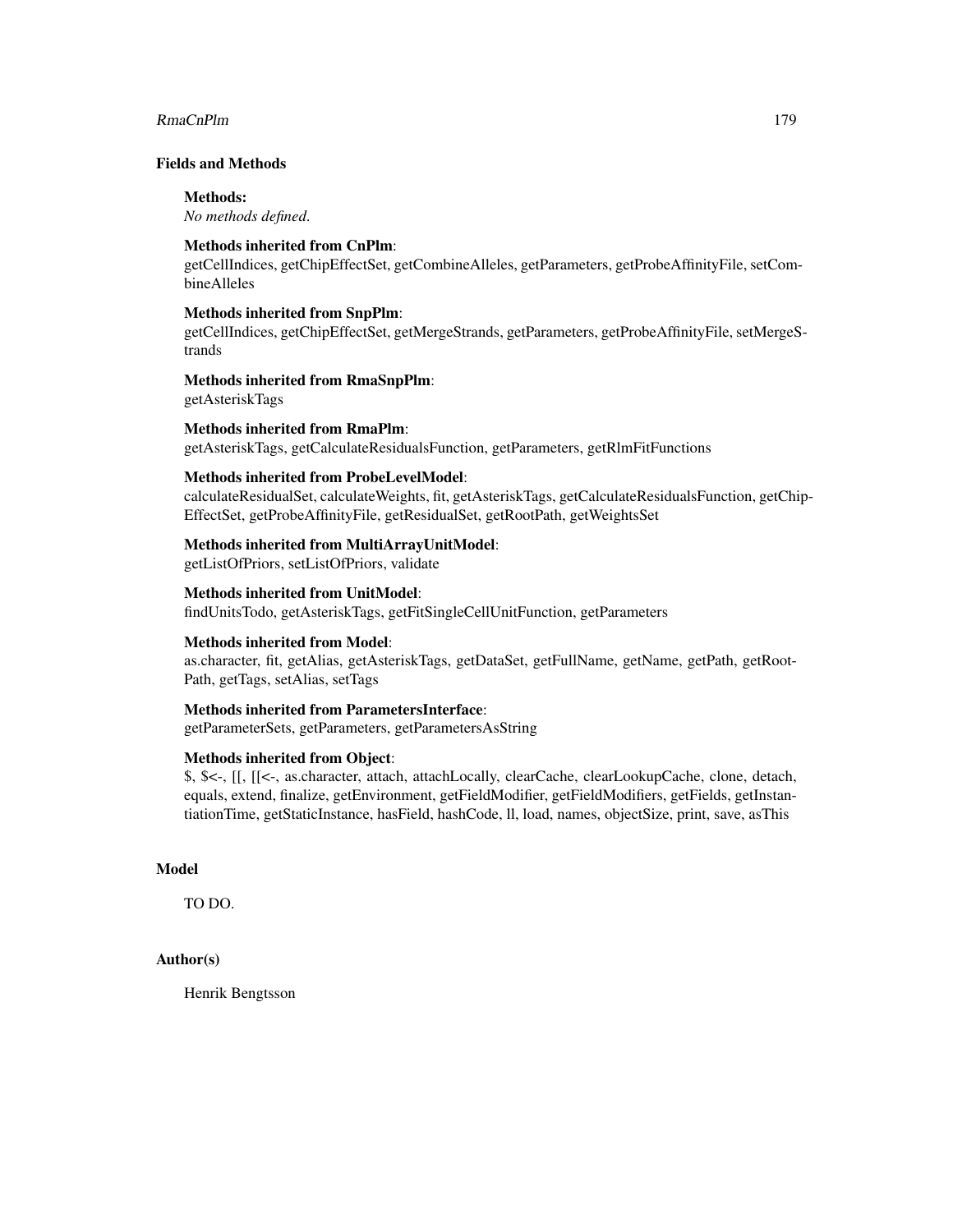<span id="page-179-0"></span>

### Description

Package: aroma.affymetrix Class RmaPlm

```
Object
~\sim~|
~~+--ParametersInterface
~\sim ~\sim ~\sim ~\sim ~\sim ~\sim ~\sim~~~~~~~+--Model
~~~~~~~~~~~~|
~~~~~~~~~~~~+--UnitModel
 ~~~~~~~~~~~~~~~~~|
  ~~~~~~~~~~~~~~~~~+--MultiArrayUnitModel
~~~~~~~~~~~~~~~~~~~~~~|
~~~~~~~~~~~~~~~~~~~~~~+--ProbeLevelModel
~~~~~~~~~~~~~~~~~~~~~~~~~~~|
   ~~~~~~~~~~~~~~~~~~~~~~~~~~~+--RmaPlm
```
## Directly known subclasses:

*[ExonRmaPlm](#page-103-0)*, *[HetLogAddCnPlm](#page-122-0)*, *[HetLogAddPlm](#page-124-0)*, *[HetLogAddSnpPlm](#page-126-0)*, *[RmaCnPlm](#page-177-0)*, *[RmaSnpPlm](#page-181-0)*

public abstract static class RmaPlm extends *[ProbeLevelModel](#page-156-0)*

This class represents the log-additive model part of the Robust Multichip Analysis (RMA) method described in Irizarry et al (2003).

### Usage

```
RmaPlm(..., flavor=c("affyPLM", "oligo"))
```
### Arguments

| $\cdot$ $\cdot$ $\cdot$ | Arguments passed to ProbeLevelModel.                                        |
|-------------------------|-----------------------------------------------------------------------------|
| flavor                  | A character string specifying what model fitting algorithm to be used. This |
|                         | makes it possible to get identical estimates as other packages.             |

## Fields and Methods

### Methods:

*No methods defined*.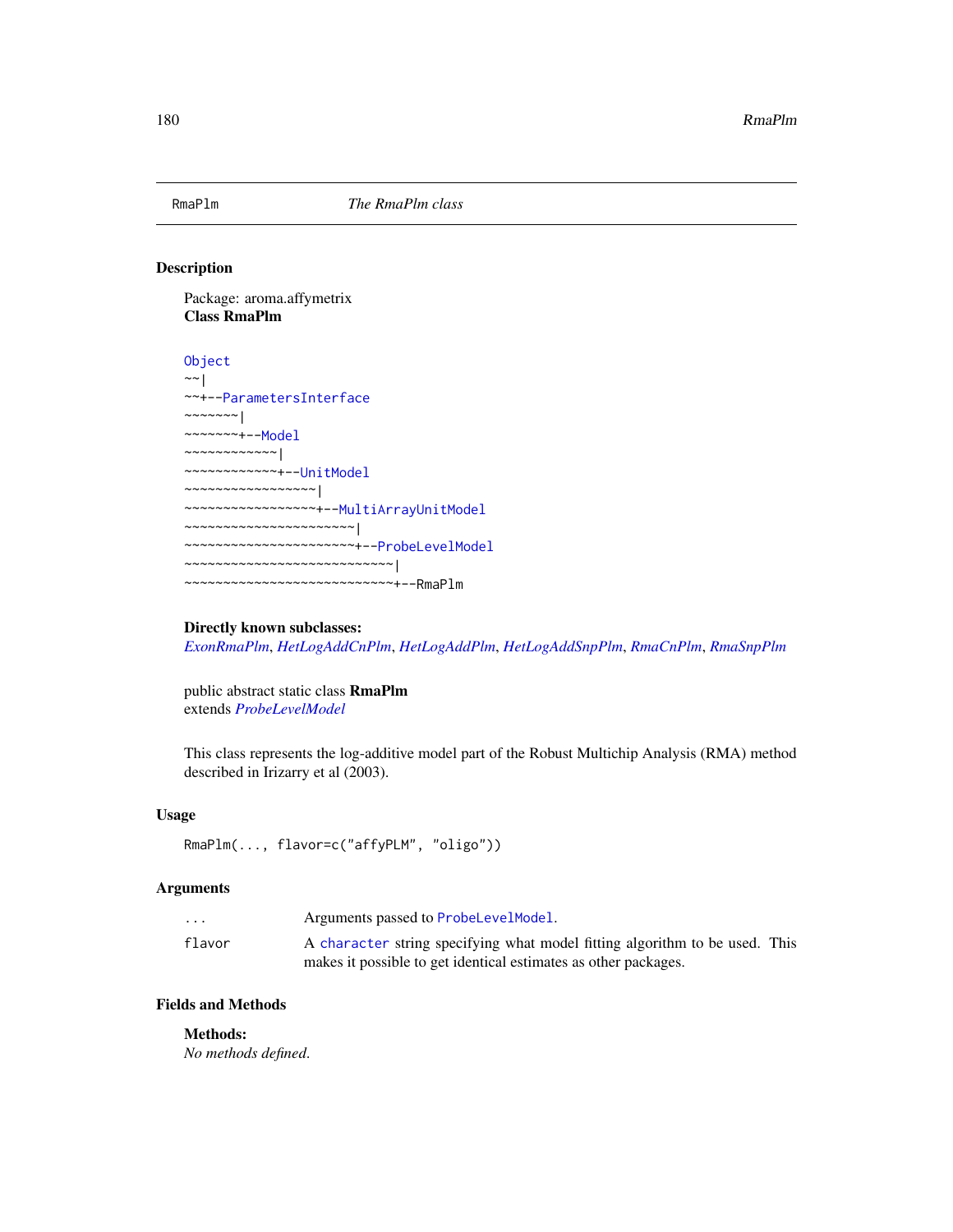# RmaPlm 181

#### Methods inherited from ProbeLevelModel:

calculateResidualSet, calculateWeights, fit, getAsteriskTags, getCalculateResidualsFunction, getChip-EffectSet, getProbeAffinityFile, getResidualSet, getRootPath, getWeightsSet

#### Methods inherited from MultiArrayUnitModel:

getListOfPriors, setListOfPriors, validate

#### Methods inherited from UnitModel:

findUnitsTodo, getAsteriskTags, getFitSingleCellUnitFunction, getParameters

#### Methods inherited from Model:

as.character, fit, getAlias, getAsteriskTags, getDataSet, getFullName, getName, getPath, getRoot-Path, getTags, setAlias, setTags

#### Methods inherited from ParametersInterface:

getParameterSets, getParameters, getParametersAsString

#### Methods inherited from Object:

\$, \$<-, [[, [[<-, as.character, attach, attachLocally, clearCache, clearLookupCache, clone, detach, equals, extend, finalize, getEnvironment, getFieldModifier, getFieldModifiers, getFields, getInstantiationTime, getStaticInstance, hasField, hashCode, ll, load, names, objectSize, print, save, asThis

# Model

For a single unit group, the log-additive model of RMA is:

$$
log_2(y_{ik}) = \beta_i + \alpha_k + \varepsilon_{ik}
$$

where  $\beta_i$  are the chip effects for arrays  $i = 1, ..., I$ , and  $\alpha_k$  are the probe affinities for probes  $\sum_k \alpha_k = 0.$  $k = 1, ..., K$ . The  $\varepsilon_{ik}$  are zero-mean noise with equal variance. The model is constrained such that

Note that all PLM classes must return parameters on the intensity scale. For this class that means that  $\theta_i = 2_i^{\beta}$  and  $\phi_k = 2_i^{\alpha}$  are returned.

#### Different flavors of model fitting

There are a few differ algorithms available for fitting the same probe-level model. The default and recommended method (flavor="affyPLM") uses the implementation in the **preprocessCore** package which fits the model parameters robustly using an M-estimator (the method used to be in affyPLM).

Alternatively, other model-fitting algorithms are available. The algorithm (flavor="oligo") used by the oligo package, which originates from the affy packages, fits the model using median polish, which is a non-robust estimator. Note that this algorithm does not constraint the probe-effect parameters to multiply to one on the intensity scale. Since the internal function does not return these estimates, we can neither rescale them.

# Author(s)

Henrik Bengtsson, Ken Simpson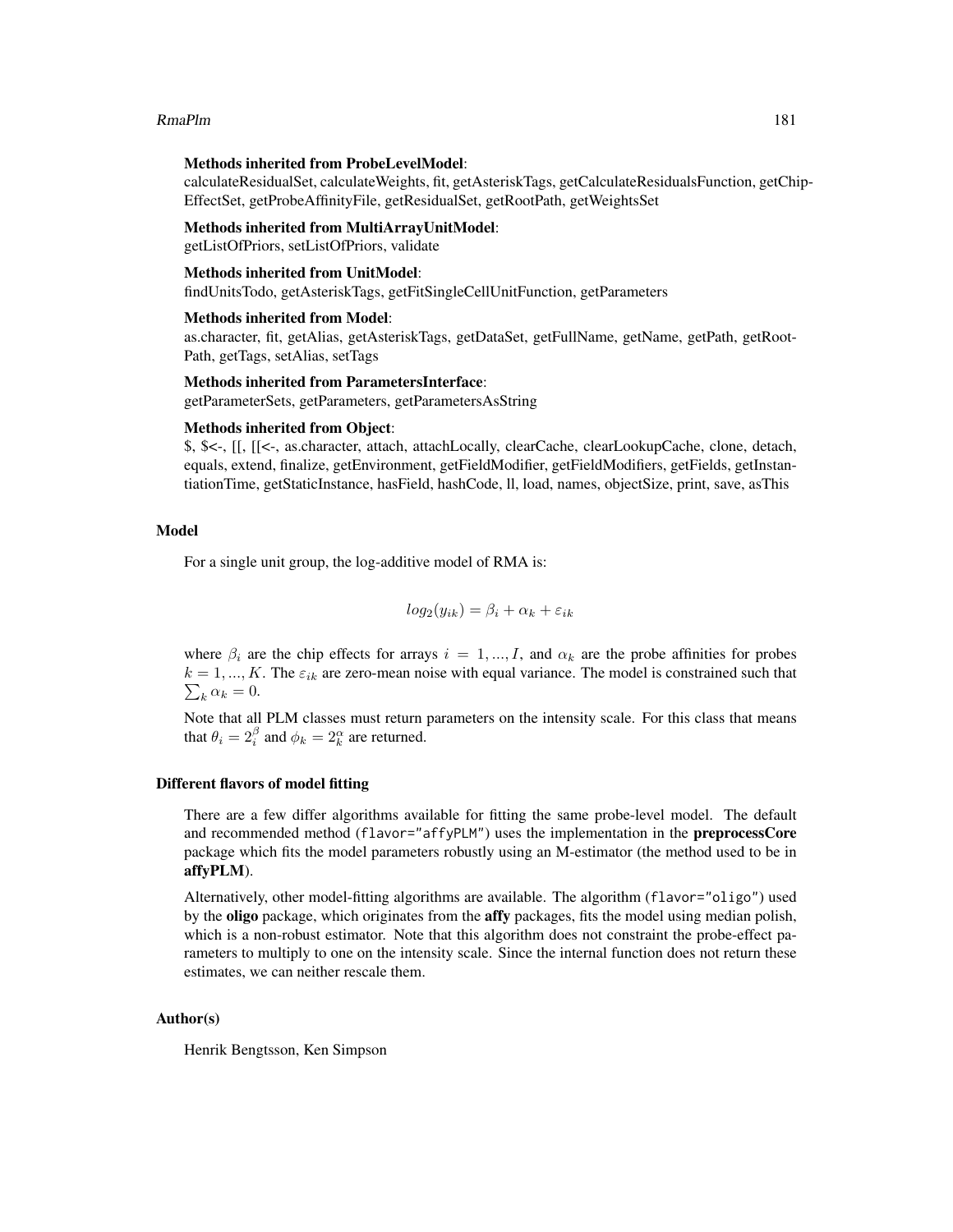# References

Irizarry et al. *Summaries of Affymetrix GeneChip probe level data*. NAR, 2003, 31, e15.

<span id="page-181-0"></span>RmaSnpPlm *The RmaSnpPlm class*

# Description

Package: aroma.affymetrix Class RmaSnpPlm

```
Object
```

```
~\sim~~~+--ParametersInterface
~~~~~~~|~~~~~~~+--Model
~~~~~~~~~~~~|
~~~~~~~~~~~~+--UnitModel
~~~~~~~~~~~~~~~~~|
~~~~~~~~~~~~~~~~~+--MultiArrayUnitModel
~~~~~~~~~~~~~~~~~~~~~~|
~~~~~~~~~~~~~~~~~~~~~~+--ProbeLevelModel
~~~~~~~~~~~~~~~~~~~~~~~~~~~|
~~~~~~~~~~~~~~~~~~~~~~~~~~~+--RmaPlm
~~~~~~~~~~~~~~~~~~~~~~~~~~~~~~~~|
~~~~~~~~~~~~~~~~~~~~~~~~~~~~~~~~+--SnpPlm
~~~~~~~~~~~~~~~~~~~~~~~~~~~~~~~~~~~~~|
~~~~~~~~~~~~~~~~~~~~~~~~~~~~~~~~~~~~~+--RmaSnpPlm
```
# Directly known subclasses:

*[RmaCnPlm](#page-177-0)*

public abstract static class RmaSnpPlm extends [SnpPlm](#page-196-0)

#### Usage

RmaSnpPlm(..., mergeStrands=FALSE)

# Arguments

| $\cdots$     | Arguments passed to RmaPlm.                                                                   |
|--------------|-----------------------------------------------------------------------------------------------|
| mergeStrands | If TRUE, the sense and the anti-sense strands are fitted together, otherwise sepa-<br>rately. |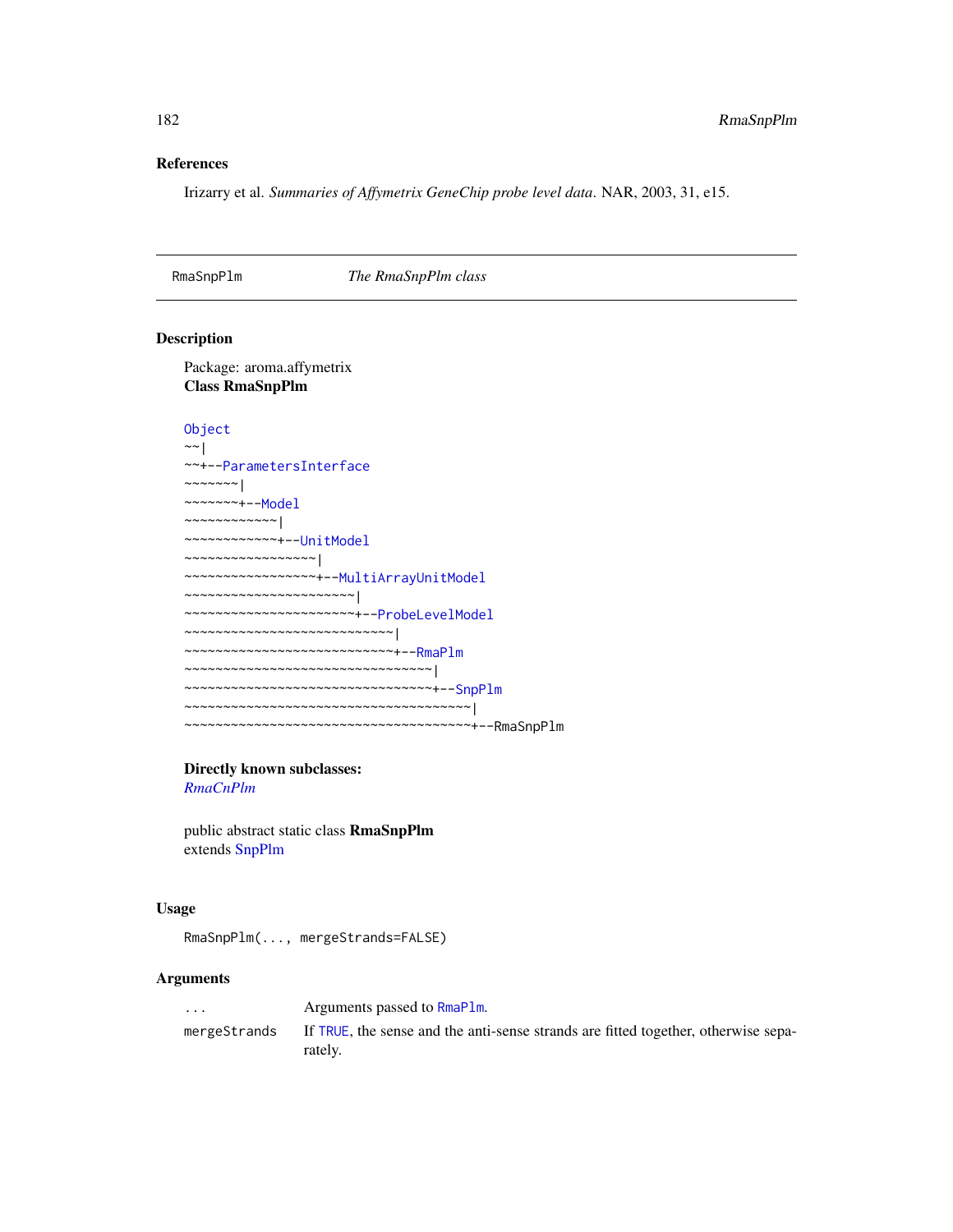# ScaleNormalization 183

# Fields and Methods

#### Methods:

*No methods defined*.

# Methods inherited from SnpPlm:

getCellIndices, getChipEffectSet, getMergeStrands, getParameters, getProbeAffinityFile, setMergeStrands

#### Methods inherited from RmaPlm:

getAsteriskTags, getCalculateResidualsFunction, getParameters, getRlmFitFunctions

#### Methods inherited from ProbeLevelModel:

calculateResidualSet, calculateWeights, fit, getAsteriskTags, getCalculateResidualsFunction, getChip-EffectSet, getProbeAffinityFile, getResidualSet, getRootPath, getWeightsSet

# Methods inherited from MultiArrayUnitModel:

getListOfPriors, setListOfPriors, validate

# Methods inherited from UnitModel:

findUnitsTodo, getAsteriskTags, getFitSingleCellUnitFunction, getParameters

# Methods inherited from Model:

as.character, fit, getAlias, getAsteriskTags, getDataSet, getFullName, getName, getPath, getRoot-Path, getTags, setAlias, setTags

# Methods inherited from ParametersInterface:

getParameterSets, getParameters, getParametersAsString

# Methods inherited from Object:

\$, \$<-, [[, [[<-, as.character, attach, attachLocally, clearCache, clearLookupCache, clone, detach, equals, extend, finalize, getEnvironment, getFieldModifier, getFieldModifiers, getFields, getInstantiationTime, getStaticInstance, hasField, hashCode, ll, load, names, objectSize, print, save, asThis

# Author(s)

Henrik Bengtsson

ScaleNormalization *The ScaleNormalization class*

# Description

Package: aroma.affymetrix Class ScaleNormalization

```
Object
~~|
~~+--ParametersInterface
~\sim~\sim~\sim~\sim~\sim~~~~~~~~+--AromaTransform
~~~~~~~~~~~~|
~~~~~~~~~~~~+--Transform
```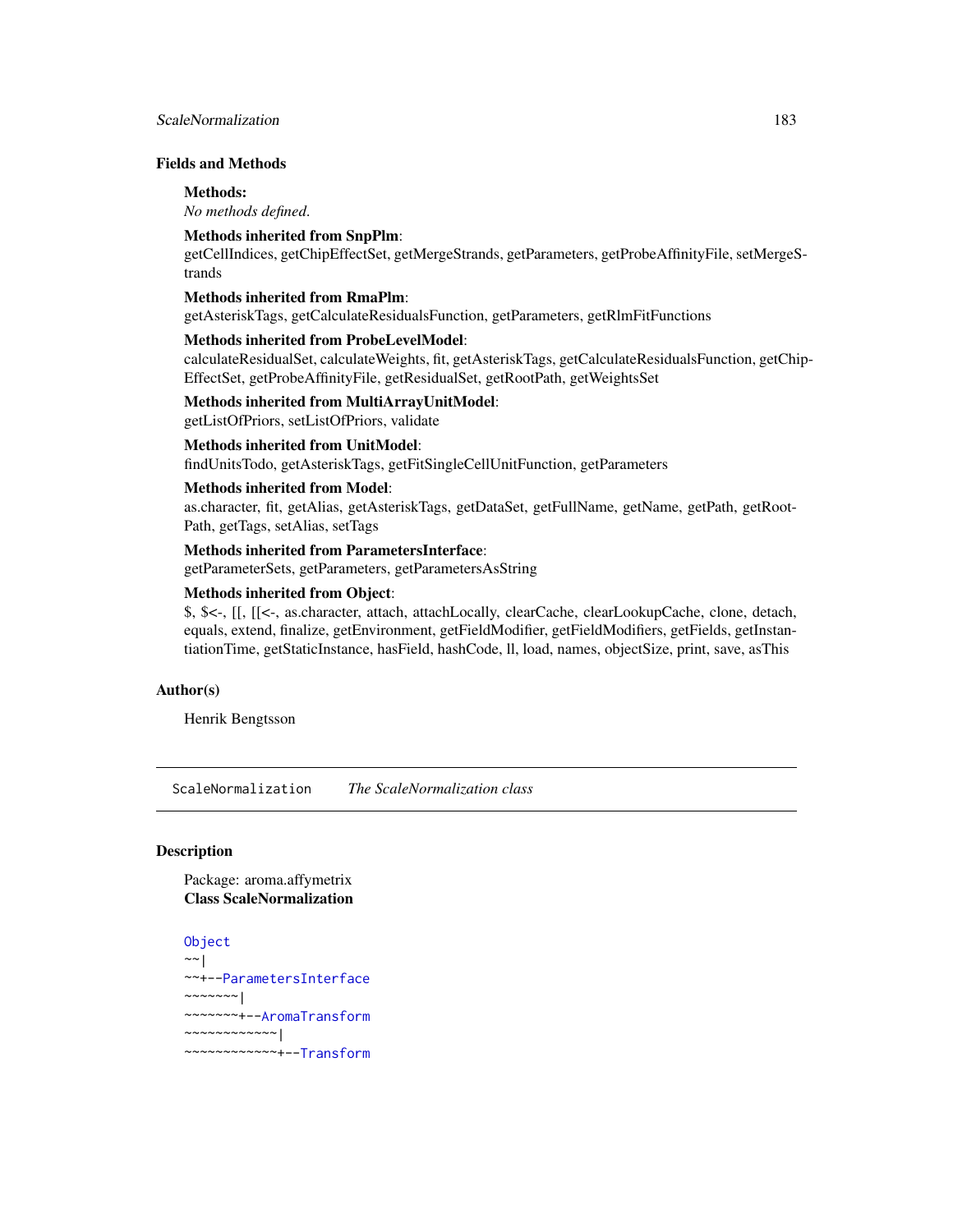~~~~~~~~~~~~~~~~~| ~~~~~~~~~~~~~~~~~+-[-ProbeLevelTransform](#page-158-0) ~~~~~~~~~~~~~~~~~~~~~~| ~~~~~~~~~~~~~~~~~~~~~~+--ScaleNormalization

# Directly known subclasses:

public static class ScaleNormalization extends *[ProbeLevelTransform](#page-158-0)*

This class represents a normalization function that transforms the probe-level signals towards the same scale.

# Usage

```
ScaleNormalization(dataSet=NULL, ..., targetAvg=4400, subsetToUpdate=NULL,
  typesToUpdate=NULL, subsetToAvg="-XY", typesToAvg=typesToUpdate, shift=0)
```
# Arguments

| dataSet        | AffymetrixCelSet to be normalized.                                                                                                                                                   |
|----------------|--------------------------------------------------------------------------------------------------------------------------------------------------------------------------------------|
| $\cdots$       | Arguments passed to the constructor of ProbeLevelTransform.                                                                                                                          |
| targetAvg      | A numeric value.                                                                                                                                                                     |
| subsetToUpdate | The probes to be updated. If NULL, all probes are updated.                                                                                                                           |
| typesToUpdate  | Types of probes to be updated.                                                                                                                                                       |
| subsetToAvg    | The probes to calculate average signal over. If a single numeric in $(0,1)$ , then<br>this fraction of all probes will be used. If NULL, all probes are considered.                  |
| typesToAvg     | Types of probes to be used when calculating the average signal. If "pm" and<br>"mm" only perfect-match and mismatch probes are used, respectively. If "pmmm"<br>both types are used. |
| shift          | Optional amount of shift if data before fitting/normalizing.                                                                                                                         |
|                |                                                                                                                                                                                      |

# Fields and Methods

Methods:

process -

Methods inherited from ProbeLevelTransform: getRootPath

Methods inherited from Transform: getOutputDataSet, getOutputFiles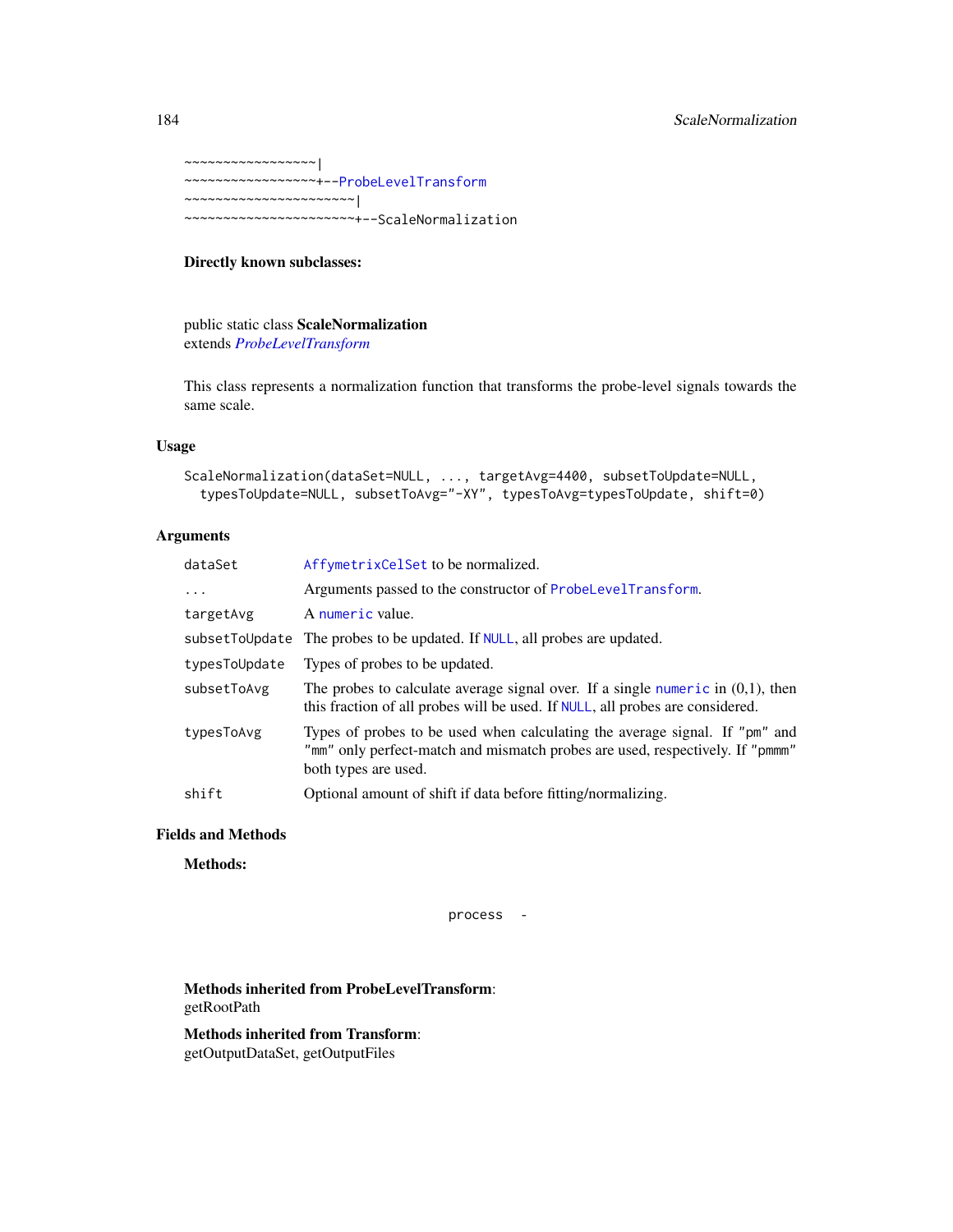#### Methods inherited from AromaTransform:

as.character, findFilesTodo, getAsteriskTags, getExpectedOutputFiles, getExpectedOutputFullnames, getFullName, getInputDataSet, getName, getOutputDataSet, getOutputDataSet0, getOutputFiles, getPath, getRootPath, getTags, isDone, process, setTags

#### Methods inherited from ParametersInterface:

getParameterSets, getParameters, getParametersAsString

# Methods inherited from Object:

\$, \$<-, [[, [[<-, as.character, attach, attachLocally, clearCache, clearLookupCache, clone, detach, equals, extend, finalize, getEnvironment, getFieldModifier, getFieldModifiers, getFields, getInstantiationTime, getStaticInstance, hasField, hashCode, ll, load, names, objectSize, print, save, asThis

#### Author(s)

Henrik Bengtsson

ScaleNormalization3 *The ScaleNormalization3 class*

# Description

Package: aroma.affymetrix Class ScaleNormalization3

#### [Object](#page-0-0)

```
~~|
~~+--ParametersInterface
~~~~~~~|~~~~~~~+--AromaTransform
~~~~~~~~~~~~|
~~~~~~~~~~~~+--Transform
~~~~~~~~~~~~~~~~~|
~~~~~~~~~~~~~~~~~+--ProbeLevelTransform
~~~~~~~~~~~~~~~~~~~~~~|
~~~~~~~~~~~~~~~~~~~~~~+--ProbeLevelTransform3
~~~~~~~~~~~~~~~~~~~~~~~~~~~|
  ~~~~~~~~~~~~~~~~~~~~~~~~~~~+--ScaleNormalization3
```
# Directly known subclasses:

public static class ScaleNormalization3 extends *[ProbeLevelTransform3](#page-159-0)*

This class represents a normalization function that transforms the probe-level signals towards the same scale.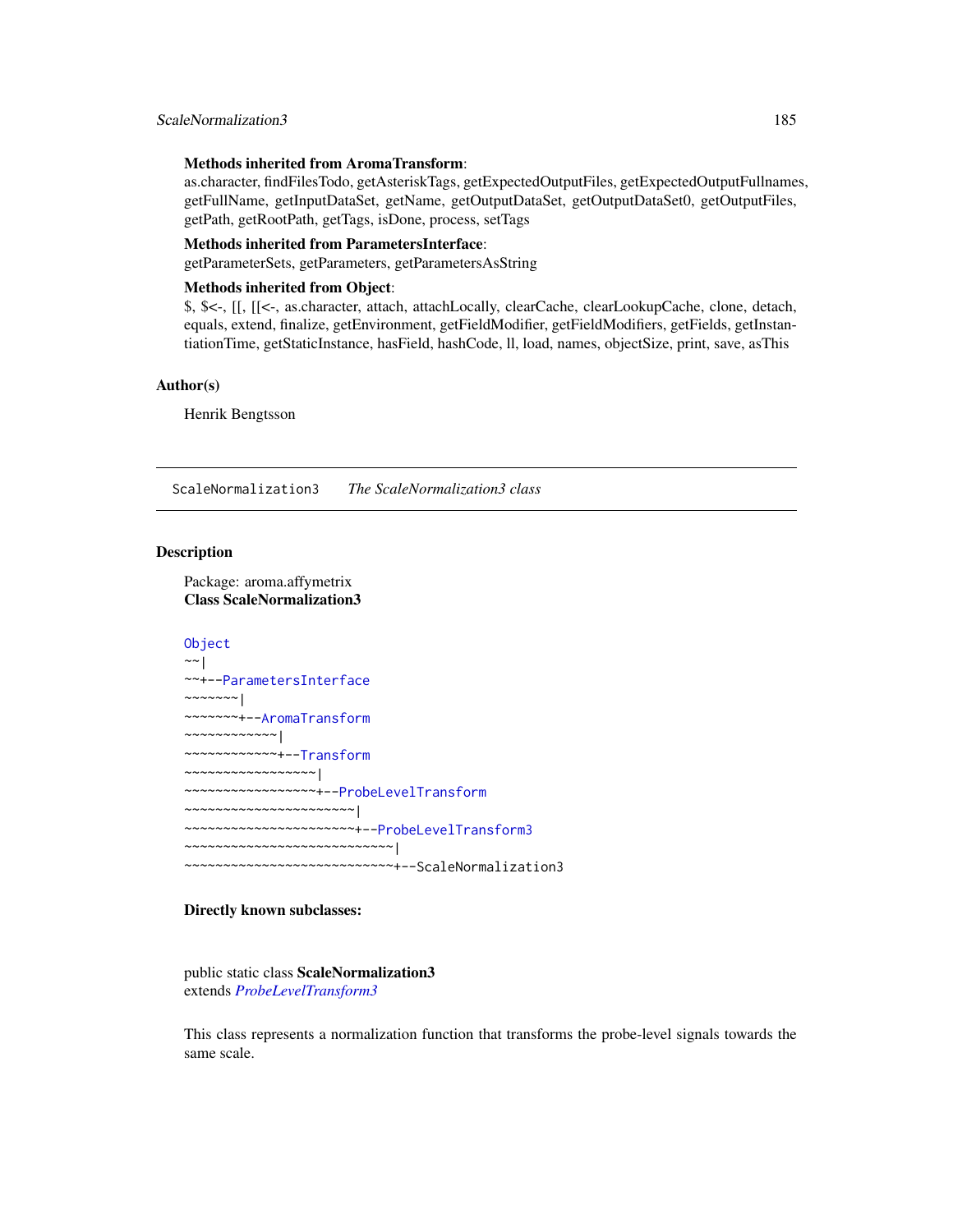# Usage

ScaleNormalization3(..., targetAvg=4400)

# Arguments

... Arguments passed to the constructor of [ProbeLevelTransform3](#page-159-0).

targetAvg A [numeric](#page-0-0) value.

#### Fields and Methods

Methods:

process -

# Methods inherited from ProbeLevelTransform3:

getAsteriskTags, getCellsTo, getCellsToFit, getCellsToUpdate, getParameters, getUnitsTo, getUnitsToFit, getUnitsToUpdate, writeSignals

Methods inherited from ProbeLevelTransform:

getRootPath

Methods inherited from Transform:

getOutputDataSet, getOutputFiles

# Methods inherited from AromaTransform:

as.character, findFilesTodo, getAsteriskTags, getExpectedOutputFiles, getExpectedOutputFullnames, getFullName, getInputDataSet, getName, getOutputDataSet, getOutputDataSet0, getOutputFiles, getPath, getRootPath, getTags, isDone, process, setTags

# Methods inherited from ParametersInterface:

getParameterSets, getParameters, getParametersAsString

# Methods inherited from Object:

\$, \$<-, [[, [[<-, as.character, attach, attachLocally, clearCache, clearLookupCache, clone, detach, equals, extend, finalize, getEnvironment, getFieldModifier, getFieldModifiers, getFields, getInstantiationTime, getStaticInstance, hasField, hashCode, ll, load, names, objectSize, print, save, asThis

# Author(s)

Henrik Bengtsson

<span id="page-185-0"></span>SingleArrayUnitModel *The SingleArrayUnitModel class*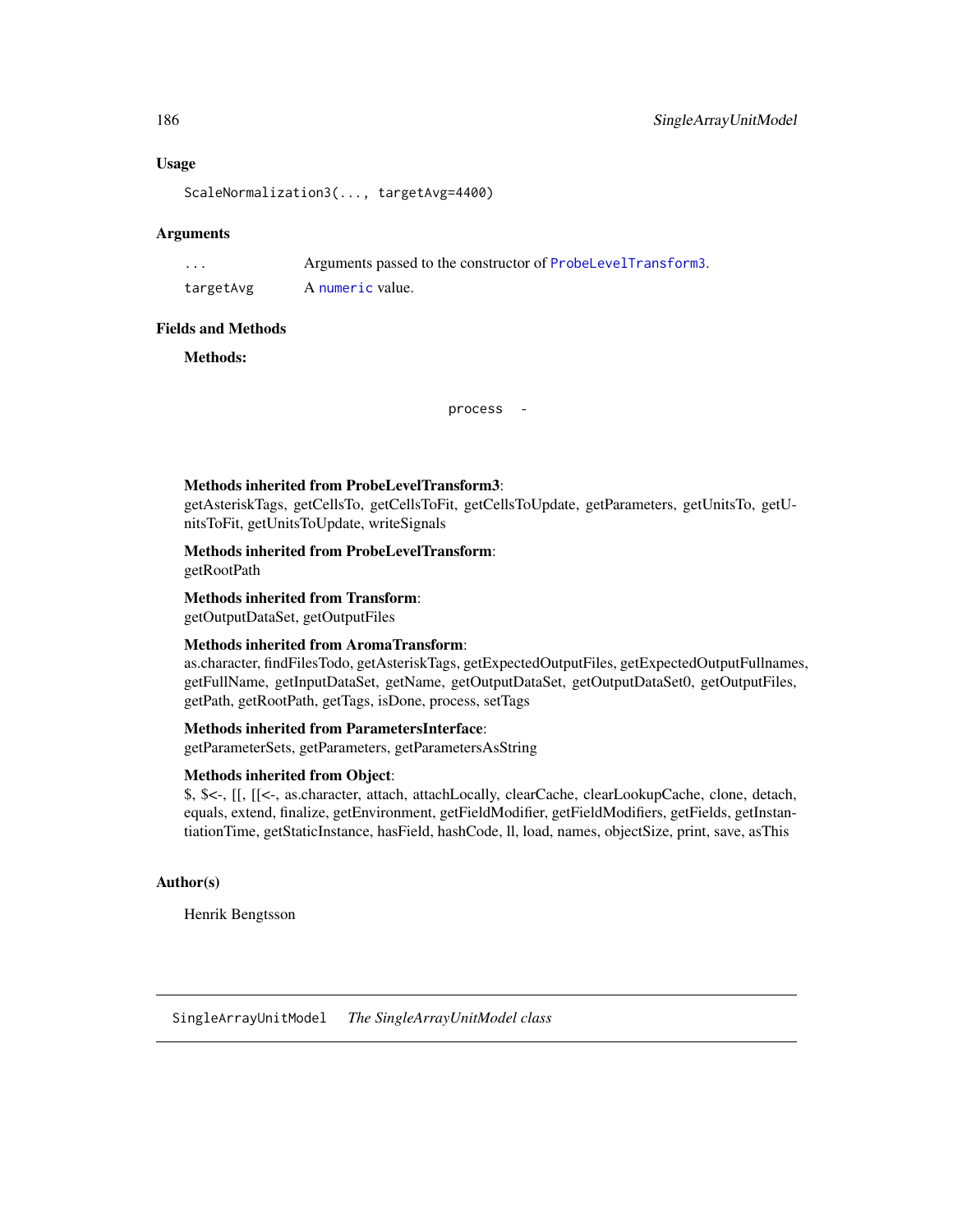# SingleArrayUnitModel 187

# **Description**

Package: aroma.affymetrix Class SingleArrayUnitModel

**[Object](#page-0-0)**  $~\sim~$ ~~+-[-ParametersInterface](#page-0-0)  $~\sim$   $~\sim$   $~\sim$   $~\sim$   $~\sim$   $~\sim$   $~\sim$ ~~~~~~~+-[-Model](#page-141-0) ~~~~~~~~~~~~| ~~~~~~~~~~~~+-[-UnitModel](#page-207-0) ~~~~~~~~~~~~~~~~~| ~~~~~~~~~~~~~~~~~+--SingleArrayUnitModel

# Directly known subclasses:

public abstract static class SingleArrayUnitModel extends *[UnitModel](#page-207-0)*

This abstract class represents a unit model that fits one model per unit based on signals from a single arrays. The nature of a single-array unit model is that each array can be fitted independently of the others.

# Usage

```
SingleArrayUnitModel(...)
```
# Arguments

... Arguments passed to [UnitModel](#page-207-0).

# Fields and Methods

Methods:

fit -

#### Methods inherited from UnitModel:

findUnitsTodo, getAsteriskTags, getFitSingleCellUnitFunction, getParameters

# Methods inherited from Model:

as.character, fit, getAlias, getAsteriskTags, getDataSet, getFullName, getName, getPath, getRoot-Path, getTags, setAlias, setTags

# Methods inherited from ParametersInterface:

getParameterSets, getParameters, getParametersAsString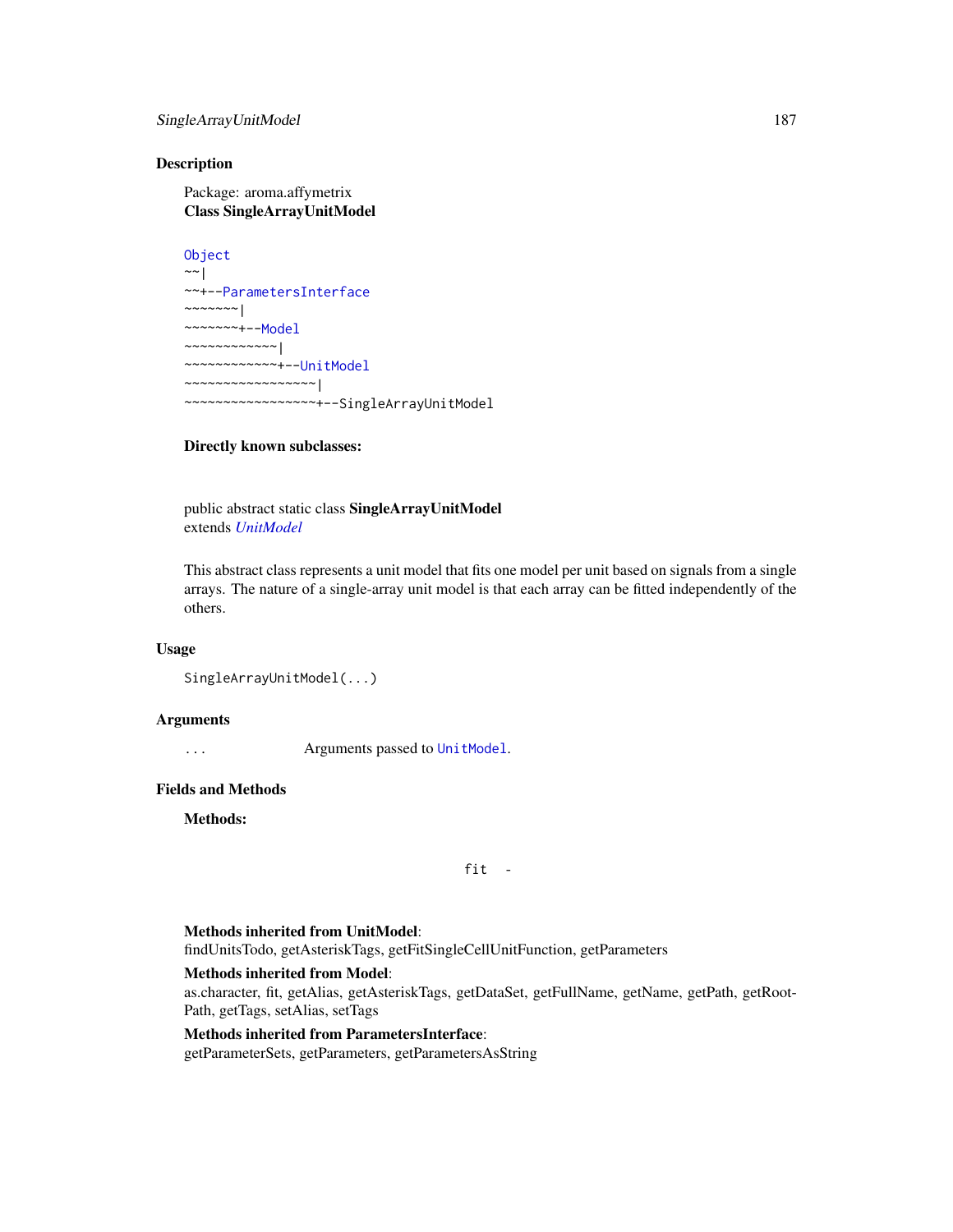# Methods inherited from Object:

\$, \$<-, [[, [[<-, as.character, attach, attachLocally, clearCache, clearLookupCache, clone, detach, equals, extend, finalize, getEnvironment, getFieldModifier, getFieldModifiers, getFields, getInstantiationTime, getStaticInstance, hasField, hashCode, ll, load, names, objectSize, print, save, asThis

# Author(s)

Henrik Bengtsson

<span id="page-187-0"></span>SmoothMultiarrayModel *The SmoothMultiarrayModel class*

# Description

Package: aroma.affymetrix Class SmoothMultiarrayModel

```
Object
~~|
~~+--ChromosomalModel
~\sim~\sim~\sim~\sim~\sim~~~~~~~~+--SmoothMultiarrayModel
```
# Directly known subclasses:

*[SmoothRmaModel](#page-188-0)*, *[SmoothSaModel](#page-0-0)*

public abstract static class SmoothMultiarrayModel extends *[ChromosomalModel](#page-0-0)*

This abstract class represents a chromosomal smoothing method done chromosome by chromosome.

# Usage

```
SmoothMultiarrayModel(..., typoOfWeights=c("none", "1/s2"), bandwidth=10000, tags="*")
```
# Arguments

| $\cdots$  | Arguments passed to the constructor of ChromosomalModel.                     |
|-----------|------------------------------------------------------------------------------|
|           | typo0fWeights A character string.                                            |
| bandwidth | A single numeric specifying the smoothing bandwidth in units of nucleotides. |
| tags      | A character vector of tags to be added.                                      |

# Fields and Methods

Methods: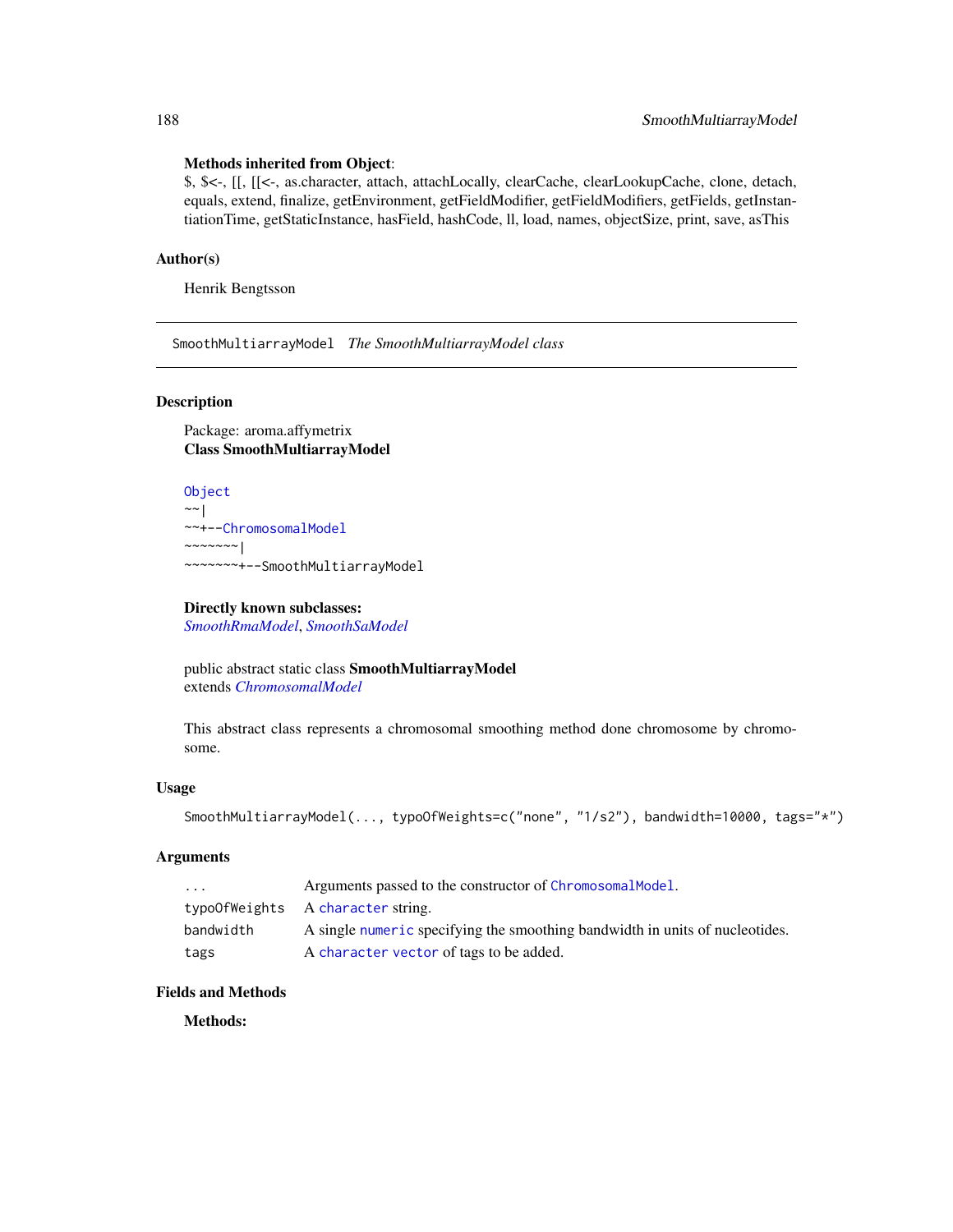getBandwidth getOutputTuple setBandwidth

#### Methods inherited from ChromosomalModel:

as.character, fit, getAlias, getAromaGenomeTextFile, getAsteriskTags, getChipType, getChipTypes, getChromosomes, getFullName, getFullNames, getGenome, getGenomeData, getGenomeFile, getListOfAromaUgpFiles, getName, getNames, getParentPath, getPath, getReportPath, getRootPath, get-SetTuple, getSets, getTags, indexOf, nbrOfArrays, nbrOfChipTypes, setChromosomes, setGenome, getListOfGenomeInformations, getPcuTheta, getPositionChipTypeUnit

# Methods inherited from Object:

\$, \$<-, [[, [[<-, as.character, attach, attachLocally, clearCache, clearLookupCache, clone, detach, equals, extend, finalize, getEnvironment, getFieldModifier, getFieldModifiers, getFields, getInstantiationTime, getStaticInstance, hasField, hashCode, ll, load, names, objectSize, print, save, asThis

#### Author(s)

Henrik Bengtsson

# See Also

[CopyNumberSegmentationModel](#page-0-0).

<span id="page-188-0"></span>SmoothRmaModel *The SmoothRmaModel class*

# **Description**

Package: aroma.affymetrix Class SmoothRmaModel

**[Object](#page-0-0)**  $\sim$   $\sim$  | ~~+-[-ChromosomalModel](#page-0-0) ~~~~~~~| ~~~~~~~+-[-SmoothMultiarrayModel](#page-187-0) ~~~~~~~~~~~~| ~~~~~~~~~~~~+--SmoothRmaModel

# Directly known subclasses:

public abstract static class SmoothRmaModel extends *[SmoothMultiarrayModel](#page-187-0)*

This class represents the Chromosomal Smoothing Robust Multichip Analysis method.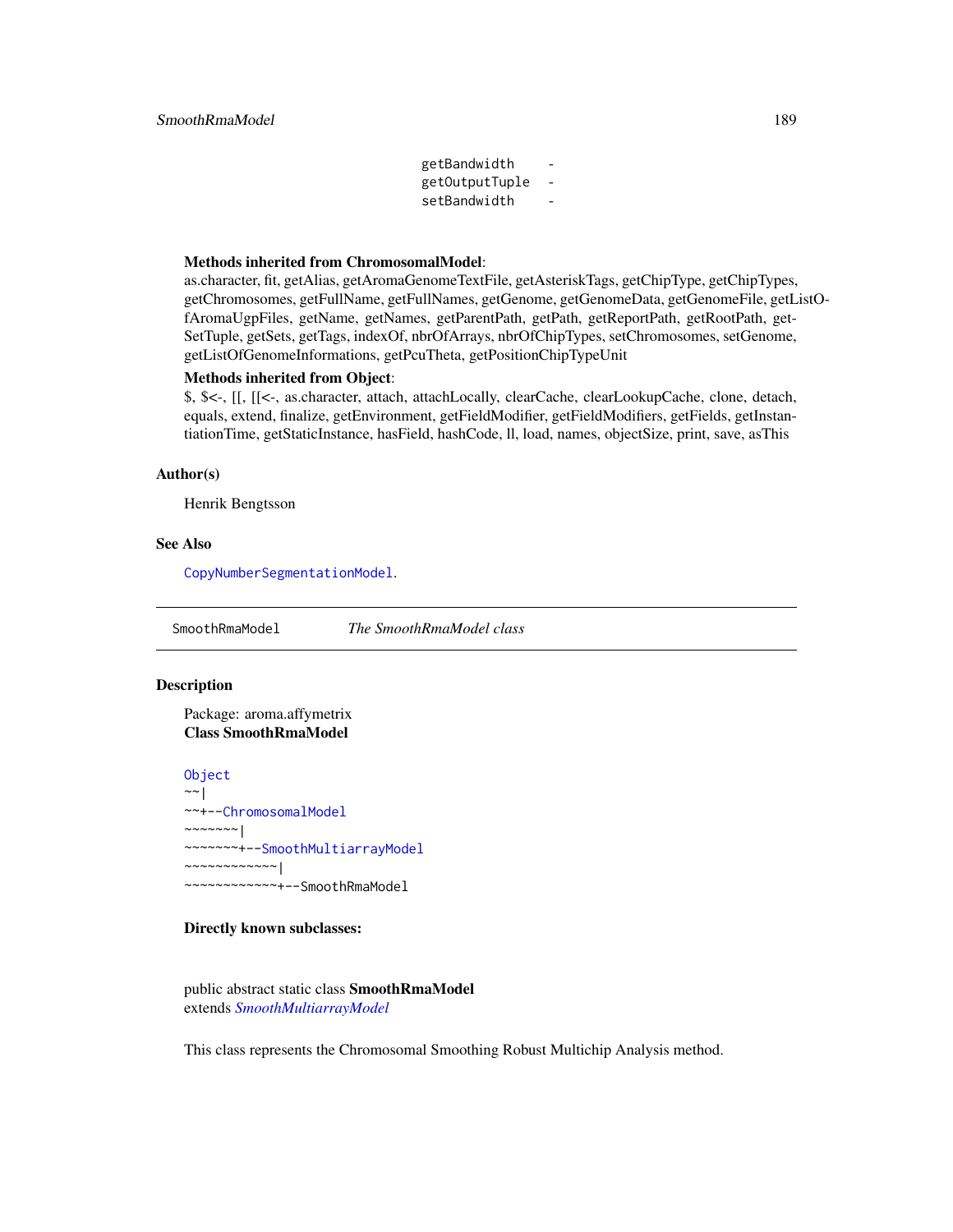# Usage

SmoothRmaModel(...)

# Arguments

... Arguments passed to the constructor of [SmoothMultiarrayModel](#page-187-0).

# Fields and Methods

Methods:

*No methods defined*.

# Methods inherited from SmoothMultiarrayModel:

as.character, createOutputTuple, fitOneChromosome, getAsteriskTags, getBandwidth, getFitUnit-GroupFunction, getOutputTuple, getRootPath, setBandwidth

#### Methods inherited from ChromosomalModel:

as.character, fit, getAlias, getAromaGenomeTextFile, getAsteriskTags, getChipType, getChipTypes, getChromosomes, getFullName, getFullNames, getGenome, getGenomeData, getGenomeFile, getListOfAromaUgpFiles, getName, getNames, getParentPath, getPath, getReportPath, getRootPath, get-SetTuple, getSets, getTags, indexOf, nbrOfArrays, nbrOfChipTypes, setChromosomes, setGenome, getListOfGenomeInformations, getPcuTheta, getPositionChipTypeUnit

# Methods inherited from Object:

\$, \$<-, [[, [[<-, as.character, attach, attachLocally, clearCache, clearLookupCache, clone, detach, equals, extend, finalize, getEnvironment, getFieldModifier, getFieldModifiers, getFields, getInstantiationTime, getStaticInstance, hasField, hashCode, ll, load, names, objectSize, print, save, asThis

# Author(s)

Henrik Bengtsson

SnpChipEffectFile *The SnpChipEffectFile class*

# **Description**

Package: aroma.affymetrix Class SnpChipEffectFile

```
Object
\sim |
~~+--FullNameInterface
~\sim ~\sim ~\sim ~\sim ~\sim ~\sim ~\sim~~~~~~~+--GenericDataFile
~~~~~~~~~~~~|
~~~~~~~~~~~~+--CacheKeyInterface
~~~~~~~~~~~~~~~~~|
```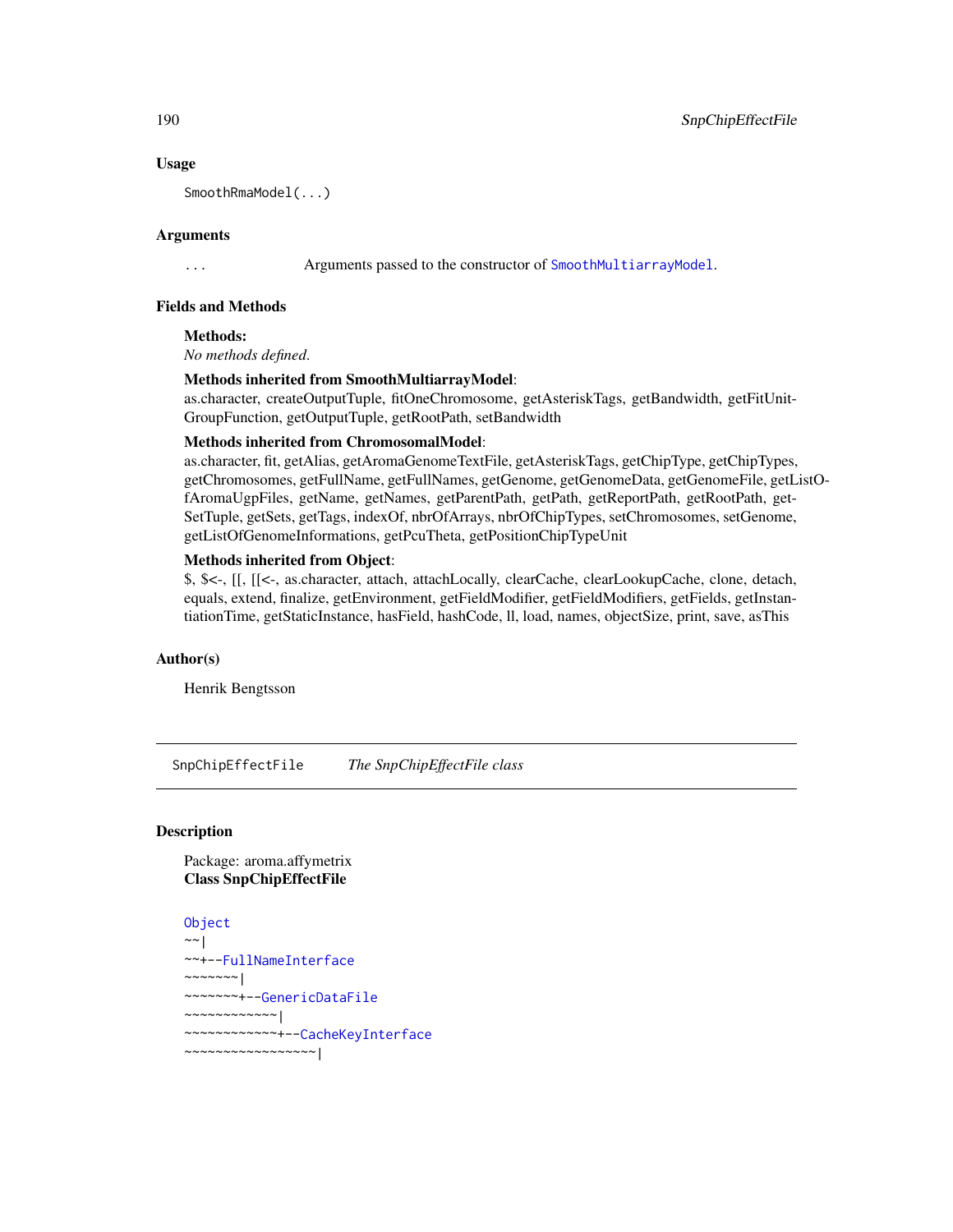# SnpChipEffectFile 191

~~~~~~~~~~~~~~~~~+-[-FileCacheKeyInterface](#page-0-0) ~~~~~~~~~~~~~~~~~~~~~~| ~~~~~~~~~~~~~~~~~~~~~~+-[-AromaMicroarrayDataFile](#page-0-0) ~~~~~~~~~~~~~~~~~~~~~~~~~~~| ~~~~~~~~~~~~~~~~~~~~~~~~~~~+-[-AromaPlatformInterface](#page-0-0) ~~~~~~~~~~~~~~~~~~~~~~~~~~~~~~~~| ~~~~~~~~~~~~~~~~~~~~~~~~~~~~~~~~+-[-AffymetrixFile](#page-27-0) ~~~~~~~~~~~~~~~~~~~~~~~~~~~~~~~~~~~~~| ~~~~~~~~~~~~~~~~~~~~~~~~~~~~~~~~~~~~~+-[-AffymetrixCelFile](#page-17-0) ~~~~~~~~~~~~~~~~~~~~~~~~~~~~~~~~~~~~~~~~~~| ~~~~~~~~~~~~~~~~~~~~~~~~~~~~~~~~~~~~~~~~~~+-[-ParametersInterface](#page-0-0) ~~~~~~~~~~~~~~~~~~~~~~~~~~~~~~~~~~~~~~~~~~~~~~~| ~~~~~~~~~~~~~~~~~~~~~~~~~~~~~~~~~~~~~~~~~~~~~~~+-[-ParameterCelFile](#page-149-0) ~~~~~~~~~~~~~~~~~~~~~~~~~~~~~~~~~~~~~~~~~~~~~~~~~~~~| ~~~~~~~~~~~~~~~~~~~~~~~~~~~~~~~~~~~~~~~~~~~~~~~~~~~~+-[-ChipEffectFile](#page-52-0) ~~~~~~~~~~~~~~~~~~~~~~~~~~~~~~~~~~~~~~~~~~~~~~~~~~~~~~~~~| ~~~~~~~~~~~~~~~~~~~~~~~~~~~~~~~~~~~~~~~~~~~~~~~~~~~~~~~~~+--SnpChipEffectFile

# Directly known subclasses: *[CnChipEffectFile](#page-63-0)*

public abstract static class SnpChipEffectFile extends *[ChipEffectFile](#page-52-0)*

This class represents estimates of chip effects in the probe-level models.

#### Usage

SnpChipEffectFile(..., mergeStrands=FALSE)

# Arguments

| $\cdots$     | Arguments passed to ChipEffectFile.                             |
|--------------|-----------------------------------------------------------------|
| mergeStrands | Specifies if the strands are merged or not for these estimates. |

# Fields and Methods

Methods:

extractTheta extractTotalAndFracB readUnits -

#### Methods inherited from ChipEffectFile:

as.character, extractChromosomalDataFrame, extractMatrix, extractTheta, findUnitsTodo, getAM, getAsFullCelFile, getCellIndices, getCellMapForMainCdf, getExpandedCellMap, getParameters,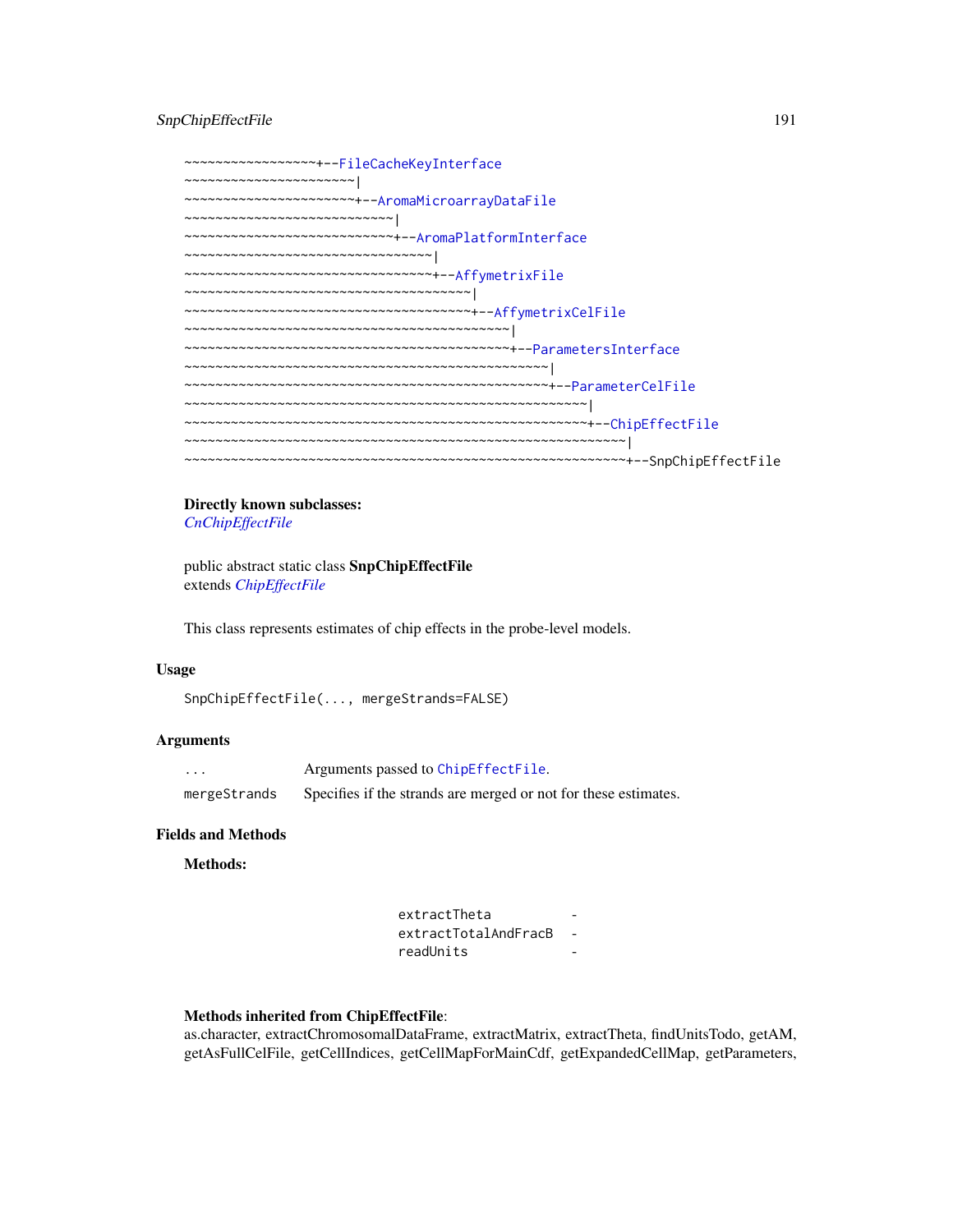getUnitGroupCellArrayMap, getUnitGroupCellMatrixMap, getXAM, mergeGroups, readUnits, writeAs-FullCelFile

Methods inherited from ParameterCelFile: extractDataFrame, extractMatrix, readUnits

# Methods inherited from ParametersInterface:

getParameterSets, getParameters, getParametersAsString

# Methods inherited from AffymetrixCelFile:

allocateFromCdf, as.character, clone, createFrom, extractMatrix, fromFile, getAm, getCdf, getExtensionPattern, getFileFormat, getImage, getUnitNamesFile, getUnitTypesFile, highlight, image270, nbrOfCells, plotDensity, plotImage, plotMvsA, plotMvsX, range, setCdf, smoothScatter-MvsA, writeImage

# Methods inherited from AromaPlatformInterface:

getAromaPlatform, getAromaUflFile, getAromaUgpFile, getChipType, getPlatform, getUnitAnnotationDataFile, getUnitNamesFile, getUnitTypesFile, isCompatibleWith

#### Methods inherited from AromaMicroarrayDataFile:

getAttributeXY, getChipType, getPlatform, getPloidy, getXAM, hasAttributeXY, isAverageFile, setAttributeXY, setAttributesByTags

Methods inherited from FileCacheKeyInterface:

getCacheKey

# Methods inherited from CacheKeyInterface: getCacheKey

# Methods inherited from GenericDataFile:

as.character, clone, compareChecksum, copyTo, equals, fromFile, getAttribute, getAttributes, getChecksum, getChecksumFile, getCreatedOn, getDefaultFullName, getExtension, getExtensionPattern, getFileSize, getFileType, getFilename, getFilenameExtension, getLastAccessedOn, getLastModifiedOn, getOutputExtension, getPath, getPathname, gunzip, gzip, hasBeenModified, is.na, isFile, isGzipped, linkTo, readChecksum, renameTo, renameToUpperCaseExt, setAttribute, setAttributes, setAttributesBy, setAttributesByTags, setExtensionPattern, testAttributes, validate, validateChecksum, writeChecksum, getParentName

#### Methods inherited from FullNameInterface:

appendFullNameTranslator, appendFullNameTranslatorByNULL, appendFullNameTranslatorByTabularTextFile, appendFullNameTranslatorByTabularTextFileSet, appendFullNameTranslatorBycharacter, appendFullNameTranslatorBydata.frame, appendFullNameTranslatorByfunction, appendFull-NameTranslatorBylist, clearFullNameTranslator, clearListOfFullNameTranslators, getDefaultFull-Name, getFullName, getFullNameTranslator, getListOfFullNameTranslators, getName, getTags, hasTag, hasTags, resetFullName, setFullName, setFullNameTranslator, setListOfFullNameTranslators, setName, setTags, updateFullName

# Methods inherited from Object:

\$, \$<-, [[, [[<-, as.character, attach, attachLocally, clearCache, clearLookupCache, clone, detach, equals, extend, finalize, getEnvironment, getFieldModifier, getFieldModifiers, getFields, getInstantiationTime, getStaticInstance, hasField, hashCode, ll, load, names, objectSize, print, save, asThis

# Author(s)

Henrik Bengtsson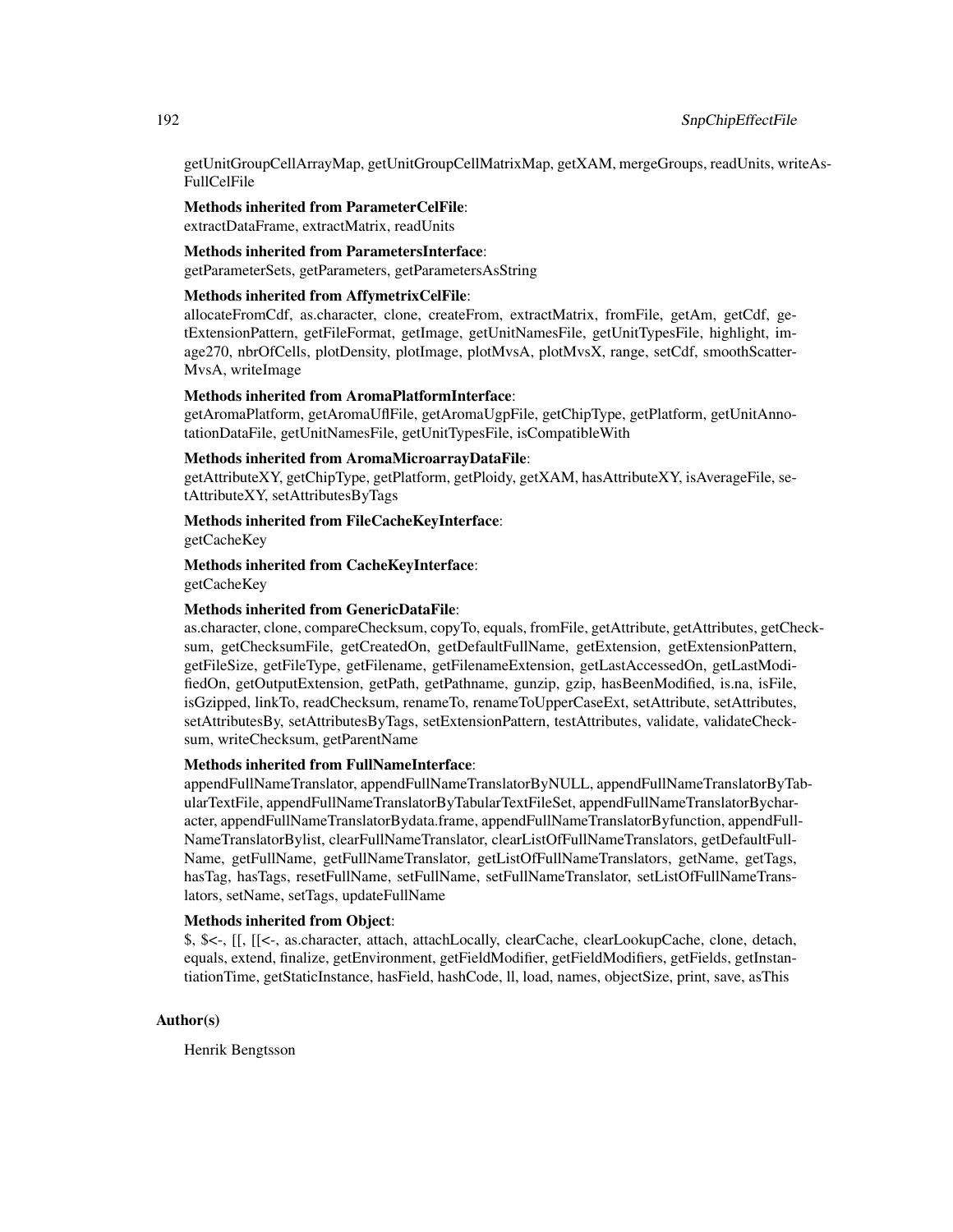# SnpChipEffectSet 193

# See Also

An object of this class is typically part of a [SnpChipEffectSet](#page-192-0).

<span id="page-192-0"></span>SnpChipEffectSet *The SnpChipEffectSet class*

# Description

Package: aroma.affymetrix Class SnpChipEffectSet

```
Object
~\sim~|
~~+--FullNameInterface
~~~~~~~|
~~~~~~~+--GenericDataFileSet
~~~~~~~~~~~~|
~~~~~~~~~~~~+--AromaMicroarrayDataSet
~~~~~~~~~~~~~~~~~|
~~~~~~~~~~~~~~~~~+--AromaPlatformInterface
  ~~~~~~~~~~~~~~~~~~~~~~|
~~~~~~~~~~~~~~~~~~~~~~+--AffymetrixFileSet
~~~~~~~~~~~~~~~~~~~~~~~~~~~|
~~~~~~~~~~~~~~~~~~~~~~~~~~~+--AffymetrixCelSet
~~~~~~~~~~~~~~~~~~~~~~~~~~~~~~~~|
~~~~~~~~~~~~~~~~~~~~~~~~~~~~~~~~+--ParametersInterface
~~~~~~~~~~~~~~~~~~~~~~~~~~~~~~~~~~~~~|
~~~~~~~~~~~~~~~~~~~~~~~~~~~~~~~~~~~~~+--ParameterCelSet
~~~~~~~~~~~~~~~~~~~~~~~~~~~~~~~~~~~~~~~~~~|
~~~~~~~~~~~~~~~~~~~~~~~~~~~~~~~~~~~~~~~~~~+--ChipEffectSet
~~~~~~~~~~~~~~~~~~~~~~~~~~~~~~~~~~~~~~~~~~~~~~~|
~~~~~~~~~~~~~~~~~~~~~~~~~~~~~~~~~~~~~~~~~~~~~~~+--SnpChipEffectSet
```
Directly known subclasses: [CnChipEffectSet](#page-66-0)

public static class SnpChipEffectSet extends [ChipEffectSet](#page-55-0)

This class represents estimates of chip effects in the probe-level models.

# Usage

```
SnpChipEffectSet(..., mergeStrands="byFirstFile")
```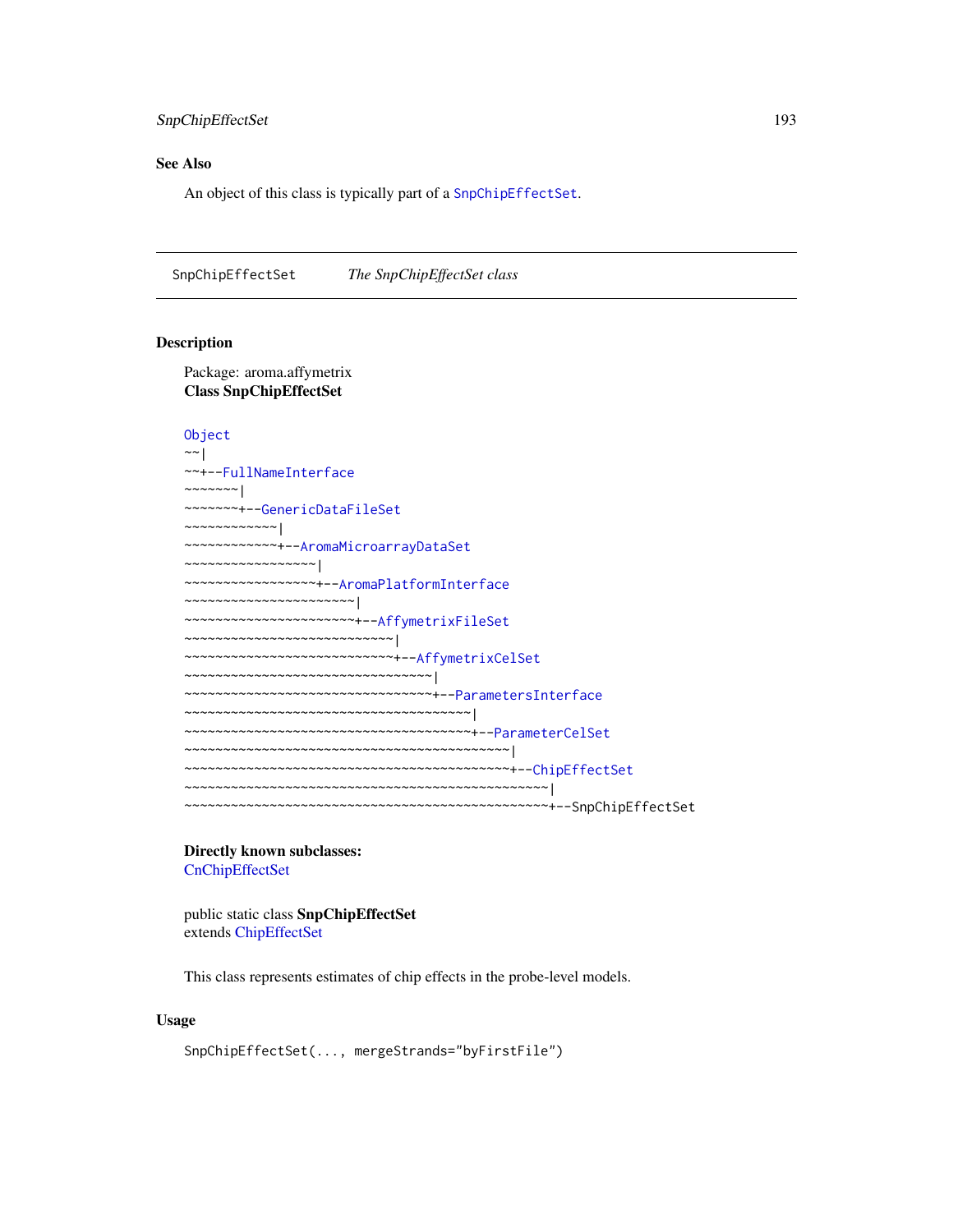# **Arguments**

| $\cdots$     | Arguments passed to ChipEffectSet.                              |
|--------------|-----------------------------------------------------------------|
| mergeStrands | Specifies if the strands are merged or not for these estimates. |

#### Fields and Methods

# Methods:

| extractAlleleSet     |  |
|----------------------|--|
| extractSnpCnvOSet    |  |
| extractSnpOSet       |  |
| extractTheta         |  |
| extractTotalAndFreqB |  |
| getAverageFile       |  |
| getMergeStrands      |  |
| setMergeStrands      |  |

# Methods inherited from ChipEffectSet:

as.character, boxplotStats, byPath, calculateBaseline, calculateFieldBoxplotStats, calculateNuse-BoxplotStats, calculateRleBoxplotStats, extractAffyBatch, extractChromosomalDataFrame, extract-ExpressionSet, extractMatrix, extractTheta, findByName, findUnitsTodo, fromDataSet, getAM, getAsFullCelSet, getAverageFile, getBaseline, getCellIndices, getXAM, plotBoxplot, readUnits, updateUnits

#### Methods inherited from ParameterCelSet:

extractDataFrame, extractMatrix

# Methods inherited from ParametersInterface:

getParameterSets, getParameters, getParametersAsString

# Methods inherited from AffymetrixCelSet:

append, as, as.AffymetrixCelSet, as.character, averageQuantile, byName, byPath, clone, convert-ToUnique, doCRMAv1, doCRMAv2, doFIRMA, doGCRMA, doRMA, extractAffyBatch, extract-FeatureSet, extractMatrix, extractSnpFeatureSet, findByName, getAverage, getAverageAsinh, getAverageFile, getAverageLog, getCdf, getChipType, getData, getIntensities, getPlatform, getTimestamps, getUnitGroupCellMap, getUnitIntensities, getUnitNamesFile, getUnitTypesFile, isDuplicated, justRMA, justSNPRMA, nbrOfArrays, normalizeQuantile, plotDensity, range, readUnits, setCdf, update2, writeSgr

# Methods inherited from AffymetrixFileSet:

as, as.AffymetrixFileSet, byPath, getDefaultFullName

#### Methods inherited from AromaPlatformInterface:

getAromaPlatform, getAromaUflFile, getAromaUgpFile, getChipType, getPlatform, getUnitAnnotationDataFile, getUnitNamesFile, getUnitTypesFile, isCompatibleWith

#### Methods inherited from AromaMicroarrayDataSet:

as.AromaMicroarrayDataSetList, as.AromaMicroarrayDataSetTuple, getAromaFullNameTranslatorSet, getAverageFile, getChipType, getDefaultFullName, getPlatform, setAttributesBy, setAttributesBySampleAnnotationFile, setAttributesBySampleAnnotationSet, validate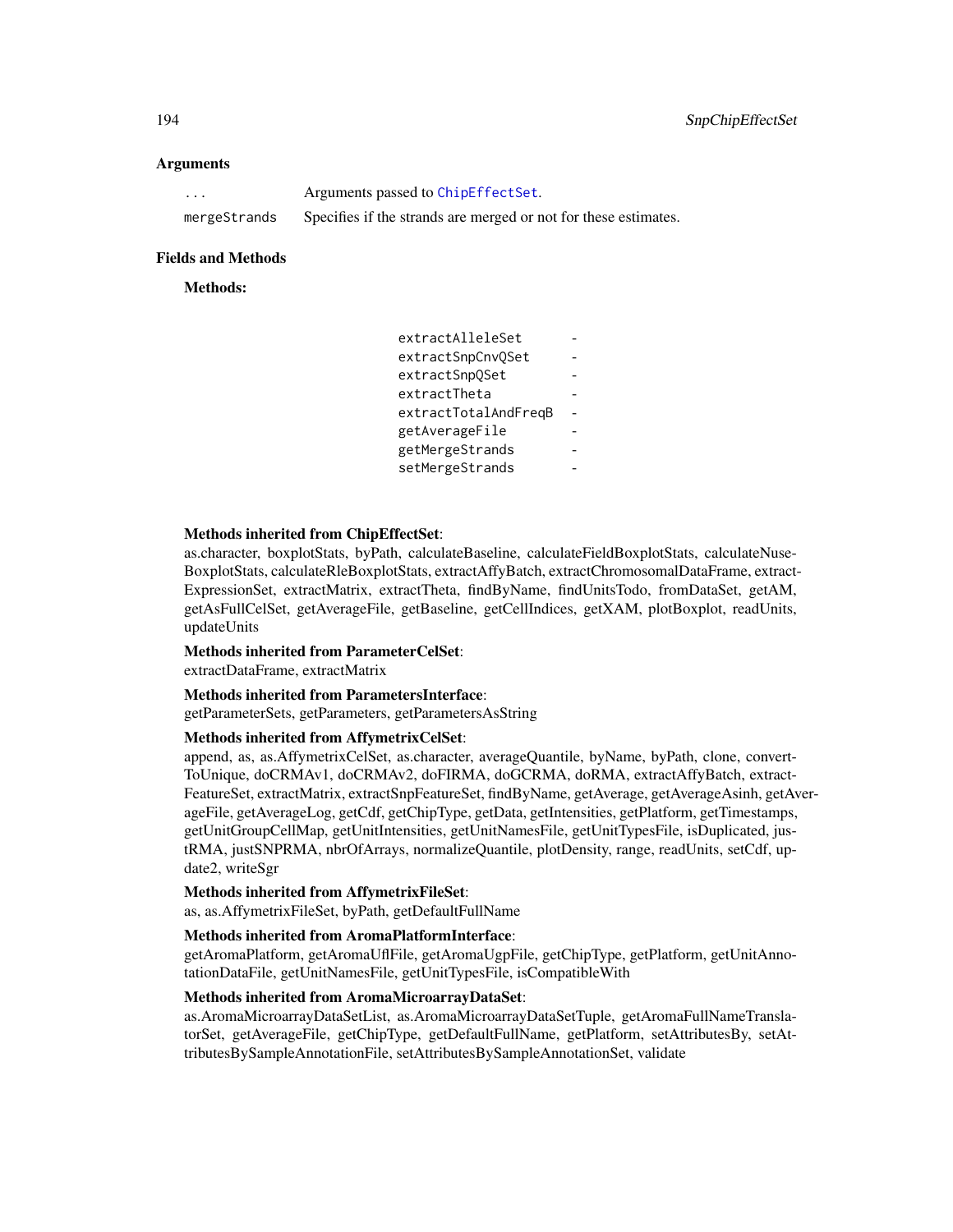#### SnpInformation 195

# Methods inherited from GenericDataFileSet:

[, [[, anyDuplicated, anyNA, append, appendFiles, appendFullNamesTranslator, appendFullNames-TranslatorByNULL, appendFullNamesTranslatorByTabularTextFile, appendFullNamesTranslator-ByTabularTextFileSet, appendFullNamesTranslatorBydata.frame, appendFullNamesTranslatorByfunction, appendFullNamesTranslatorBylist, as.character, as.list, byName, byPath, c, clearCache, clearFullNamesTranslator, clone, copyTo, dsApply, dsApplyInPairs, duplicated, equals, extract, findByName, findDuplicated, getChecksum, getChecksumFileSet, getChecksumObjects, getDefaultFullName, getFile, getFileClass, getFileSize, getFiles, getFullNames, getNames, getOneFile, getPath, getPathnames, getSubdirs, gunzip, gzip, hasFile, indexOf, is.na, names, nbrOfFiles, rep, resetFullNames, setFullNamesTranslator, sortBy, unique, update2, updateFullName, updateFull-Names, validate, getFullNameTranslatorSet, getParentName

# Methods inherited from FullNameInterface:

appendFullNameTranslator, appendFullNameTranslatorByNULL, appendFullNameTranslatorByTabularTextFile, appendFullNameTranslatorByTabularTextFileSet, appendFullNameTranslatorBycharacter, appendFullNameTranslatorBydata.frame, appendFullNameTranslatorByfunction, appendFull-NameTranslatorBylist, clearFullNameTranslator, clearListOfFullNameTranslators, getDefaultFull-Name, getFullName, getFullNameTranslator, getListOfFullNameTranslators, getName, getTags, hasTag, hasTags, resetFullName, setFullName, setFullNameTranslator, setListOfFullNameTranslators, setName, setTags, updateFullName

# Methods inherited from Object:

\$, \$<-, [[, [[<-, as.character, attach, attachLocally, clearCache, clearLookupCache, clone, detach, equals, extend, finalize, getEnvironment, getFieldModifier, getFieldModifiers, getFields, getInstantiationTime, getStaticInstance, hasField, hashCode, ll, load, names, objectSize, print, save, asThis

# Author(s)

Henrik Bengtsson

SnpInformation *The SnpInformation class*

# Description

Package: aroma.affymetrix Class SnpInformation

```
Object
~~|
~~+--FullNameInterface
~~~~~~~|
~~~~~~~+--GenericDataFile
~~~~~~~~~~~~|
~~~~~~~~~~~~+--CacheKeyInterface
  ~~~~~~~~~~~~~~~~~|
  ~~~~~~~~~~~~~~~~~+--FileCacheKeyInterface
 ~~~~~~~~~~~~~~~~~~~~~~|
```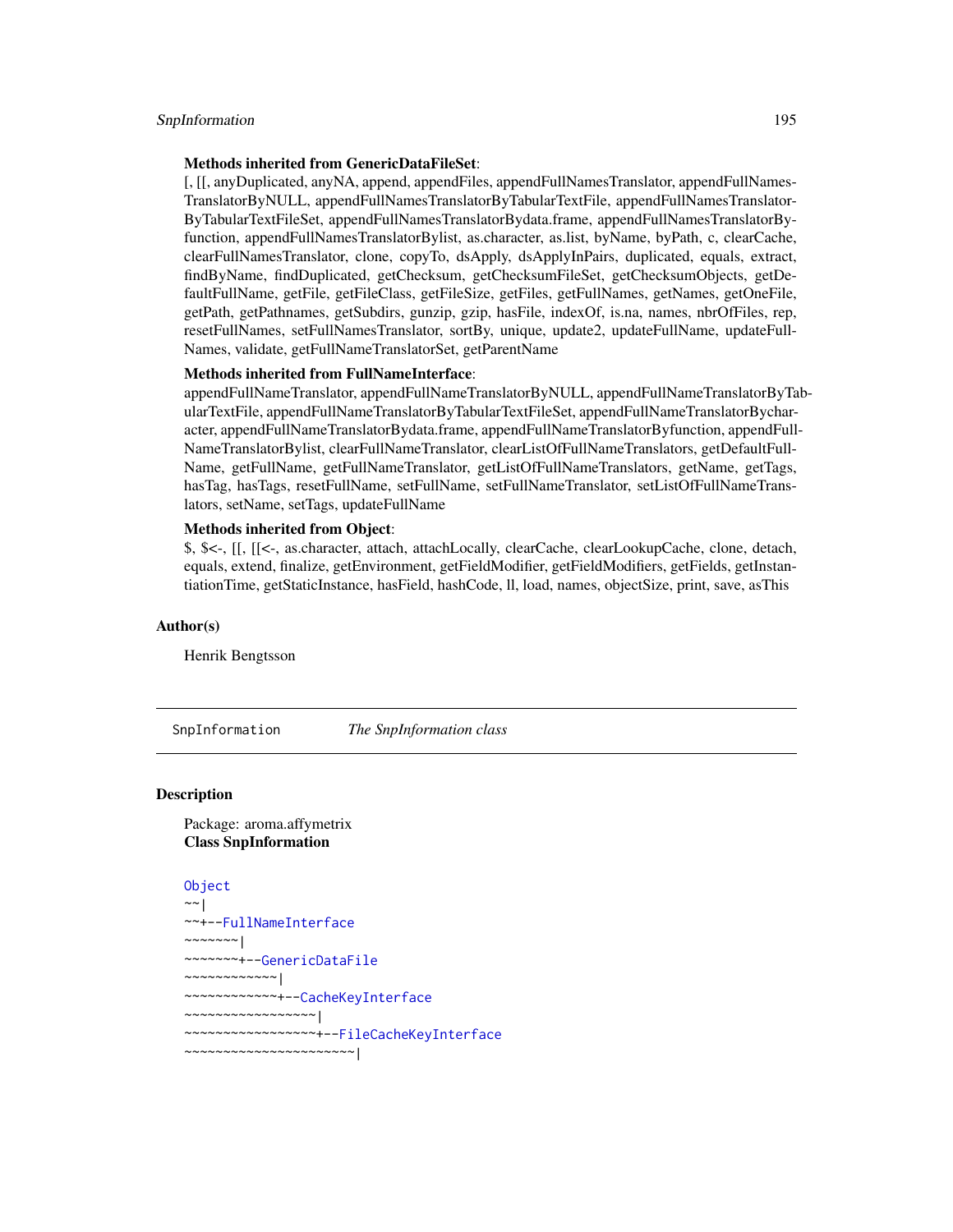~~~~~~~~~~~~~~~~~~~~~~+--SnpInformation

Directly known subclasses:

*[DChipSnpInformation](#page-87-0)*, *[UflSnpInformation](#page-0-0)*

public abstract static class SnpInformation extends [FileCacheKeyInterface](#page-0-0)

# Usage

SnpInformation(...)

#### **Arguments**

... Arguments passed to [GenericDataFile](#page-0-0).

## Fields and Methods

Methods:

| byChipType         |  |
|--------------------|--|
| getChipType        |  |
| getData            |  |
| getFragmentLengths |  |
| getFragmentStarts  |  |
| getFragmentStops   |  |
| nbrOfEnzymes       |  |
| nbrOfUnits         |  |
| readDataFrame      |  |

Methods inherited from FileCacheKeyInterface: getCacheKey

# Methods inherited from CacheKeyInterface: getCacheKey

#### Methods inherited from GenericDataFile:

as.character, clone, compareChecksum, copyTo, equals, fromFile, getAttribute, getAttributes, getChecksum, getChecksumFile, getCreatedOn, getDefaultFullName, getExtension, getExtensionPattern, getFileSize, getFileType, getFilename, getFilenameExtension, getLastAccessedOn, getLastModifiedOn, getOutputExtension, getPath, getPathname, gunzip, gzip, hasBeenModified, is.na, isFile, isGzipped, linkTo, readChecksum, renameTo, renameToUpperCaseExt, setAttribute, setAttributes, setAttributesBy, setAttributesByTags, setExtensionPattern, testAttributes, validate, validateChecksum, writeChecksum, getParentName

# Methods inherited from FullNameInterface:

appendFullNameTranslator, appendFullNameTranslatorByNULL, appendFullNameTranslatorByTab-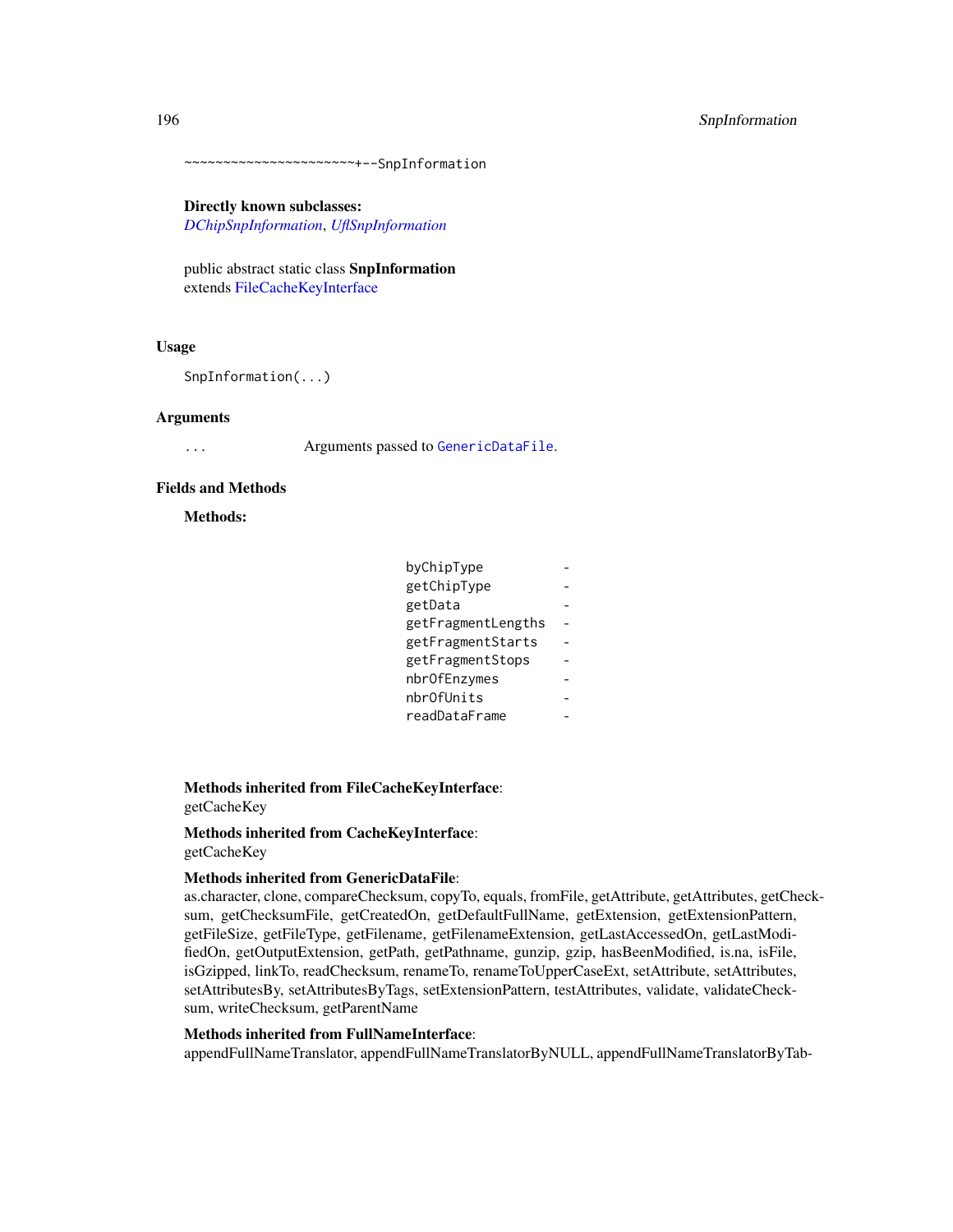# SnpPlm and the state of the state of the state of the state of the state of the state of the state of the state of the state of the state of the state of the state of the state of the state of the state of the state of the

ularTextFile, appendFullNameTranslatorByTabularTextFileSet, appendFullNameTranslatorBycharacter, appendFullNameTranslatorBydata.frame, appendFullNameTranslatorByfunction, appendFull-NameTranslatorBylist, clearFullNameTranslator, clearListOfFullNameTranslators, getDefaultFull-Name, getFullName, getFullNameTranslator, getListOfFullNameTranslators, getName, getTags, hasTag, hasTags, resetFullName, setFullName, setFullNameTranslator, setListOfFullNameTranslators, setName, setTags, updateFullName

# Methods inherited from Object:

\$, \$<-, [[, [[<-, as.character, attach, attachLocally, clearCache, clearLookupCache, clone, detach, equals, extend, finalize, getEnvironment, getFieldModifier, getFieldModifiers, getFields, getInstantiationTime, getStaticInstance, hasField, hashCode, ll, load, names, objectSize, print, save, asThis

# Author(s)

Henrik Bengtsson

<span id="page-196-0"></span>SnpPlm *The SnpPlm interface class*

# **Description**

Package: aroma.affymetrix Class SnpPlm

```
Interface
~\sim~|
~~+--SnpPlm
```
# Directly known subclasses:

*[AffineCnPlm](#page-9-0)*, *[AffineSnpPlm](#page-13-0)*, *[AvgCnPlm](#page-42-0)*, *[AvgSnpPlm](#page-46-0)*, [CnPlm,](#page-69-0) *[HetLogAddCnPlm](#page-122-0)*, *[HetLogAddSnpPlm](#page-126-0)*, *[MbeiCnPlm](#page-136-0)*, *[MbeiSnpPlm](#page-140-0)*, *[RmaCnPlm](#page-177-0)*, *[RmaSnpPlm](#page-181-0)*

public class SnpPlm extends [Interface](#page-0-0)

An [Interface](#page-0-0) implementing methods special for [ProbeLevelModel](#page-156-0)s specific to SNP arrays.

# Usage

SnpPlm(...)

#### Arguments

... Not used.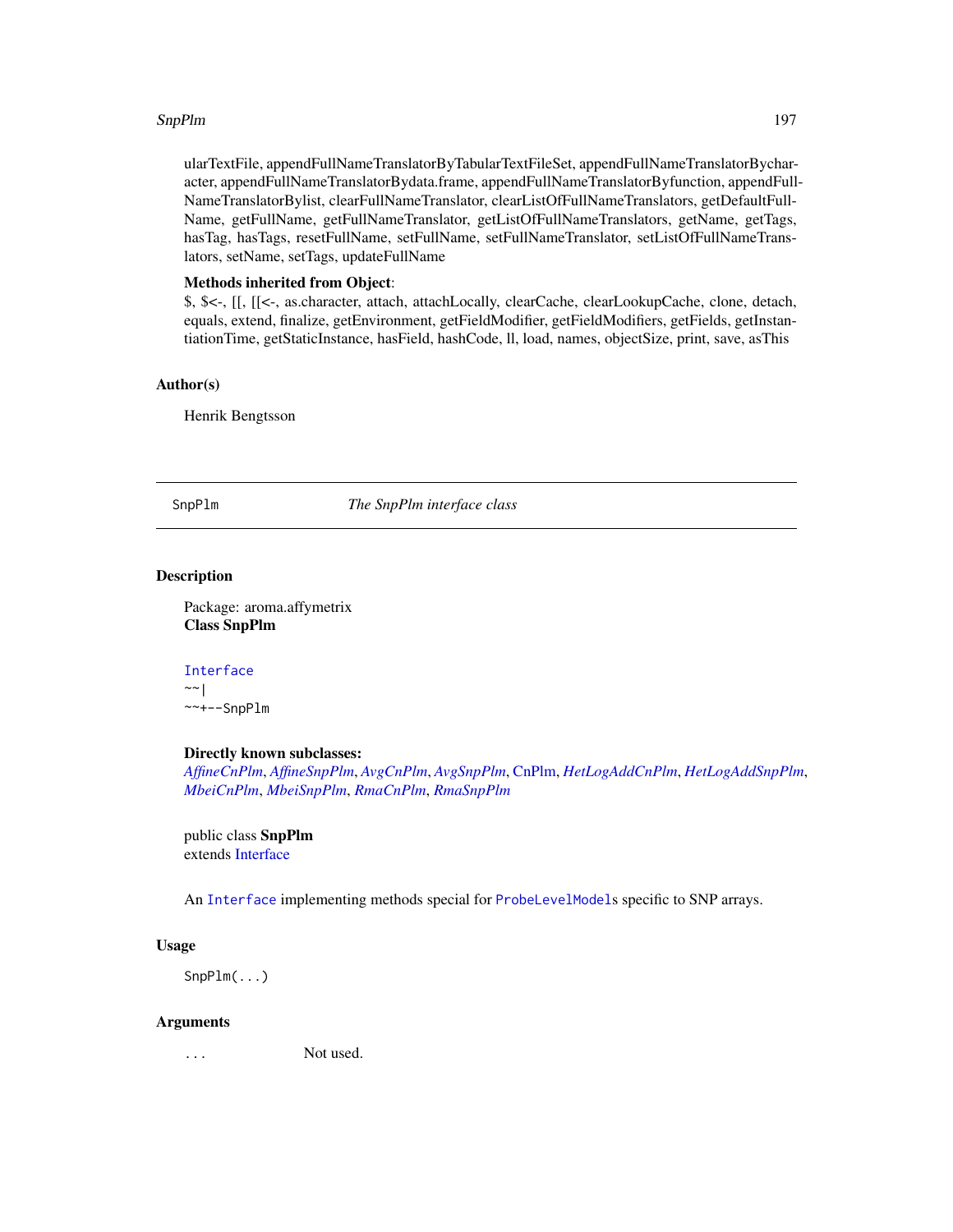198 SnpPlm

# Methods

Methods: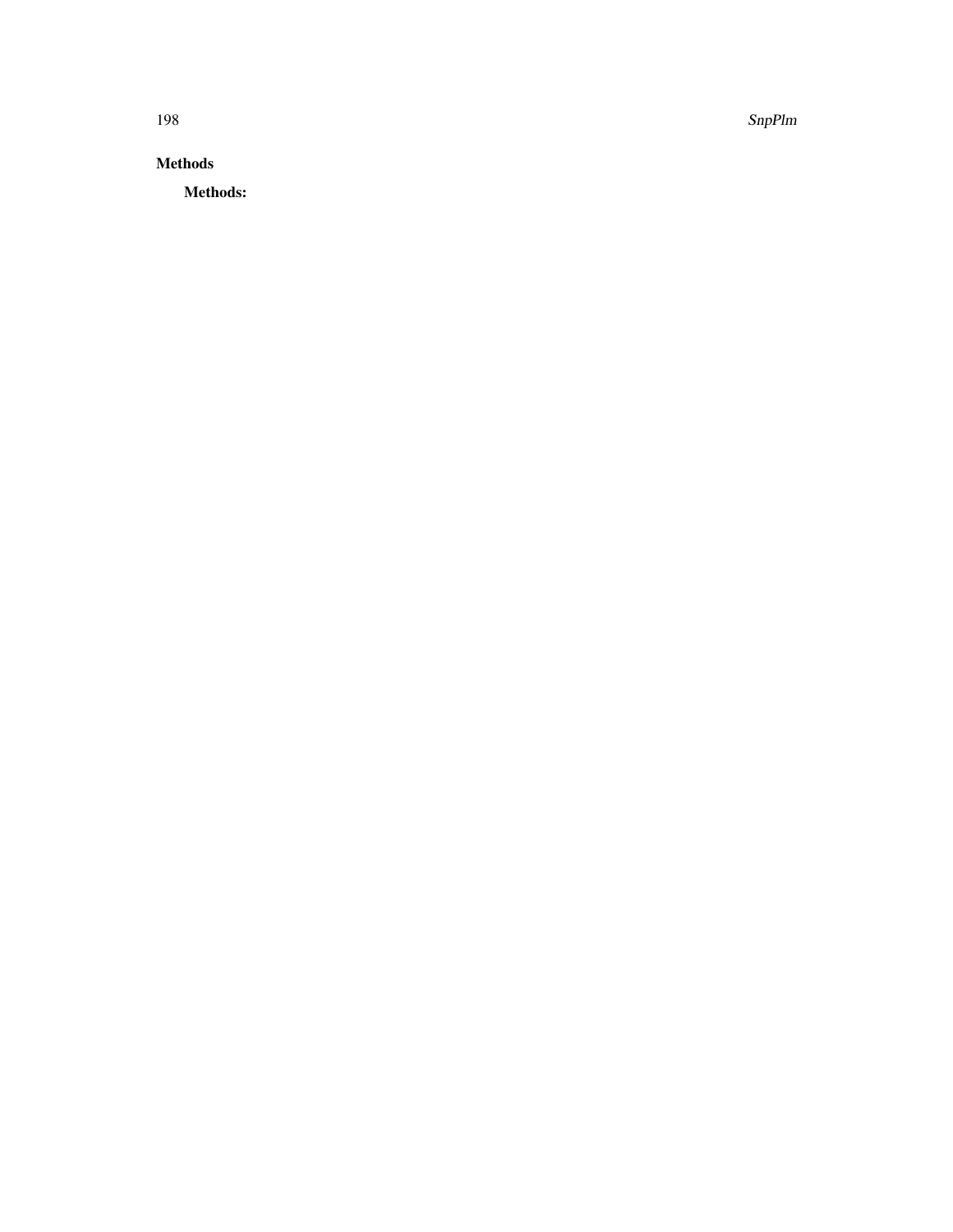#### SnpPlm 199

getCellIndices getChipEffectSet getMergeStrands getProbeAffinityFile setMergeStrands

#### Methods inherited from Interface:

extend, print, uses

# Requirements

Classes inheriting from this [Interface](#page-0-0) must provide the following fields:

• mergeStrandsA [logical](#page-0-0) value indicating if strands should be merged or not.

#### Author(s)

Henrik Bengtsson

# Examples

```
for (zzz in \theta) {
# Setup verbose output
verbose <- Arguments$getVerbose(-2)
timestampOn(verbose)
# - - - - - - - - - - - - - - - - - - - - - - - - - - - - - - - - - -
# Define an example dataset using this path
# - - - - - - - - - - - - - - - - - - - - - - - - - - - - - - - - - -
# Find any SNP dataset
path <- NULL
if (is.null(path))
 break
if (!exists("ds")) {
  ds <- AffymetrixCelSet$fromFiles(path)
}
print(ds)
# - - - - - - - - - - - - - - - - - - - - - - - - - - - - - - - - - -
# Create a set of various PLMs for this dataset
# - - - - - - - - - - - - - - - - - - - - - - - - - - - - - - - - - -
if (!exists("models", mode="list")) {
  mergeStrands <- TRUE
 models <- list(
   rma = RmaSnpPlm(ds, mergeStrands=mergeStrands),
   mbei = MbeiSnpPlm(ds, mergeStrands=mergeStrands)
# affine = AffineSnpPlm(ds, background=FALSE, mergeStrands=mergeStrands)
  )
```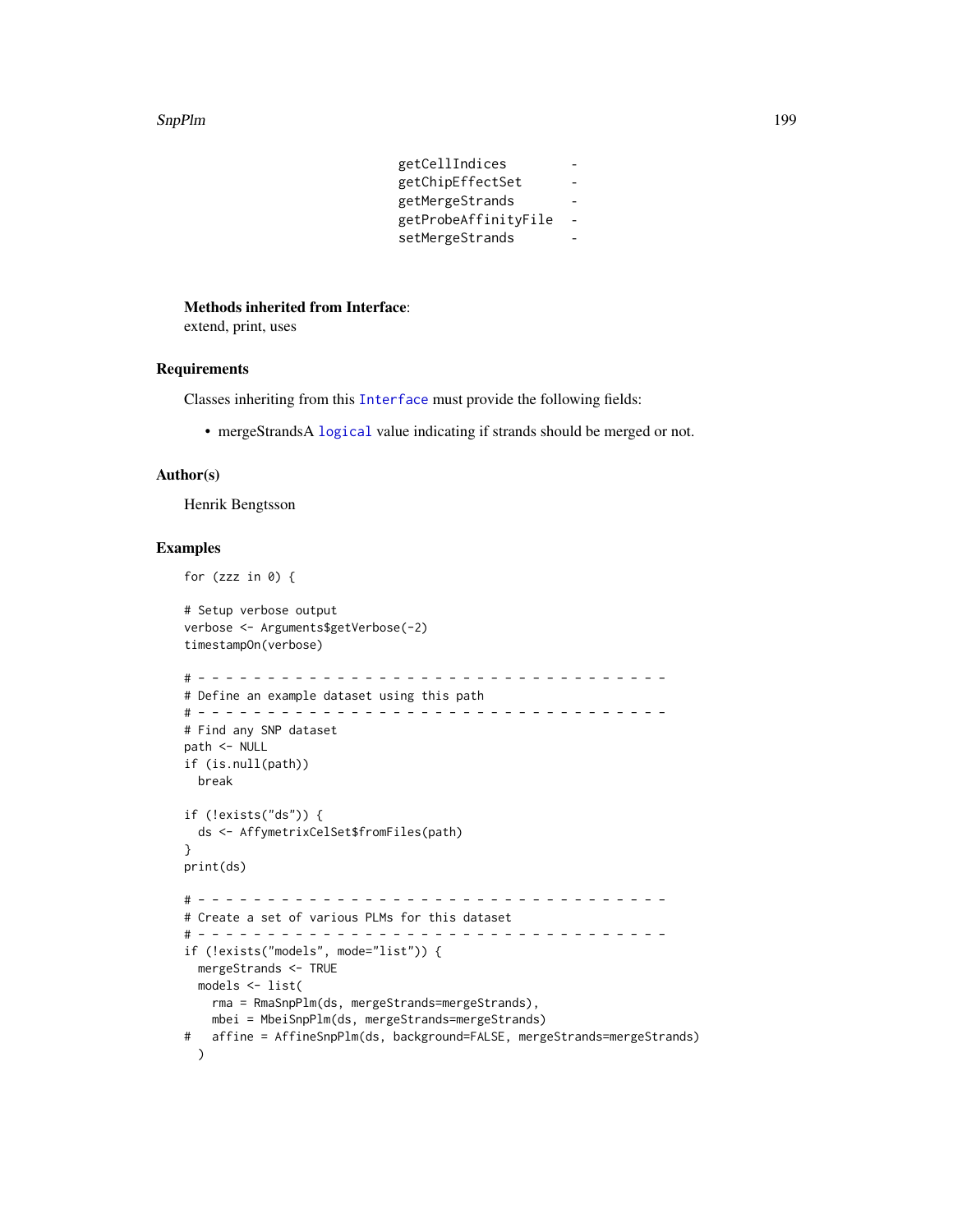# 200 SnpPlm

```
}
print(models)
# - - - - - - - - - - - - - - - - - - - - - - - - - - - - - - - - - -
# For each model, fit a few units
#
# Note, by fitting the same set of units across models, the internal
# caching mechanisms of aroma.affymetrix makes sure that the data is
# only read into memory once. See log for reading speed.
# - - - - - - - - - - - - - - - - - - - - - - - - - - - - - - - - - -
units <- 55+1:100
for (model in models) {
  ruler(verbose)
  fit(model, units=units, force=TRUE, verbose=verbose)
}
# - - - - - - - - - - - - - - - - - - - - - - - - - - - - - - - - - -
# For each unit, plot the estimated (thetaB,thetaA) for all models
# - - - - - - - - - - - - - - - - - - - - - - - - - - - - - - - - - -
# Should we plot the on the log scale?
log <- TRUE
# Do only user to press ENTER if more than one unit is plotted
opar <- par(ask=(length(units) > 1))
Alab <- expression(theta[A])
Blab <- expression(theta[B])
if (log) {
 \lim <- c(6, 16)
} else {
  \lim <- c(0, 2^15)
}
# For each unit...
for (unit in units) {
  # For all models...
  for (kk in seq_along(models)) {
    ces <- getChipEffects(models[[kk]])
    ceUnit <- ces[unit]
    snpName <- names(ceUnit)[1]
    theta <- ceUnit[[1]]
    thetaA <- theta[[1]]$theta
    thetaB <- theta[[2]]$theta
    if (log) {
      thetaA <- log(thetaA, base=2)
      thetaB <- log(thetaB, base=2)
    }
    # Create the plot?
    if (kk == 1) {
      plot(NA, xlim=lim, ylim=lim, xlab=Blab, ylab=Alab, main=snpName)
```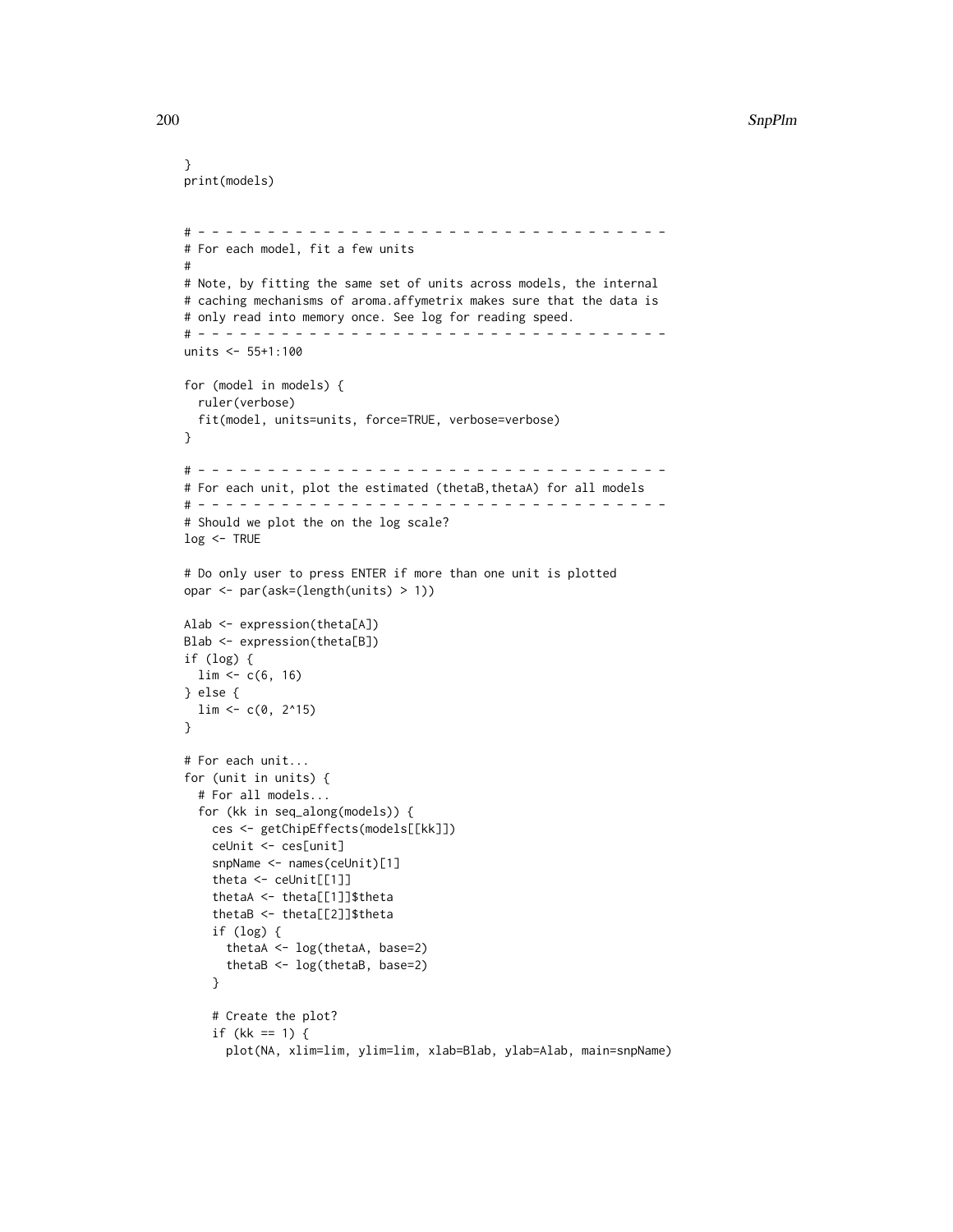```
abline(a=0, b=1, lty=2)
    }
    # Plot the estimated parameters
   points(thetaB, thetaA, col=kk, pch=19)
 }
} # for (unit ...)
# Reset graphical parameter settings
par(opar)
} # for (zzz in 0)
rm(zzz)
```
SnpProbeAffinityFile *The SnpProbeAffinityFile class*

# Description

Package: aroma.affymetrix Class SnpProbeAffinityFile

```
Object
~~|
~~+--FullNameInterface
~\sim ~\sim ~\sim ~\sim ~\sim ~\sim ~\sim ~\sim ~\sim ~\sim ~\sim ~\sim ~\sim ~\sim ~\sim ~\sim ~\sim ~\sim ~\sim ~\sim ~\sim ~\sim ~\sim ~\sim ~\sim ~\sim ~\sim ~\sim ~\sim ~\sim ~\sim ~\sim ~\sim ~\sim ~\sim ~\sim ~\sim~~~~~~~+--GenericDataFile
~~~~~~~~~~~~|
~~~~~~~~~~~~+--CacheKeyInterface
~~~~~~~~~~~~~~~~~|
~~~~~~~~~~~~~~~~~+--FileCacheKeyInterface
~~~~~~~~~~~~~~~~~~~~~~|
~~~~~~~~~~~~~~~~~~~~~~+--AromaMicroarrayDataFile
~~~~~~~~~~~~~~~~~~~~~~~~~~~|
~~~~~~~~~~~~~~~~~~~~~~~~~~~+--AromaPlatformInterface
~~~~~~~~~~~~~~~~~~~~~~~~~~~~~~~~|
~~~~~~~~~~~~~~~~~~~~~~~~~~~~~~~~+--AffymetrixFile
~~~~~~~~~~~~~~~~~~~~~~~~~~~~~~~~~~~~~|
~~~~~~~~~~~~~~~~~~~~~~~~~~~~~~~~~~~~~+--AffymetrixCelFile
  ~~~~~~~~~~~~~~~~~~~~~~~~~~~~~~~~~~~~~~~~~~|
~~~~~~~~~~~~~~~~~~~~~~~~~~~~~~~~~~~~~~~~~~+--ParametersInterface
~~~~~~~~~~~~~~~~~~~~~~~~~~~~~~~~~~~~~~~~~~~~~~~|
 ~~~~~~~~~~~~~~~~~~~~~~~~~~~~~~~~~~~~~~~~~~~~~~~+--ParameterCelFile
    ~~~~~~~~~~~~~~~~~~~~~~~~~~~~~~~~~~~~~~~~~~~~~~~~~~~~|
  ~~~~~~~~~~~~~~~~~~~~~~~~~~~~~~~~~~~~~~~~~~~~~~~~~~~~+--ProbeAffinityFile
    ~~~~~~~~~~~~~~~~~~~~~~~~~~~~~~~~~~~~~~~~~~~~~~~~~~~~~~~~~|
  ~~~~~~~~~~~~~~~~~~~~~~~~~~~~~~~~~~~~~~~~~~~~~~~~~~~~~~~~~+--SnpProbeAffinityFile
```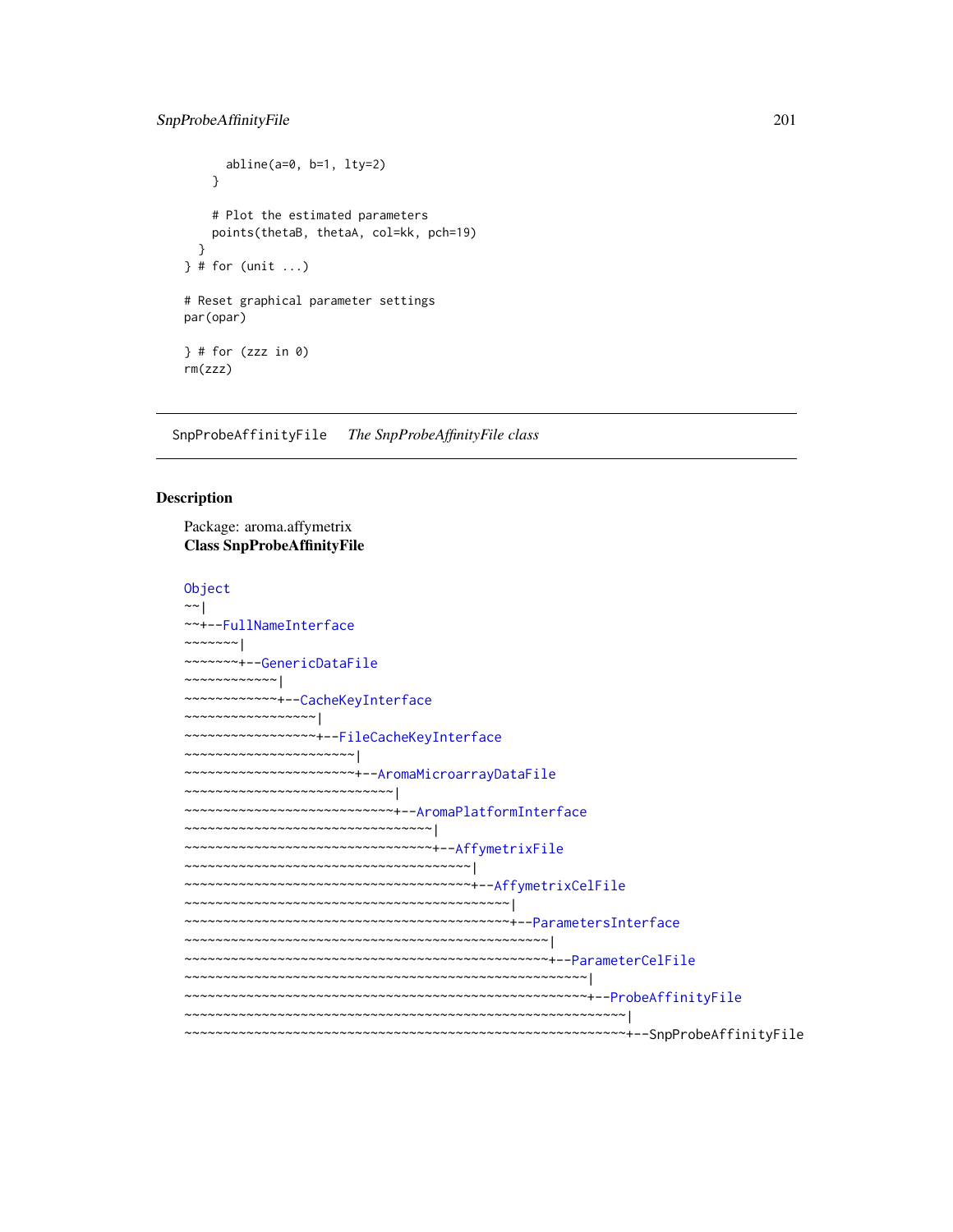#### Directly known subclasses:

*[CnProbeAffinityFile](#page-71-0)*

public abstract static class SnpProbeAffinityFile extends *[ProbeAffinityFile](#page-154-0)*

This class represents estimates of probe affinities in SNP probe-level models.

# Usage

SnpProbeAffinityFile(..., mergeStrands=FALSE)

# Arguments

... Arguments passed to [ProbeAffinityFile](#page-154-0). mergeStrands Specifies if the strands are merged or not for these estimates.

# Fields and Methods

Methods:

*No methods defined*.

Methods inherited from ProbeAffinityFile: as.character, getCellIndices, getParameters, readUnits

Methods inherited from ParameterCelFile: extractDataFrame, extractMatrix, readUnits

Methods inherited from ParametersInterface: getParameterSets, getParameters, getParametersAsString

#### Methods inherited from AffymetrixCelFile:

allocateFromCdf, as.character, clone, createFrom, extractMatrix, fromFile, getAm, getCdf, getExtensionPattern, getFileFormat, getImage, getUnitNamesFile, getUnitTypesFile, highlight, image270, nbrOfCells, plotDensity, plotImage, plotMvsA, plotMvsX, range, setCdf, smoothScatter-MvsA, writeImage

Methods inherited from AromaPlatformInterface:

getAromaPlatform, getAromaUflFile, getAromaUgpFile, getChipType, getPlatform, getUnitAnnotationDataFile, getUnitNamesFile, getUnitTypesFile, isCompatibleWith

# Methods inherited from AromaMicroarrayDataFile:

getAttributeXY, getChipType, getPlatform, getPloidy, getXAM, hasAttributeXY, isAverageFile, setAttributeXY, setAttributesByTags

# Methods inherited from FileCacheKeyInterface:

getCacheKey

# Methods inherited from CacheKeyInterface: getCacheKey

Methods inherited from GenericDataFile:

as.character, clone, compareChecksum, copyTo, equals, fromFile, getAttribute, getAttributes, getChecksum, getChecksumFile, getCreatedOn, getDefaultFullName, getExtension, getExtensionPattern,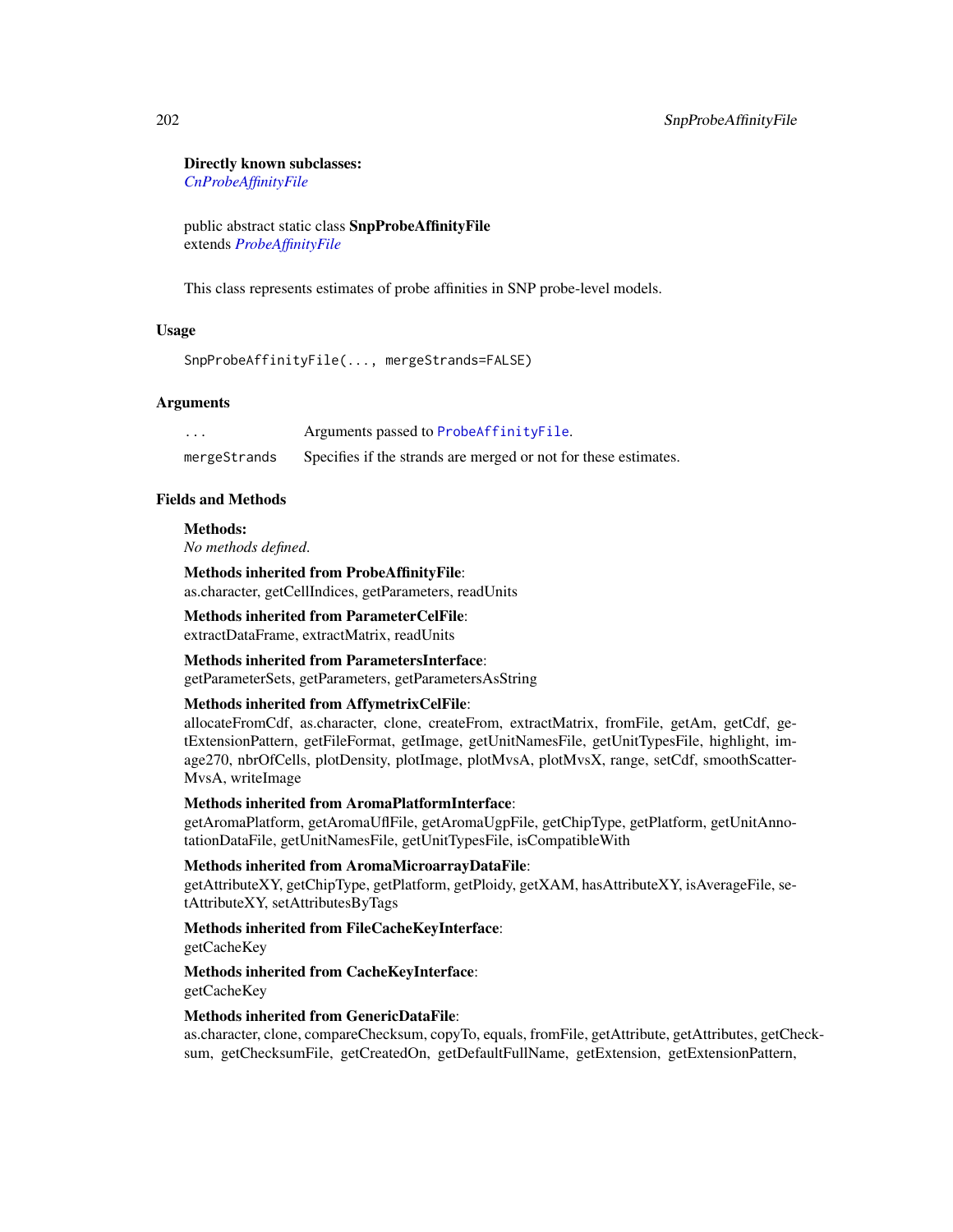# SpatialReporter 203

getFileSize, getFileType, getFilename, getFilenameExtension, getLastAccessedOn, getLastModifiedOn, getOutputExtension, getPath, getPathname, gunzip, gzip, hasBeenModified, is.na, isFile, isGzipped, linkTo, readChecksum, renameTo, renameToUpperCaseExt, setAttribute, setAttributes, setAttributesBy, setAttributesByTags, setExtensionPattern, testAttributes, validate, validateChecksum, writeChecksum, getParentName

#### Methods inherited from FullNameInterface:

appendFullNameTranslator, appendFullNameTranslatorByNULL, appendFullNameTranslatorByTabularTextFile, appendFullNameTranslatorByTabularTextFileSet, appendFullNameTranslatorBycharacter, appendFullNameTranslatorBydata.frame, appendFullNameTranslatorByfunction, appendFull-NameTranslatorBylist, clearFullNameTranslator, clearListOfFullNameTranslators, getDefaultFull-Name, getFullName, getFullNameTranslator, getListOfFullNameTranslators, getName, getTags, hasTag, hasTags, resetFullName, setFullName, setFullNameTranslator, setListOfFullNameTranslators, setName, setTags, updateFullName

#### Methods inherited from Object:

\$, \$<-, [[, [[<-, as.character, attach, attachLocally, clearCache, clearLookupCache, clone, detach, equals, extend, finalize, getEnvironment, getFieldModifier, getFieldModifiers, getFields, getInstantiationTime, getStaticInstance, hasField, hashCode, ll, load, names, objectSize, print, save, asThis

# Author(s)

Henrik Bengtsson

SpatialReporter *The SpatialReporter class*

# **Description**

Package: aroma.affymetrix Class SpatialReporter

[Object](#page-0-0) ~~| ~~+-[-GenericReporter](#page-120-0)  $~\sim$   $~\sim$   $~\sim$   $~\sim$   $~\sim$   $~\sim$   $~\sim$ ~~~~~~~+-[-AffymetrixFileSetReporter](#page-31-0) ~~~~~~~~~~~~| ~~~~~~~~~~~~+-[-AffymetrixCelSetReporter](#page-23-0) ~~~~~~~~~~~~~~~~~| ~~~~~~~~~~~~~~~~~+--SpatialReporter

#### Directly known subclasses:

public abstract static class SpatialReporter extends *[AffymetrixCelSetReporter](#page-23-0)*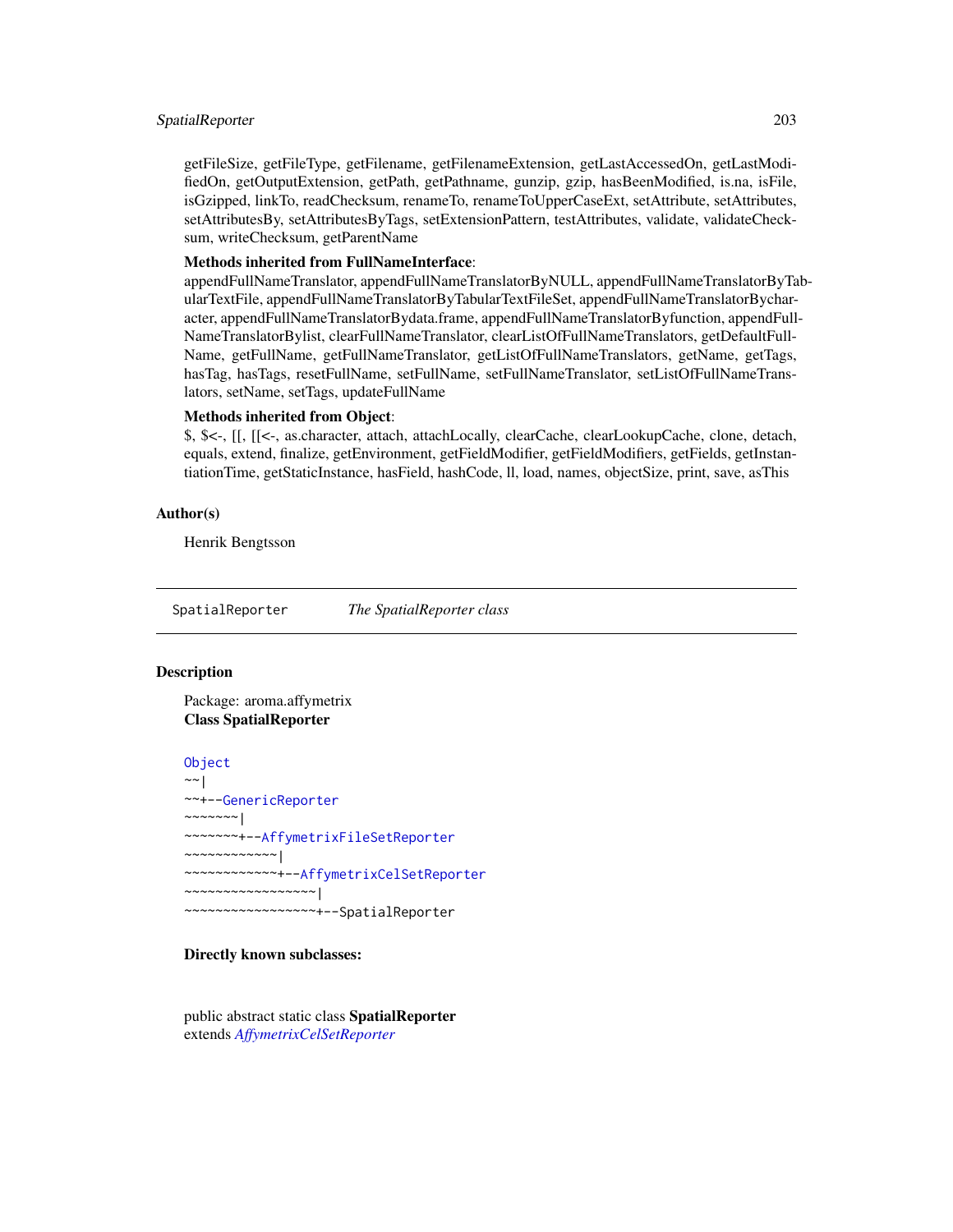A SpatialReporter generates image files of spatial representations of cell signals for each of the arrays in the input set.

# Usage

SpatialReporter(..., reference=NULL)

# **Arguments**

| .         | Arguments passed to AffymetrixCelSetReporter. |
|-----------|-----------------------------------------------|
| reference | An optional reference AffymetrixCelFile.      |

#### Fields and Methods

Methods:

| addColorMap  |  |
|--------------|--|
| getColorMaps |  |
| plotMargins  |  |
| process      |  |
| setColorMaps |  |

# Methods inherited from AffymetrixCelSetReporter:

as.character, getChipType, getDataSet, getPath, nbrOfArrays

# Methods inherited from AffymetrixFileSetReporter:

getFileSet, getInputName, getInputTags

# Methods inherited from GenericReporter:

as.character, getAlias, getAsteriskTags, getFullName, getInputName, getInputTags, getMainPath, getName, getPath, getReportSet, getRootPath, getTags, process, setAlias, setup

# Methods inherited from Object:

\$, \$<-, [[, [[<-, as.character, attach, attachLocally, clearCache, clearLookupCache, clone, detach, equals, extend, finalize, getEnvironment, getFieldModifier, getFieldModifiers, getFields, getInstantiationTime, getStaticInstance, hasField, hashCode, ll, load, names, objectSize, print, save, asThis

# Author(s)

Henrik Bengtsson

TransformReport *The TransformReport class*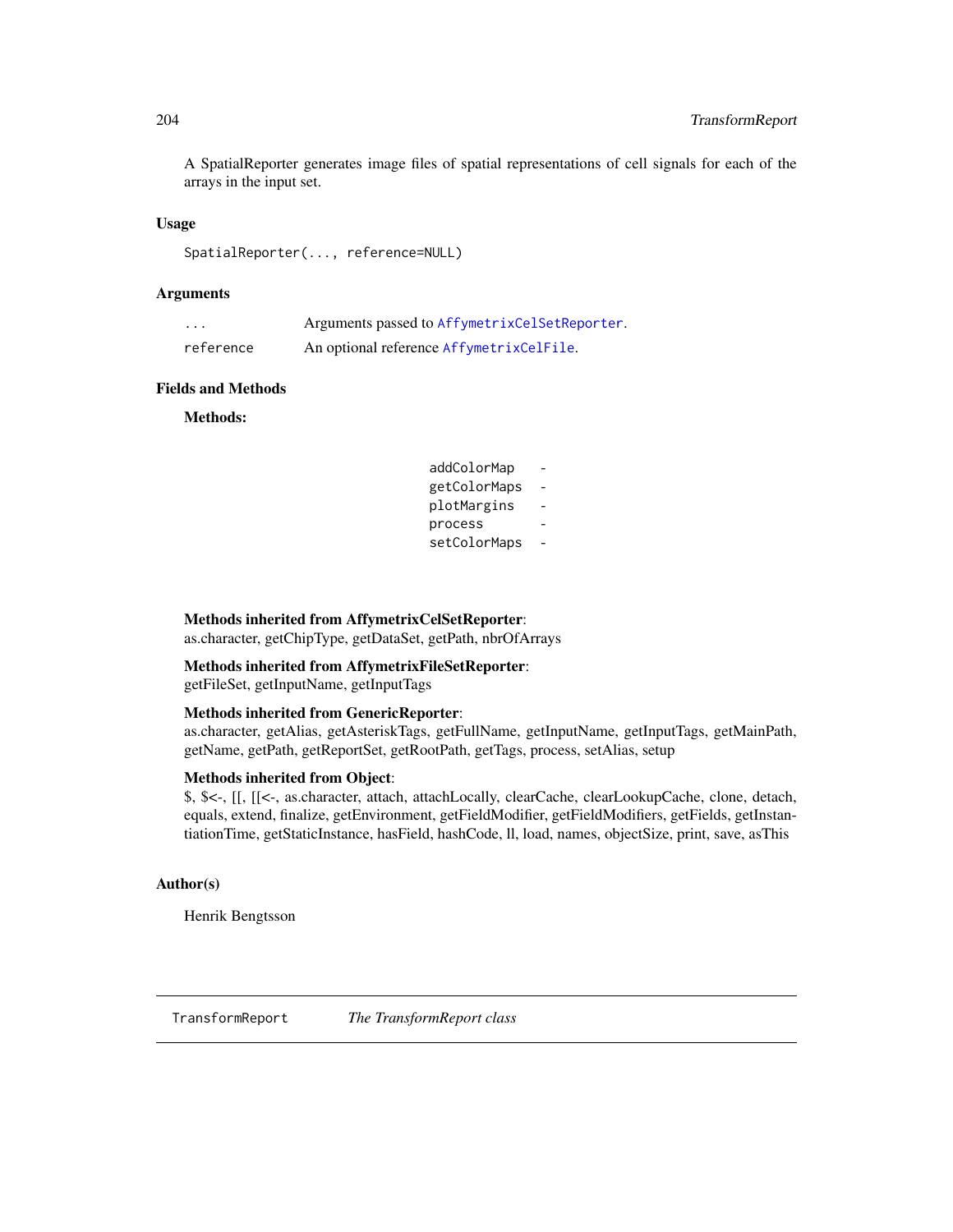# TransformReport 205

# Description

Package: aroma.affymetrix Class TransformReport

[Object](#page-0-0)  $~\sim$  | ~~+--TransformReport

Directly known subclasses:

public static class TransformReport extends [Object](#page-0-0)

# Usage

```
TransformReport(inSet=NULL, outSet=NULL, ...)
```
# Arguments

| inSet                   | The input data set as an AffymetrixCelSet.  |
|-------------------------|---------------------------------------------|
| outSet                  | The output data set as an AffymetrixCelSet. |
| $\cdot$ $\cdot$ $\cdot$ | Not used.                                   |

# Fields and Methods

Methods:

| getCdf             |  |
|--------------------|--|
| getFullName        |  |
| getInputDataSet    |  |
| getName            |  |
| getOutputDataSet   |  |
| getPath            |  |
| getTags            |  |
| getUnitNamesFile   |  |
| getUnitTypesFile   |  |
| getYY              |  |
| nbrOfArrays        |  |
| plotXYCurve        |  |
| plotXYCurveLog2    |  |
| seg                |  |
| writeImageCombined |  |
| writeImages        |  |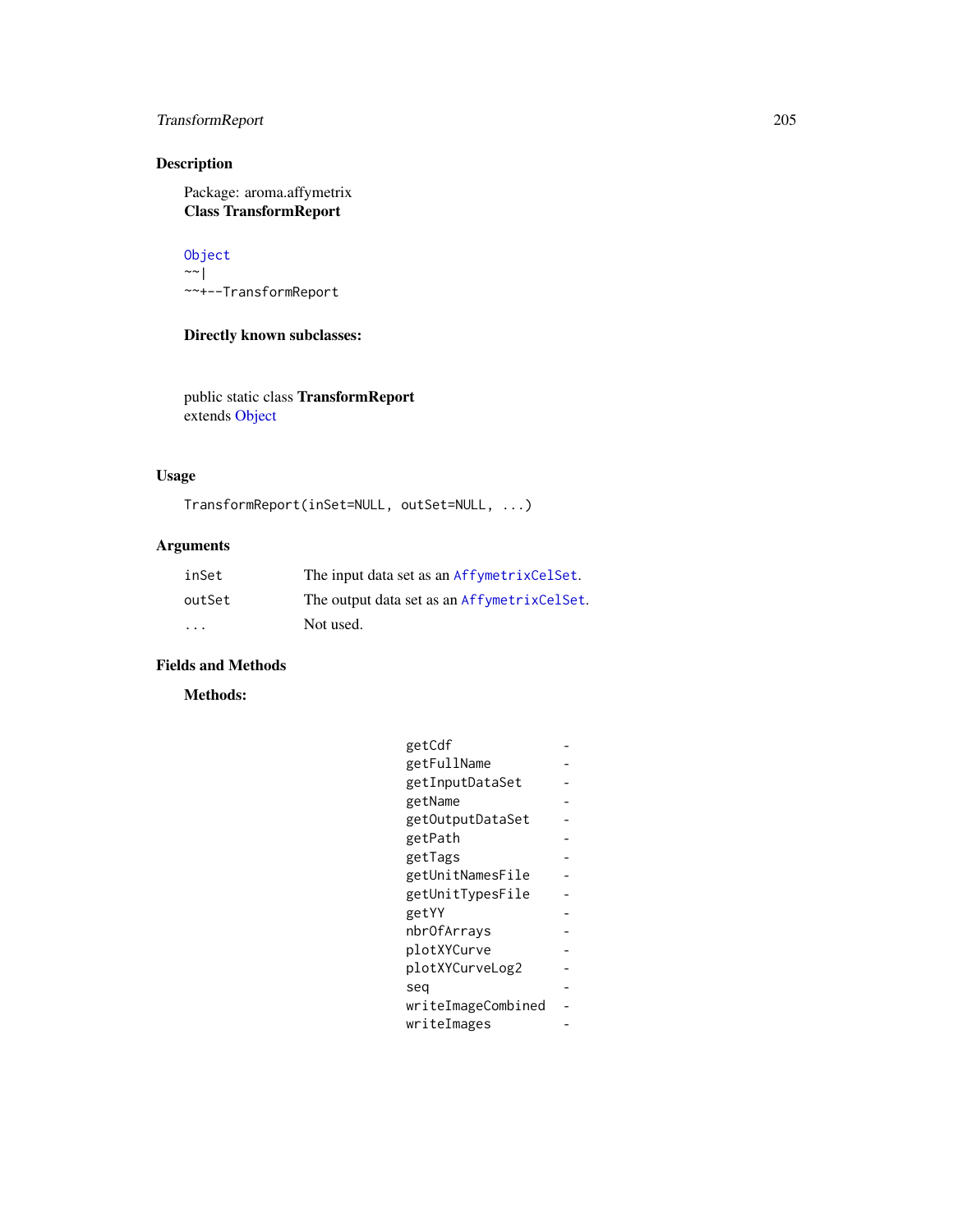#### Methods inherited from Object:

\$, \$<-, [[, [[<-, as.character, attach, attachLocally, clearCache, clearLookupCache, clone, detach, equals, extend, finalize, getEnvironment, getFieldModifier, getFieldModifiers, getFields, getInstantiationTime, getStaticInstance, hasField, hashCode, ll, load, names, objectSize, print, save, asThis

# Author(s)

Henrik Bengtsson

UgpGenomeInformation *The UgpGenomeInformation class*

# Description

Package: aroma.affymetrix Class UgpGenomeInformation

```
Object
~\sim~|
~~+--FullNameInterface
~~~~~~~|
~~~~~~~+--GenericDataFile
~~~~~~~~~~~~|
~~~~~~~~~~~~+--CacheKeyInterface
~~~~~~~~~~~~~~~~~|
~~~~~~~~~~~~~~~~~+--FileCacheKeyInterface
  ~~~~~~~~~~~~~~~~~~~~~~|
  ~~~~~~~~~~~~~~~~~~~~~~+--GenomeInformation
~~~~~~~~~~~~~~~~~~~~~~~~~~~|
  ~~~~~~~~~~~~~~~~~~~~~~~~~~~+--UgpGenomeInformation
```
# Directly known subclasses:

public abstract static class UgpGenomeInformation extends *[GenomeInformation](#page-121-0)*

This class represents Aroma UGP genome information files.

# Usage

UgpGenomeInformation(..., .ugp=NULL, .verify=TRUE)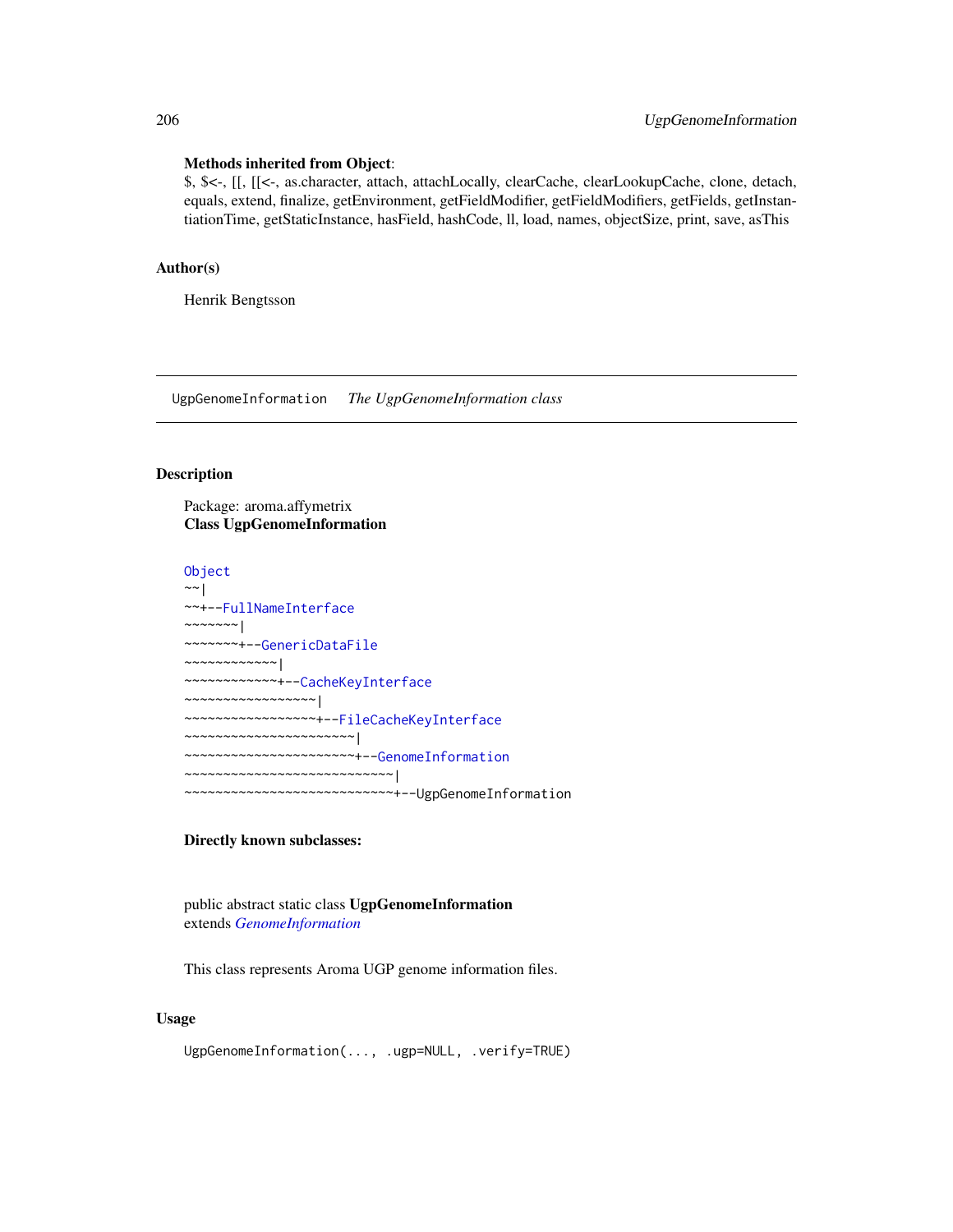# UgpGenomeInformation 207

#### **Arguments**

| $\cdot$ $\cdot$ $\cdot$ | Arguments passed to GenomeInformation. |
|-------------------------|----------------------------------------|
| .ugp                    | For internal use only.                 |
| .verify                 | For internal use only.                 |

# Fields and Methods

Methods:

| byChipType           |  |
|----------------------|--|
| getChipType          |  |
| getChromosomes       |  |
| getData              |  |
| getUnitsOnChromosome |  |
| isCompatibleWithCdf  |  |
| nbr0fUnits           |  |
| readDataFrame        |  |
|                      |  |

# Methods inherited from GenomeInformation:

as.character, byChipType, fromCdf, fromDataSet, getChipType, getChromosomeStats, getChromosomes, getData, getPositions, getUnitIndices, getUnitsOnChromosome, getUnitsOnChromosomes, isCompatibleWithCdf, nbrOfUnits, plotDensity, readDataFrame, verify

# Methods inherited from FileCacheKeyInterface:

getCacheKey

# Methods inherited from CacheKeyInterface:

getCacheKey

# Methods inherited from GenericDataFile:

as.character, clone, compareChecksum, copyTo, equals, fromFile, getAttribute, getAttributes, getChecksum, getChecksumFile, getCreatedOn, getDefaultFullName, getExtension, getExtensionPattern, getFileSize, getFileType, getFilename, getFilenameExtension, getLastAccessedOn, getLastModifiedOn, getOutputExtension, getPath, getPathname, gunzip, gzip, hasBeenModified, is.na, isFile, isGzipped, linkTo, readChecksum, renameTo, renameToUpperCaseExt, setAttribute, setAttributes, setAttributesBy, setAttributesByTags, setExtensionPattern, testAttributes, validate, validateChecksum, writeChecksum, getParentName

# Methods inherited from FullNameInterface:

appendFullNameTranslator, appendFullNameTranslatorByNULL, appendFullNameTranslatorByTabularTextFile, appendFullNameTranslatorByTabularTextFileSet, appendFullNameTranslatorBycharacter, appendFullNameTranslatorBydata.frame, appendFullNameTranslatorByfunction, appendFull-NameTranslatorBylist, clearFullNameTranslator, clearListOfFullNameTranslators, getDefaultFull-Name, getFullName, getFullNameTranslator, getListOfFullNameTranslators, getName, getTags, hasTag, hasTags, resetFullName, setFullName, setFullNameTranslator, setListOfFullNameTranslators, setName, setTags, updateFullName

#### Methods inherited from Object:

\$, \$<-, [[, [[<-, as.character, attach, attachLocally, clearCache, clearLookupCache, clone, detach,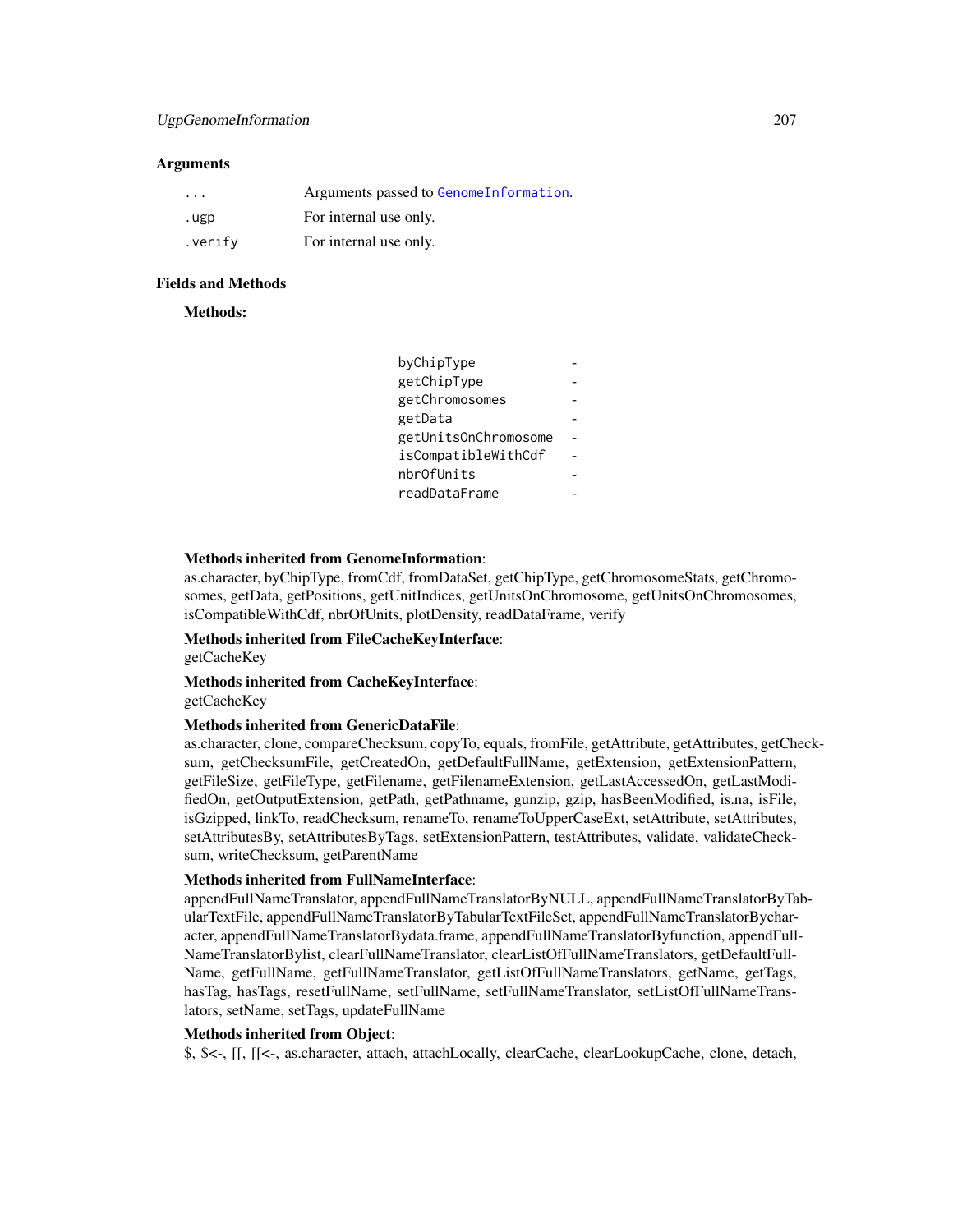equals, extend, finalize, getEnvironment, getFieldModifier, getFieldModifiers, getFields, getInstantiationTime, getStaticInstance, hasField, hashCode, ll, load, names, objectSize, print, save, asThis

#### Author(s)

Henrik Bengtsson

<span id="page-207-0"></span>UnitModel *The UnitModel class*

#### Description

Package: aroma.affymetrix Class UnitModel

```
Object
\sim |
~~+--ParametersInterface
~\sim~\sim~\sim~\sim~\sim~~~~~~~~+--Model
~~~~~~~~~~~~|
~~~~~~~~~~~~+--UnitModel
```
#### Directly known subclasses:

*[AffineCnPlm](#page-9-0)*, *[AffinePlm](#page-11-0)*, *[AffineSnpPlm](#page-13-0)*, *[AlleleSummation](#page-35-0)*, *[AvgCnPlm](#page-42-0)*, *[AvgPlm](#page-44-0)*, *[AvgSnpPlm](#page-46-0)*, *[Ex](#page-103-0)[onRmaPlm](#page-103-0)*, *[FirmaModel](#page-107-0)*, *[HetLogAddCnPlm](#page-122-0)*, *[HetLogAddPlm](#page-124-0)*, *[HetLogAddSnpPlm](#page-126-0)*, *[MbeiCnPlm](#page-136-0)*, *[MbeiPlm](#page-138-0)*, *[MbeiSnpPlm](#page-140-0)*, *[MultiArrayUnitModel](#page-143-0)*, *[ProbeLevelModel](#page-156-0)*, *[RmaCnPlm](#page-177-0)*, *[RmaPlm](#page-179-0)*, *[RmaS](#page-181-0)[npPlm](#page-181-0)*, *[SingleArrayUnitModel](#page-185-0)*

public abstract static class UnitModel extends *[Model](#page-141-0)*

This class is abstract and represents a generic unit model, i.e. a model that is applied to each unit separately.

# Usage

```
UnitModel(dataSet=NULL, probeModel=c("pm", "mm", "pm-mm", "min1(pm-mm)", "pm+mm"),
  shift=0, ...)
```
#### Arguments

| dataSet    | An AffymetrixCelSet to which this model should be fitted.                                                      |
|------------|----------------------------------------------------------------------------------------------------------------|
| probeModel | A character string specifying how PM and MM values should be modelled.<br>By default only PM signals are used. |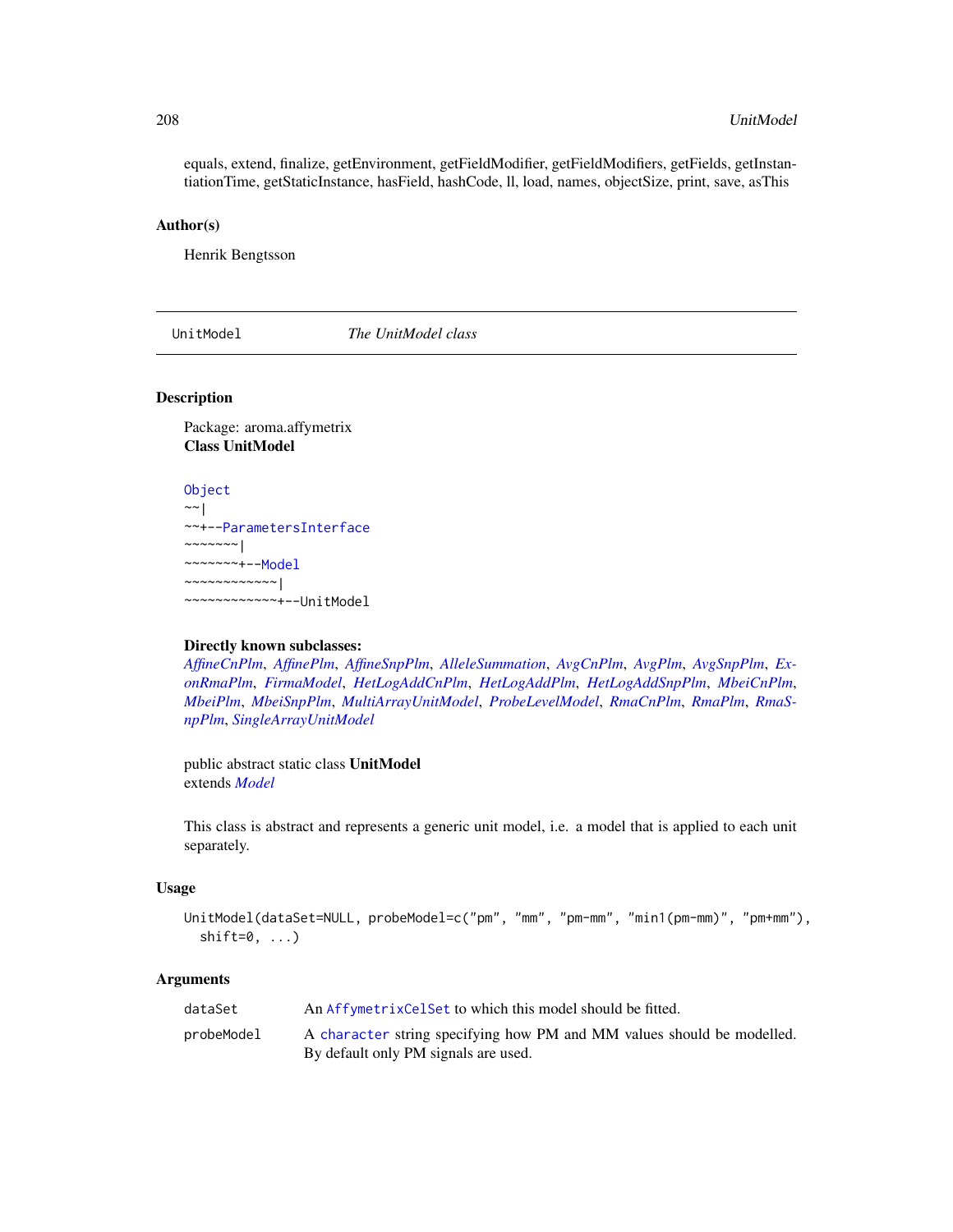# UnitTypeScaleNormalization 209

| shift                   | An optional amount the signals should be shifted (translated) before fitting the<br>model. |
|-------------------------|--------------------------------------------------------------------------------------------|
| $\cdot$ $\cdot$ $\cdot$ | Arguments passed to the constructor of Model.                                              |

# Fields and Methods

Methods:

findUnitsTodo -

# Methods inherited from Model:

as.character, fit, getAlias, getAsteriskTags, getDataSet, getFullName, getName, getPath, getRoot-Path, getTags, setAlias, setTags

# Methods inherited from ParametersInterface: getParameterSets, getParameters, getParametersAsString

#### Methods inherited from Object:

\$, \$<-, [[, [[<-, as.character, attach, attachLocally, clearCache, clearLookupCache, clone, detach, equals, extend, finalize, getEnvironment, getFieldModifier, getFieldModifiers, getFields, getInstantiationTime, getStaticInstance, hasField, hashCode, ll, load, names, objectSize, print, save, asThis

# Author(s)

Henrik Bengtsson

UnitTypeScaleNormalization

*The UnitTypeScaleNormalization class*

# Description

Package: aroma.affymetrix Class UnitTypeScaleNormalization

```
Object
~~|
~~+--ParametersInterface
~\sim ~\sim ~\sim ~\sim ~\sim ~\sim ~\sim~~~~~~~+--AromaTransform
~~~~~~~~~~~~|
~~~~~~~~~~~~+--Transform
~~~~~~~~~~~~~~~~~|
~~~~~~~~~~~~~~~~~+--ProbeLevelTransform
~~~~~~~~~~~~~~~~~~~~~~|
```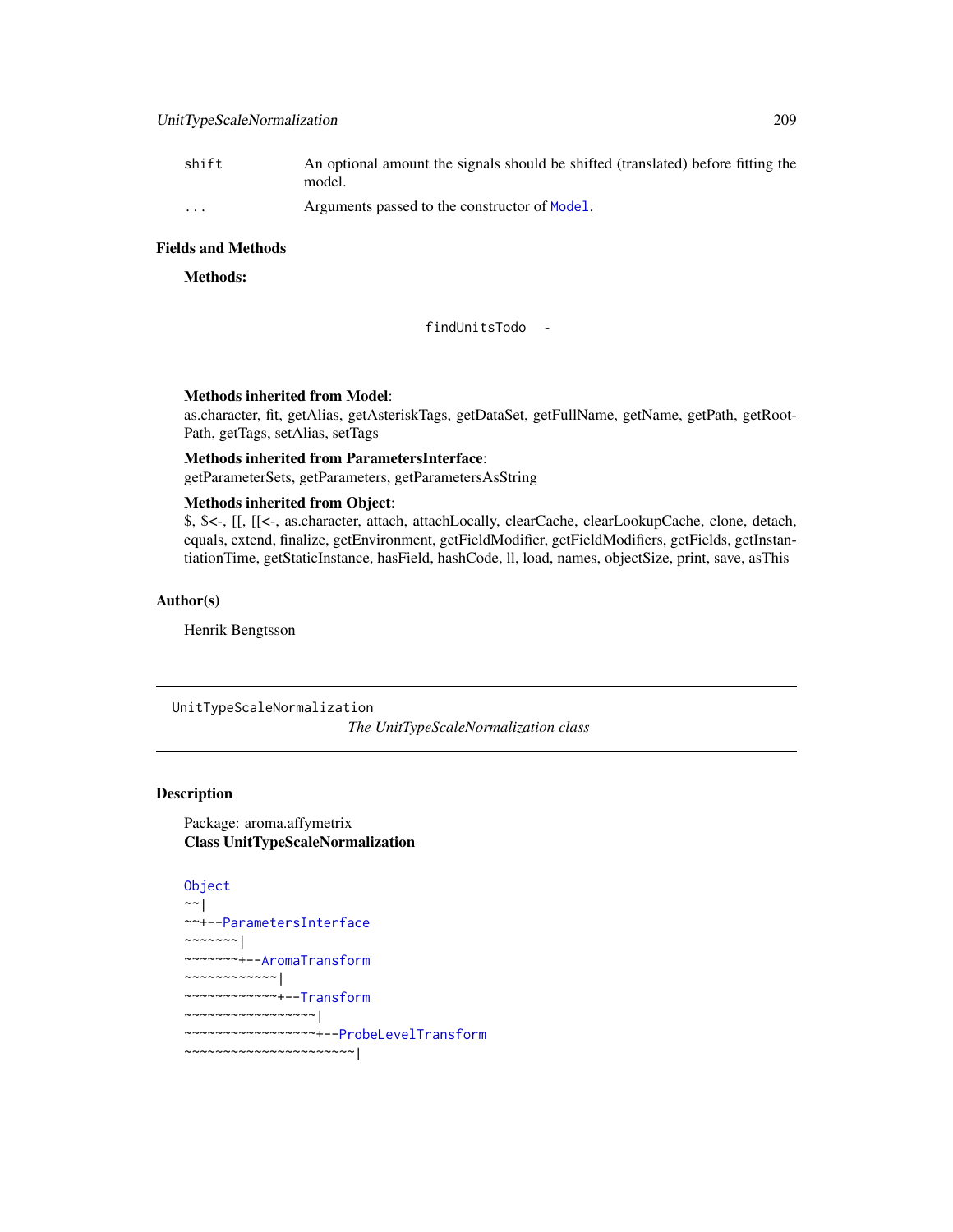~~~~~~~~~~~~~~~~~~~~~~+-[-ProbeLevelTransform3](#page-159-0) ~~~~~~~~~~~~~~~~~~~~~~ $\sim$ ~~~~~~~~~~~~~~~~~~~~~~~~~~~+--UnitTypeScaleNormalization

# Directly known subclasses:

public static class UnitTypeScaleNormalization extends *[ProbeLevelTransform3](#page-159-0)*

This class represents a normalization function that transforms the probe signals such that each unit type gets the same average.

# Usage

```
UnitTypeScaleNormalization(..., targetAvg=4400)
```
#### **Arguments**

| .         | Arguments passed to the constructor of ProbeLevelTransform3. |
|-----------|--------------------------------------------------------------|
| targetAvg | A numeric value.                                             |

# Fields and Methods

Methods:

process -

#### Methods inherited from ProbeLevelTransform3:

getAsteriskTags, getCellsTo, getCellsToFit, getCellsToUpdate, getParameters, getUnitsTo, getUnitsToFit, getUnitsToUpdate, writeSignals

# Methods inherited from ProbeLevelTransform:

getRootPath

# Methods inherited from Transform:

getOutputDataSet, getOutputFiles

# Methods inherited from AromaTransform:

as.character, findFilesTodo, getAsteriskTags, getExpectedOutputFiles, getExpectedOutputFullnames, getFullName, getInputDataSet, getName, getOutputDataSet, getOutputDataSet0, getOutputFiles, getPath, getRootPath, getTags, isDone, process, setTags

#### Methods inherited from ParametersInterface:

getParameterSets, getParameters, getParametersAsString

# Methods inherited from Object:

\$, \$<-, [[, [[<-, as.character, attach, attachLocally, clearCache, clearLookupCache, clone, detach, equals, extend, finalize, getEnvironment, getFieldModifier, getFieldModifiers, getFields, getInstantiationTime, getStaticInstance, hasField, hashCode, ll, load, names, objectSize, print, save, asThis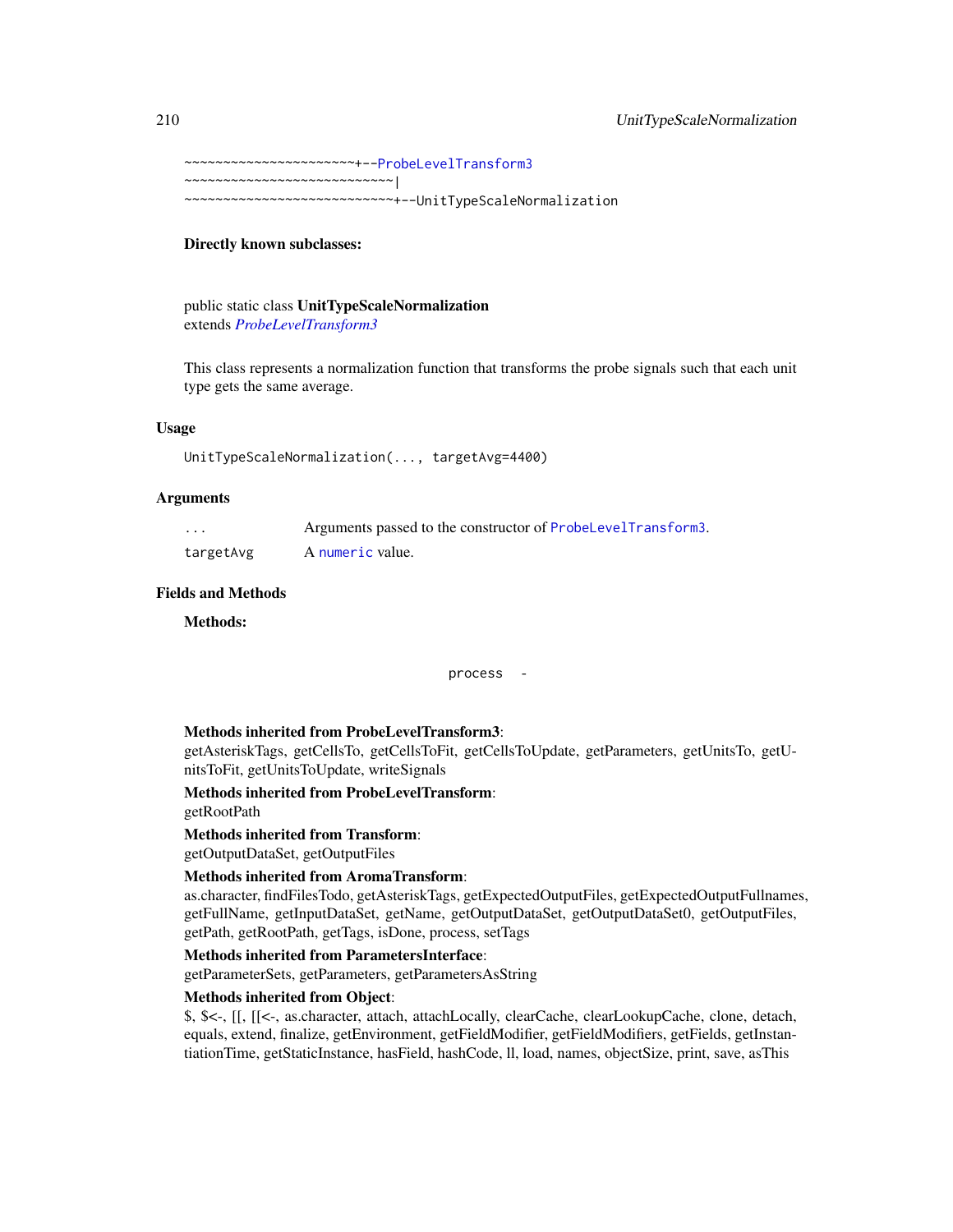# WeightsFile 211

# Author(s)

Henrik Bengtsson

WeightsFile *The WeightsFile class*

# Description

Package: aroma.affymetrix Class WeightsFile

#### [Object](#page-0-0)

```
~\sim~|
~~+--FullNameInterface
~~~~~~~|
~~~~~~~+--GenericDataFile
~~~~~~~~~~~~|
~~~~~~~~~~~~+--CacheKeyInterface
~~~~~~~~~~~~~~~~~|
~~~~~~~~~~~~~~~~~+--FileCacheKeyInterface
  ~~~~~~~~~~~~~~~~~~~~~~|
  ~~~~~~~~~~~~~~~~~~~~~~+--AromaMicroarrayDataFile
~~~~~~~~~~~~~~~~~~~~~~~~~~~|
~~~~~~~~~~~~~~~~~~~~~~~~~~~+--AromaPlatformInterface
~~~~~~~~~~~~~~~~~~~~~~~~~~~~~~~~|
  ~~~~~~~~~~~~~~~~~~~~~~~~~~~~~~~~+--AffymetrixFile
~~~~~~~~~~~~~~~~~~~~~~~~~~~~~~~~~~~~~|
~~~~~~~~~~~~~~~~~~~~~~~~~~~~~~~~~~~~~+--AffymetrixCelFile
~~~~~~~~~~~~~~~~~~~~~~~~~~~~~~~~~~~~~~~~~~|
~~~~~~~~~~~~~~~~~~~~~~~~~~~~~~~~~~~~~~~~~~+--ParametersInterface
~~~~~~~~~~~~~~~~~~~~~~~~~~~~~~~~~~~~~~~~~~~~~~~|
~~~~~~~~~~~~~~~~~~~~~~~~~~~~~~~~~~~~~~~~~~~~~~~+--ParameterCelFile
    ~~~~~~~~~~~~~~~~~~~~~~~~~~~~~~~~~~~~~~~~~~~~~~~~~~~~|
  ~~~~~~~~~~~~~~~~~~~~~~~~~~~~~~~~~~~~~~~~~~~~~~~~~~~~+--WeightsFile
```
# Directly known subclasses:

public abstract static class WeightsFile extends *[ParameterCelFile](#page-149-0)*

This class represents weights calculated from residuals of probe-level models.

# Usage

WeightsFile(..., probeModel=c("pm"))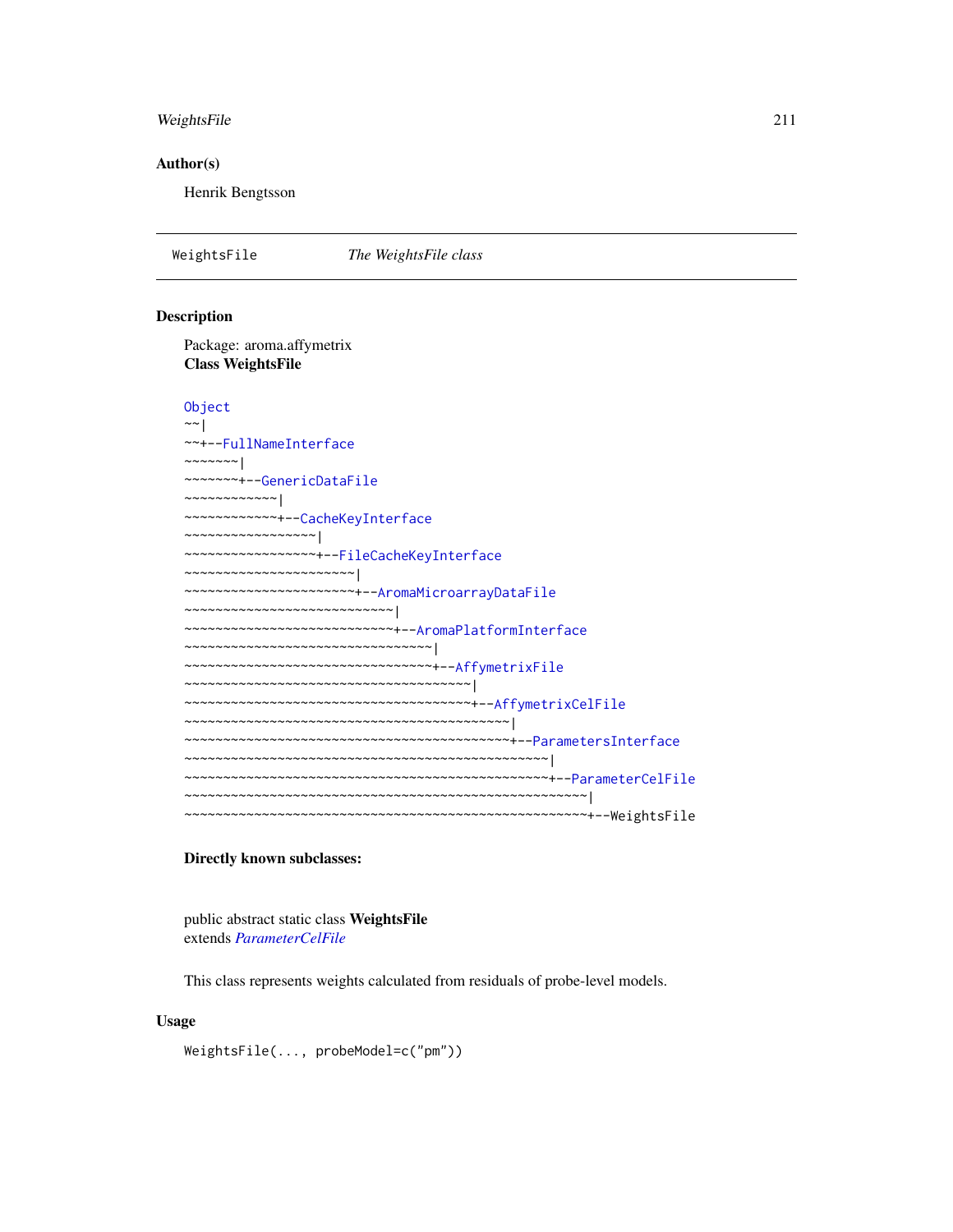# **Arguments**

| $\cdots$   | Arguments passed to ParameterCelFile.  |
|------------|----------------------------------------|
| probeModel | The specific type of model, e.g. "pm". |

# Fields and Methods

# Methods:

| findUnitsTodo |  |
|---------------|--|
| getImage      |  |
| readUnits     |  |
| writeImage    |  |
|               |  |

# Methods inherited from ParameterCelFile:

extractDataFrame, extractMatrix, readUnits

# Methods inherited from ParametersInterface:

getParameterSets, getParameters, getParametersAsString

# Methods inherited from AffymetrixCelFile:

allocateFromCdf, as.character, clone, createFrom, extractMatrix, fromFile, getAm, getCdf, getExtensionPattern, getFileFormat, getImage, getUnitNamesFile, getUnitTypesFile, highlight, image270, nbrOfCells, plotDensity, plotImage, plotMvsA, plotMvsX, range, setCdf, smoothScatter-MvsA, writeImage

# Methods inherited from AromaPlatformInterface:

getAromaPlatform, getAromaUflFile, getAromaUgpFile, getChipType, getPlatform, getUnitAnnotationDataFile, getUnitNamesFile, getUnitTypesFile, isCompatibleWith

# Methods inherited from AromaMicroarrayDataFile:

getAttributeXY, getChipType, getPlatform, getPloidy, getXAM, hasAttributeXY, isAverageFile, setAttributeXY, setAttributesByTags

# Methods inherited from FileCacheKeyInterface:

getCacheKey

# Methods inherited from CacheKeyInterface:

getCacheKey

# Methods inherited from GenericDataFile:

as.character, clone, compareChecksum, copyTo, equals, fromFile, getAttribute, getAttributes, getChecksum, getChecksumFile, getCreatedOn, getDefaultFullName, getExtension, getExtensionPattern, getFileSize, getFileType, getFilename, getFilenameExtension, getLastAccessedOn, getLastModifiedOn, getOutputExtension, getPath, getPathname, gunzip, gzip, hasBeenModified, is.na, isFile, isGzipped, linkTo, readChecksum, renameTo, renameToUpperCaseExt, setAttribute, setAttributes, setAttributesBy, setAttributesByTags, setExtensionPattern, testAttributes, validate, validateChecksum, writeChecksum, getParentName

#### Methods inherited from FullNameInterface:

appendFullNameTranslator, appendFullNameTranslatorByNULL, appendFullNameTranslatorByTabularTextFile, appendFullNameTranslatorByTabularTextFileSet, appendFullNameTranslatorBychar-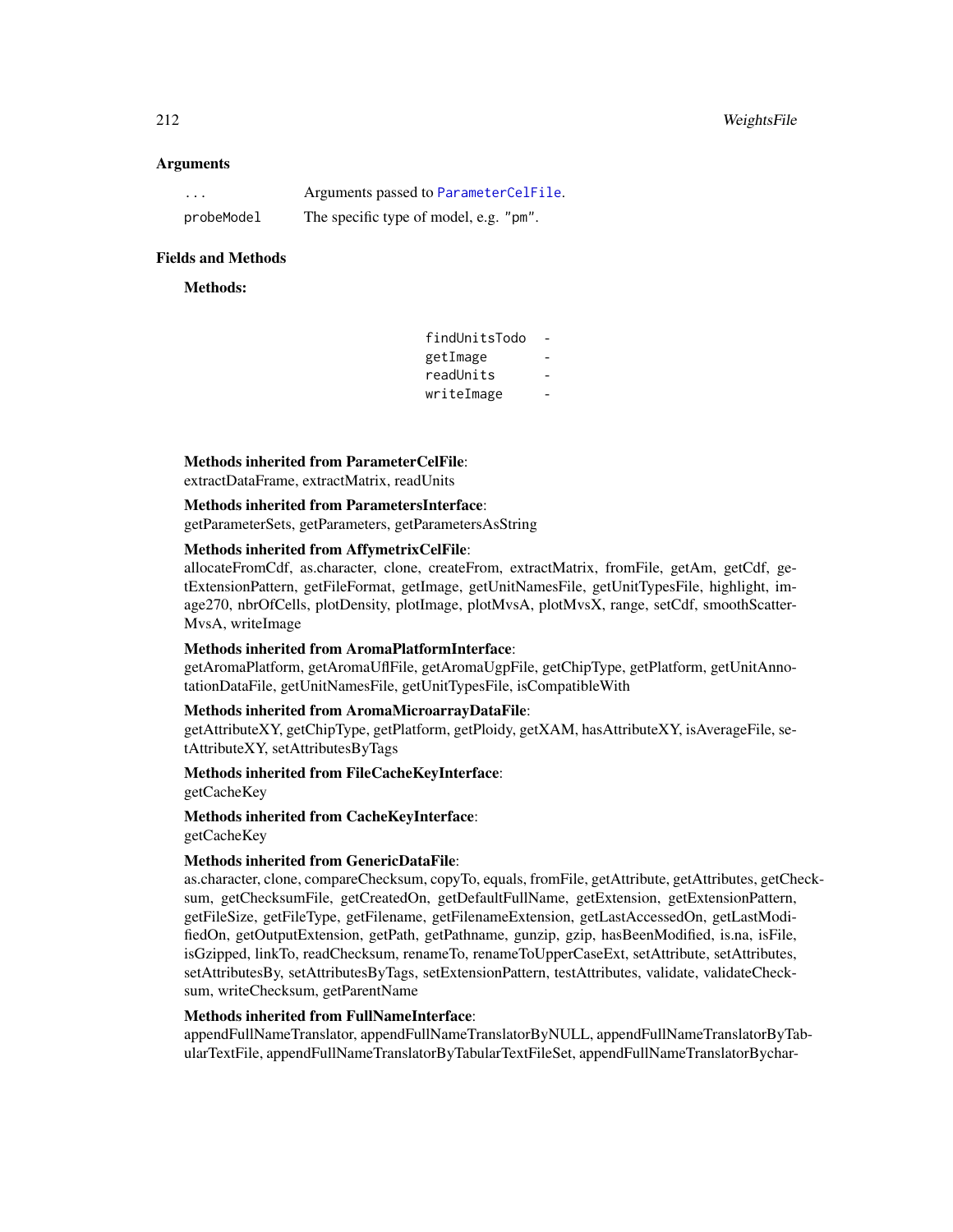# WeightsSet 213

acter, appendFullNameTranslatorBydata.frame, appendFullNameTranslatorByfunction, appendFull-NameTranslatorBylist, clearFullNameTranslator, clearListOfFullNameTranslators, getDefaultFull-Name, getFullName, getFullNameTranslator, getListOfFullNameTranslators, getName, getTags, hasTag, hasTags, resetFullName, setFullName, setFullNameTranslator, setListOfFullNameTranslators, setName, setTags, updateFullName

# Methods inherited from Object:

\$, \$<-, [[, [[<-, as.character, attach, attachLocally, clearCache, clearLookupCache, clone, detach, equals, extend, finalize, getEnvironment, getFieldModifier, getFieldModifiers, getFields, getInstantiationTime, getStaticInstance, hasField, hashCode, ll, load, names, objectSize, print, save, asThis

#### Author(s)

Henrik Bengtsson, Ken Simpson

#### See Also

An object of this class is typically obtained through the getWeightsSet() method for the [ProbeLevelModel](#page-156-0) class. An object of this class is typically part of a [WeightsSet](#page-212-0).

<span id="page-212-0"></span>WeightsSet *The WeightsSet class*

# **Description**

Package: aroma.affymetrix Class WeightsSet

#### [Object](#page-0-0)

```
~~|
~~+--FullNameInterface
~~~~~~~|~~~~~~~+--GenericDataFileSet
~~~~~~~~~~~~|
~~~~~~~~~~~~+--AromaMicroarrayDataSet
~~~~~~~~~~~~~~~~~|
~~~~~~~~~~~~~~~~~+--AromaPlatformInterface
~~~~~~~~~~~~~~~~~~~~~~|
~~~~~~~~~~~~~~~~~~~~~~+--AffymetrixFileSet
~~~~~~~~~~~~~~~~~~~~~~~~~~~|
~~~~~~~~~~~~~~~~~~~~~~~~~~~+--AffymetrixCelSet
~~~~~~~~~~~~~~~~~~~~~~~~~~~~~~~~|
~~~~~~~~~~~~~~~~~~~~~~~~~~~~~~~~+--ParametersInterface
~~~~~~~~~~~~~~~~~~~~~~~~~~~~~~~~~~~~~|
~~~~~~~~~~~~~~~~~~~~~~~~~~~~~~~~~~~~~+--WeightsSet
```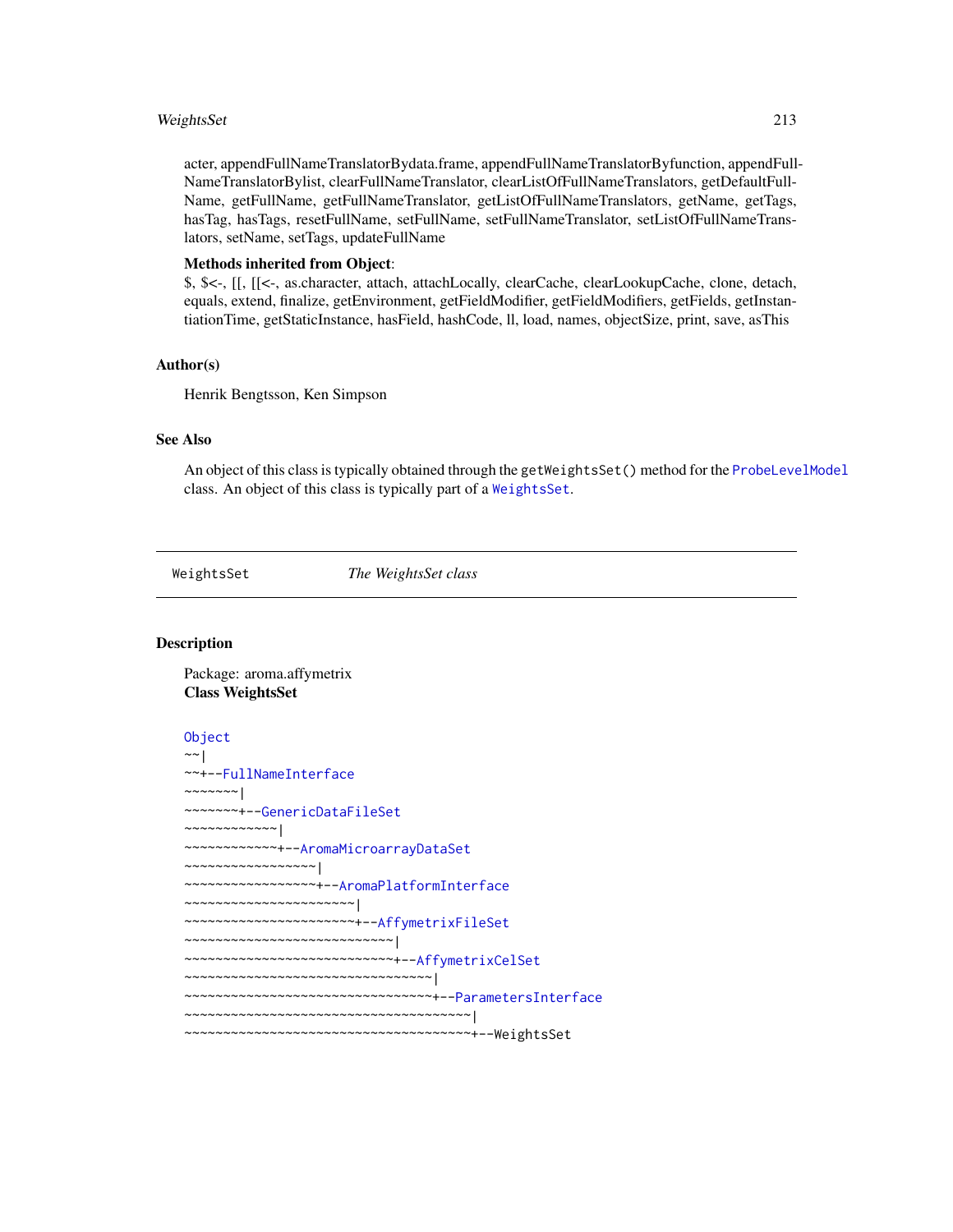# Directly known subclasses:

public static class WeightsSet extends [ParametersInterface](#page-0-0)

This class represents probe-level weights.

# Usage

WeightsSet(..., probeModel=c("pm"))

# Arguments

| $\cdots$   | Arguments passed to AffymetrixCelSet.  |
|------------|----------------------------------------|
| probeModel | The specific type of model, e.g. "pm". |

#### Fields and Methods

Methods:

| findUnitsTodo  |  |
|----------------|--|
| getAverageFile |  |
| getCellIndices |  |
| readUnits      |  |
|                |  |

# Methods inherited from ParametersInterface:

getParameterSets, getParameters, getParametersAsString

# Methods inherited from AffymetrixCelSet:

append, as, as.AffymetrixCelSet, as.character, averageQuantile, byName, byPath, clone, convert-ToUnique, doCRMAv1, doCRMAv2, doFIRMA, doGCRMA, doRMA, extractAffyBatch, extract-FeatureSet, extractMatrix, extractSnpFeatureSet, findByName, getAverage, getAverageAsinh, getAverageFile, getAverageLog, getCdf, getChipType, getData, getIntensities, getPlatform, getTimestamps, getUnitGroupCellMap, getUnitIntensities, getUnitNamesFile, getUnitTypesFile, isDuplicated, justRMA, justSNPRMA, nbrOfArrays, normalizeQuantile, plotDensity, range, readUnits, setCdf, update2, writeSgr

# Methods inherited from AffymetrixFileSet:

as, as.AffymetrixFileSet, byPath, getDefaultFullName

# Methods inherited from AromaPlatformInterface:

getAromaPlatform, getAromaUflFile, getAromaUgpFile, getChipType, getPlatform, getUnitAnnotationDataFile, getUnitNamesFile, getUnitTypesFile, isCompatibleWith

#### Methods inherited from AromaMicroarrayDataSet:

as.AromaMicroarrayDataSetList, as.AromaMicroarrayDataSetTuple, getAromaFullNameTranslatorSet, getAverageFile, getChipType, getDefaultFullName, getPlatform, setAttributesBy, setAttributesBySampleAnnotationFile, setAttributesBySampleAnnotationSet, validate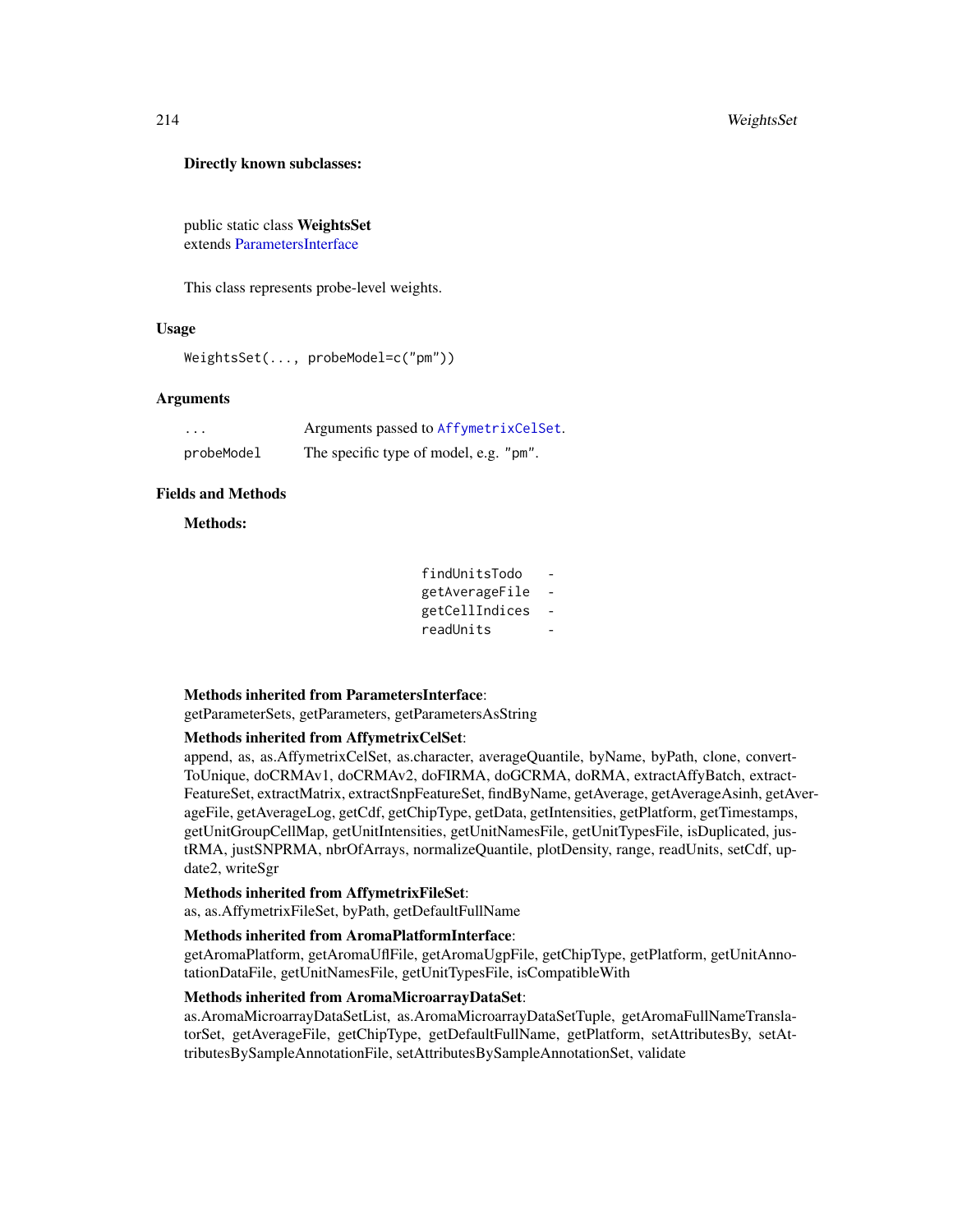#### WeightsSet 215

#### Methods inherited from GenericDataFileSet:

[, [[, anyDuplicated, anyNA, append, appendFiles, appendFullNamesTranslator, appendFullNames-TranslatorByNULL, appendFullNamesTranslatorByTabularTextFile, appendFullNamesTranslator-ByTabularTextFileSet, appendFullNamesTranslatorBydata.frame, appendFullNamesTranslatorByfunction, appendFullNamesTranslatorBylist, as.character, as.list, byName, byPath, c, clearCache, clearFullNamesTranslator, clone, copyTo, dsApply, dsApplyInPairs, duplicated, equals, extract, findByName, findDuplicated, getChecksum, getChecksumFileSet, getChecksumObjects, getDefaultFullName, getFile, getFileClass, getFileSize, getFiles, getFullNames, getNames, getOneFile, getPath, getPathnames, getSubdirs, gunzip, gzip, hasFile, indexOf, is.na, names, nbrOfFiles, rep, resetFullNames, setFullNamesTranslator, sortBy, unique, update2, updateFullName, updateFull-Names, validate, getFullNameTranslatorSet, getParentName

# Methods inherited from FullNameInterface:

appendFullNameTranslator, appendFullNameTranslatorByNULL, appendFullNameTranslatorByTabularTextFile, appendFullNameTranslatorByTabularTextFileSet, appendFullNameTranslatorBycharacter, appendFullNameTranslatorBydata.frame, appendFullNameTranslatorByfunction, appendFull-NameTranslatorBylist, clearFullNameTranslator, clearListOfFullNameTranslators, getDefaultFull-Name, getFullName, getFullNameTranslator, getListOfFullNameTranslators, getName, getTags, hasTag, hasTags, resetFullName, setFullName, setFullNameTranslator, setListOfFullNameTranslators, setName, setTags, updateFullName

# Methods inherited from Object:

\$, \$<-, [[, [[<-, as.character, attach, attachLocally, clearCache, clearLookupCache, clone, detach, equals, extend, finalize, getEnvironment, getFieldModifier, getFieldModifiers, getFields, getInstantiationTime, getStaticInstance, hasField, hashCode, ll, load, names, objectSize, print, save, asThis

#### Author(s)

Henrik Bengtsson, Ken Simpson

# See Also

An object of this class is typically obtained through the getWeightsSet() method for the [ProbeLevelModel](#page-156-0) class.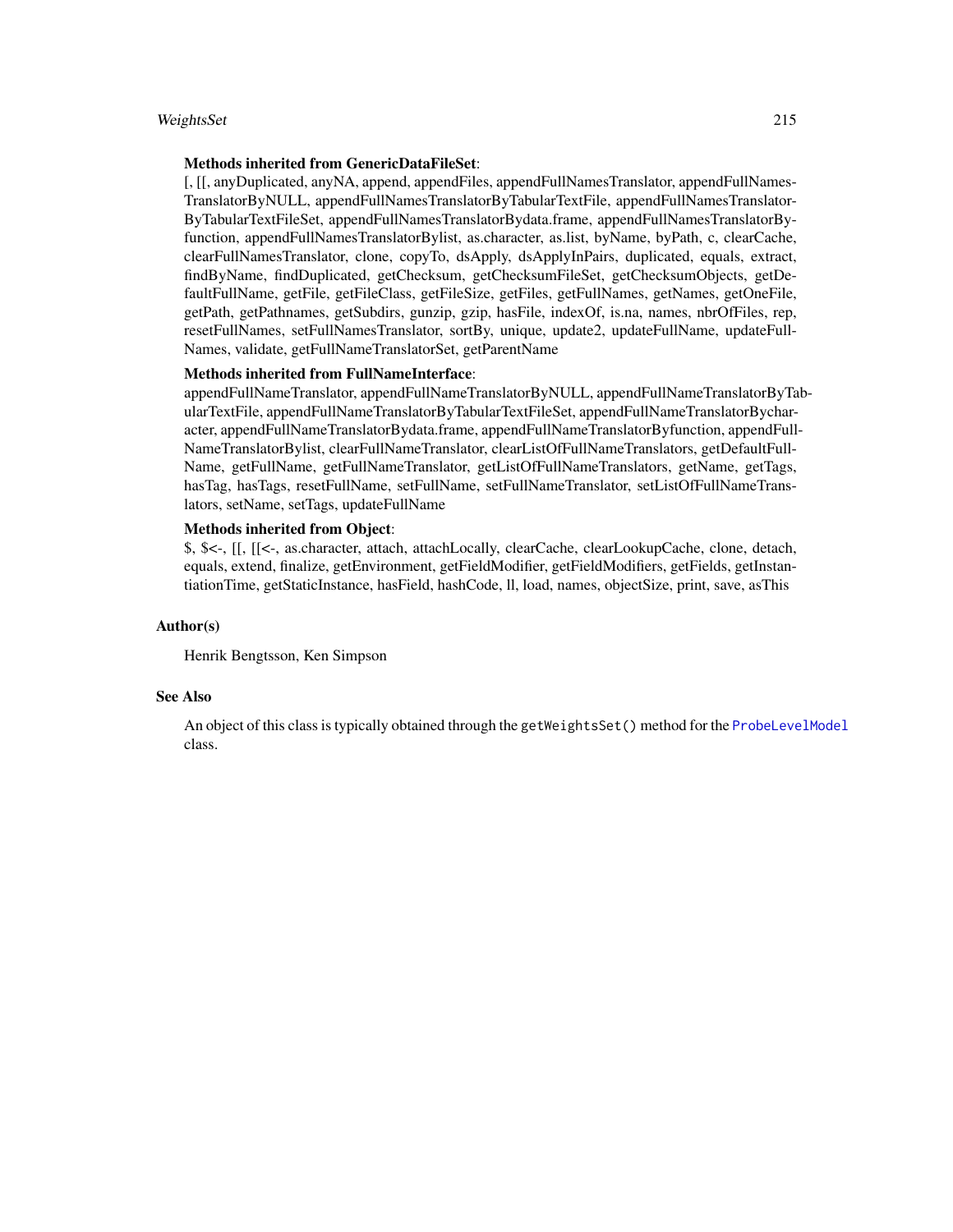# **Index**

∗Topic IO ParameterCelFile, [150](#page-149-1) ParameterCelSet, [153](#page-152-1) ∗Topic classes AbstractProbeSequenceNormalization, [6](#page-5-0) AdditiveCovariatesNormalization, [7](#page-6-0) AffineCnPlm, [10](#page-9-1) AffinePlm, [12](#page-11-1) AffineSnpPlm, [14](#page-13-1) AffymetrixCdfFile, [15](#page-14-0) AffymetrixCelFile, [18](#page-17-1) AffymetrixCelSet, [21](#page-20-1) AffymetrixCelSetReporter, [24](#page-23-1) AffymetrixCelSetTuple, [25](#page-24-0) AffymetrixCnChpSet, [26](#page-25-0) AffymetrixFile, [28](#page-27-1) AffymetrixFileSet, [30](#page-29-1) AffymetrixFileSetReporter, [32](#page-31-1) AffymetrixPgfFile, [33](#page-32-0) AlleleSummation, [36](#page-35-1) AllelicCrosstalkCalibration, [37](#page-36-0) AromaChipTypeAnnotationFile, [39](#page-38-0) ArrayExplorer, [41](#page-40-0) AvgCnPlm, [43](#page-42-1) AvgPlm, [45](#page-44-1) AvgSnpPlm, [47](#page-46-1) BackgroundCorrection, [48](#page-47-0) BaseCountNormalization, [50](#page-49-0) BasePositionNormalization, [52](#page-51-0) ChipEffectFile, [53](#page-52-1) ChipEffectSet, [56](#page-55-1) ChipEffectTransform, [58](#page-57-0) CnagCfhFile, [60](#page-59-0) CnagCfhSet, [63](#page-62-0) CnChipEffectFile, [64](#page-63-1) CnChipEffectSet, [67](#page-66-1) CnPlm, [70](#page-69-1) CnProbeAffinityFile, [72](#page-71-1)

CrlmmParametersFile, [74](#page-73-0) CrlmmParametersSet, [76](#page-75-0) DChipCdfBinFile, [78](#page-77-0) DChipDcpFile, [80](#page-79-0) DChipDcpSet, [83](#page-82-0) DChipGenomeInformation, [85](#page-84-0) DChipQuantileNormalization, [87](#page-86-0) DChipSnpInformation, [88](#page-87-1) ExonChipEffectFile, [96](#page-95-0) ExonChipEffectSet, [99](#page-98-0) ExonProbeAffinityFile, [101](#page-100-0) ExonRmaPlm, [104](#page-103-1) FirmaFile, [106](#page-105-0) FirmaModel, [108](#page-107-1) FirmaSet, [109](#page-108-0) FragmentEquivalentClassNormalization, [112](#page-111-0) FragmentLengthNormalization, [113](#page-112-0) GcContentNormalization, [115](#page-114-0) GcContentNormalization2, [117](#page-116-0) GcRmaBackgroundCorrection, [119](#page-118-0) GenericReporter, [121](#page-120-1) GenomeInformation, [122](#page-121-1) HetLogAddCnPlm, [123](#page-122-1) HetLogAddPlm, [125](#page-124-1) HetLogAddSnpPlm, [127](#page-126-1) LimmaBackgroundCorrection, [130](#page-129-0) LinearModelProbeSequenceNormalization, [132](#page-131-0) MatNormalization, [134](#page-133-0) MatSmoothing, [136](#page-135-0) MbeiCnPlm, [137](#page-136-1) MbeiPlm, [139](#page-138-1) MbeiSnpPlm, [141](#page-140-1) Model, [142](#page-141-1) MultiArrayUnitModel, [144](#page-143-1) NormExpBackgroundCorrection, [146](#page-145-0) OpticalBackgroundCorrection, [148](#page-147-0) ParameterCelFile, [150](#page-149-1)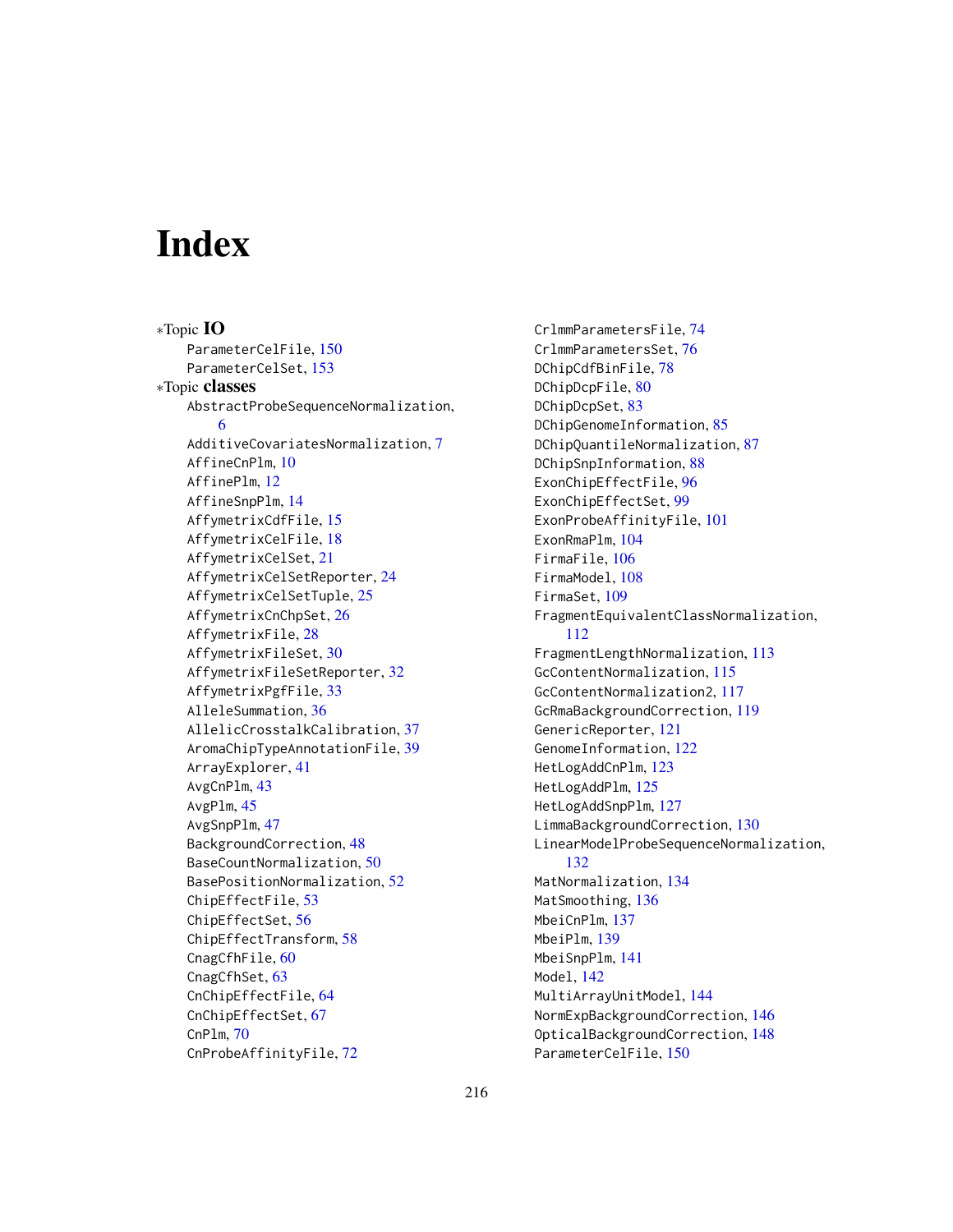## INDEX  $217$

ParameterCelSet, [153](#page-152-0) ProbeAffinityFile, [155](#page-154-0) ProbeLevelModel, [157](#page-156-0) ProbeLevelTransform, [159](#page-158-0) ProbeLevelTransform3, [160](#page-159-0) QualityAssessmentFile, [162](#page-161-0) QualityAssessmentModel, [164](#page-163-0) QualityAssessmentSet, [165](#page-164-0) QuantileNormalization, [167](#page-166-0) ReseqCrosstalkCalibration, [169](#page-168-0) ResidualFile, [171](#page-170-0) ResidualSet, [173](#page-172-0) RmaBackgroundCorrection, [176](#page-175-0) RmaCnPlm, [178](#page-177-0) RmaPlm, [180](#page-179-0) RmaSnpPlm, [182](#page-181-0) ScaleNormalization, [183](#page-182-0) ScaleNormalization3, [185](#page-184-0) SingleArrayUnitModel, [186](#page-185-0) SmoothMultiarrayModel, [188](#page-187-0) SmoothRmaModel, [189](#page-188-0) SnpChipEffectFile, [190](#page-189-0) SnpChipEffectSet, [193](#page-192-0) SnpInformation, [195](#page-194-0) SnpPlm, [197](#page-196-0) SnpProbeAffinityFile, [201](#page-200-0) SpatialReporter, [203](#page-202-0) TransformReport, [204](#page-203-0) UgpGenomeInformation, [206](#page-205-0) UnitModel, [208](#page-207-0) UnitTypeScaleNormalization, [209](#page-208-0) WeightsFile, [211](#page-210-0) WeightsSet, [213](#page-212-0) ∗Topic methods justRMA, [129](#page-128-0) ∗Topic package aroma.affymetrix-package, [4](#page-3-0) \*byChipType, *[86](#page-85-0)*, *[89](#page-88-0)* \*getCdf, *[20](#page-19-0)* AbstractProbeSequenceNormalization, [6,](#page-5-0) *[50](#page-49-0)[–52](#page-51-0)*, *[132](#page-131-0)[–134](#page-133-0)*, *[159](#page-158-0)*, *[161](#page-160-0)*

AdditiveCovariatesNormalization, [7,](#page-6-0) *[59](#page-58-0)*, *[117,](#page-116-0) [118](#page-117-0)* AffineCnPlm, [10,](#page-9-0) *[12](#page-11-0)*, *[14](#page-13-0)*, *[70](#page-69-0)*, *[143,](#page-142-0) [144](#page-143-0)*, *[157](#page-156-0)*, *[197](#page-196-0)*, *[208](#page-207-0)* AffinePlm, *[10](#page-9-0)*, [12,](#page-11-0) *[14,](#page-13-0) [15](#page-14-0)*, *[143,](#page-142-0) [144](#page-143-0)*, *[157](#page-156-0)*, *[208](#page-207-0)* AffineSnpPlm, *[11,](#page-10-0) [12](#page-11-0)*, [14,](#page-13-0) *[143,](#page-142-0) [144](#page-143-0)*, *[157](#page-156-0)*, *[197](#page-196-0)*, *[208](#page-207-0)*

AffymetrixCdfFile, [15,](#page-14-0) *[19,](#page-18-0) [20](#page-19-0)*, *[29](#page-28-0)*, *[40](#page-39-0)*, *[60](#page-59-0)*, *[120](#page-119-0)* AffymetrixCelFile, [18,](#page-17-0) *[21](#page-20-0)*, *[23](#page-22-0)*, *[29](#page-28-0)*, *[54](#page-53-0)*, *[65](#page-64-0)*, *[72](#page-71-0)*, *[97](#page-96-0)*, *[102](#page-101-0)*, *[106,](#page-105-0) [107](#page-106-0)*, *[151](#page-150-0)*, *[155](#page-154-0)*, *[162,](#page-161-0) [163](#page-162-0)*, *[171](#page-170-0)*, *[191](#page-190-0)*, *[201](#page-200-0)*, *[204](#page-203-0)*, *[211](#page-210-0)* AffymetrixCelSet, *[21](#page-20-0)*, [21,](#page-20-0) *[31](#page-30-0)*, *[38](#page-37-0)*, *[42](#page-41-0)*, *[56,](#page-55-0) [57](#page-56-0)*, *[68](#page-67-0)*, *[91](#page-90-0)[–93](#page-92-0)*, *[95,](#page-94-0) [96](#page-95-0)*, *[99](#page-98-0)*, *[110](#page-109-0)*, *[129](#page-128-0)*, *[153](#page-152-0)*, *[161](#page-160-0)*, *[165,](#page-164-0) [166](#page-165-0)*, *[170](#page-169-0)*, *[174](#page-173-0)*, *[184](#page-183-0)*, *[193](#page-192-0)*, *[205](#page-204-0)*, *[208](#page-207-0)*, *[213,](#page-212-0) [214](#page-213-0)* AffymetrixCelSetReporter, [24,](#page-23-0) *[32](#page-31-0)*, *[121](#page-120-0)*, *[203,](#page-202-0) [204](#page-203-0)* AffymetrixCelSetTuple, [25](#page-24-0) AffymetrixCnChpFile, *[27](#page-26-0)[–29](#page-28-0)* AffymetrixCnChpSet, [26,](#page-25-0) *[31](#page-30-0)* AffymetrixCsvGenomeInformation, *[122](#page-121-0)* AffymetrixFile, *[16](#page-15-0)*, *[19](#page-18-0)*, [28,](#page-27-0) *[31](#page-30-0)*, *[34](#page-33-0)*, *[40](#page-39-0)*, *[54](#page-53-0)*, *[60](#page-59-0)*, *[65](#page-64-0)*, *[72](#page-71-0)*, *[79](#page-78-0)*, *[81](#page-80-0)*, *[97](#page-96-0)*, *[102](#page-101-0)*, *[106](#page-105-0)*, *[151](#page-150-0)*, *[155](#page-154-0)*, *[162](#page-161-0)*, *[171](#page-170-0)*, *[191](#page-190-0)*, *[201](#page-200-0)*, *[211](#page-210-0)* AffymetrixFileSet, *[21](#page-20-0)*, *[27](#page-26-0)*, *[30](#page-29-0)*, [30,](#page-29-0) *[33](#page-32-0)*, *[56](#page-55-0)*, *[68](#page-67-0)*, *[83](#page-82-0)*, *[99](#page-98-0)*, *[110](#page-109-0)*, *[153](#page-152-0)*, *[165](#page-164-0)*, *[174](#page-173-0)*, *[193](#page-192-0)*, *[213](#page-212-0)* AffymetrixFileSetReporter, *[24](#page-23-0)*, [32,](#page-31-0) *[121](#page-120-0)*, *[203](#page-202-0)* AffymetrixPgfFile, *[29](#page-28-0)*, [33,](#page-32-0) *[40](#page-39-0)* AffymetrixTsvFile, *[29](#page-28-0)* AlleleSummation, [36,](#page-35-0) *[143](#page-142-0)*, *[208](#page-207-0)* AllelicCrosstalkCalibration, [37,](#page-36-0) *[159](#page-158-0)* aroma.affymetrix *(*aroma.affymetrix-package*)*, [4](#page-3-0) aroma.affymetrix-package, [4](#page-3-0) AromaCellSequenceFile, *[7](#page-6-0)* AromaChipTypeAnnotationFile, *[16](#page-15-0)*, *[29](#page-28-0)*, *[34](#page-33-0)*, [39](#page-38-0) AromaMicroarrayDataFile, *[16](#page-15-0)*, *[19](#page-18-0)*, *[29](#page-28-0)*, *[33](#page-32-0)*, *[40](#page-39-0)*, *[54](#page-53-0)*, *[60](#page-59-0)*, *[65](#page-64-0)*, *[72](#page-71-0)*, *[78](#page-77-0)*, *[81](#page-80-0)*, *[97](#page-96-0)*, *[102](#page-101-0)*, *[106](#page-105-0)*, *[150](#page-149-0)*, *[155](#page-154-0)*, *[162](#page-161-0)*, *[171](#page-170-0)*, *[191](#page-190-0)*, *[201](#page-200-0)*, *[211](#page-210-0)* AromaMicroarrayDataSet, *[21](#page-20-0)*, *[27](#page-26-0)*, *[30](#page-29-0)*, *[56](#page-55-0)*, *[67](#page-66-0)*, *[83](#page-82-0)*, *[99](#page-98-0)*, *[110](#page-109-0)*, *[153](#page-152-0)*, *[165](#page-164-0)*, *[174](#page-173-0)*, *[193](#page-192-0)*, *[213](#page-212-0)* AromaMicroarrayDataSetTuple, *[25](#page-24-0)* AromaPlatformInterface, *[16](#page-15-0)*, *[19](#page-18-0)*, *[21](#page-20-0)*, *[27](#page-26-0)*, *[29](#page-28-0)[–31](#page-30-0)*, *[34](#page-33-0)*, *[40](#page-39-0)*, *[54](#page-53-0)*, *[56](#page-55-0)*, *[60](#page-59-0)*, *[65](#page-64-0)*, *[68](#page-67-0)*, *[72](#page-71-0)*, *[74](#page-73-0)*, *[78](#page-77-0)*, *[81](#page-80-0)*, *[83](#page-82-0)*, *[97](#page-96-0)*, *[99](#page-98-0)*, *[102](#page-101-0)*, *[106](#page-105-0)*, *[110](#page-109-0)*, *[150](#page-149-0)*, *[153](#page-152-0)*, *[155](#page-154-0)*, *[162](#page-161-0)*, *[165](#page-164-0)*, *[171](#page-170-0)*, *[174](#page-173-0)*, *[191](#page-190-0)*, *[193](#page-192-0)*, *[201](#page-200-0)*, *[211](#page-210-0)*, *[213](#page-212-0)* AromaTabularBinaryFile, *[74](#page-73-0)* AromaTabularBinarySet, *[77](#page-76-0)* AromaTransform, *[6](#page-5-0)*, *[8](#page-7-0)*, *[37](#page-36-0)*, *[48](#page-47-0)*, *[50](#page-49-0)*, *[52](#page-51-0)*, *[58](#page-57-0)*, *[87](#page-86-0)*,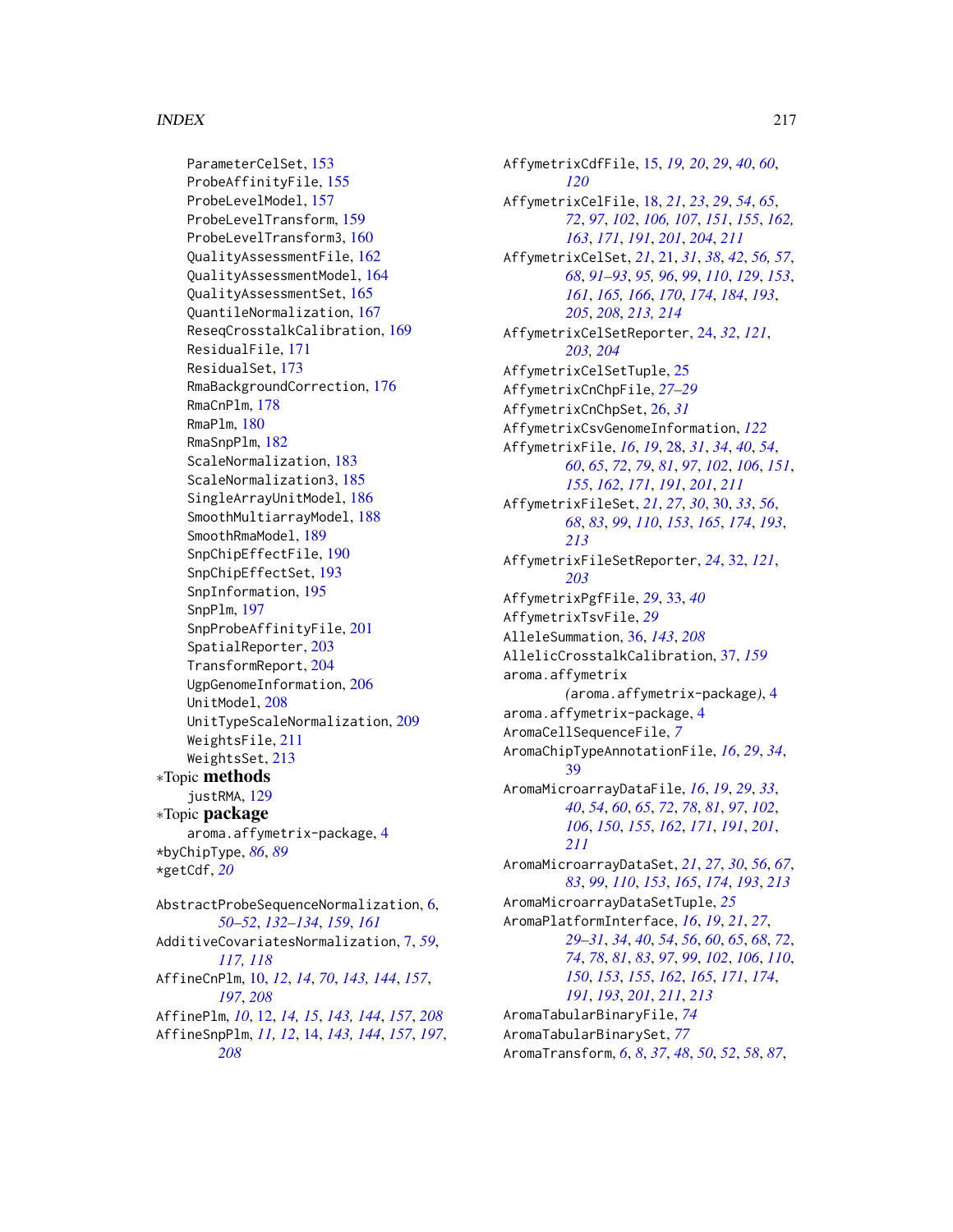*[112](#page-111-0)*, *[114](#page-113-0)*, *[116,](#page-115-0) [117](#page-116-0)*, *[119](#page-118-0)*, *[130](#page-129-0)*, *[132](#page-131-0)*, *[134](#page-133-0)*, *[136](#page-135-0)*, *[146](#page-145-0)*, *[148](#page-147-0)*, *[159,](#page-158-0) [160](#page-159-0)*, *[167](#page-166-0)*, *[169](#page-168-0)*, *[176](#page-175-0)*, *[183](#page-182-0)*, *[185](#page-184-0)*, *[209](#page-208-0)* AromaUnitSignalBinaryFile, *[74,](#page-73-0) [75](#page-74-0)* AromaUnitSignalBinarySet, *[77](#page-76-0)* ArrayExplorer, [41](#page-40-0) AvgCnPlm, [43,](#page-42-0) *[45](#page-44-0)*, *[47](#page-46-0)*, *[70](#page-69-0)*, *[143,](#page-142-0) [144](#page-143-0)*, *[157](#page-156-0)*, *[197](#page-196-0)*, *[208](#page-207-0)* AvgPlm, *[43](#page-42-0)*, [45,](#page-44-0) *[47](#page-46-0)*, *[143,](#page-142-0) [144](#page-143-0)*, *[157](#page-156-0)*, *[208](#page-207-0)* AvgSnpPlm, *[43–](#page-42-0)[45](#page-44-0)*, [47,](#page-46-0) *[143,](#page-142-0) [144](#page-143-0)*, *[157](#page-156-0)*, *[197](#page-196-0)*, *[208](#page-207-0)* backgroundCorrect, *[132](#page-131-0)*, *[147,](#page-146-0) [148](#page-147-0)* BackgroundCorrection, [48,](#page-47-0) *[119](#page-118-0)*, *[130,](#page-129-0) [131](#page-130-0)*, *[146](#page-145-0)*, *[148](#page-147-0)*, *[159](#page-158-0)*, *[176](#page-175-0)* BaseCountNormalization, *[6](#page-5-0)*, [50,](#page-49-0) *[159](#page-158-0)*, *[161](#page-160-0)* BasePositionNormalization, *[6](#page-5-0)*, [52,](#page-51-0) *[132](#page-131-0)*, *[159](#page-158-0)*, *[161](#page-160-0)* bg.adjust, *[177](#page-176-0)* CacheKeyInterface, *[16](#page-15-0)*, *[18](#page-17-0)*, *[29](#page-28-0)*, *[33](#page-32-0)*, *[40](#page-39-0)*, *[54](#page-53-0)*, *[60](#page-59-0)*, *[65](#page-64-0)*, *[72](#page-71-0)*, *[74](#page-73-0)*, *[78](#page-77-0)*, *[81](#page-80-0)*, *[85](#page-84-0)*, *[89](#page-88-0)*, *[97](#page-96-0)*, *[102](#page-101-0)*, *[106](#page-105-0)*, *[122](#page-121-0)*, *[150](#page-149-0)*, *[155](#page-154-0)*, *[162](#page-161-0)*, *[171](#page-170-0)*, *[190](#page-189-0)*, *[195](#page-194-0)*, *[201](#page-200-0)*, *[206](#page-205-0)*, *[211](#page-210-0)* character, *[6](#page-5-0)*, *[8](#page-7-0)*, *[38](#page-37-0)*, *[45](#page-44-0)*, *[51,](#page-50-0) [52](#page-51-0)*, *[92,](#page-91-0) [93](#page-92-0)*, *[95](#page-94-0)*, *[109](#page-108-0)*, *[114](#page-113-0)*, *[121](#page-120-0)*, *[129](#page-128-0)*, *[134](#page-133-0)*, *[143](#page-142-0)*, *[164](#page-163-0)*, *[170](#page-169-0)*, *[180](#page-179-0)*, *[188](#page-187-0)*, *[208](#page-207-0)* ChipEffectFile, *[19](#page-18-0)*, *[29](#page-28-0)*, [53,](#page-52-0) *[65](#page-64-0)*, *[97](#page-96-0)*, *[151](#page-150-0)*, *[191](#page-190-0)* ChipEffectGroupMerge, *[59](#page-58-0)* ChipEffectSet, *[21](#page-20-0)*, *[31](#page-30-0)*, *[56](#page-55-0)*, [56,](#page-55-0) *[59](#page-58-0)*, *[68](#page-67-0)*, *[91](#page-90-0)*, *[93](#page-92-0)*, *[95,](#page-94-0) [96](#page-95-0)*, *[99,](#page-98-0) [100](#page-99-0)*, *[153](#page-152-0)*, *[193,](#page-192-0) [194](#page-193-0)* ChipEffectSetTuple, *[25](#page-24-0)* ChipEffectTransform, *[8](#page-7-0)*, [58,](#page-57-0) *[112](#page-111-0)*, *[114](#page-113-0)*, *[116,](#page-115-0) [117](#page-116-0)* ChromosomalModel, *[188,](#page-187-0) [189](#page-188-0)* CnagCfhFile, *[29](#page-28-0)*, [60,](#page-59-0) *[63,](#page-62-0) [64](#page-63-0)*

CnagCfhSet, *[62](#page-61-0)*, [63](#page-62-0) CnChipEffectFile, *[19](#page-18-0)*, *[29](#page-28-0)*, *[54](#page-53-0)*, [64,](#page-63-0) *[151](#page-150-0)*, *[191](#page-190-0)* CnChipEffectSet, *[21](#page-20-0)*, *[31](#page-30-0)*, *[56](#page-55-0)*, *[67](#page-66-0)*, [67,](#page-66-0) *[112](#page-111-0)*, *[116](#page-115-0)*, *[153](#page-152-0)*, *[193](#page-192-0)* CnChipEffectSetTuple, *[25](#page-24-0)* CnPlm, *[11](#page-10-0)*, *[43](#page-42-0)*, [70,](#page-69-0) *[124](#page-123-0)*, *[138](#page-137-0)*, *[178](#page-177-0)*, *[197](#page-196-0)* CnProbeAffinityFile, *[19](#page-18-0)*, *[29](#page-28-0)*, [72,](#page-71-0) *[151](#page-150-0)*, *[155](#page-154-0)*, *[202](#page-201-0)* ColumnNamesInterface, *[74](#page-73-0)* CopyNumberDataFile, *[65](#page-64-0)* CopyNumberDataSet, *[68](#page-67-0)* CopyNumberSegmentationModel, *[189](#page-188-0)* CrlmmModel, *[143](#page-142-0)*

CrlmmParametersFile, [74,](#page-73-0) *[77](#page-76-0)*

CrlmmParametersSet, [76](#page-75-0) DChipCdfBinFile, *[29](#page-28-0)*, [78](#page-77-0) DChipDcpFile, *[29](#page-28-0)*, [80,](#page-79-0) *[83,](#page-82-0) [84](#page-83-0)* DChipDcpSet, *[31](#page-30-0)*, *[82](#page-81-0)*, [83](#page-82-0) DChipGenomeInformation, [85,](#page-84-0) *[122](#page-121-0)* DChipQuantileNormalization, [87,](#page-86-0) *[159](#page-158-0)*, *[167](#page-166-0)* DChipSnpInformation, [88,](#page-87-0) *[196](#page-195-0)* doASCRMAv1 *(*doCRMAv1*)*, [90](#page-89-0) doASCRMAv2 *(*doCRMAv2*)*, [92](#page-91-0) doCRMAv1, [90,](#page-89-0) *[93](#page-92-0)* doCRMAv2, *[92](#page-91-0)*, [92](#page-91-0) doFIRMA, [93](#page-92-0) doGCRMA, [94](#page-93-0) doRMA, [95,](#page-94-0) *[129,](#page-128-0) [130](#page-129-0)* ExonChipEffectFile, *[19](#page-18-0)*, *[29](#page-28-0)*, *[54](#page-53-0)*, [96,](#page-95-0) *[151](#page-150-0)* ExonChipEffectSet, *[21](#page-20-0)*, *[31](#page-30-0)*, *[56](#page-55-0)*, *[99](#page-98-0)*, [99,](#page-98-0) *[153](#page-152-0)* ExonProbeAffinityFile, *[19](#page-18-0)*, *[29](#page-28-0)*, [101,](#page-100-0) *[151](#page-150-0)*, *[155](#page-154-0)* ExonRmaPlm, [104,](#page-103-0) *[143,](#page-142-0) [144](#page-143-0)*, *[157](#page-156-0)*, *[180](#page-179-0)*, *[208](#page-207-0)* Explorer, *[42](#page-41-0)* ExpressionSet, *[129](#page-128-0)* FALSE, *[11](#page-10-0)*, *[13](#page-12-0)*, *[44](#page-43-0)*, *[73](#page-72-0)*, *[95,](#page-94-0) [96](#page-95-0)*, *[124](#page-123-0)*, *[138](#page-137-0)*, *[178](#page-177-0)* FileCacheKeyInterface, *[16](#page-15-0)*, *[19](#page-18-0)*, *[29](#page-28-0)*, *[33](#page-32-0)*, *[40](#page-39-0)*, *[54](#page-53-0)*, *[60](#page-59-0)*, *[65](#page-64-0)*, *[72](#page-71-0)*, *[74](#page-73-0)*, *[78](#page-77-0)*, *[81](#page-80-0)*, *[85](#page-84-0)*, *[89](#page-88-0)*, *[97](#page-96-0)*, *[102](#page-101-0)*, *[106](#page-105-0)*, *[122](#page-121-0)*, *[150](#page-149-0)*, *[155](#page-154-0)*, *[162](#page-161-0)*, *[171](#page-170-0)*, *[191](#page-190-0)*, *[195,](#page-194-0) [196](#page-195-0)*, *[201](#page-200-0)*, *[206](#page-205-0)*, *[211](#page-210-0)* FirmaFile, *[19](#page-18-0)*, *[29](#page-28-0)*, [106,](#page-105-0) *[151](#page-150-0)* FirmaModel, *[93](#page-92-0)*, [108,](#page-107-0) *[143](#page-142-0)*, *[208](#page-207-0)* FirmaSet, *[21](#page-20-0)*, *[31](#page-30-0)*, *[94](#page-93-0)*, *[108](#page-107-0)*, [109,](#page-108-0) *[153](#page-152-0)* fit.li.wong, *[141](#page-140-0)* fitPLM, *[95](#page-94-0)* FragmentEquivalentClassNormalization, *[59](#page-58-0)*, [112](#page-111-0) FragmentLengthNormalization, *[59](#page-58-0)*, *[91,](#page-90-0) [92](#page-91-0)*, [113](#page-112-0) FullNameInterface, *[16](#page-15-0)*, *[18](#page-17-0)*, *[21](#page-20-0)*, *[25,](#page-24-0) [26](#page-25-0)*, *[28](#page-27-0)*, *[30](#page-29-0)*, *[33](#page-32-0)*, *[40](#page-39-0)*, *[53](#page-52-0)*, *[56](#page-55-0)*, *[60](#page-59-0)*, *[63](#page-62-0)*, *[65](#page-64-0)*, *[67](#page-66-0)*, *[72](#page-71-0)*, *[74](#page-73-0)*, *[76](#page-75-0)*, *[78](#page-77-0)*, *[80](#page-79-0)*, *[83](#page-82-0)*, *[85](#page-84-0)*, *[88](#page-87-0)*, *[97](#page-96-0)*, *[99](#page-98-0)*, *[102](#page-101-0)*, *[106](#page-105-0)*, *[110](#page-109-0)*, *[122](#page-121-0)*, *[150](#page-149-0)*, *[153](#page-152-0)*, *[155](#page-154-0)*, *[162](#page-161-0)*, *[165](#page-164-0)*, *[171](#page-170-0)*, *[173](#page-172-0)*, *[190](#page-189-0)*, *[193](#page-192-0)*, *[195](#page-194-0)*, *[201](#page-200-0)*, *[206](#page-205-0)*, *[211](#page-210-0)*, *[213](#page-212-0)* function, *[8](#page-7-0)*, *[112](#page-111-0)*, *[114](#page-113-0)*, *[116](#page-115-0)*, *[151](#page-150-0)* GcContentNormalization, *[59](#page-58-0)*, [115](#page-114-0) GcContentNormalization2, *[8](#page-7-0)*, *[59](#page-58-0)*, [117](#page-116-0)

gcrma, *[94](#page-93-0)*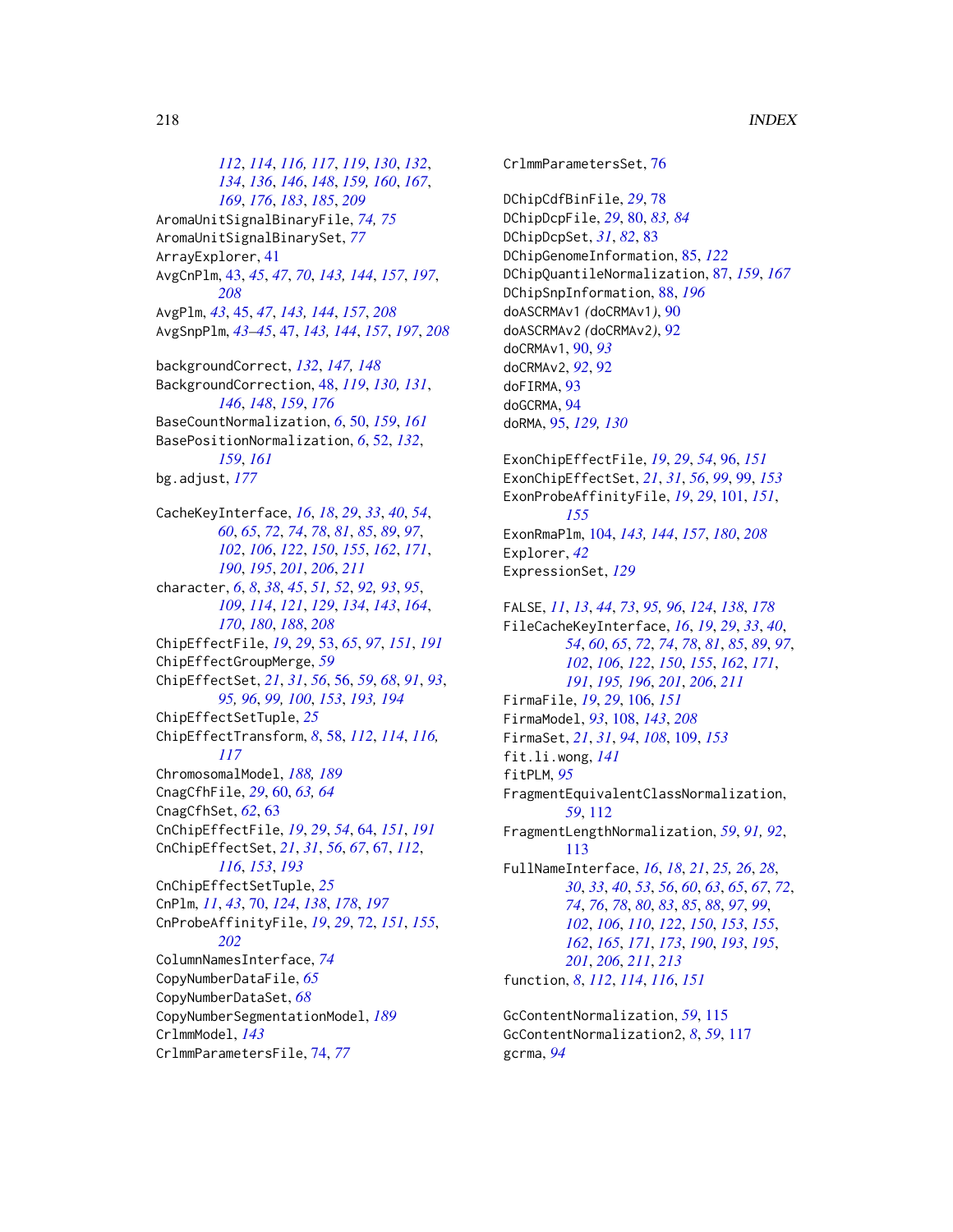## INDEX 219

GcRmaBackgroundCorrection, *[49](#page-48-0)*, *[95](#page-94-0)*, [119,](#page-118-0) *[159](#page-158-0)* GenericDataFile, *[16](#page-15-0)*, *[18](#page-17-0)*, *[28,](#page-27-0) [29](#page-28-0)*, *[33](#page-32-0)*, *[40](#page-39-0)*, *[53](#page-52-0)*, *[60](#page-59-0)*, *[65](#page-64-0)*, *[72](#page-71-0)*, *[74](#page-73-0)*, *[78](#page-77-0)*, *[81](#page-80-0)*, *[85](#page-84-0)*, *[89](#page-88-0)*, *[97](#page-96-0)*, *[102](#page-101-0)*, *[106](#page-105-0)*, *[122](#page-121-0)*, *[150](#page-149-0)*, *[155](#page-154-0)*, *[162](#page-161-0)*, *[171](#page-170-0)*, *[190](#page-189-0)*, *[195,](#page-194-0) [196](#page-195-0)*, *[201](#page-200-0)*, *[206](#page-205-0)*, *[211](#page-210-0)* GenericDataFileSet, *[21](#page-20-0)*, *[26](#page-25-0)*, *[30,](#page-29-0) [31](#page-30-0)*, *[56](#page-55-0)*, *[63](#page-62-0)*, *[67](#page-66-0)*, *[76](#page-75-0)*, *[83](#page-82-0)*, *[99](#page-98-0)*, *[110](#page-109-0)*, *[153](#page-152-0)*, *[165](#page-164-0)*, *[173](#page-172-0)*, *[193](#page-192-0)*, *[213](#page-212-0)* GenericDataFileSetList, *[25](#page-24-0)* GenericReporter, *[24](#page-23-0)*, *[32,](#page-31-0) [33](#page-32-0)*, [121,](#page-120-0) *[203](#page-202-0)* GenericTabularFile, *[74](#page-73-0)* GenericTabularFileSet, *[77](#page-76-0)* GenomeInformation, *[85](#page-84-0)*, [122,](#page-121-0) *[206,](#page-205-0) [207](#page-206-0)* HetLogAddCnPlm, *[70](#page-69-0)*, [123,](#page-122-0) *[124](#page-123-0)*, *[126](#page-125-0)*, *[128](#page-127-0)*, *[143,](#page-142-0) [144](#page-143-0)*, *[157](#page-156-0)*, *[180](#page-179-0)*, *[197](#page-196-0)*, *[208](#page-207-0)* HetLogAddPlm, *[124](#page-123-0)*, [125,](#page-124-0) *[127,](#page-126-0) [128](#page-127-0)*, *[143,](#page-142-0) [144](#page-143-0)*, *[157](#page-156-0)*, *[180](#page-179-0)*, *[208](#page-207-0)*

HetLogAddSnpPlm, *[124](#page-123-0)*, *[126](#page-125-0)*, [127,](#page-126-0) *[143,](#page-142-0) [144](#page-143-0)*, *[157](#page-156-0)*, *[180](#page-179-0)*, *[197](#page-196-0)*, *[208](#page-207-0)*

integer, *[38](#page-37-0)*, *[91,](#page-90-0) [92](#page-91-0)*, *[95,](#page-94-0) [96](#page-95-0)*, *[120](#page-119-0)*, *[131](#page-130-0)*, *[176](#page-175-0)* Interface, *[70,](#page-69-0) [71](#page-70-0)*, *[197](#page-196-0)*, *[199](#page-198-0)*

justRMA, *[129](#page-128-0)*, [129](#page-128-0)

LimmaBackgroundCorrection, *[49](#page-48-0)*, [130,](#page-129-0) *[146,](#page-145-0) [147](#page-146-0)*, *[159](#page-158-0)* LinearModelProbeSequenceNormalization, *[6](#page-5-0)*, *[52](#page-51-0)*, [132,](#page-131-0) *[159](#page-158-0)*, *[161](#page-160-0)* list, *[21](#page-20-0)*, *[27](#page-26-0)*, *[31](#page-30-0)*, *[63](#page-62-0)*, *[83](#page-82-0)*, *[91–](#page-90-0)[96](#page-95-0)*, *[131](#page-130-0)*, *[144](#page-143-0)*, *[151](#page-150-0)* logical, *[66](#page-65-0)*, *[68](#page-67-0)*, *[71](#page-70-0)*, *[91,](#page-90-0) [92](#page-91-0)*, *[104](#page-103-0)*, *[170](#page-169-0)*, *[199](#page-198-0)*

MatNormalization, *[6](#page-5-0)*, [134,](#page-133-0) *[159](#page-158-0)*, *[161](#page-160-0)* matrix, *[136](#page-135-0)* MatSmoothing, [136,](#page-135-0) *[159](#page-158-0)* MbeiCnPlm, *[70](#page-69-0)*, [137,](#page-136-0) *[139](#page-138-0)*, *[141](#page-140-0)*, *[143,](#page-142-0) [144](#page-143-0)*, *[157](#page-156-0)*, *[197](#page-196-0)*, *[208](#page-207-0)* MbeiPlm, *[13](#page-12-0)*, *[137](#page-136-0)*, [139,](#page-138-0) *[141](#page-140-0)*, *[143,](#page-142-0) [144](#page-143-0)*, *[157](#page-156-0)*, *[208](#page-207-0)* MbeiSnpPlm, *[137](#page-136-0)[–139](#page-138-0)*, [141,](#page-140-0) *[143,](#page-142-0) [144](#page-143-0)*, *[157](#page-156-0)*, *[197](#page-196-0)*, *[208](#page-207-0)* Model, *[10](#page-9-0)*, *[12](#page-11-0)*, *[14](#page-13-0)*, *[36](#page-35-0)*, *[43](#page-42-0)*, *[45](#page-44-0)*, *[47](#page-46-0)*, *[104](#page-103-0)*, *[108](#page-107-0)*, *[124](#page-123-0)*, *[126,](#page-125-0) [127](#page-126-0)*, *[137](#page-136-0)*, *[139](#page-138-0)*, *[141](#page-140-0)*, [142,](#page-141-0) *[144](#page-143-0)*, *[157](#page-156-0)*, *[178](#page-177-0)*, *[180](#page-179-0)*, *[182](#page-181-0)*, *[187](#page-186-0)*, *[208,](#page-207-0) [209](#page-208-0)* MultiArrayUnitModel, *[10](#page-9-0)*, *[12](#page-11-0)*, *[14](#page-13-0)*, *[43](#page-42-0)*, *[45](#page-44-0)*, *[47](#page-46-0)*, *[104](#page-103-0)*, *[124](#page-123-0)*, *[126,](#page-125-0) [127](#page-126-0)*, *[137](#page-136-0)*, *[139](#page-138-0)*, *[141](#page-140-0)*, *[143](#page-142-0)*, [144,](#page-143-0) *[157,](#page-156-0) [158](#page-157-0)*, *[178](#page-177-0)*, *[180](#page-179-0)*, *[182](#page-181-0)*, *[208](#page-207-0)*

NormExpBackgroundCorrection, *[49](#page-48-0)*, *[130](#page-129-0)*, [146,](#page-145-0) *[159](#page-158-0)* NULL, *[6](#page-5-0)*, *[8](#page-7-0)*, *[19](#page-18-0)*, *[38](#page-37-0)*, *[49](#page-48-0)*, *[91,](#page-90-0) [92](#page-91-0)*, *[95,](#page-94-0) [96](#page-95-0)*, *[112](#page-111-0)*, *[114](#page-113-0)*, , *[119,](#page-118-0) [120](#page-119-0)*, *[131](#page-130-0)*, *[134](#page-133-0)*, *[161](#page-160-0)*, *[168](#page-167-0)*, , *[176](#page-175-0)*, *[184](#page-183-0)* numeric, *[91,](#page-90-0) [92](#page-91-0)*, *[114](#page-113-0)*, *[120](#page-119-0)*, *[168](#page-167-0)*, *[184](#page-183-0)*, *[186](#page-185-0)*, *[188](#page-187-0)*, *[210](#page-209-0)* Object, *[6,](#page-5-0) [7](#page-6-0)*, *[10](#page-9-0)*, *[12](#page-11-0)*, *[14](#page-13-0)*, *[16](#page-15-0)*, *[18](#page-17-0)*, *[21](#page-20-0)*, *[24](#page-23-0)[–26](#page-25-0)*, *[28](#page-27-0)*, , *[32,](#page-31-0) [33](#page-32-0)*, *[36,](#page-35-0) [37](#page-36-0)*, *[40,](#page-39-0) [41](#page-40-0)*, *[43](#page-42-0)*, *[45](#page-44-0)*, *[47,](#page-46-0)* , *[50](#page-49-0)*, *[52,](#page-51-0) [53](#page-52-0)*, *[56](#page-55-0)*, *[58](#page-57-0)*, *[60](#page-59-0)*, *[63](#page-62-0)*, *[65](#page-64-0)*, *[67](#page-66-0)*, , *[74](#page-73-0)*, *[76](#page-75-0)*, *[78](#page-77-0)*, *[80](#page-79-0)*, *[83](#page-82-0)*, *[85](#page-84-0)*, *[87,](#page-86-0) [88](#page-87-0)*, *[97](#page-96-0)*, , *[102](#page-101-0)*, *[104](#page-103-0)*, *[106](#page-105-0)*, *[108](#page-107-0)*, *[110](#page-109-0)*, *[112](#page-111-0)*, , *[116,](#page-115-0) [117](#page-116-0)*, *[119](#page-118-0)*, *[121,](#page-120-0) [122](#page-121-0)*, *[124](#page-123-0)*, *[126,](#page-125-0) [127](#page-126-0)*, *[130](#page-129-0)*, *[132](#page-131-0)*, *[134](#page-133-0)*, *[136,](#page-135-0) [137](#page-136-0)*, , *[141,](#page-140-0) [142](#page-141-0)*, *[144](#page-143-0)*, *[146](#page-145-0)*, *[148](#page-147-0)*, *[150](#page-149-0)*, , *[155](#page-154-0)*, *[157](#page-156-0)*, *[159,](#page-158-0) [160](#page-159-0)*, *[162](#page-161-0)*, *[164,](#page-163-0)* , *[167](#page-166-0)*, *[169](#page-168-0)*, *[171](#page-170-0)*, *[173](#page-172-0)*, *[176](#page-175-0)*, *[178](#page-177-0)*, , *[182,](#page-181-0) [183](#page-182-0)*, *[185](#page-184-0)*, *[187](#page-186-0)[–190](#page-189-0)*, *[193](#page-192-0)*, , *[201](#page-200-0)*, *[203](#page-202-0)*, *[205,](#page-204-0) [206](#page-205-0)*, *[208,](#page-207-0) [209](#page-208-0)*, *[211](#page-210-0)*, *[213](#page-212-0)* OpticalBackgroundCorrection, *[49](#page-48-0)*, *[120](#page-119-0)*, [148,](#page-147-0) *[159](#page-158-0)* ParameterCelFile, *[19](#page-18-0)*, *[29](#page-28-0)*, *[54](#page-53-0)*, *[65](#page-64-0)*, *[72](#page-71-0)*, *[97](#page-96-0)*, , *[106](#page-105-0)*, [150,](#page-149-0) *[153](#page-152-0)*, *[155,](#page-154-0) [156](#page-155-0)*, *[171,](#page-170-0)* , *[191](#page-190-0)*, *[201](#page-200-0)*, *[211,](#page-210-0) [212](#page-211-0)* ParameterCelSet, *[21](#page-20-0)*, *[31](#page-30-0)*, *[56](#page-55-0)*, *[68](#page-67-0)*, *[99](#page-98-0)*, *[110](#page-109-0)*, [153,](#page-152-0) *[193](#page-192-0)* ParametersInterface, *[6](#page-5-0)*, *[8](#page-7-0)*, *[10](#page-9-0)*, *[12](#page-11-0)*, *[14](#page-13-0)*, *[36,](#page-35-0)* , *[43](#page-42-0)*, *[45](#page-44-0)*, *[47,](#page-46-0) [48](#page-47-0)*, *[50](#page-49-0)*, *[52](#page-51-0)*, *[54](#page-53-0)*, *[56](#page-55-0)*, *[58](#page-57-0)*, , *[68](#page-67-0)*, *[72](#page-71-0)*, *[87](#page-86-0)*, *[97](#page-96-0)*, *[99](#page-98-0)*, *[102](#page-101-0)*, *[104](#page-103-0)*, *[106](#page-105-0)*, , *[110](#page-109-0)*, *[112](#page-111-0)*, *[114](#page-113-0)*, *[116,](#page-115-0) [117](#page-116-0)*, *[119](#page-118-0)*, , *[126,](#page-125-0) [127](#page-126-0)*, *[130](#page-129-0)*, *[132](#page-131-0)*, *[134](#page-133-0)*, *[136,](#page-135-0)* , *[139](#page-138-0)*, *[141](#page-140-0)[–144](#page-143-0)*, *[146](#page-145-0)*, *[148](#page-147-0)*, *[151](#page-150-0)*, , *[155](#page-154-0)*, *[157](#page-156-0)*, *[159,](#page-158-0) [160](#page-159-0)*, *[167](#page-166-0)*, *[169](#page-168-0)*, , *[174](#page-173-0)*, *[176](#page-175-0)*, *[178](#page-177-0)*, *[180](#page-179-0)*, *[182,](#page-181-0) [183](#page-182-0)*, , *[187](#page-186-0)*, *[191](#page-190-0)*, *[193](#page-192-0)*, *[201](#page-200-0)*, *[208,](#page-207-0) [209](#page-208-0)*, , *[213,](#page-212-0) [214](#page-213-0)* ProbeAffinityFile, *[19](#page-18-0)*, *[29](#page-28-0)*, *[72](#page-71-0)*, *[102](#page-101-0)*, *[151](#page-150-0)*,

[155,](#page-154-0) *[201,](#page-200-0) [202](#page-201-0)* ProbeLevelModel, *[10](#page-9-0)*, *[12](#page-11-0)[–14](#page-13-0)*, *[43](#page-42-0)*, *[45](#page-44-0)*, *[47](#page-46-0)*, *[56](#page-55-0)*, *[58](#page-57-0)*, *[104](#page-103-0)*, *[124](#page-123-0)*, *[126,](#page-125-0) [127](#page-126-0)*, *[137](#page-136-0)*, *[139](#page-138-0)[–141](#page-140-0)*, *[143,](#page-142-0) [144](#page-143-0)*, *[157](#page-156-0)*, [157,](#page-156-0) *[164](#page-163-0)*, *[173](#page-172-0)*, *[175](#page-174-0)*, *[178](#page-177-0)*, *[180](#page-179-0)*, *[182](#page-181-0)*, *[197](#page-196-0)*, *[208](#page-207-0)*,

*[213](#page-212-0)*, *[215](#page-214-0)* ProbeLevelTransform, *[6](#page-5-0)*, *[37,](#page-36-0) [38](#page-37-0)*, *[49,](#page-48-0) [50](#page-49-0)*, *[52](#page-51-0)*, *[87](#page-86-0)*, *[119](#page-118-0)*, *[130](#page-129-0)*, *[132](#page-131-0)*, *[134](#page-133-0)*, *[136](#page-135-0)*, *[146](#page-145-0)*,